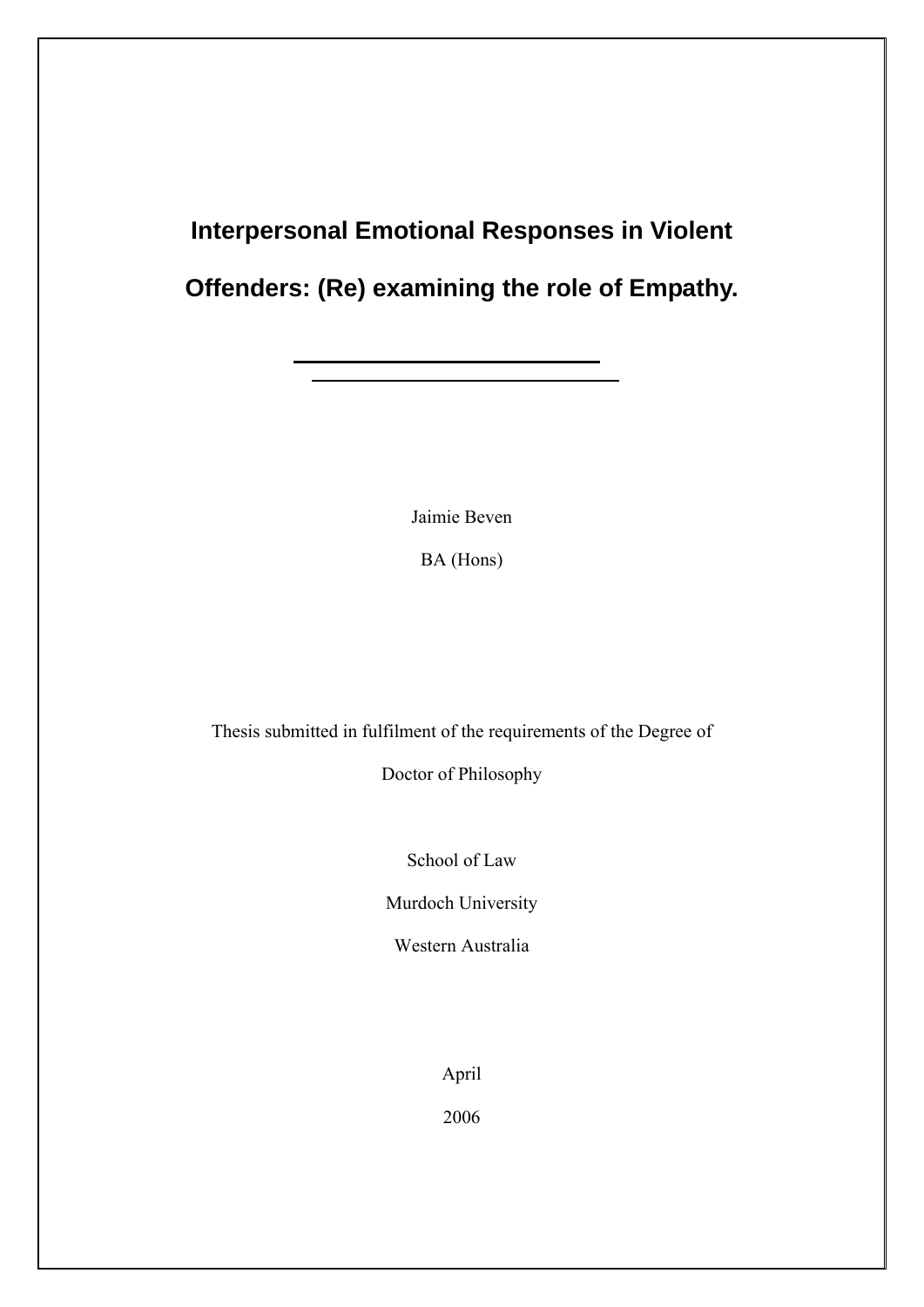# Acknowledgements

The first to be acknowledgement should, indeed must, be my daughter. Ooboo, thanks for the encouragement, the patience, and for dutifully eating more than your fair share of take away food.

To my supervisors –

Angela, your compulsive scribbling was always appreciated – even when I didn't appear that enthusiastic.

Guy, your praise was motivational – even when I appeared less convinced than you. To both of you – thanks for your complete honesty (making assumptions here), dedication, and tolerance.

To my parents – well, it looks like I finally finished!

To Anne Pedersen. My research partner (when I should have been doing my PhD). Thanks for your friendship, and for being someone I'm proud to call my colleague.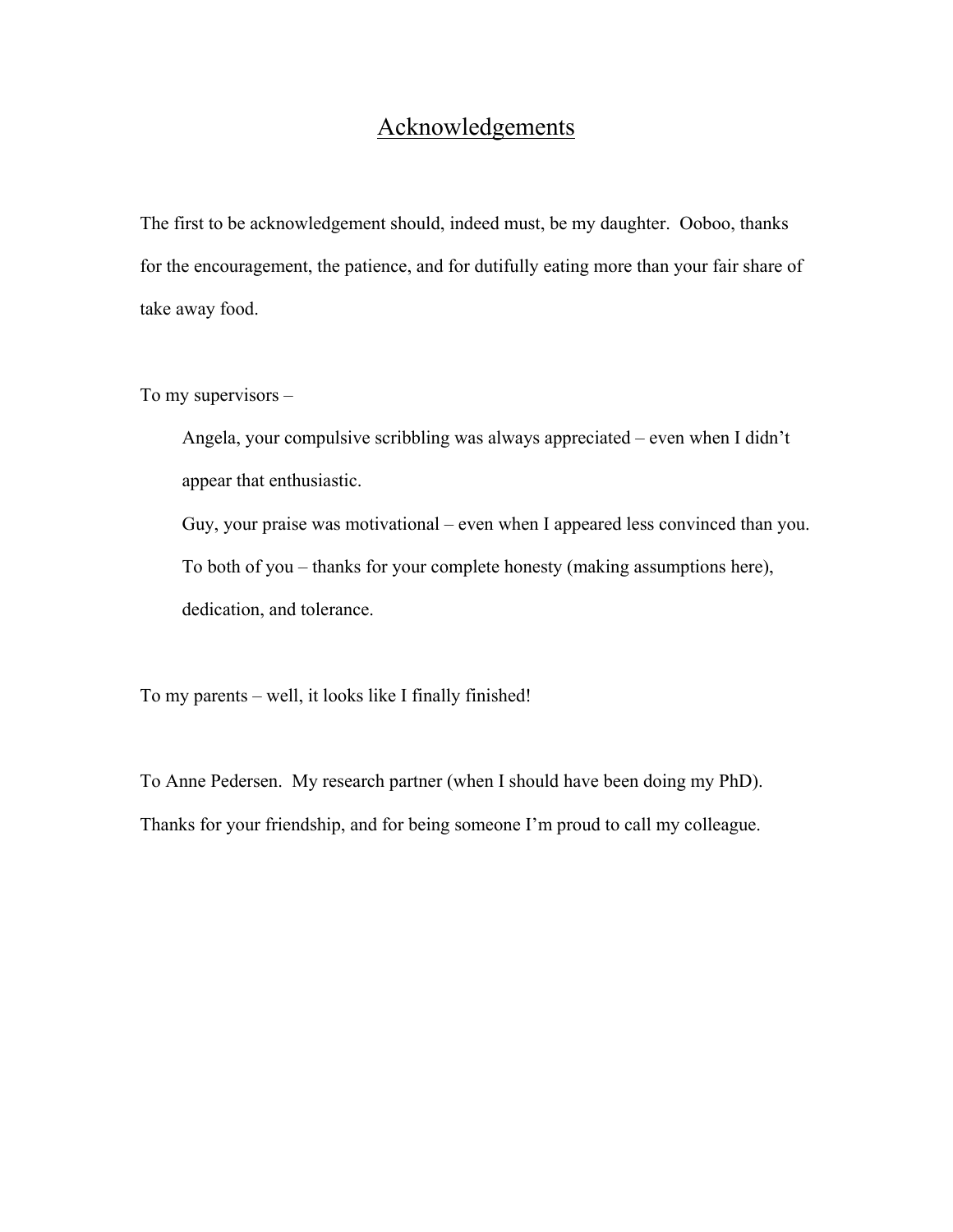# **Declaration**

This thesis contains no material which has been accepted for the award of any other degree or diploma in any other university and, to the best of my knowledge or belief, contains no material previously published or written by another person, except when due reference is made in the text.

Jaimie Beven

April 2006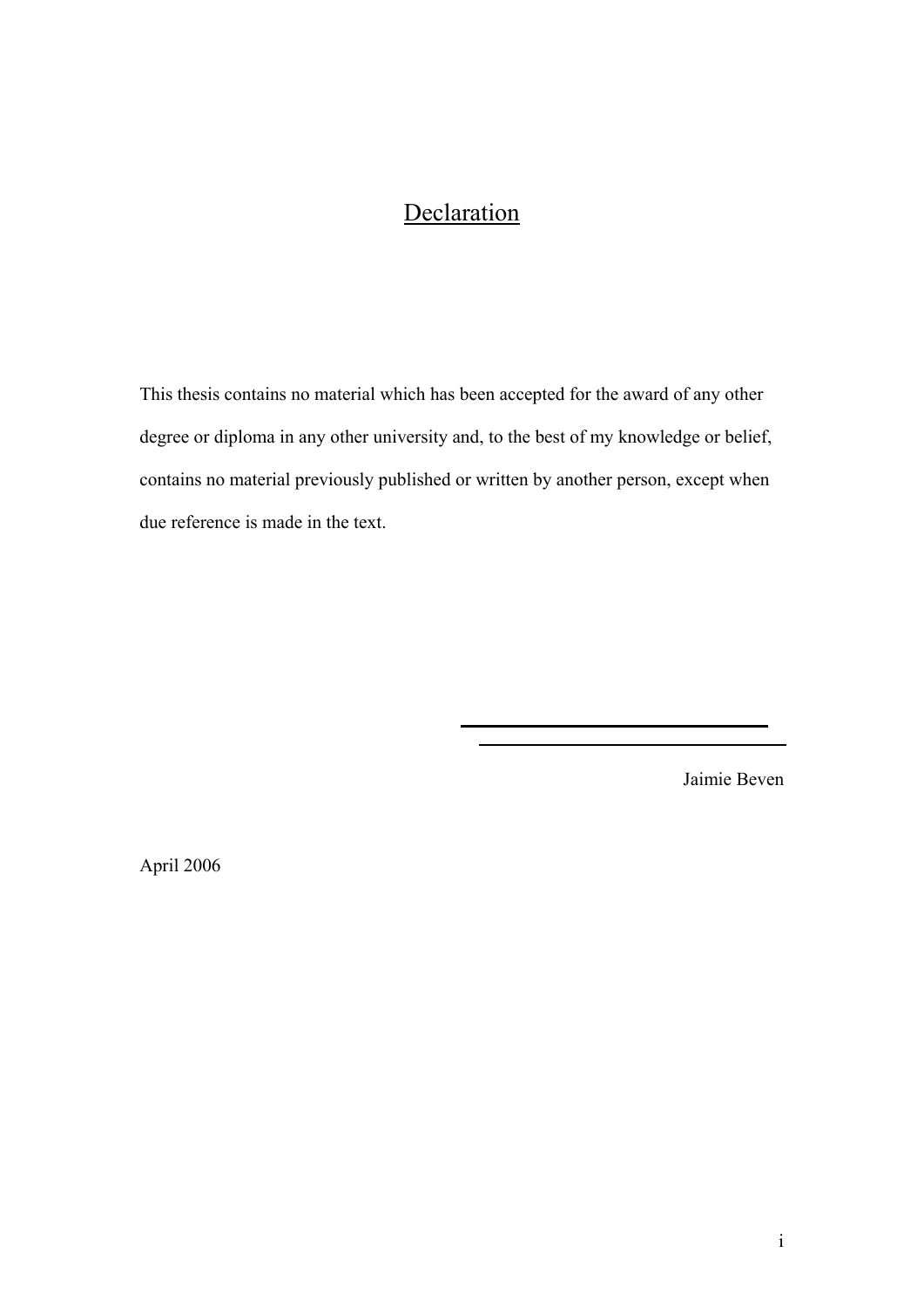## Preface

It is necessary to provide an explanation of the presentation style of this thesis. The work for this thesis was completed via article submission and in order to reflect that appropriately, each article has been presented in its entirety. Therefore, some chapters consist wholly of a single article; while other chapters include preambles, theoretical expansion of the article and the like. For ease of reading, each article is presented with tables and figures inserted into the text and with end references removed. The final reference list contains references for the whole thesis. A cover page has been left attached to each article along with the abstract. Additionally, the full reference for each article is presented in a footnote on the appropriate cover page.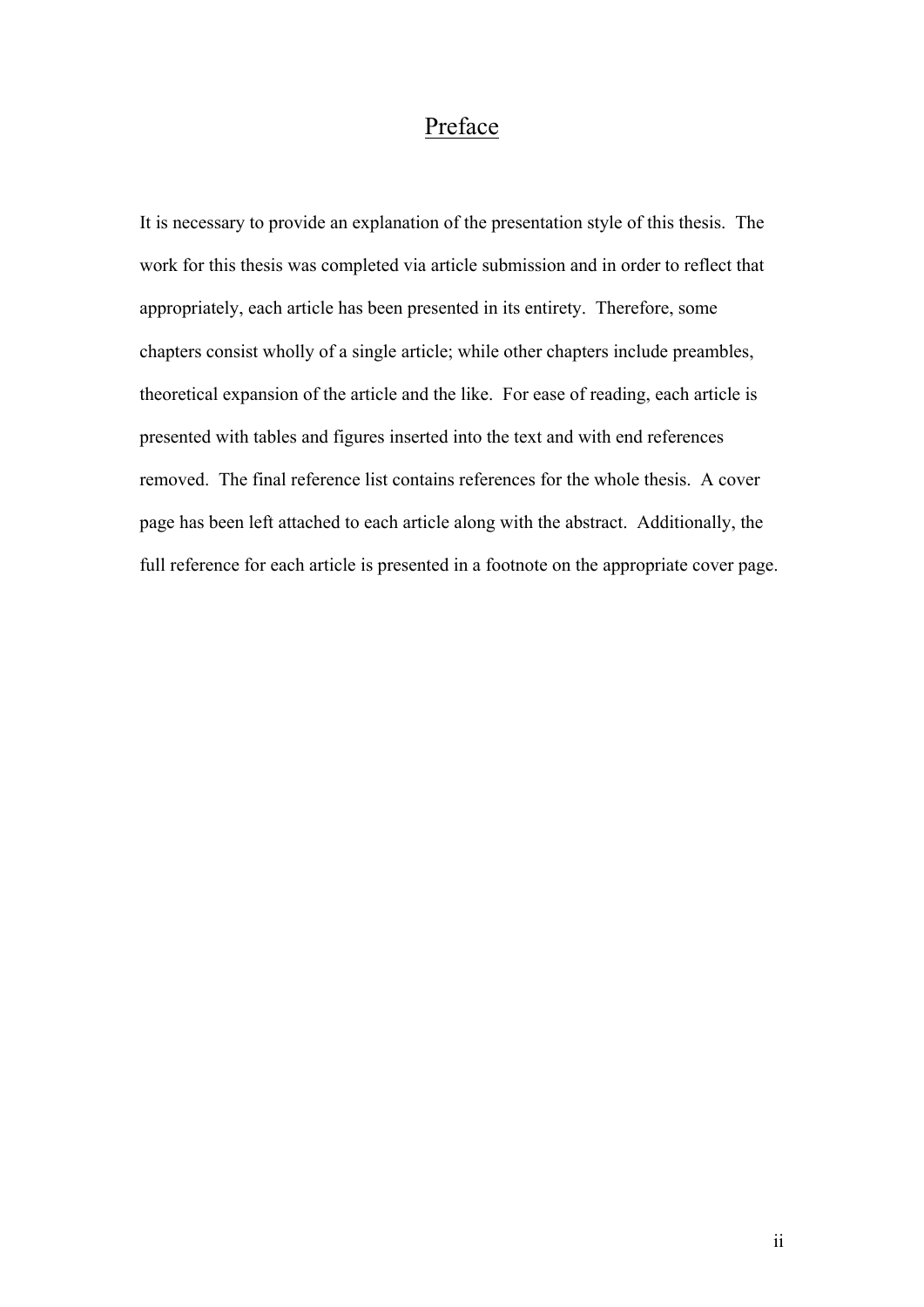### Abstract

The study of empathy has had a long history in both psychology and philosophy; however, debate has continued in relation to the exact nature of the construct. Several distinct variants of empathy have evolved over time, with some researchers viewing the construct as cognitive, while others emphasise the affective nature of empathy. An examination of the history of the construct reveals evidence which supports both positions. Multidimensional models of empathy, such as that posed by Davis (1994), encompass both cognitive and affective accounts of empathy, as well as their interaction. Despite the apparent acceptance of multidimensional models of empathy, confusion still remains as to the definition of empathy. This has restrained theories of the relationship between empathy and constructs such as aggression.

The current program of study sought to clarify the relationship between aggression and empathy, focusing on a multidimensional approach. It was argued that previous research relied on the assumed inhibitory nature of empathy on aggression, and although intuitive, had failed to acknowledge alternative explanations for a relationship between empathy and aggression. Three possible explanations to account for a possible relationship between empathy and aggression were therefore examined. firstly, that the distress cues of another produce distress in the observer (personal distress) and that distress is interpreted as aversive. Personal distress produces a drive to reduce the aversive state which may result in the use of violence by some individuals. (Empathic arousal functioning as a facilitator of aggression); secondly, that the distress cues of another fail to produce an affective reaction in some observers. (Empathic arousal failing to function as an inhibitor of aggression); and

iii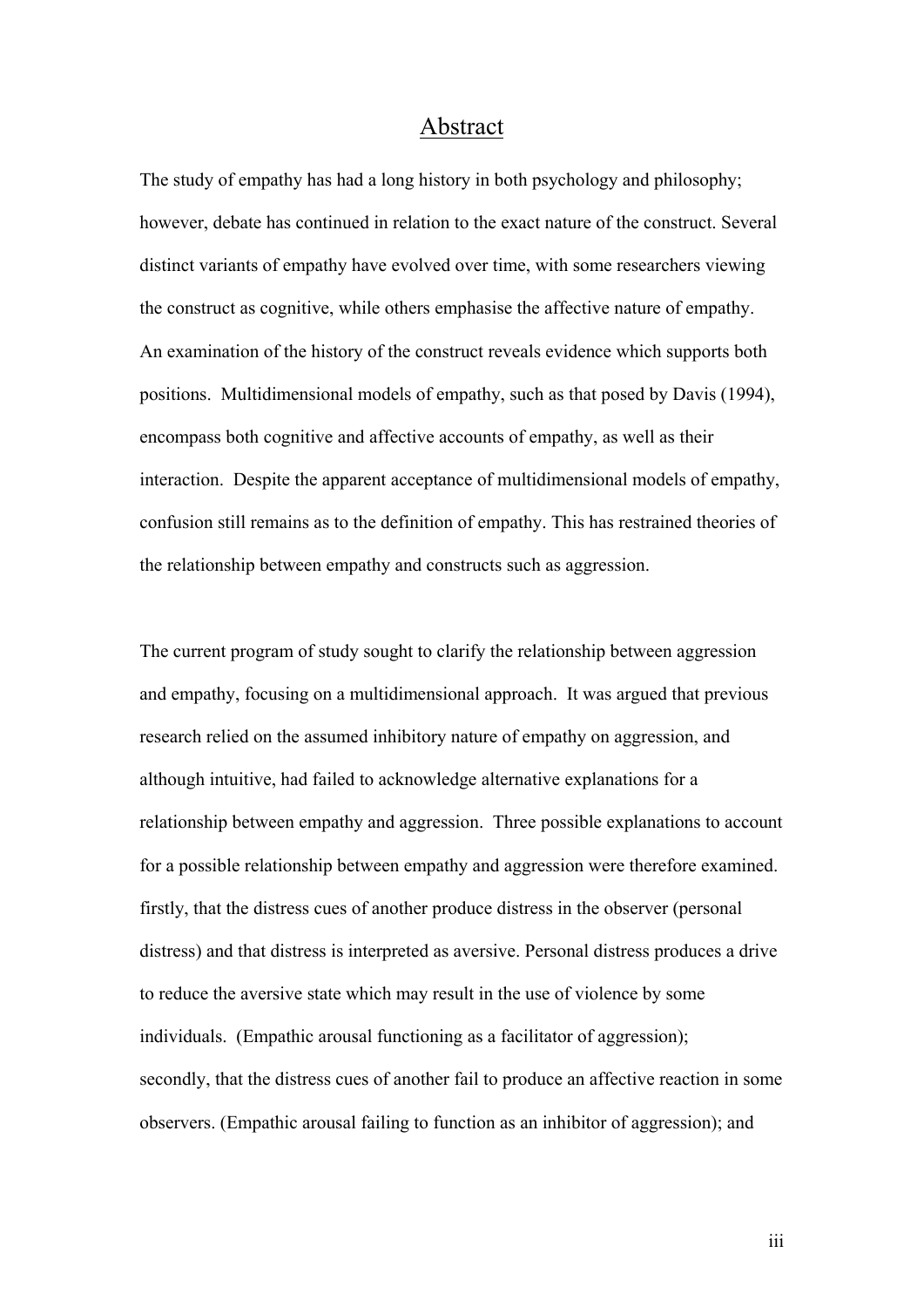thirdly, that the distress cues of another produce an affective reaction in some observers, which is interpreted as an excitation (contrast empathy), and functions to reinforce the use of violence. (Empathic arousal functioning as a facilitator of aggression).

During phase 1 of the research the psychometric properties of the empathy measure, currently used with offenders, were examined in an offender sample. Results from 88 violent offenders indicated that the measure was not suitable for use with offender samples, and therefore new scales needed to be produced before research could continue. Two scales were constructed; the Negative Affect Intolerance Scale (NAIS) assessed offenders' level of intolerance toward distress cues of others, while the Offender Contrast Affect Scale (OCAS) assessed offenders' level of excitation and enjoyment of the distress cues of others. Once scale construction had been complete, the psychometric properties of the scales were examined using sample of 166 university students. These preliminary results indicated that both scales were reliable and valid.

Phase 2 of the research program began with a pilot study to examine the psychometric properties of the two newly constructed scales with sample of 49 incarcerated male offenders. Both scales once again produced results which supported their reliability and validity. A larger study was then conducted to examine the three theorised roles that empathy may play in either the production or maintenance of aggression. Cluster analysis identified 5 clusters in a sample of 106 sentenced male offenders, based on their responses to a set of scales (including the NAIS and OCAS). Each of these clusters was compared to a Western Australian community sample (43 low SES

iv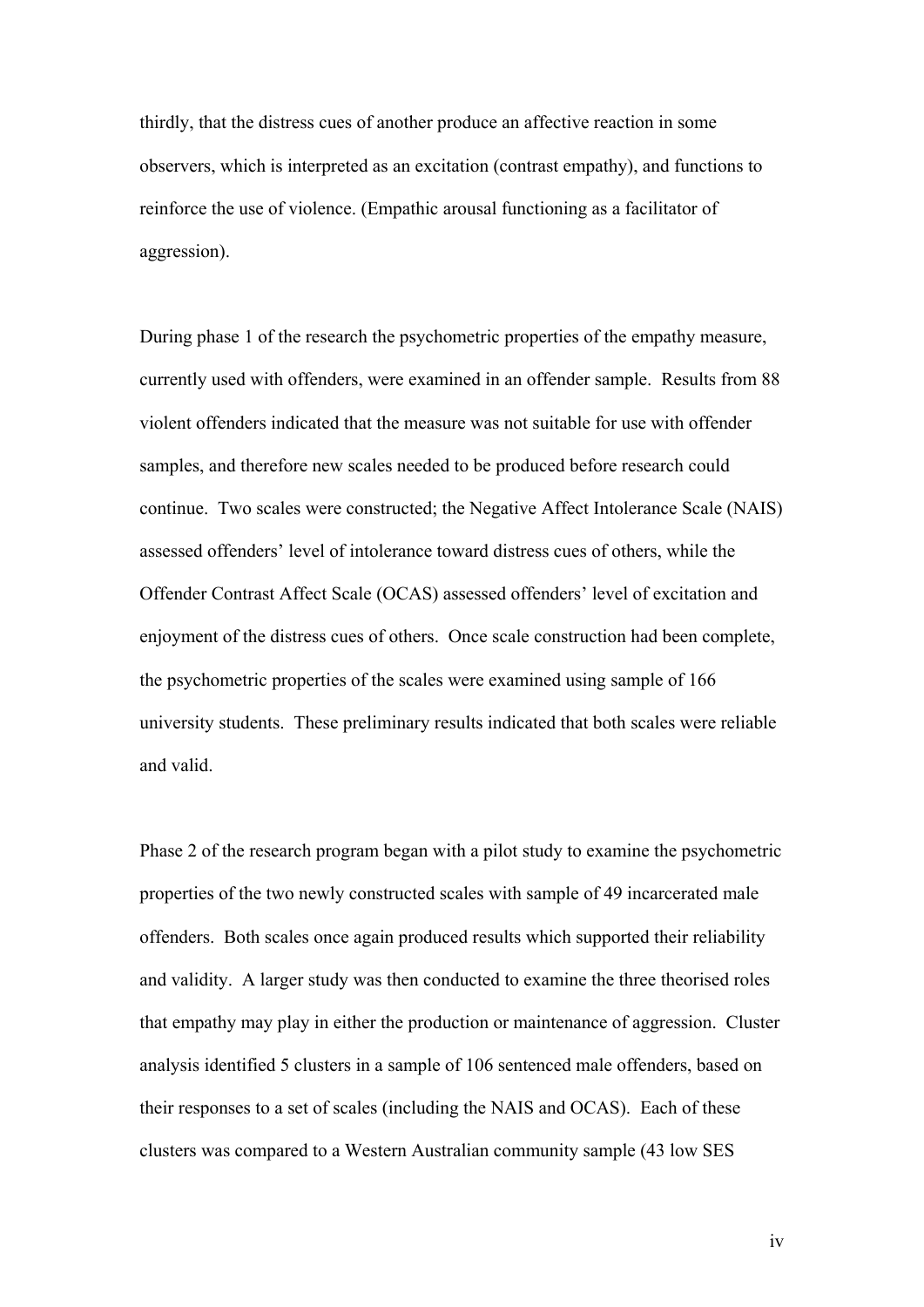males). Results supported all three explanations of a relationship between empathy and aggression, within different clusters of offenders.

The final phase of research involved postulating a theoretical role for cognitive aspects of empathy (perspective taking) in the production or inhibition of aggression. It was argued that, despite the apparent simplicity with which the construct has been dealt with in the literature, perspective taking should be considered a two dimensional construct (frequency  $\&$  accuracy). When considered in this way, perspective taking may provide additional guidance in the study and treatment of human aggression.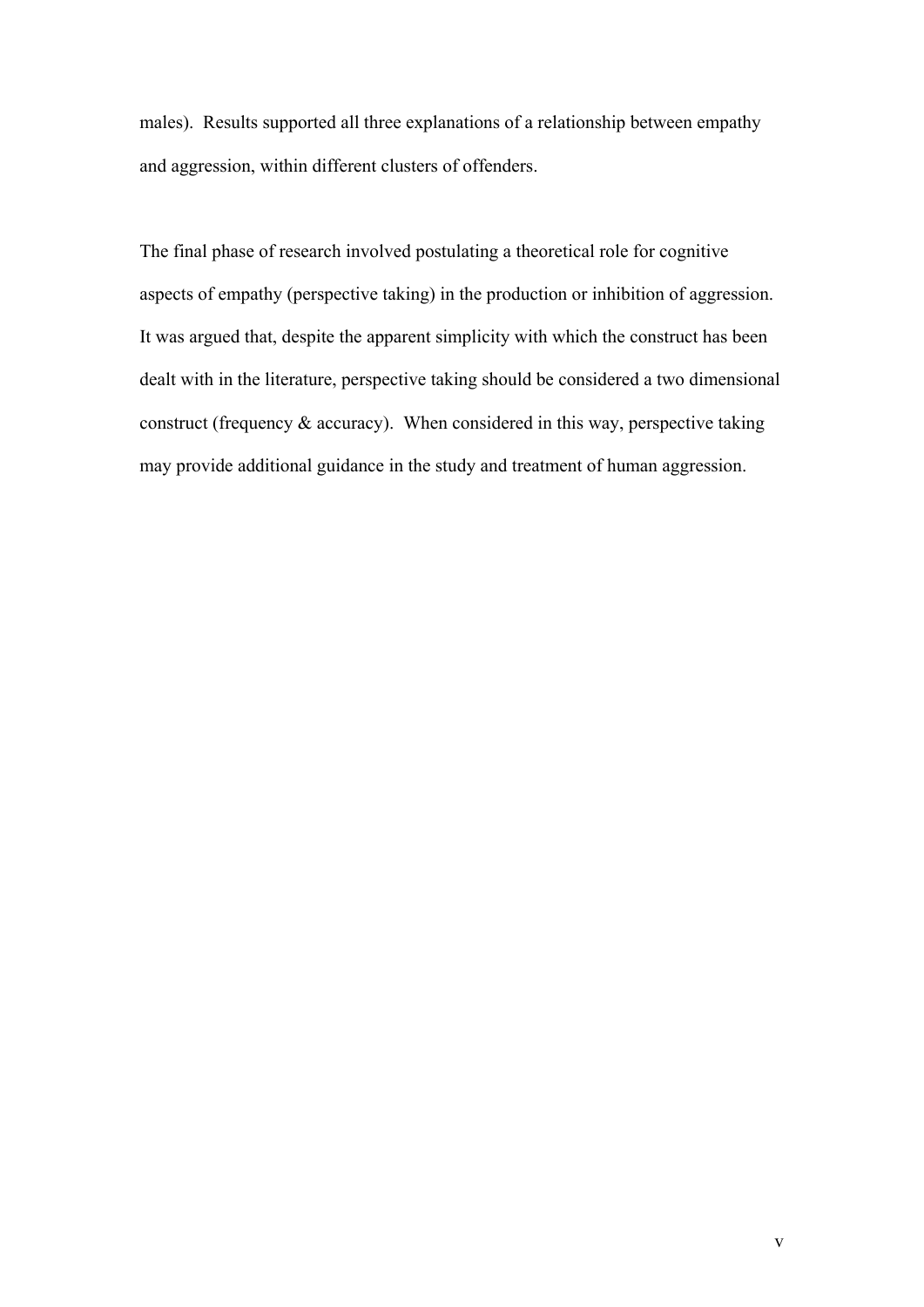# Contents

# Chapter One

| 1.2     |  |
|---------|--|
| 1.2.1   |  |
| 1.2.1.1 |  |
| 1.2.1.2 |  |
| 1.2.1.3 |  |
| 1.2.2   |  |
| 1.2.3   |  |
| 1.2.3.1 |  |
| 1.2.3.2 |  |
| 1.2.3.3 |  |
| 1.2.4   |  |
| 1.2.4.1 |  |
| 1.2.4.2 |  |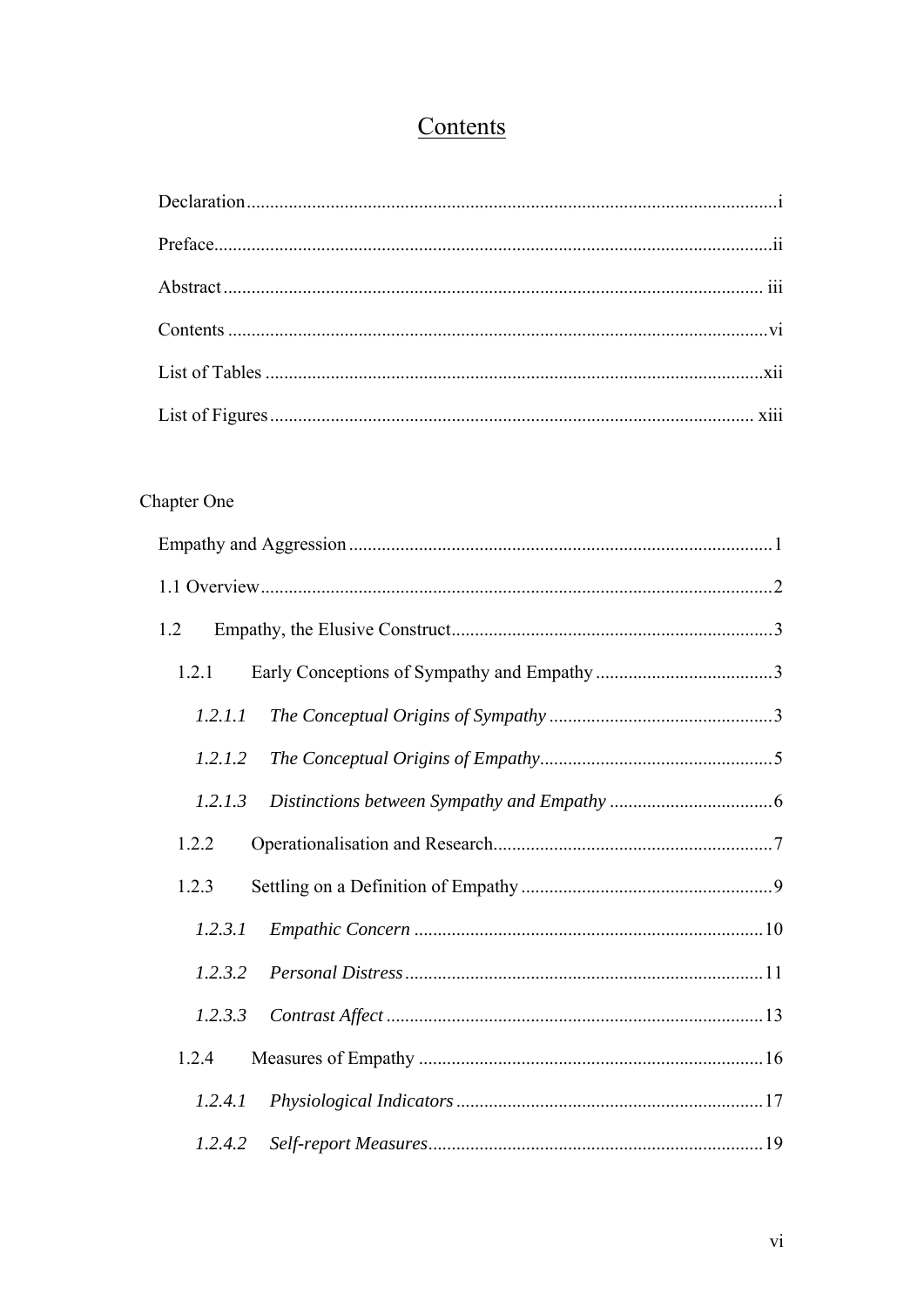| 1.2.5   | Affective Empathy as a Special Case of Emotional Arousal22          |  |
|---------|---------------------------------------------------------------------|--|
| 1.2.6   |                                                                     |  |
| 1.3     |                                                                     |  |
| 1.3.1   | Why Include a Discussion of Prosocial Behaviour?24                  |  |
| 1.3.2   |                                                                     |  |
| 1.4     |                                                                     |  |
| 1.4.1   |                                                                     |  |
| 1.4.2   | Moral Overtones and Early Theories of Human Aggression32            |  |
| 1.4.3   | The Importance of Emotion in Theories of Aggression and Violence 33 |  |
| 1.5     |                                                                     |  |
| 1.5.1   |                                                                     |  |
| 1.5.2   | Evidence for a Relationship between Empathy and Aggression 37       |  |
| 1.5.3   |                                                                     |  |
| 1.5.4   |                                                                     |  |
| 1.5.4.1 | Callous Unemotional Trait - The Psychopathic Centrepiece  43        |  |
| 1.5.4.2 | Distinguishing General Negative Affectivity and Empathy  44         |  |
|         |                                                                     |  |
| 1.5.5.1 |                                                                     |  |
| 1.5.5.2 | Contrast Affect as a Case of Empathy Gone Wrong47                   |  |
| 1.5.5.3 |                                                                     |  |
| 1.6     |                                                                     |  |

# Chapter Two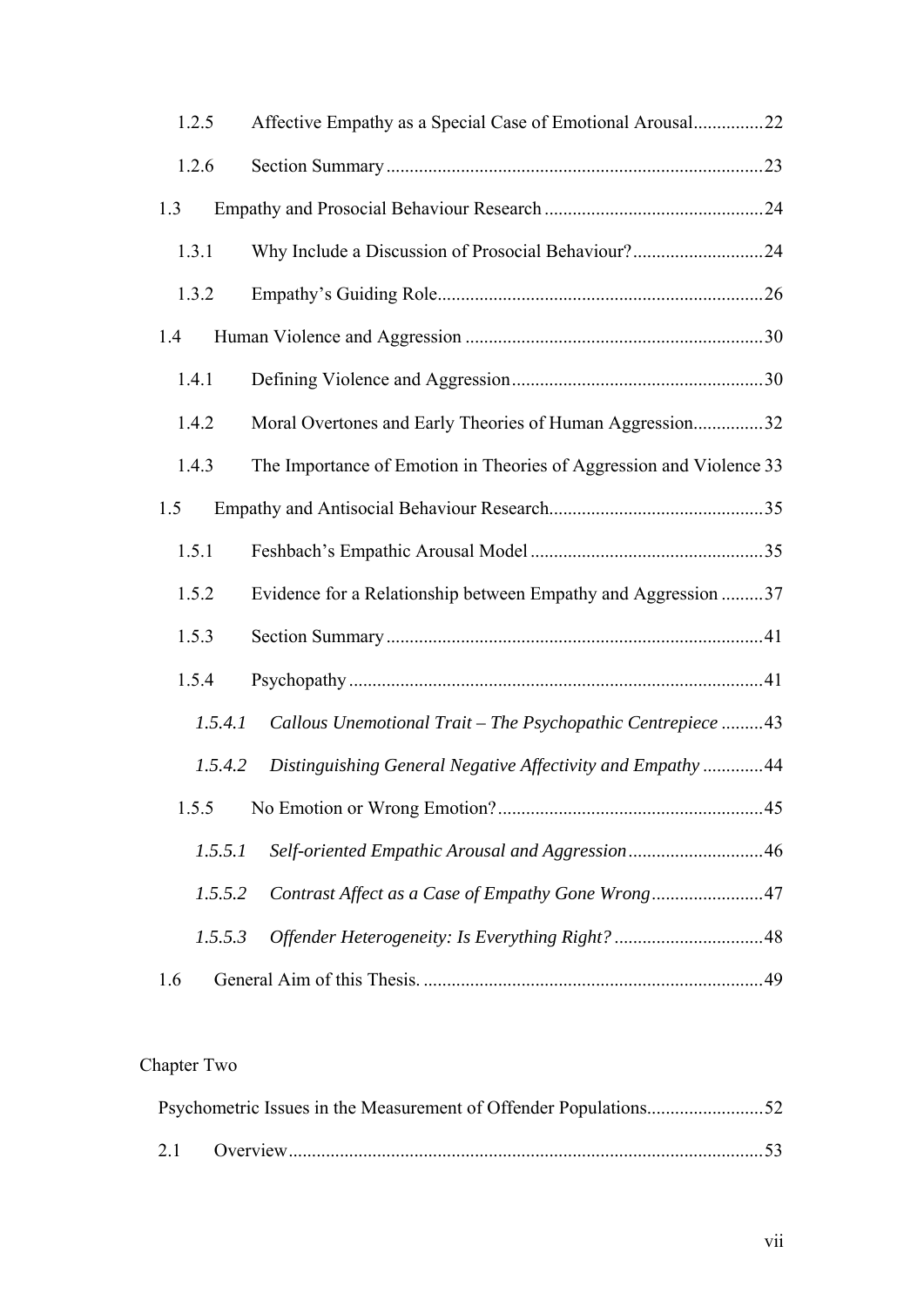| 2.2 Using the Interpersonal Reactivity Index to assess empathy in violent |  |
|---------------------------------------------------------------------------|--|
|                                                                           |  |

# Chapter Three

| Construction and Empirical Evaluation of Two Self-Oriented Measures of |    |
|------------------------------------------------------------------------|----|
|                                                                        |    |
| 3.1                                                                    |    |
| 3.2                                                                    |    |
| 3.3                                                                    |    |
| 3.4                                                                    |    |
| 3.5                                                                    |    |
| 3.5.1                                                                  |    |
| 3.5.1.1                                                                |    |
| 3.5.1.2                                                                |    |
| 3.5.1.3                                                                |    |
| 3.5.1.4                                                                |    |
| 3.5.1.5                                                                |    |
| 3.5.2                                                                  |    |
| 3.6                                                                    |    |
| 3.6.1                                                                  |    |
|                                                                        | 88 |
| 3.6.2.1                                                                |    |
| 3.6.2.2                                                                |    |
| 3.6.3                                                                  |    |
| 3.6.3.1                                                                |    |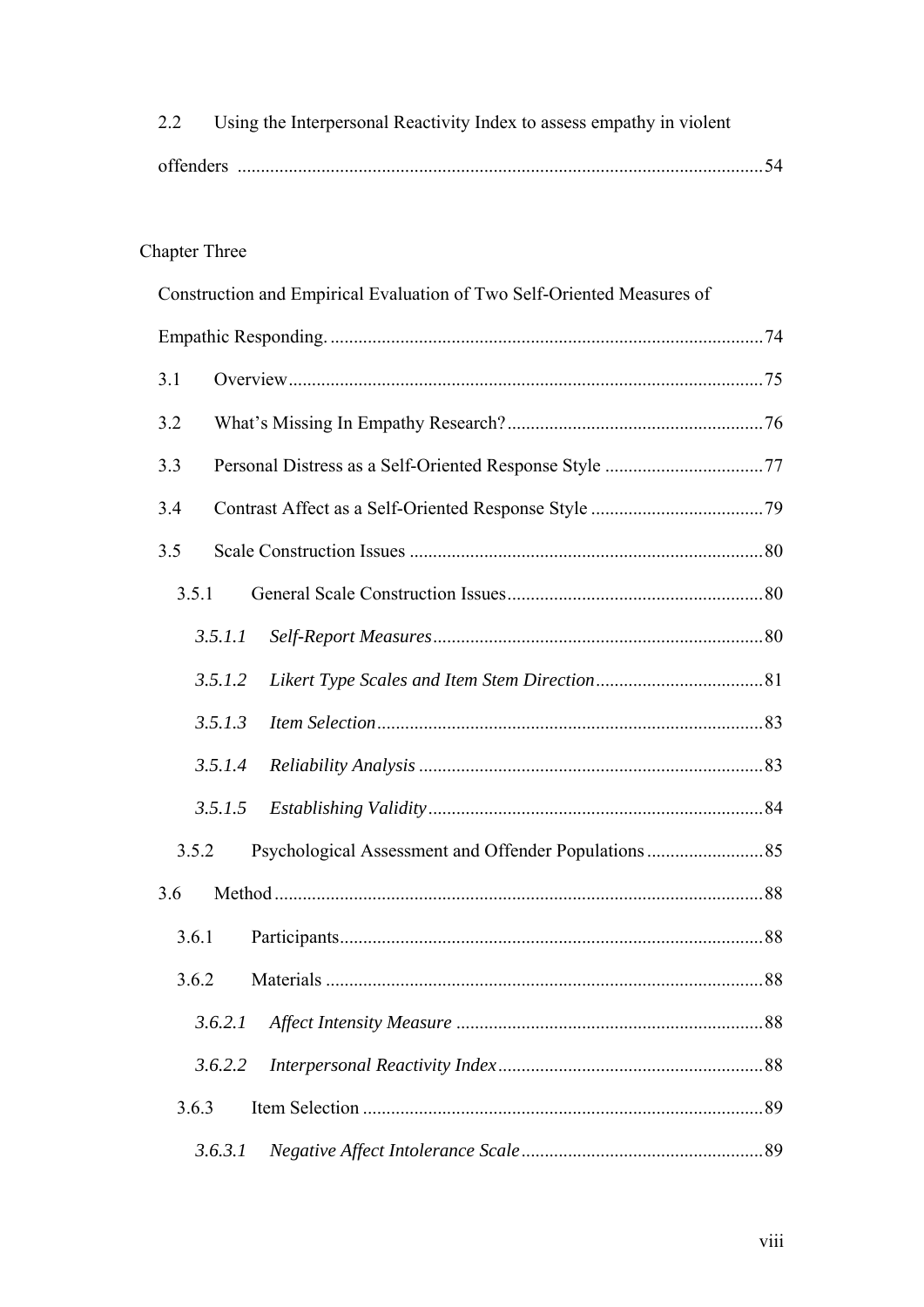| 3.7   |     |
|-------|-----|
|       |     |
|       |     |
|       |     |
| 3.7.2 |     |
| 3.7.3 |     |
| 3.7.4 |     |
| 3.8   | .98 |

# Chapter Four

| 4.5 |                                                                              |  |
|-----|------------------------------------------------------------------------------|--|
|     | 4.6 Interpersonal affective responses and violence: Refining lack of empathy |  |
|     |                                                                              |  |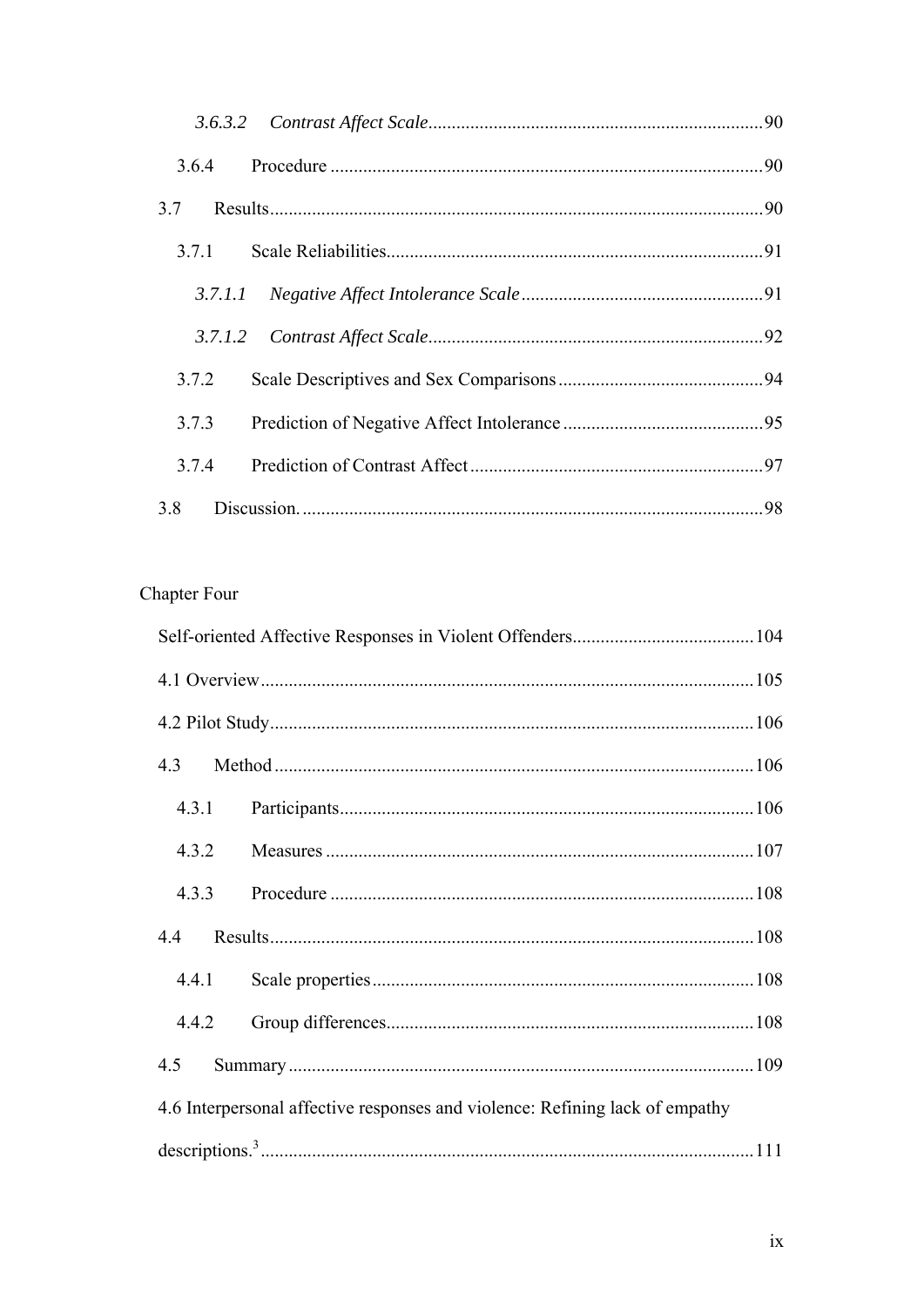# Chapter Five

Theoretical importance and measurement of perspective taking in violent offenders.

| 5.2 The frequency and accuracy of offenders' perspective taking: Are we |  |
|-------------------------------------------------------------------------|--|
|                                                                         |  |

## Chapter Six

| 6.2     |                                                                        |  |
|---------|------------------------------------------------------------------------|--|
| 6.2.1   |                                                                        |  |
| 6.2.2   |                                                                        |  |
| 6.2.3   | Clear as Mud: The impact of offender heterogeneity 165                 |  |
| 6.2.4   |                                                                        |  |
| 6.3     | A Multidimensional Perspective on the Relationship between Empathy and |  |
|         |                                                                        |  |
|         |                                                                        |  |
| 6.3.1   |                                                                        |  |
| 6.3.1.1 |                                                                        |  |
| 6.3.1.2 | Cognitive Distortions in Perceiving Emotional Cues168                  |  |
| 6.3.1.3 | Failure to Experience an Affective Response. 170                       |  |
| 6.3.1.4 |                                                                        |  |
| 6.3.2   |                                                                        |  |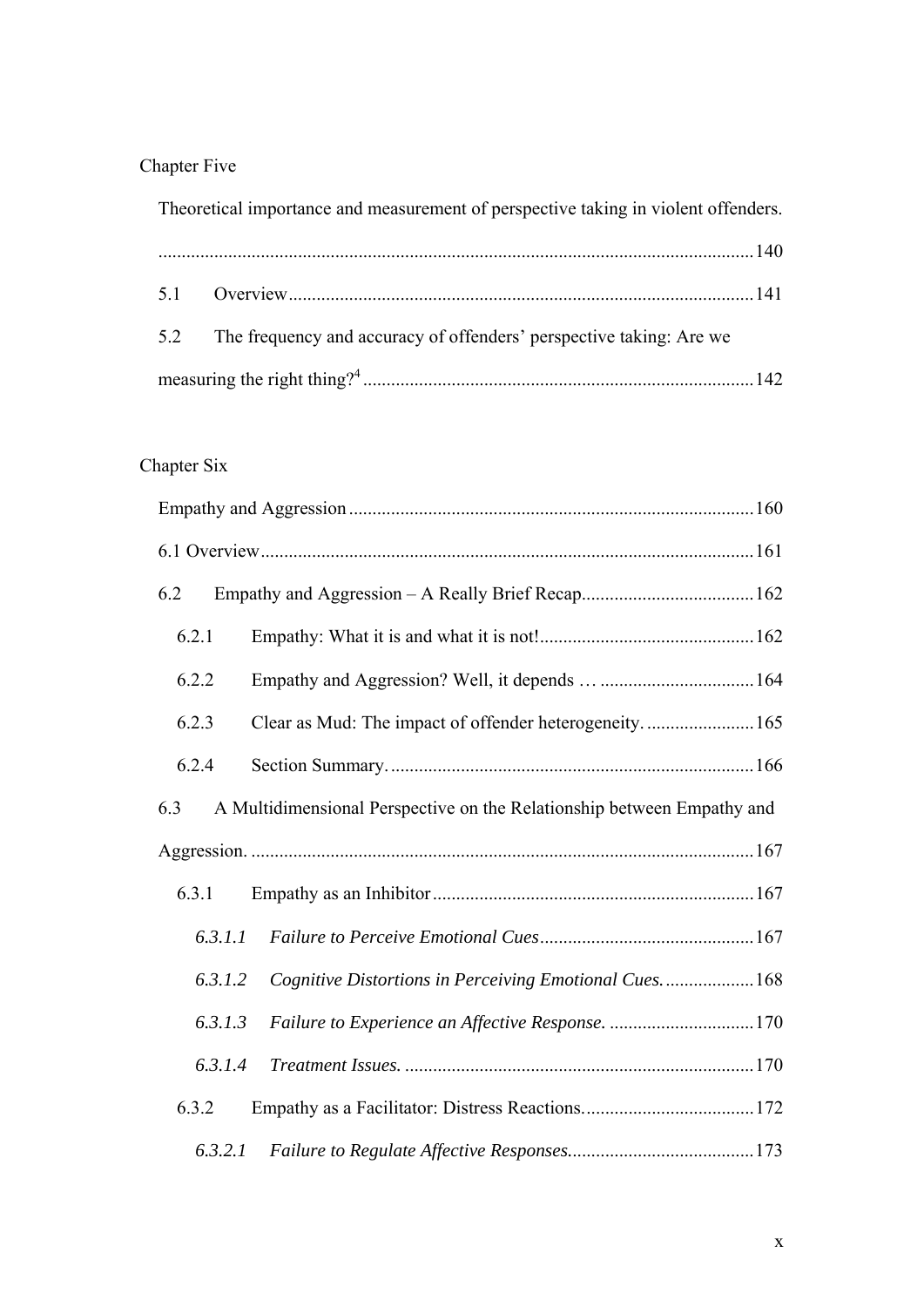| 6.3.3   |  |
|---------|--|
| 6.3.3.1 |  |
| 6.3.3.2 |  |
|         |  |
| 6.3.4   |  |
| 6.4     |  |
| 6.4.1   |  |
| 6.4.2   |  |
| 6.4.3   |  |
| 6.5     |  |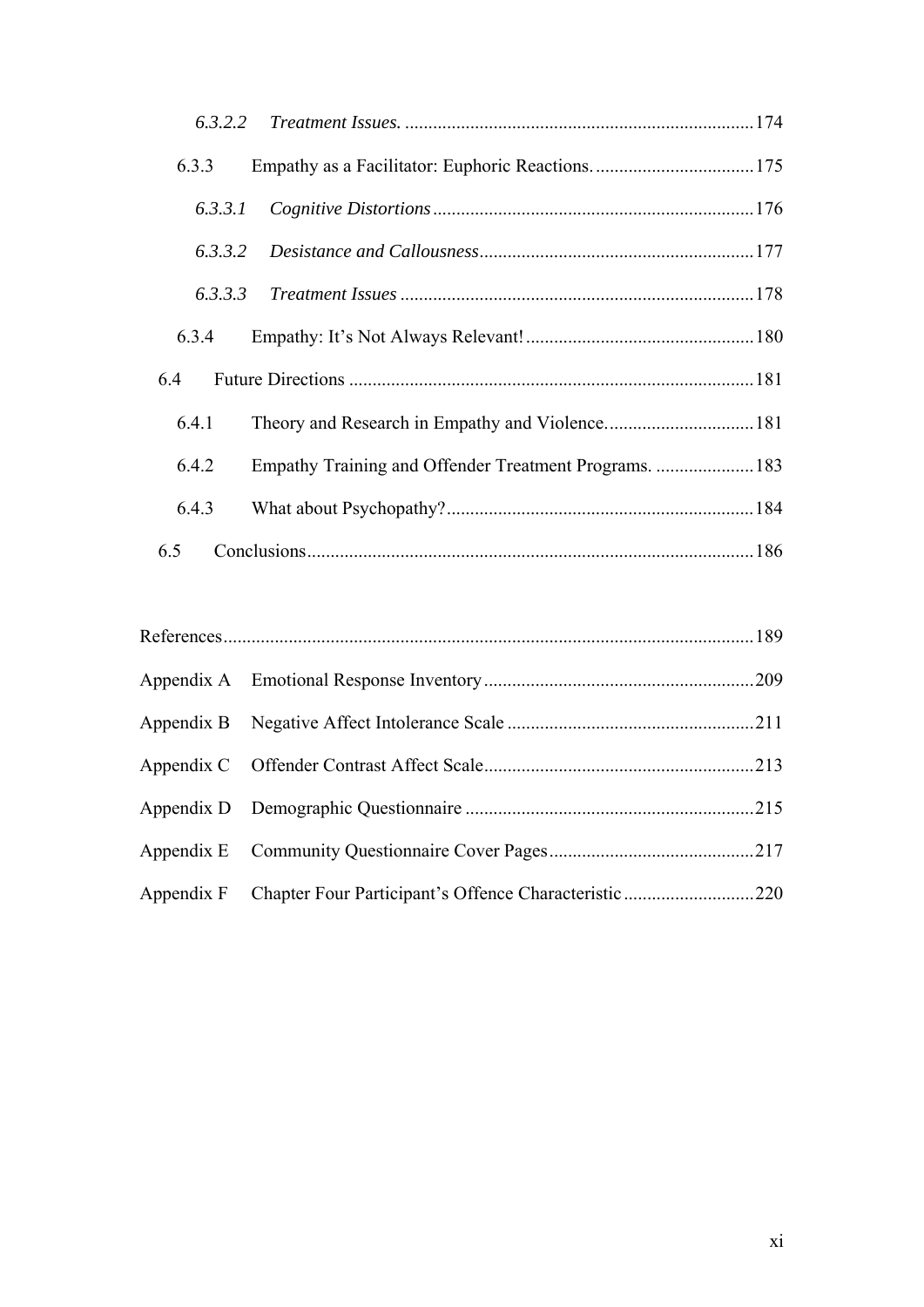# List of Tables

| Table 1.1 | Progression of empathy definitions                            | 8   |
|-----------|---------------------------------------------------------------|-----|
| Table 2.1 | Mean Interpersonal Reactivity Index subscale scores for       | 63  |
|           | offenders and non-offender samples                            |     |
| Table 2.2 | The Corrected Item-Total Correlations for each item of the    | 65  |
|           | Interpersonal Reactivity Index.                               |     |
| Table 2.3 | Individual item loadings for offender data on the             | 66  |
|           | Interpersonal Reactivity Index resulting from Principle       |     |
|           | Components extraction with Varimax Rotation                   |     |
| Table 2.4 | Pearson's correlation results for each of the four IRI        | 68  |
|           | subscales, CSS subscales, Impulsivity and Socialisation for   |     |
|           | the offender sample                                           |     |
| Table 3.1 | Corrected Item-Total Correlations and Chronbach Alpha         | 92  |
|           | for the 13 items of the Negative Affect Intolerance Scale     |     |
|           | for the full sample $(n = 166)$                               |     |
| Table 3.2 | Pattern matrix resulting from Principle Components            | 93  |
|           | extraction for the 12 Contrast Affect Scale items for the     |     |
|           | full sample ( $n = 166$ )                                     |     |
| Table 3.3 | Means, standard deviations and univariate comparisons for     | 95  |
|           | male ( $n = 35$ ) and female ( $n = 35$ ) subjects in the sex |     |
|           | comparison sample and the full sample ( $n = 166$ ) for all   |     |
|           | scales                                                        |     |
| Table 3.4 | Linear Regression Analysis predicting Negative Affect         | 96  |
|           | Intolerance $(n=166)$                                         |     |
| Table 3.5 | Linear Regression Analysis predicting Contrast Affect         | 97  |
|           | $(n=166)$                                                     |     |
| Table 4.1 | Scale means, standard deviations, and univariate              | 109 |
|           | comparisons of offenders classified as either violent or non  |     |
|           | violent.                                                      |     |
| Table 4.2 | Number of offence categories committed by participating       | 126 |
|           | offenders ( $n = 106$ )                                       |     |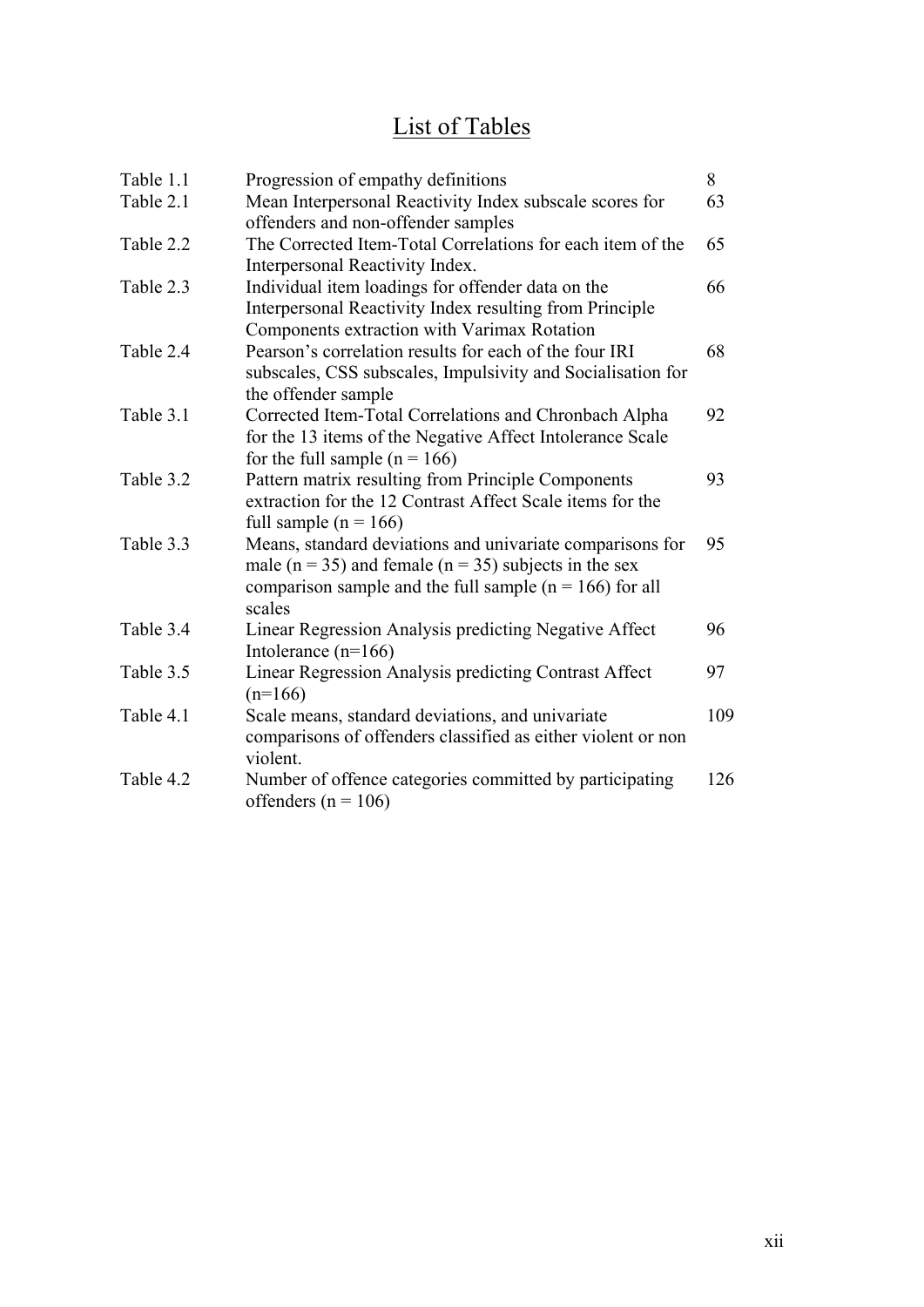# List of Figures

| Figure 3.1 | Scree plot showing eigenvalues produced by principle<br>components extraction of the Negative Affect Intolerance<br>Scale.                                                                                                  | 91  |
|------------|-----------------------------------------------------------------------------------------------------------------------------------------------------------------------------------------------------------------------------|-----|
| Figure 3.2 | Scree plot showing the eigenvalues produced by Principle<br>Components extraction for the Offender Contrast Affect<br>Scale.                                                                                                | 93  |
| Figure 4.1 | Bar graph showing the five categories of offenders based<br>on Impulsivity, Neuroticism, Negative Affect Intolerance,<br>and Offender Contrast Affect compared to a zero point<br>representing the community mean responses | 127 |
| Figure 4.2 | Bar graph showing the average number of violent and non<br>violent offence categories committed by offenders in each<br>cluster                                                                                             | 130 |
| Figure 5.1 | Model of perspective taking incorporating frequency and<br>accuracy dimensions                                                                                                                                              | 155 |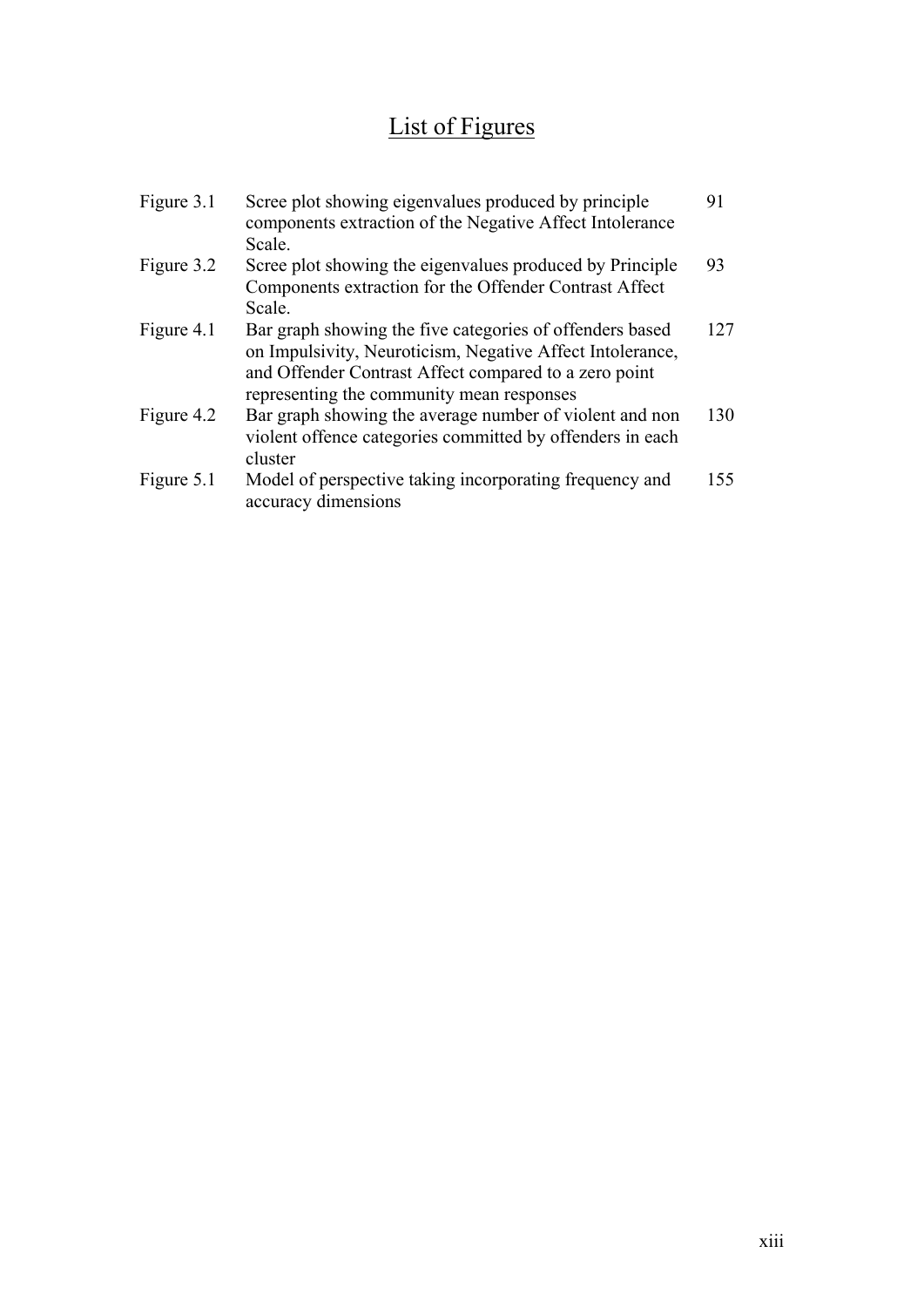# **Chapter One**

Empathy and Aggression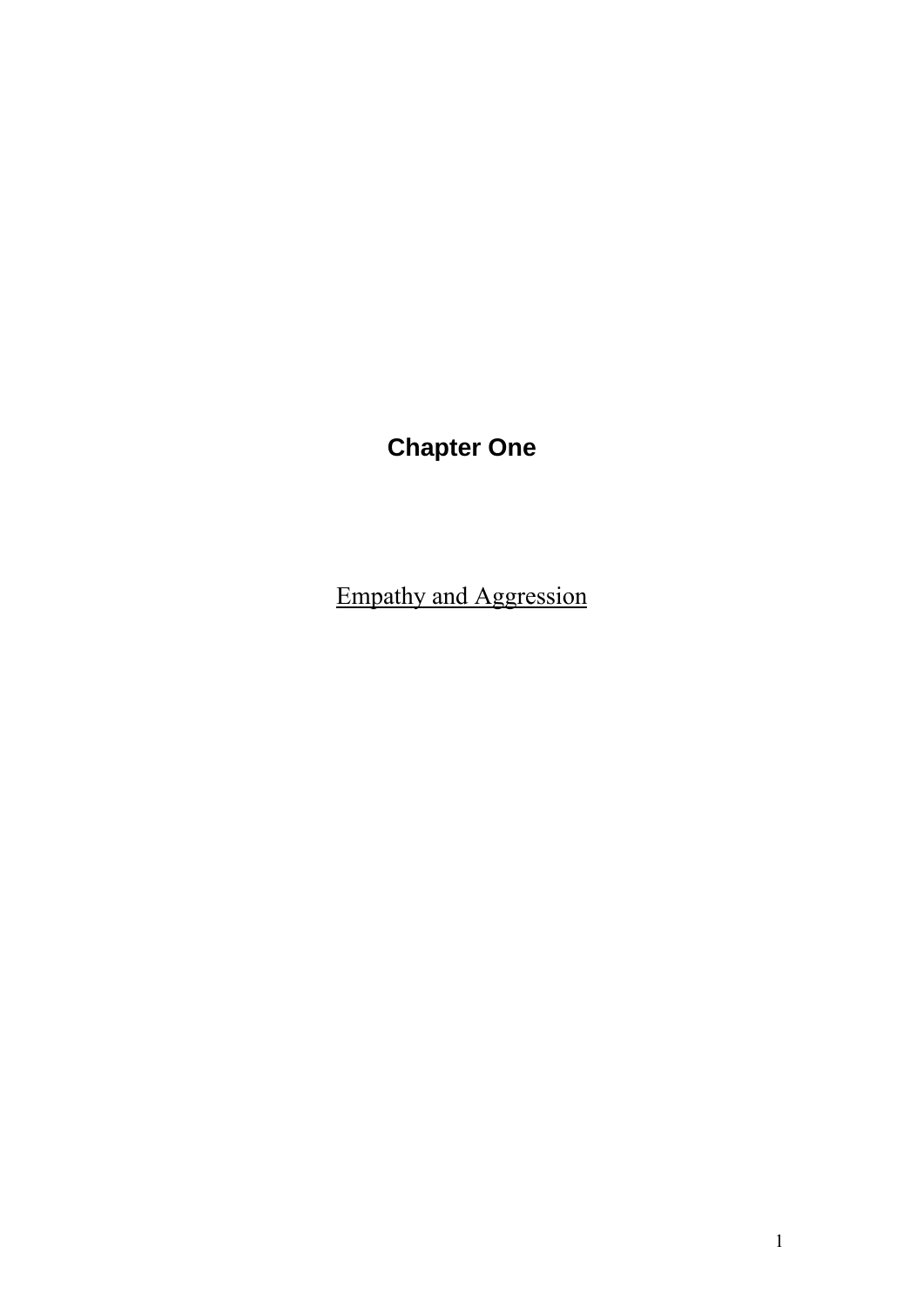## 1.1 Overview

The central focus of this thesis is on the relationship between empathy and violence. The domain of empathy research has been plagued by definitional problems, and these are reviewed at the outset of this chapter. Following this, the current major theories relating empathy to prosocial behaviour are discussed, before turning to a review of the definitional problems inherent in the human violence and aggression literature. The current theories about human violence and aggression are then briefly reviewed. In the final sections of this chapter, a discussion of the literature regarding the relationship between empathy and violence is presented.

Two sets of central arguments are presented in this chapter. The first set surrounds the current definitions of empathy and violence; in both cases, definitional limitations have been, and continue to be, problematic for the development of a theory explaining the role of empathy in violence. The second set of centrally important arguments is directed toward the relationship between empathy and violence. Current theories generally posit that empathy inhibits violence. However, the evidence which links violence and empathy is mixed, and appears to be consistent with several different models, including but not only, the position that empathy acts to inhibit violent behaviour. The heterogeneity found in offender populations (Howells, Watt, Hall & Baldwin, 1997) may offer an explanation for these inconsistencies. For example, if the inhibitory empathy-aggression hypothesis is relevant for only one subgroup of violent offenders, then this effect will be diluted by the presence diversity within an empirical sample. It is argued here that a useful model of the relationship between empathy and violence must take account of possible offender subgroups, and also provide a description of disorders of, or deficits in, empathy in violent offenders. Such a model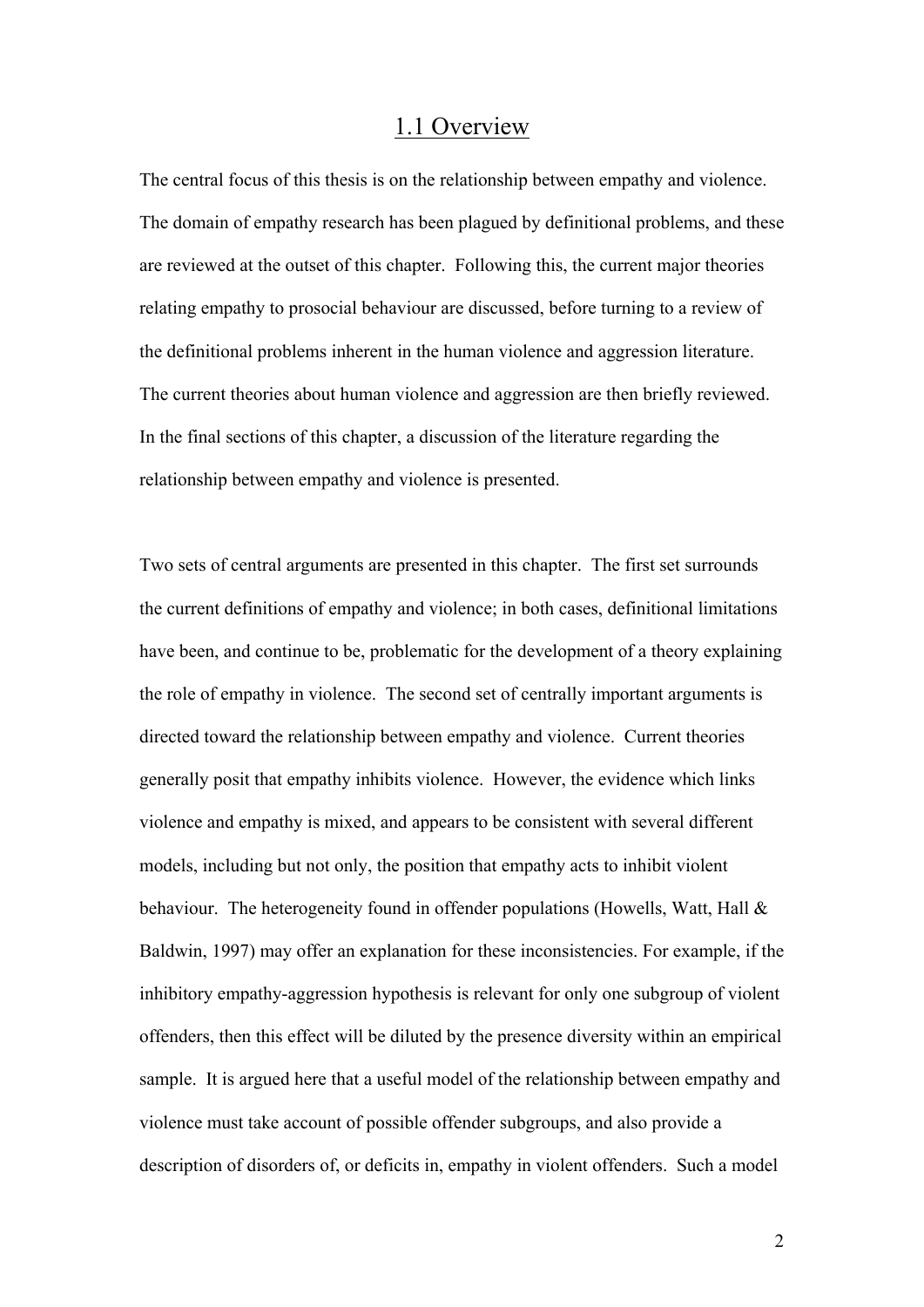will provide a theoretical underpinning for the development of concrete treatment options for violent offenders.

# 1.2 Empathy, the Elusive Construct

The history of empathy research has been marred by debate. Marred, rather than enhanced, because, as Hezewijk (2000) points out, these debates often seem endless and "if ever they end it is because they have evaporated instead of having been rationally decided upon. The arguments are about fundamentalist matters, they revolve about tacit presuppositions, about abstract assumptions and about definitions" (p. 101). Debate regarding definition; however, should not been seen as a worthless endeavor. Unless definitional agreement is achieved "we will not be able to understand each other" (Simon, 1982, p. 333).

## 1.2.1 Early Conceptions of Sympathy and Empathy

Much of the debate surrounding the definition of empathy stems from what may be seen as semantic confusion, specifically, between the concepts of empathy and sympathy. The constructs of empathy and sympathy have different origins although the differences between them are subtle.

#### *1.2.1.1 The Conceptual Origins of Sympathy*

Both Hume (1739) and Smith (1790) wrote about the compassion of one human being toward the suffering of another. In regards to sympathy, Hume stated that "No quality of human nature is more remarkable, both in itself and in its consequences, than that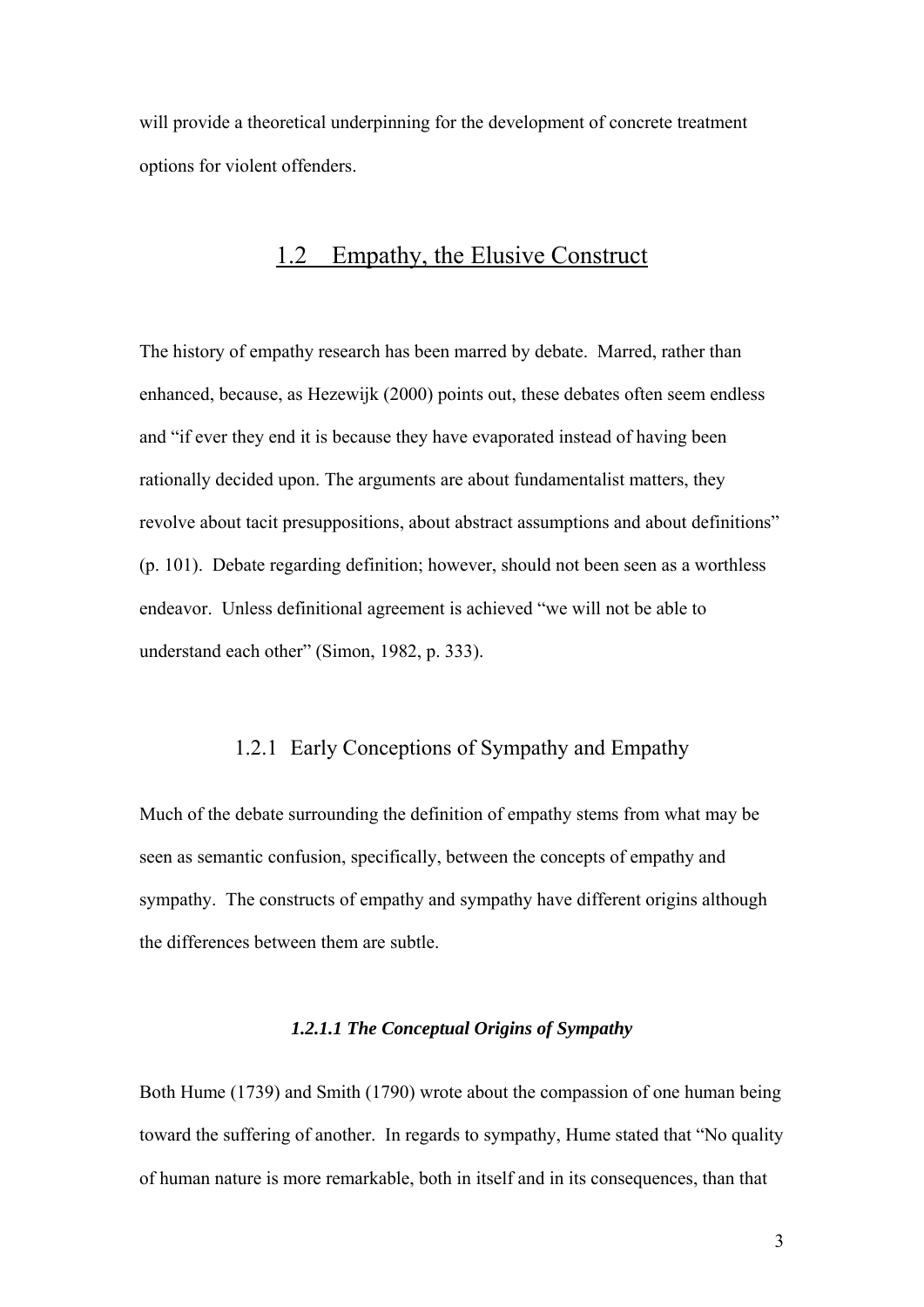propensity we have to sympathize with others, and to receive by communication their inclinations and sentiments, however different from, or even contrary to our own." (II.I.XI). It was the similarity between human beings, which, according to Hume, enabled sympathy. The greater the similarity between two people, the greater the propensity to experience sympathy. "The stronger the relation is betwixt ourselves and any object, the more easily does the imagination make the transition" (II.I.XI). Hume, however, did not sufficiently clarify the concept of sympathy (Wispé, 1986) but his works were influential in Adam Smith's later work on the subject.

Smith (1790) viewed sympathy as critical in his work "Theory of Moral Sentiments". Smith wrote "How selfish soever man may be supposed, there are evidently some principles in his nature, which interest him in the fortune of others, and render their happiness necessary to him, though he derives nothing from it except the pleasure of seeing it. Of this kind is pity or compassion, the emotion which we feel for the misery of others, when we either see it, or are made to conceive it in a very lively manner" (1790, I.I.1).

Both Hume (1739) and Smith (1790) perceived sympathy to be a process requiring the imagination. That is, comprehending the emotions of the other by imaginatively placing oneself in the position of the other. Smith saw this as a limitation to the intensity of sympathy, stating that "The thought of their own safety, the thought that they themselves are not really the sufferers, continually intrudes itself upon them; and though it does not hinder them from conceiving a passion somewhat analogous to what is felt by the sufferer, hinders them from conceiving any thing that approaches to the same degree of violence" (I.I.36). Therefore, the emotion in the observer was likely to be less intense than the actual emotion of the distress other.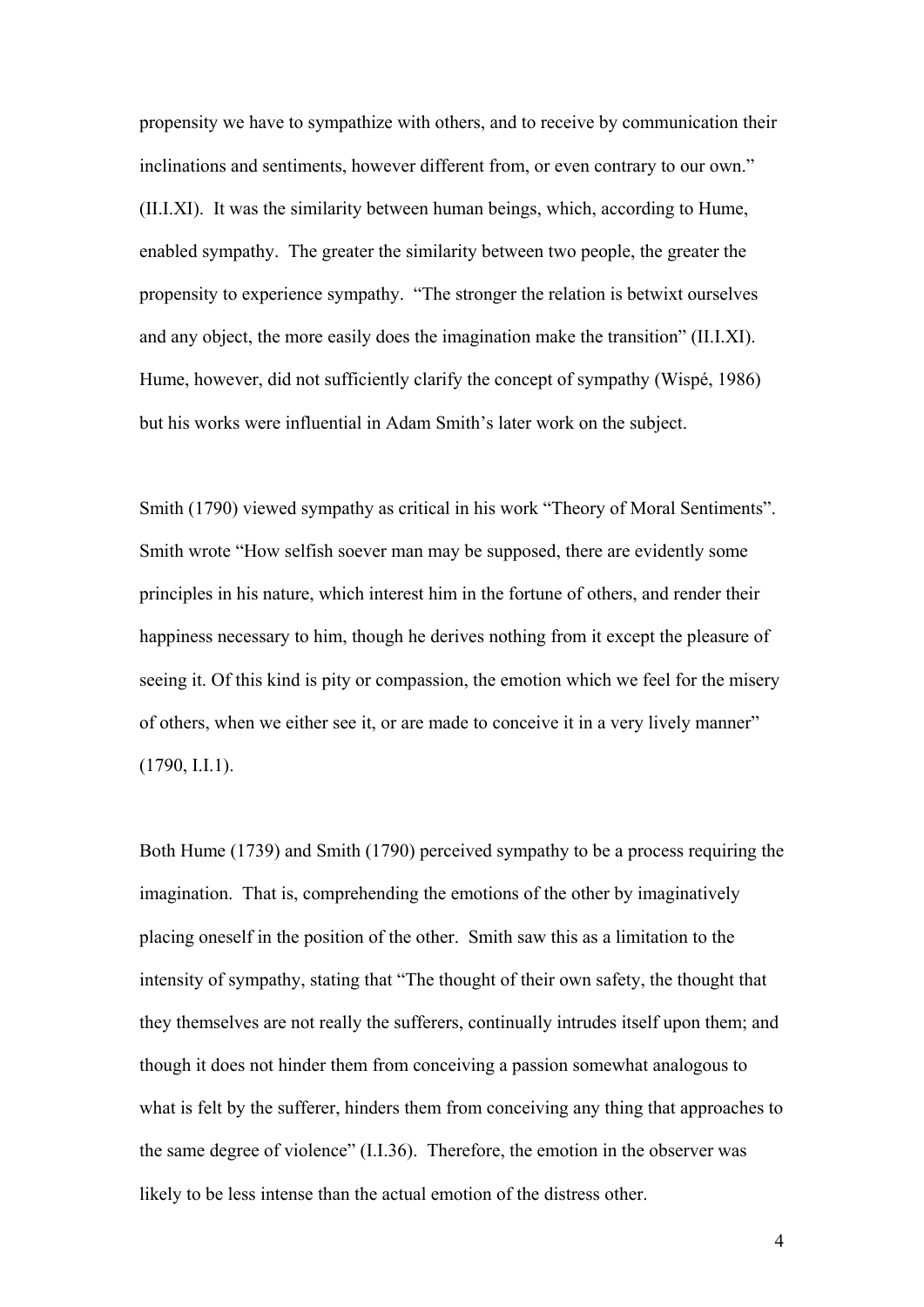Sympathy has been described as pre-reflexive (Switankowsky, 2000) and passive (Davis, 1994). In being moved by the misfortune of another, an individual experiences sympathy but that experience is fleeting. "That imaginary change of situation, upon which their sympathy is founded, is but momentary" (Smith, 1790; I.I.36).

### *1.2.1.2 The Conceptual Origins of Empathy*

Empathy, in comparison to sympathy, is a far younger concept. The origin of the concept, in the psychological domain at least, has been accredited to the work of Theodore Lipps (1903) who used the German word Einfühlung, which referred to the act of projecting oneself into the target of observation (Davis, 1994). Titchener (1909) translated Einfühlung into the English term empathy using the Greek word empatheia, meaning affection or passion. Sawicki (1997), however, argues that Einfühlung is not empathy. Einfühlung originated in the German hermeneutical tradition, and was used by Lipps (1903, cited in Sawicki, 1997) in his description of human knowledge. Lipps maintained that there were three areas of knowledge: knowledge of things was achieved via sense perception; knowledge of the self was achieved via inner reflective perception; and knowledge of other human beings was achieved via Einfühlung. Einfühlung was an inner awareness of the other which could only be distinguished from the inner reflective perception of the self retrospectively. "I can then tell, reflectively, whether the I deployed in the experience has been my own or someone else's" (Sawicki, 1997).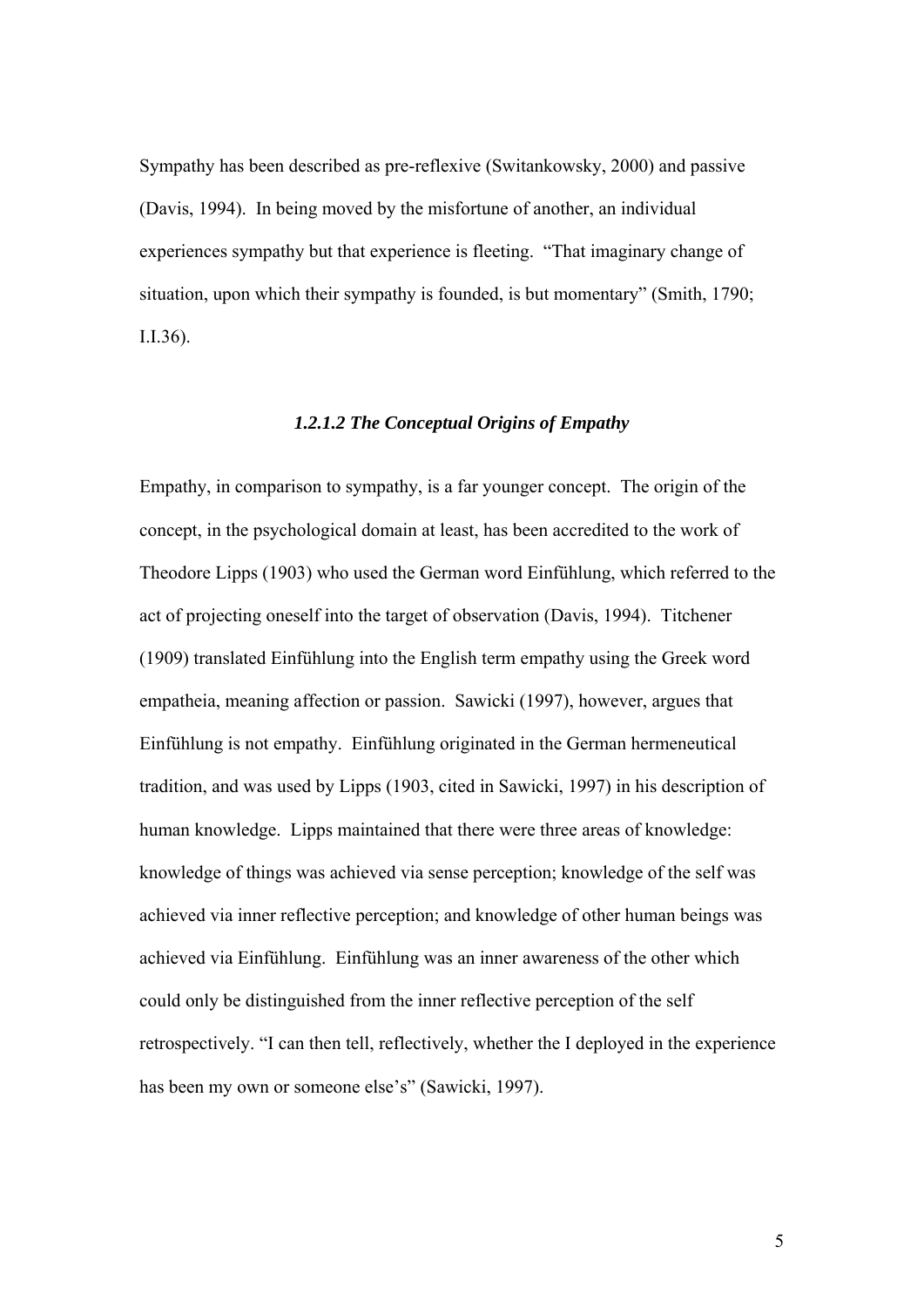The mechanism underlying empathy, according to Titchener (1909, cited in Davis 1994) was analogous with modern models of motor mimicry and lead to a weaker version of the original affect in the observer. Empathy involves the perception of emotion in another that leads one to "feel or act them in the mind's muscle" (Titchener, 1909, p 21, cited in Wispé, 1986). Davis' review of the history of empathy highlights the deliberate nature of empathising with another, which involves effort to "step outside the self and 'into' the experiences of others" (p 5). Unlike the original Einfühlung described by Sawicki (1997), however, Titchener's empathy maintained a distinction between the self and the other.

#### *1.2.1.3 Distinctions between Sympathy and Empathy*

The previous, brief outline of the origins of sympathy and empathy highlights that, although originating a century apart, there are many similarities between the two concepts. Both sympathy and empathy describe an individual's response to the emotional displays of another and both involve the use of the imagination, which results in the observer experiencing affect. The distinctions, however, are important in that they help to explain some of the confusion surrounding modern definitions of empathy.

Sympathy is viewed as a passive process, while empathy is viewed as active. Furthermore early descriptions of empathy, or more accurately Einfühlung, describe a way of knowing and suggest a cognitive role in the process, while Smith's (1790) sympathy was primarily thought to be an affective response. This distinction may help to explain the duality apparent in later definitions of empathy. While one interpretation of the construct of empathy revolved around affective responses (e.g.,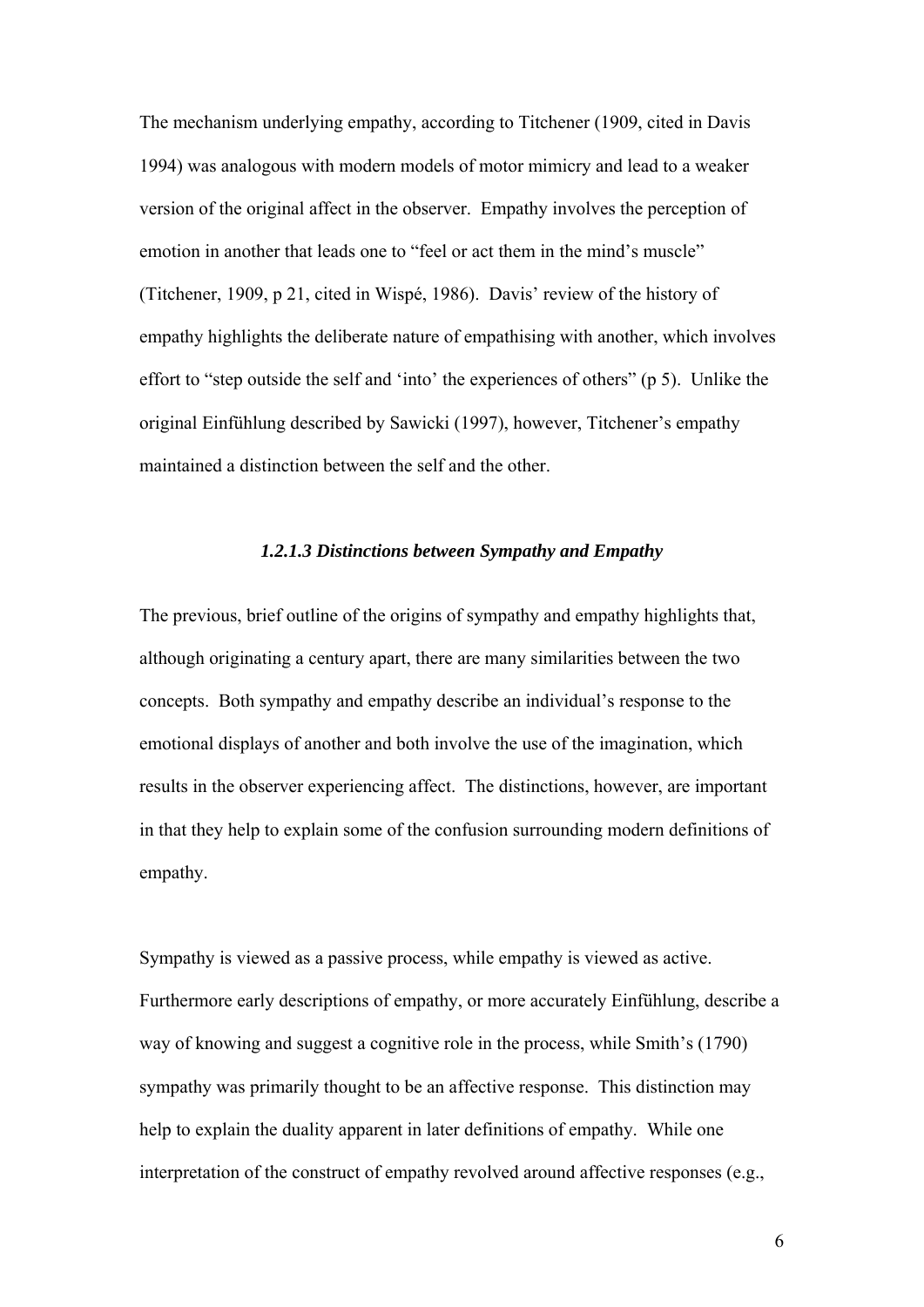Stotland, 1969), others viewed empathy as being a cognitive mechanism (e.g., Chapin, 1942).

Several papers have been written on the distinction between empathy and sympathy. Wispé (1991) conducted an extensive review of this distinction, concluding, "In empathy, the self is the vehicle for understanding, and it never loses its identity. Sympathy, on the other hand, is concerned with communion rather than accuracy, and self-awareness is reduced rather than enhanced…The object of empathy is understanding. The object of sympathy is the other person's well-being" (pp. 79-80). Despite such reviews, however, debate continues and is evident in Switankowsky's (2000) review of attempts within the literature to separate these two constructs. Switankowsky does reiterate the distinction between empathy and sympathy on the basis of activity of the observer. Empathy requires effort, sympathy occurs passively. This distinction, then, appears to be a fairly robust and consistent distinction and one which will be adopted in the current text.

## 1.2.2 Operationalisation and Research

Once introduced to the field of psychology by Titchener (1909), empathy became a theoretically important construct. Interpersonal affective responses and the process of understanding our social peers had potential in several fields of study, quickly "becoming a 'buzz' word" (Olinick, 1984, p. 137). Researchers, however, needed to redefine empathy in operational terms in order to proceed with their investigations. These definitions varied and reflected interpretative differences as well as semantic confusion with the original construct of sympathy. Table 1.1 provides a summary of the some of the major definitions of empathy used in psychology.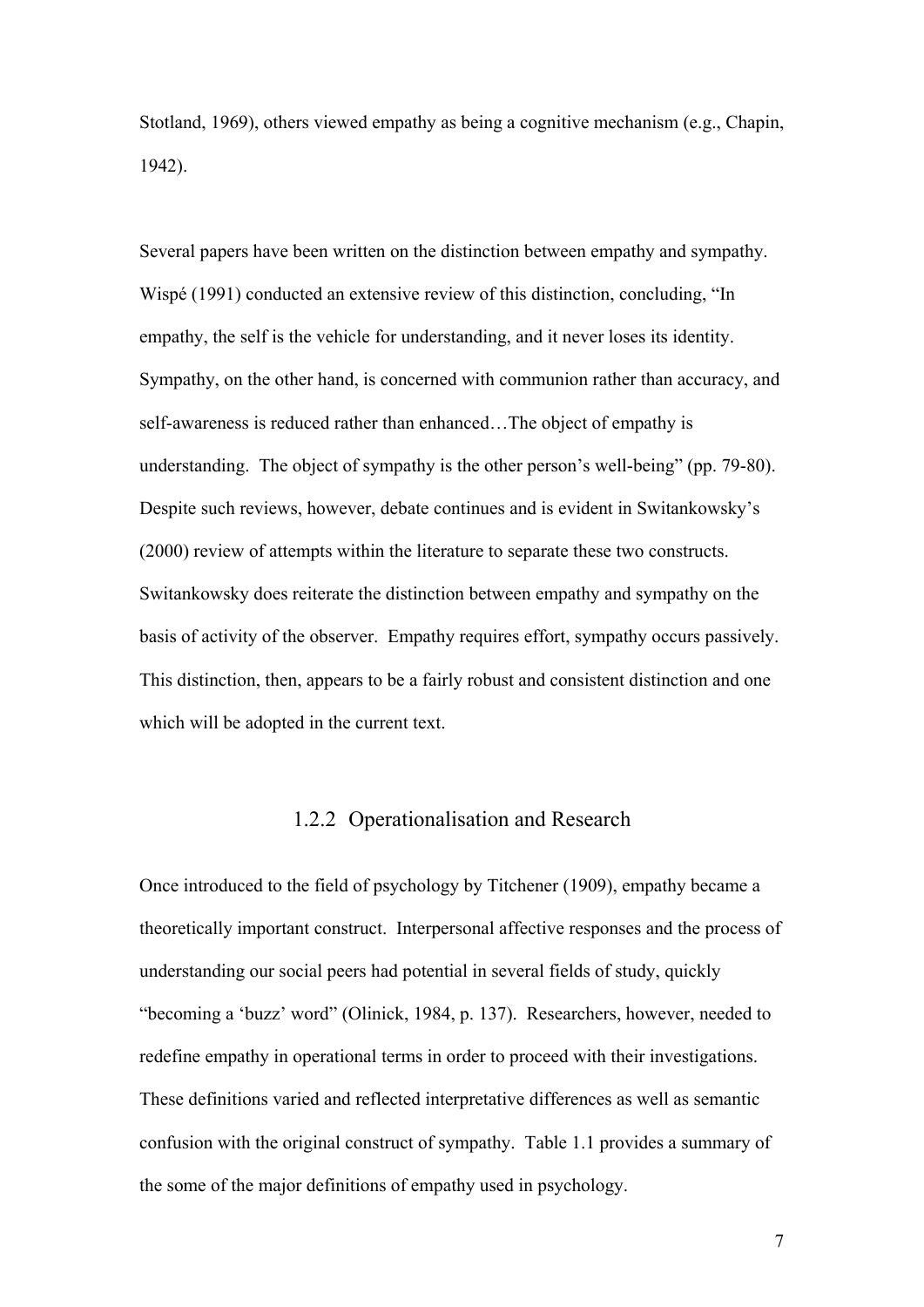| Author(s)        | <b>Definition / Measure</b>                                                                                                                                                                                      |
|------------------|------------------------------------------------------------------------------------------------------------------------------------------------------------------------------------------------------------------|
| Titchener (1909, | "Not only do I see gravity and modesty and pride and courtesy and                                                                                                                                                |
| cited in Wispé,  | stateliness, but I feel or act them in the mind's muscle" (p. 21)                                                                                                                                                |
| 1986)            |                                                                                                                                                                                                                  |
| Feshbach (1964)  | "vicarious emotional response of a perceiver to the emotional<br>experience of a perceived object" (p. 102)                                                                                                      |
| Stotland (1969)  | "an observer's reacting emotionally because he perceives that                                                                                                                                                    |
|                  | another is experiencing or is about to experience an emotion" (p.<br>272)                                                                                                                                        |
| Hogan (1969)     | "Empathy refers only to the act of constructing for oneself another                                                                                                                                              |
|                  | person's mental state; the verisimilitude of the resulting construct is                                                                                                                                          |
|                  | not a necessary part of the concept's meaning" (p. 308)                                                                                                                                                          |
| Miller $&$       | "empathy is defined as an emotional response evoked by the                                                                                                                                                       |
| Eisenberg (1988) | affective state or situation of the other person. This emotion may be<br>either identical or similar to the state of the other and involves at<br>least a minimal degree of self-other differentiation" (p. 325) |
| Davis (1994)     | "Empathy is broadly defined as a set of constructs having to do with                                                                                                                                             |
|                  | the responses of one individual to the experiences of another" (p.<br>12)                                                                                                                                        |
| Preston & de     | "any process where the attended perception of the object's state                                                                                                                                                 |
| Waal (2002)      | generates a state in the subject that is more applicable to the object's<br>state or situation than to the subject's own prior state or situation"<br>(p. 4)                                                     |
|                  |                                                                                                                                                                                                                  |

*Table 1.1: Progression of empathy definitions.* 

As can be seen from the above table, definitions have varied in their reliance on the passive or active nature of empathy, as well as their acceptance of empathy as either a cognitive or an affective construct. Only Davis' (1994) definition appears congruent with Titchener's original description of empathy, in that it includes both affective and cognitive aspects, however Davis has broadened the definition to include passive responses while Titchener's definition required an active response "in the mind's muscle" (p. 21, cited in Wispé, 1986). It could be argued that by broadening the definition in this way, Davis has simply contributed toward the blurring of the distinction between empathy and sympathy. Davis, on the other hand, takes the position that defining empathy in strict terms has resulted in constructs, which are excluded by the definition, being "in some sense seen as peripheral" (p. 12). For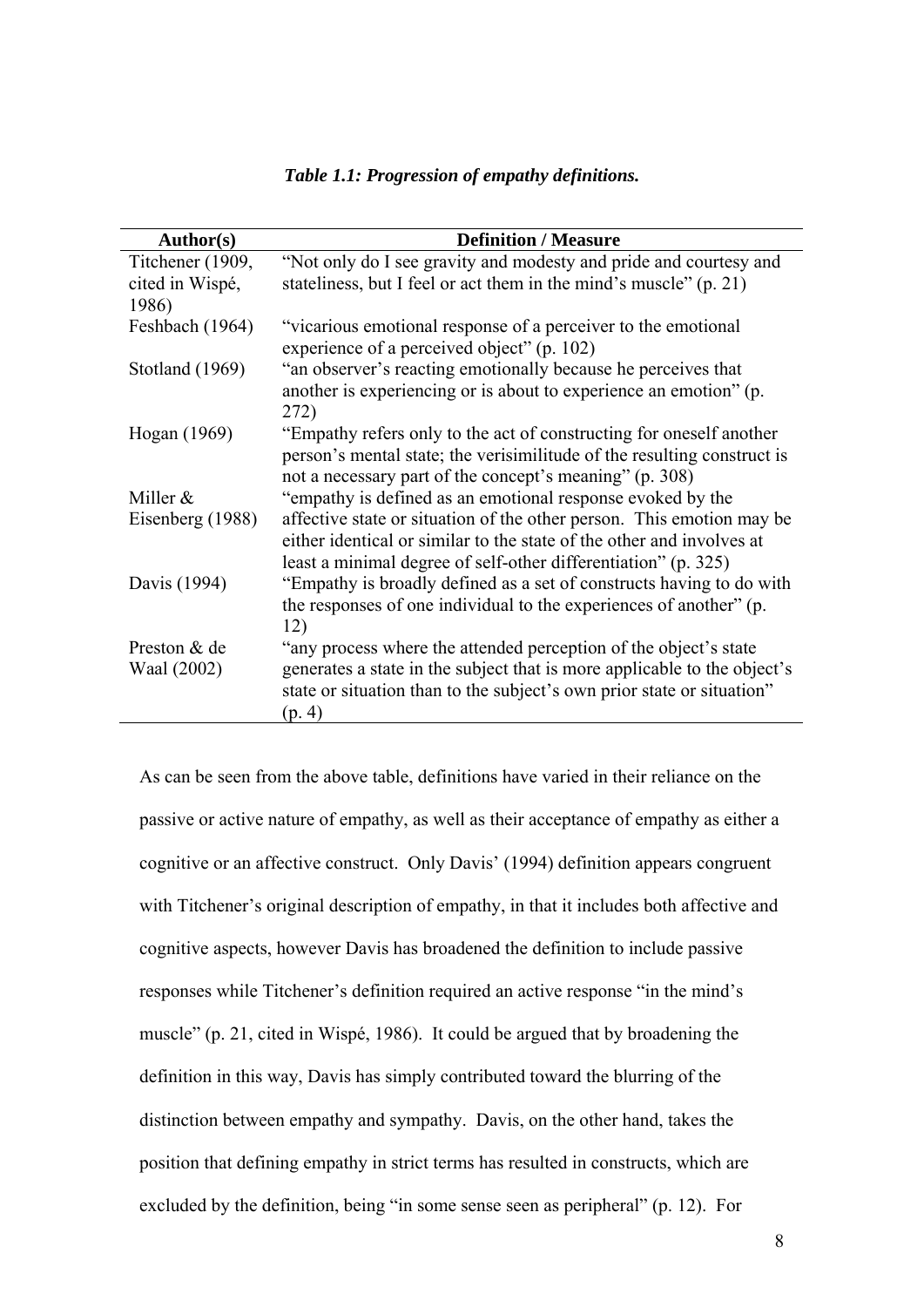example, if empathy is defined in strictly affective terms, cognitive processes will not be included in subsequent research. Therefore, by broadening the definition of empathy, Davis has alleviated Wispé's concerns that sympathy has become ignored by experimental psychology, even though it may have as much to offer as the more popular empathy.

It should also be noted that only Stotland's (1969) and Davis' (1994) definitions of empathy include non-congruent affective responses and therefore do not exclude aberrant emotional responses from the study of empathic responding. This is particularly useful for researchers investigating antisocial behaviour as it allows for a broader set of hypotheses to be studied instead of a simple inhibitory empathyaggression hypothesis.

## 1.2.3 Settling on a Definition of Empathy

The information presented so far has outlined historic and modern definitions of empathy, which differ primarily in the level of restriction placed upon the concept. Early work by Titchener (1909, cited in Wispé, 1986) was relatively unrestricted compared to definitions presented by authors such as Miller and Eisenberg (1988). Davis' (1994) multidimensional view of empathy has further expanded the definition of empathy to incorporate both affective and cognitive components, and to allow for the inclusion of personal distress to come under the umbrella of empathy. Davis' definition, however, does not preclude the inclusion of empathic reaction which are incongruent with the observational target (contrast affect) even though this construct is not included in Davis' account of empathy.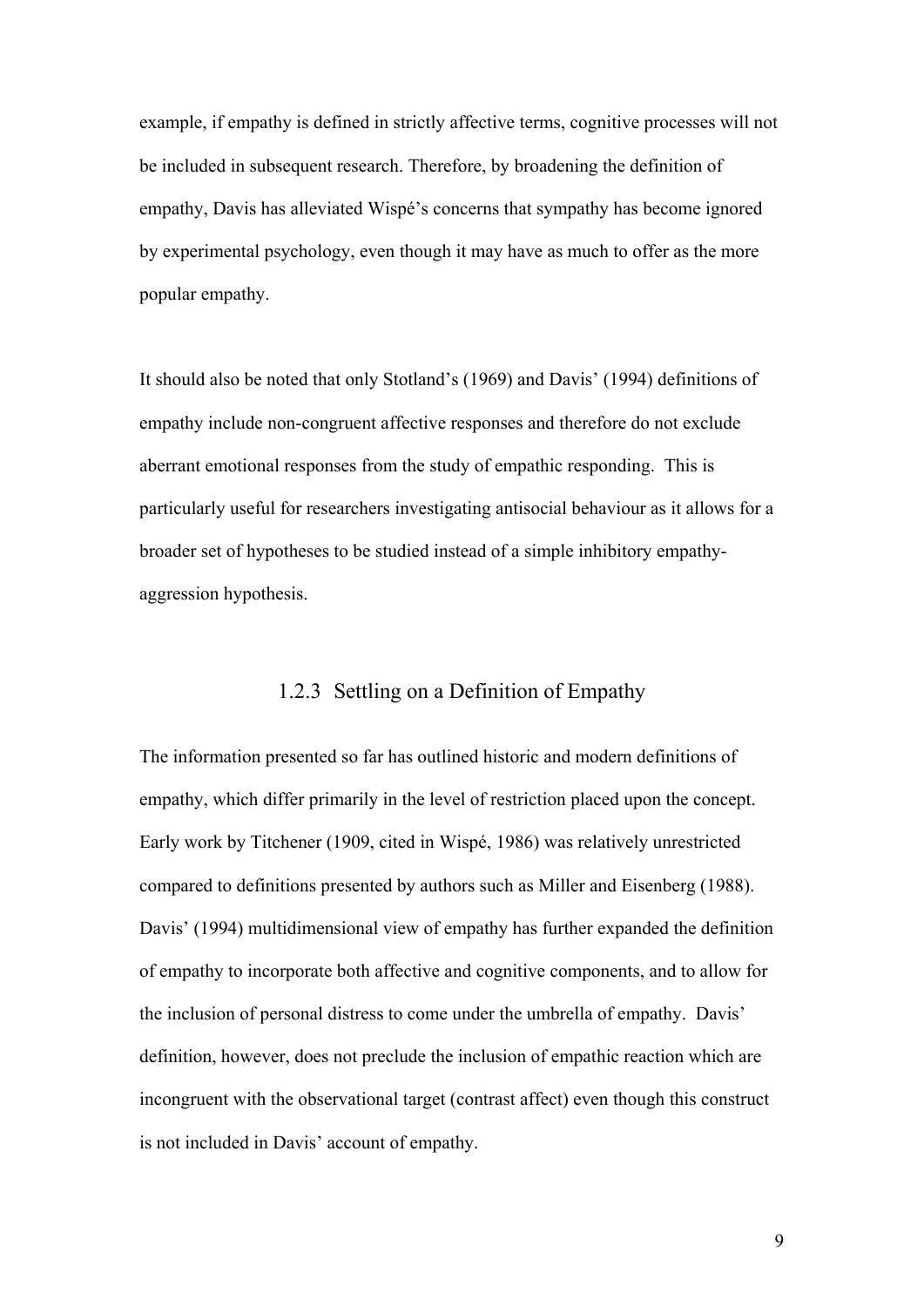Stotland's (1969) definition, although primarily affective, does provide for both affective and cognitive aspects of empathy in that the reaction of the individual is affective but relies upon the cognitive aspect of perception. Furthermore, Stotland's definition does not prohibit emotional reactions that are different from those displayed by the target of that perception. This aspect is important for discussions relating to violence and aggression, as precluding aberrant affective reactions may conceal affective responses in offenders. Additionally, although the primary focus of this thesis is affective responses in offenders in response to the distress cues of victims, perspective taking should not be disregarded in any discussion of the relationship between empathy and aggression.

With this in mind, then, Stotland's (1969) definition of empathy will be adopted for the purposes of the current work. It is acknowledged that "Empathy with other's distress is but one aspect of this complex socioemotional landscape" (Brownell, Zerwas & Balaram, 2002), however, when discussing the role of empathy in interpersonal violence and aggression, the target's emotion is restricted to distress cues. Attempting to incorporate the plethora of human emotional responses in an area interested in the distress cues of victims is only likely to obscure observed relationships and make theoretical associations overly complex.

#### *1.2.3.1 Empathic Concern*

Empathic Concern constitutes a subscale of Davis's (1980) Interpersonal Reactivity Index (IRI), and represents the definition of empathy most commonly discussed in the psychological literature. Empathic concern relates to the feelings of concern and sympathy felt by an observer, in response to the distress cues of another (Davis,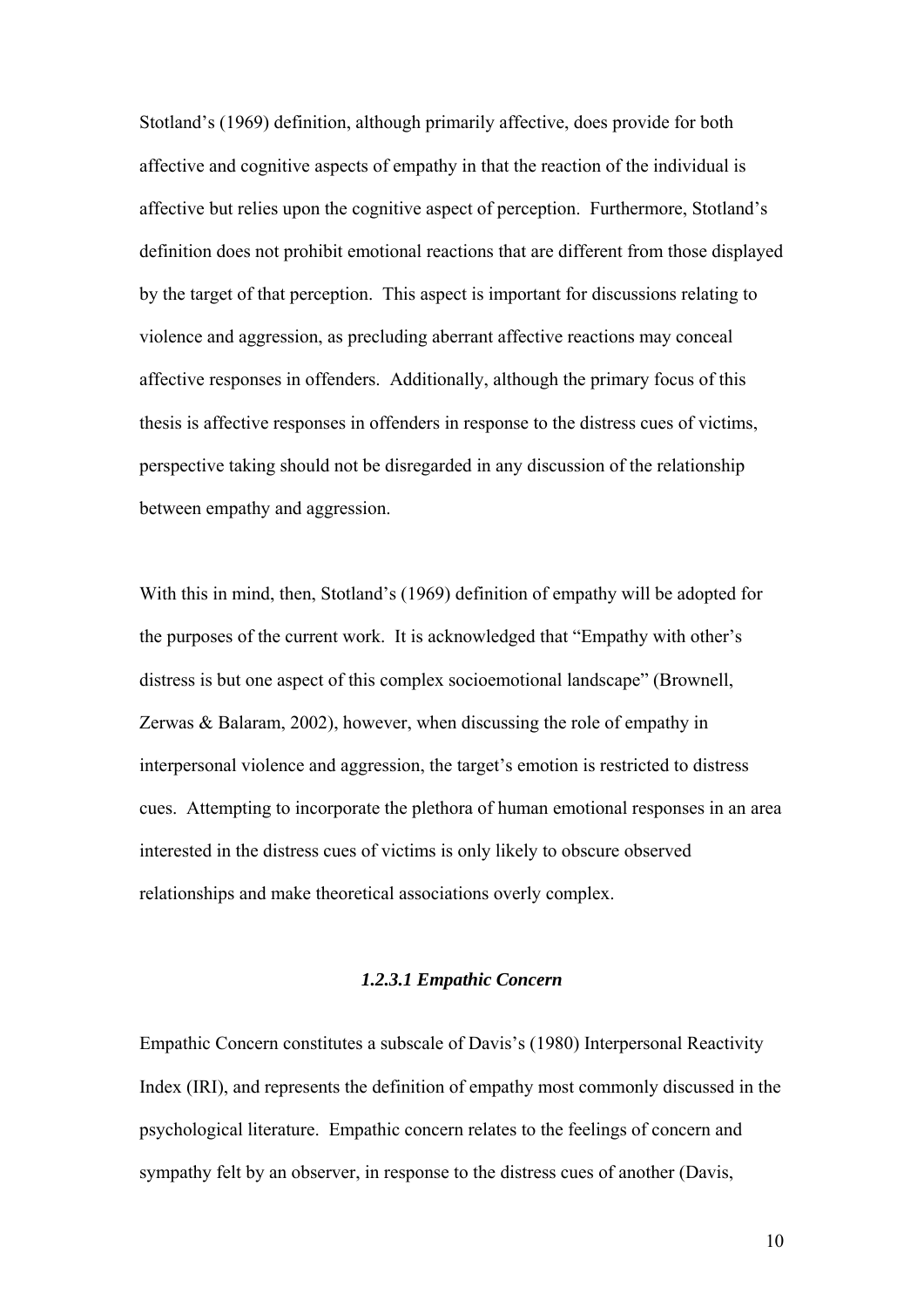1994). Davis has added the distinguishing term of 'concern' to illuminate the other oriented nature of the construct and to help set apart this construct from other empathic responses such as personal distress.

The boundary between empathy and sympathy, as noted earlier, is blurred by Davis's (1994) conception of Empathic Concern. However, this does not appear to limit the construct's usefulness as a research oriented tool. For example, research has repeatedly demonstrated significant group differences using Empathic Concern (e.g., Davis, Hull, Young & Warren, 1987) as well as significant relationships with other constructs (e.g., narcissism; Watson, Biderman & Sawrie, 1994). In addition, it appears that Empathic Concern encapsulates the construct of interest when investigating an apparent lack of 'empathy' in individuals who engage in aggressive and violent behaviour. That is, concern or sympathy in response to the distress cues of a victim are posited to lead to an aggressor to experience distress at the consequences of their actions, and to desist their aggression (Feshbach  $\&$  Feshbach, 1969). (See section 1.5.1 for an extended discussion of this point).

#### *1.2.3.2 Personal Distress*

Stotland originally put forward the construct of personal distress in 1969; however, it was Berger (1962) who first suggested that empathy could cause an individual to experience negative affect that may lead to avoidance of the distressed other. Personal distress is conceptualised as an instrumentally self-focused emotional response to the distress of another (Batson, 1990). Rather than feeling concerned for the target, an individual experiences feelings of discomfort and distress. Personal distress is a unique affective reaction distinguishable from empathic concern and sadness (Fultz,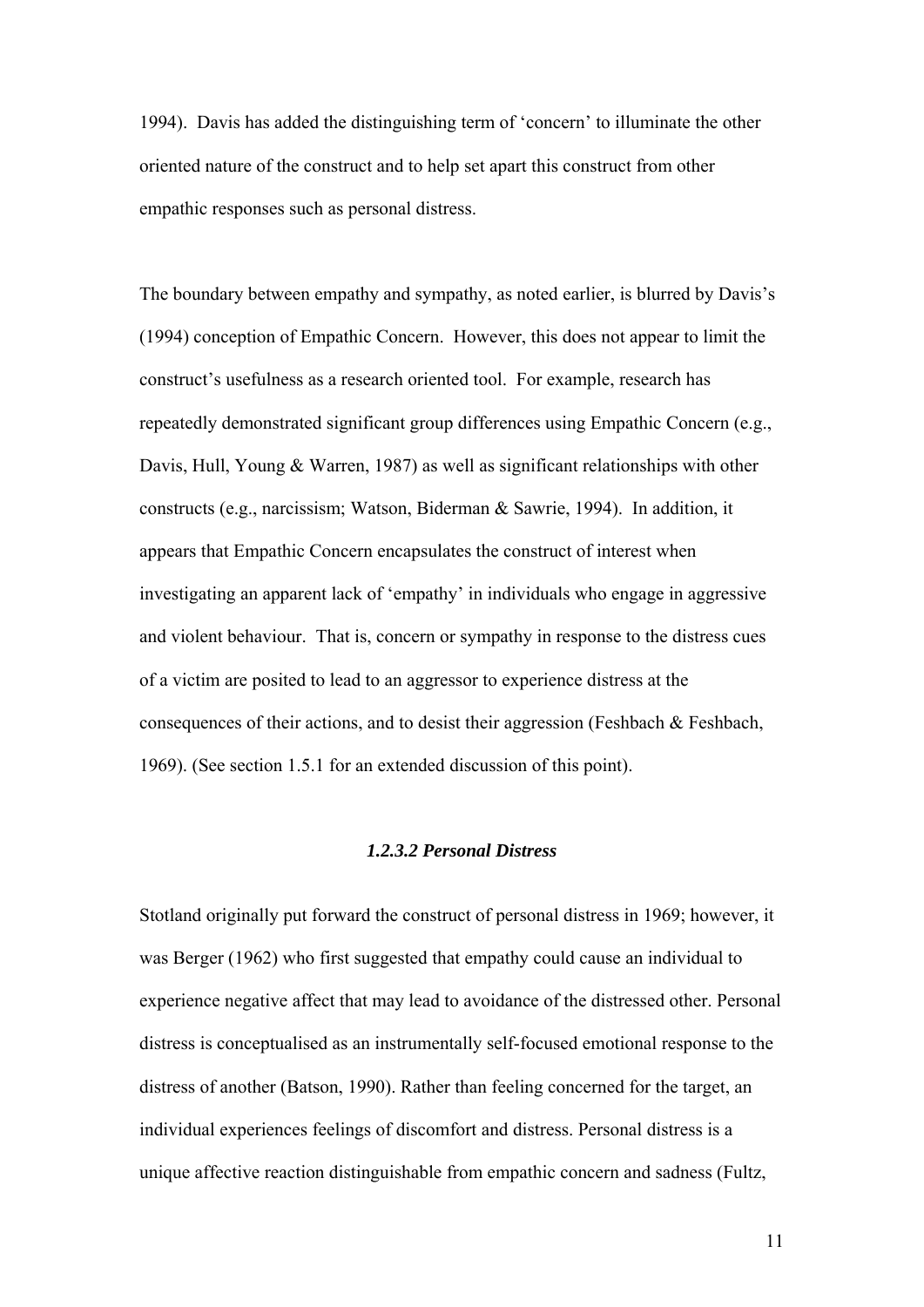Schaller, & Cialdini, 1988), which results from witnessing the negative affect of others. Fultz and colleagues suggest that, while empathic arousal is neutral and other oriented, distress is characterised by self-oriented negative feelings and high levels of arousal. These three modes of affective interpersonal reaction (empathy, sadness & distress) to a distressed other were found to be distinct but highly correlated with one another. Furthermore, the mechanisms that underlie empathy, sadness and personal distress may be similar. Perspective taking is thought to be an antecedent of empathy (Coke, Batson & McDavies, 1978), but perspective taking can also lead to personal distress and sadness (Cialdini, Brown, Lewis, Luce, & Neuberg 1987). Fultz et al. concluded that victim orientation could increase all three response types.

What is unclear, however, is whether these emotional experiences facilitate accurate understanding of another's emotional state. Cialdini et al. (1987) failed to find supporting evidence for this proposition. Levenson and Ruef (1992) did demonstrate greater accuracy with greater congruency between observer and target emotional states. The difference between these findings may be a result of specificity in accuracy measures. While Blairy et al. had participants rate specific emotional states, such as anger, sadness etc., Levenson and Ruef had participants rate degree of positive versus negative state. Physiological congruence between observer and target may help to facilitate an understanding of the valence and strength of emotional experience, but does not facilitate an understanding of the exact nature of that emotion.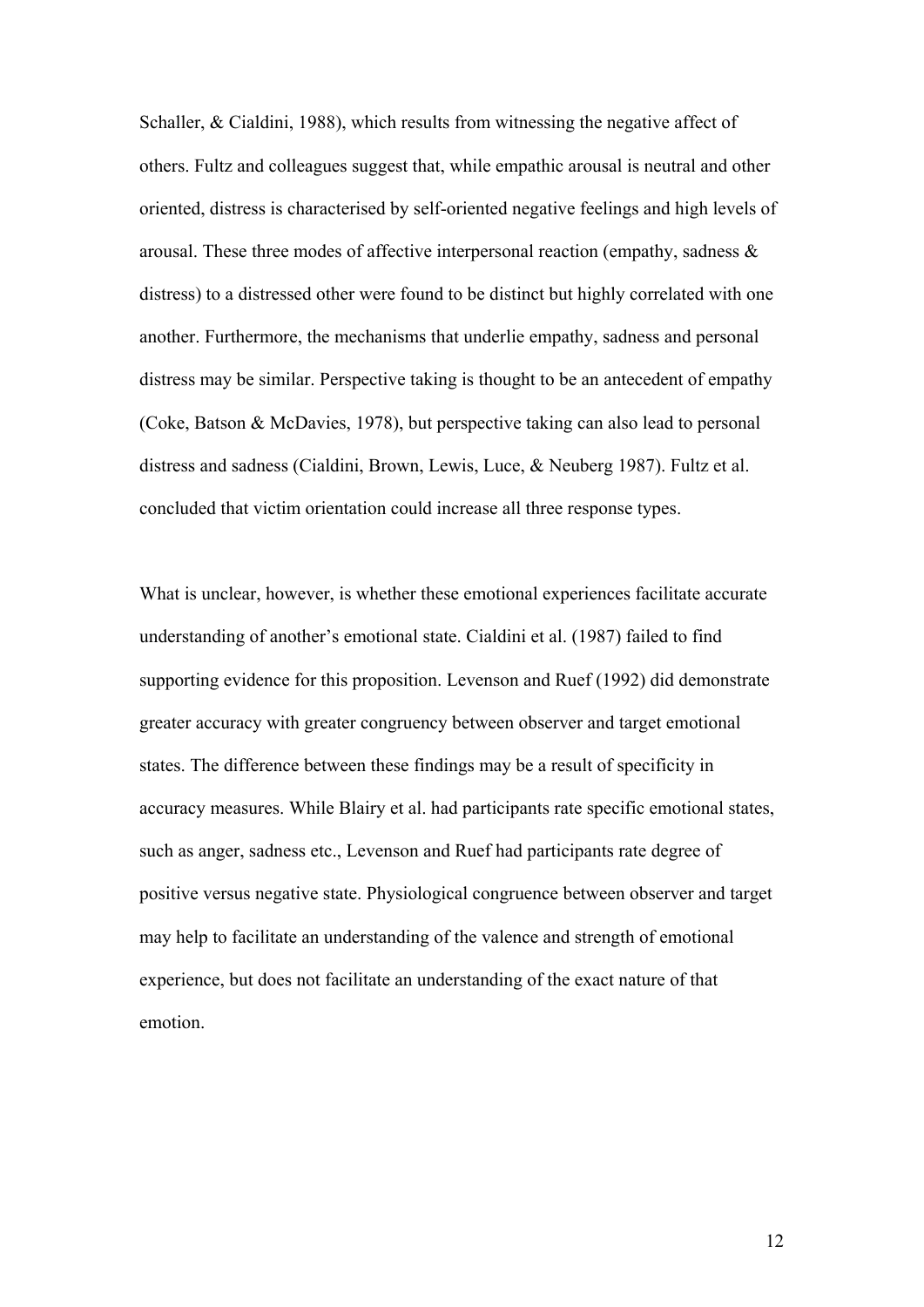#### *1.2.3.3 Contrast Affect*

Adopting Stotland's (1969) definition of empathy means that aberrant empathic responses are not excluded from investigations of the relationship between empathy and aggression. Stotland proposed that some individuals, or some circumstances, would produce a subjective empathic arousal which was not congruent with the emotional experience of the other. For example, feelings of jealousy when another experiences joy at a favoured outcome. Stotland termed this type of empathic response as contrast empathy; however, the construct has been investigated more recently as counter-empathic responses (Bandura, 2002). Bandura asserts that counter-empathic responses are possible due to the heavy reliance of vicarious activation on cognitive conveyance. That is, an individual's prior experiences dictate the way in which emotional arousal is interpreted by the individual. It is the subjective interpretation of the empathic arousal, along with the specifics of the situation, which dictate the eventual affective experience.

In general, however, very little research has been conducted on Contrast Empathy, which may be due to the research community's reluctance to accept a construct which is in such opposition to currently accepted definitions of empathic responding. One way to avoid such problems may be to alter the term associated with the construct so that the distinction between the prosocial construct of empathy and the antisocial construct of counter-empathic responses is highlighted. The current work uses Stotland's (1969) construct, but the term "Contrast Affect" has been adopted.

Putting aside definitional problems for the time being, the empirical investigation of empathy has also had a varied and interesting history. Two major areas of research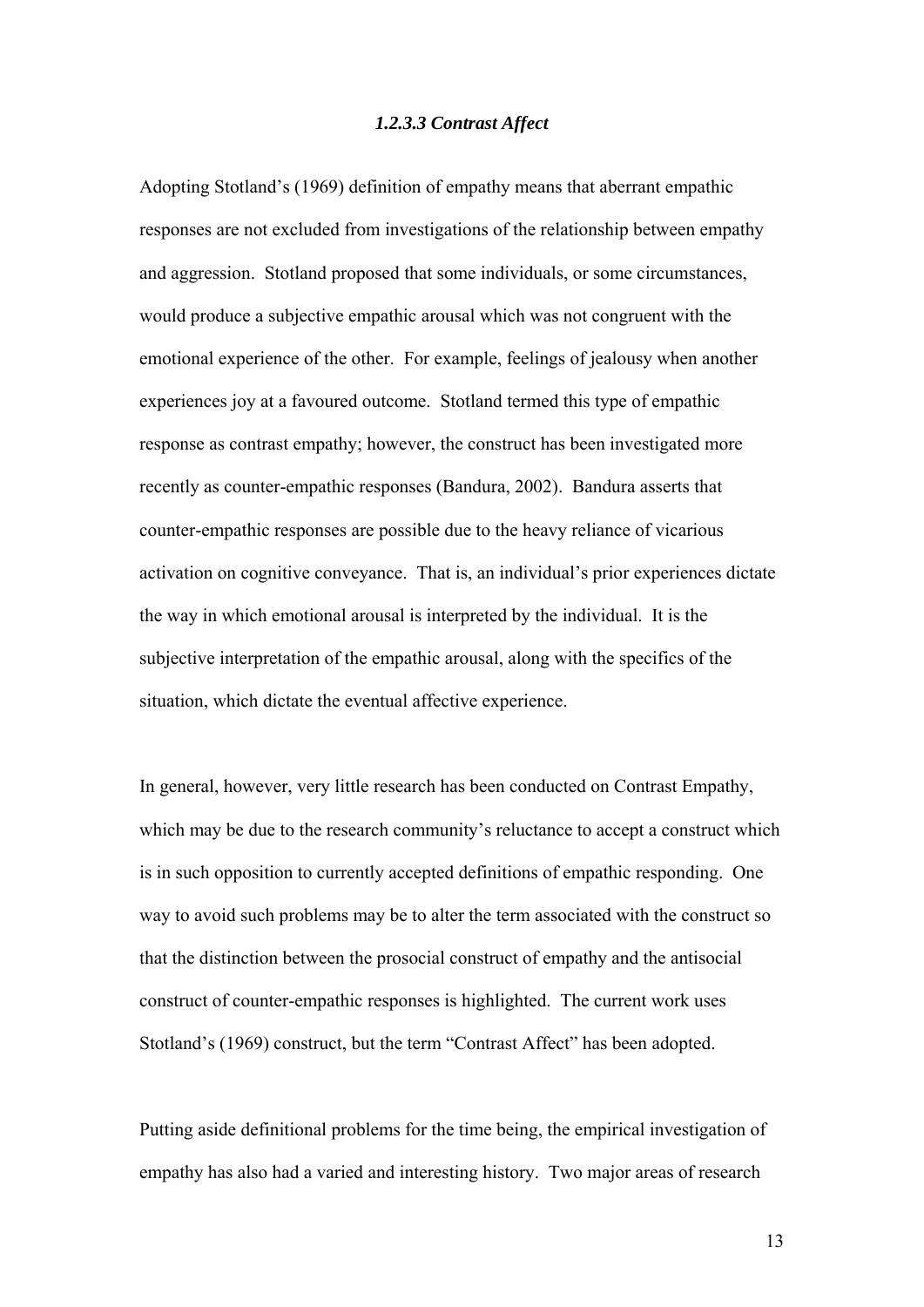have emerged: individual difference and experimental manipulation techniques. Individual difference and trait theories of empathy will be addressed in the next section as they are of greater concern for the current text. The remainder of this section, however, will provide a brief outline of experimental manipulation techniques and findings.

It was Hume (1739) who provided the basis of one of the most commonly used manipulations used in empathy research. He stated that a greater similarity between an individual and the other the greater the degree of affective reaction as it would be easier to imagine the other's situation. Ironically Hume was discussing sympathy, rather than empathy. Nevertheless, several experimenters have adopted this idea in an effort to understand empathy.

Stotland (1969) argued that the function of similarity in enhancing empathic responses was due to an individual believing that when another is similar to the self in one way, they are also similar to the self in other ways. This, according to Stotland, was a social schema that facilitated the understanding of another. Krebs (1975) investigated this proposition by randomly assigning participants to either a similar or dissimilar condition. Similarity was manipulated by informing participants that they and a confederate had similar personality scores and were given information that apparently convinced participants that the confederate shared similar interests and values. Participants then had to watch the confederate apparently receive electric shocks. Those participants in the similar condition showed greater physiological arousal than participants in the dissimilar condition.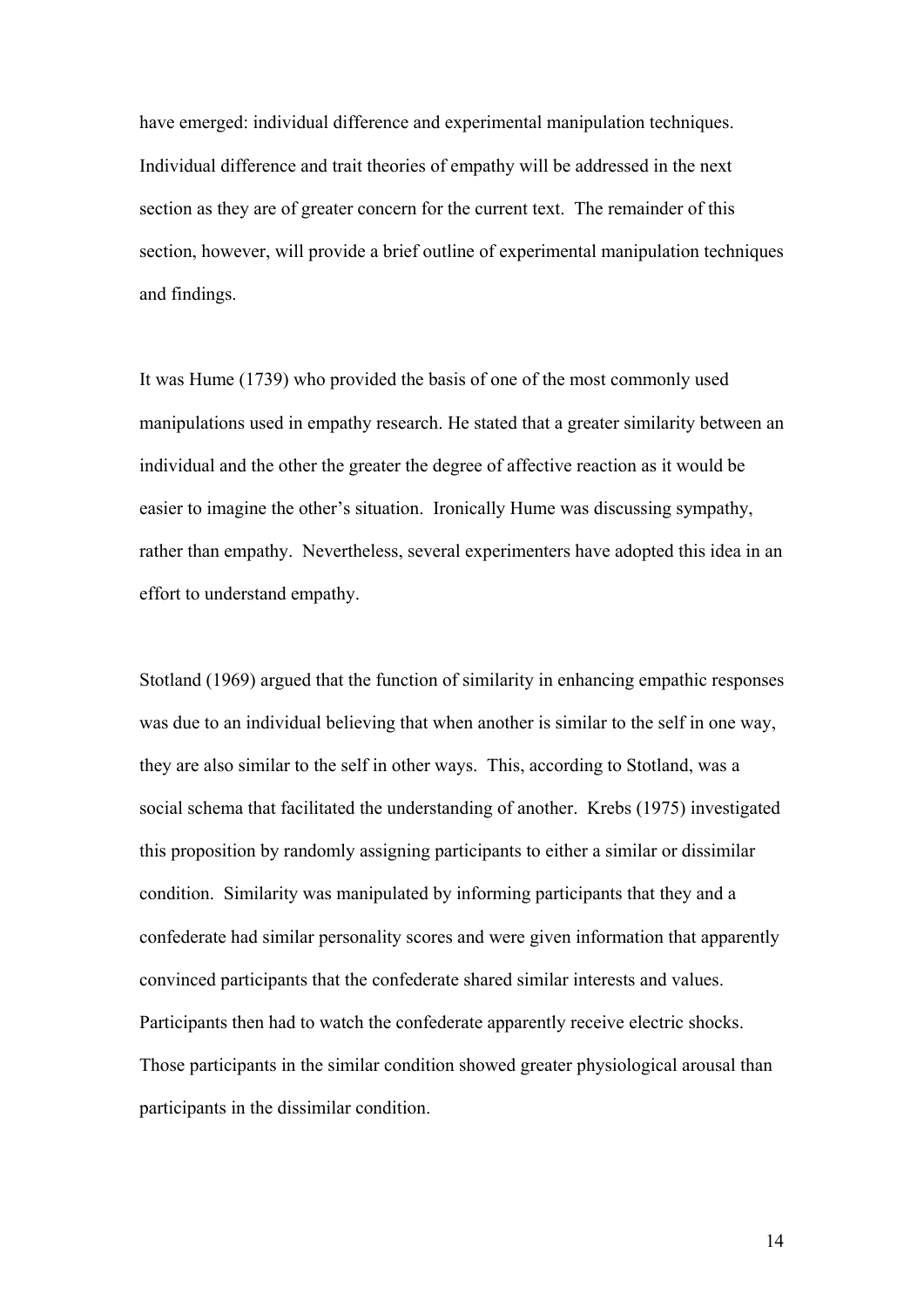Batson, Duncan, Ackerman, Buckley and Birch (1981) used a similarity manipulation comparable to that used by Kreb, in order to investigate the effect of ease of escape on helping behaviours. Batson and colleagues presumed that similarity would lead to greater empathising and participants would be less likely to choose to escape even when escape from watching another apparently receive electric shocks was easy. As predicted, participants who perceived the confederate to be similar to themselves, and presumably experienced greater levels of empathy, were likely to help regardless of the ease of escape manipulation.

Batson et al. (1981) suggest that similarity manipulations also increase participant's perceptions that the other is more attractive as well as likable. It may, therefore, be that similarity increases the perceived value of the other rather than producing greater accuracy of imagination and resulting empathy as suggested by Hume (1739). Ohbuchi, Ohno and Mukai (1993), however, found no effect of likeability on strength of electric shock apparently delivered to a confederate. It remains unclear, therefore, if similarity manipulations result in an increase in empathy, or lead to participants viewing the confederate as more valuable. The value function of empathy has been hypothesised to be bi-directional, that is, we empathise with those whom we value and value those whom we empathise with (Batson, Turk, Shaw & Klien, 1995).

If similarity facilitates the imagination process, then one would expect that prior experience with a situation would also assist individuals to empathise more as they would be better able to imagine the responses of the other on the basis of their own experience. However, an investigation of this hypothesis indicated that increased empathy was not universal. Females reported greater empathy for another when they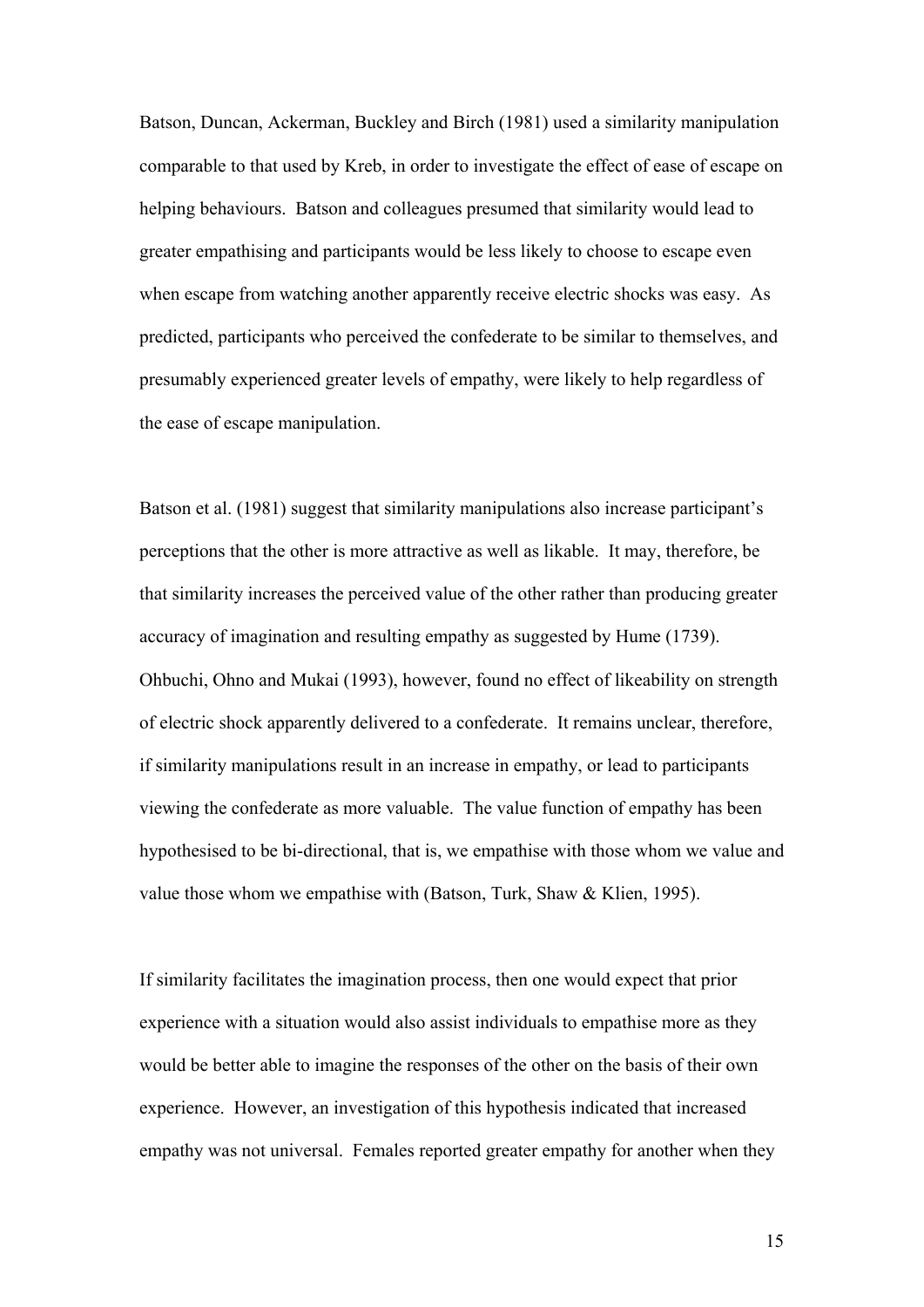had experienced a similar situation themselves, but males did not (Batson, et al. 1996).

Similarity manipulation has been the most common experimental manipulation in the study of empathy; however, other manipulation effects such as a fearful appeal for help have been investigated. Confederates who express fear at the prospect of electric shocks receive less severe shocks from participants than when participants do not hear any such fearful appeal, presumably as the appeal increases the level of empathy that participants feel (Ohbuchi et al. 1993).

Manipulation effects such as these highlight possible functions of empathy in facilitating prosocial and inhibiting antisocial behaviour. They do not, however, provide any explanation as to the extent or impact of dispositional individual differences in the strength or expression (concern versus distress) of empathic reactions.

## 1.2.4 Measures of Empathy

Empathy assessment in children has developed quite differently from that used to assess adults. As the purpose of this document it to address the issue of aggression and violence and its relationship with empathy in adults, only adult measures of empathy will be reviewed.

Measurement of individual differences in empathic responses has followed one of two fairly distinct paths. Several researchers have adopted a physiological approach to the study of empathy (e.g., Stotland, 1969). Others have approached empathy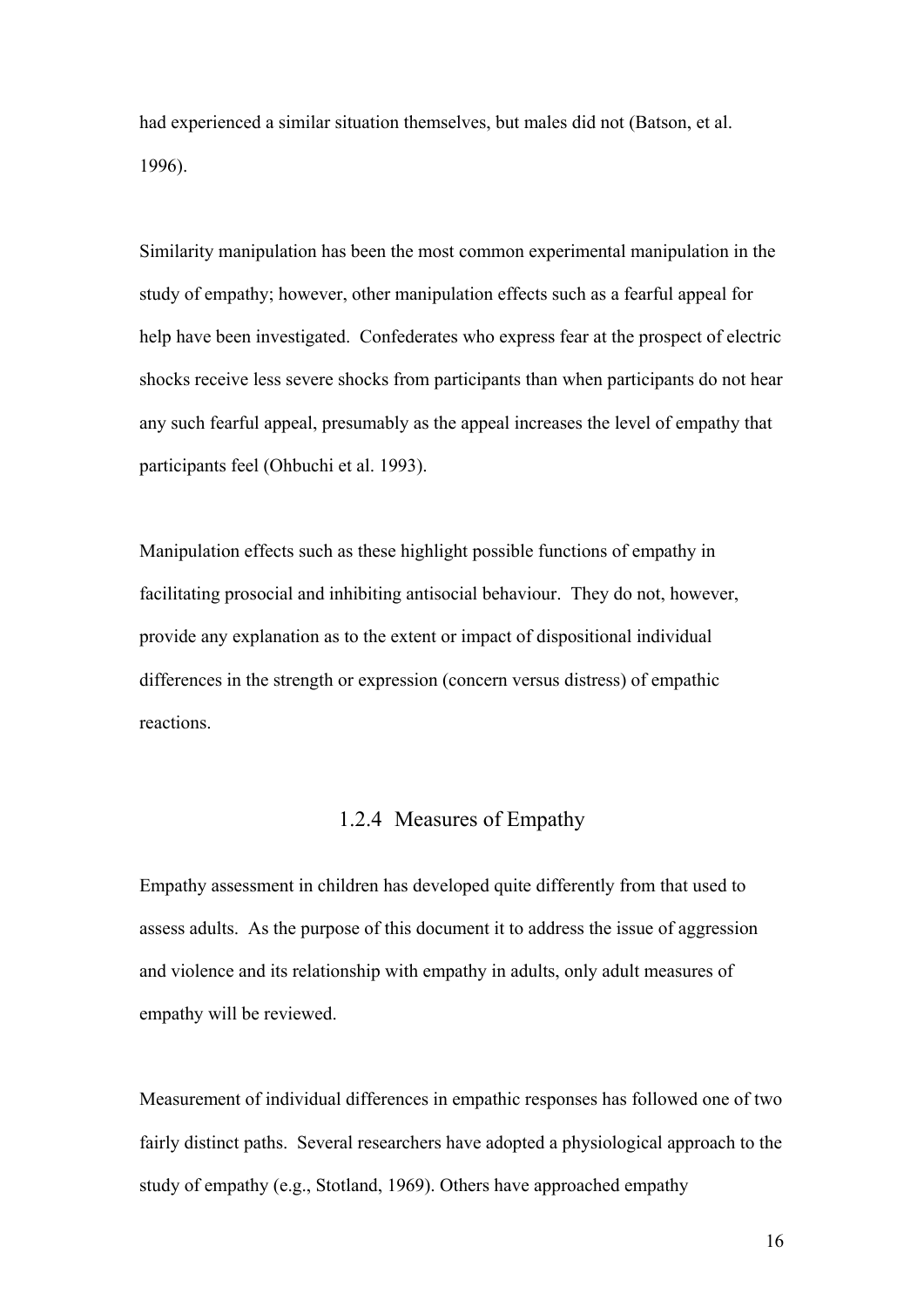measurement from a personality or dispositional trait perspective using self-report measures (e.g., Hogan, 1969). This section will begin with a review of physiological indicators of empathy followed by a review of self-report measures of individual differences in empathic responding.

#### *1.2.4.1 Physiological Indicators*

Typically, studies employing physiological indicators of empathy have involved participants observing a confederate undergoing either a positive or a negative experience while physiological measures are taken. The type of measure employed has varied greatly, and changed over time as new methods have become available. Early measures included palmar sweating and vasoconstriction measures (Stotland, 1969), but now include measures such as galvanic skin response, heart rate change (Eisenberg & Lennon, 1981), skin conductance, general somatic activity and finger pulse amplitude (Levenson & Ruef, 1992).

Early work involved instructional conditions such as 'imagine-self', 'imagine-other' and 'watch'. It was assumed that, since the basis of empathy is presumed to be an imaginatory process, the 'imagine-self' would evoke greater physiological arousal than the other two conditions and that the 'imagine-other' condition would evoke a greater response than simply watching the other. There does appear to be some evidence to support this suggestion, but not for all physiological indicators (Stotland, 1969).

Other early descriptions of empathy also indicated that non verbal motor mimicry (facial muscles movement in response to observing emotional displays) was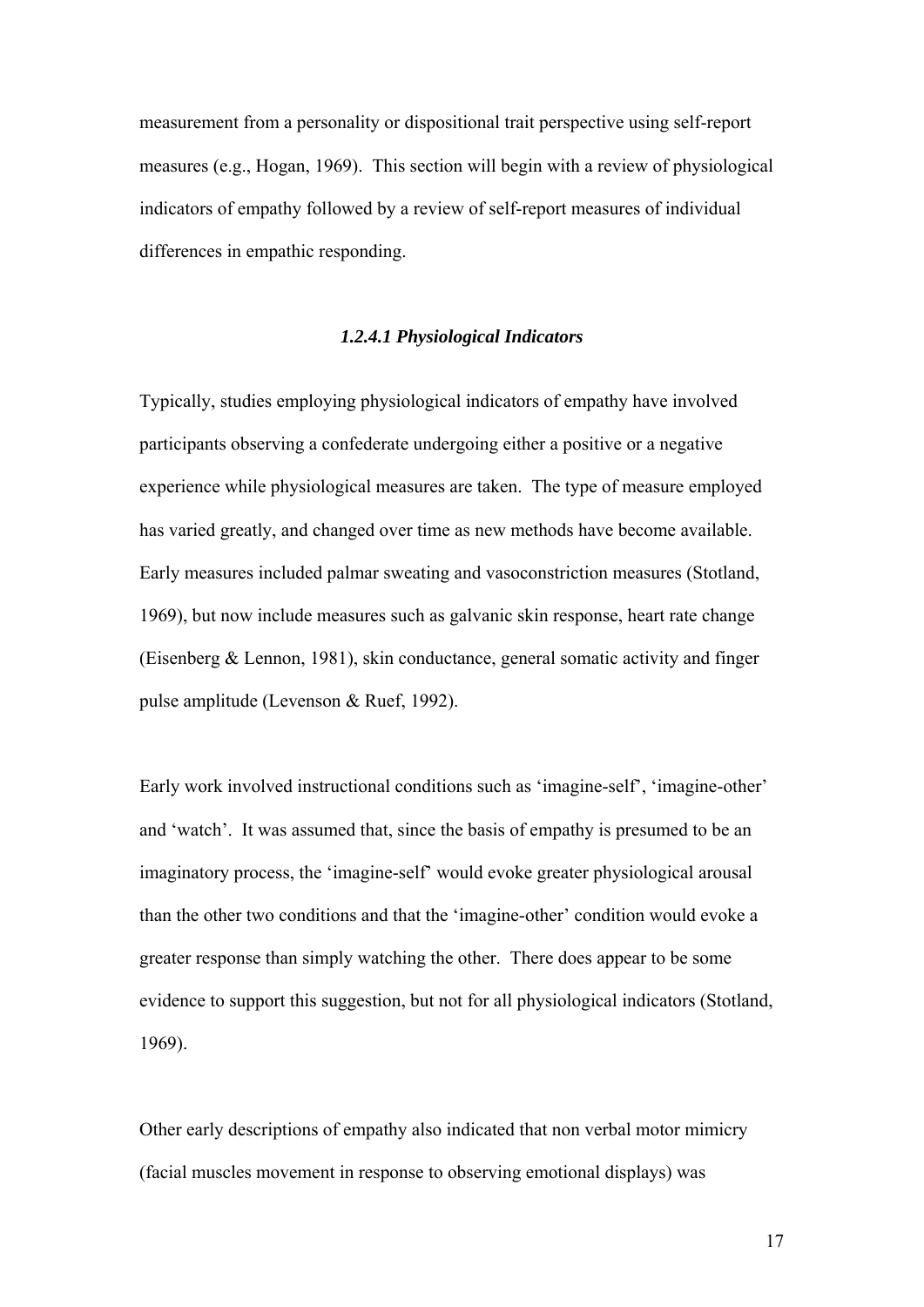responsible for shared affect, and that the shared affect would be used by the observer to understand the other's emotional experience (Lipps, 1907, cited in Blairy, Herrera & Hess, 1999). Blairy et al. provided evidence for the assumption that motor mimicry occurs using measures of corrugator supercilli (draws the brow in and down), orbicularis oculi (widens the eyes) and levator labii alesque nasi (lifts upper lip) muscle movement. Furthermore, using self report measures they found that affect arousal occurred in observers, however no increase in participants accuracy in rating the other's emotional state was observed. Levenson and Ruef (1992) used a combination of five physiological measures to assess emotional contagion and subsequent rating accuracy of the other's emotional state. These authors did find a significant relationship between affect sharing and accuracy, however, unlike Blairy et al., Levenson and Ruef used general categories of affect such as negative and positive. Participants were asked to indicate the type of affect (positive versus negative) and the strength of the other's emotional reaction. Blairy et al. asked participants to rate specific emotions, such as happy, sad, or angry. It may be that empathic responses only increase accuracy ratings of general emotional states.

Physiological indicators of empathic reactions have provided some indication as to the underlying mechanisms of empathy, in that motor mimicry appears to lead to shared affect, and that shared affect appears to increase rating accuracy of another's emotional state at a superficial level. Several problems exist, however, with these findings and with physiological indicators in general.

Although most studies have employed self-report measures in order to clarify the meaning of physiological arousal (e.g., Stotland, 1969), it is still difficult to determine exactly what physiological responses really indicate. Eisenberg and Lennon (1981)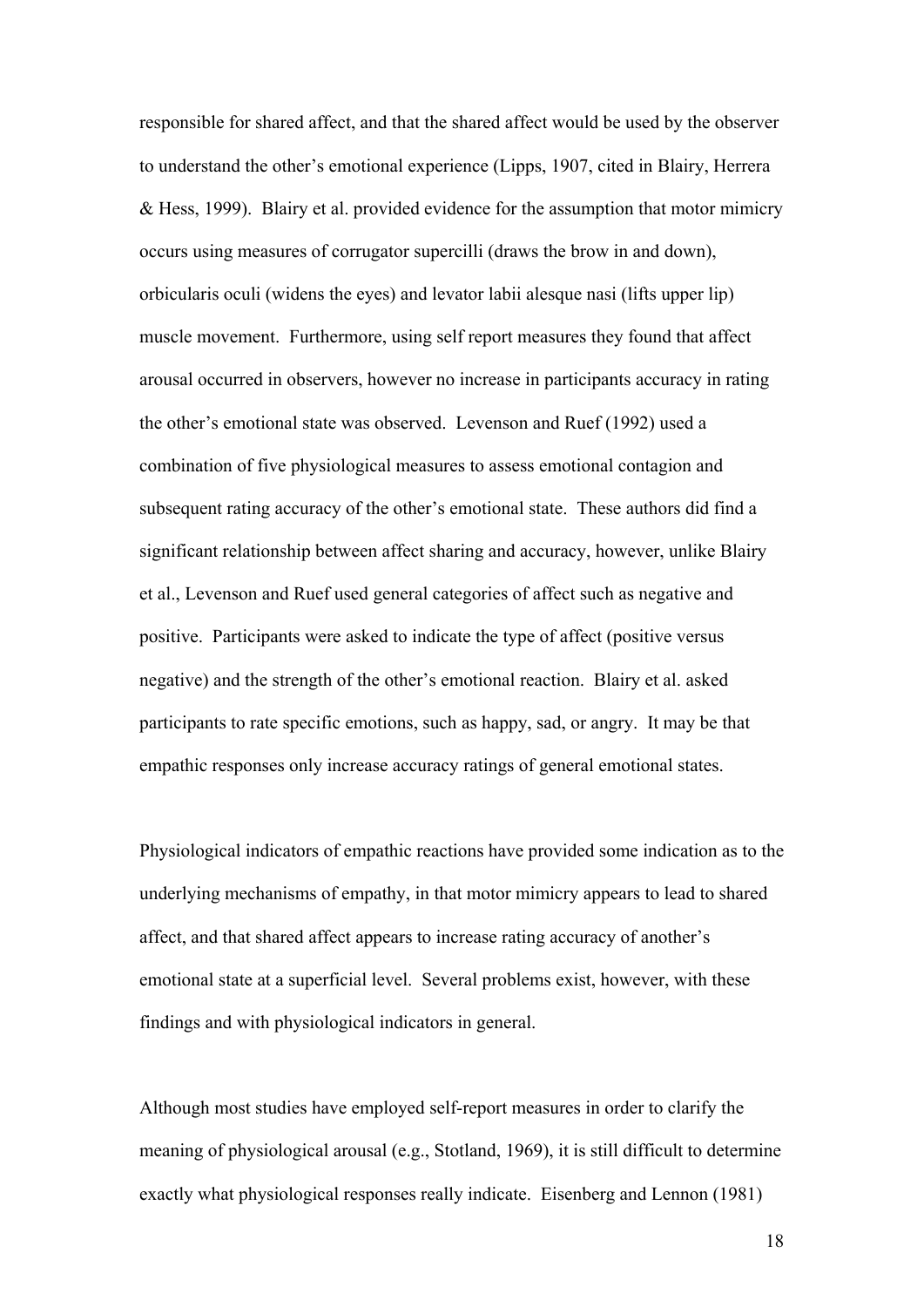discuss the problem of differentiating between empathy and distress for example. These authors also highlight the problem of cognitive load, in that it also appears to have an impact on physiological measures and may explain why empathic reactions are evident in some physiological indicators but not others. Furthermore, although self-report measures of empathy may be used to help clarify physiological arousal, Levenson and Ruef (1992) found no relationship between such measures.

#### *1.2.4.2 Self-report Measures*

Self-report measures of empathic reactivity have not been without criticism. The questionnaire responses used in earlier physiological experiments were psychometrically non-validated adjective checklists (e.g., Stotland, 1969) and this method is still used by several authors (e.g., Batson, Dyck, Brandt, Batson, Powell, McMaster & Griffitt, 1988). The majority of self-report measures of empathy have been psychometrically validated, although as will be seen, they tend to differ in their interpretation of the empathy construct.

Hogan (1969) created the Empathy Scale, which later became known as the Empathy Measure (EM). Hogan defined empathy in cognitive terms, but was only interested in the act of understanding the other, not the accuracy of that perception. The construction of the EM was accomplished using an entirely empirical typology. A Q sort method was used to obtain a set of statements which described an empathic individual, and then observers rated participants undergoing personality testing on whether they were empathic or not. The rating of observed empathy was correlated with pre-existing personality test scores and those personality items that discriminated between high and low observed empathic groups were selected for the test. This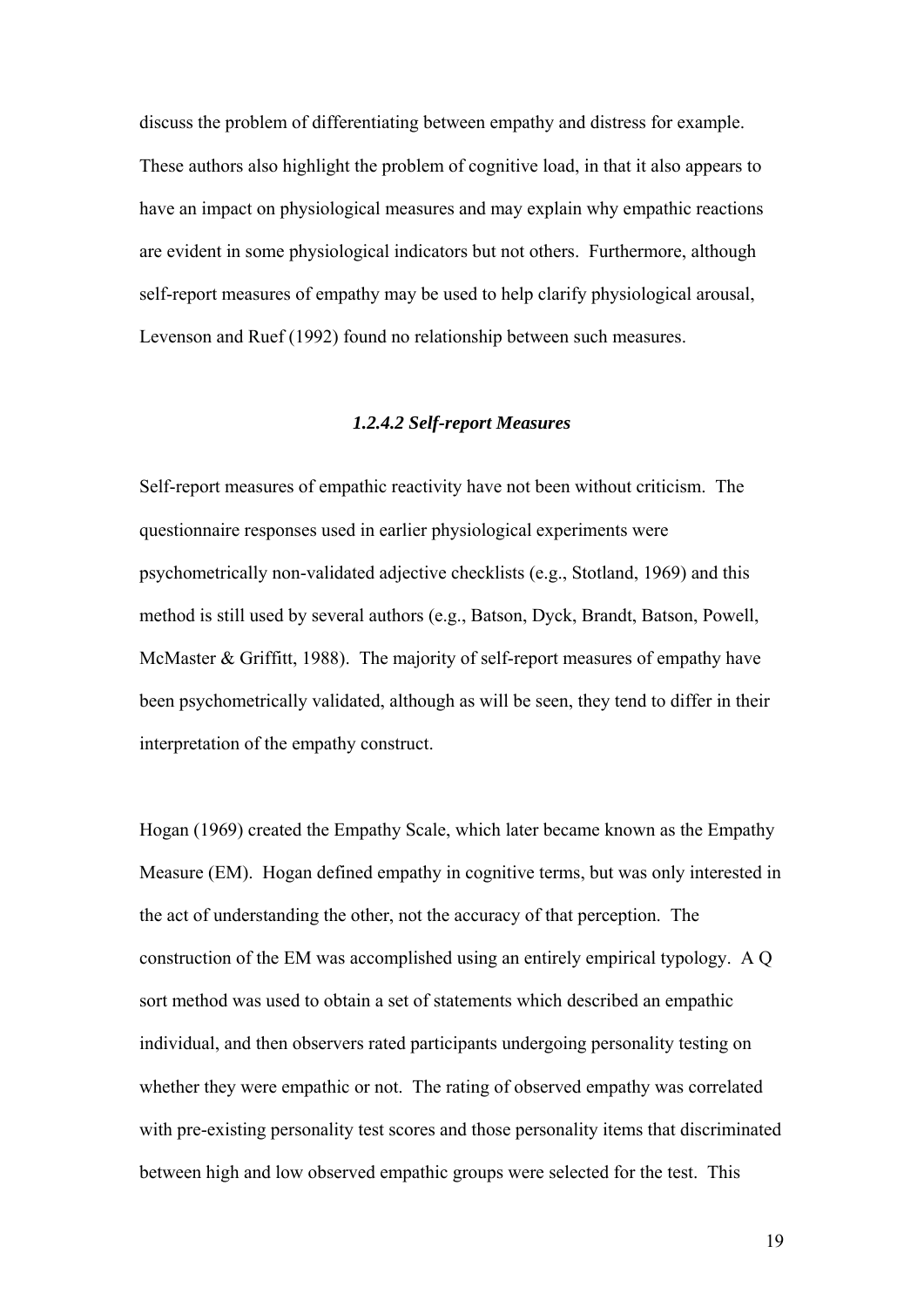method led to a rather unusual collection of items which reflected the correlation between observed empathy rating and social competence, intellectual promise and feelings of self-worth. The EM displayed reasonable internal reliability and tended to discriminate between known groups, due to the empirical nature of the scale construction; however, the exact meaning of the scale was unclear. Davis (1994) claims the EM is not a measure of the cognitive perspective taking involved in empathy, rather it is a measure of "role taking mediated social skilfulness" (p. 54). The obvious restriction on the EM is that it does not take into account any affect in the empathic process.

Mehrabian and Epstein's (1972) Questionnaire Measure of Emotional Empathy (QMEE) sought to fill the gap left by the EM. They argued that empathy had a distinctly affective flavour to it, although based on Stotland's (1969) review and analysis this appears to be at the gross affective level (pleasant versus unpleasant). Unlike Hogan (1969), Mehrabian and Epstein adopted a theoretical typology to construct new items followed by an empirical examination of how those items performed. One criterion they used was non-existent correlations with social desirability, as well behavioural indicators theoretically relevant to the study of empathy, such as aggression and helping behaviours. The reliability for the QMEE  $(\alpha = .84)$  was somewhat better than that for the EM, although problems still existed with the way in which empathy had been construed. The scale measured the tendency of individuals to react emotionally to the emotional displays of others at the gross affective level, therefore only tapping into negative emotion to negative displays or positive emotion to positive emotional displays. The scale did have several subscales, which were purported to measure concepts such as susceptibility to emotional contagion, extreme emotional responsiveness, and a tendency to be moved by others'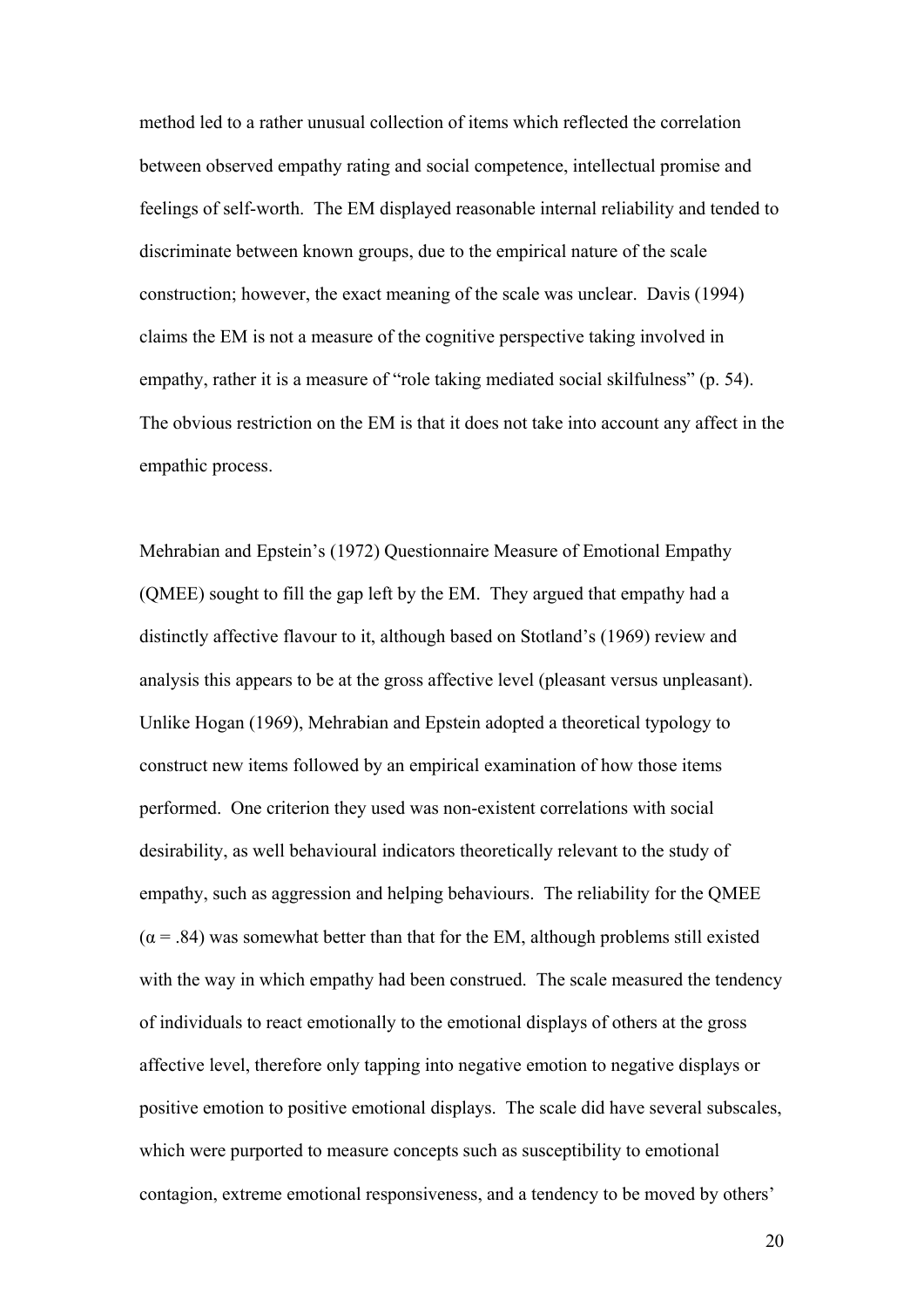negative emotion. These subscales have not been widely used in research, however, the majority of studies simply using the overall score and therefore have not taken advantage of the QMEE's ability to discriminate between emotional response types (Davis, 1994).

The QMEE is currently still in use, however, Davis' (1980) construction of a set of subscales to assess multiple constructs of empathy has generally been adopted by the research community. In an attempt to provide some consistency in empathy assessment, Davis (1980) developed a model of multidimensional empathy along with the Interpersonal Reactivity Index (IRI), an empathy scale which included both the cognitive and the affective aspects of empathy. Davis also included a measure of selforiented responses in the form of personal distress, as suggested by Stotland (1969). A forth subscale, the fantasy scale, has not been used as much by the research community; however, this may be due to a lack of understanding as to the purpose of the subscale in relation to empathy.

The IRI was constructed using both a theoretical typology (construction of scale items based on theory and prior research) as well as empirical validation of the scale's psychometric properties. As a result, the scale reliabilities are good (reported to range from .70 to .78) and Davis (1994) is very clear about what the scales do and do not assess. For example, the perspective taking (PT) subscale of the IRI was designed to assess the tendency of an individual to adopt another's point of view but was not designed to provide an indication of the accuracy of their resultant perceptions. Davis' scale is currently the most widely used adult measure of empathy, and his multidimensional model of empathy has been widely adopted; however, as will be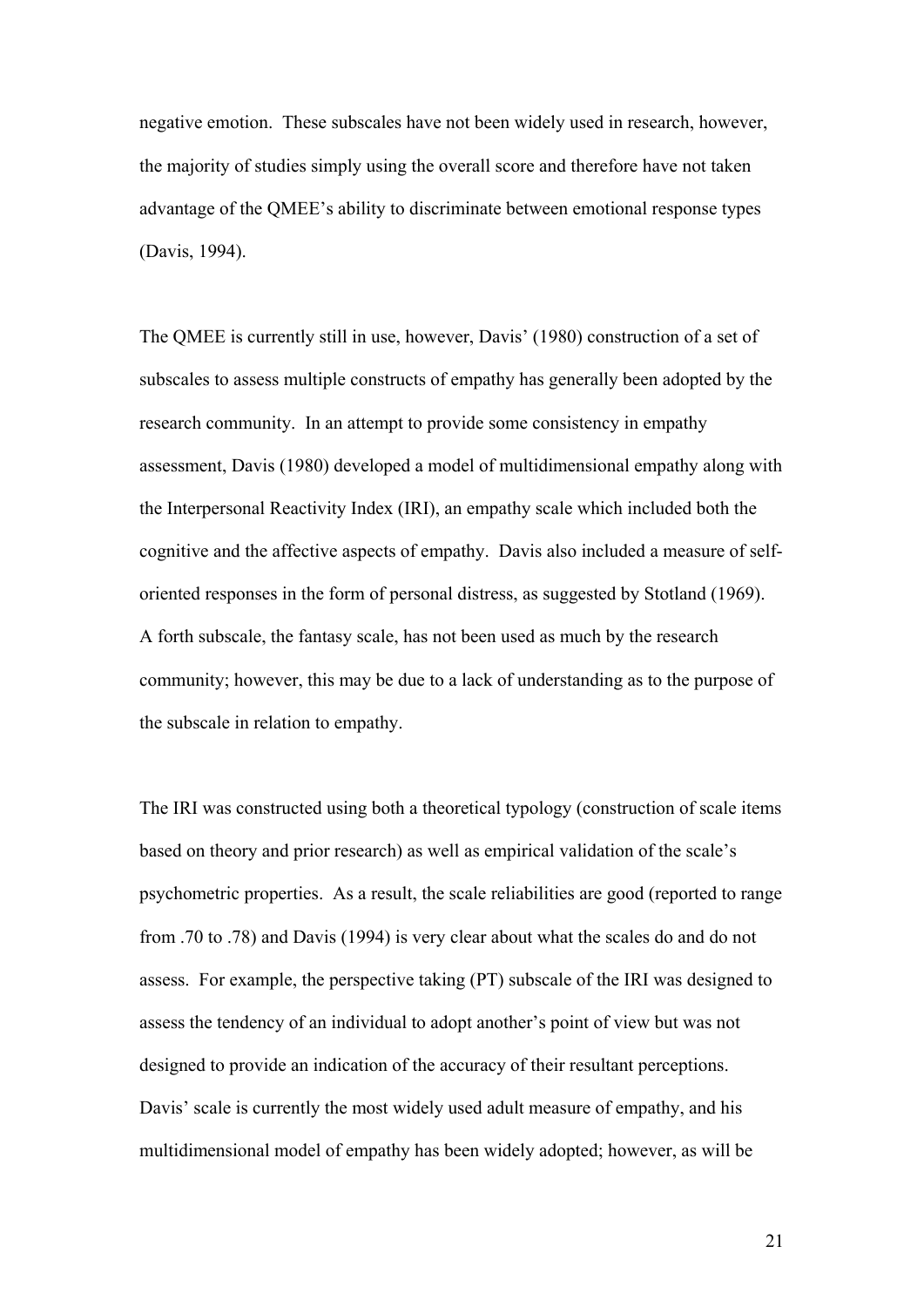argued later in this chapter, additions to the model may help to clarify the relationship between empathy and antisocial behaviours.

#### 1.2.5 Affective Empathy as a Special Case of Emotional Arousal

Ekman (2003) describes empathy as one of nine pathways for the generation of emotion; the stimuli being another person's emotions. It may prove useful, then, to review some of the literature in relation to emotional arousal in general and to apply that knowledge to further understand empathy.

Emotion is generally elicited by stimuli in the environment, however, it is the subjective perception of the individual that dictates the presence of an emotional response, not the objective physicality of the stimulus (Birbaumer & Őhman, 1993). Birbaumer and Őhman argue that emotion elicitation relies on a largely automatic cognitive process rather than conscious thought. It is this automatic response that is believed to be a result of remembered information related to previous experiences, and therefore, emotional responses are likely to be unique to the individual. It is the meaning or significance to the person that is important for eliciting emotion. It is this subjective experience, which presents the primary difficulty in studying emotion (Birbaumer  $& Õh$ man). Mandler (1975) argued that a scientific theory of emotion required a distancing of itself from the limitations of the perspective given to emotions implicit in common language. However, since emotional experience is unique to the individual and physiological measures are not sufficiently refined to indicate subtle individual differences, this leaves researchers heavily reliant upon verbal reports of emotional experience.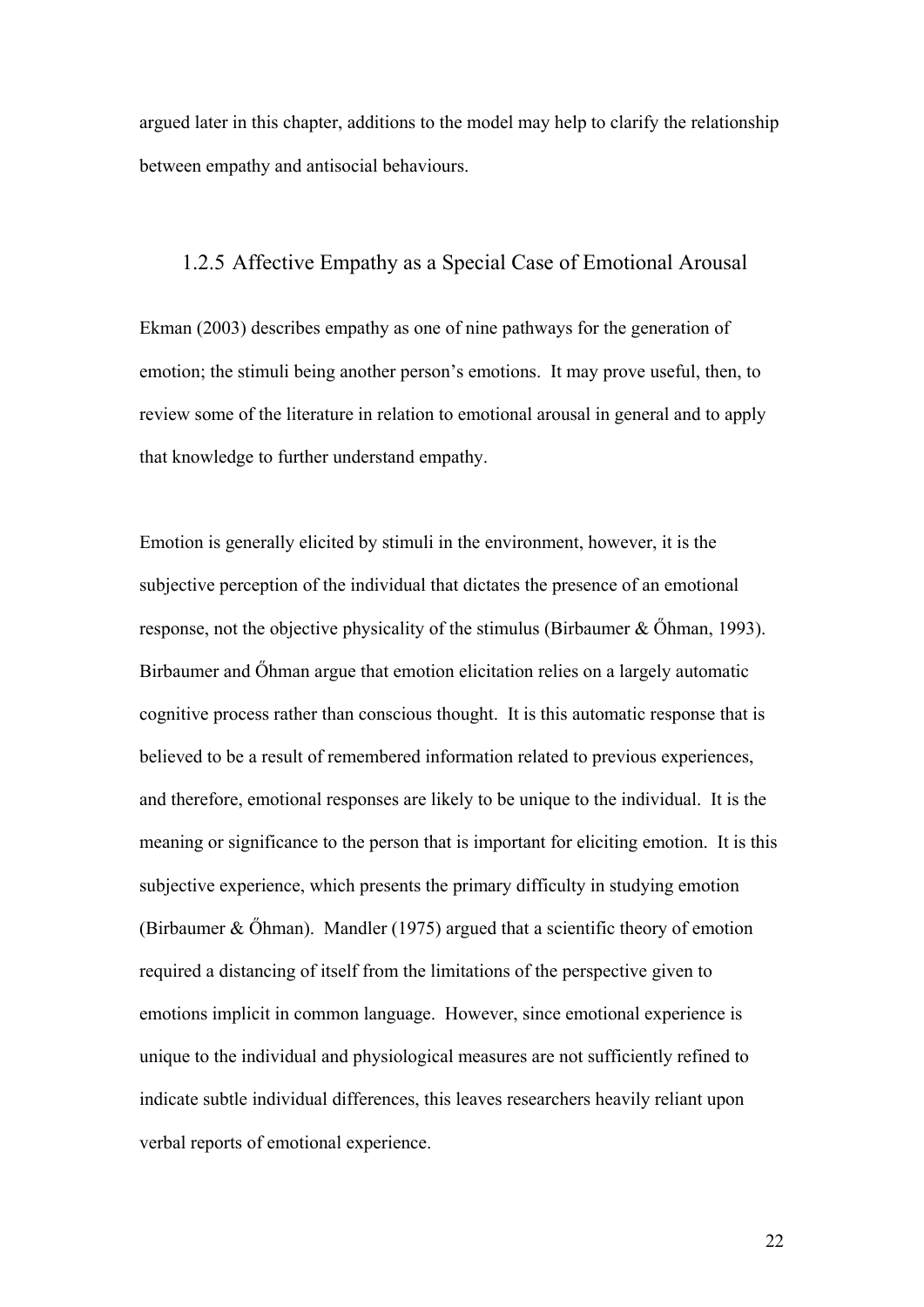Empathy faces the same difficulties in that an individual's arousal to another's emotional displays are likely to be influenced by that individual's prior experience. Distinguishing between distress and concern, as mentioned earlier, is difficult using physiological measures (Eisenberg & Lennon, 1981) and therefore indicates the need to use self reports of emotional experience when assessing empathy. Overt behaviours may be used as an indicator of an empathic reaction; however, research indicates that this may also be inadequate to distinguish between concern and distress as both emotional experiences can lead to prosocial helping behaviours (e.g., Baton, 1990).

Wundt (cited in Birbaumer & Őhman, 1993) proposed a three dimensional model of emotion; valance (pleasure – aversion), arousal (activation – inhibition), and tension – relaxation. Valance and arousal appear dominant in verbal reports of emotional experience. Birbaumer and Őhman proposed that potency might be important also. For example anger and fear are both negatively valanced, high arousal but they differ in potency - anger is dominant while fear is submissive. Empathic arousal appears to comprise some of the same basic features. For example, in an attempt to distinguish between concern, distress and sadness, Fultz, Schaller and Cialdini (1998) described concern as characterised by low levels of arousal, while distress was characterised by high levels of arousal and a distinctly aversive valance. No evidence appears to be available which indicates the potency of distinct forms of empathic arousal.

#### 1.2.6 Section Summary

To summarise, the construct of empathy has a long history, which has been plagued by definitional debate and semantic confusion. Much of this debate has subsided,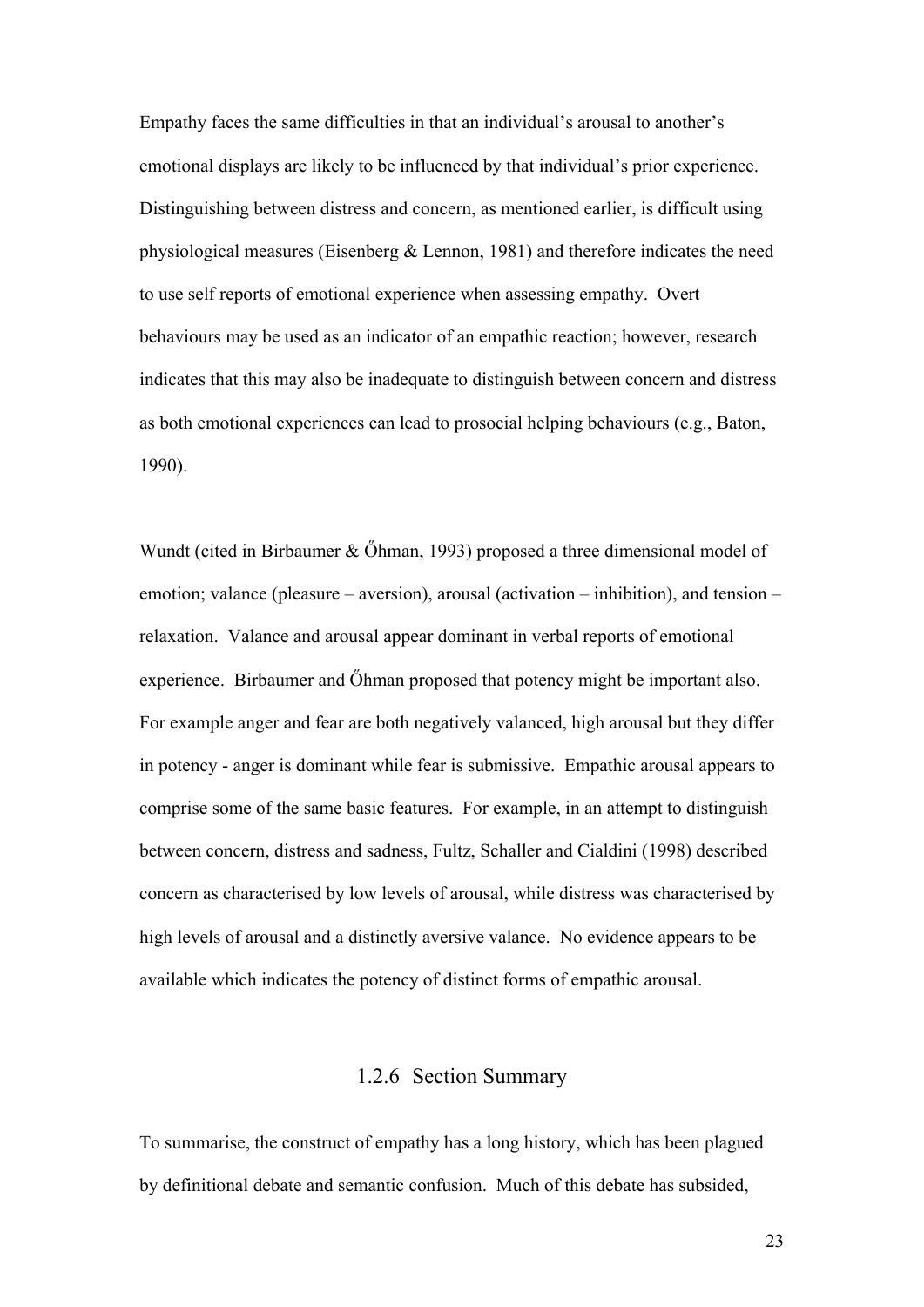thanks to the introduction of models of empathy that incorporate both the cognitive and affective aspects found in earlier literature. These models, however, require a broadening of the definition of empathy and allow for the integration of affective reactions such as personal distress, which would not have previously been discussed in relation to empathic responding. The inclusion of these affective reactions will become important in later sections when discussing interpersonal violence and aggression.

## 1.3 Empathy and Prosocial Behaviour Research

Empathy is seen to serve a motivational function, in that it amplifies the motivation to help another in need (Batson, Turk, Shaw, & Klein, 1995). This section will review some of the literature on the relationship between empathy and prosocial behaviour. The methodologies used in the area, along with common findings will be reviewed, but first it is necessary to outline why a review of prosocial behaviour research is included in a discussion of empathy and violence.

#### 1.3.1 Why Include a Discussion of Prosocial Behaviour?

Early discussion regarding human empathy focused on the moral underpinnings of the construct (e.g., Kant 1788/1949, cited in Eisenberg & Miller, 1987), and therefore, it should be acknowledged that this area of research was begun with a theoretical orientation which guided and informed later research. Empathy, an emotional reaction to the perceived emotional displays of another, does not imply a moral underpinning. Despite this, however, several authors have equated empathy with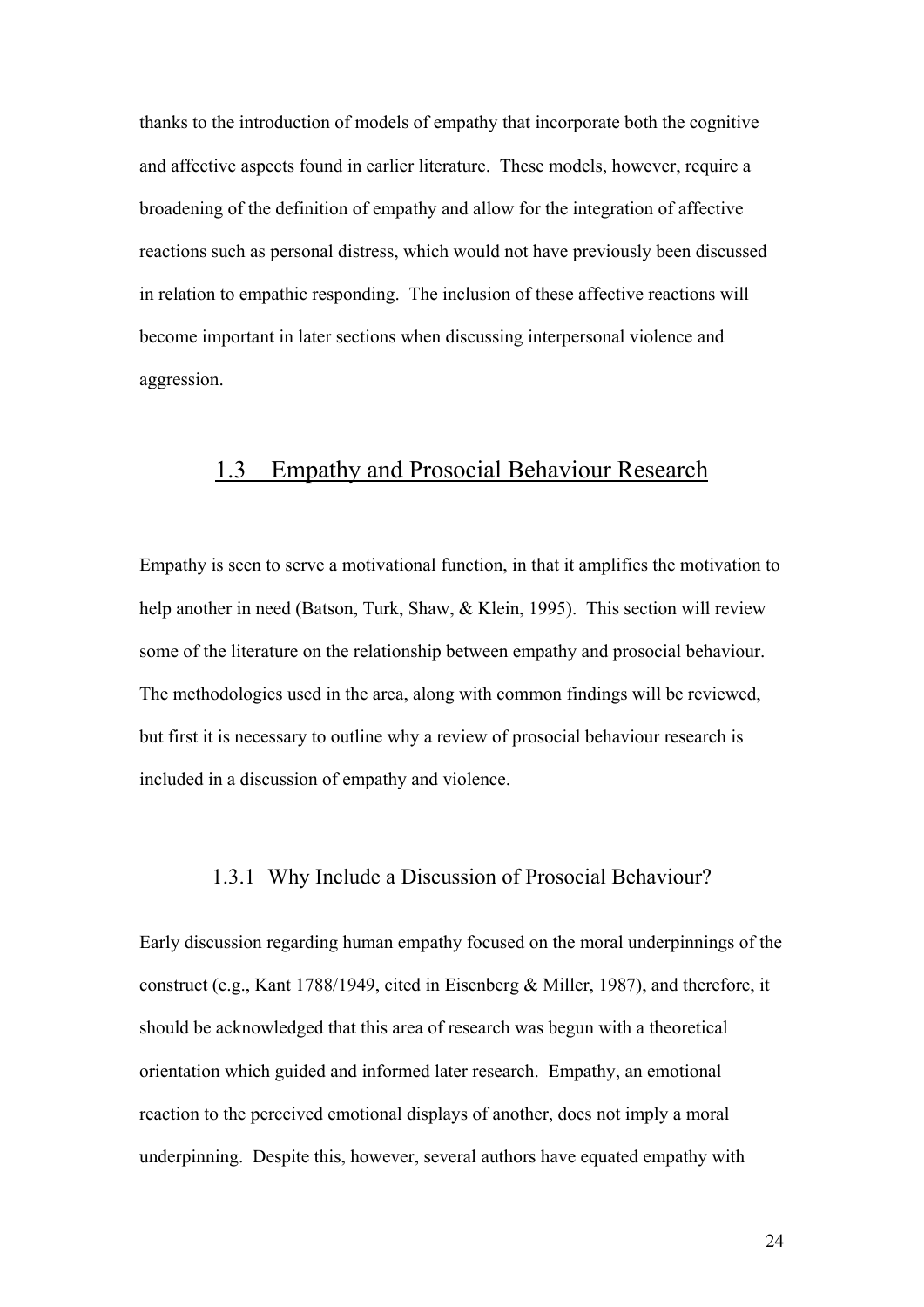constructs such as altruism (e.g., Batson, 1990) and invested much time and effort into establishing a link between empathy and prosocial behaviour.

The conceptual origins of empathy pose serious problems in relation to current research efforts to understand its relationship with antisocial behaviour, since much of the theorising in this area has been predicated on the notion of empathy having a moral dimension.

The origins of empathy research in prosocial behaviour have dictated both the methodology used to establish a link between empathy and aggression, as well as the process of hypothesis generation. No research could be found which sought to establish a link between high levels of empathy and aggression or violence. The historical view of empathy as a moral construct has led to it being examined in the context of prosocial behaviour and the formation of positive and rewarding interpersonal relationships (Davis, 1994). Violence, on the other hand, has been viewed as a negative construct resulting from maladaptive and antisocial behaviour and leading to the destruction of interpersonal relationships (Novaco & Welsh, 1989). An intuitive theory ensues. If empathy leads to prosocial behaviour, then those who engage in violence must lack empathy. Additionally, empathy may have suffered the same injustice that anger has. Novaco and Welsh (1989) argue, "the view of anger promulgated by the Stoics … is overly negative" (p47). They argue that because of this dominant focus of researchers on the negative aspects of anger, its positive functions have been overlooked. In a similar way, the emphasis on the moral connotations of empathy has led to possible negative aspects of empathic responding being overlooked.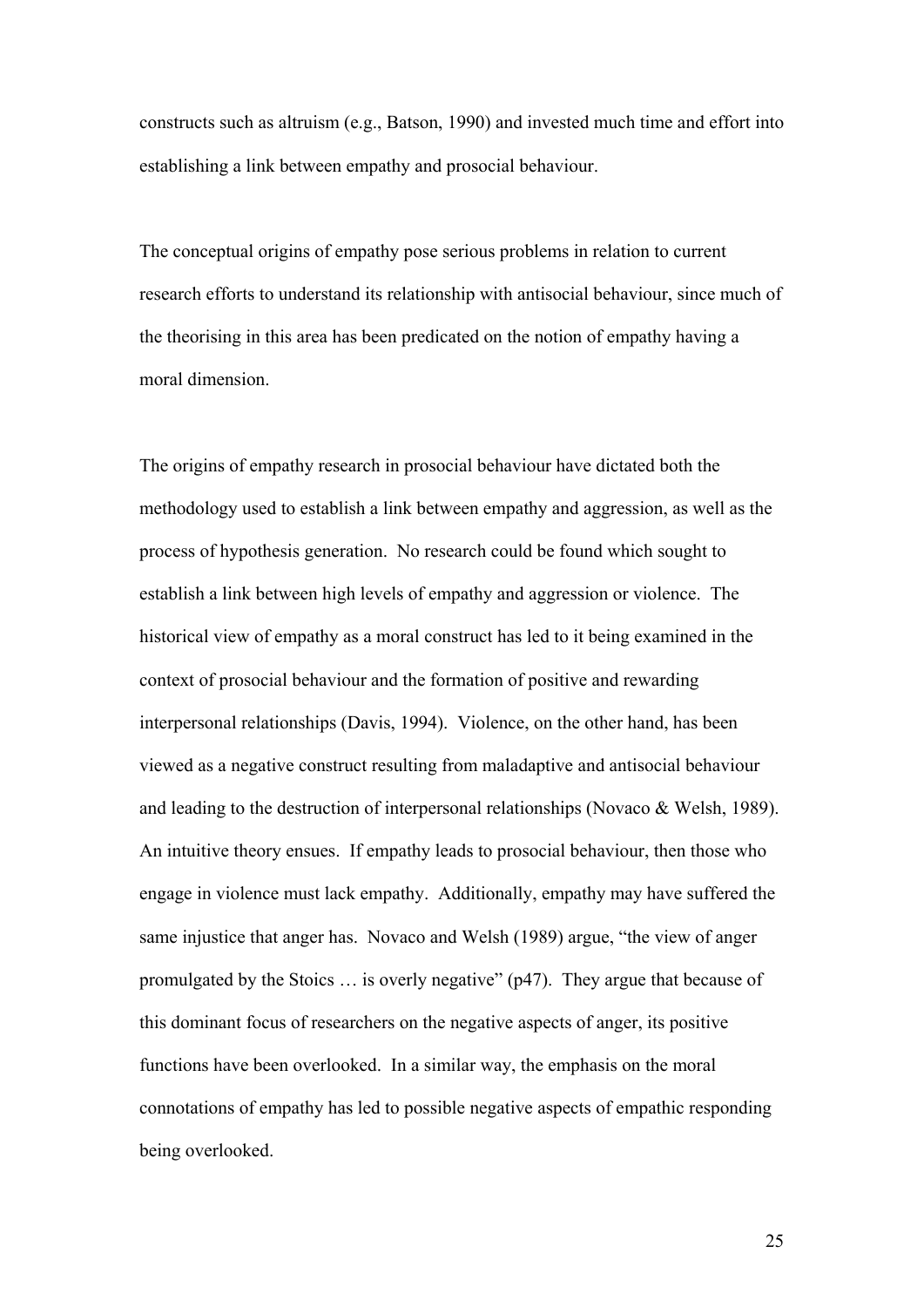The original proposition put forward by Feshbach (1964) was more than a simple intuitive theory; however, both researchers and treatment providers appear to have adopted the premise that violent behaviour cannot coexist with empathic responses whole-heartedly. A position that has been undermined by a lack of accumulated evidence (especially with adult offenders) and a tendency for very few scientists to actually attempt to replicate the experiments they cite (Prelli, 1989).

With this in mind, it follows that an understanding of both the methodologies and hypotheses present in prosocial research is necessary to understand the hypothesis generation and methodology choices which occurred in antisocial research.

## 1.3.2 Empathy's Guiding Role

As stated earlier, empathy is thought to motivate individuals to relieve the suffering of their fellow human beings (Batson, et al. 1995). According to Batson and his colleagues, this occurs because empathy also serves an informative function. Becoming empathically aroused by the suffering of another is interpreted by the individual as indicating that they care about the welfare of that person (or group of persons). A causal link between empathy and altruism has been widely accepted by the psychological community, although, as Eisenberg and Miller point out it is often difficult to establish if helping and prosocial behaviours are a result of "empathy, sympathy, personal distress or some other factor" (p. 92, 1987). Furthermore, these authors claim that establishing a way of distinguishing between these constructs is important since it is empathy not sympathy that has been theoretically linked to prosocial behaviour.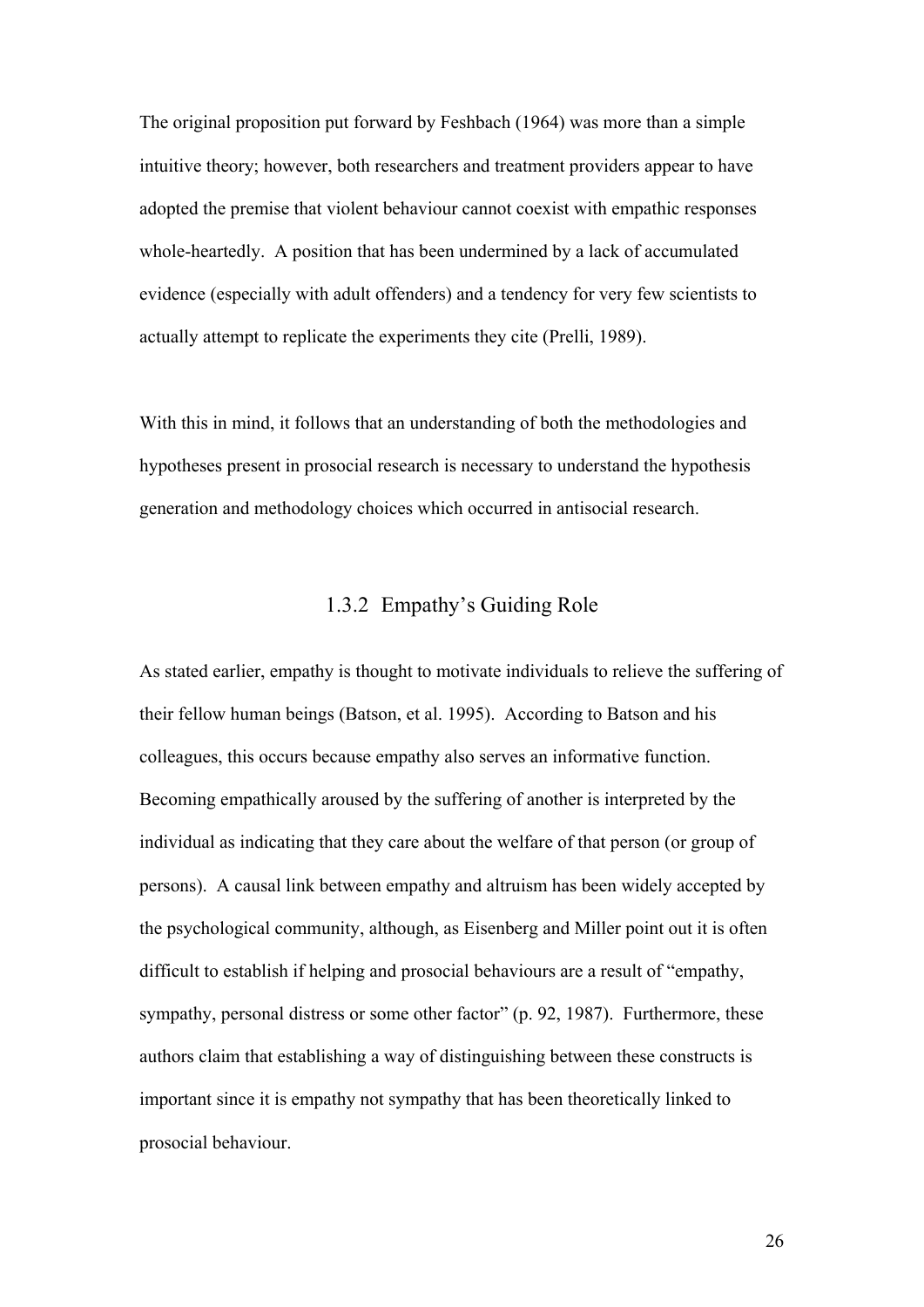In reviewing the evidence for a link between empathy and prosocial behaviour, Eisenberg and Miller (1987) found that the strength and direction of the association depended upon the method of assessing empathy. Measures of empathy using picture/story stimuli produced no evidence for a link between the empathy and prosocial behaviour, however, self-report measures did. Furthermore, the strongest evidence for a relationship between empathy and prosocial behaviour was produced by self-report measures in association with experimental manipulations.

Several experimental manipulations have been used to establish a link between empathy and prosocial behaviour, primarily with similarity being manipulated to induce empathy and prosocial behaviour being indicated by a willingness to help a confederate (e.g. Batson et al. 1995). It should be noted, though, that of the 26 studies reviewed by Eisenberg and Miller, only 12 were conducted using adults, with 7 of those using college students.

Roberts and Strayer (1996) investigated the relationship between empathy, emotional expressiveness and prosocial behaviour using children from three age groups (5 yrs, 8 yrs, and 13 yrs). The children were instructed to watch video vignettes and to report their affective reactions along with their perceptions of the character's emotional experience. Additionally, facial expressions were recorded and coded for emotional valence and intensity. General empathy was also assessed using the Bryant (1982) Index of Empathy for Children, along with direct observation, and teacher, parent and peer ratings of prosocial behaviours. For girls, no correlation above .30 between the vignette empathy measures and the prosocial behaviour indicators were achieved. There were several significant associations for boys, however.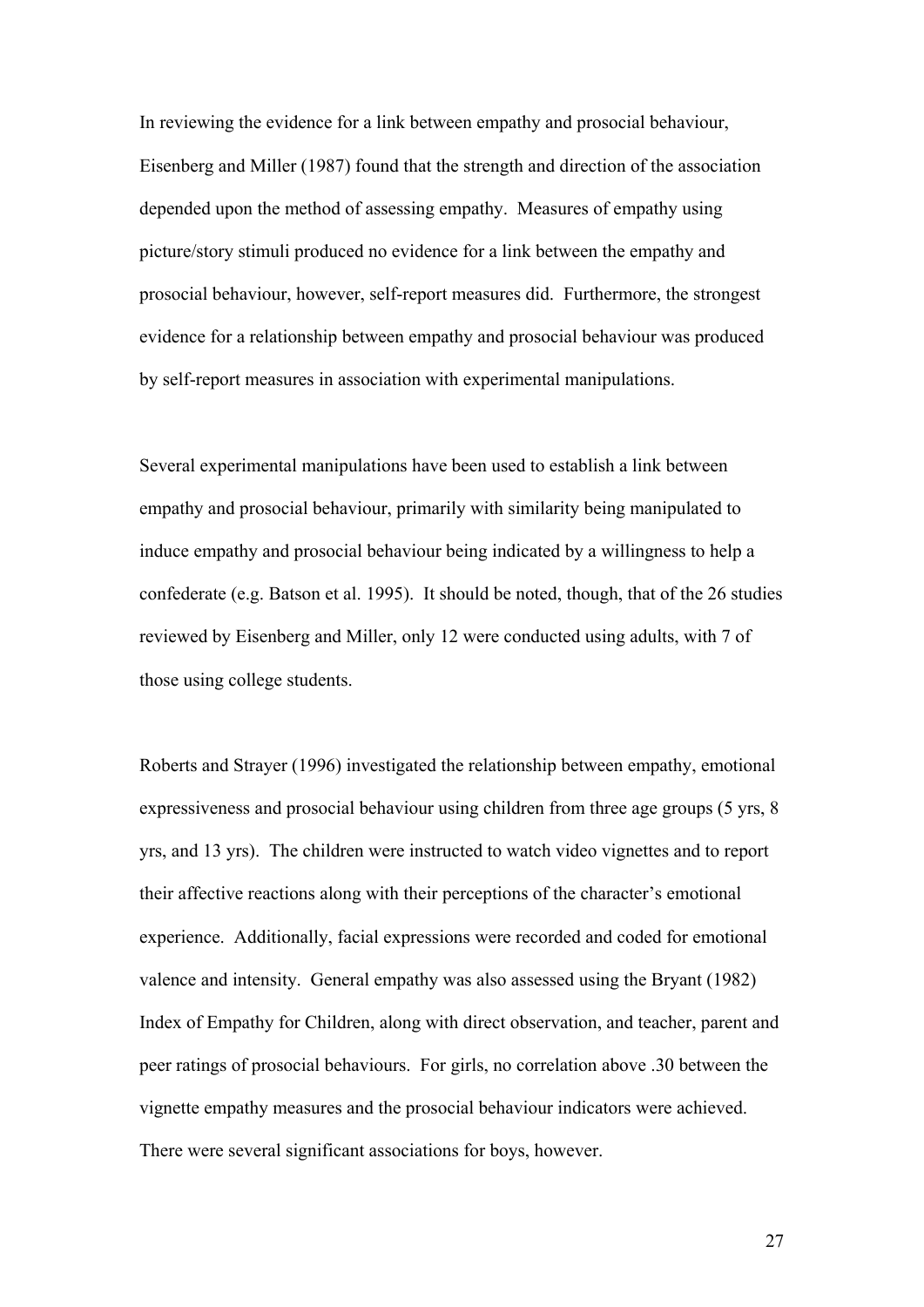Oswald (1996) investigated the relationship between empathy and prosocial behaviour among adults, using a self-report measure of empathy to a short video, when the participants were instructed either to pay attention to the characters feelings, thoughts, or an irrelevant detail. Following the empathy assessment, participants were told the study had concluded but were asked whether they would volunteer for an unrelated program to help individuals planning on returning to study. Participants reported more empathy when they had engaged in the affective perspective taking condition than the attend to an irrelevant detail condition. Additionally, participants volunteered for more hours of community service when they had engaged in the affective perspective taking condition than the other two conditions and volunteered for more hours of community service when they engaged in the cognitive perspective taking condition than the attend to an irrelevant detail condition. This study indicates that a willingness to volunteer was successfully influenced by the perspective taking manipulation, however, self-reported empathy levels did not differ significantly between the affective and cognitive perspective taking conditions even though willingness to volunteer did. It remains unclear if prosocial behaviour was increased through an increase in empathy, or whether the perspective taking manipulation simply increased an awareness of the other's need.

Oswald (2002) attempted to replicate and expand these findings, by including a measure of personal distress as well as one of empathic concern. Once again, there was a manipulation effect in that participants who empathised with the target's positive emotions volunteered significantly more than participants in any of the other conditions. Interestingly, videos that depicted negative affect did not produce high levels of helping behaviour and did not elicit data which showed a relationship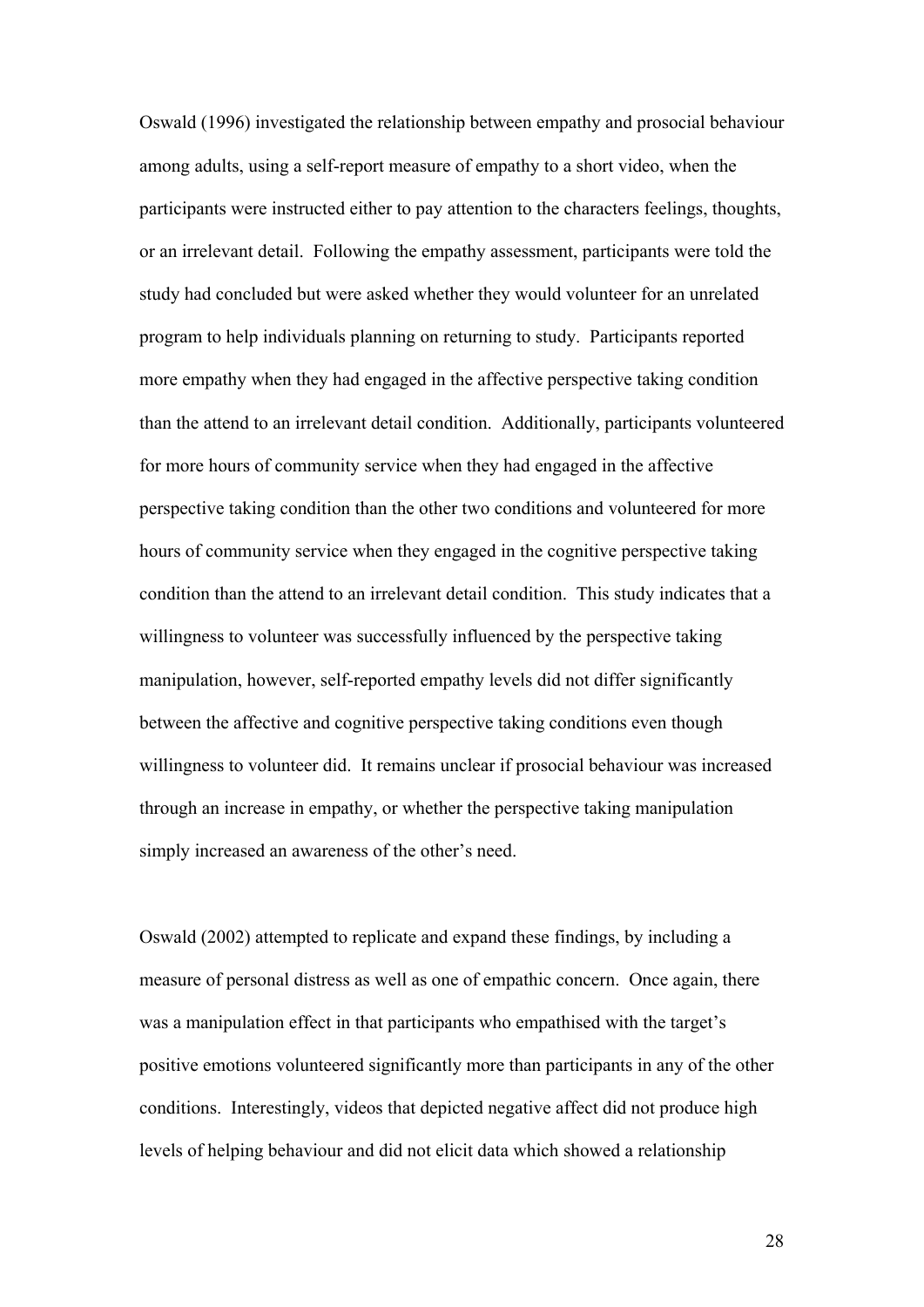between reported feelings of empathic concern or personal distress and willingness to volunteer.

In a series of studies, Davis, Mitchell, Hall, Lothert, Snapp, and Meyer (1999) used a questionnaire-based study to investigate the relationship between empathic concern, personal distress, anticipated emotional experience and willingness to volunteer. The studies used various populations to test their hypotheses, with the last study using actual volunteers. The model presented predicted that individuals who are high in dispositional empathy would be more likely to anticipate sympathy when entering a need situation, while those high in dispositional personal distress would be more likely to expect distress. The results supported the proposition that individuals high in empathic concern are more inclined to expect feeling sympathy in need situations, and in turn, are more willing to enter into those situations. On the other hand, results tended to indicate that those individuals who are high in dispositional personal distress are more likely to expect distress in need situations, and are also less willing to enter those situations. The authors conclude "the decision to enter helping situations is as least to some degree a strategic choice based on a rational consideration of the affect likely to result" (p. 496). These studies indicate that the observed relationship between empathy and helping behaviours may be more tactical than theoretical accounts would suggest.

In summary, the relationship between empathy and prosocial behaviour in adults has predominantly focused on willingness to volunteer, although few studies have used actual volunteers. More often, college students have been asked to volunteer for either hypothetical activities or activities within the college system (which do not represent intense affective load on volunteers). Additionally, perspective taking focus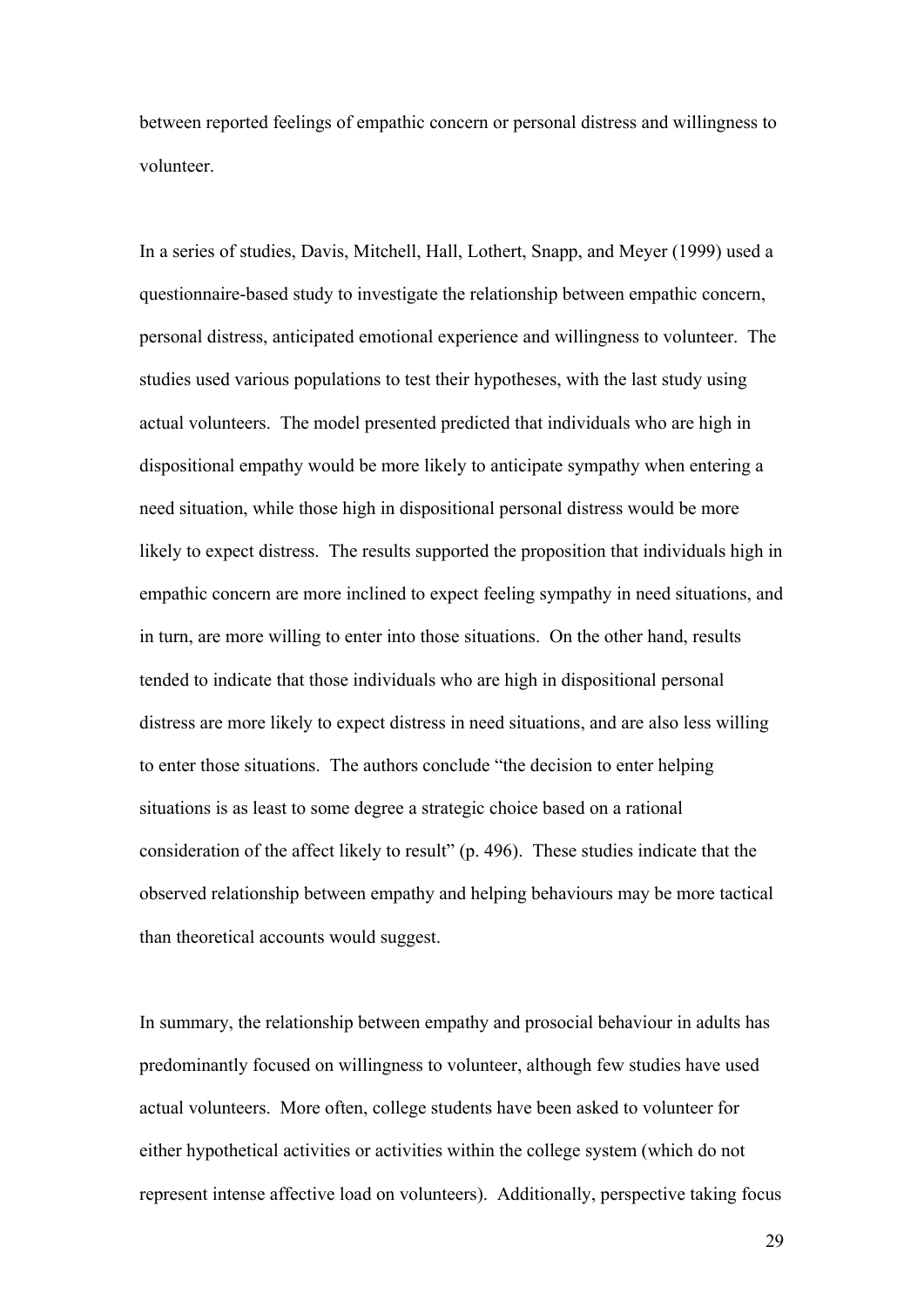has been manipulated during the viewing of video material; however, no consistent relationship between empathic responding and helping behaviour has been reported.

## 1.4 Human Violence and Aggression

In a similar fashion to the construct of empathy, violence and aggression have also faced definitional debate. Difficulties have appeared to arise when attempts have been made to disentangle the two constructs, perhaps mirroring the debate surrounding the distinction between empathy and sympathy. This section will begin with a brief review of current definitions of both violence and aggression. Following this, a brief discussion of the perspectives of early theories of aggression and violence will be examined to illustrate the moral underpinning inherent in this area of research.

### 1.4.1 Defining Violence and Aggression

Aggression has been defined as the intent and attempt to harm another, while violence is defined as a form of destructive physical aggression (Bartol, 1995). Therefore, according to Bartol's account, violence is a subset of aggression. Certainly, "The task of defining human aggression is surprisingly difficult" (Bartol, p. 182). However, distinguishing between the concepts of violence and aggression is perhaps more crucial than distinguishing between the concepts of empathy and sympathy. Differentiating between these concepts (violence and aggression) allows us to ponder whether one can occur in the absence of the other. If, as Brain (1997) has stated, violence is simply a synonym for aggression, then they are not separable. However, just as an individual can feel anger without intent to harm (Averill, 1982), it appears equally plausible that an individual could have an intent to harm without acting upon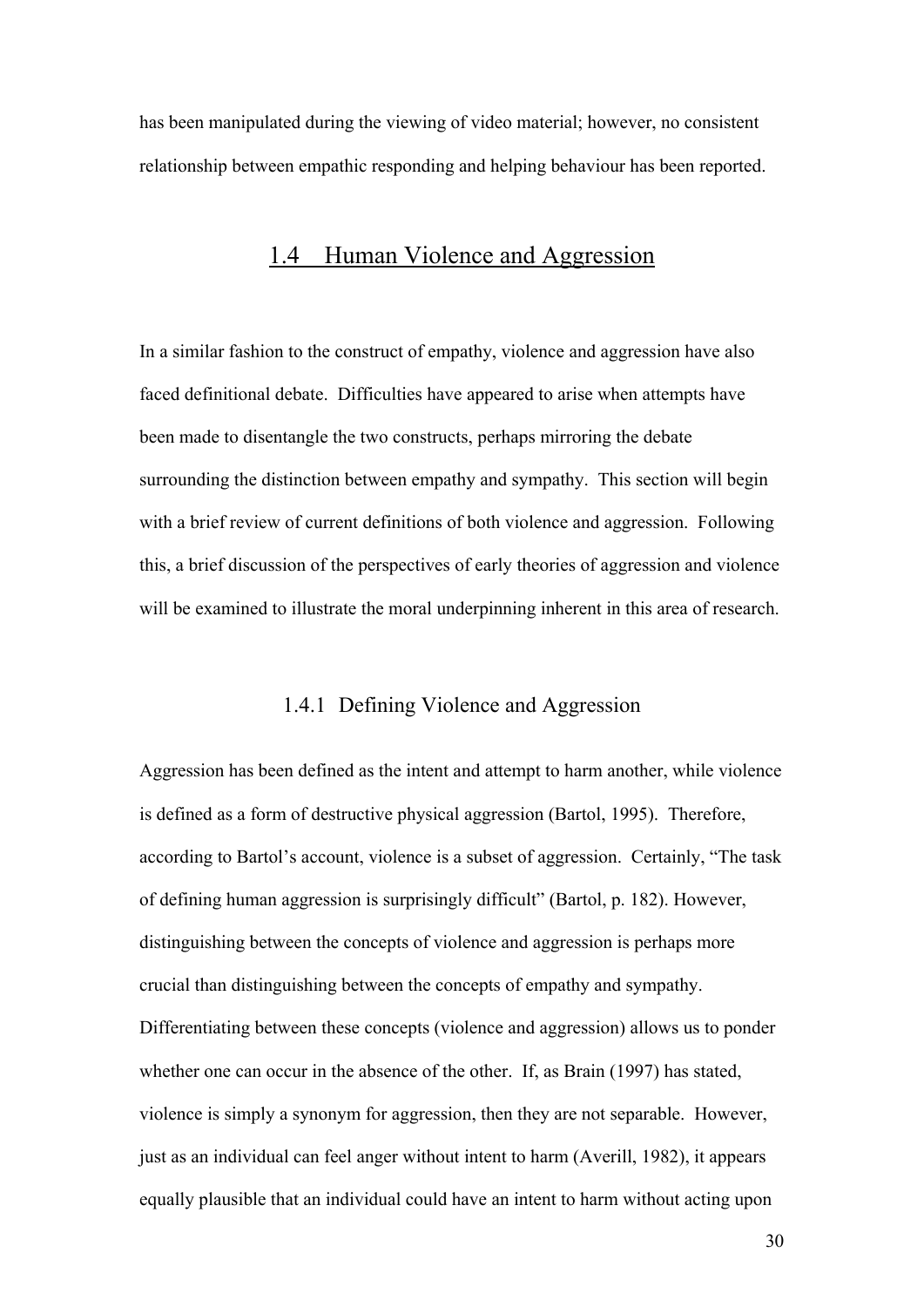that goal. Of more importance to the current discussion on the relationship between empathy and aggression or violence is whether a violent act can occur in the absence of an intent to harm. Take the phenomenon of baby-shaking, for example. Few would argue that baby-shaking is an accident rather than a violent act; however, the intent of the individual shaking the infant may not be harm to the infant.

Additional distinctions between the terms aggression and violence are found in the underlying moral and social dimensions. Aggression has a moral underpinning, in that it relies upon the notion of being unjustified and what is unjustified is inherently linked to social values (Blackburn, 1993). Additionally, Bandura (1973) has argued that aggression relies on both the intention of the perpetrator and the perception of the victim. In order for aggression to occur the victim must interpret the act as aggressive. However, this then excludes acts where there is intent to harm on the part of the perpetrator but that intent is not recognised by the victim. Violence, on the other hand, is defined by Blackburn as the "forceful infliction of physical injury" (p. 210), which he distinguishes from the term criminal violence which is the illegitimate use of such force. Despite this distinction, however, even a general use of the term violence has a legal underpinning.

Taking into account the consistent arguments surrounding the need for intent in definitions of aggression (Blackburn, 1993), for the purposes of the current work, aggression is defined as an intent or desire to inflict harm, which may or may not be acted upon. This definition is congruent with prior definitions, but allows for the possibility that aggression can occur, but not be acted upon. Secondly, consistent with prior definitions of aggression, there is no necessity for a resulting act to be in the form of actual physical use of force.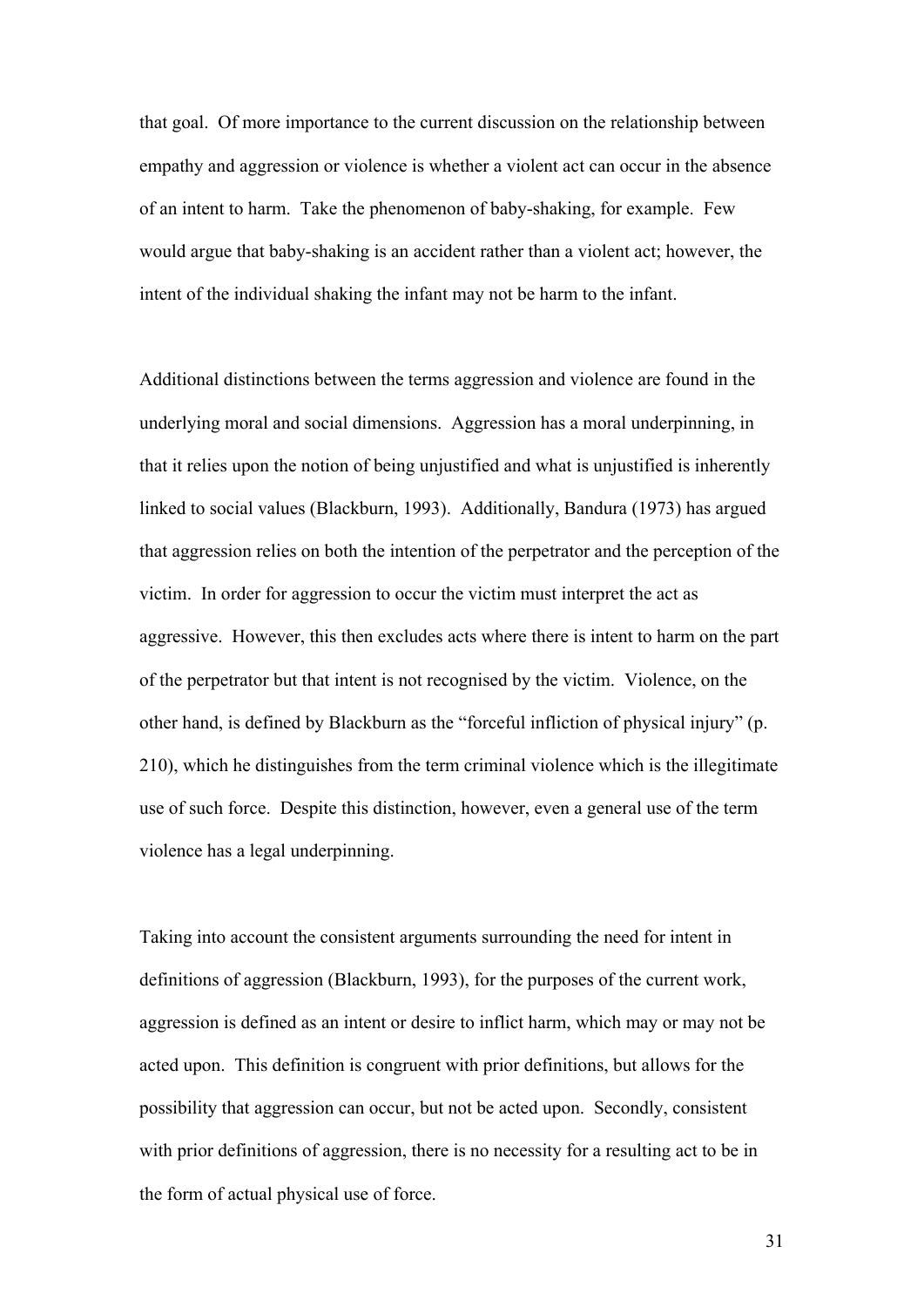Violence, on the other hand, is defined as the actual physical or verbal behaviour, which inflicts harm on another individual or upon property. This definition, like those before it (e.g., Bartol, 1995) allows for the inclusion of physical force against objects. Additionally, there is no reference to intent in the definition indicating that violence may occur either in conjunction with aggression or in the absence of aggression.

It is acknowledged that the current attempt to disentangle aggression and violence is far from perfect. For example, it poses difficulties in categorising offences such as armed robbery, which under the current definitions would be considered violent (physical or verbal behaviour which inflicts harm) but not aggressive if the offender lack the intention to inflict that harm. It does serve a valuable role in the current work, in that it allows for a discussion of violent behaviours which result from high levels of empathic distress rather than a harmful intent.

#### 1.4.2 Moral Overtones and Early Theories of Human Aggression

Early theories of human aggression and violence tended to be on the pessimistic side. Lorenz (1967) stated we are so accustomed to human violence and aggression that we fail to comprehend "how abjectly stupid and undesirable the historical mass behaviour of humanity actually is" (p. 203). He goes further, to state that human aggression predates history. "Peking man, the Prometheus who learned to preserve fire, used it to roast his brothers" (p. 205).

Lorenz (1967) wrote from an ethological viewpoint, arguing that the inhibitions for controlling aggression are most highly developed in animals that are naturally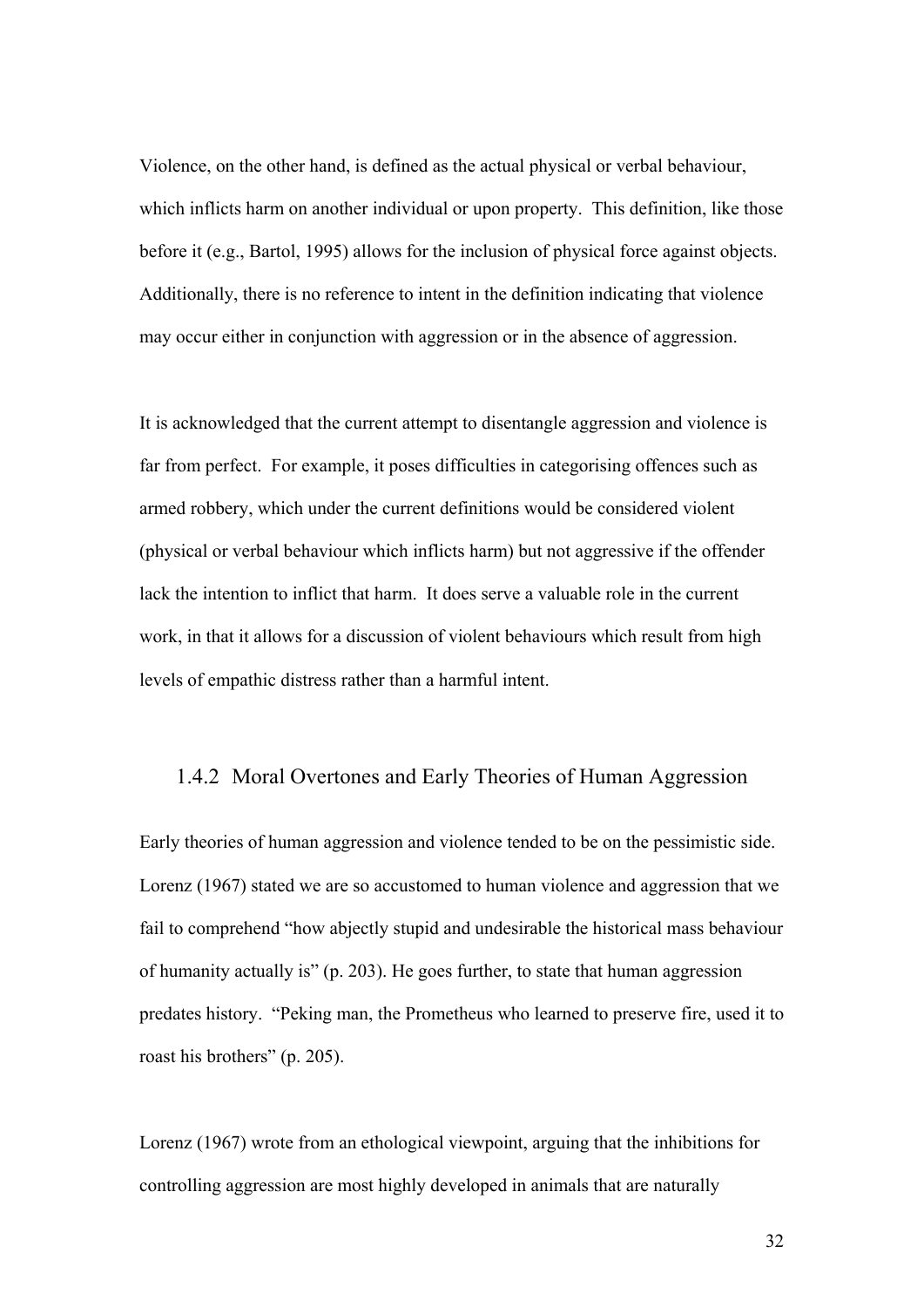equipped with effective weapons. Therefore, species that lack such weapons evolved without the need for strong aggression inhibition since the risk of fatally injuring a fellow member of their species was minimal. Human beings did not evolve a strong aggression inhibition. "One can only deplore the fact that man has definitely not got a carnivorous mentality! All his trouble arises from being a basically harmless omnivorous creature, lacking in natural weapons with which to kill big prey, and, therefore devoid of the built-in safety devices which prevent 'professional' carnivores from abusing their killing power to destroy fellow-members of their own species" (p. 207).

Like early theoretical development in the study of empathy, aggression originated from theories which had moral underpinnings. Unlike empathy, which was viewed as a positive moral construct contributing toward human relations, aggression was viewed as a negative moral construct destroying human relations. Furthermore, while early researchers believed empathy could be manipulated, aggression was viewed pessimistically and thought to be an innate negative aspect of humanity. This comparison serves to further highlight the acute difference in the origins of the two constructs.

## 1.4.3 The Importance of Emotion in Theories of Aggression and Violence

*"Emotions determine the quality of our lives…They can save our lives, but they can also cause real damage. They lead us to act in ways that we think are realistic and appropriate, but our emotions can also lead us to act in ways we regret terribly afterward."* (Ekman, 2003, p xi).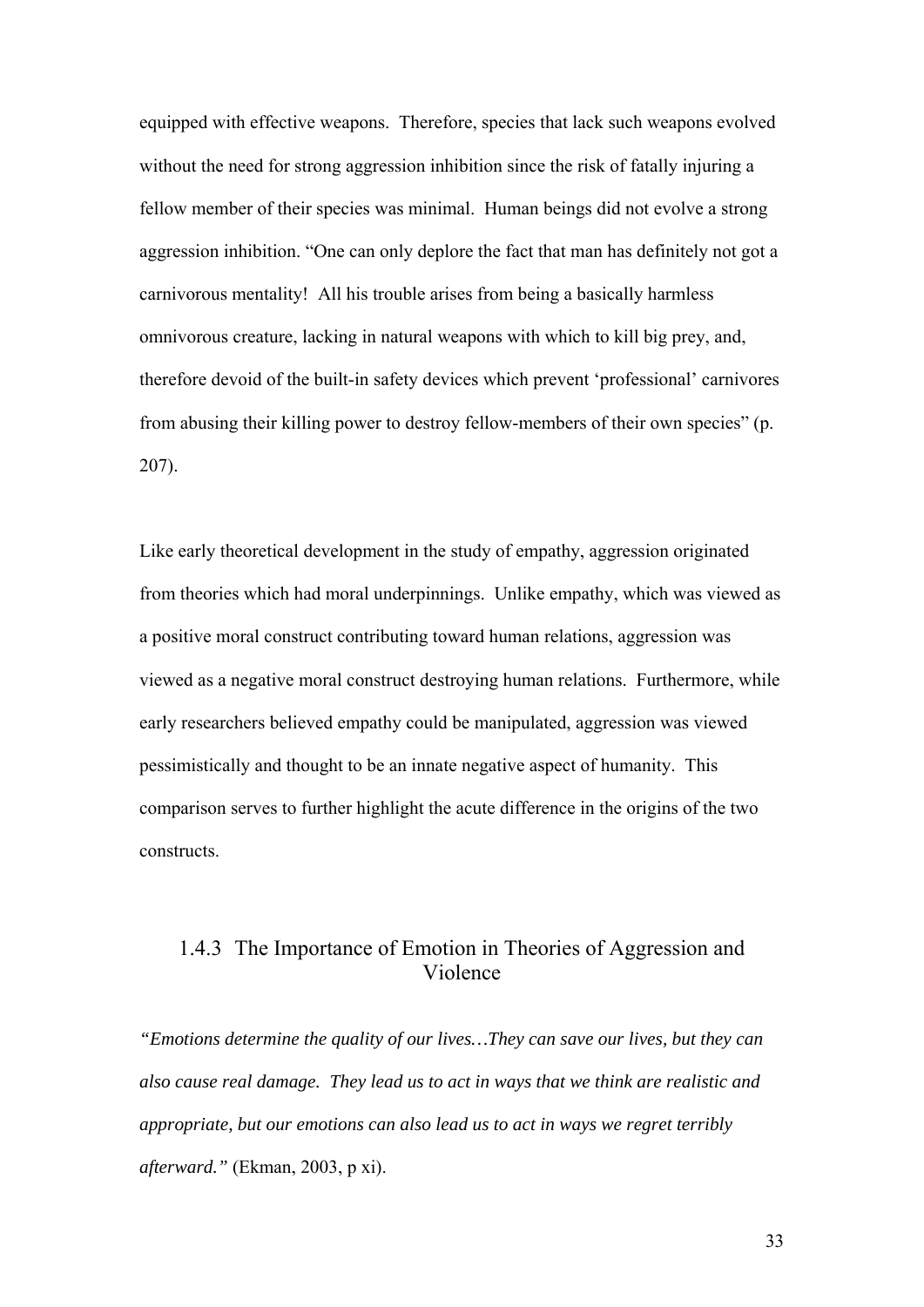In 1971 Feshbach stated that "there are many fundamental questions concerning the antecedents and properties of violence and aggression that remain unresolved" (p. 281). This statement is as relevant today as when it was made, however, one could argue that substantial progress has been made in specific areas of interest.

Novaco's model of anger has been particularly influential in the study of human aggression and violence. "The inability to regulate anger constitutes a risk factor for both harm-doing to others and for multiple impairments affecting health, performance, and relationships" (Novaco & Welsh, 1989; p. 39). Novaco and Welsh argued that anger is essentially a normal emotional state; however, it is the failure to regulate that emotional state which becomes problematic. According to these authors, anger is not sufficient for the production of violence, nor is it always an antecedent.

Berkowitz (e.g., 1974) has also proved influential in the study of human aggression and violence. Specifically, Berkowitz has conducted several studies looking at the frustration-aggression hypothesis. Like Feshbach and Feshbach (1969), Berkowitz also distinguished between instrumental and impulsive forms of aggression. Berkowitz argued that, rather than the offender fully expecting the consequences and outcomes of their violence, many are 'carried away' as a result of an intense emotional state. The frustration-aggression hypothesis has been revised to account for instances where frustration, or thwarting of one's goals, does not cause aggression. Bandura (1973) argued that frustration may lead to a general emotional arousal, but it is the individual's social learning history that determined the production of aggression in response to this arousal. Caprara (1982) contended that an emotional susceptibility underlies the production of aggression in the presence of frustration.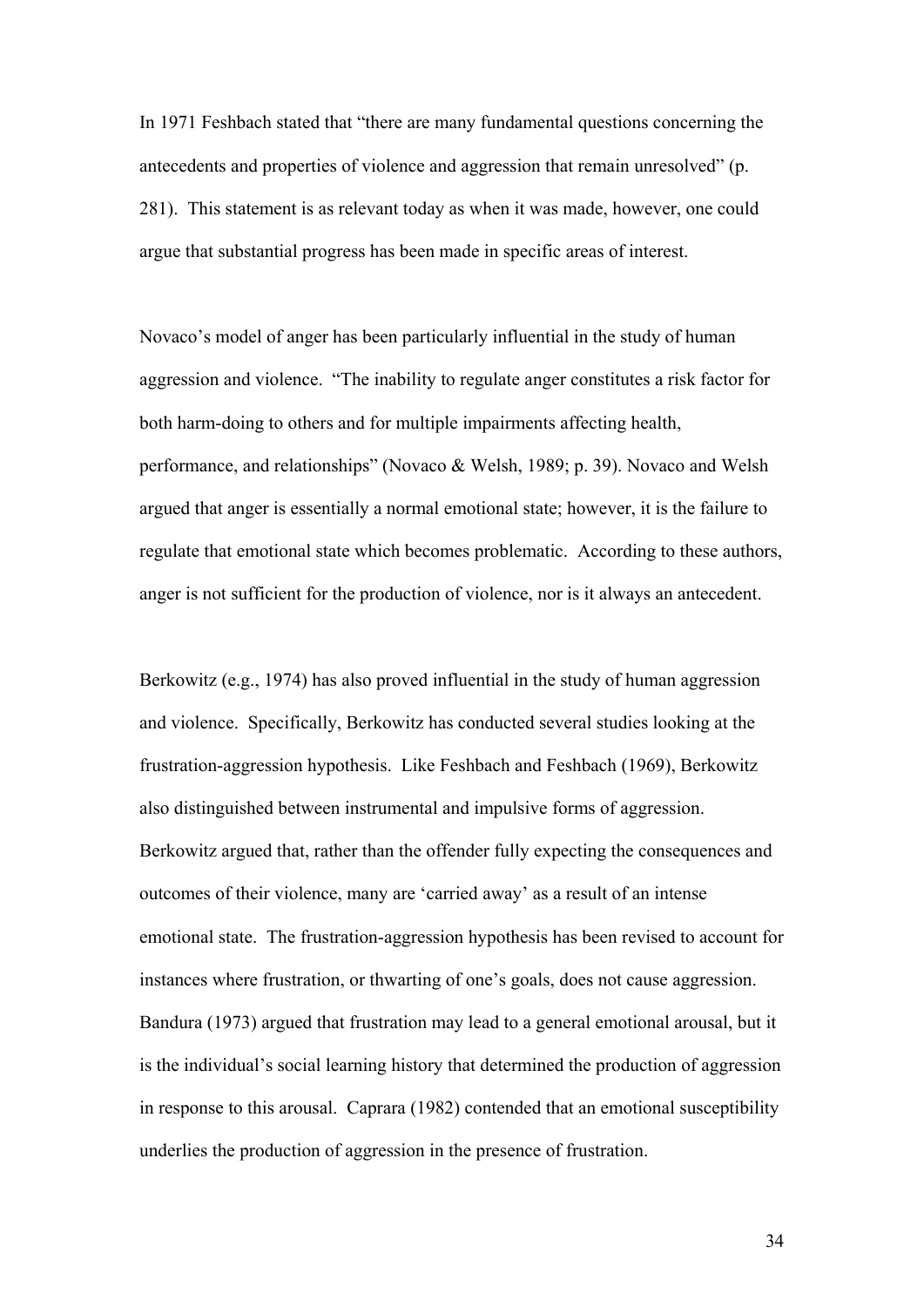A pattern begins to emerge when reviewing current theories of human aggression and violence. Excessive emotional arousal appears to play a crucial role in these theories. It is interesting to note that the only theories of human aggression which focus upon reduced emotional arousal are those theories that attempt to explain the presumed relationship with empathy. This line of reasoning, of course, results from an expectation that empathy will be associated with prosocial behaviours and therefore represent a possible inhibitory mechanism for aggression and violence. A failure to find a consistent relationship between empathic concern and helping behaviours, along with findings which support a relationship between self-oriented instrumental empathic responses and helping behaviour, undermine this line of reasoning. Furthermore, as will be shown in the next section, the original theory put forward by Feshbach and colleagues (e.g., Feshbach & Feshbach, 1969) was not a theory of reduced emotional arousal but rather one reliant upon the concept of appropriate emotional arousal.

## 1.5 Empathy and Antisocial Behaviour Research

#### 1.5.1 Feshbach's Empathic Arousal Model

Feshbach (1962) theorised that empathy represented one possible inhibitor of aggressive behaviour, but that the relationship would be dependent upon the type of empathic deficit and the type of aggression being displayed. In a series of studies, Feshbach and colleges investigated the impact that empathy and fantasy training would have on children's aggressive behaviour (Feshbach & Feshbach, 1982). Utilising a three component model of empathy, these authors presented a complex theory to account for the inverse relationship often found between empathy and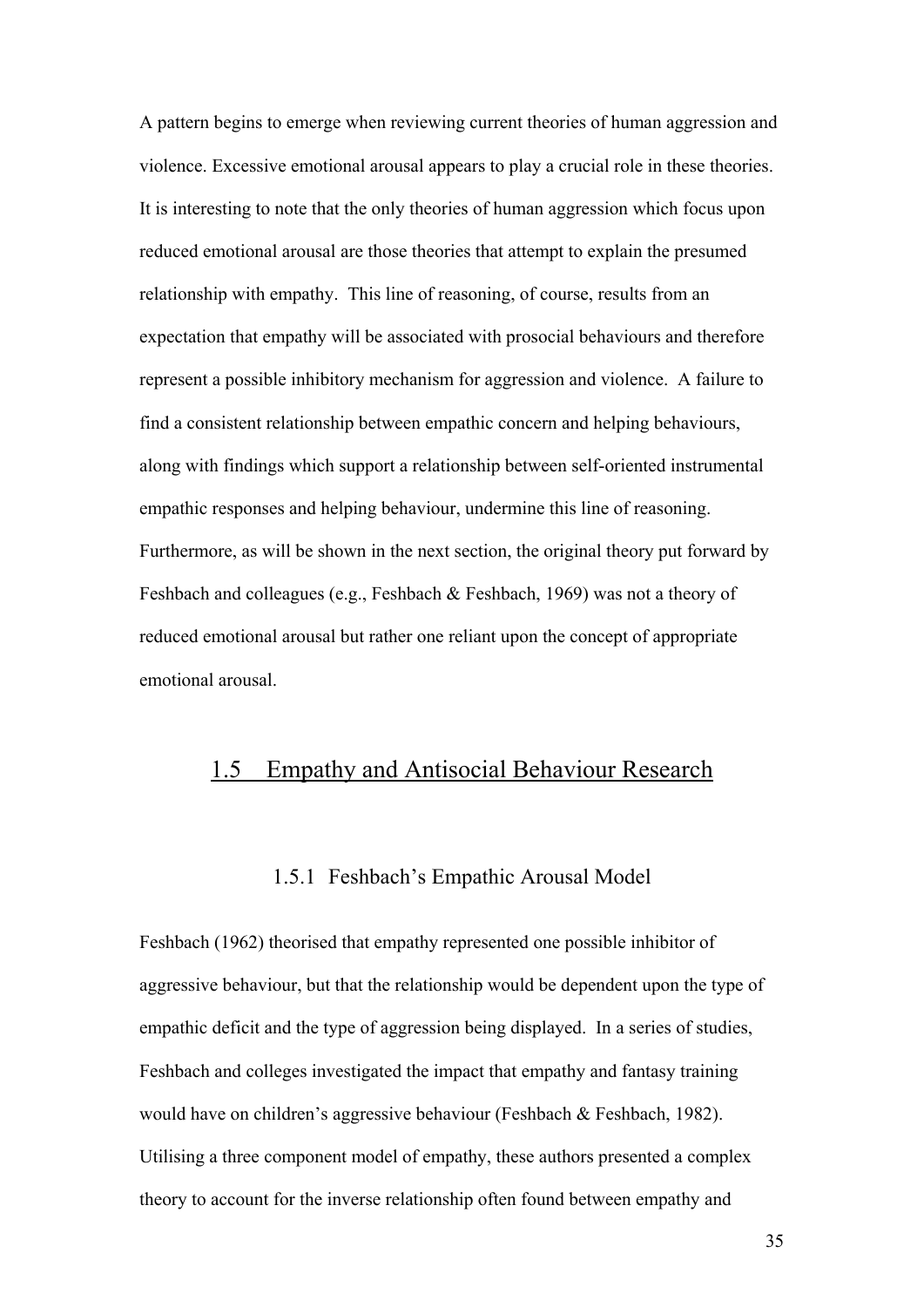aggression. Feshbach and Feshbach proposed that empathy was a shared affective experience between two individuals and that it was dependent upon three components. Firstly, the observer needed to be able to identify and discriminate the feelings being experienced by the other. Additionally, the observer needed to be able to perceive the situation from the perspective of the other, and this perspective taking needed to lead to affective arousal in the observer. This model attempted to explain, not so much the resulting empathic experience, but the system responsible for that experience. By focusing upon the necessary factors for the production of empathy, Feshbach's team effectively provided a means of designing and implementing treatment programs, for example with aggressive children. Furthermore, Feshbach and Feshbach provided an analysis of three types of aggression and theorised the effects that this three component system of empathy would have upon each type.

Emotional aggression, according to Feshbach and Feshbach's (1982) examination, is associated with feelings such as frustration and anger. They argue that, although anger can occur without physical attack, it frequently leads to aggressive behaviour. Empathy should impact upon displays of emotional aggression, not by impacting on the aggressive behaviour itself, but by influencing the antecedents of anger. Individuals who are able to accurately take the perspective of the other would be less likely to misinterpret and more likely to understand the actions of others. Therefore, perspective taking (the cognitive component of empathy) would facilitate more effective communication and result in less frequent manifestations of anger.

When aggression is instrumental, that is the aggression is directed toward the attainment of goals such as money or power, then empathy would lead the aggressor to experience negative affective responses in reaction to observing the victim in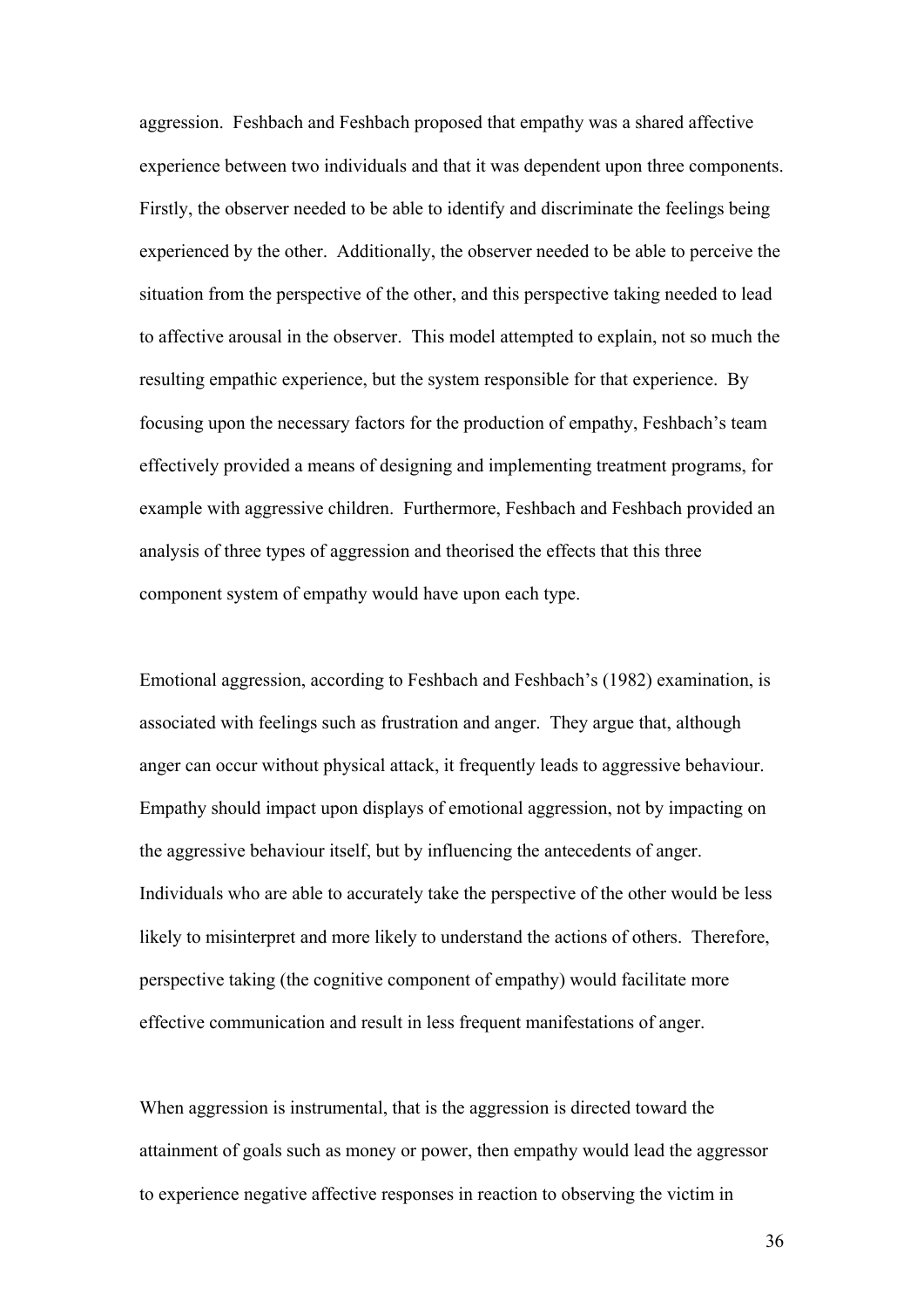distress and pain. The result would be the aggressor desisting due to the unpleasant experience associated with the affective component of empathy.

The mechanism that underlies the relationship between empathy and hostile aggression, where the goal is to inflict pain on another, is thought to be the similar to that for instrumental aggression (Feshbach  $\&$  Feshbach, 1982), although these authors warn that hostile aggression is complicated to treat. They further suggest that hostile aggression can be sadistic in nature and may be due to perspective taking occurring in the absence of an appropriate affective response. That is, rather than feeling concern or distress, the offender may interpret their emotional arousal as pleasurable resulting in the experience of contrast affect.

#### 1.5.2 Evidence for a Relationship between Empathy and Aggression

If the link between empathic responding and prosocial action is tenuous, the link between a lack of empathic responding and aggressive or violent behaviour is feeble. After conducting a meta-analysis on studies that investigated the relationship between empathy and aggression, Miller and Eisenberg (1988) concluded that "analyses provide modest but not entirely consistent support for the notion that empathic responsiveness may be an inhibitor of aggression" (p. 339). Furthermore, the results were influenced by a number of factors including age of participants, method of assessing empathy, and the method of assessing antisocial behaviours.

One of the earliest proponents of an inhibitory effect of empathic responding on aggression was Feshbach and his colleagues (e.g., Feshbach & Feshbach, 1969). Although these authors conducted several studies, the findings failed to indicate a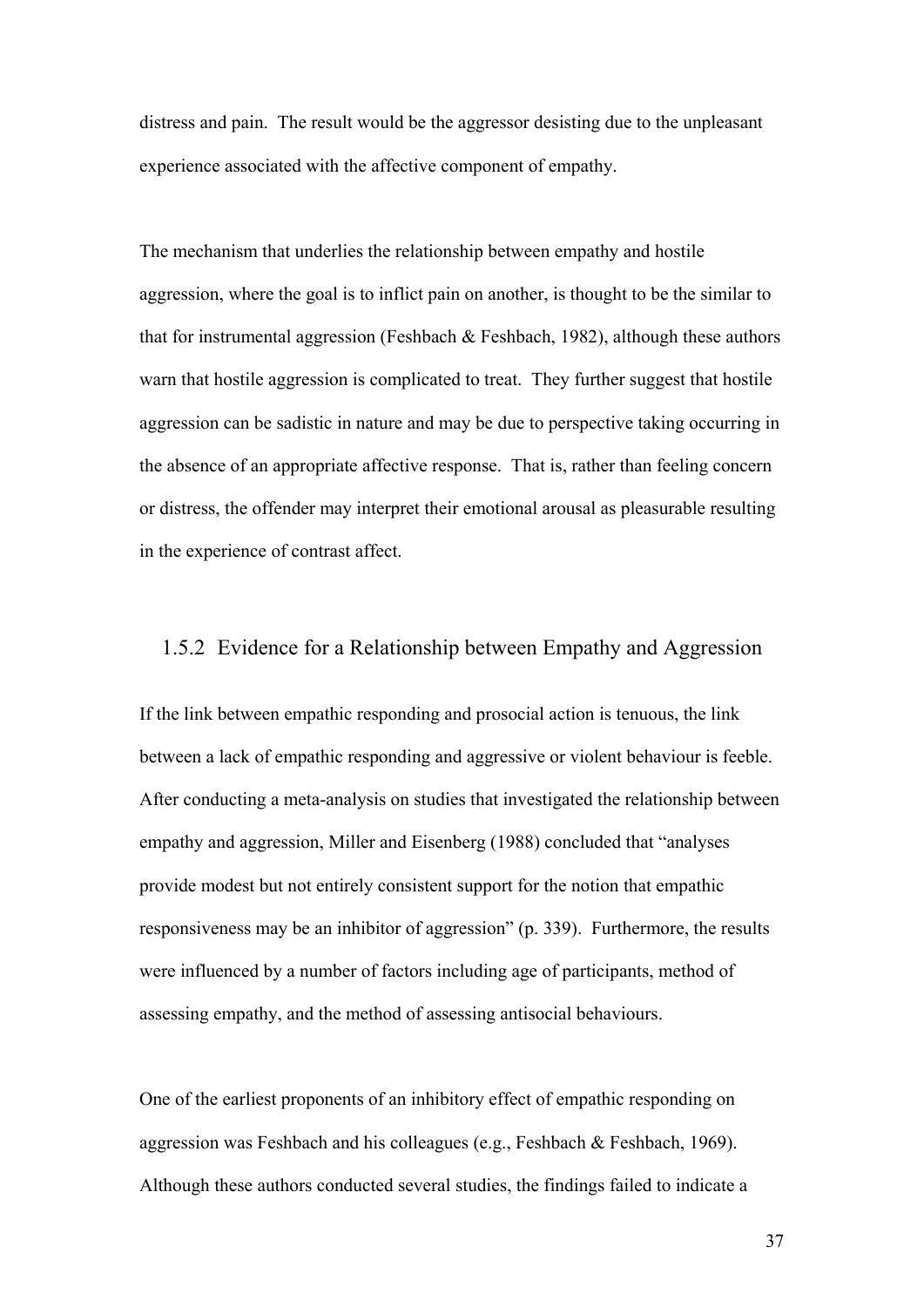consistent and reliable relationship between empathy and aggression in children. For example, Feshbach and Feshbach (1969) conducted an investigation into the impact of empathy training on children's aggression, finding significantly lower levels of aggression in both boys and girls who were in the empathy training group. Unfortunately, however, this finding was only relevant for the younger group of children and the effect was not demonstrated in the older age group.

Other investigations into the link between empathy and aggression using young children have been equally inconsistent. Gill and Calkins (2003) investigated the presence or absence of empathy in aggressive and non-aggressive toddlers, finding that aggressive children displayed more empathy than did the non-aggressive children. Aggressive toddlers also demonstrated greater physiological arousal than the nonaggressive children, leading these authors to conclude that affect regulation may be an important factor, but developmental patterns in empathy development were likely to explain their counter-intuitive results. This point will be examined in more depth in the following section (1.5.3). Some research with children, however, has found results consistent with theory. For example, Kaukianinen et al. (1999) found a consistent and significant negative association between peer evaluated empathy and both physical and verbal aggression in 10,12, and 14 year old children. These authors concluded that the "perpetrator of aggression must have a certain amount of impudence and insolence," highlighting the judgmental bias underlying empathy research in this area.

Antisocial youth have been the target group of several investigations into the relationship between empathy and antisocial behaviour, with mixed findings. Sams and Truscott (2004) failed to find an association between self-reported empathy and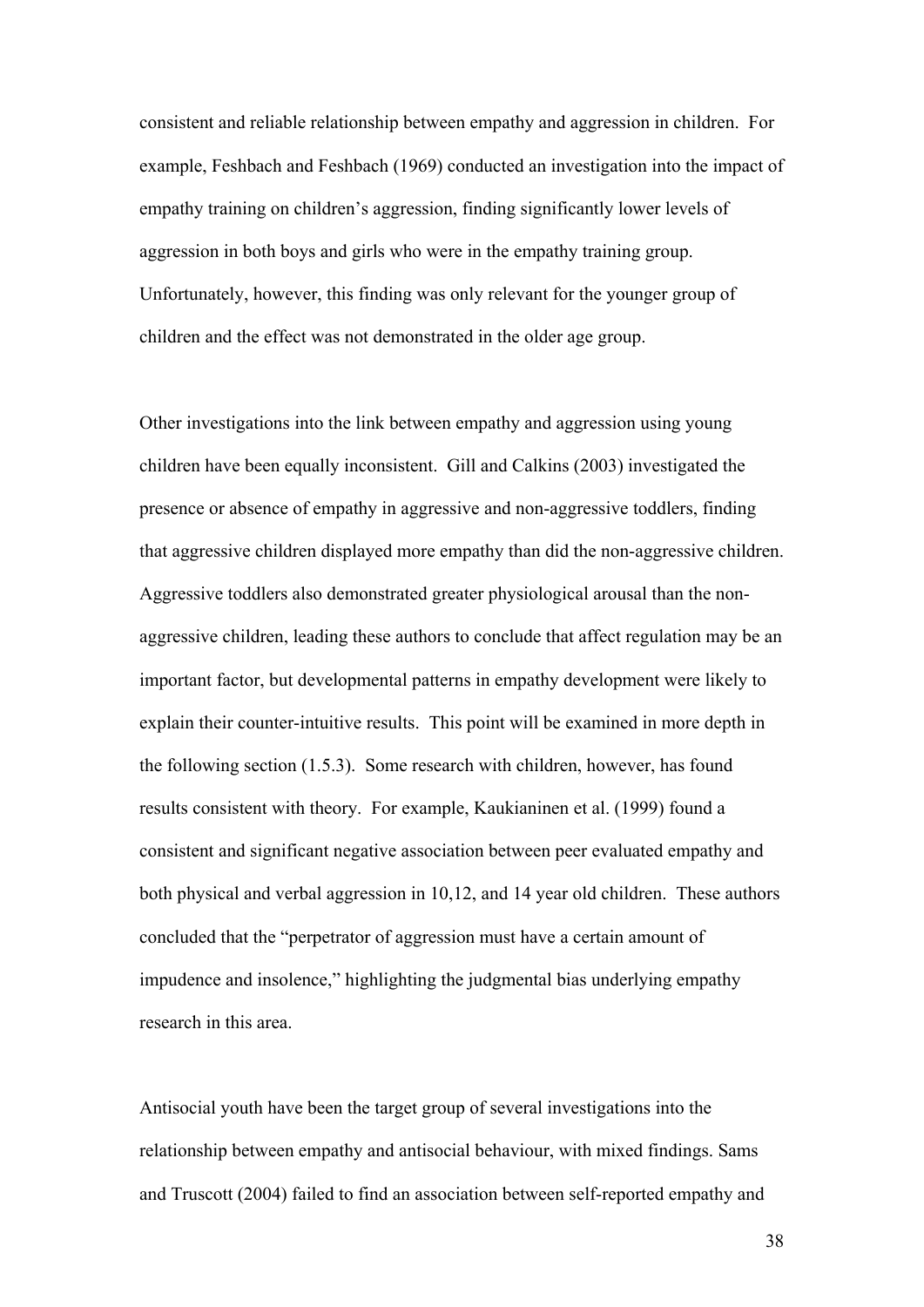use of violence in adolescent males. Nor did they find any association between empathy and exposure to community violence, as would be expected if a desensitisation effect was occurring. Likewise, Bush, Mullis, and Mullis (2000) found no significant difference between offender and non-offender youth on any of the IRI subscales. LeSure-Lester (2000) did find a significant negative relationship between empathy and aggression in abused youth using the Balanced Emotional Empathy Scale (BEES). However, the BEES assesses several variants of empathic responding including affective empathy, personal distress and perspective taking. It is unclear, therefore, what the total score on the BEES actually represents. Like the Questionnaire Measure of Emotional Empathy (Mehrabian & Epstein, 1972), the BEES appears to be measuring general emotionality rather than specifying the exact nature of the resultant empathic experience, which makes interpretation of LeSure-Lester's findings difficult.

Much of the research conducted to examine the link between empathy and aggression in adults has been accomplished using non-offender samples, primarily convenience samples such as students. Ohbuchi, Ohno and Mukai (1993) investigated the effect of self-disclosure and fearful appeal on the level of electric shock chosen by Japanese university student participants. Both self-disclosure and fearful appeal resulted in lower shock levels, leading the authors to conclude that both conditions had evoked empathy in participants. However, no direct measure of empathy was used in the study so this conclusion was only tentative. Richardson, Hammock, Smith, Garner and Signo (1994), on the other hand, used the IRI to directly assess American university students' empathy levels. There was a significant negative correlation between Empathic Concern and direct aggression (i.e., assault), while Perspective Taking was negatively correlated with indirect aggression, irritability, and verbal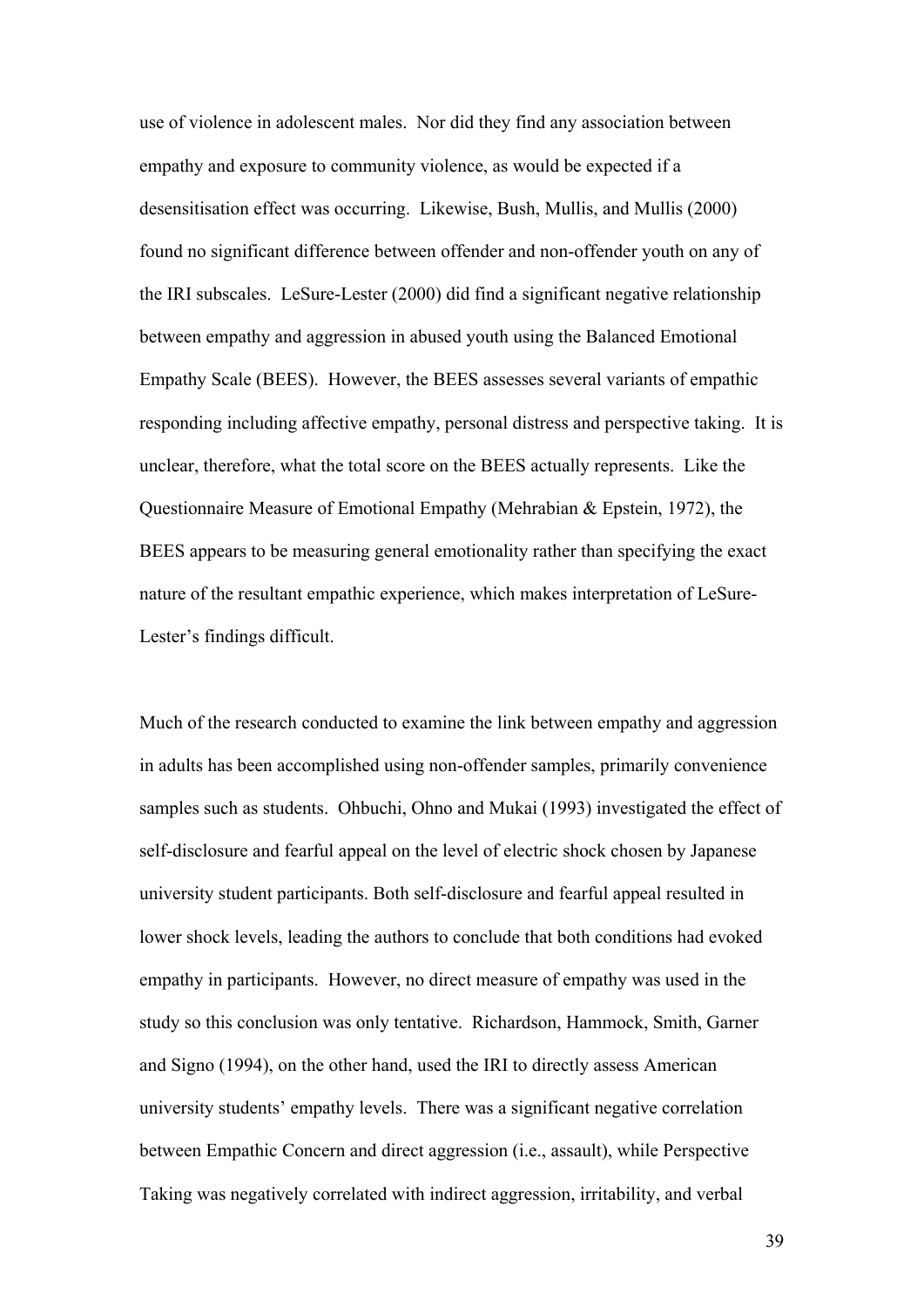aggression. Interestingly, direct aggression was positively associated with Perspective Taking. In a later study, Richardson, Green and Largo (1998) again used the IRI to assess empathy in university students, although only focusing on the Perspective Taking subscale. The results of this study indicated that Perspective Taking was related to the inhibition of aggression, unlike the previous study.

Several investigations into the influence of empathic responding in sex offenders have been conducted; however, few have been conducted using non-sexual violent offenders. A discussion of sex offending per se is beyond the scope of the current work, as well as the conceptualisation of sex victim empathy (as distinguished from individual empathic dispositions). For these reasons, only the literature relating to non-sexual violent offenders will be discussed here. Findings relating to sex offenders, however, will be included in subsequent chapters, where these findings are pertinent to the topic at hand.

Ireland (1999) conducted research to examine the relationship between bullying behaviour and empathy in both male and female adult prisoners. Using the IRI, Ireland found that prisoners who engaged in bullying behaviour scored significantly lower on both Perspective Taking and Empathic Concern than prisoners who were the victims of bullying. Mothers who were at high risk of physically abusing their children, however, reported equivalent levels of both Perspective Taking and Empathic Concern as mothers who were not at risk of abusing their children (Milner, Haley & Fultz, 1995).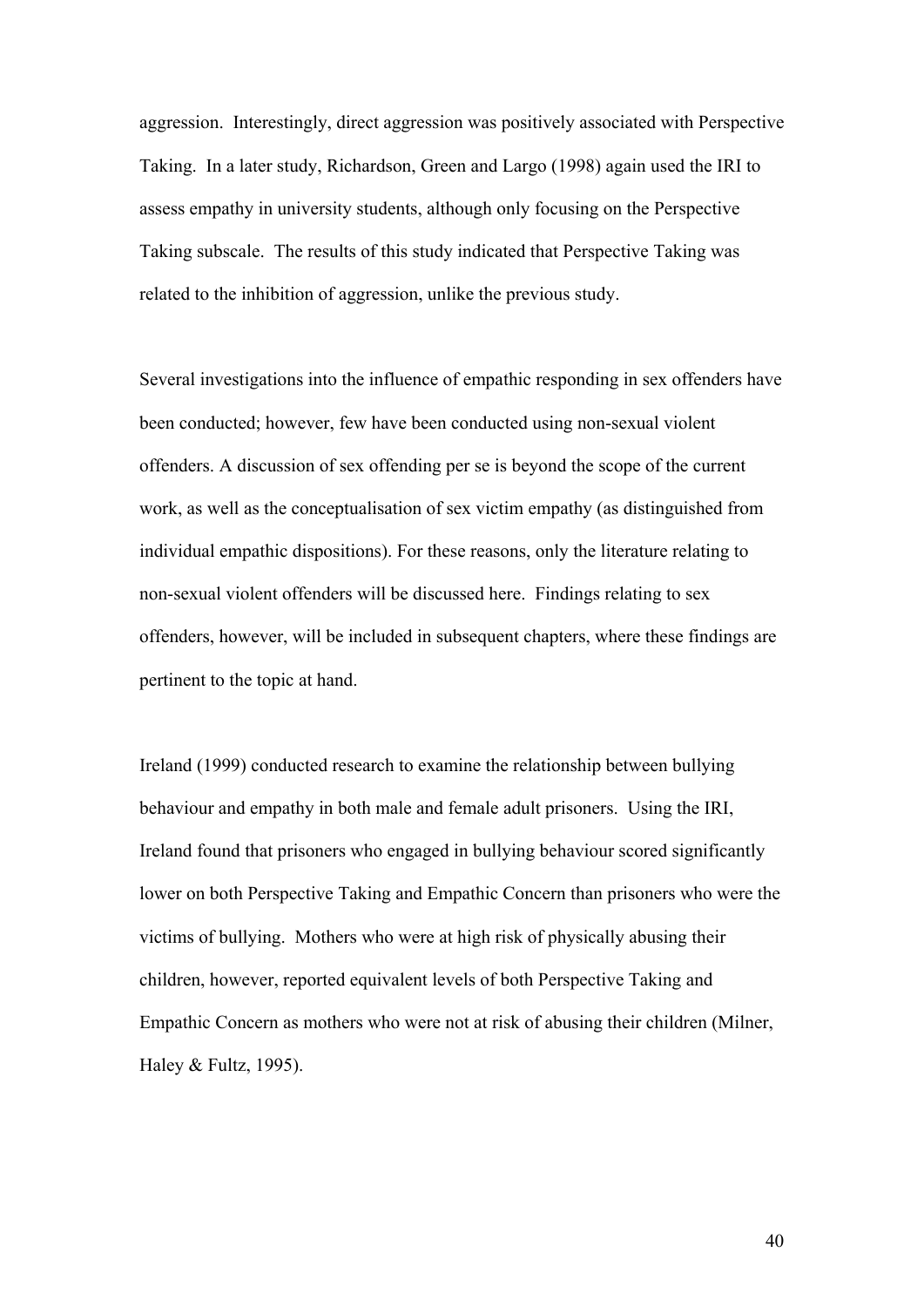#### 1.5.3 Section Summary

In sum, the definition of empathy has been problematic and this has impacted on research attempting to establish a link between empathy and aggression. It should be pointed out, that in addition to definitional concerns within the research literature, the construct of empathy is further complicated by the use of the term in relation to areas such as clinical practice. Client/practitioner empathy, or therapeutic empathy, is likely to be a separate construct than that referred to in the current work. Rather than being a dispositional trait, therapeutic empathy is regarded as a clinical tool. Furthermore, in the area of sex offenders, some of the research literature is investigating empathy as a dispositional trait (i.e., Hudson & Ward, 2000; Pithers, 1999), while others attempt to investigate victim specific empathy (Elliott, Browne & Kilcoyne, 1995). Given all of the variants of empathy in psychological and criminological literature, it is therefore not surprising that Andrews (1995; p. 51) states that "I am confused".

This, of course, is not the end of the difficulties in researching empathy and aggression. In addition to the definitional problems and the varied use of the term, it also appears to play a central role in the literature relating to psychopathy.

## 1.5.4 Psychopathy

Feshbach and Feshbach (1969) were working on the premise that empathy was related to aggression in general. That is, empathy functioned as an inhibitor of aggression in individuals, rather than a theory involving the absence of empathy in a specific group of aggressive or violent individuals. An alternative view has been that specific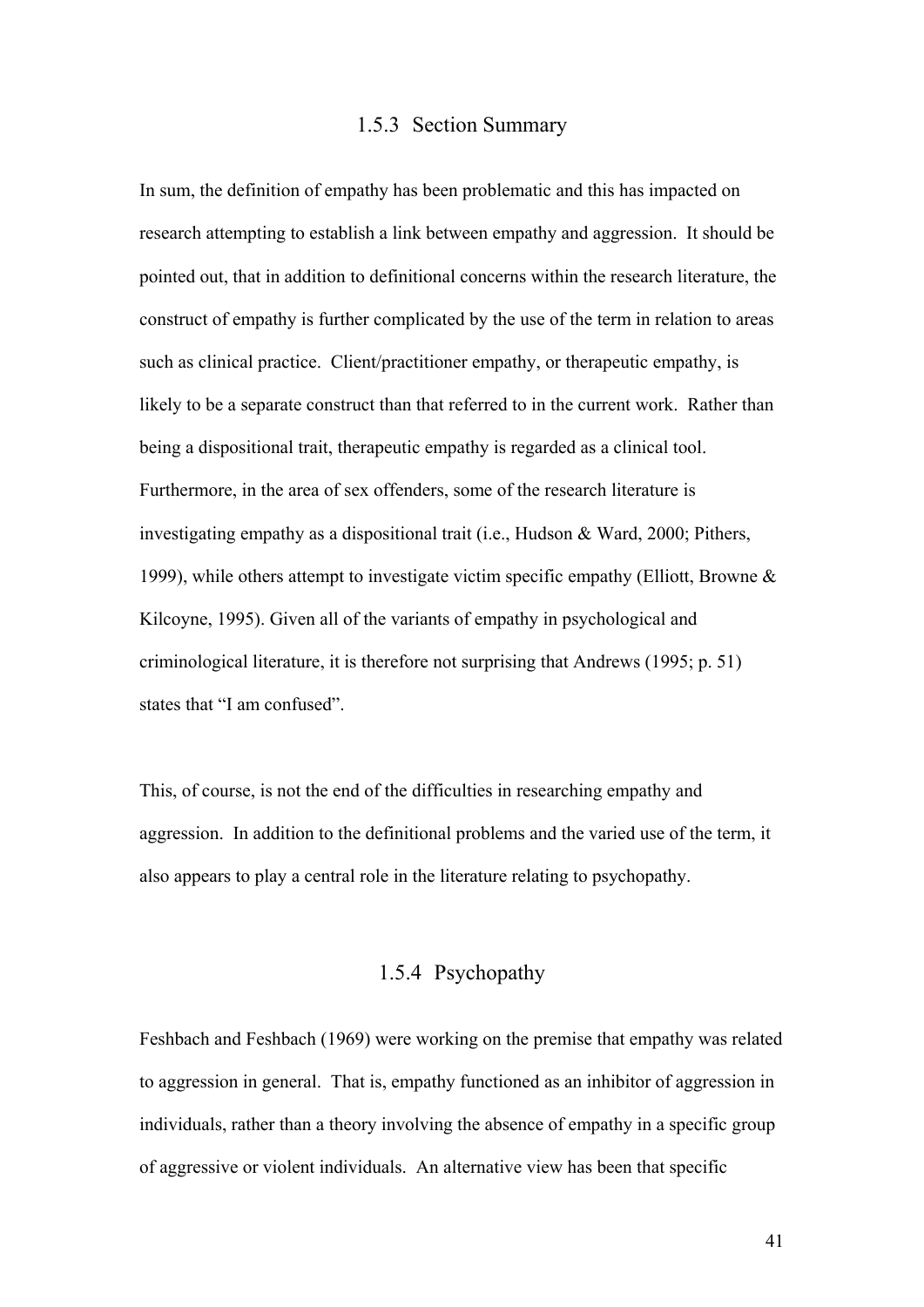individuals, such as those identified as psychopaths, have a reduced or absent capacity to respond emotionally to others (Hare, 1996).

The origins of psychopathy have been credited to Phillipe Pinel (1801, cited in Arrigo & Shipley 2001), who described a collection of symptoms as manie sans délire or insanity without delirium. According to Arrigo and Shipley, Pinel's representation and labelling of psychopathy was morally neutral, while later re-labelling became increasingly judgemental and pejorative. Rafter (2004) makes the assertion that the moral insanity literature was "a yeasty primordial brew of ideas that became central to 19th-century thinking about deviance and control" (p. 982). Although this literature can be though of in terms of the origins of criminological thought, it has also been responsible for the "pathologicification of criminal behaviour" (p. 982).

Prichard, for example proposed a medical model to account for Pinel's manie sans délire, relabelling the disorder as moral insanity (1835, cited in Augstein, 1996). According to Prichard, moral insanity was a form of "madness consisting in a morbid perversion of the natural feelings, affections, indignations, temper, habits …" (p.312; Augstein, 1996). Note that Prichard's defining characteristics include an excess of affect rather than a deficit. Indeed, many of the early descriptions included affective excesses such as Pinel's description of instinctive and abstract fury and Krafft-Ebing's account of hyperesthetic sexual emotion (Arrigo & Shipley, 2001). According to Blackburn (1998), Prichard's description of moral insanity has influenced European conceptions of psychopathy to a greater extent than found in North America. The result of which can be seen in differences between Europe and North America in current discussions of psychopathy. Specifically, Blackburn highlights that European conceptions of psychopathy focus on social deviance rather than personality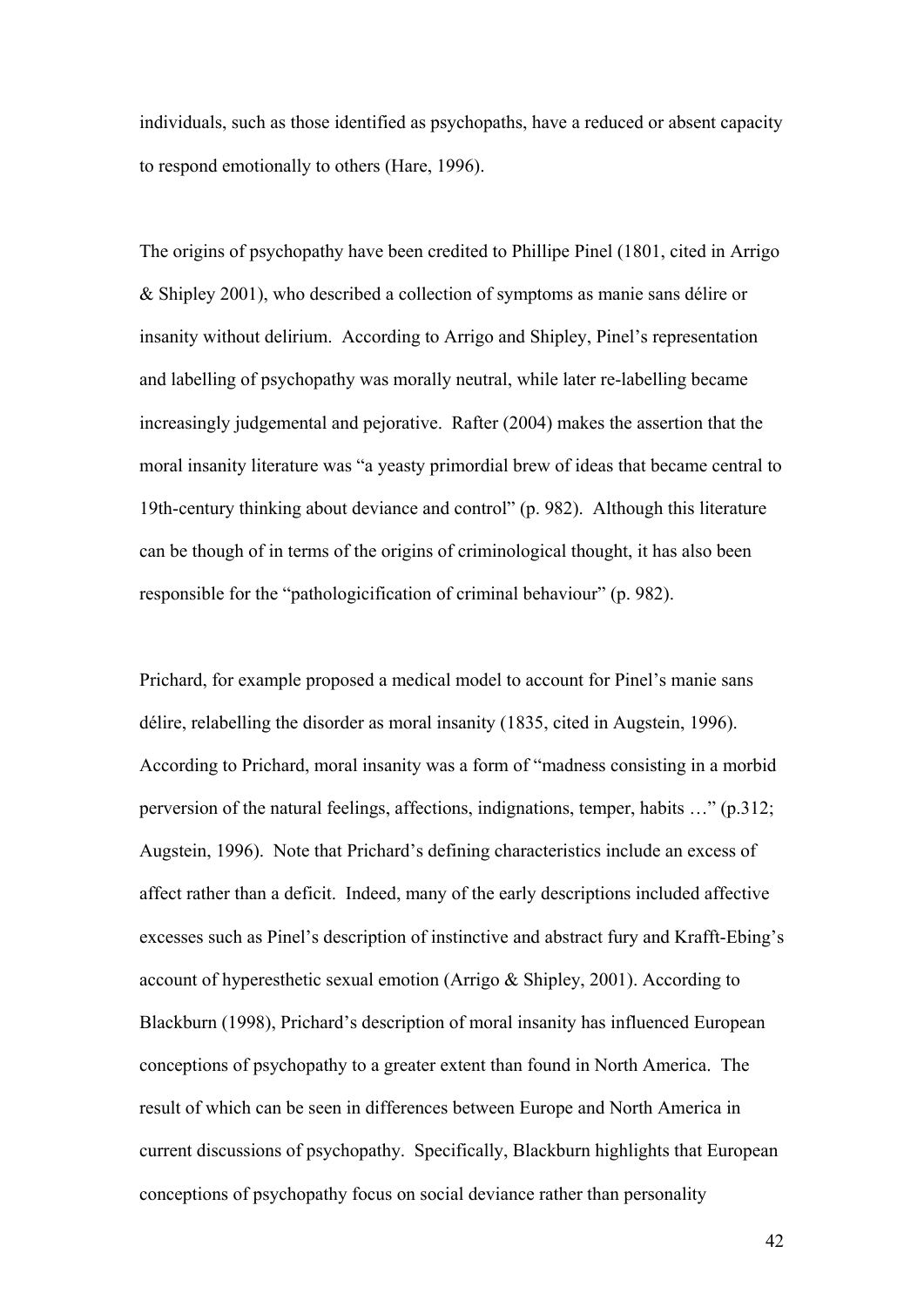descriptions. North America, on the other hand, have tended to adopt Cleckley's concept of the psychopathic personality which is a hybrid combining both personality descriptors and social deviance (Blackburn, 1998). The drift between these two schools of thought has resulted in the adoption of distinct semantics, that is antisocial versus psychopathic. Having said that, Cleckley's psychopathic personality heavily influenced Hare's description and measurement of psychopathy (Hare, 1991) and it is this conception that is most prevalent in the literature. It is also this conception which is most relevant to a discussion of empathy.

A distinction needs to be made in regards to the origins of these different conceptions of psychopathology in relation to empathy. Given some descriptions appeared to focus on an excess of antisocial affect (i.e., Pinel & Krafft-Ebing, cited in Arrigo & Shipley, 2001) while Cleckley (1976) and later Hare (1991) focus on a deficit of prosocial affect. Therefore, the lack of empathy descriptor is more relevant to discussions of psychopathy as conceptualised in North America.

#### *1.5.4.1 Callous Unemotional Trait – The Psychopathic Centrepiece*

Predominant in the literature relating to psychopathy is Hare's two factor model, with Factor I being referred to as the callous/unemotional trait which includes descriptions of a lack of empathy in these offenders (Hare, 1996). This factor relates directly to descriptions of psychopathy by Cleckley (1976), who argued that the personality traits associated with a callous unemotional interpersonal style were the foundation of psychopathy.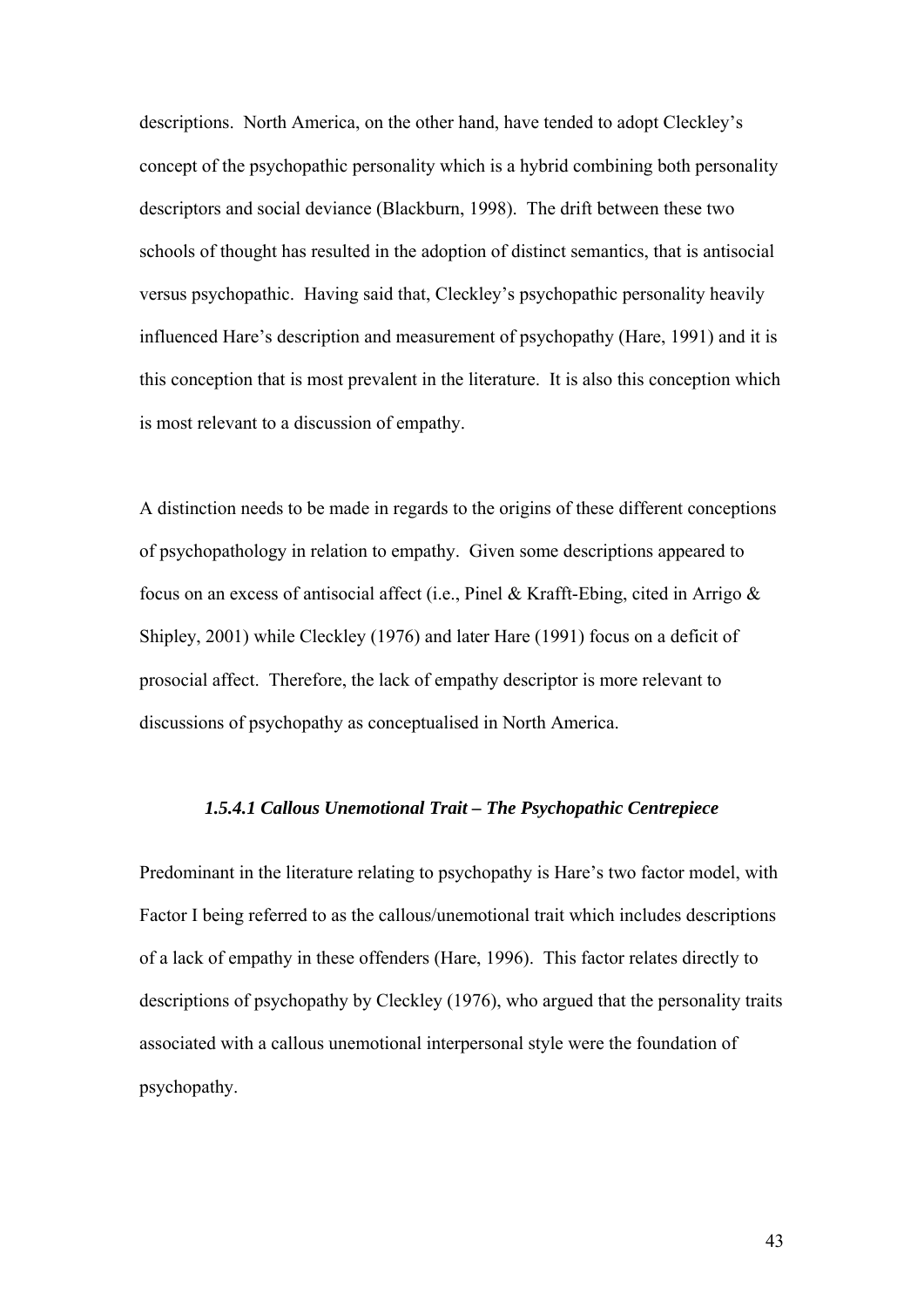In addition to claims that the callous/unemotional trait plays a central role in psychopathy (i.e., Hare 1996), it has also produced speculation as to whether "affective impairments of psychopaths raise genuine concerns over whether these agents are worthy of blame for their illicit conduct" (p. 63; Haji, 2003). Central to these types of issues, or course, is whether or not the callous/unemotional trait is the psychopathic centrepiece.

Kimonis, Frick and Barry (2004) suggest that delinquent youth who demonstrate a callous/unemotional trait are likely to engage in more severe and aggressive behaviour. However, Walters (2003) conducted a meta-analysis to ascertain the relative predictive power of the two factors associated with psychopathy (Factor I – callous/unemotional trait; Factor II – impulsive antisocial behaviour). Factor II demonstrated greater prediction of both violent and non-violent recidivism, undermining arguments of the importance of the callous/unemotional trait. Furthermore, the callous/unemotional trait failed to demonstrate any significant influence on the prediction of treatment outcomes for violent offenders (Skeem, Monahan, & Mulvey, 2002).

It is clear that more investigation and thought is required to determine what exactly is meant by the callous/unemotional trait, given the failure of this trait to provide predictive power for either recidivism or treatment outcome.

#### *1.5.4.2 Distinguishing General Negative Affectivity and Empathy*

The first distinction that needs to be made in relation to psychopathy's Factor I and the study of empathy is the generality inherent in the callous/unemotional trait. While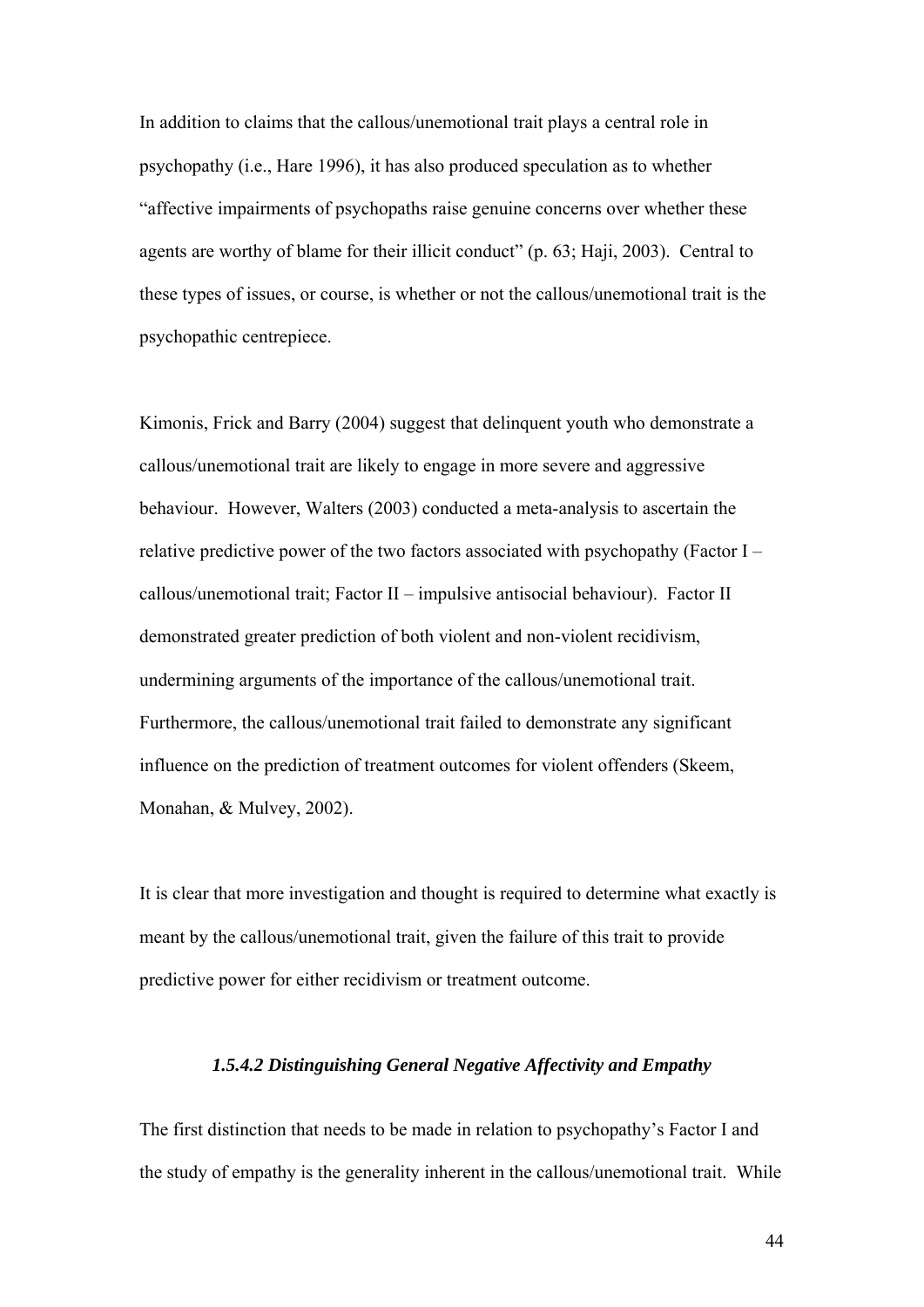empathy refers specifically to affective and/or cognitive responses produced during interpersonal exchanges, the callous/unemotional trait refers to a general emotional trait. That is, Factor I describes a general affective disorder, whereby the individual is believed to have a reduced capacity to experience negative affect (Hale, Goldstein, Abromowitz, Calamari & Kosson, 2004), rather than a specific empathic dysfunction. Although a reduced capacity to experience negative affect would have implications for the production of empathic responses to distress cues, it does call into question the bearing of psychopathy to a discussion of specific empathic dysfunctions. Therefore, while remaining cognisant of the potential relevance of psychopathy, it is not a primary focus of the current work.

### 1.5.5 No Emotion or Wrong Emotion?

A failure to find a consistent and reliable relationship between indices of aggression, violence or antisocial behaviour with empathy, is not an indication that empathy is not an important variable in the production and/or inhibition of these behaviours. Rather, the adoption of an intuitive view of the relationship between empathy and aggression by researchers along with methodological difficulties appears to have hindered understanding of empathy's worth. Additionally, this over-reliance on intuitive theory appears to have impeded the production of alternative theories to account for research findings. For example, when faced with counter-intuitive results, Gill and Calkins (2003) generated intuitive hypotheses to account for them. The following sections outline two alternative theories to account for the influence of empathic responses on aggressive and violent behaviour.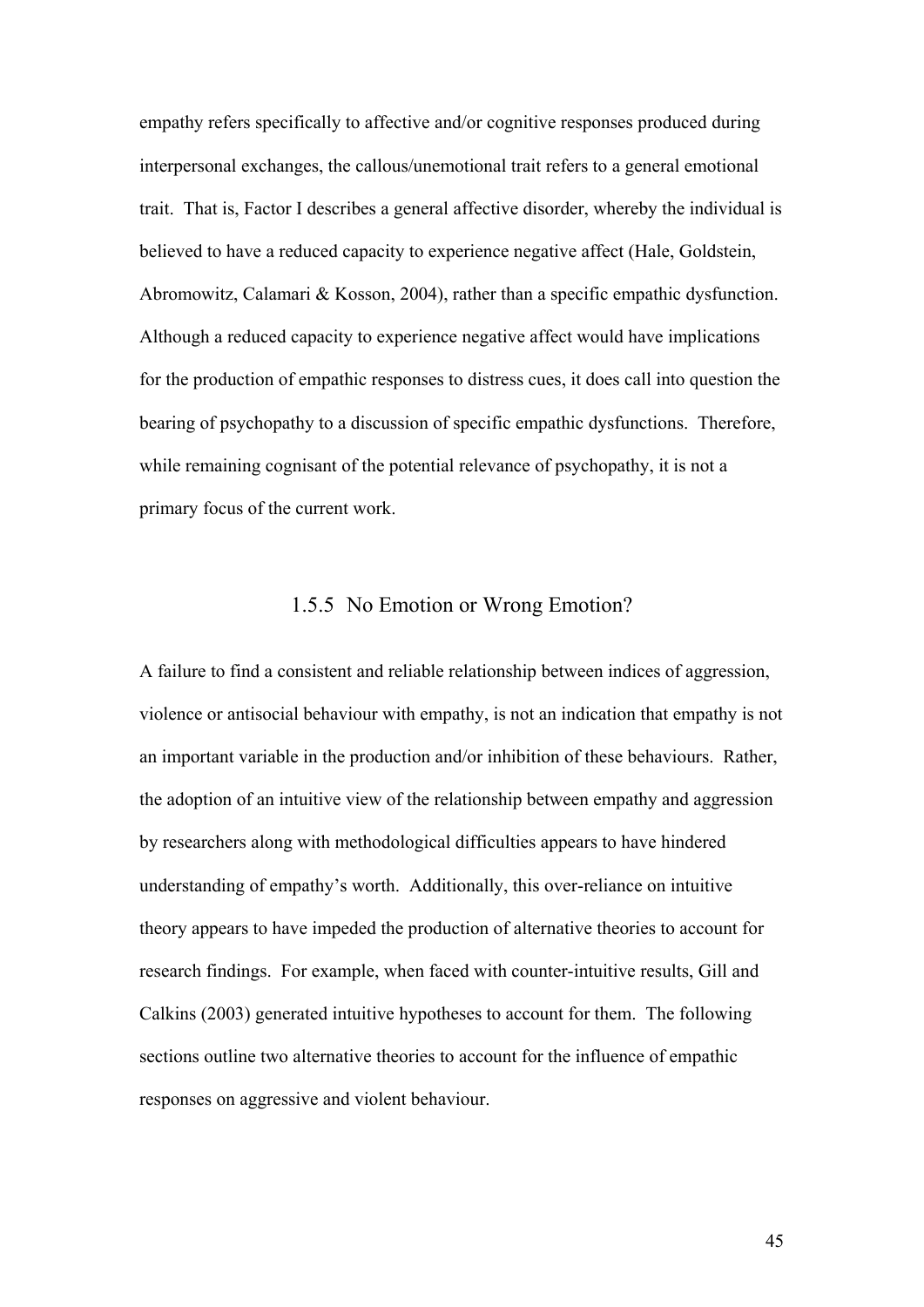#### *1.5.5.1 Self-oriented Empathic Arousal and Aggression*

It may be the case that violent offenders respond with a self-oriented empathic arousal to the distress cues of others. That is, violent offenders may experience an emotional arousal in response to the distress cues of victims, however, rather than resulting in a subjective experience of concern for the other, the result is a subjective experience of personal distress. Hoffman (1981) argued that empathy invoked distress is aversive and there is a drive to reduce that aversive experience. Indeed, individuals whose dominant pattern of responding is that of personal distress are more likely to seek escape from empathically arousing situations (Batson, 1990). Additionally, this position would account for findings that are inconsistent with the dominant theory of a lack of empathic responding, such as higher empathic responding in aggressive children (Gill & Calkins, 2003), and a failure to find a difference in Empathic Concern between offender and non-offender youth (Bush, Mullis, & Mullis, 2000), or mothers at risk of physically abusing their children and mothers not at risk (Milner, Haley & Fultz, 1995).

Milner, Haley and Fultz (1995) also found a relationship between the level of personal distress experienced by at risk mothers and their feelings of hostility. It may be that individuals who find empathic arousal aversive, and are unable to use escape to reduce this aversion, are more prone to feelings of anger and hostility and more likely to use violence as a means of aversion reduction. If this is the case, distress cues from victims would actually function to escalate violence rather than inhibit it. Thus, empathy training programs for violent offenders that seek to increase offender's empathic arousal may actually be increasing risk rather than decreasing it.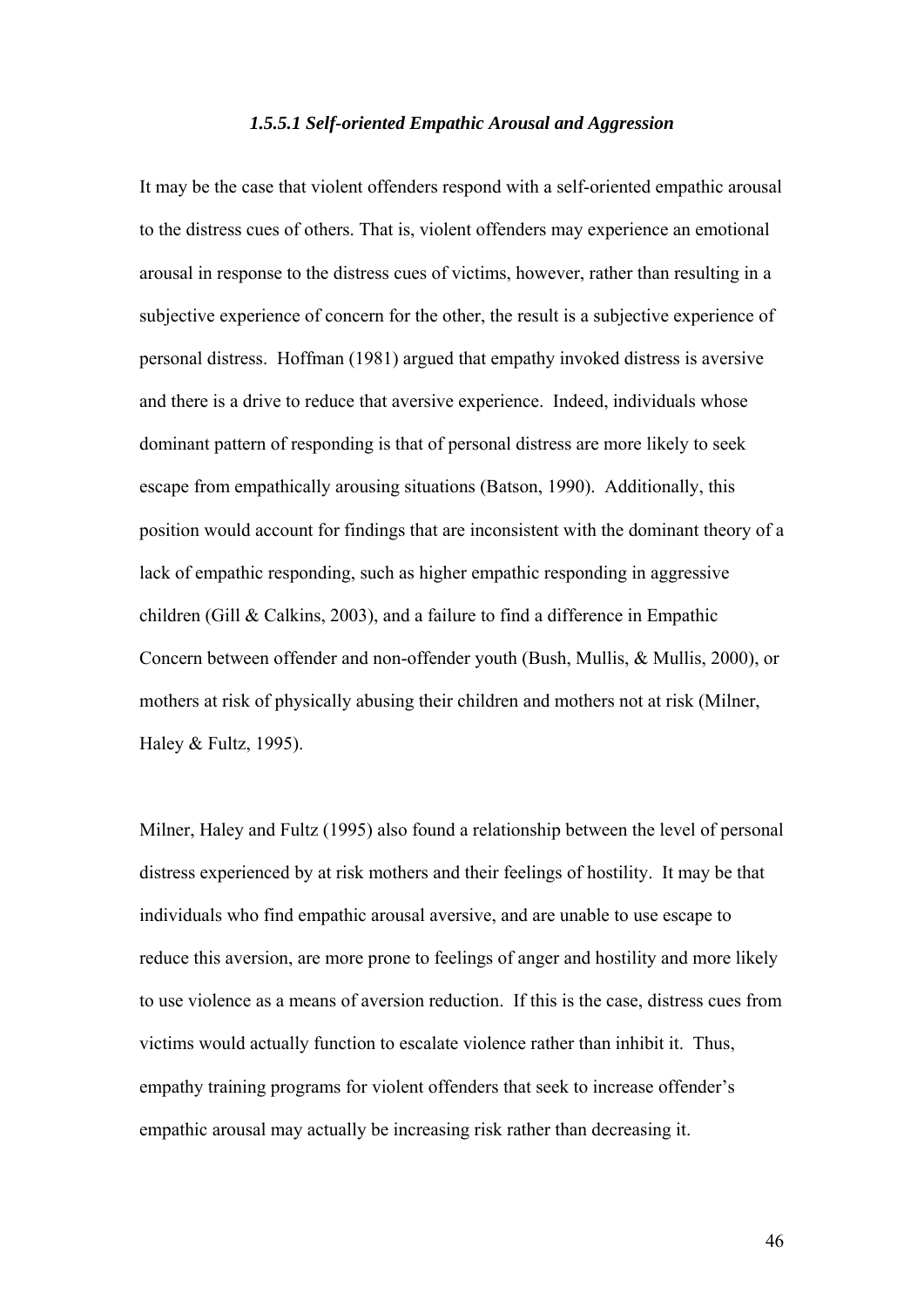Another concern exists in relation to empathic arousal and aggression. If their own emotional state is used to recognise the emotional state of the victim (Levenson & Ruef, 1992), and their experience of that emotional state is self-oriented resulting in hostile emotions, then it may be that they judge the victim to be experiencing similar hostile emotions. If this is the case, then empathic arousal may actually increase the likelihood of phenomena such as attribution of hostile intent (Dill, Anderson, Anderson, & Deuser, 1997).

#### *1.5.5.2 Contrast Affect as a Case of Empathy Gone Wrong*

Feshbach and Feshbach (1982) warn that hostile aggression, where the harm to the other is the intent, would be particularly difficult to treat and may be the result of perspective taking occurring in the absence of an appropriate emotional response to distress cues. This argument should not be taken to mean that the offender necessarily lacks an emotional response; rather it is possible that the offender is experiencing an aberrant or inappropriate emotional arousal.

The empathy literature has made reference to such an emotional response to another's emotional displays. Contrast empathy, as defined earlier, is an emotional response to another's emotional display, which is not congruent with the other's emotional state (Stotland, 1969). In the case of hostile aggression, a contrasting empathic arousal may take the form of pleasure in response to the distress cues of the victim. Distress cues might then serve to reinforce the use of violence by the offender, by indicating the success of his/her actions.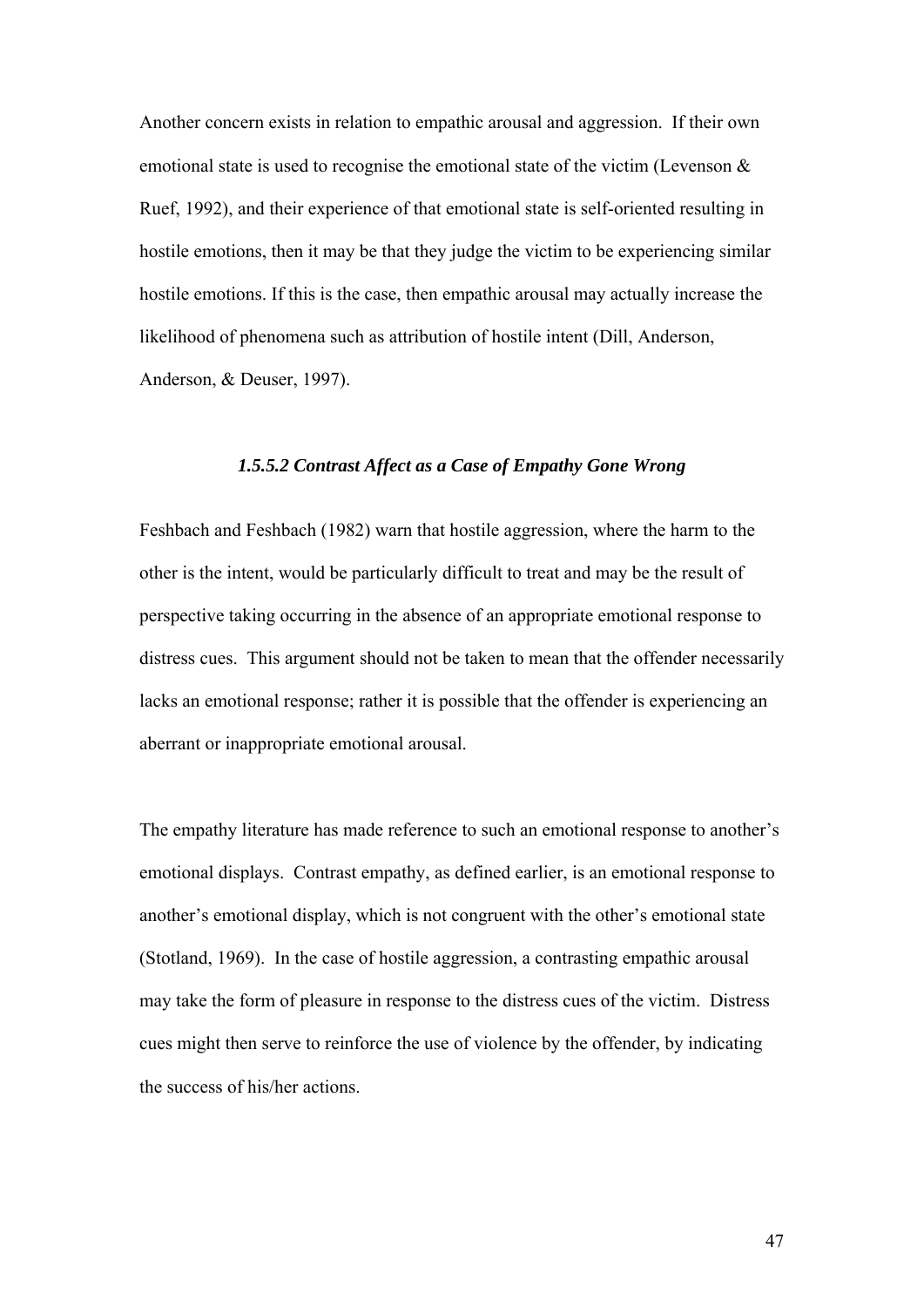Harm may not be the only goal, however. Violence may be used to obtain control and power over victims, with the offender gaining positive reinforcement when the use of violence has been successful. Berner, Berger and Hill (2003) argued that individuals may display sadistic tendencies which are non-sexual. The perpetrator may obtain a non-sexual gratification through the physiological arousal resulting from the use of violence. Hassine (2003) argued that some individuals may become 'addicted' to the fight or flight chemicals released during the course of violence, and that these individuals may use violence to stimulate the release of these chemicals.

The goal of personal gratification, through the use of violence, constitutes a contrasting empathic response when it is the distress cues of the other that are the stimuli and the resulting affective arousal is positively valanced. However, clinical observations of individuals who display such a pattern of empathic responding are likely to lead to the conclusion that these individuals lack empathy. Certainly this pattern of responses constitutes a lack of empathic concern or sympathy, but it does not conform to theories that proposed a failure to respond affectively to distress cues.

#### *1.5.5.3 Offender Heterogeneity: Is Everything Right?*

Howells, Watt, Hall and Baldwin (1997) presented a discussion of the heterogeneity present in offender populations and the likely impact that this heterogeneity may have on treatment options. They argued that effective treatment should involve an analysis of individual needs in order to address the diverse characteristics found in offender populations.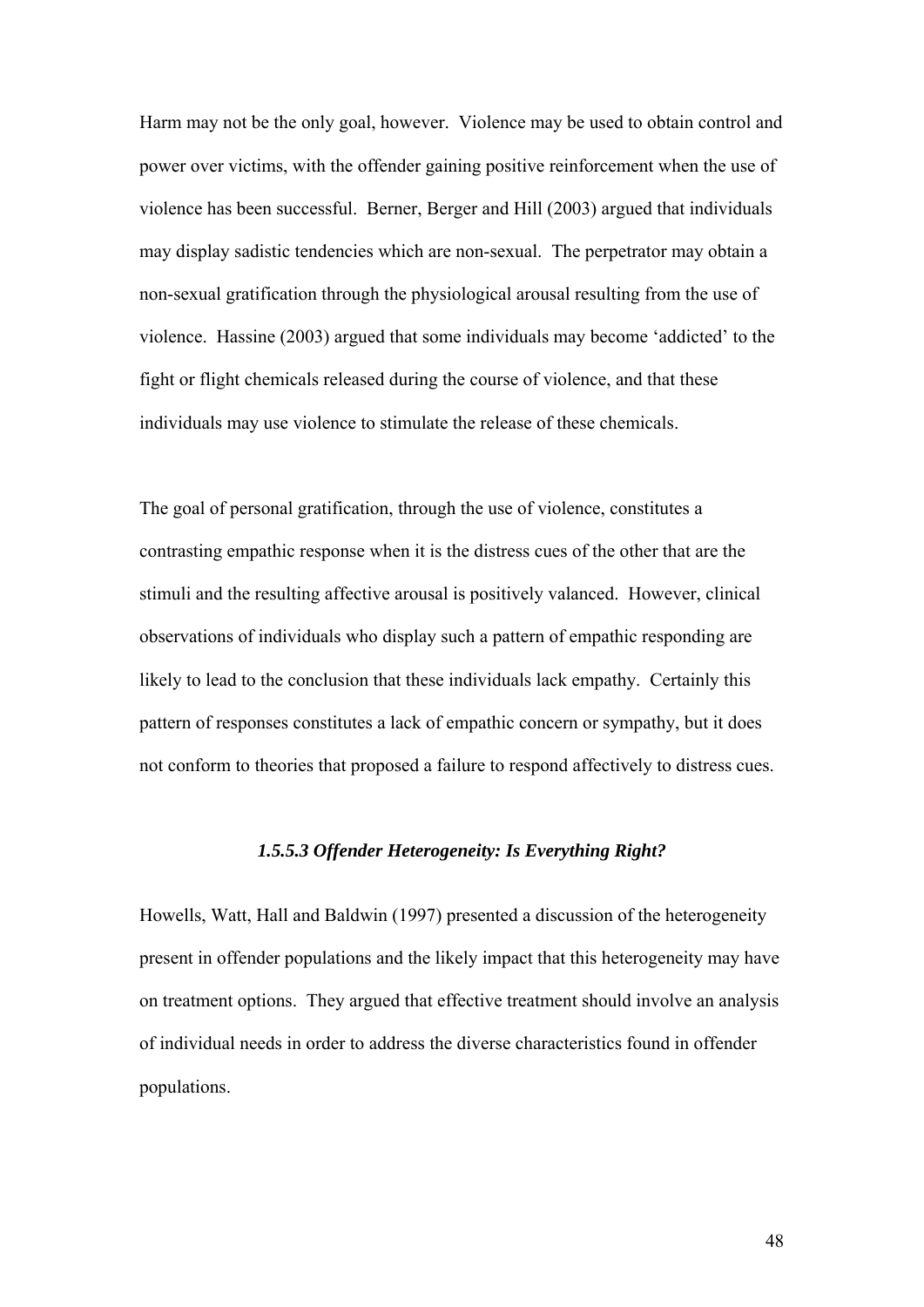As well as impacting on the choice of treatment for offenders, heterogeneity in research samples is likely to impact upon results and may be responsible for the inconsistencies found in the empathy/aggression literature. The search for a relationship between a lack of empathy and aggression has not been completely fruitless. Enough of a relationship has been observed to lead some authors to conclude that the relationship does exist (Miller & Eisenberg, 1980). Rapkin and Luke (1993) however, argued that low correlations may indicate the presence of subgroups, and cluster analysis should be used to investigate this possibility.

## 1.6 General Aim of this Thesis.

The relationship between empathic responses and aggression or violence appears to be a complex one. It may be that there are some offenders who lack empathic responses to distress cues while other offenders display unregulated personal distress and still others display contrast affect. Correspondingly, three possibilities exist to explain the relationship between empathic responses and aggression. It is possible that the original theoretical framework which predicts a lack of empathy in aggressive and violent individuals is an accurate one (and therefore empathic responses inhibit aggression). It is also possible that aggressive and violent individuals fail to regulate their empathic arousal which leads to personal distress (and therefore empathic responses may facilitate aggression), while it is also possible that aggressive and violent individuals find empathic arousal gratifying (and therefore empathic responses may facilitate aggression). If subgroups of offenders exist in relation to their empathic responding profiles, it is possible that all three explanations of a relationship between empathy and aggression/violence are present in different subgroups.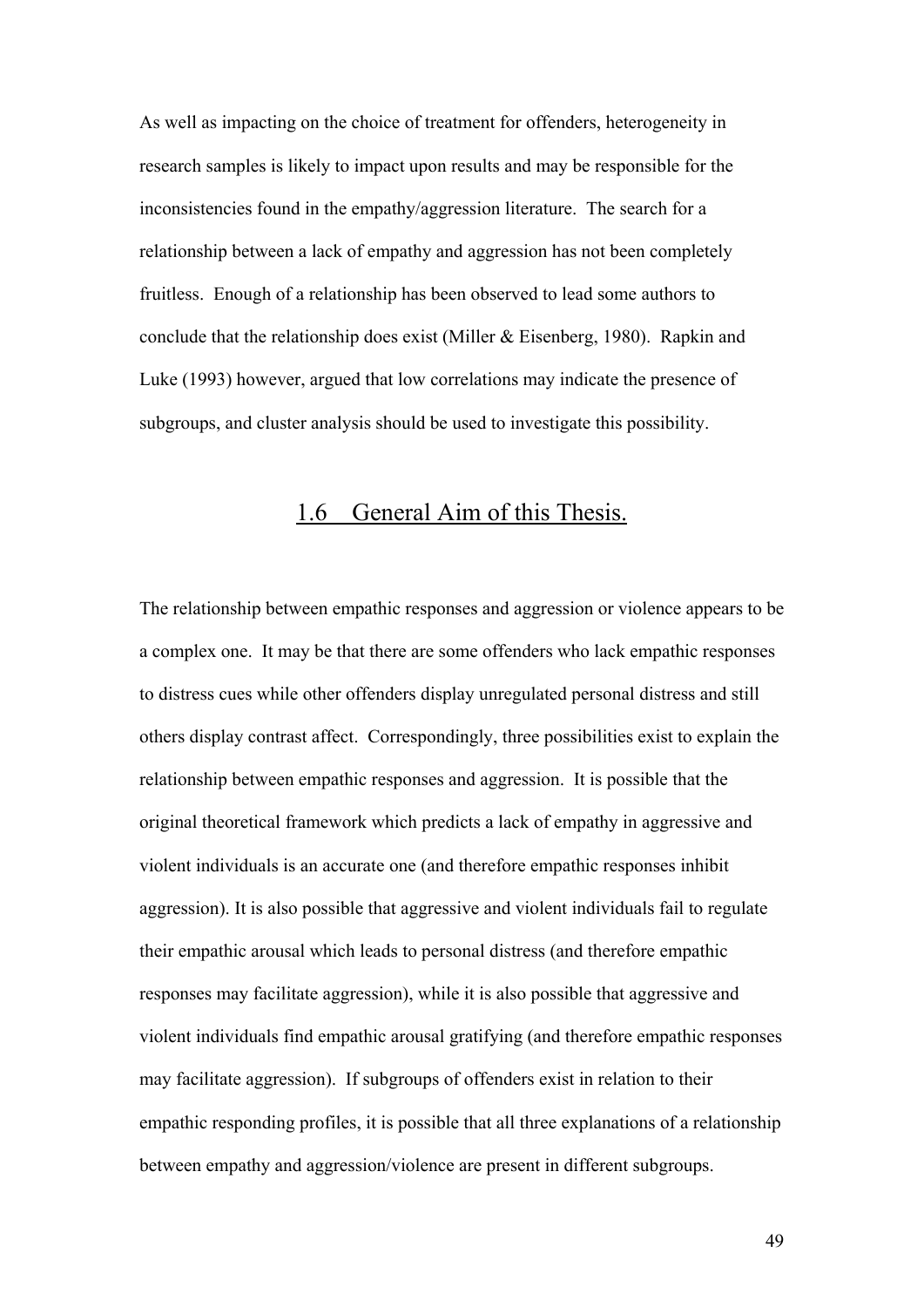Just as multidimensional definitions of empathy have been constructed (e.g., Davis, 1994) and accepted by the research community, so to is it possible that a multidimensional approach to the importance of empathic responses and the production/inhibition of aggression and violence may prove to be a useful approach. The current work seeks to investigate the presence or absence of empathic responses in violent offenders, as well as examining the form that those responses may take. Subgroups within offender populations will also be examined to establish if more than one explanation of aggression and violence, relating to empathic responses, is viable.

Specifically, the current work seeks to investigate the following variants of the empathy-aggression hypothesis;

- empathy is an inhibitor of aggression and therefore, aggressive individuals lack empathy,
- empathic distress is a facilitator of aggression and therefore, aggressive individuals experience high levels of personal distress, or

• contrast affect is a facilitator of aggression and therefore, aggressive individuals experience positive emotional arousal to another's distress. Furthermore, it is expected that subgroups will be identified within a sample of violent offenders, and that the different variants of the empathy-aggression hypothesis will be identified in those subgroups.

The first step in this program of study must be to evaluate the measure currently used to assess empathy in offenders. Although widely used in the area of violent offender research – the Interpersonal Reactivity Index (IRI) has yet to be critically evaluated for use with offenders. Given the original purpose of the scale was to investigate the role of empathy in marital satisfaction (Davis, 1994), there is no evidence to suggest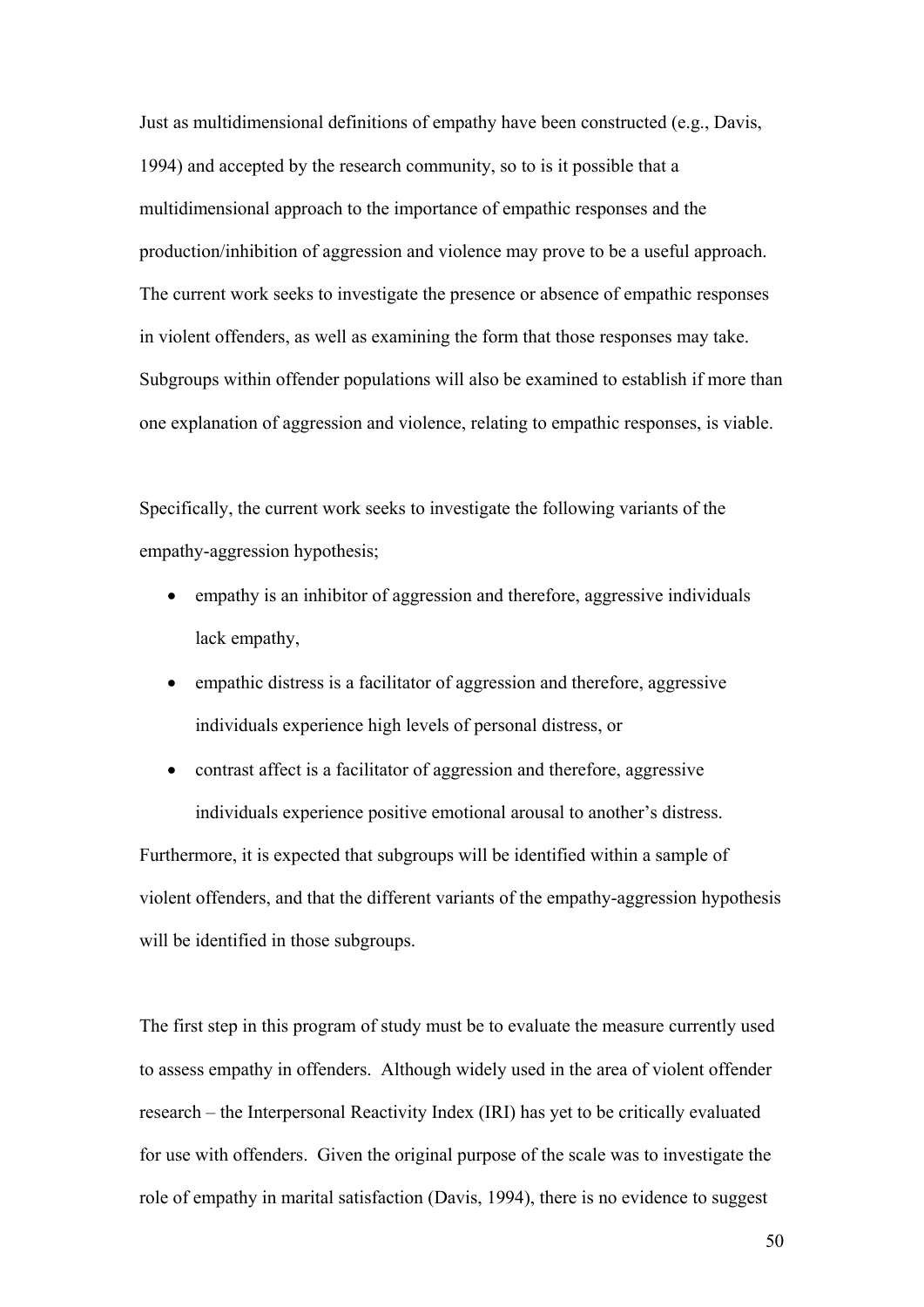that the scale is capable of effectively moving from prosocial research to antisocial research.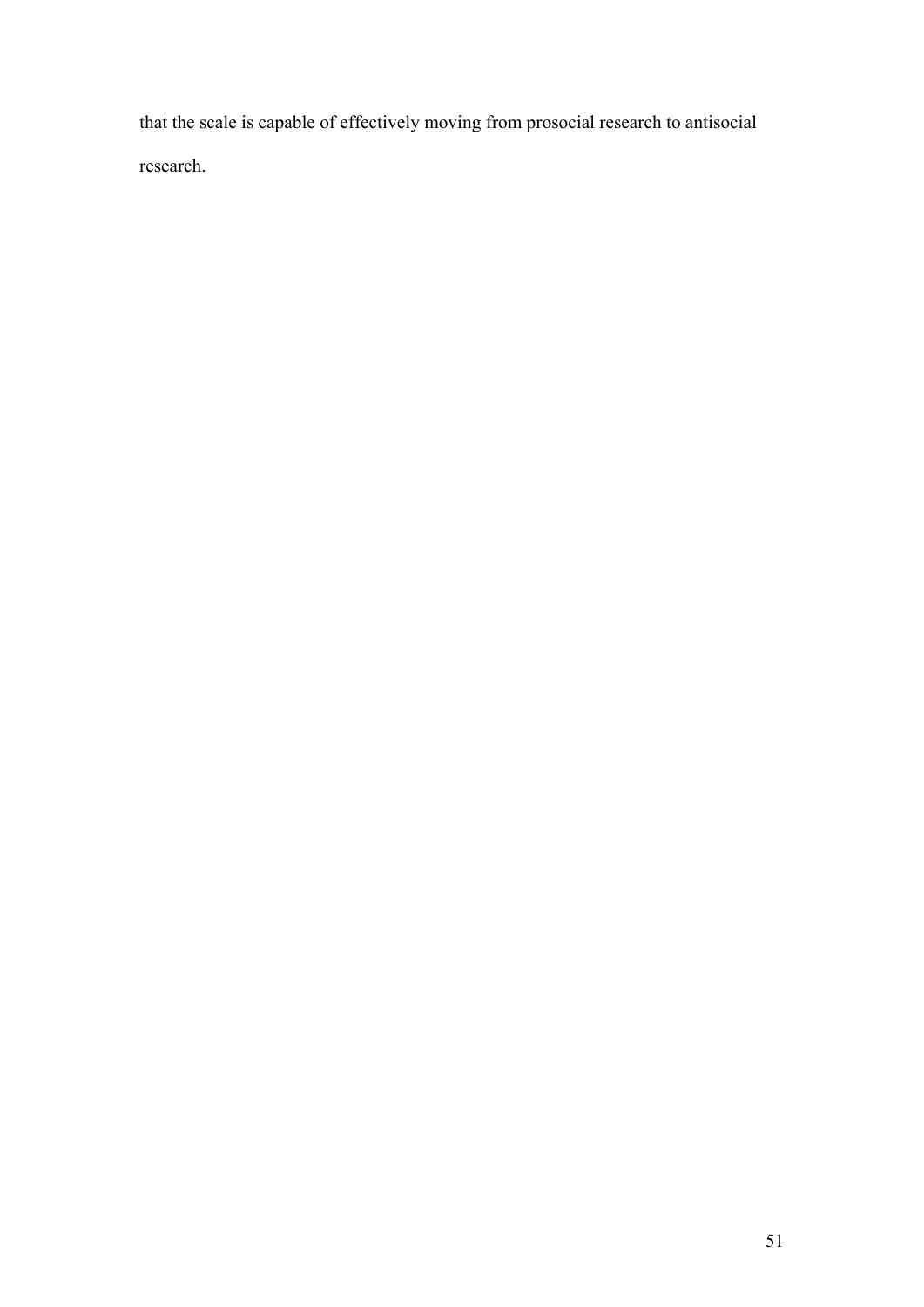# **Chapter Two**

# Psychometric Issues in the Measurement of Offender Populations.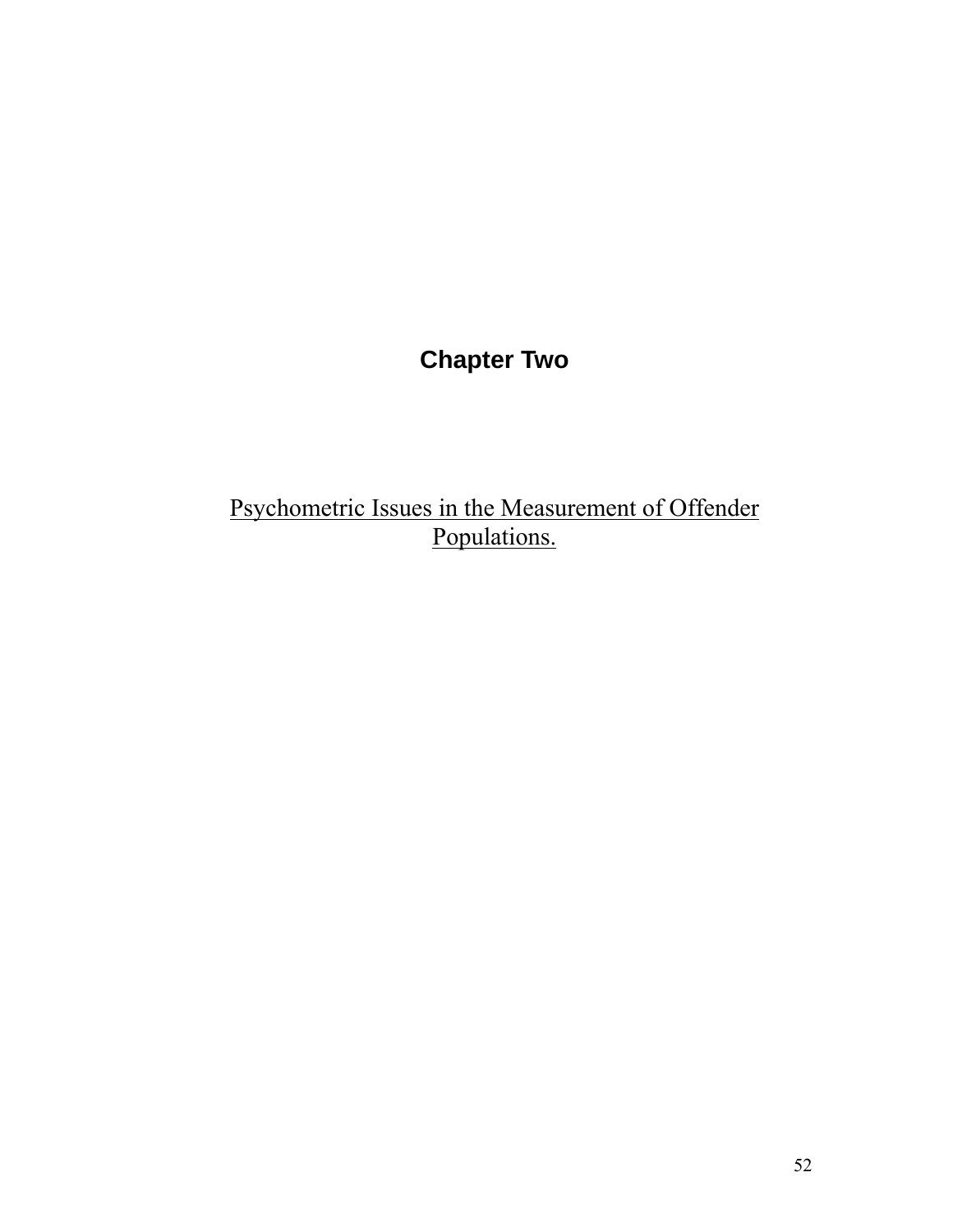## 2.1 Overview

The purpose of this thesis is to contribute examine the role that empathic responses may have in inhibiting aggressive behaviour. In order to do this however, the assessment of these constructs in an offender population needs to be investigated. This chapter presents an article in its entirety, in which the psychometric properties of the Interpersonal Reactivity Index are examined when used with an offender sample to determine if the use of this instrument is appropriate for measuring empathy in offender populations.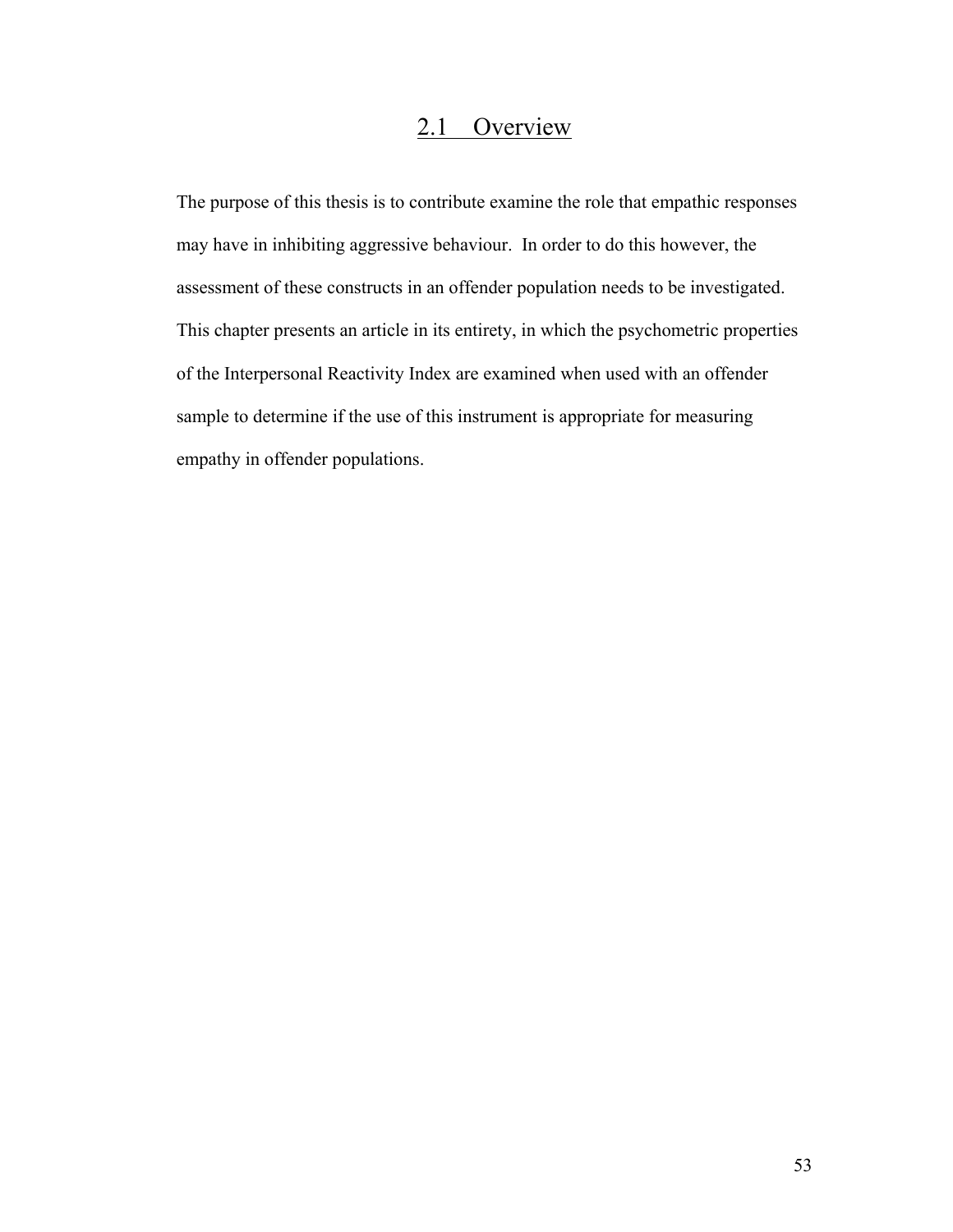## 2.2 Using the Interpersonal Reactivity Index to assess

## empathy in violent offenders 1

Jaimie P. Beven<sup>2</sup>, Angela O'Brien-Malone<sup>2</sup>, & Guy Hall<sup>3</sup>

 $2^2$  School of Psychology,  $3^3$  School of Law Murdoch University

Running Head: Assessing offenders using the Interpersonal Reactivity Index

Keywords: Offenders, Psychometrics, Empathy, IRI

Acknowledgement: Thanks go to Helen Correia for her valuable input on an earlier draft.

<sup>&</sup>lt;sup>1</sup> Beven, J.P., O'Brien-Malone, A., & Hall, G., (2004) Using the Interpersonal Reactivity Index to assess empathy in violent offenders, *International Journal of Forensic Psychology, 1*(2), 33 - 41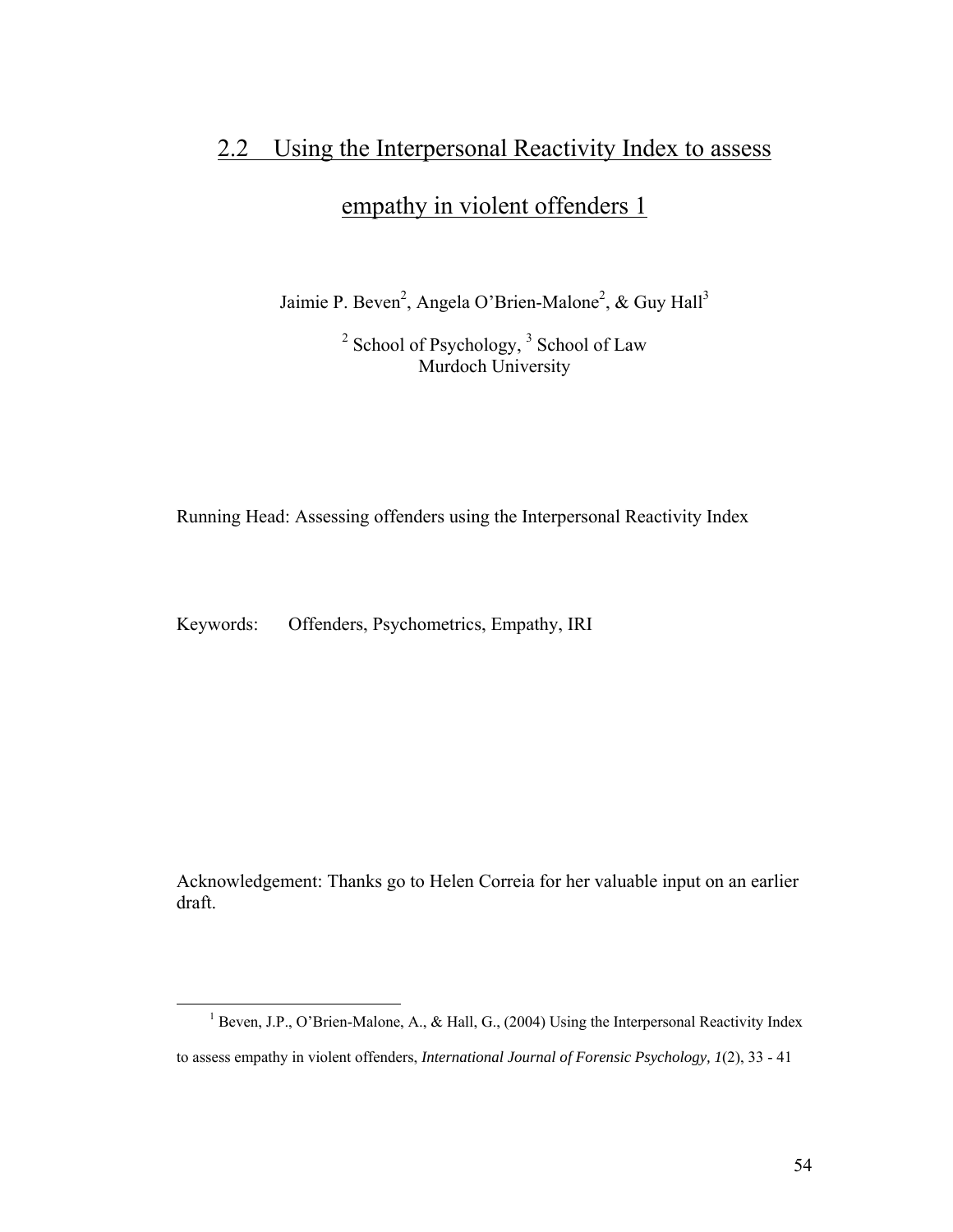#### Abstract

The Interpersonal Reactivity Index, developed by Davis (1980), provides an excellent multidimensional measure of empathy for the general adult population, the domain for which it was developed. Its use has subsequently expanded into other areas, for example criminal psychology. Indeed, for many researchers within the field of criminal psychology, the interpersonal reactivity index has become the instrument of choice for the assessment of empathy. However, the psychometric properties of the scale, when used with a criminal population, have not been investigated. This paper reports the results of an investigation into the reliability and component structure of the interpersonal reactivity index using a sample of violent offenders. The results suggest that two of the interpersonal reactivity index's subscales were not reliable when used in an offender population. Furthermore, when used to assess offenders, principle components analysis did not confirm the foursubscale structure of the interpersonal reactivity index. Possible explanations for these findings are discussed in relation to offender assessment in general.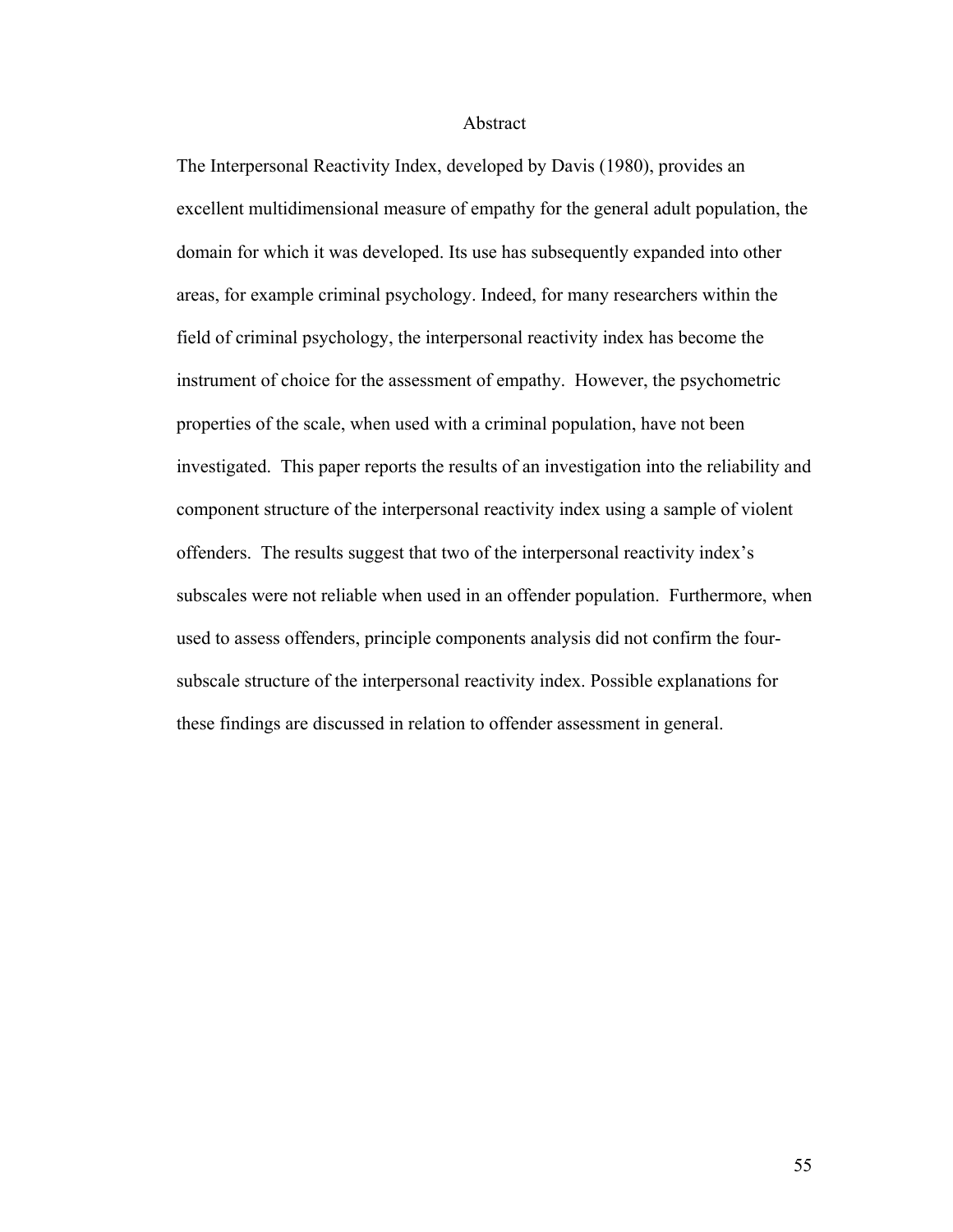Theoretical developments in the field of empathy research have yielded two broad positions regarding the nature of empathy, namely affective and cognitive theories (see Davis, 1994, for an extensive review). Theories that emphasize the affective nature of empathy have maintained that empathy is revealed in an individual's vicarious emotional response, which arises as a direct result of witnessing another's emotion (Stotland, 1969). The relationship of this vicarious emotional response to the observed emotion has been a topic of debate. Some researchers suppose that the observer's emotional response must be the same as that of the observed other (Eisenberg & Miller, 1987). Other researchers argue that any emotional response to another's distress qualifies as an empathic response, even if that emotional experience differs from the emotion exhibited by the target (Stotland, 1969). Rather than emphasising affect, another school of thought has viewed empathy as a cognitive activity. Those who hold this point of view have emphasised an individual's capacity to accurately perceive and understand another's plight (Dymond, 1949).

Recently, some researchers (eg. Davis, 1994; Pithers, 1994), have called for empathy to be seen as a multidimensional construct, consisting of both affective and cognitive components. In addition, some researchers have called for a behavioural component to be included in the construct (Pithers, 1994).

Davis (1994) has proposed a model of multidimensional empathy, designed to include both affective and cognitive components of empathy, as well as addressing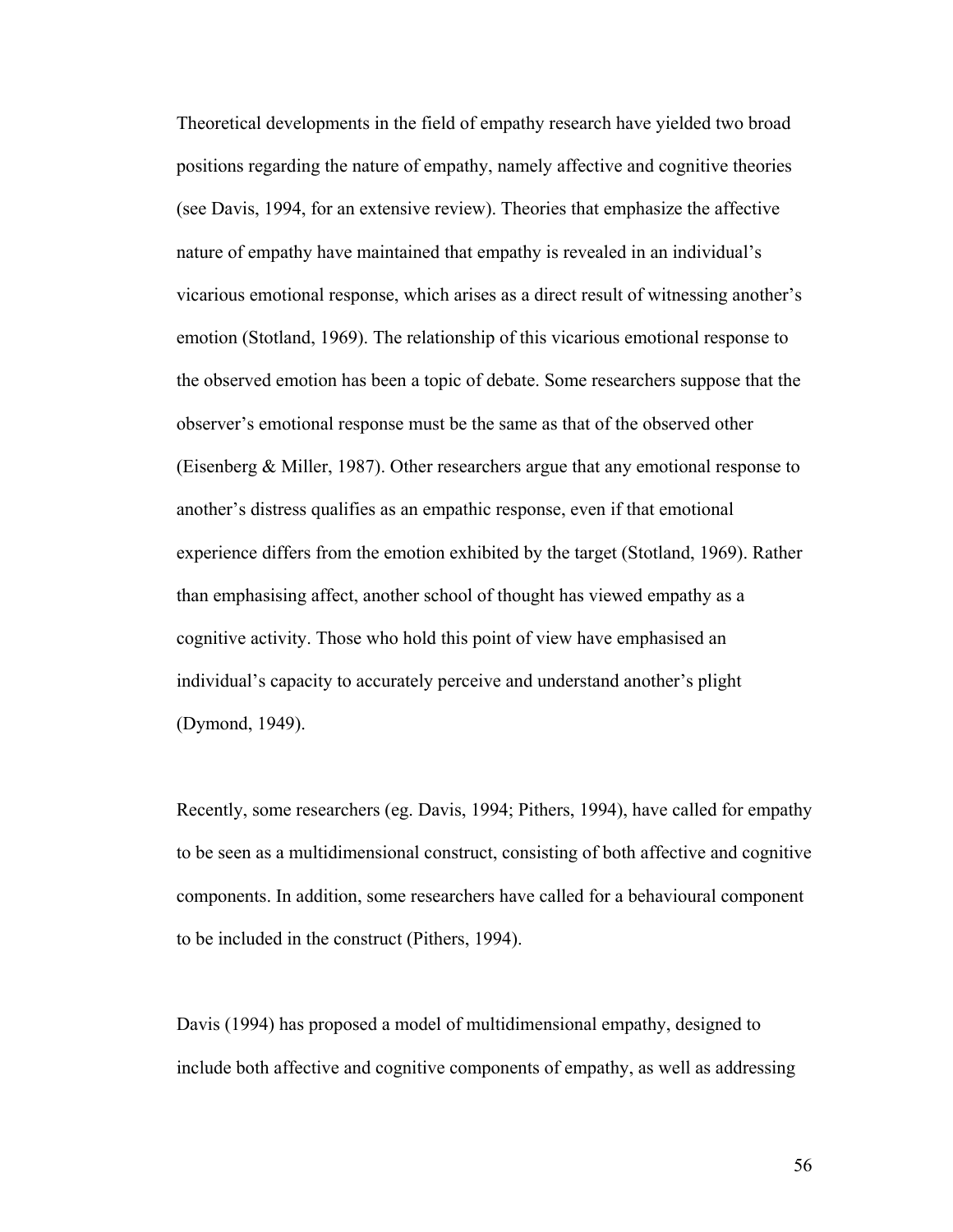the relationship between these components and behaviour. Additionally, Davis has developed a self-report measure of empathy, the Interpersonal Reactivity Index to reflect both cognitive and affective components of empathy. Many studies of empathy now report using the Interpersonal Reactivity Index. Indeed, the Interpersonal Reactivity Index is possibly the most widely used self-report measure of empathy currently available.

#### Empathy and Aggression

Violent offenders are often described as having a lack of empathy. Empathy and aggression have been seen as incompatible (Baron, 1983), and an empathic response by an aggressor to an individual in distress appears to reduce displays of aggression towards that person (Miller & Eisenberg, 1988). Feshbach (1964) attempted to explain the mechanisms underlying this connection between empathy and aggressive behaviour. According to Feshbach, seeing the consequences of aggression would elicit distress in an empathic observer, even if that observer were the aggressor. In these circumstances, the distress experienced becomes an unpleasant consequence of the aggressive behaviour. Empathy, therefore, was hypothesized by Feshbach to act as an inhibitor of aggression and violence.

Empathy has also been viewed as an intervening variable. The empathic distress experienced by the aggressor, as a result of witnessing the other's emotional distress, is thought to be a precursor to the development of feelings of guilt (Baumeister, 1997). Although similar to Feshbach's theory, according to this explanation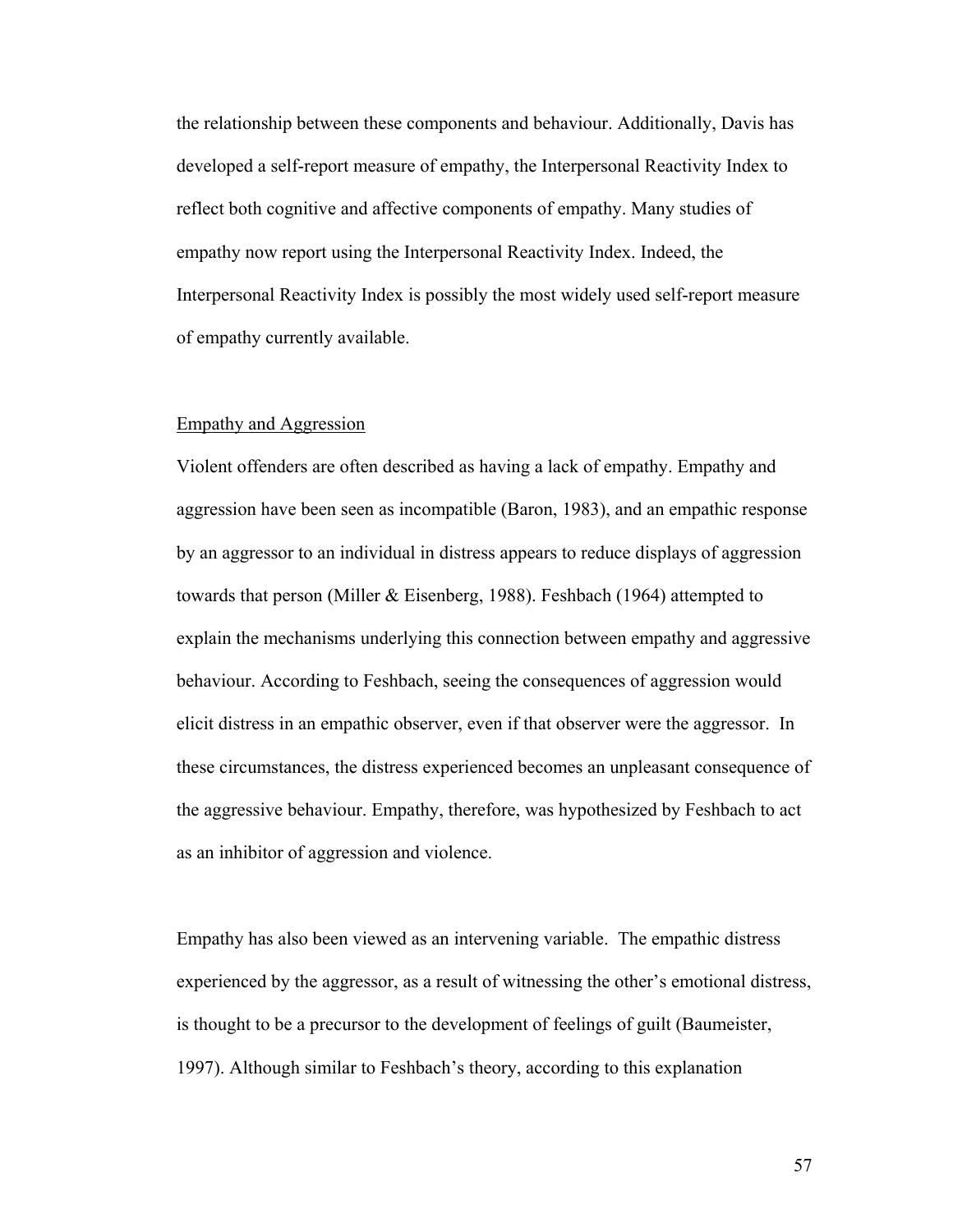empathic distress does not reduce aggression directly, rather it facilitates feelings of guilt.

Regardless of the mechanisms underlying the apparent relationship between aggression and empathy, the assessment of the empathic capacities of offenders continues to be included in many routine assessments.

#### The Interpersonal Reactivity Index

The Interpersonal Reactivity Index has become the measure of choice for investigation into the empathic ability of offenders and is recommended for use by Polaschek & Reynolds (2000). Four subscales are contained within the Interpersonal Reactivity Index: Perspective Taking (Cognitive), Fantasy (Cognitive), Empathic Concern (Affective), and Personal Distress (Affective). The Perspective Taking (PT) subscale is purported to measure an individual's dispositional tendency to adopt another's perspective, although it does not provide an indication of the accuracy of that perspective taking activity (Davis, 1994). The Fantasy Subscale (FS) is intended to provide an indication of an individual's propensity to become imaginatively involved with fictional characters and situations. The Empathic Concern (EC) subscale measures an individual's self-reported tendency to experience feelings of concern for others, and the Personal Distress (PD) subscale was designed to measure the extent to which an individual feels distress as a result of witnessing another's emotional distress. Unlike the other subscales of the Interpersonal Reactivity Index, Personal Distress assesses a negative empathic construct and has been shown to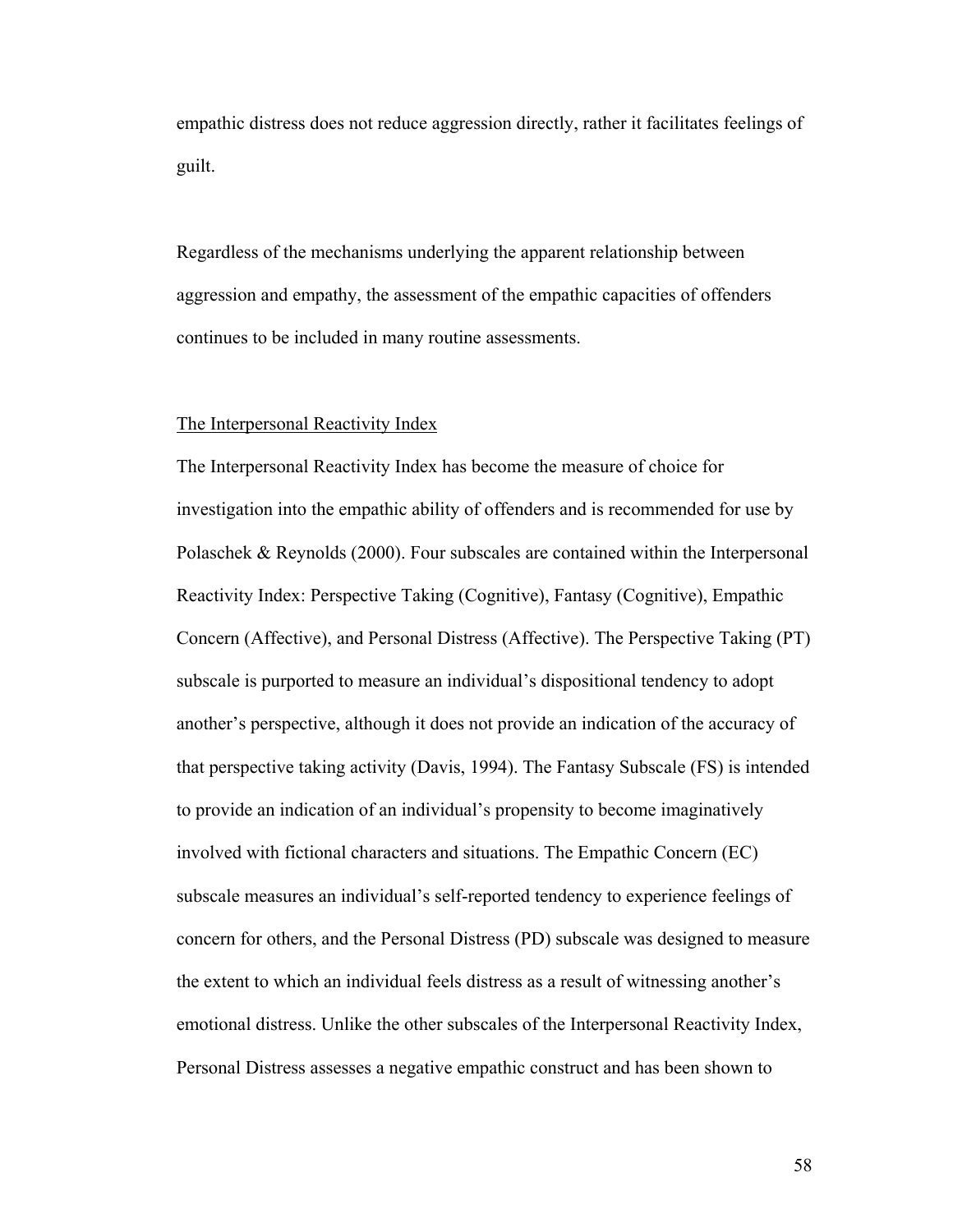correlate positively with measures of antisocial behaviour and aggression (Davis, 1994).

#### Psychometric Properties of the Interpersonal Reactivity Index

When the Interpersonal Reactivity Index was initially validated, it produced internal consistency indices ranging from .70 to .78 (Davis, 1994). Further reports of reliabilities of the Interpersonal Reactivity Index using university samples confirm these figures for at least three of the four subscales (Christopher, Owens & Stecker 1993:  $PT = .74$ ,  $EC = .76$ ,  $PD = .70$ , the reliability of the Fantasy subscale was not reported).

The assessment of offenders poses particular psychometric concerns. Primarily, many of the scales currently in use have not been validated for use with this population (Gudjonsson, 2000). Changes in recorded reliabilities may occur when instruments are moved from one population to another and reductions in the internal consistency of a scale seriously call into question the instrument's validity. This is particularly true if the target population has excesses or deficits that interfere with successful psychological measurement. Offenders represent such a population, which is associated with a range of variables that can adversely impact on assessment (Gudjonsson). It cannot, therefore, be assumed that the reliability of the Interpersonal Reactivity Index is the same in both the general and offender populations. In order to overcome these difficulties associated with offender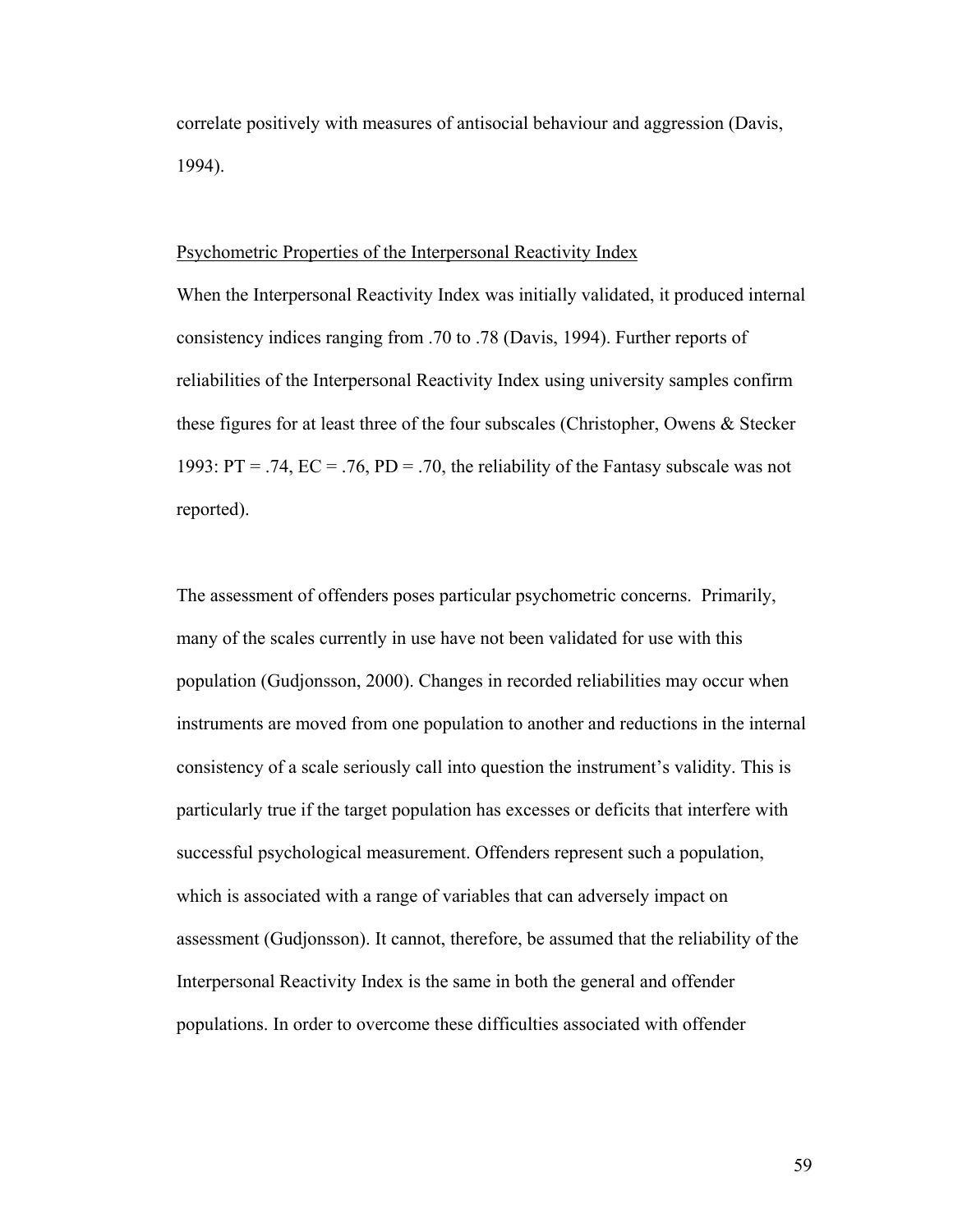assessment, researchers and clinicians need to routinely assess and report scale properties when used in the assessment of offenders.

As much as 87% of investigators fail to report the reliability of scales in relation to their own samples (Vacha-Haase, 1998), and offender assessment appears to experience the same problem. One of the most effective ways of accumulating evidence of scale performance with this population would be for researchers to consistently report obtained reliability indices as part of their studies. Some evidence exists, however, to suggest that the internal consistency of some of the Interpersonal Reactivity Index's subscales may decline considerably with an offender sample. For example, Ireland (1999) used the Interpersonal Reactivity Index in her study on bullying behaviour in an incarcerated offender sample. The reliabilities reported in this study were lower than those reported for the general population (PT = .70, FS = .64, EC = .43, PD = .52).

The stability of Davis' (1980) four subscale structure may also be questionable when the Interpersonal Reactivity Index is used to assess different populations. Yarnold, Bryant, Nightingale and Martin (1996) assessed the factor structure of the Index with both student and physician samples. Neither sample reproduced the original four subscales. Further, the factor structures in these two samples were not equivalent. The factor structure of the Interpersonal Reactivity Index has yet to be evaluated using an offender sample.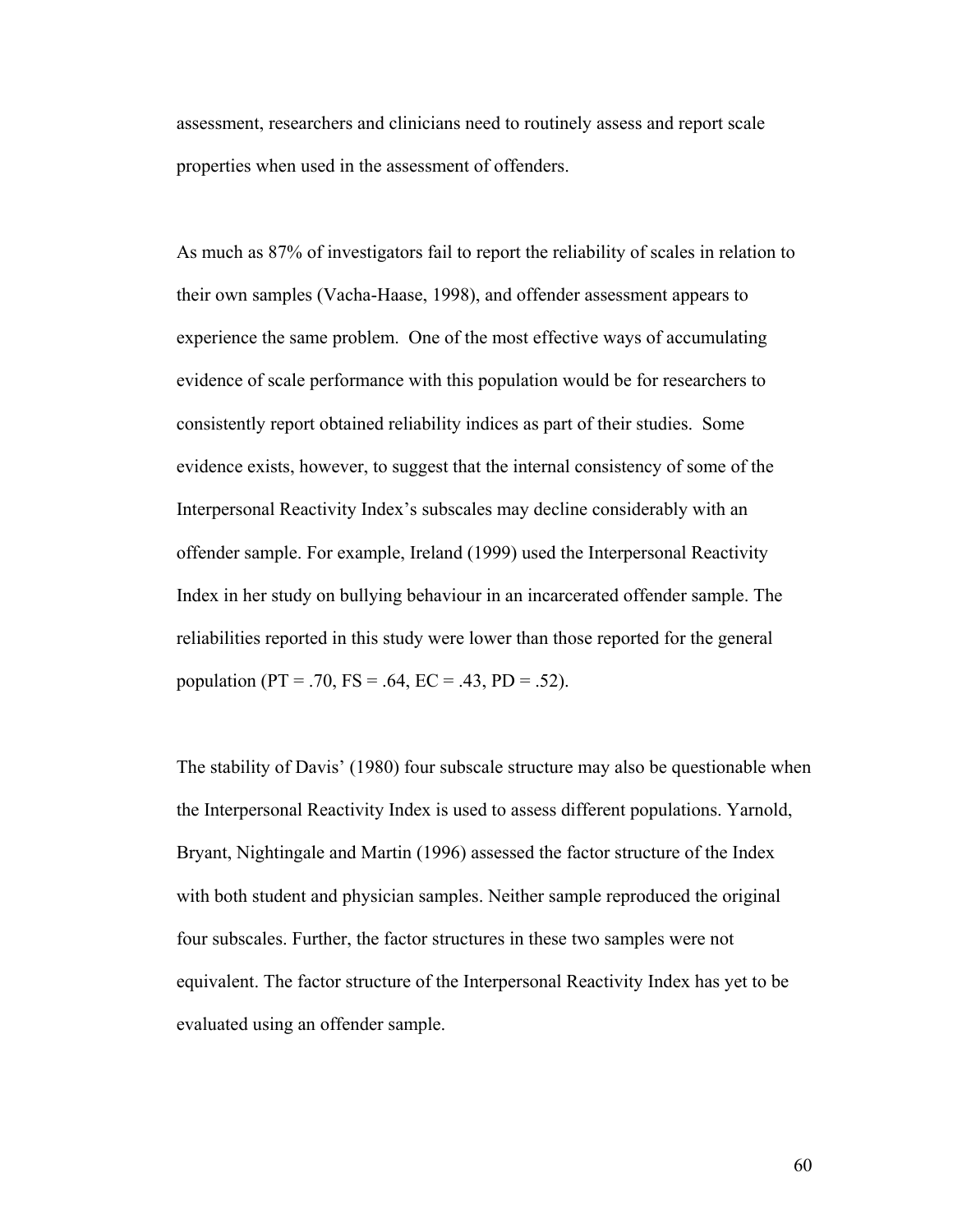The aim of this study was to investigate the psychometric properties of the Interpersonal Reactivity Index in a population of incarcerated violent offenders. In particular, the reliability and component structure of the Interpersonal Reactivity Index was examined, along with the scales ability to discriminate between offenders and reported non-offender means in the expected direction. Specifically, offenders were expected to demonstrate lower levels of positive empathy constructs (Empathic Concern, Perspective Taking) and higher levels of the negative empathy construct (Personal Distress).

#### Method

#### **Participants**

Data was obtained from 88 violent offenders incarcerated in maximum-security prisons in Western Australia for serious non-sexual index offences (homicide, armed robbery, arson, aggravated assault). The offenders ranged in age from 21 to 64 years with a mean age of 34 years. Sentence lengths ranged from 3 years to life. All offenders had been identified as having a high risk of re-offending, based on the Level of Service Need Inventory (LOSNI). The LOSNI has a predictive accuracy for violent recidivism of between .72 to .76 with an offender population, and targets six recidivism predictors: level of drug use; level of alcohol use; age at first offence; history of generalised offending; highest degree of personal injury occurring in index, and past violent offences (Ward & Dockerill, 1999).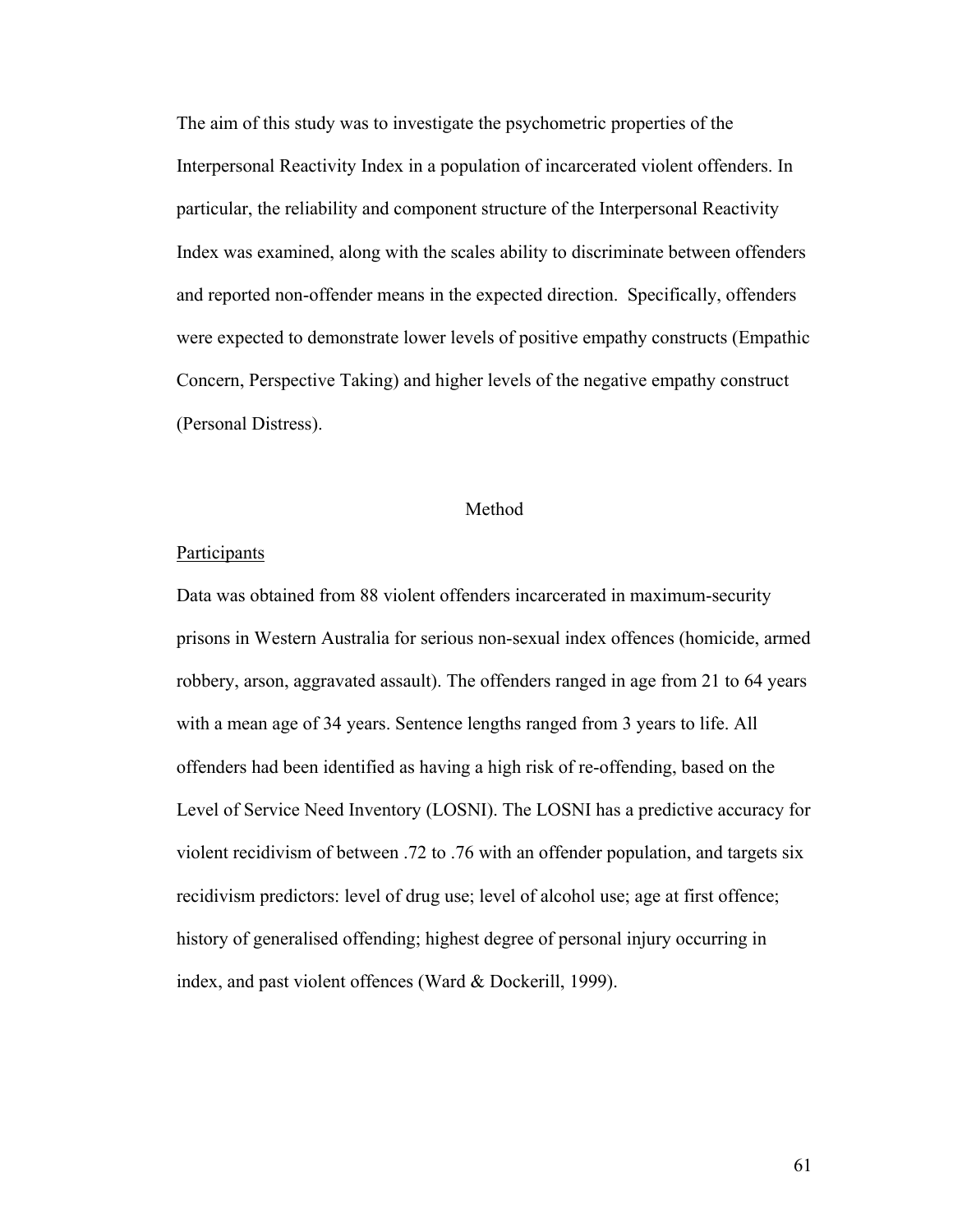#### **Materials**

The Interpersonal Reactivity Index The Interpersonal Reactivity Index was administered in its original format (Davis, 1980). The scale consists of 28 items constituting four subscales of seven items each. Each of the 28 items was rated using a five point Likert scale, ranging from 0 (does not describe me well), to 4 (describes me very well).

The Criminal Sentiments Scale The Criminal Sentiments Scale provides an assessment of both pro-social and anti-social cognitions, attitudes or sentiments (Andrews & Wormith, 1984). This measure has three subscales; Law, Courts, Police, which assesses the level of positive attitudes an individual has to the criminal justice system; Tolerance for Law Violations, which provides an indication of the degree to which individuals accept the use of illegal means to gain their needs, and; Identification with Criminal Others, which assesses the level of identification with criminal peers.

Karolinska Two subscales of the Karolinska (Schalling, Asberg, Edman, & Oreland, 1987) were utilised, Impulsivity and Socialisation. Low scores on the Socialisation scale are purported to indicate psychopathy (Blackburn, 1993), while high scores on Impulsivity provide an indication of an individual's tendency to act impulsively.

#### Procedure

Offenders who had been identified as having a high risk of re-offending, based on their LOSNI scores, completed an assessment battery prior to inclusion in a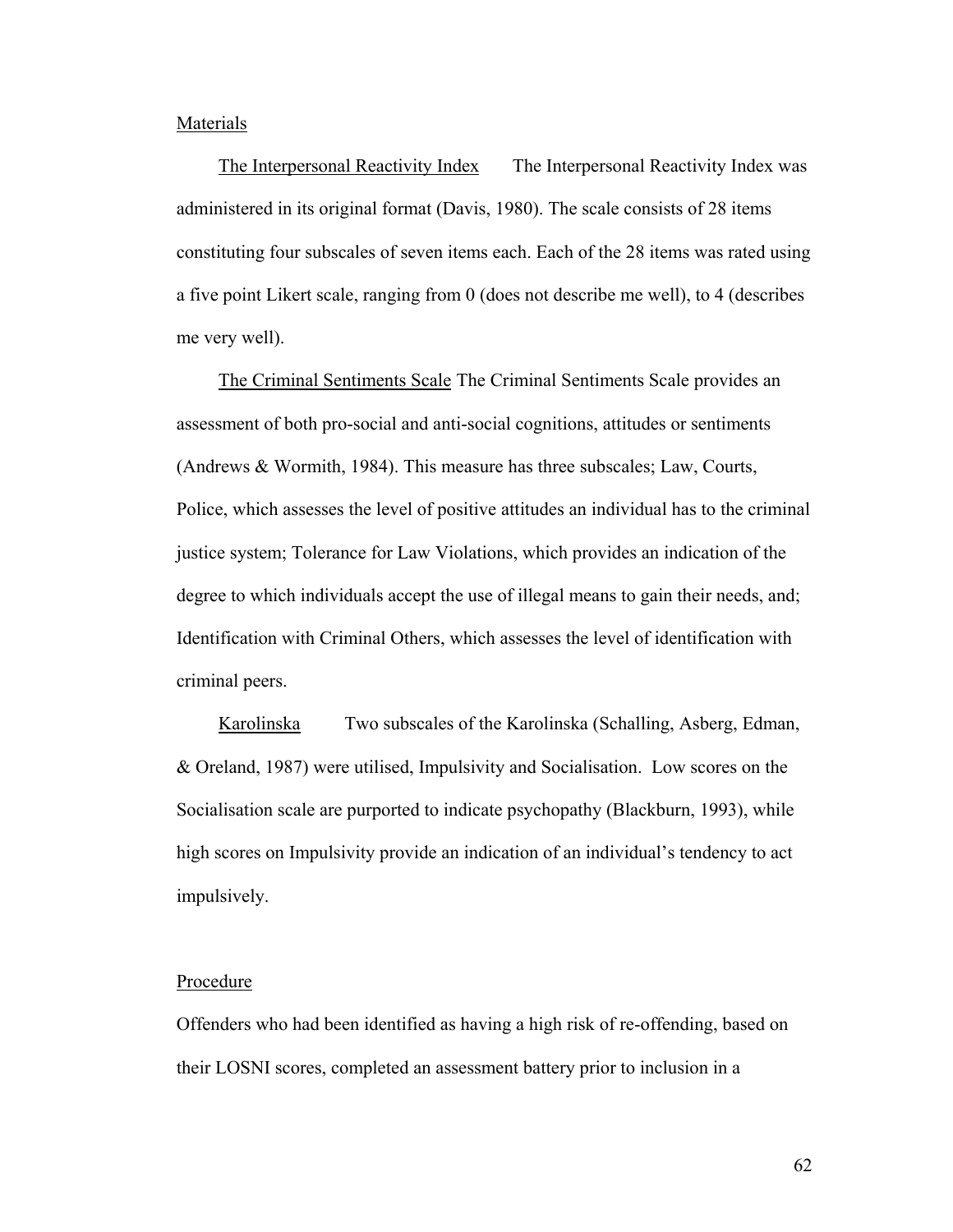treatment program for violent offending. The reported scales constituted part of this assessment battery. Staff psychologists administered all assessments.

#### Results

Comparison of the offender sample to reported non-offender means In order to determine the Interpersonal Reactivity Index's capability to discriminate offender groups from the general population, single sample t-tests were used to compare the data from the offender sample to means obtained from a sample of nonoffender male factory workers (means reported by Davis, 1980). Male factory workers were chosen as the comparison group so as to match on gender and approximate education levels. Descriptive statistics for each of the four subscales are presented in Table 2.1.

**Table 2.1: Mean Interpersonal Reactivity Index subscale scores for offenders and non-offender samples.** 

|                  | Personal<br><b>Distress</b> | Perspective<br>Taking | Empathic<br>Concern | Fantasy     |  |
|------------------|-----------------------------|-----------------------|---------------------|-------------|--|
| <b>Offenders</b> | 10.14(4.46)                 | 12.99(5.00)           | 12.83(4.71)         | 9.28(5.44)  |  |
| Non-Offenders    | 18.35(4.40)                 | 20.19(4.25)           | 13.4(6.30)          | 11.09(5.73) |  |

Note: SD in parentheses

The offenders scored significantly lower than the mean of the non-offender sample on all of the four subscales (Perspective Taking:  $t(84) = 9.88$ , p<.001; Empathic Concern:  $t(83) = 14.32$ ,  $p \le 0.001$ ; Fantasy:  $t(85) = 7.03$ ,  $p \le 0.001$ ; Personal Distress:  $t(85) = 1.98$ , p=.05). For three of the four subscales, the Interpersonal Reactivity Index does appear to discriminate between the offender sample and the non-offender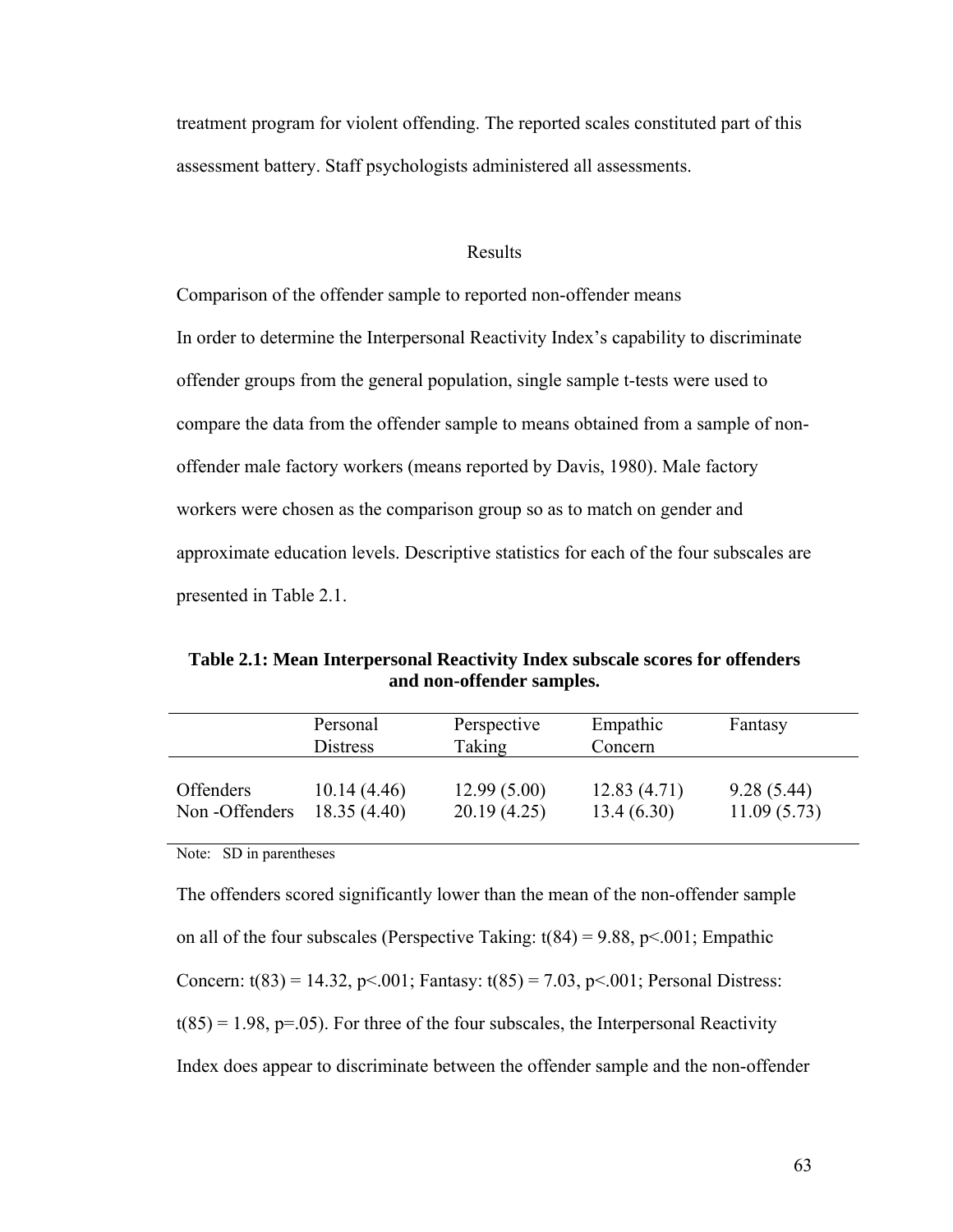means in the expected direction. However, the offenders reported lower levels of personal distress, which was in the opposite direction as to what would be expected.

#### Reliabilities

Cronbach's Alpha was calculated separately for each of the four subscales. The Fantasy subscale was the only subscale that produced an acceptable internal consistency ( $\alpha$  = .70). Perspective Taking, Empathic Concern, and Personal Distress (PT,  $\alpha$  = .64; EC,  $\alpha$  = .60; PD,  $\alpha$  = .59) were all below the minimum recommended index of .70 (Gregory, 1996).

To further examine the internal consistency of the subscales, corrected item-total correlations (CITC) were also examined. CITCs provide an indication of the level of consistency that each item has with the rest of the subscale. DeVellis (1991) suggested that CITC above .30 indicate that the item is contributing toward internal consistency. This analysis enables the identification of individual items that may be reducing a scale's reliability index. As can be seen from Table 2.2, the internal consistency of each of the four subscales was being adversely affected by the reversed items.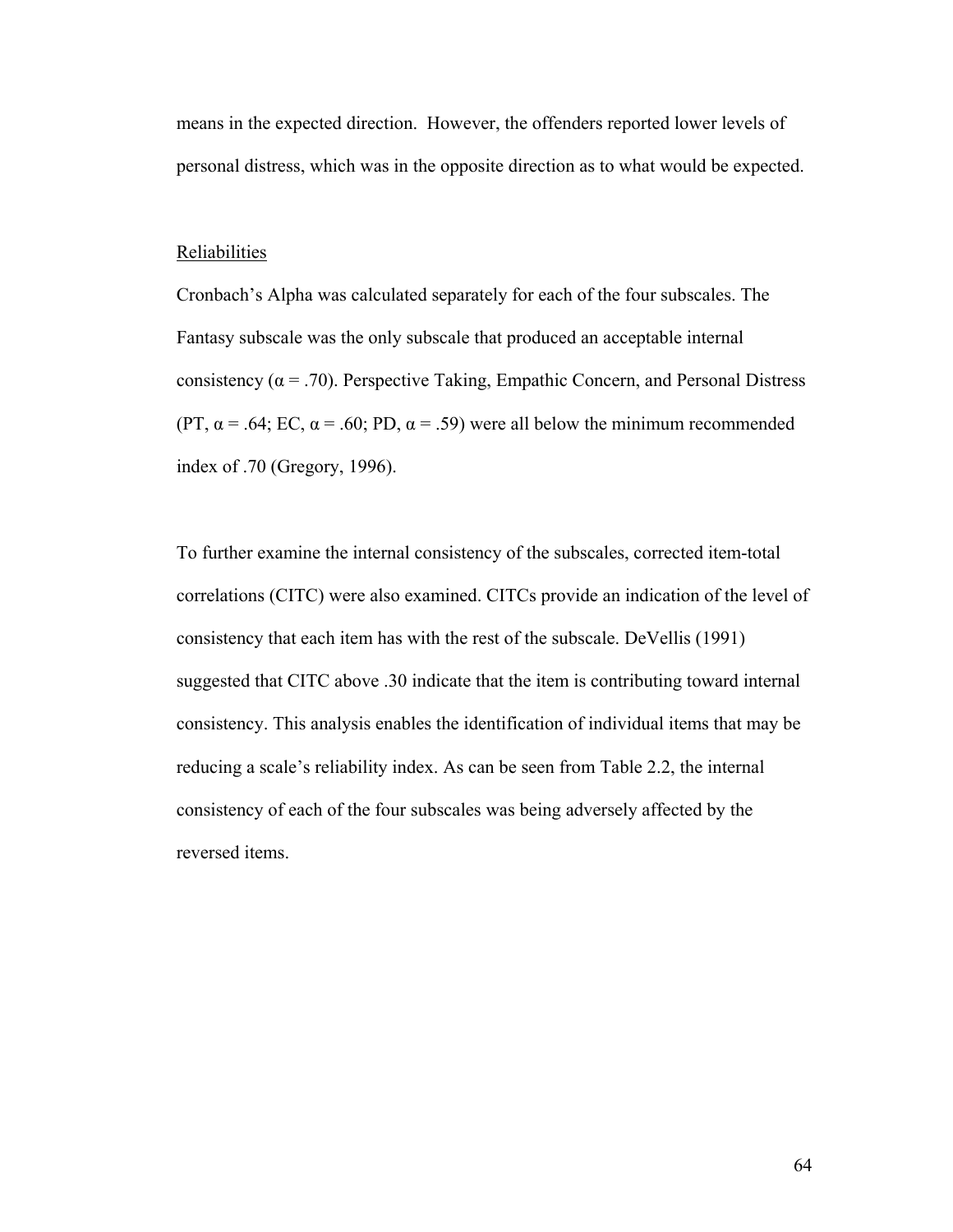| <b>Empathic</b> | <b>Concern</b> | <b>Perspective</b> | Taking      | Fantasy         |             | <b>Personal</b> | <b>Distress</b> |
|-----------------|----------------|--------------------|-------------|-----------------|-------------|-----------------|-----------------|
| <b>IRI</b> Item | <b>CITC</b>    | <b>IRI</b> Item    | <b>CITC</b> | <b>IRI</b> Item | <b>CITC</b> | IRI Item        | <b>CITC</b>     |
| Number          |                | Number             |             | Number          |             | Number          |                 |
| 2               | 0.39           | 8                  | 0.47        |                 | 0.39        | 6               | 0.51            |
| 9               | 0.52           | 11                 | 0.61        | 5               | 0.47        | 10              | 0.36            |
| 20              | 0.48           | 21                 | 0.57        | 16              | 0.56        | 17              | 0.42            |
| 22              | 0.39           | 25                 | 0.50        | 23              | 0.45        | 24              | 0.33            |
| $4*$            | 0.25           | 28                 | 0.52        | 26              | 0.62        | 27              | 0.47            |
| $14*$           | 0.04           | $3*$               | 0.01        | $7*$            | 0.27        | $13*$           | 0.15            |
| 18*             | 0.20           | $15*$              | $-0.12$     | $12*$           | 0.16        | $19*$           | 0.02            |

**Table 2.2: The Corrected Item-Total Correlations for each item of the Interpersonal Reactivity Index. Corrected Item-Total Correlations above .3 indicate individual item is contributing to the subscale internal consistency.** 

Note: CITC = Corrected Item-Total Correlation; \*= Reversed Item

#### Component Structure

Particular caution was used with the component analysis given the low n to item ratio. Principle components analysis (PCA) was used to analyse the subscale structure as this method is more robust to both errors of under-extraction and overextraction (Fava & Velicer, 1996). Extracting all components with an eigenvalue greater than one tends to result in too many components being extracted, whereas the scree plot criterion tends to provide a more accurate solution (Tzeng, 1992). Consequently, the scree plot criterion for the number of components extracted was used here, and this indicated a three-component solution.

An oblique rotation was used to determine if the components were correlated. This was not the case, with the largest correlation being  $-.14$ . Therefore, an orthogonal, varimax rotation has been reported here (see Table 2.3).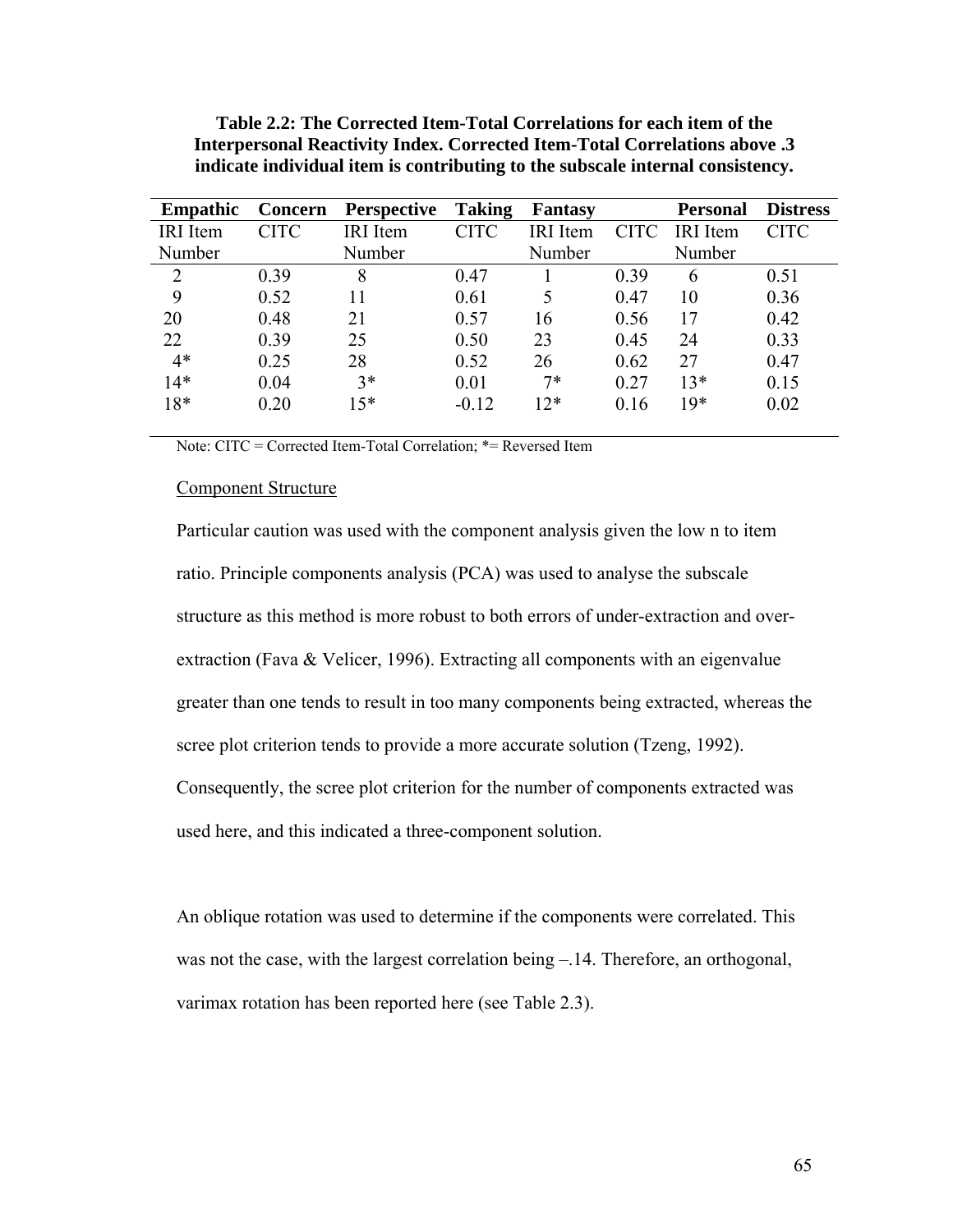|                          | <b>Component Number</b> |                |         |  |
|--------------------------|-------------------------|----------------|---------|--|
| <b>IRI</b> Item          | 1                       | $\overline{2}$ | 3       |  |
| Number                   |                         |                |         |  |
|                          |                         |                |         |  |
| 2                        | .747                    |                |         |  |
| 28                       | .724                    |                |         |  |
| 26                       | .721                    |                |         |  |
| 11                       | .706                    |                |         |  |
| 21                       | .706                    |                |         |  |
| 25                       | .695                    |                |         |  |
| 20                       | .683                    |                |         |  |
| 8                        | .666                    |                | $-.367$ |  |
| 9                        | .649                    |                |         |  |
| 5                        | .635                    |                |         |  |
| 22                       | .595                    |                |         |  |
| 10                       | .543                    |                | .361    |  |
| 16                       | .528                    |                |         |  |
| 23                       | .519                    |                |         |  |
| 17                       | .377                    | .365           | .370    |  |
|                          |                         | .751           |         |  |
| $\ast$<br>18             |                         | .694           |         |  |
| $\ast$<br>15             |                         | .634           |         |  |
| $\ast$<br>7              |                         | .542           |         |  |
| $\ast$<br>12             |                         | .508           |         |  |
| $\ast$<br>13             |                         | .461           |         |  |
| 1                        |                         | .431           |         |  |
| $\ast$<br>$\overline{4}$ |                         | .392           |         |  |
| $\ast$<br>$\overline{3}$ |                         | .365           |         |  |
| 24                       |                         |                | .741    |  |
| 6                        |                         |                | .674    |  |
| 27                       |                         |                | .632    |  |
| $*19$                    | .489                    |                | $-.514$ |  |
|                          | $*14$                   |                |         |  |

**Table 2.3: Individual item loadings for offender data on the Interpersonal Reactivity Index resulting from Principle Components extraction with Varimax Rotation.** 

Note:  $* =$  Reversed items; Component loadings  $< .3$  have been suppressed.

As can be seen from Table 2.3, Component 2 contained all but one of the reversed items, together with one positively worded item from the Fantasy Subscale. This positively worded item was, "I daydream and fantasise, with some regularity, about things that might happen to me". Several authors have observed factor structures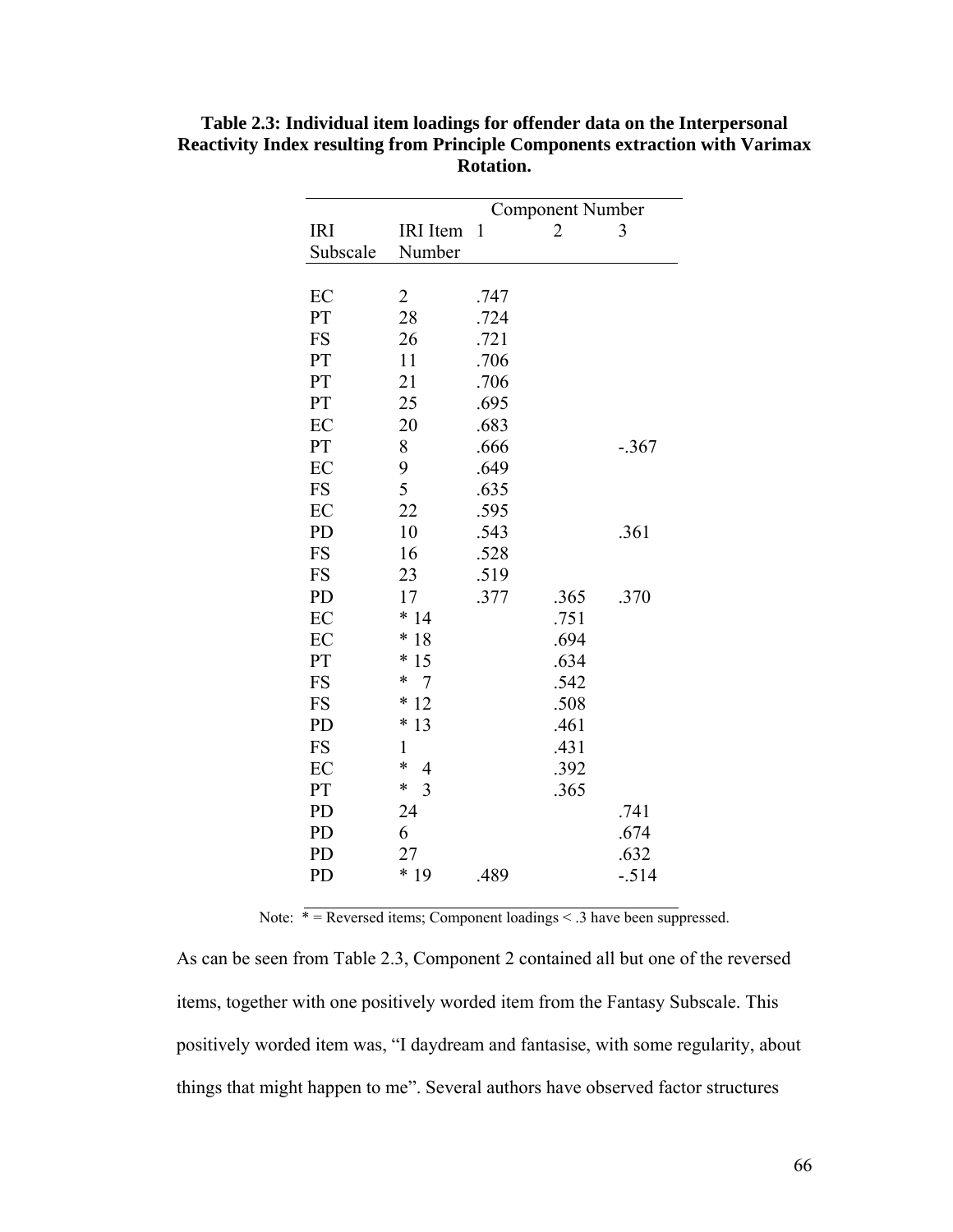which separate positively and negatively worded items, (e.g. Knight, Chisholm, Marsh, Godfrey, 1988), however, this effect becomes most distinct with subjects who have poor reading levels (Dunbar, Ford, Hunt & Der, 2000). Given the lengthy nature of the positively worded item, along with the remaining negatively worded items, it seems plausible that component 2 was due to inflated specifics associated with reading ease.

Component 3 consisted of all items that contained the word 'emergency' or 'emergencies'. Item 19, which loaded on this component, was a reversed item which also contained the word 'emergency'. However, after reversal this item was negatively associated with the remaining 'emergency items'. This may be explained by offenders responding to the word emergency in the same way for each item, regardless of the intended direction of the item. Component 1, which was the largest component, consisted of all the remaining items. No apparent pattern could be identified within this component.

Subscale scores for the Interpersonal Reactivity Index were generated and analysed against other scale scores by means of Pearson's Correlation. The correlation results are presented in Table 2.4.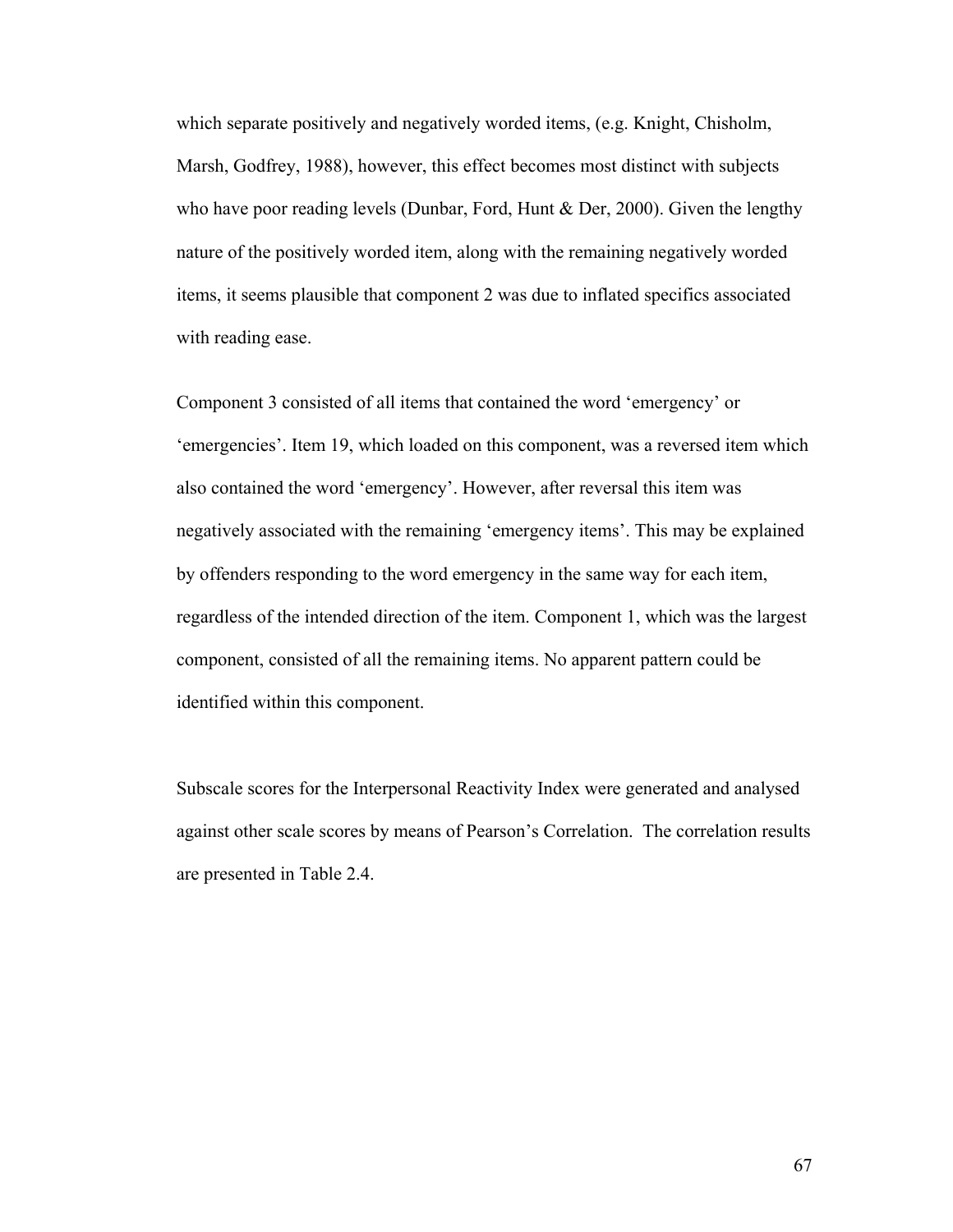|                                                                                     | EC   | FS         | <b>PD</b>               | <b>LCP</b>                                            | <b>TLV</b>                                    | ICO                                                   | Imp                                                          | Soc                                                                     |  |
|-------------------------------------------------------------------------------------|------|------------|-------------------------|-------------------------------------------------------|-----------------------------------------------|-------------------------------------------------------|--------------------------------------------------------------|-------------------------------------------------------------------------|--|
| <b>PT</b><br>EC<br><b>FS</b><br><b>PD</b><br><b>LCP</b><br><b>TLV</b><br><b>ICO</b> | .56b | .21<br>.22 | $-.11$<br>$-.04$<br>.10 | .53 <sub>b</sub><br>.59 <sub>b</sub><br>.03<br>$-.07$ | $-.53b$<br>$-49a$<br>$-.03$<br>.14<br>$-.82c$ | $-.59b$<br>$-.50b$<br>$-.22$<br>.15<br>$-72c$<br>.80c | $-41a$<br>$-.16$<br>.10<br>$-.03$<br>$-.59b$<br>.42a<br>.44a | .40a<br>.23<br>$-.04$<br>$-.10$<br>.53 <sub>b</sub><br>$-42a$<br>$-.35$ |  |
| Imp                                                                                 |      |            |                         |                                                       |                                               |                                                       |                                                              | $-.67c$                                                                 |  |
|                                                                                     |      |            |                         |                                                       |                                               |                                                       |                                                              |                                                                         |  |

**Table 2.4: Pearson's correlation results for each of the four IRI subscales, CSS subscales, Impulsivity and Socialisation for the offender sample.** 

Note: PT = Perspective Taking; EC = Empathic Concern; FS = Fantasy Scale; PD = Personal Distress;  $LCP = Law$ , Courts & Police;  $TLV = Tolerance$  of Law Violations;  $ICO = Identification$ with Criminal Others; Imp = Impulsivity; Soc = Socialisation.  $a = p < .05$ ;  $b = p < .01$ ;  $c = p < .001$ .

Perspective Taking and Empathic Concern both produced correlation results that were consistent with their assessment of positive empathic constructs. Specifically, an individual's tendency to attempt to perceive another's plight (PT) was associated with positive attitudes to the criminal justice system (LCP), and with higher levels of Socialisation. Low levels of Perspective Taking were associated with Tolerance of Law Violations and Identification with Criminal Others. As would be expected, a low dispositional tendency to attempt to understand another's situation was associated with high levels of impulsivity. An individual's tendency to have feelings of concern for others in need was associated with positive attitudes to the criminal justice system, and high levels of Socialisation, but was negatively associated with Tolerance for Law Violations and Identification with Criminal Others. Therefore, the results indicating that Perspective Taking and Empathic Concern were assessing positive empathic constructs. Personal Distress and the Fantasy scale, however, failed to be associated with any of the other measures.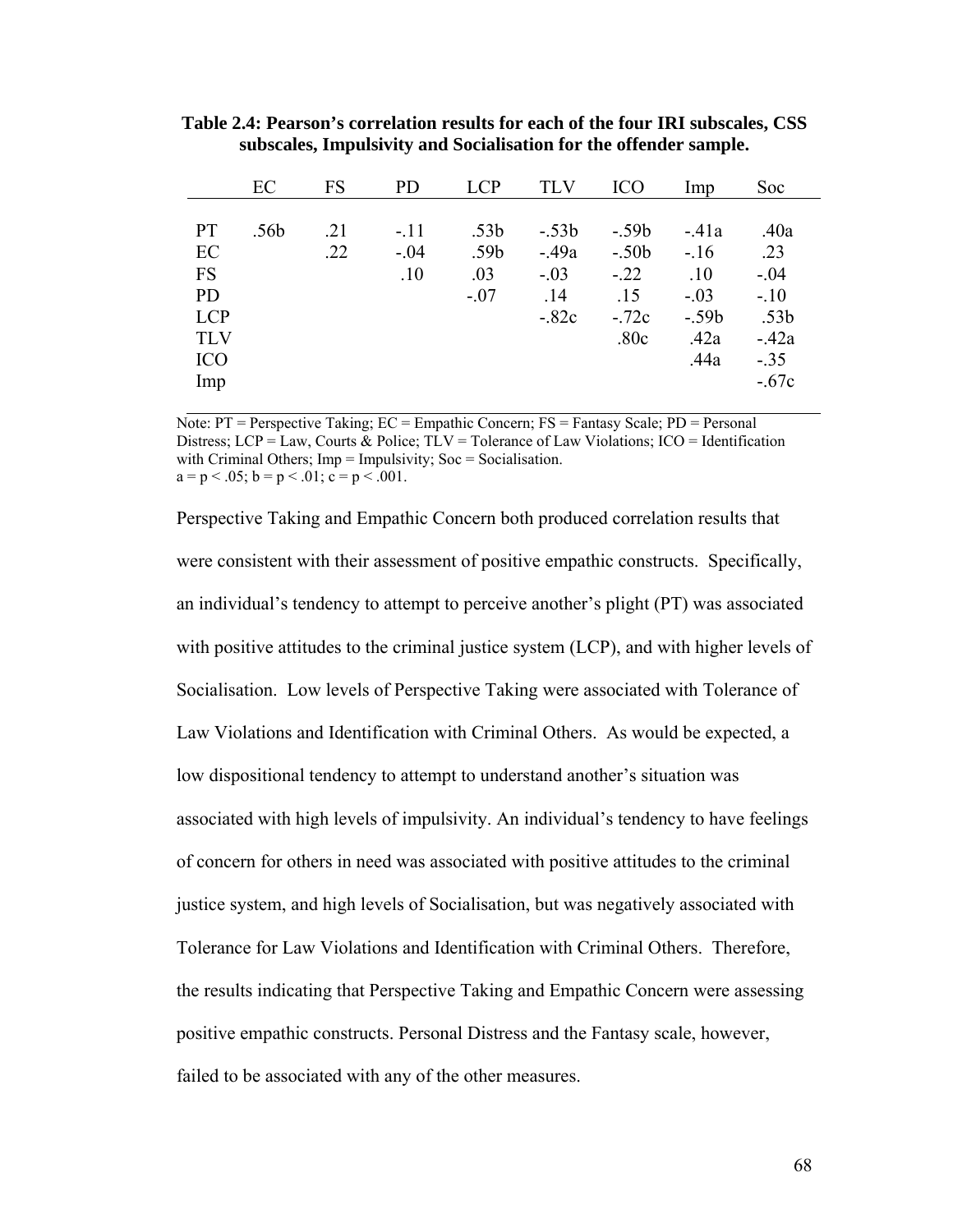#### Discussion

The comparison between the offender sample means and the reported non-offender means for each of the Interpersonal Reactivity Index subscales does indicate that the scale is capable of discriminating between offenders and non-offenders. The direction of the difference was in the predicted direction, with offenders demonstrating lower levels of empathic concern, perspective taking, and fantasy. However, offenders scored lower than non-offenders on the Personal Distress subscale contrary to the expectations that offenders would score higher as it is this subscale which has been suggested to be related to levels of aggression and violence (Davis, 1994). Overall these results appear to support the use of the Interpersonal Reactivity Index with an offender sample for at least three of the four subscales, however, the psychometric qualities of the Interpersonal Reactivity Index appear to indicate that the scale is in fact unreliable with this population.

The psychometric qualities of the Interpersonal Reactivity Index were examined and the results of this analysis indicated that the reliability of three of the subscales was unacceptable, particularly for the Personal Distress subscale. These results confirm earlier findings of a lack of reliability of the Interpersonal Reactivity Index when used to assess offenders (Ireland, 1999). It may be that this lack of reliability of the Interpersonal Reactivity Index is specific to offender populations, particularly since acceptable reliability results have been obtained when the Index has been used to assess other populations.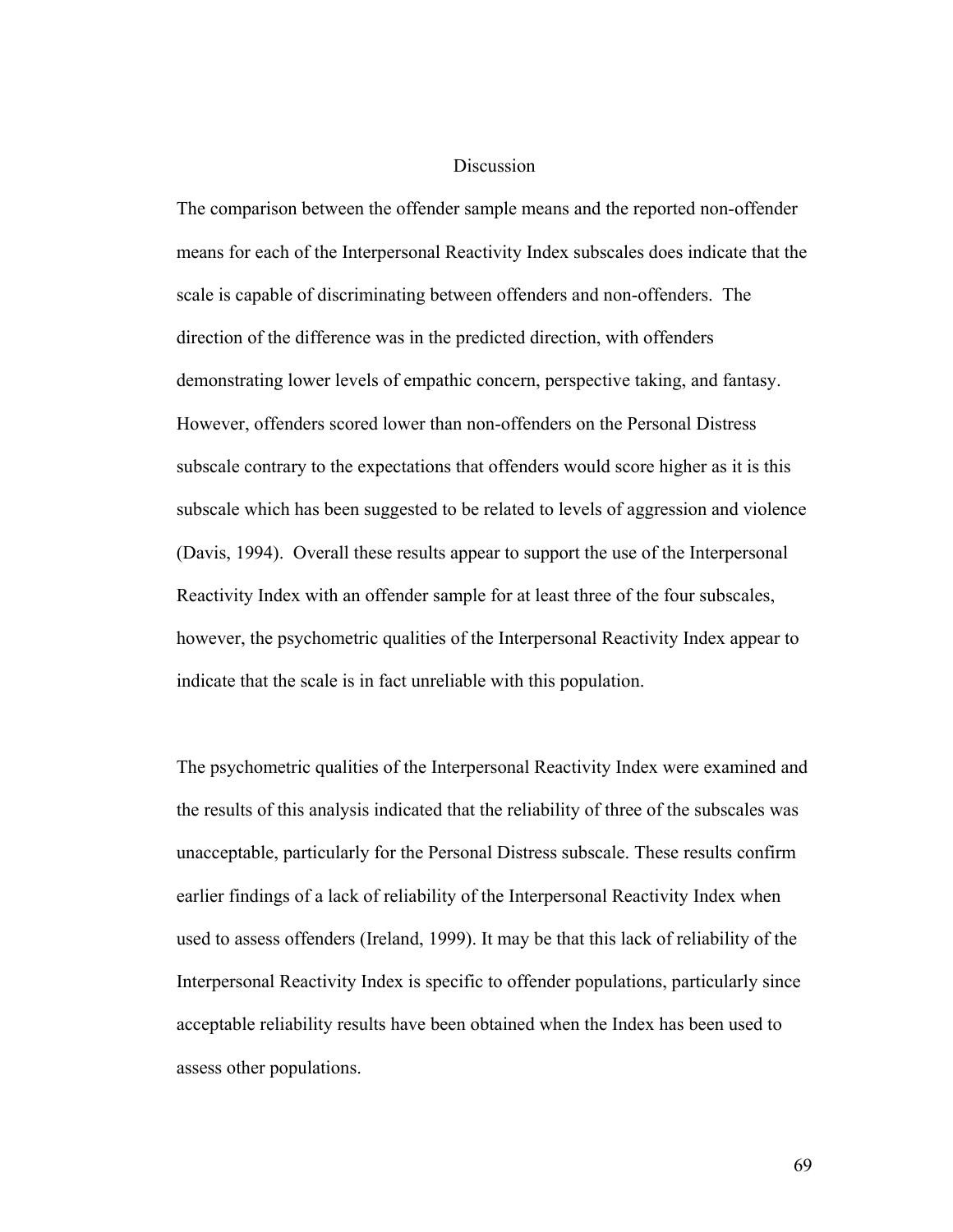The measurement of empathy in violent offenders poses unique difficulties. Davis (1994, p 52) has argued that it is the "greater verbal skill and insight of adults" that has made self-report assessment of empathy possible. The psychometric properties of self-report measures of empathy may, therefore, be dependent upon the verbal skill and insight of the population in which they are being used. Verbal skills may be viewed either in terms of general verbal intelligence, or more specifically, in terms of literacy skills. The literature has identified a consistent verbal intelligence deficit in offender populations (Blackburn, 1993). For instance, 70% of recidivists demonstrate a verbal intelligence deficit (Haynes & Bensch, 1981). In regard to more specific literacy deficits, it has been estimated that literacy deficits exist within around 20% of the offender population (Caddick & Webster, 1998). These deficits may pose a serious threat to valid, reliable self-reported assessments. Offender samples may produce unacceptable reliability indices on the subscales of the Interpersonal Reactivity Index due to deficits in verbal intelligence, literacy, and insight, which are considered necessary for self-report measurements of empathy. Without the required levels of insight and verbal skills, respondents may rate items based on aspects such as specific words or phrases. This appears to have been the case in this study. From the component analysis, it appears that items that contain the word emergency, or emergencies, were rated by respondents in a similar fashion regardless of the direction of the item. Another component derived from the analysis consisted of the reversed items (except the reversed 'emergency' item), along with one positively worded item. Negatively worded sentences require longer processing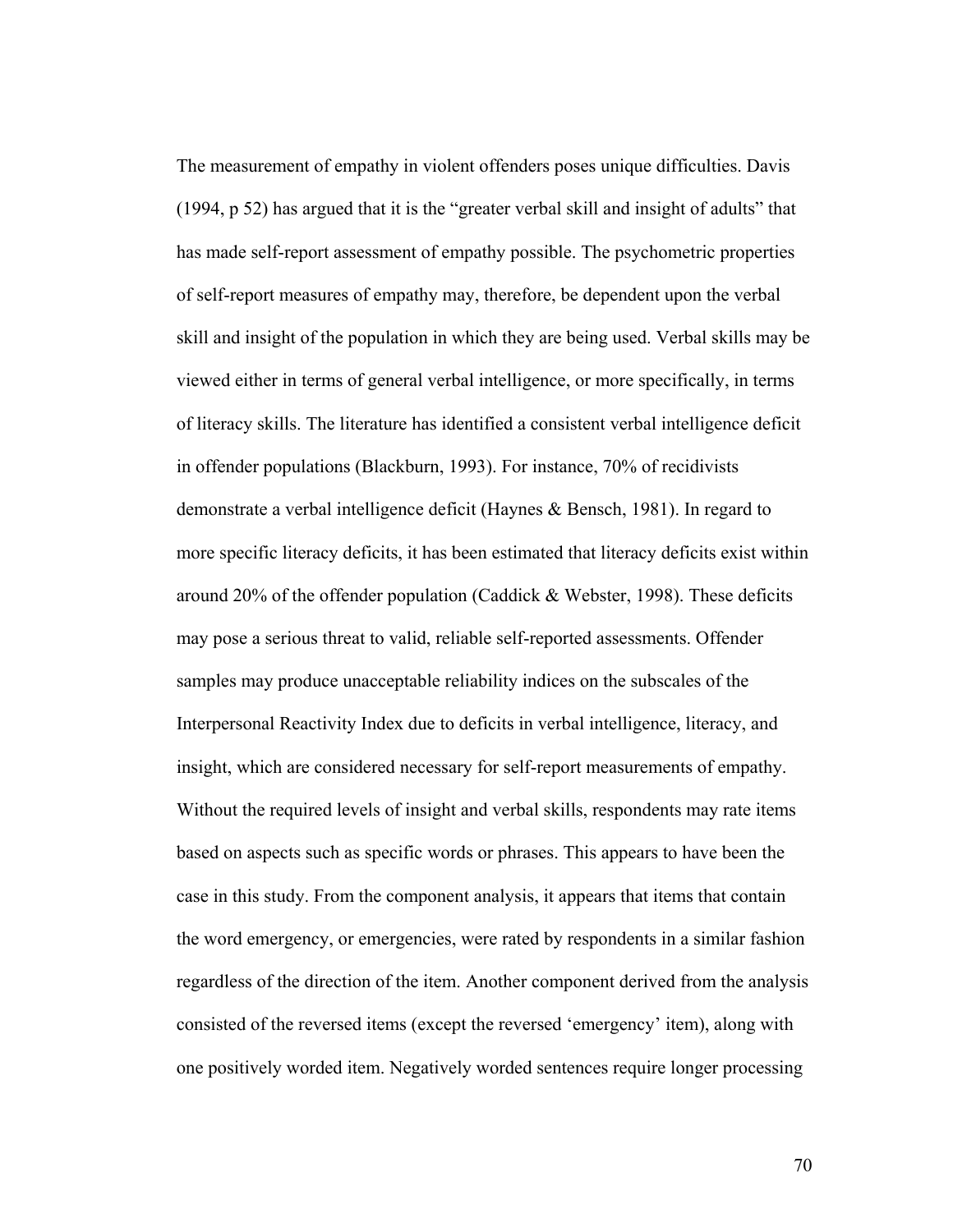time (Clark, & Chase, 1972) suggesting that they require greater literacy skills. One explanation of these items all loading onto this component is that these items required greater literacy skills than the offenders possessed. It should be reiterated, however, that the sample size used for this analysis was less than desirable. Therefore, it is suggested that these results be interpreted with caution.

The Perspective Taking subscale is purported to provide an indication of an individual's dispositional tendency to attempt to understand another's plight. It is a cognitive measure that can be thought of as representing a positive empathic construct. As expected, this measure was associated with higher levels of socialisation and pro-social attitudes. Antisocial attitudes and higher levels of impulsivity were associated with lower levels of Perspective Taking. Empathic Concern assesses an individual's tendency to experience feelings of concern for another's plight, and represents an affective positive empathic construct. Again, correlation results support this notion. Empathic Concern was positively associated with higher levels of Socialisation and pro-social attitudes, and negatively associated with higher levels of anti-social attitudes.

The remaining two subscales, Personal Distress and Fantasy, failed to demonstrate any correlations with any other measure. This was particularly surprising for the Personal Distress subscale given its alleged relationship with anti-social behaviour and aggression (Davis, 1994). It was expected that Personal Distress would be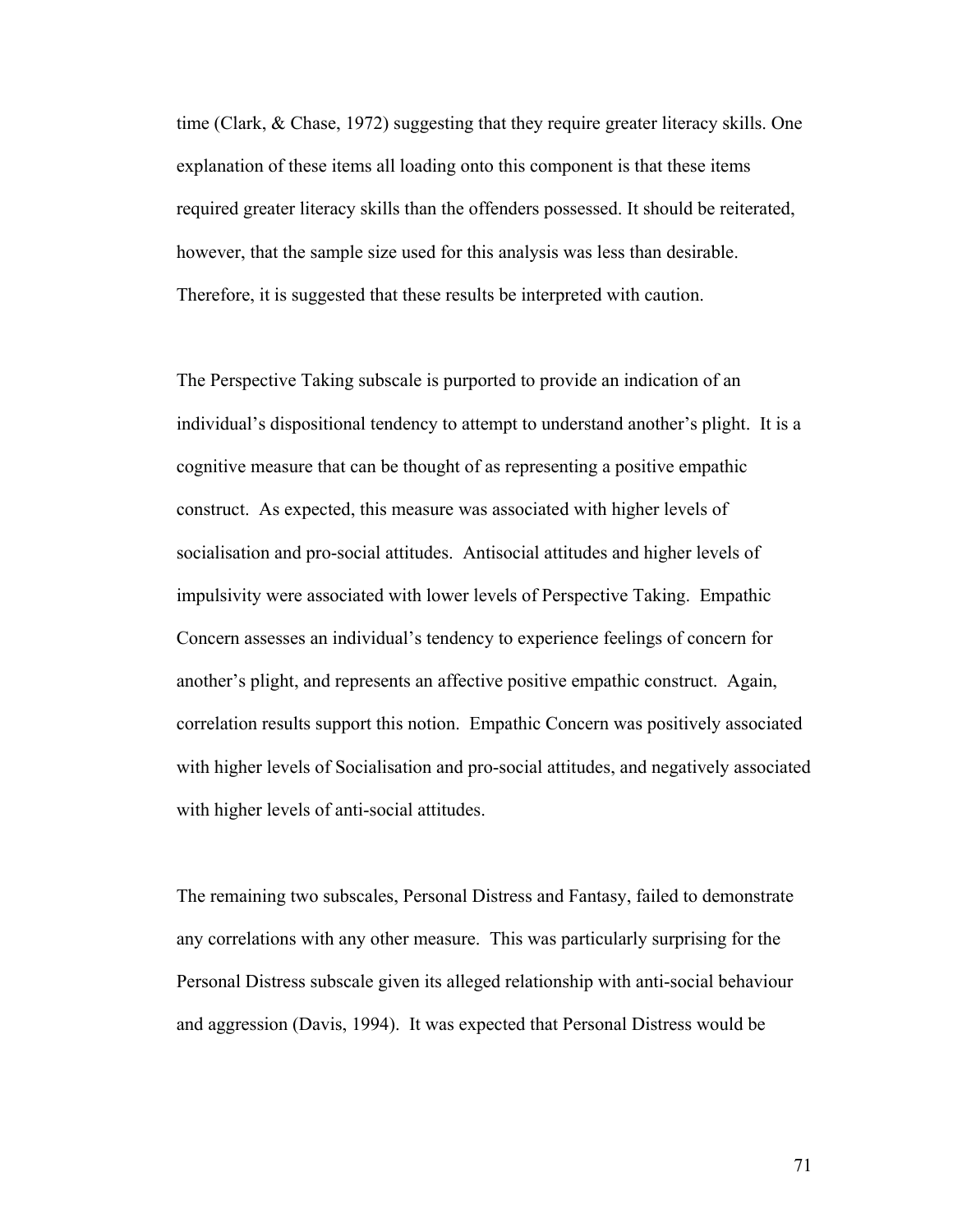associated with higher levels of anti-social attitudes (TLV & ICO), and possibly lower levels of Socialisation, however those relationships were not observed.

The Interpersonal Reactivity Index is recommended for use as an assessment tool with offenders (Polaschek & Reynolds, 2000), however, the results of this study suggest that the scale be used with caution when assessing offenders. Perspective Taking and Empathic Concern were found to discriminate between offenders and non-offenders in the expected direction; however, the Personal Distress subscale results were counterintuitive. Additionally, Personal Distress produced an internal consistency that was far below acceptable and failed to demonstrate any relationships with any of the other measures.

It is suggested that the Interpersonal Reactivity Index requires some alteration for use with offenders. Specifically, the Perspective Taking and Empathic Concern subscales should be examined in terms of their readability levels. Increasing the readability levels of these subscales may help to improve their internal consistency, making them more suited to an offender sample. Additionally, it is recommenced that the Personal Distress subscale is not used to assess offenders. It is unclear exactly what this subscale is measuring; particularly given it's low reliability and counterintuitive results.

It is especially disappointing to lose the Personal Distress subscale. The assessment of a negative empathic construct may provide much needed answers to the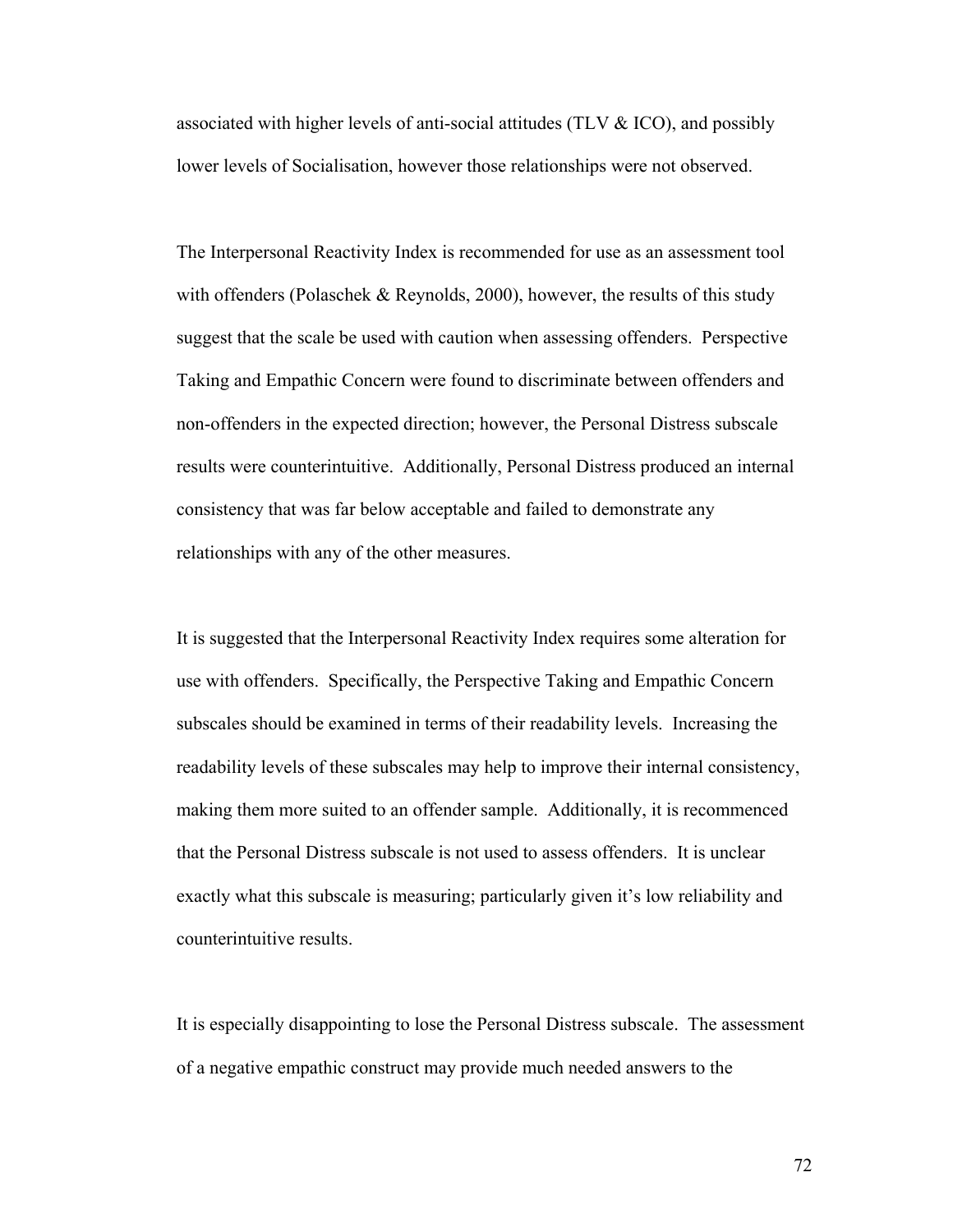relationship between empathy and aggression / violence. Further research should examine more effective ways of assessing Personal Distress in offender samples along with the nature of the relationship between experiences of personal distress and aggression.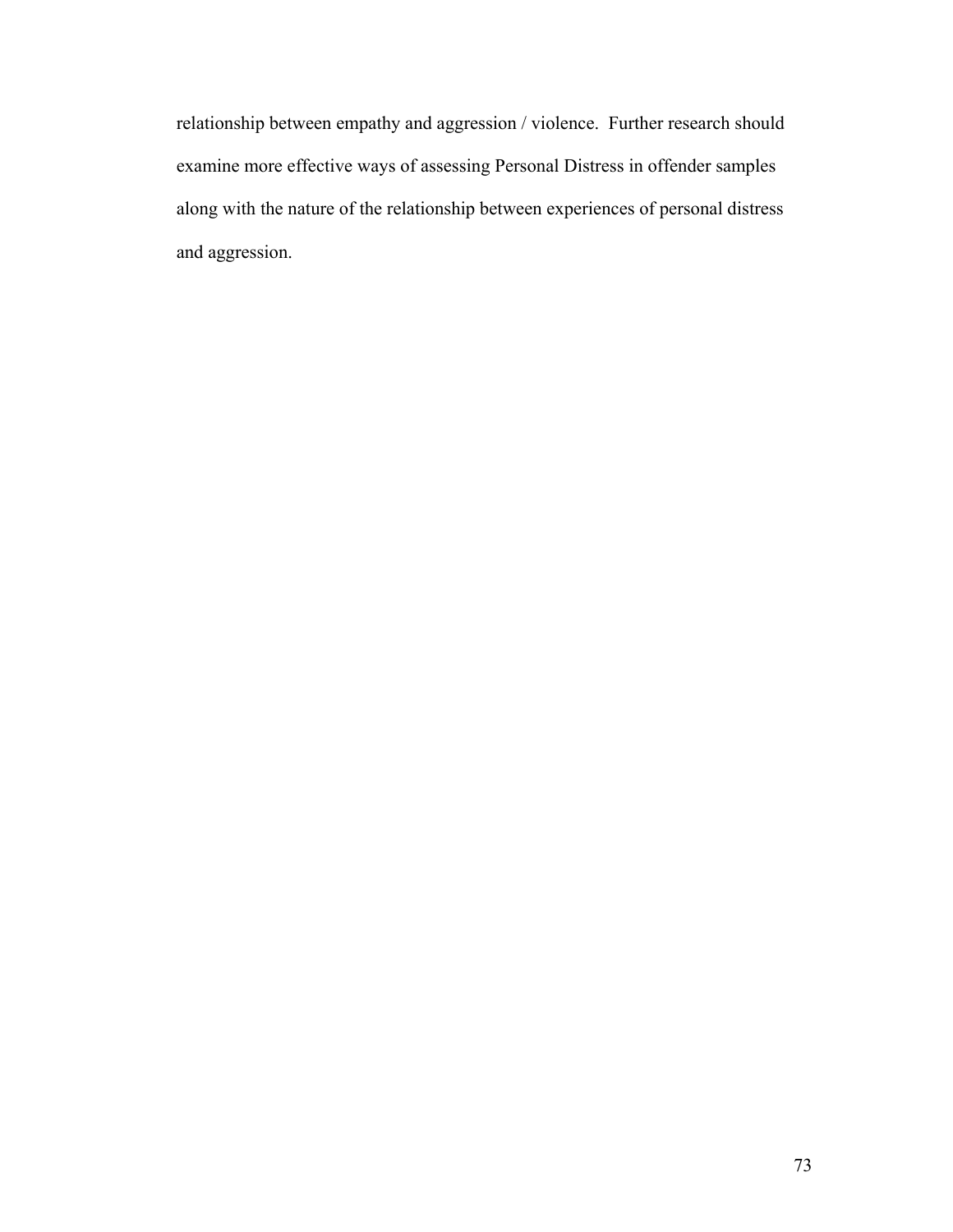# **Chapter Three**

Construction and Empirical Evaluation of Two Self-Oriented

Measures of Empathic Responding.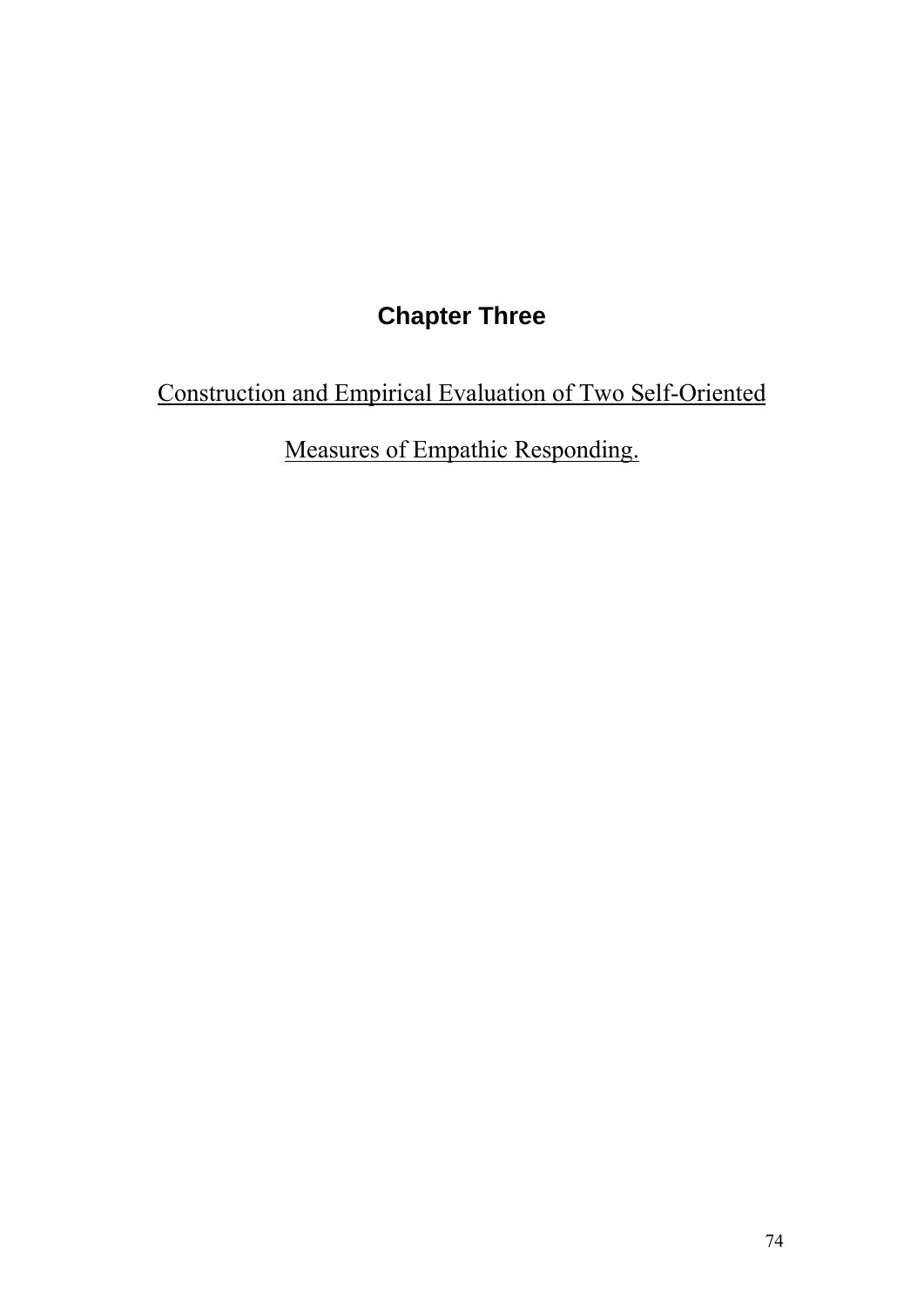# 3.1 Overview

Adopting a multidimensional approach to the study of empathy has facilitated our understanding of interpersonal affective responses and their relation to both antisocial and prosocial behaviours. It is argued, though, that we have not gone far enough in our attempts to assess all facets of interpersonal affective responses. Stotland's (1969) original construct of contrast empathy was adapted in the present chapter to construct a measure of contrast affect. Additionally, a new measure of personal distress, which focuses upon the affective nature of the construct, was created. Analysis supported the reliability and validity of both the new scales, with each of the new scales demonstrating different patterns of associations with the other variables included in the chapter. Specifically, low empathic concern, low perspective taking and high affect intensity predicted high intolerance of another's distress. High levels of contrast affect were generally only found in males with low levels of empathic concern. The future use and importance of the scales in relation to our understanding of antisocial behaviour and desistence is discussed.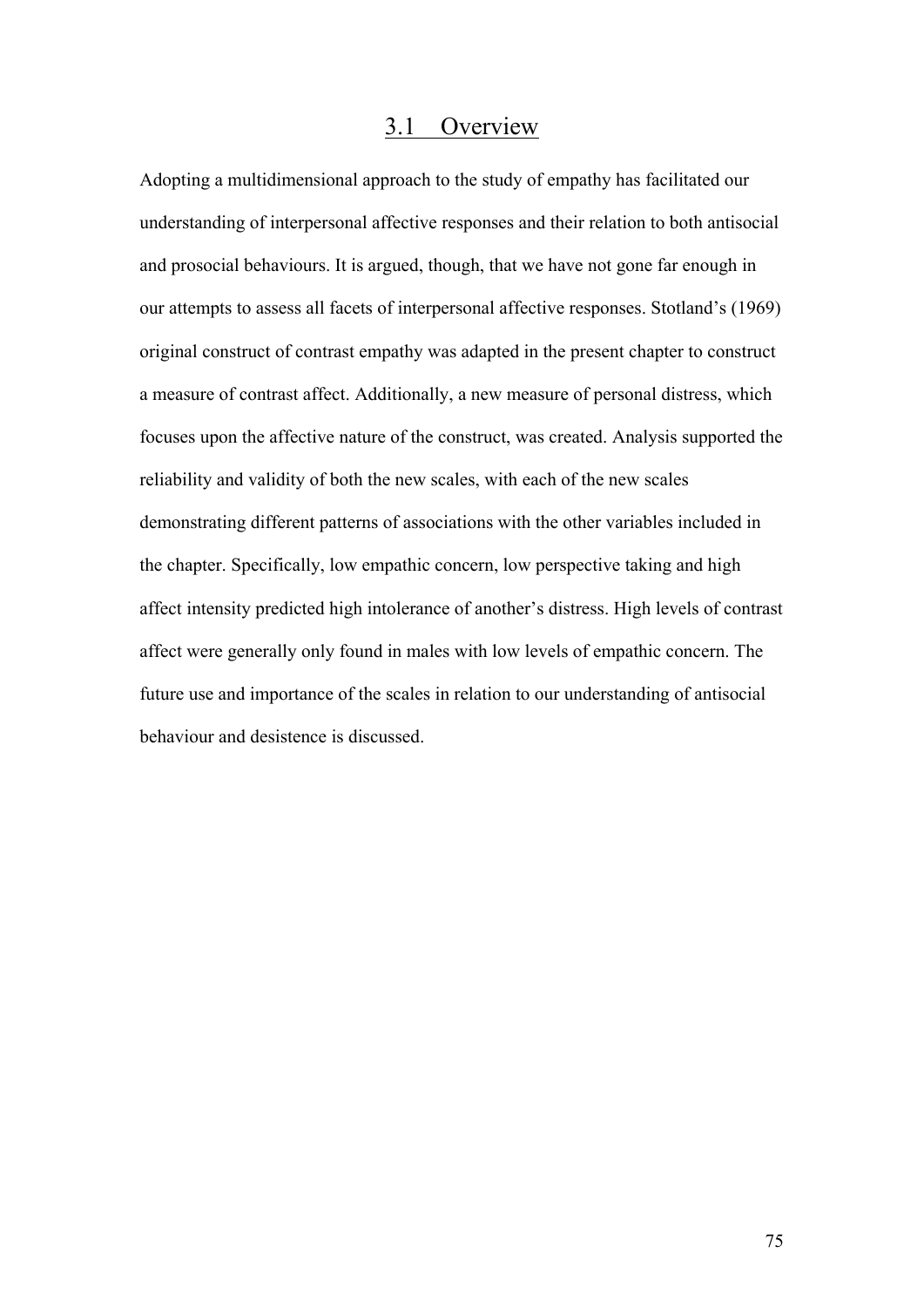# 3.2 What's Missing In Empathy Research?

Some may argue that all the research centring on empathy has achieved little in actually measuring empathy (e.g., Switankowsky, 2000), and that what has been achieved is considerable progress in the assessment of individual differences in indicator variables theoretically related to the dynamics of interpersonal emotional responses. The usefulness of these indicator variables has been demonstrated repeatedly, for instance when predicting prosocial behaviour (e.g., Davis, 1983), predicting satisfaction with romantic relationships (e.g., Davis, 1994), when investigating altruistic behaviours (e.g., Batson, Duncan, Ackerman, Buckley & Birch, 1981), and when facilitating conflict resolution (e.g., Mallinckrodt, 2000) and the reduction of aggressive behaviour in children (e.g., Feshbach & Feshbach, 1982). We have also moved away from assessing only positive interpersonal constructs, such as feelings of concern for others, toward assessing the broad plethora of possible interpersonal reactions. For example the assessment of personal distress, or egocentric affective reactions to another's distress, has become relatively commonplace since the advent of Davis's (1994) Interpersonal Reactivity Index (IRI). However, in order to adequately reflect the breadth of emotional reactions possible by one human being to the distress of another, it may be necessary to introduce the assessment of constructs currently either ignored, or poorly assessed, in investigations of interpersonal relations.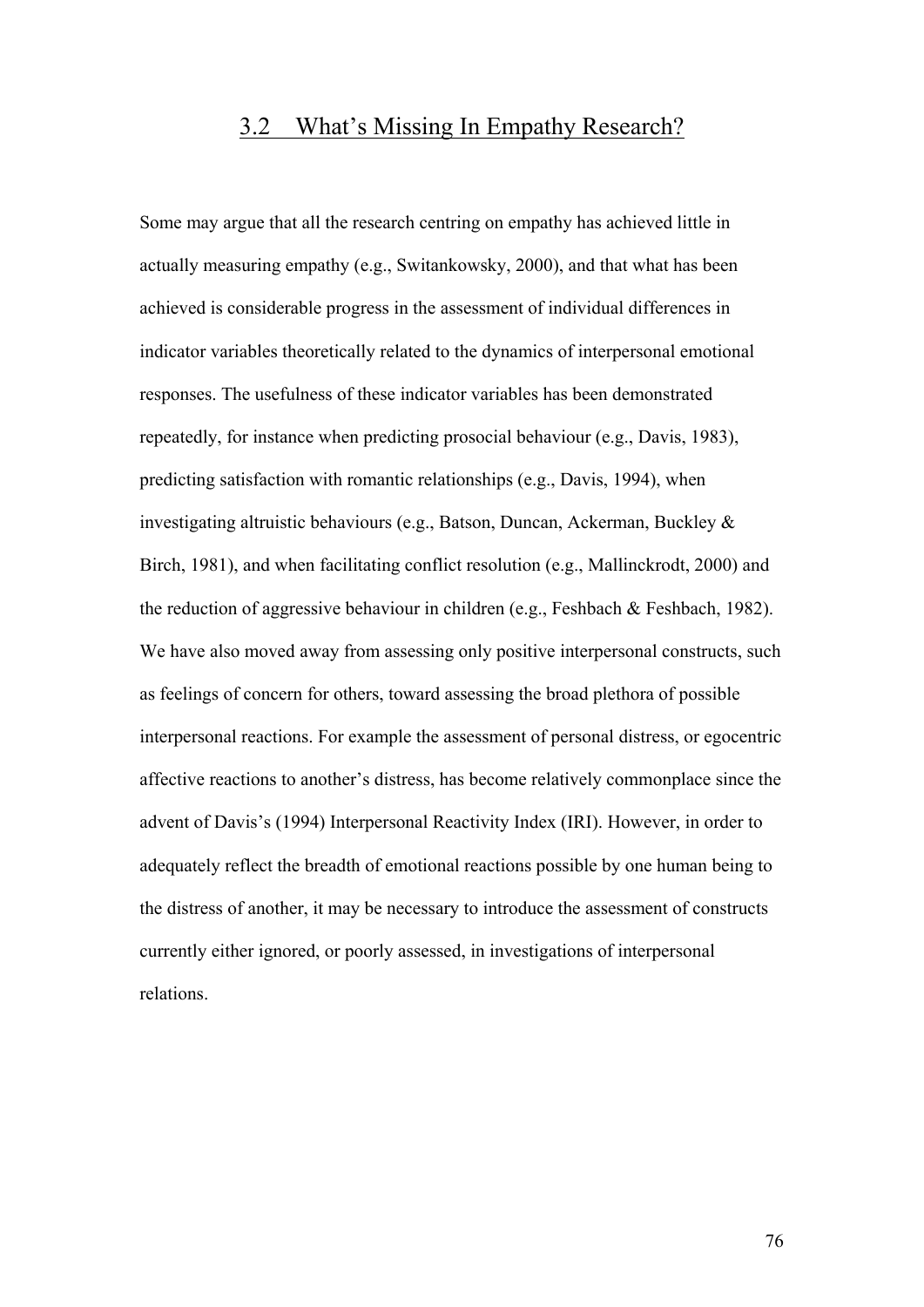# 3.3 Personal Distress as a Self-Oriented Response Style

Berger (1962) proposed that an empathic response could cause an individual to experience negative affect and lead them to avoid the distressed other. Stotland (1969) further argued that an affective empathic reaction is a form of emotion that involves both physiological and subjective elements. The subjective nature of empathic experience may result in the observer of distress cues interpreting their own physiological and emotional arousal as aversive. Hoffman (1981) states that "empathic distress is unpleasant and helping the victim is usually the best way to get rid of the source" (p. 52). Aversive negative arousal may be a dominant response style of some individuals in response to the distress of others and individuals with this response style are more likely to choose to escape the situation if given the opportunity (Batson, 1990).

Fultz, Schaller and Cialdini (1988) provided evidence for the related, but distinct nature of empathic concern and personal distress. They also suggest that, unlike empathic concern (other-oriented feelings of concern), personal distress is selforiented and experienced as a more direct personal affective response. Personal distress, therefore, represents one possible self-oriented response to the distress cues of another. It may even be a response that can dominate other, less direct experiences such as empathic concern. Cohen and Strayer's (1996) finding of significantly higher levels of personal distress in conduct disordered youth led them to conclude that personal distress can become so great that the individual becomes completely egoistic and their personal needs begin to outweigh the needs of the distressed other. Concern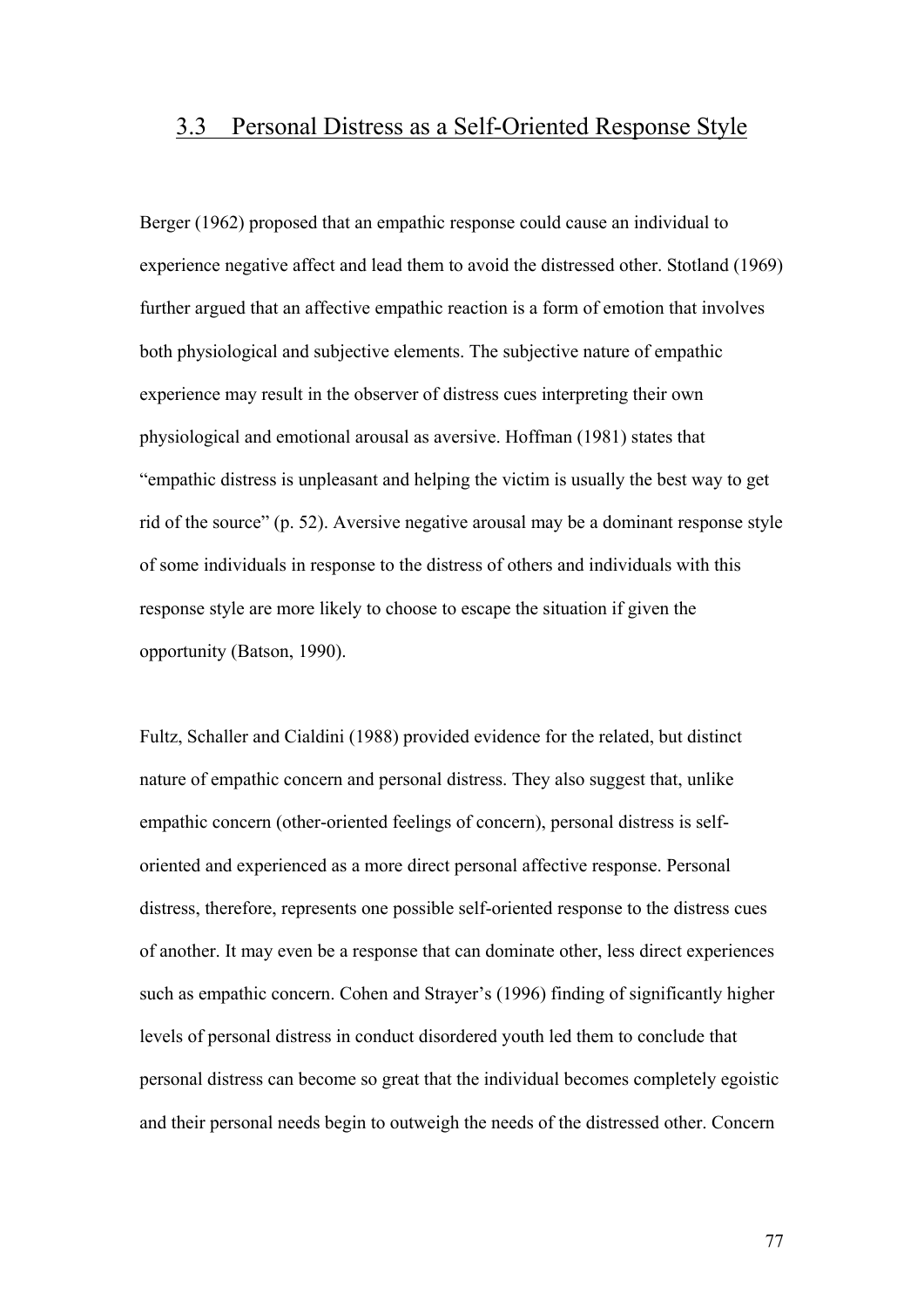for others is "a fragile flower, easily crushed by self-concern" (Batson, O'Quin, Fultz, Vanderplas & Isen, 1983).

The IRI, (Davis, 1980) contains a subscale which is currently the most frequently used measure of personal distress response style. However, descriptions of personal distress focus on the affective nature of the response (such as shock, alarm, disgust or fear; Batson, Duncan, Ackerman, Buckley & Birch, 1981) in response to distress cues from another. Davis's scale, on the other hand, includes items that appear to focus on coping styles rather than affective response styles per se. For example, "In emergency situations I feel apprehensive and ill-at-ease". It appears that Davis's subscale differs in its construction of personal distress from the definition presented in the literature. Although it is probably in the situations outlined by Davis's scale that individuals are likely to experience distress cues, but it seems unlikely that the subscale is assessing personal distress directly. It is likely that the two constructs (personal distress and coping styles) are closely related, in that the more an individual perceives himself or herself as capable of dealing with a distressing situation the less likely they are to experience personal distress in the presence of a distressed other.

In order to adequately investigate personal distress however, a measurement instrument is required that taps into the affect specific nature of the response. For instance, experiencing agitation, hostility, or fear would be aversive affective interpersonal reactions to another's distress. As yet, these aspects of affective responding have not been assessed but may prove theoretically relevant. Additionally, research into the relationship between empathic responding and aggression would logically involve the assessment of those who have committed violent acts, however,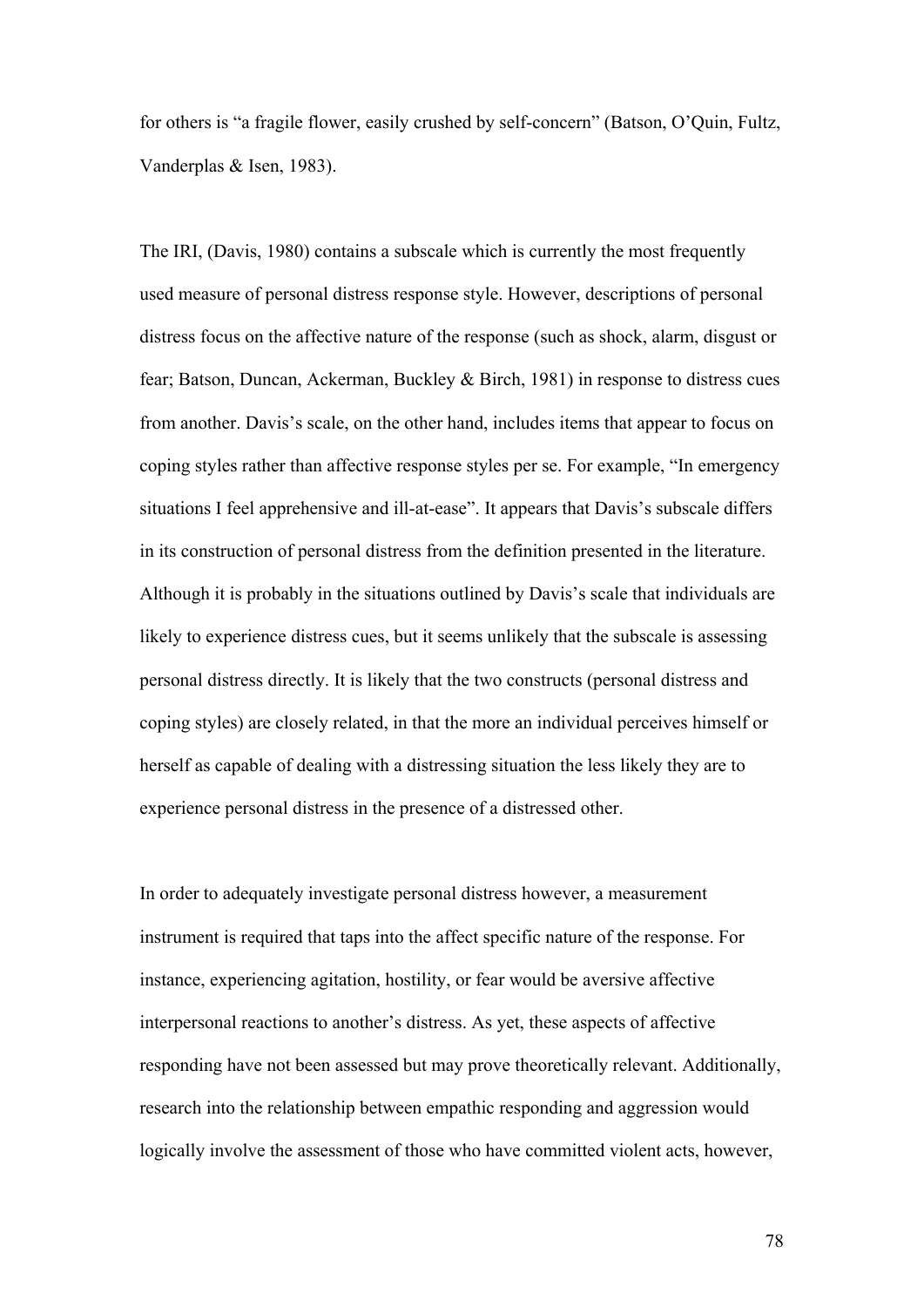Davis's scale has reliability problems when used to assess offenders (see Chapter Two). A measure designed to assess personal distress as an affective response style, needs to adequately address the affective nature of the construct in relation to another's distress cues (such as crying), and needs to produce reliable results when used with offender samples in order to facilitate research in this area.

# 3.4 Contrast Affect as a Self-Oriented Response Style

Stotland (1969) argued that a broad definition of empathy did not disqualify situations where the observer and the target had opposing emotional experiences, for example, "a sadistic person might feel joy at another's pain" (p. 273). Sadism has been defined as the experience of positive arousal resulting from inflicting pain or humiliation on another, which may or may not include a sexual component (Berner, Berger & Hill, 2003). Murphy and Vess (2003) argued that sadism may also include an enjoyment of the control and domination which it achieves, which appears consistent with accounts of the individual differences associated with bullying behaviour. Factors associated with bullying behaviour have been posited to include an enjoyment of the domination or control achieved over victims, as well as a tendency to view violence as admirable (Naumann, 2001).

Issues of power and control have been extensively researched in various literatures related to criminal and antisocial behaviours, for instance, in domestic violence. Brewster (2003) has recently extended this line of enquiry to include stalking situations. Felson (1996) claimed that actual harm was only used by perpetrators intent on domination and control when they needed to "produce compliance or to save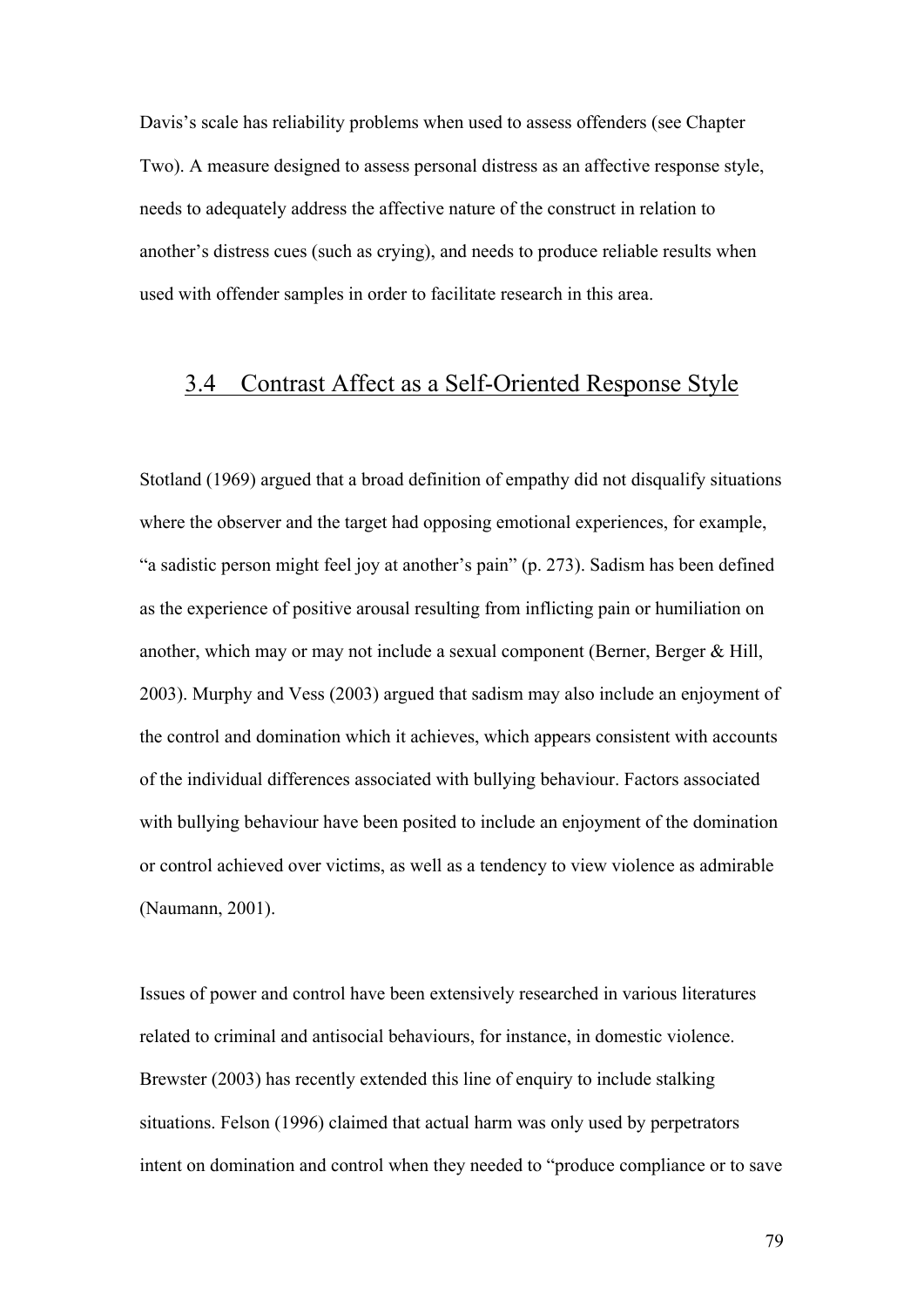face" (p 433). This appears congruent with Indermaur's (1995) analysis of violent property crime, which concluded that a need for dominance and to save face are important contributors to the employment of violence.

From the above discussion then, it appears reasonable to hypothesise that some offenders may experience an arousal via the use of violence, which they find pleasurable, either as a result of the physiological arousal associated with such activity or via the attainment of control. Hassine (2003) supports this position in relation to physiological arousal, claiming that violence results from an addiction to fight or flight response chemicals. Indeed, Berner et al (2003) proposed that physiological arousal was one form of gratification that could result from the use of violence.

# 3.5 Scale Construction Issues

# 3.5.1 General Scale Construction Issues

The following sections outline general scale construction issues relevant to the current discussion.

#### *3.5.1.1 Self-Report Measures*

Paper and pencil questionnaires are the most popular means of investigating a wide range of constructs. Apart from the obvious advantages that this type of measurement technique provides, paper and pencil tests also provide respondents with a level of anonymity not offered by other techniques (Brannon, 1981). This makes paper and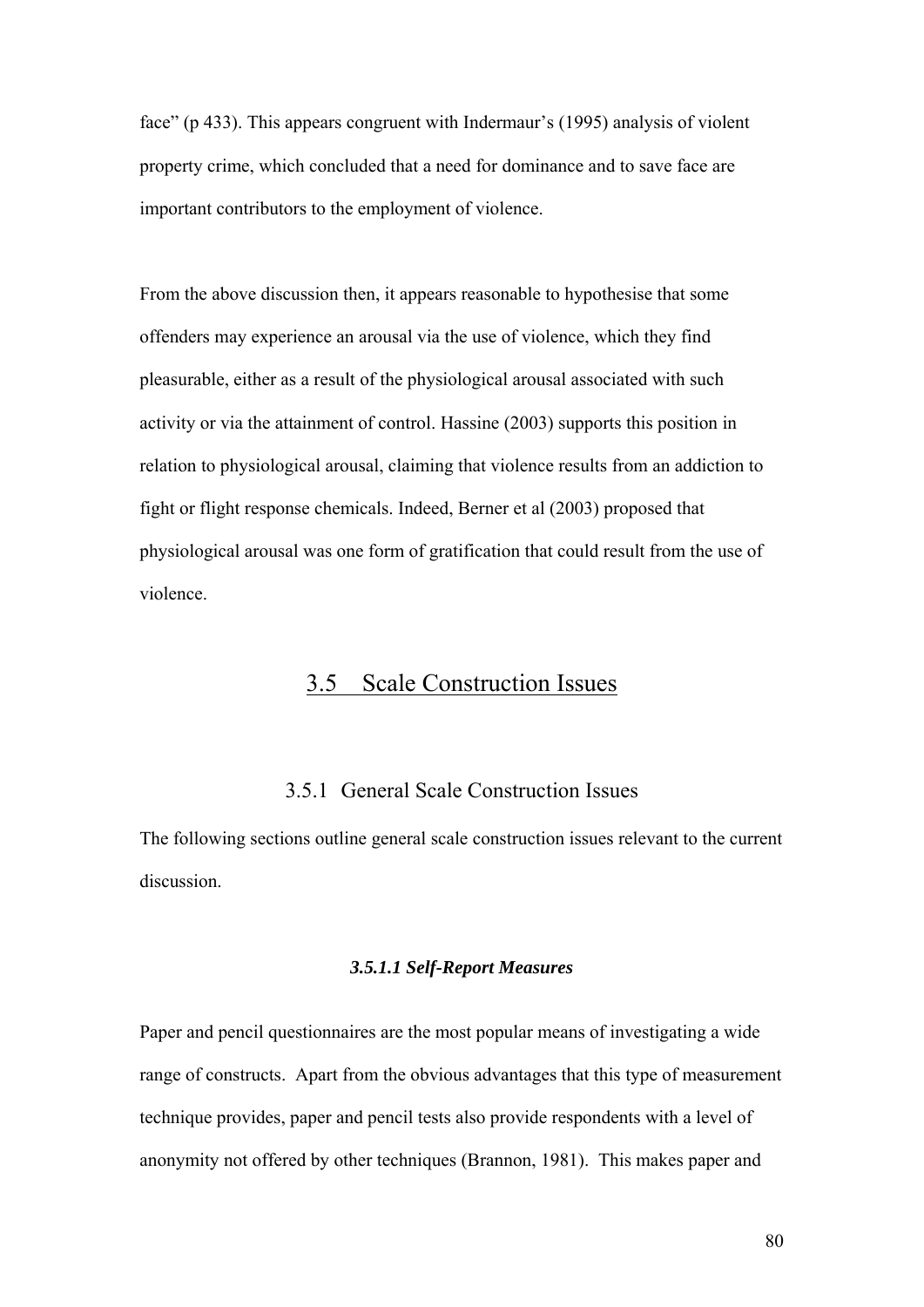pencil questionnaires particularly useful when investigating sensitive topics, as is the case with the present work. Additionally, self-report measures are economically advantageous as well as being quick to administer. Another advantage, inherent in self-report measures, is the ability to allow respondents to complete the questionnaire in their own time, thus reducing the associated difficulties of providing a suitable testing environment.

Given the technical advantages associated with self-report measures, as well as the added advantage of anonymity, it was determined that this format of questionnaire would be most suitable for the current series of studies.

#### *3.5.1.2 Likert Type Scales and Item Stem Direction*

Numerous response formats exist, each with its own particular merits and disadvantages; however, Brannon (1981) recommends consistency in response format, particularly when exploring relatively new constructs and topics. Brannon argues that the error variance associated with the measurement method would become difficult to interpret when response formats differ. Therefore, when comparing different formats within the same area, true relationships may be obscured by unsystematic method variance. Since previous measures of empathy have involved Likert response formats, it appears prudent to continue the use of this response style.

Brannon (1981) asserts that the weight of evidence suggests that Likert scales are the most psychometrically favourable response format. There appears to be relatively little problem with response bias, they are quick to complete and they are reliable. However, the trend of using short Likert scales fails to maximize the method's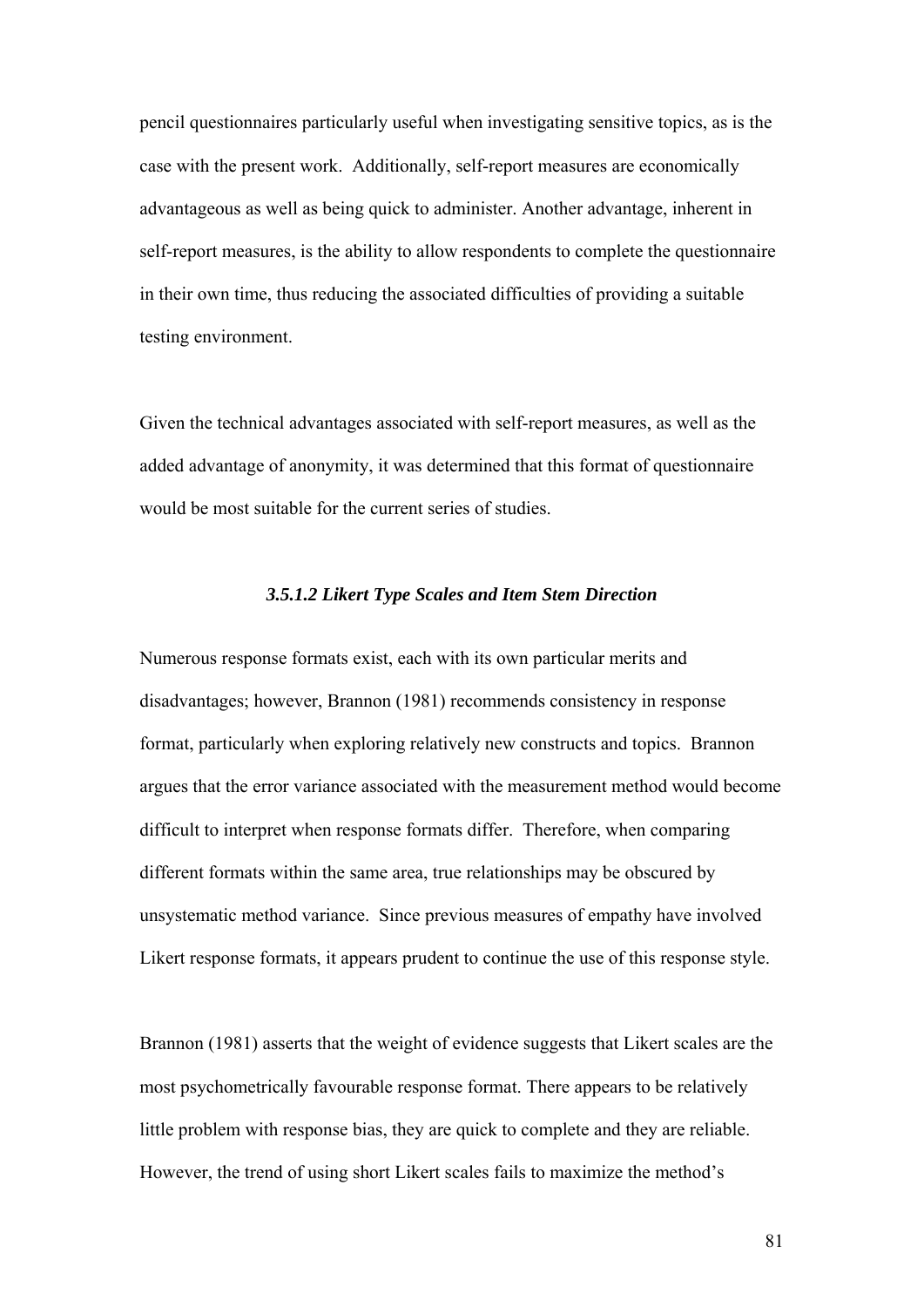potential. Longer scales, such as seven points, maximize the reliability of the method (Brannon). Komorita and Graham (1965) however, presented evidence that undermined this position. Scale length was unassociated with reliability for homogenous scales, but impacted on reliability for heterogeneous scales. Their conclusion was that increases in reliability associated with increases in scale length were indicative of an increased likelihood of a response set. Indeed, if increasing the length of the scale evokes an increase in response sets, then shorter scales would be preferable. Unfortunately, decreasing the length of the scale will also decrease the sensitivity of the items to discriminate due to a decrease in the amount of variance produced by the scale. However, if Komorita and Graham are correct in their assertion that the increased reliability (and presumably response sets) was only apparent for heterogeneous scales, then homogeneity of items becomes of utmost importance. Paper and pencil tests should contain homogenous items, according to Brannon (1981). He contended that heterogeneous items obscure inter-relationships of specific construct issues. Therefore, the most useful inventories would consist of a series of 'content-specific' subscales.

Another aspect of Likert scales that has received attention in the literature is the use of a neutral point. Grichting (1994) discusses the potential problems associated with discerning meaning from a neutral point, in that such a response may indicate either indifference or ignorance. Although it appears that some individuals are simply more likely to choose a neutral point than others (Duncan & Stenbeck, 1988), the intensity of the item is likely to impact on use of neutral point usage, particularly if individuals use neutral responses as a means of avoidance.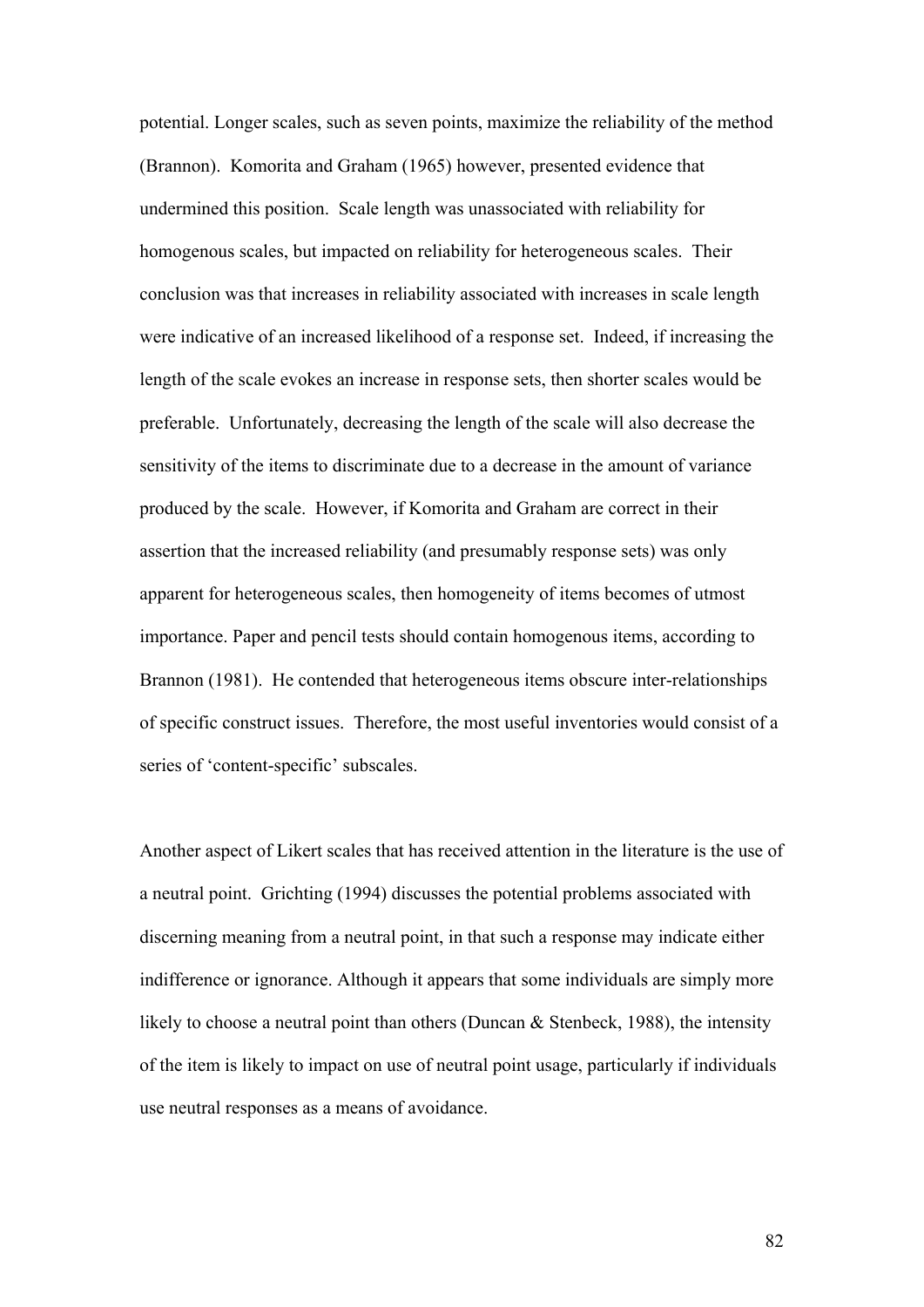#### *3.5.1.3 Item Selection*

Item selection based upon an entirely empirical typology has been the method of choice in the past, and has the ability to produce seemingly psychometrically sound scales. Unfortunately though, this method tends to rely on pooled variance and often produces factors that are difficult to interpret and conceptualize (Brannon, 1981). Additionally, empirical typologies appear to produce scales that are particularly prone to validity shrinkage with future use (Gregory, 1996). A purely theoretical typology, on the other hand, has had similar failures. Brannon suggests "the most efficient method of achieving coherent, homogenous subscales is to alternate between subjective judgments by an investigator who has thought about the content area and empirical tests of those judgments" (p. 624).

#### *3.5.1.4 Reliability Analysis*

Scale homogeneity is best demonstrated by internal consistency, as measured by Chronbach's Alpha. Perceptions of adequate internal consistencies have ranged from  $\alpha$  = .70 (Gregory, 1996) to as high as  $\alpha$  = .90 (Nunnally & Bernstein, 1994). Internal consistencies for scales that assess affective constructs, however, have had a history of poor reliability indices. This has lead some authors to conclude that expectations for internal consistency should be reduced to as low as  $\alpha$  = .50 (Poresky, 1990). Lowered internal consistencies, though, have ramifications for the amount of error variance produced by the scale and therefore the size of an individual score's confidence interval and subsequent interpretability (Charter & Feldt, 2002). Maximizing item homogeneity should reduce, to some extent, the observed difficulties with scales assessing affective constructs.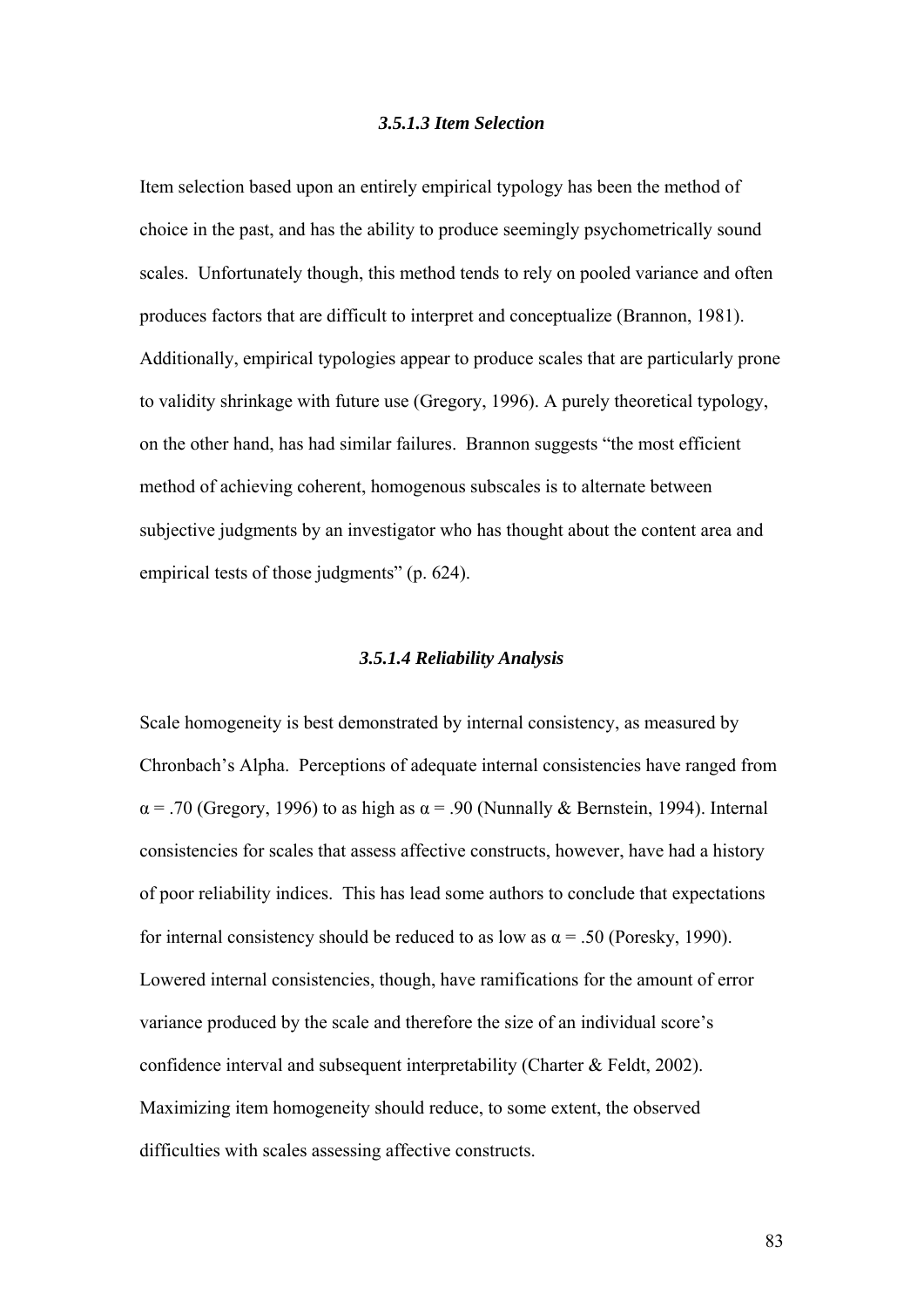The degree to which each item correlates with the remaining items provides an indication of each individual item's degree of homogeneity with the rest of the scale. Item-Total Correlations, however, have a tendency to provide inflated indicators of homogeneity due to the inclusion of the target item in the total score calculation. A Correct Item-Total Correlation, on the other hand, provides the degree of association between the target item and the total of the remaining items. This method of analysis will be used to evaluate the degree of individual item homogeneity, with a cutoff correlation of .30, as suggested by DeVellis (1991).

### *3.5.1.5 Establishing Validity*

Brannon (1981) states that the issue of predictive validity of paper and pencil instruments has been an embarrassment to test designers. Correlations with other scales have been cited as an indication of validity; however, Brannon asserts that although interesting, correlational results with other scales provide only modest indicators of validity. Further to this, the use of 'known-group' validation is "so easy to pass that it provides no meaningful information" (p. 624). Brannon proposes the use of comparisons with measures of meaningful social behaviour as an indicator of validity. However, when 'known-groups' are based on meaningful social behaviour (such as violence) rather than self-selection (such as voluntary group membership) then 'known-group' validation should provide a more meaningful indication of validity.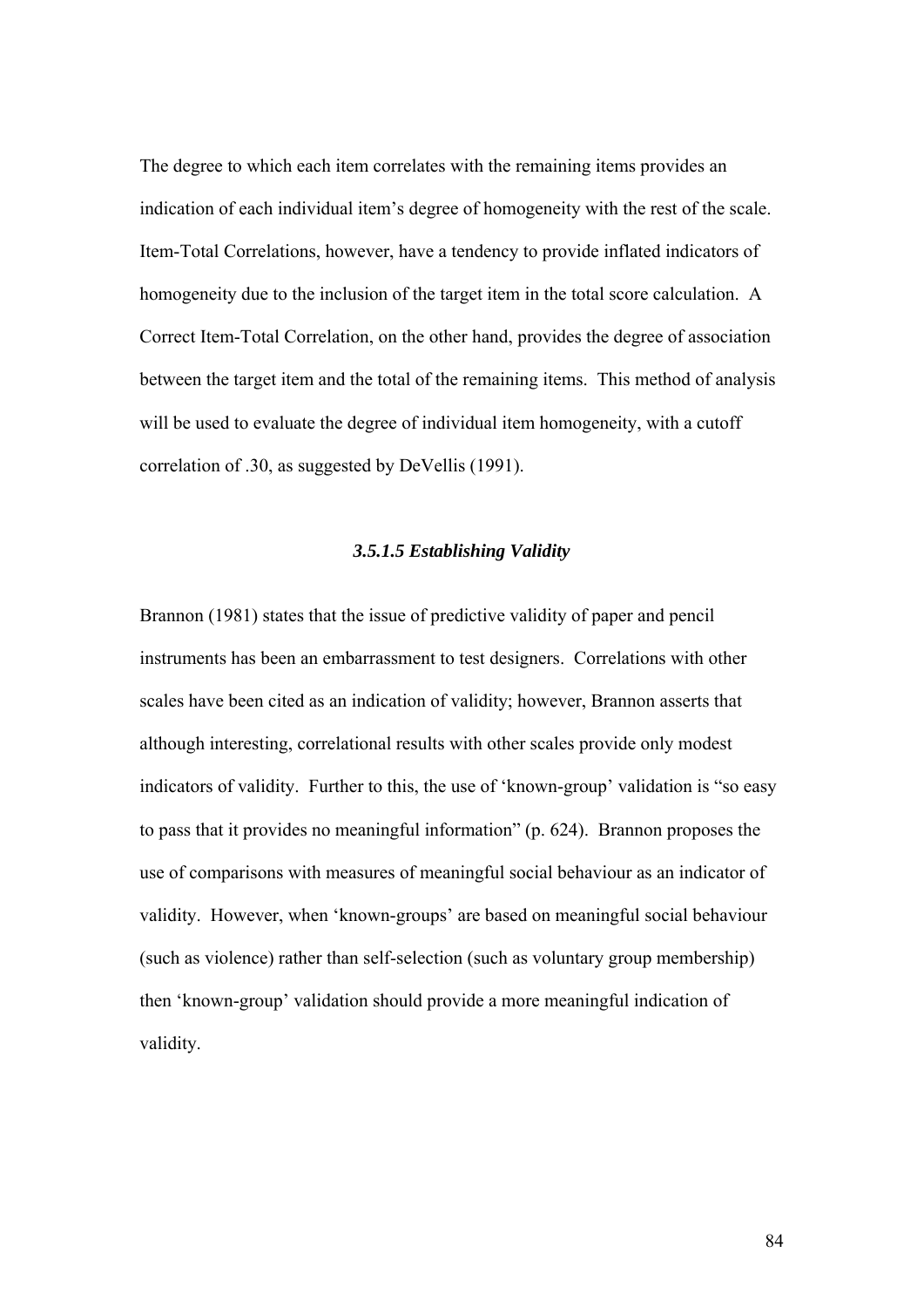### 3.5.2 Psychological Assessment and Offender Populations

Gudjonsson (2001) highlights one of the major problems associated with the psychological assessment of offenders, that is, very few assessment tools are designed for and standardised on offenders. This is even more problematic in relation to the assessment of empathy, since empathy scale have been designed for use in prosocial research areas (such as marital satisfaction) rather than antisocial research areas (such as violence). Offenders also have specific assessment needs that may not be of concern in the general population and these needs are likely to impact on successful assessment. For example, Gudjonsson and Haward (1998) discuss the influence of factors such as reading ability, motivation, and response bias, on test scores.

The paper presented in Chapter 2 demonstrated that some of these factors appear to influence the reliability of the measurement of empathy, when using a scale that was constructed and evaluated on a student population to assess offenders. As well as highlighting the need for assessment instruments that are able to assess interpersonal emotional reactions, and that have been constructed and evaluated for use with offenders, the findings in this chapter also illuminate some considerations that need to be kept in mind during the construction of such instruments.

Offenders appear to have difficulty with the complex wording associated with the currently available empathy measure. The construction of the new measure should specifically attempt to minimise the reading skills required to complete the scale. Item length as well as the number of items should also be kept to a minimum.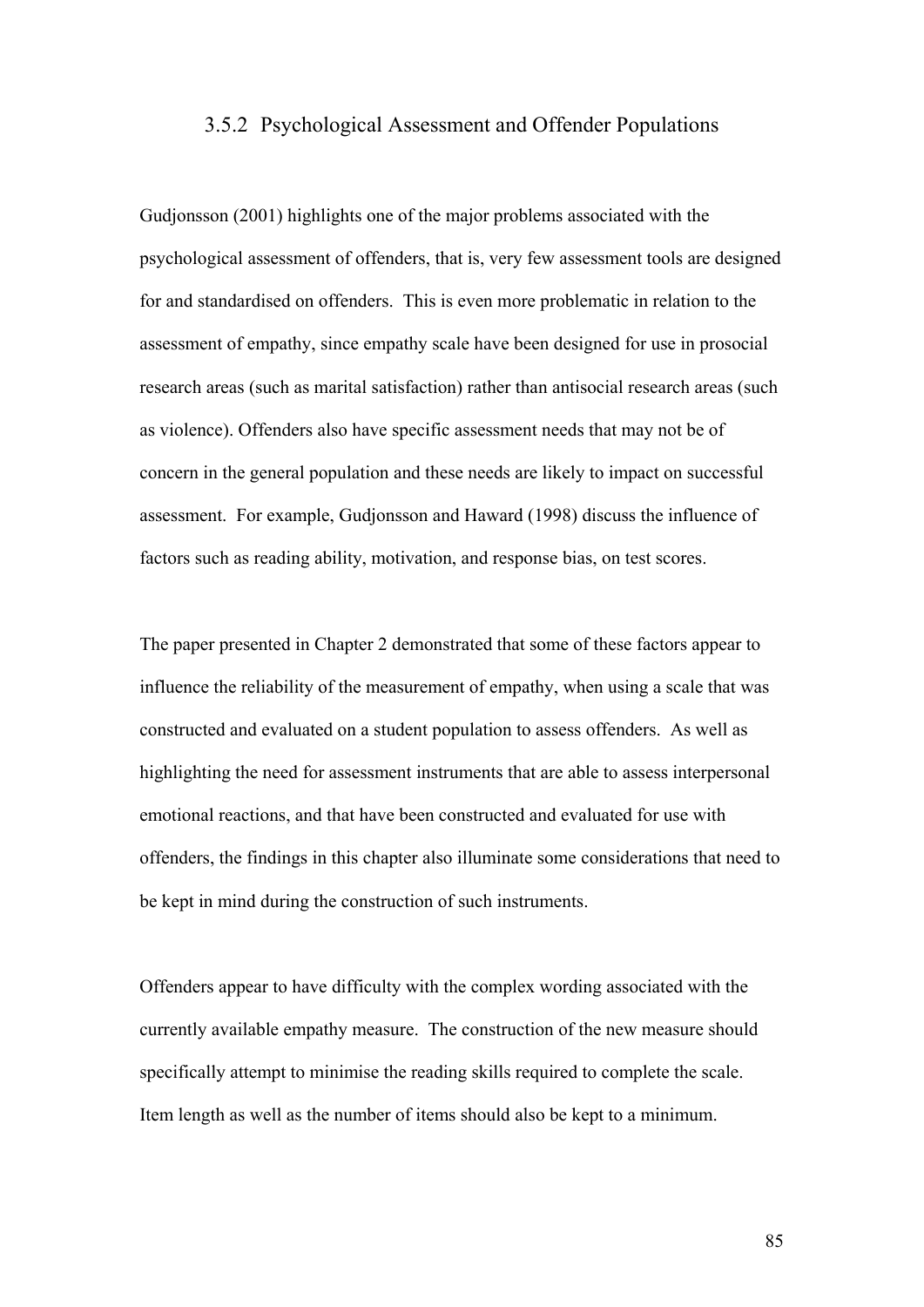Section 3.5.1.2 outlines the difficulty associated with the inclusion of a midpoint in Likert type response scales. These issues may be particularly influential in populations that wish to elude assessment and utilise a 'neutral' midpoint to avoid divulging information to assessors. It is recommended, therefore, that assessments which present confronting items to offenders should not include a midpoint in the item response scale.

With the above issues in mind, the construction of the new empathic response scale will adhere to the following principles:

- Item selection based on a theoretical typology,
- Item selection to maximise the homogeneity of the scales,
- Item construction to maximise easy readability,
- Scale construction to maximise variability, without a neutral point, and
- Final empirical evaluation of scale with offender samples.

Using this approach results in three distinct phases of scale construction (Gregory, 1996):

- 1. The theoretical-substantive stage, which involves theory-guided item writing and relates to a theoretical typology in that items are selected to reflect specific aspects of the theoretical construct being measured.
- 2. The Internal-structural stage relates to an empirical typology, that is, items are then kept or rejected on the basis of empirical evidence of their suitability using means such as item-scale correlations.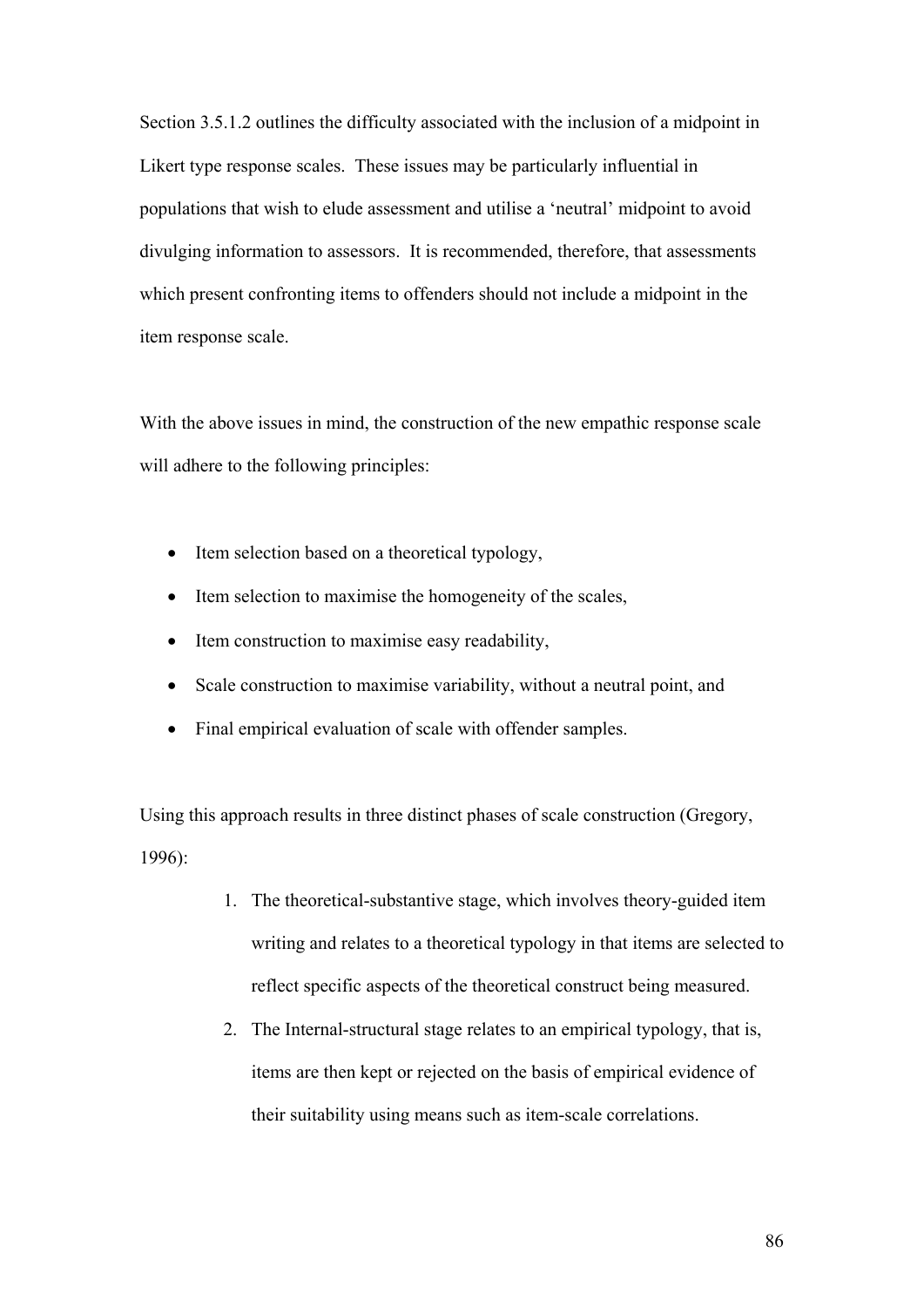3. The external-criterion stage, which involves the testing of population differences using the newly created scales.

The current chapter outlines the first two phases of the scale construction process for two scales; Negative Affect Intolerance Scale (personal distress scale) and Offender Contrast Affect Scale (contrast empathy scale). Phase 1 involved item selection based on the theoretical nature of the constructs to be measured, while phase 2 involved the empirical evaluation of the internal consistencies of the two scales. The relationship of the newly created scales to currently available measures will also be examined. Once reliability and basic validity have been investigated, the newly created scale may then be used to examine differences between offenders and non offenders in future research.

Given the similarity between the Negative Affect Intolerance Scale and Davis's (1994) Personal Distress scale, it was expected that there would be a strong positive relationship between the two measures. Additionally, it was expected that intolerance of another's distress would be negatively associated with empathic concern, but that it would be positively associated with perspective taking, since perspective taking is thought to be an important variable in the production of personal distress (Cialdini, Brown, Lewis, Luce, & Neuberg, 1987). Given that personal distress appears to be related to high levels of arousal (Fultz, Schaller, & Cialdini, 1988), it also seemed likely that a tendency to experience strong affective intensity would be predictive of personal distress.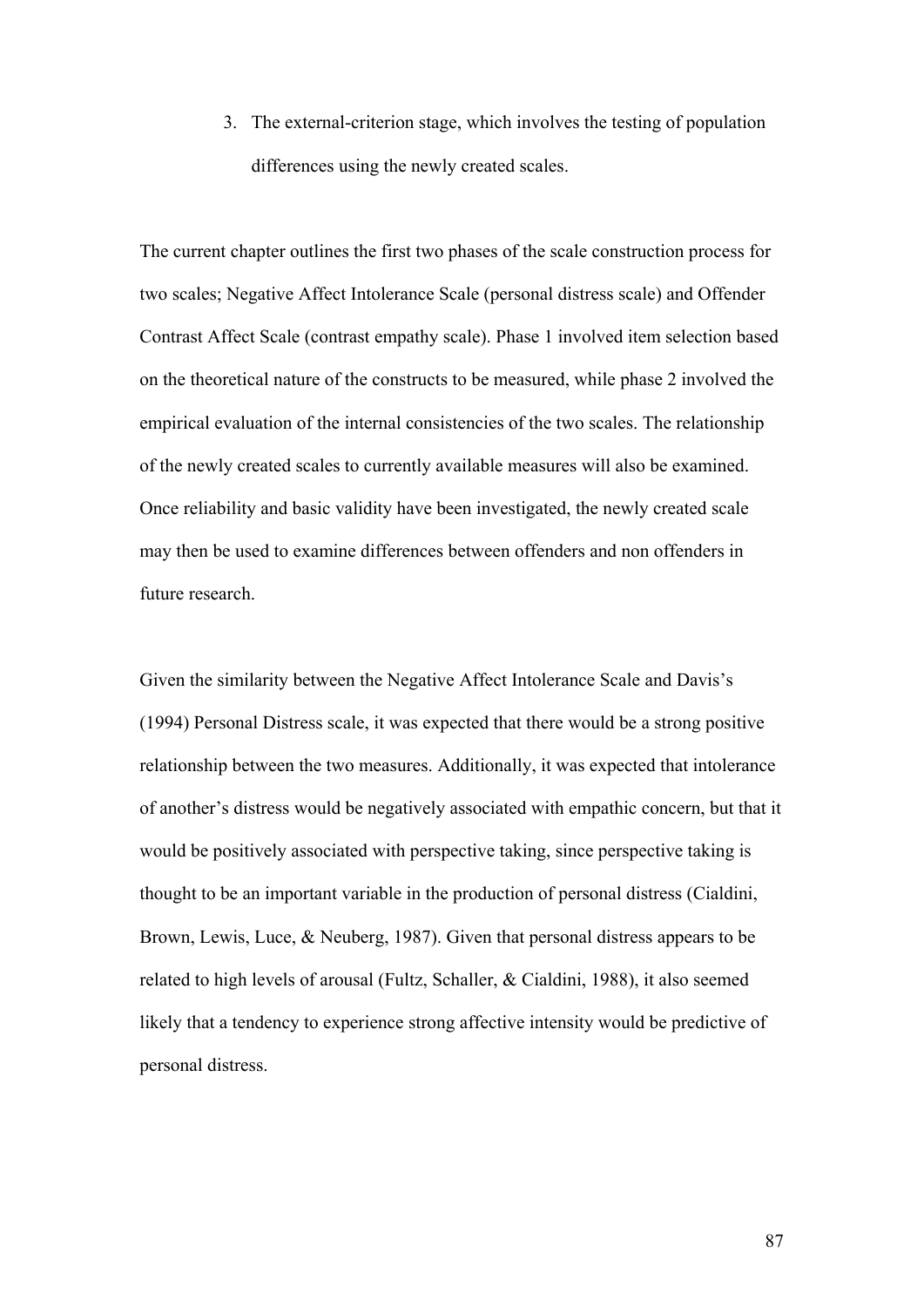Contrast affect, on the other hand, was expected to display a negative relationship with empathic concern, but a positive relationship with perspective taking. Although no previous literature exists, it seems reasonable to expect that perspective taking is required in order for the impact of one's actions on another to be anticipated.

# 3.6 Method

# 3.6.1 Participants

One hundred and sixty six Western Australian university students, with a mean age of 25 years, participated in the study. Of those 35 were male (mean age 26 years), and 130 were female (mean age 25 years). No rewards or incentives were offered.

### 3.6.2 Materials

#### *3.6.2.1 Affect Intensity Measure*

The Affect Intensity Measure was developed by Larsen (1984) to assess the level of intensity with which individuals experience emotions. Twenty nine of the original 40 items, which assessed the level of negative affect intensity were selected for use in the present study. This selection was based on the structure analysis of the scale conducted by Bryant, Yarnold and Grimm (1996). Participants responded to each item using a six point Likert scale ranging from 1 (never) to 6 (always).

### *3.6.2.2 Interpersonal Reactivity Index*

The Interpersonal Reactivity Index (Davis, 1980) consists of 28 items constituting four subscales of seven items each. Empathic Concern assesses an individual's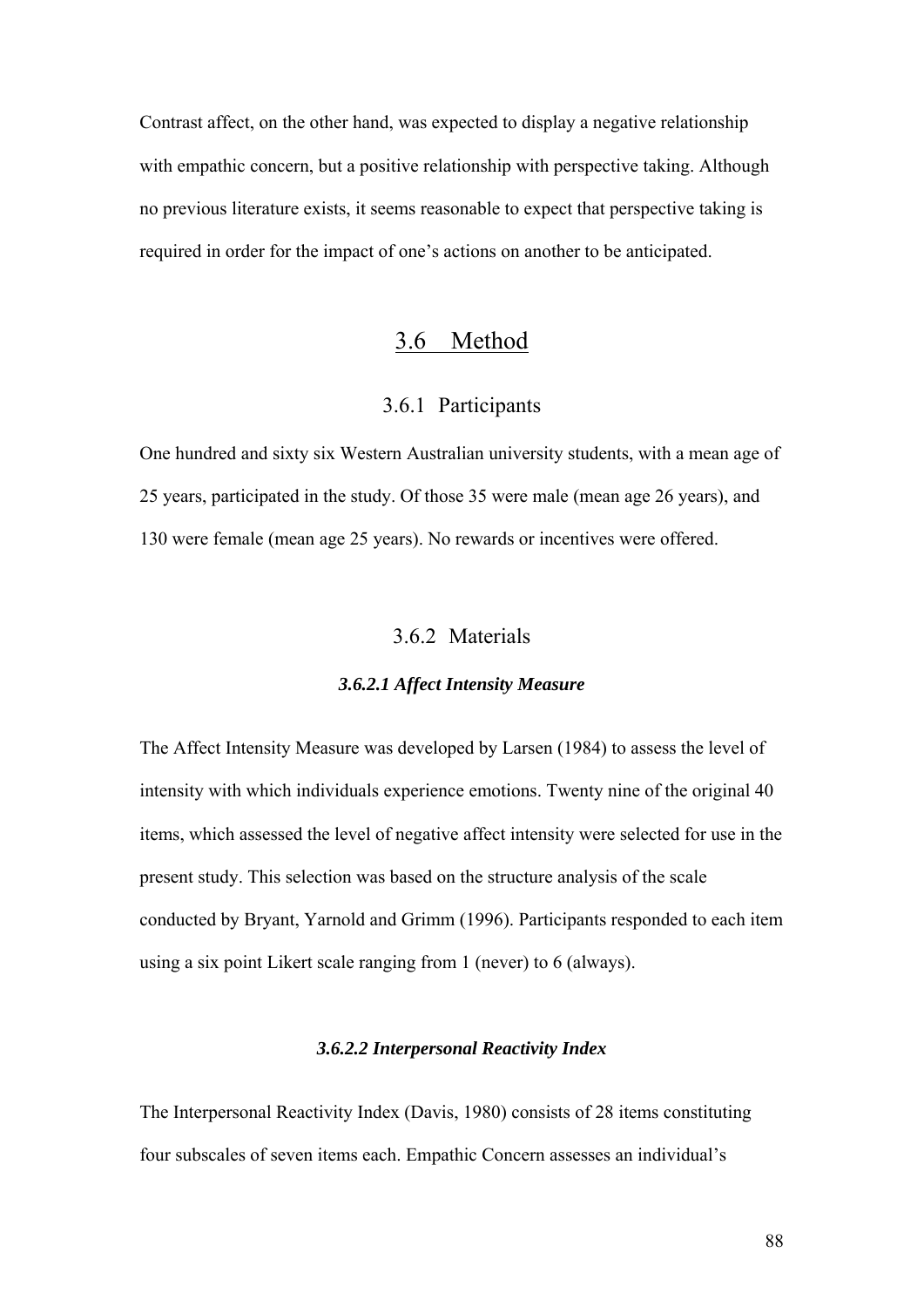tendency to have feelings of concern for others; Perspective Taking assesses an individual's tendency to engage in perspective taking; Personal Distress assesses an individual's tendency to experience feelings of distress when confronted with emotional situations; and the Fantasy scale assesses an individual's tendency to become engaged with fictional characters. Each of the 28 items was rated using a four point Likert scale, ranging from 1 (does not describe me well), to 4 (describes me very well). Reliabilities for the four subscales are reported to range from .70 to .78 (Davis, 1994).

# 3.6.3 Item Selection

### *3.6.3.1 Negative Affect Intolerance Scale*

The Negative Affect Intolerance Scale was designed for use in this study to assess an individual's tendency to experience self-oriented negative affect, in the form of personal distress, as a result of exposure to a distressed other. Items were written to reflect available descriptions of personal distress, which include affective states of disgust, fear, disturbed, upset, troubled, worried, etc (descriptions obtained from: Batson & Coke, 1981; Batson, Duncan, Ackerman, Buckley & Birch, 1981; Batson, O'Quin, Feltz, Vanderplas & Isen, 1983; Davis, 1983; Fultz, Schaller & Cialdini, 1988). The tendency for individuals experiencing personal distress to seek escape (Batson, 1990) was also reflected in the scale, along with the tendency to experience hostility (Milner, Haley & Fultz, 1995).

The final scale consisted of 13 items rated using a six point Likert scale, ranging from 1 (never) to 6 (always). Higher scores reflected a greater level of self-oriented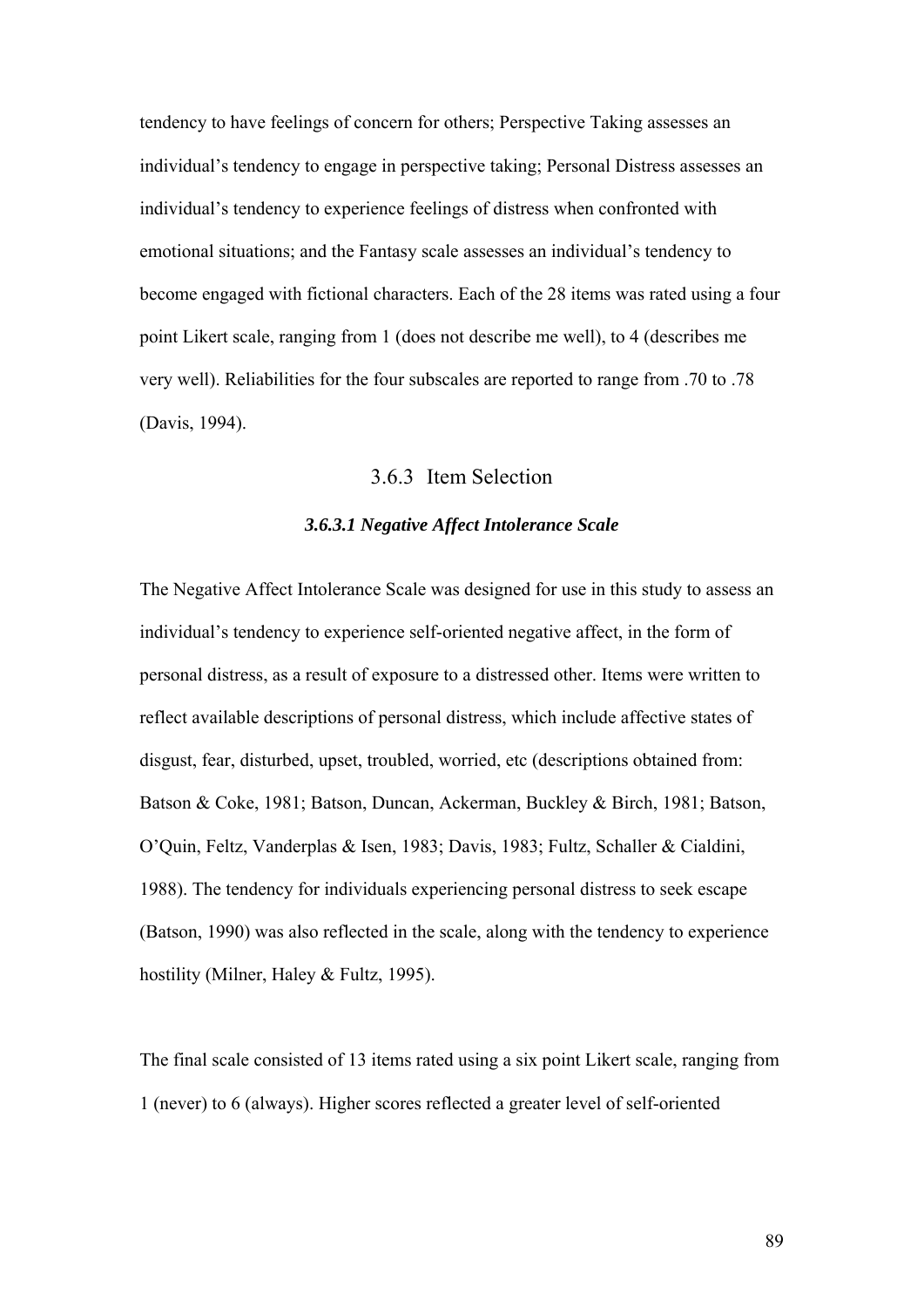responses and hence greater intolerance and hostility to the negative emotional displays of another.

### *3.6.3.2 Contrast Affect Scale*

The Contrast Affect Scale was purpose designed for this study to assess the level of contrasting affect. The scale items were written to reflect pleasurable affective states resulting from the control and dominance of others, as well as pleasure derived from inflicting pain and distress. The scale consisted of 12 items and was rated on a six point Likert scale, ranging from 1 (never) to 6 (always). Higher scores reflected a greater propensity to experience positive affect in the control and dominance aspects of the use of violence.

# 3.6.4 Procedure

Students were approached during their regular lectures and tutorials. They were informed that the study involved completion of a questionnaire only, and that this could be done in their own time and returned into a sealed box. Given the nature of the items in the new scales, ensuring participant confidentiality was given high importance in order to encourage responses that were open and honest.

# 3.7 Results

Analysis has been conducted on the full sample of 166 subjects, except for sex comparisons. In order to eliminate problems associated with unequal cell sizes, a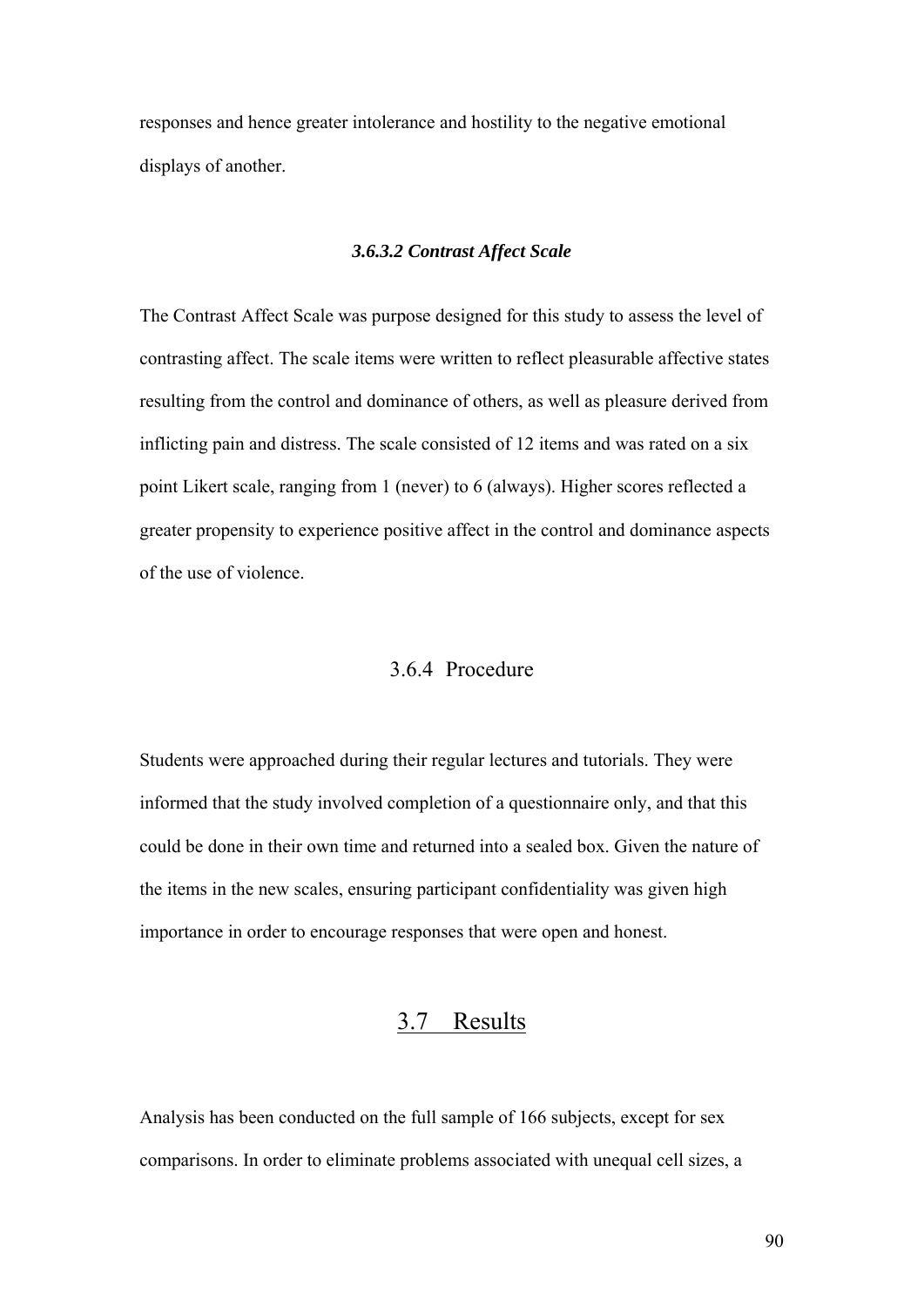smaller sample was constructed using all male respondents  $(n = 35)$  and an equal number of randomly selected female subjects.

# 3.7.1 Scale Reliabilities

The adapted Affect Intensity Measure produced an internal consistency of .79. The four subscales of the Interpersonal Reactivity Index were examined for internal consistency and produced acceptable Chronbach Alpha levels (Perspective Taking,  $\alpha$  = .78; Empathic Concern,  $\alpha$  = .76; Personal Distress,  $\alpha$  = .77; and Fantasy,  $\alpha$  = .81).

#### *3.7.1.1 Negative Affect Intolerance Scale*

The Negative Affect Intolerance Scale was examined via principle components analysis. The resulting scree plot (Figure 3.1) indicated that the scale was unidimensional and therefore no component extraction or rotation was employed.



**Figure 3.1: Scree plot showing eigenvalues produced by principle components extraction of the Negative Affect Intolerance Scale.**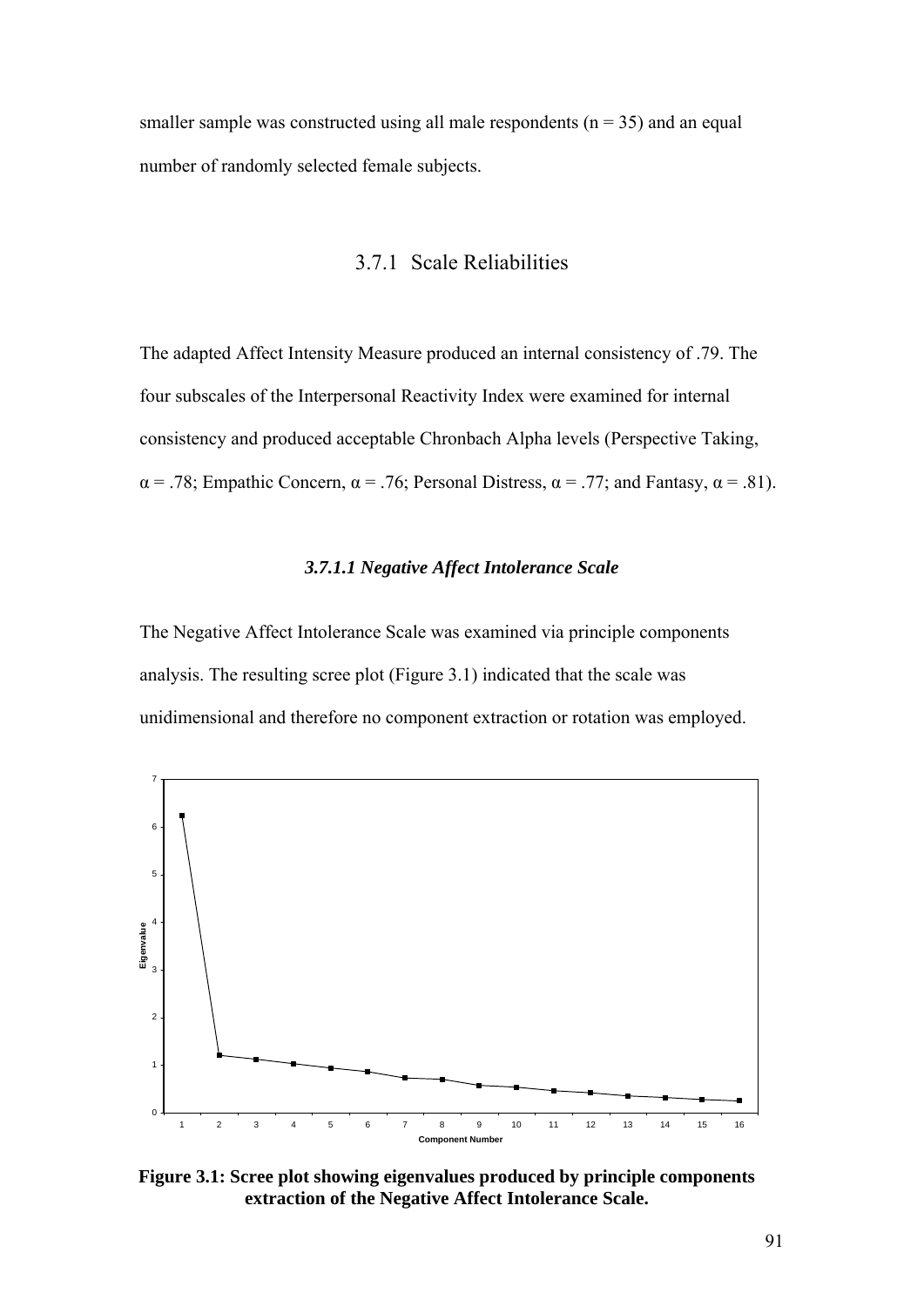The internal consistency of the new scale was examined via Chronbach's Alpha as

well as Corrected Item-Total Correlations. These results are presented in Table 3.1,

and indicated that the scale was internally consistent and that each item was

appropriate for inclusion in the scale.

#### **Table 3.1: Chronbach Alpha and the Corrected Item-Total Correlations for the**

| 13 items of the Negative Affect Intolerance Scale, for the full sample $(n = 166)$ . |  |
|--------------------------------------------------------------------------------------|--|
|                                                                                      |  |

| Item                                                           | CITC | Alpha |
|----------------------------------------------------------------|------|-------|
| When people whinge I feel like telling them to shut up         | .40  |       |
| I am patient with people when they are emotional (R)           | .36  |       |
| I get angry when other people are angry                        | .32  |       |
| I feel irritated when someone is frightened                    | .45  |       |
| Listening to someone moan and carry on makes me angry          | .55  |       |
| I try to avoid people who are really upset                     | .51  |       |
| Gutless people make me sick                                    | .47  |       |
| I want to get away when people are upset                       | .58  |       |
| I hate the sound of people who are upset                       | .50  |       |
| I feel comfortable spending time with people who are sad $(R)$ | .37  |       |
| Frightened people make me angry                                | .48  |       |
| I get really tense when someone around me is frightened        | .36  |       |
| Sad people make me angry                                       | .60  | .82   |
| $\mathbf{M}$ . $\mathbf{M}$ . The state is a series of the set |      |       |

Note: (R) denotes reversed items.

### *3.7.1.2 Contrast Affect Scale*

Analysis of the Contrast Affect Scale was also conducted using Corrected Item-Total Correlations and Principle Component Analysis. The scree plot for this scale suggested that there might be two correlated  $(r = .42)$  components (see Figure 3.2). Therefore, an Oblimin rotation was employed and the pattern matrix is presented in Table 3.2, along with each component's internal consistency and the full scale internal consistency. Corrected Item-Total Correlations are presented for the two components as well as the full scale.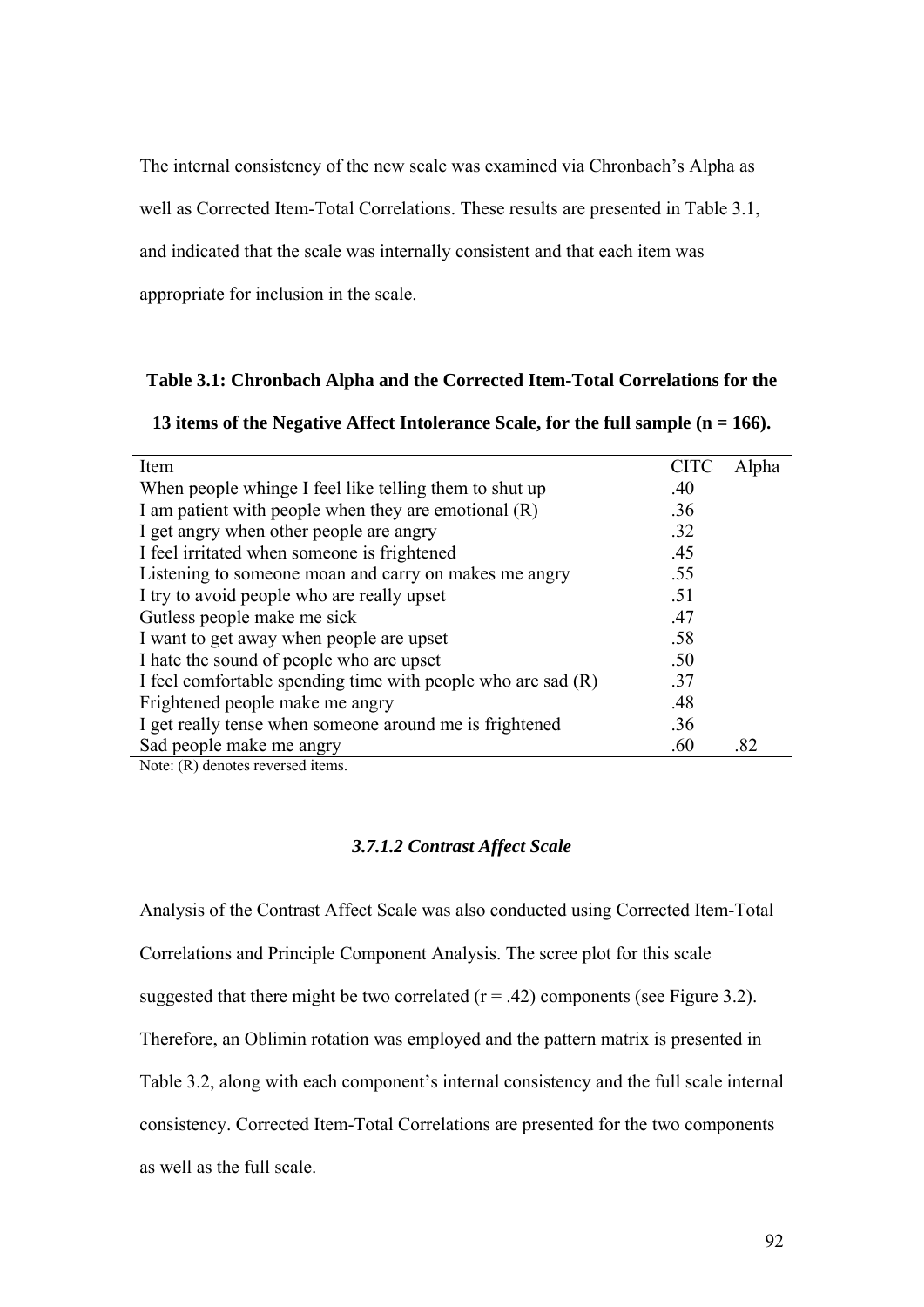

**Figure 3.2: Scree plot showing the eigenvalues produced by Principle Components extraction for the Offender Contrast Affect Scale** 

| Item                                   | Component | Component | Alpha | Full        | Full  |
|----------------------------------------|-----------|-----------|-------|-------------|-------|
|                                        |           | 2         |       | <b>CITC</b> | Alpha |
| I enjoy making someone upset           | .48       |           |       | .55         |       |
| I feel in control when I'm hurting     | .70       |           |       | .58         |       |
| someone                                |           |           |       |             |       |
| I feel good when I cause pain          | .89       |           |       | .49         |       |
| I enjoy causing pain                   | .80       |           |       | .64         |       |
| The only time I feel good is when I'm  | .73       |           |       | .59         |       |
| cruel                                  |           |           |       |             |       |
| Causing pain makes me important        | .82       |           |       | .56         |       |
| I enjoy seeing someone else in pain    | .85       |           | .86   | .59         |       |
| I feel upset if I hurt someone (R)     |           | .61       |       | .53         |       |
| I feel upset when I cause someone pain |           | .75       |       | .57         |       |
| (R)                                    |           |           |       |             |       |
| I feel bad when I hurt someone (R)     |           | .85       |       | .51         |       |
| I feel really low when I upset someone |           | .75       |       | .51         |       |
| (R)                                    |           |           |       |             |       |
| Hurting someone makes me feel          |           | .76       | .81   | .57         | .85   |
| uncomfortable $(R)$                    |           |           |       |             |       |

**Table 3.2: Pattern matrix resulting from Principle Components extraction for the 12 Contrast Affect Scale items for the full sample (n = 166).** 

Note: Component loadings of less than .30 have been suppressed; (R) denotes reversed items.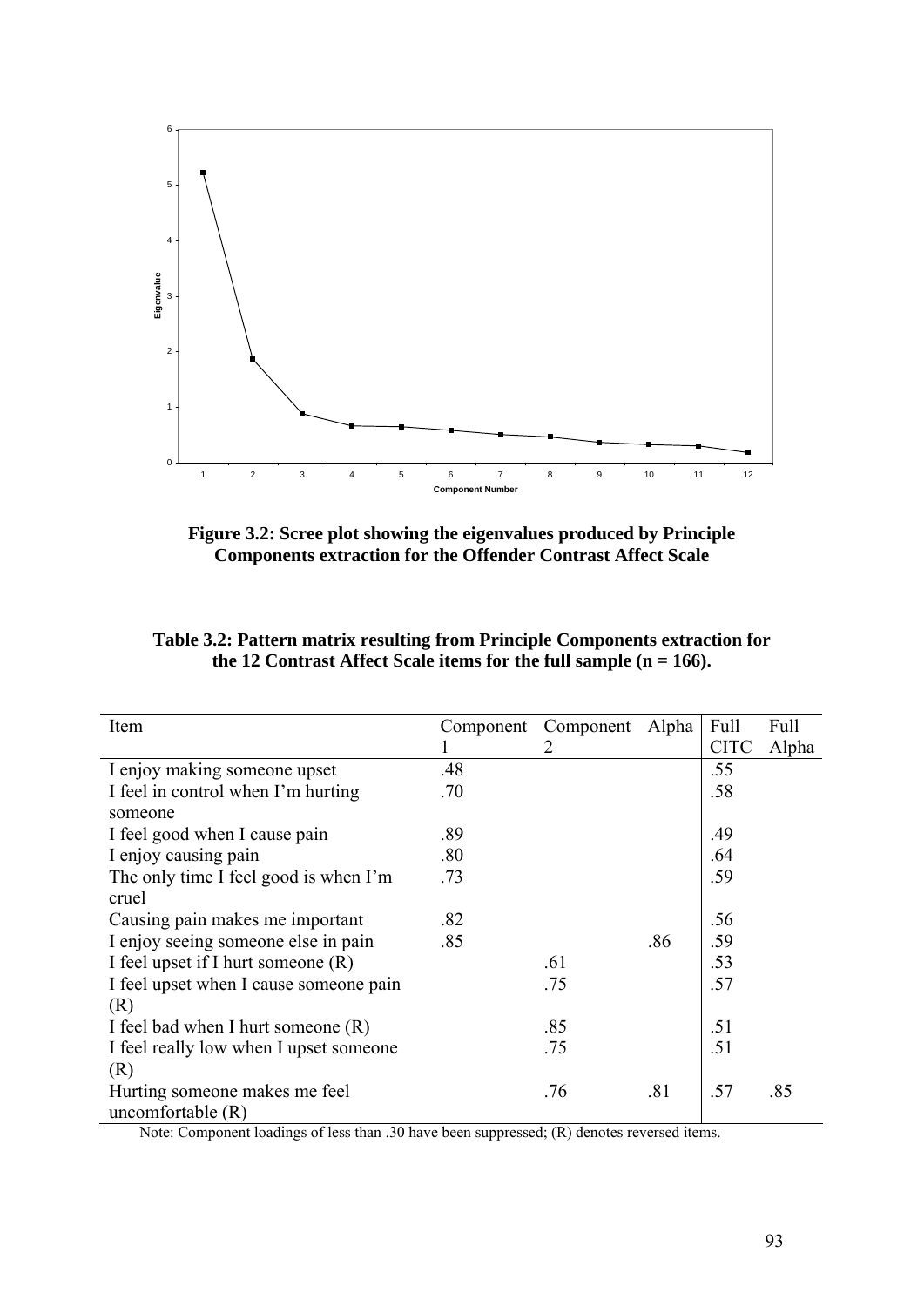An examination of how the items loaded on to the two components reveals that the two components correspond to positively and negatively worded item stems. The internal consistencies of the individual components were not any higher than that for the full scale and it was decided that a component split according to item direction was not a useful construction to pursue. Therefore, the full scale has been used in the following analysis.

## 3.7.2 Scale Descriptives and Sex Comparisons

Comparisons on sex were conducted using a multivariate analysis of variance, using all scales as DVs, which indicated that there was an overall effect for Sex (F(7,55)=4.26;p=.001). The Holm technique for a modified Bonferoni approach (Kromrey & Dickinson, 1995) for controlling inflated Type I error with multiple comparisons was used in examining the subsequent univariate comparisons. Using this method, the only significant sex differences observed were in relation to Empathic Concern and Contrast Affect. Males scored lower than females on Empathic Concern, while females scored lower than males on the Contrast Affect Scale. No sex differences were observed on any of the other scales. The univariate results are presented in Table 3.3, along with the means and standard deviations for males, females, and the full sample.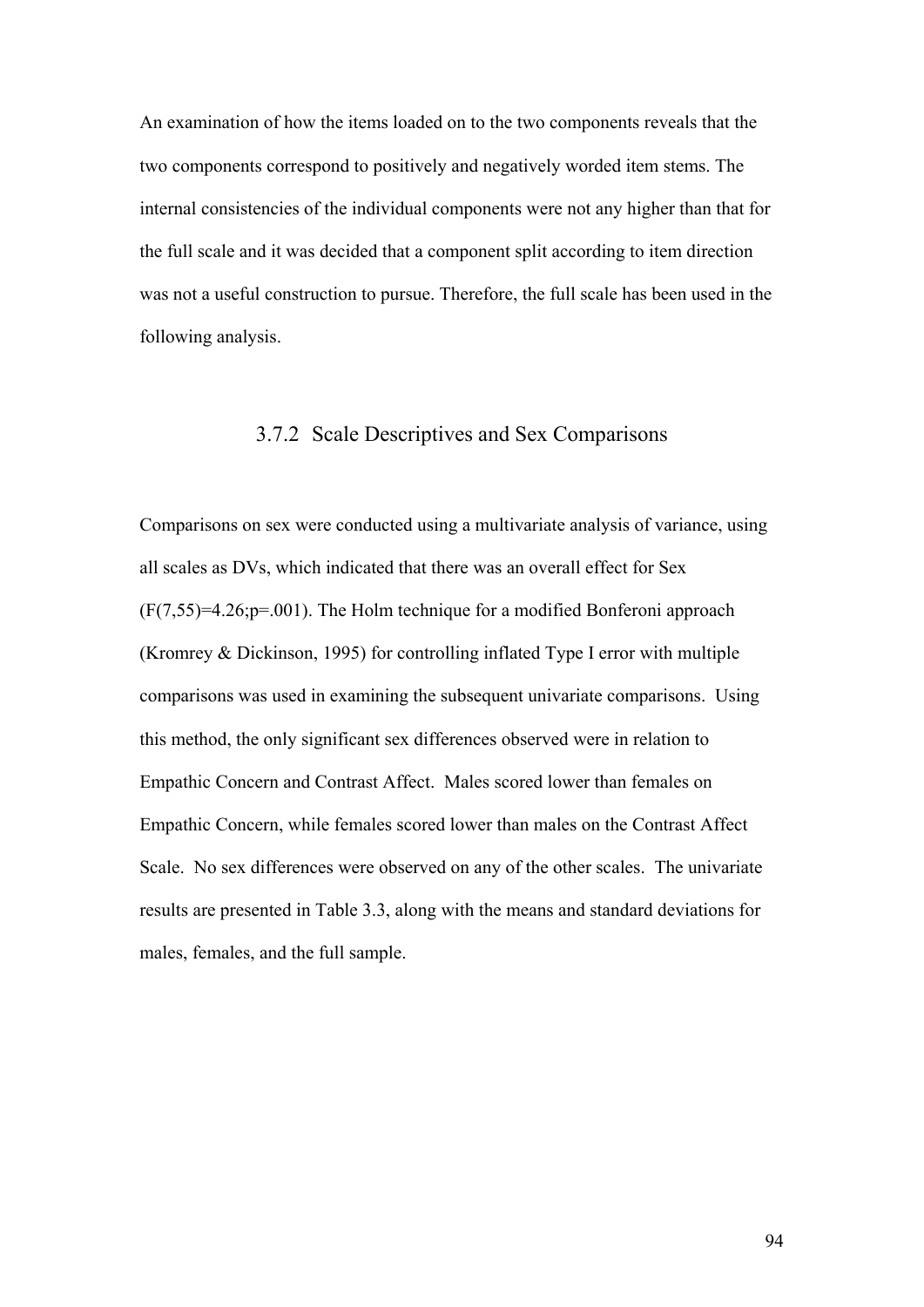|                                    | <b>Full Sample</b> | Sex Comparison Sample |                |                   |  |
|------------------------------------|--------------------|-----------------------|----------------|-------------------|--|
| Scale                              |                    | Males                 | Females        | Univariate        |  |
|                                    |                    |                       |                | Comparison        |  |
| Perspective Taking                 | 21.48 (3.62)       | 20.41 (3.94)          | 22.71(3.11)    | $F(1,61)=6.65$    |  |
| <b>Empathic Concern</b>            | 23.01 (3.44)       | 20.38 (4.30)          | 24.35 (4.30)   | $F(1,61)=18.92**$ |  |
| <b>Personal Distress</b>           | 14.74 (3.77)       | 14.21 (3.72)          | 15.71(3.56)    | $F(1,61)=2.66$    |  |
| Fantasy                            | 20.34 (4.57)       | 17.86(3.61)           | 20.50(4.91)    | $F(1,61)=5.72$    |  |
| Affect Intensity                   | 114.99 (12.03)     | 110.31 (12.35)        | 118.21 (12.97) | $F(1,61)=6.06$    |  |
| Measure                            |                    |                       |                |                   |  |
| Negative Affect                    | 44.74 (8.83)       | 47.62 (8.01)          | 43.94 (9.48)   | $F(1,61)=2.72$    |  |
| Intolerance                        |                    |                       |                |                   |  |
| <b>Contrast Affect</b>             | 19.92(7.10)        | 23.45 (8.88)          | 17.44 (5.32)   | $F(1,61)=10.97*$  |  |
| Note: * $p = .002$ ; ** $p < .001$ |                    |                       |                |                   |  |

*Table 3.3: Means, standard deviations (in parentheses) and univariate comparisons for male (n = 35) and female (n = 35) participants in the sex comparison sample and also in the full sample (n = 166) for all scales.* 

## 3.7.3 Prediction of Negative Affect Intolerance

Multiple linear regression was used to examine the combined and unique influences of variables in the prediction of Negative Affect Intolerance (see Table 3.4). Demographic variables (age, sex) along with the affect subscales of the Interpersonal Reactivity Index (PT, EC, FS, PD) and the Affect Intensity Measure were included in the analysis. None of the demographic variables significantly and uniquely predicted Negative Affect Intolerance. Rather, Negative Affect Intolerance was negatively associated with Empathic Concern and Perspective Taking and positively associated with Affect Intensity and situational Personal Distress (as measured by the IRI). The predictor variables included in the regression analysis accounted for a substantial amount of the variance in Negative Affect Intolerance (Adjusted  $R2 = 36\%$ ).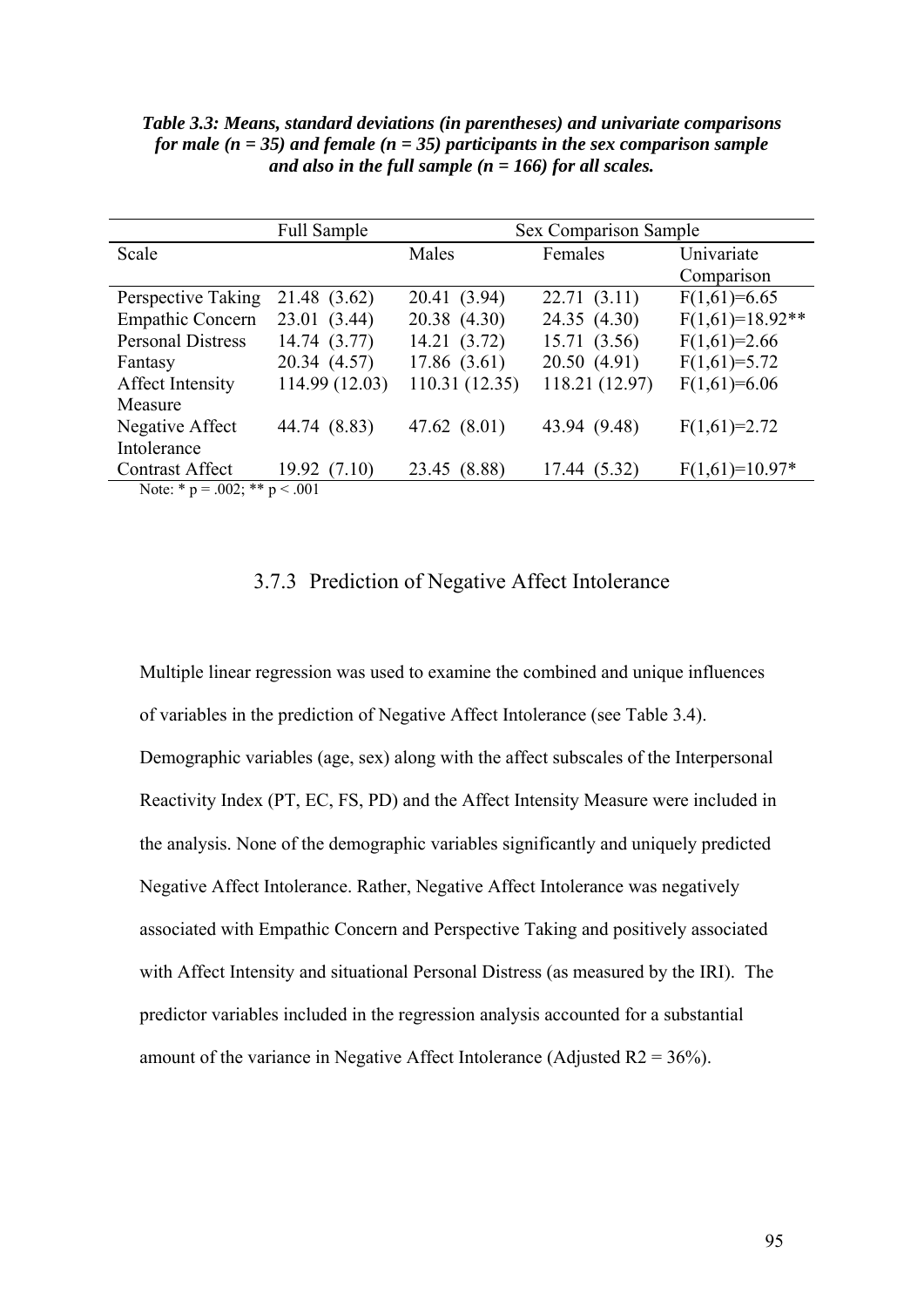Table 3.4 also presents the zero-order (Pearson's) correlations between the predictor variables and Negative Affect Intolerance, as well as semi-partial correlations where all other predictor variables have been partialed out. This analysis indicated that, although a significant predictor of Negative Affect Intolerance, the zero-order correlation between the NAIS and Affect Intensity was not significant. However, little change in the strength of the association was observed once the other predictor variables were controlled for, indicating that Affect Intensity shared little variance with the other predictor variables. This was not the case for Empathic Concern and Perspective Taking, which shared a significant amount of variance (r  $(163) = .50$ ; p < .001). Personal Distress contributed significantly toward the prediction of NAIS scores, and although the correlation had little practical significance ( $r2 = 4.8\%$ ) the relationship between the two measures appeared to be unique based on the semipartial correlation.

**Table 3.4: Linear Regression Analysis predicting Negative Affect Intolerance** 

| Variable                 | Zero     | Semi-     | β        | Total          |
|--------------------------|----------|-----------|----------|----------------|
|                          | Order r  | Partial r |          | Adjusted       |
|                          |          |           |          | R <sub>2</sub> |
|                          |          |           |          |                |
| Age                      | $-.06$   | $-.06$    | $-.06$   |                |
| <b>Sex</b>               | $-16$    | $-.03$    | $-.03$   |                |
| Perspective Taking       | $-45***$ | $-23*$    | $-29**$  |                |
| <b>Empathic Concern</b>  | $-49***$ | $-.30**$  | $-39***$ |                |
| <b>Personal Distress</b> | $-.22**$ | $-.20*$   | $-21**$  |                |
| Fantasy                  | $-.15$   | $-.10$    | $-.11$   |                |
| Affect Intensity         | $-.10$   | $-.15$    | $-17*$   | $36***$        |
| Measure                  |          |           |          |                |

**(n=166).** 

Note: β denotes standardised beta weights.  $* = p < .05$ ;  $** = p < .01$ ;  $*** = p < .001$ .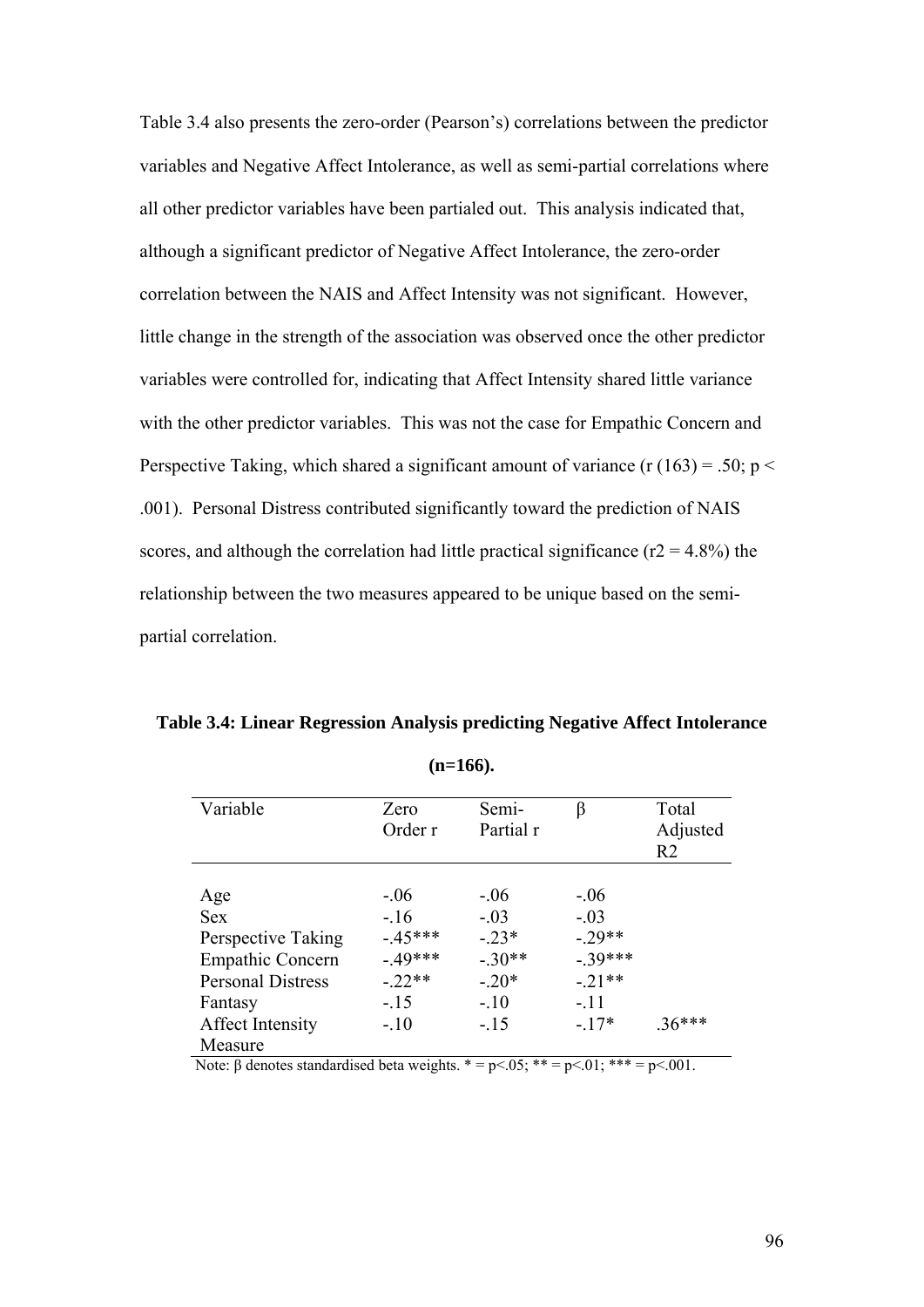## 3.7.4 Prediction of Contrast Affect

A parallel analysis (see Section 3.7.3) was conducted to evaluate the prediction of contrast affect using the same set of variables. The set of predictor variables explained less variance in Offender Contrast Affect Scale (OCAS) scores (Adjusted R2 = 25%) than they did with Negative Affect Intolerance Scale scores. The only significant associations were negative and with age and Empathic Concern.

There were several significant zero-order (Pearson's) correlations observed. The significant positive correlation between OCAS and Sex reflected the Sex difference observed in Section 3.7.2, however, the semi-partial correlation indicated a substantial reduction in this association once the other predictor variables were controlled. Presumably, this occurred due to the degree of association between Sex and Empathic Concern (r  $(161) = -.35$ ;  $p < .001$ ). Likewise, Perspective Taking was significantly correlated with OCAS prior to, but not after, controlling for the other predictor variables. Although significant, Affect Intensity was only weakly associated with Contrast Affect.

| Variable                                                                              | Zero<br>Order r | Semi-<br>Partial r | ß        | Total<br>Adjusted<br>R <sub>2</sub> |
|---------------------------------------------------------------------------------------|-----------------|--------------------|----------|-------------------------------------|
| Age                                                                                   | $-.17$          | $-.17$             | $-17*$   |                                     |
| <b>Sex</b>                                                                            | $.24**$         | .10                | .11      |                                     |
| Perspective Taking                                                                    | $-36***$        | $-.13$             | $-15$    |                                     |
| <b>Empathic Concern</b>                                                               | $-42***$        | $-26**$            | $-.35**$ |                                     |
| <b>Personal Distress</b>                                                              | $.02\,$         | $-.00$             | $-.00$   |                                     |
| Fantasy                                                                               | $-.04$          | .08                | $-.09$   |                                     |
| <b>Affect Intensity Measure</b>                                                       | $-16*$          | .02                | .02      | $.25***$                            |
| Note: $\beta$ denotes standardised beta weights. * = p<.05; ** = p<.01; *** = p<.001. |                 |                    |          |                                     |

**Table 3.5: Linear Regression Analysis predicting Contrast Affect (n=166).**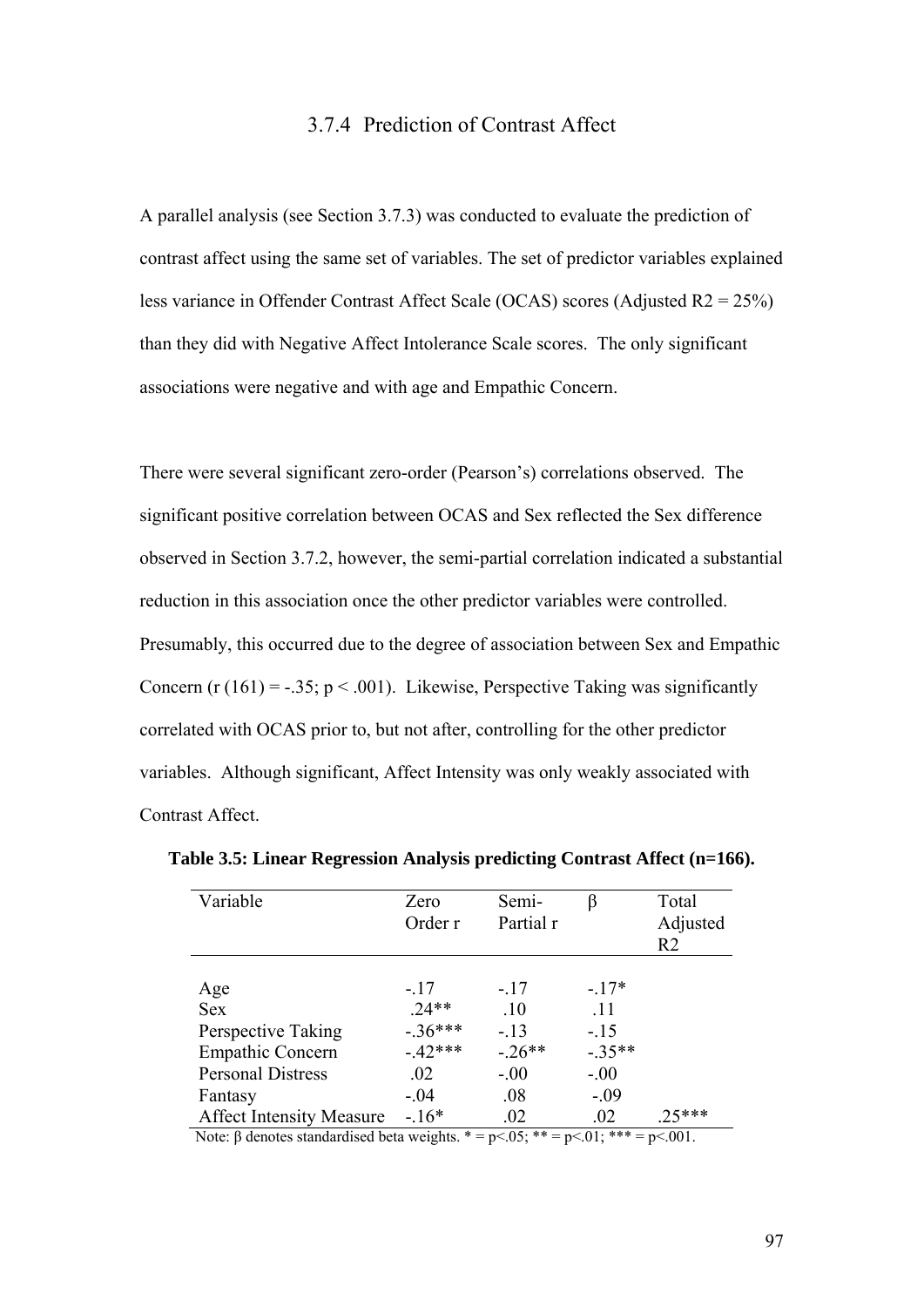# 3.8 Discussion.

The present study sought to investigate the reliability and validity of two newly created instruments designed to measure an individual's self-oriented empathic responses. The data supported the reliability and validity of both scales, with the relationship of these constructs to currently available measures being congruent with current theory.

Negative Affect Intolerance was negatively associated with Empathic Concern for others, which was consistent with the view that personal distress is a self-oriented, rather than other oriented, affective reaction to the distress of others. This finding supports the proposition put forward by Cohen and Stayer (1996), that affective reactions to distress cues have the potential to become completely self-oriented and override the needs of the other. In the current study, individuals who experience high levels of distress and intolerance of another's distress cues reported having lower levels of concern for the other's welfare.

Also consistent with previous research, affect intensity was predictive of NAIS. Individuals who are susceptible to strong affective reactions appear to experience greater intolerance of the negative emotional displays of others. Furthermore, a lack of situational self-reported emotional efficacy (as measured by the Interpersonal Reactivity Index Personal Distress scale) was predictive of feelings of intolerance. It appears, therefore, that a self perceived lack of ability to deal with affectively intense situations is likely to produce higher levels of intolerance to another's negative emotional displays.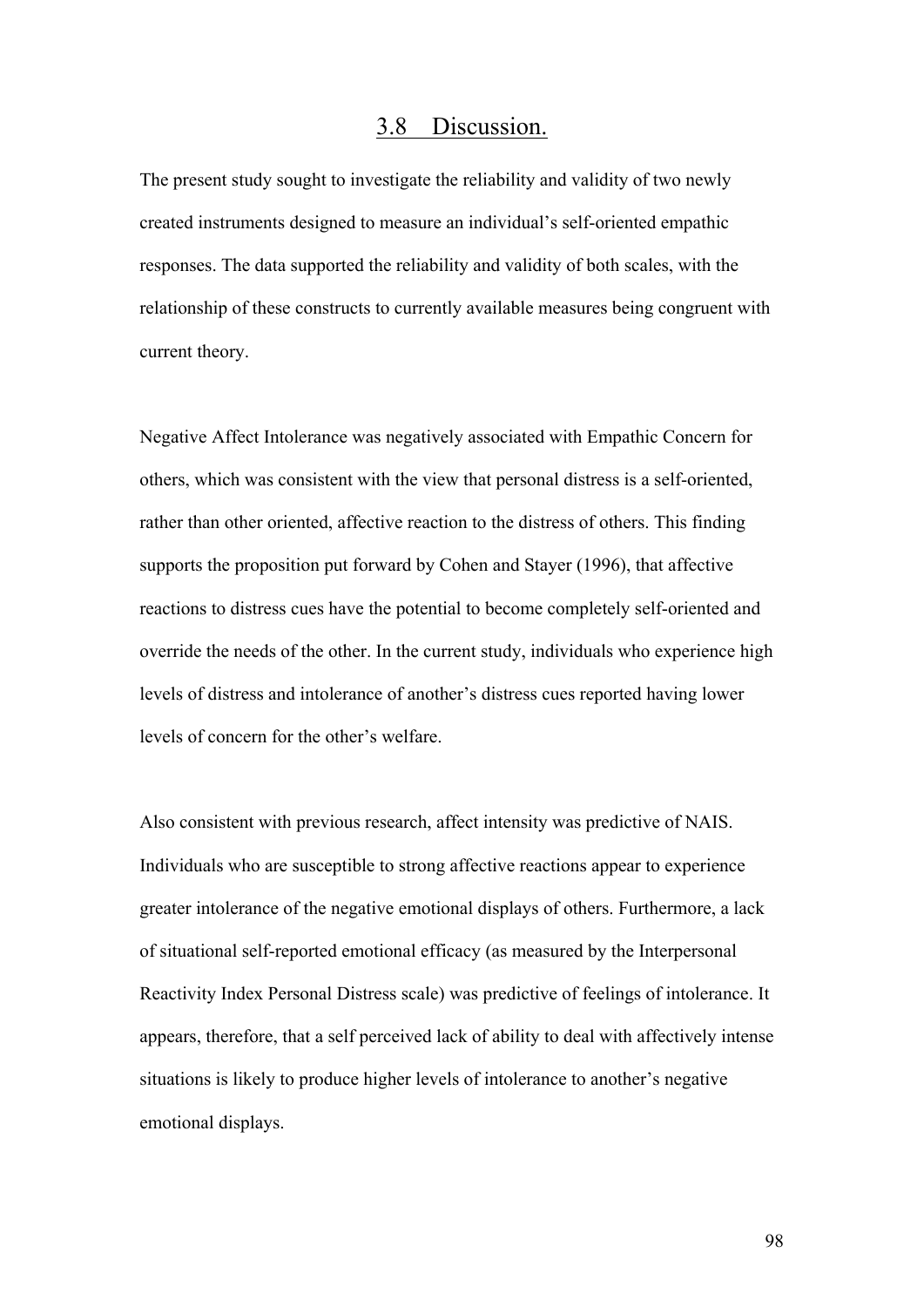Contrary to previous literature, scores on the NAIS were predicted by a lack of perspective taking. Personal distress is thought to result from victim orientation (Fultz, et al., 1988) and to be produced via perspective taking (Coke, et al., 1978). The explanation for this observed pattern in the data may be in the particulars of the perspective taking scale. Batson, Early, and Salvarani (1997) distinguish between two types of perspective taking, self-oriented and other-oriented. They further argues that self-oriented perspective taking, or understanding the other by imagining how you would feel, is more likely to produce feelings of self-oriented distress in the observer than other-oriented perspective taking, or imagining how the other person feels. Davis's (1980) perspective taking scale may be assessing self-oriented perspective taking to a greater extent than other-oriented perspective taking, for example "When I'm upset at someone, I usually try to 'put myself in his shoes' for a while" although not all of the items reflect this aspect of perspective taking. "Before criticising somebody, I try to imagine how I would feel if I were in their place" is another item which appears to reflect a self-oriented approach to perspective taking. However, the items contained in Davis's scale appear to have prosocial connotations. Rather than simply assessing the degree to which individuals are aware of or understand another's emotional status, the items include sentiments associated with prosocial action, such as "before criticising" and "I try to look at everybody's side".

No sex differences were noted for the NAIS or the IRI Personal Distress scale. The failure to find any sex differences on self-oriented affective responding (NAIS) or situational personal distress is interesting in light of previous literature. A consistent sex difference has been observed on measures of empathic concern; however, it has only been self report measures that demonstrate this difference (Skoe, Cumberland,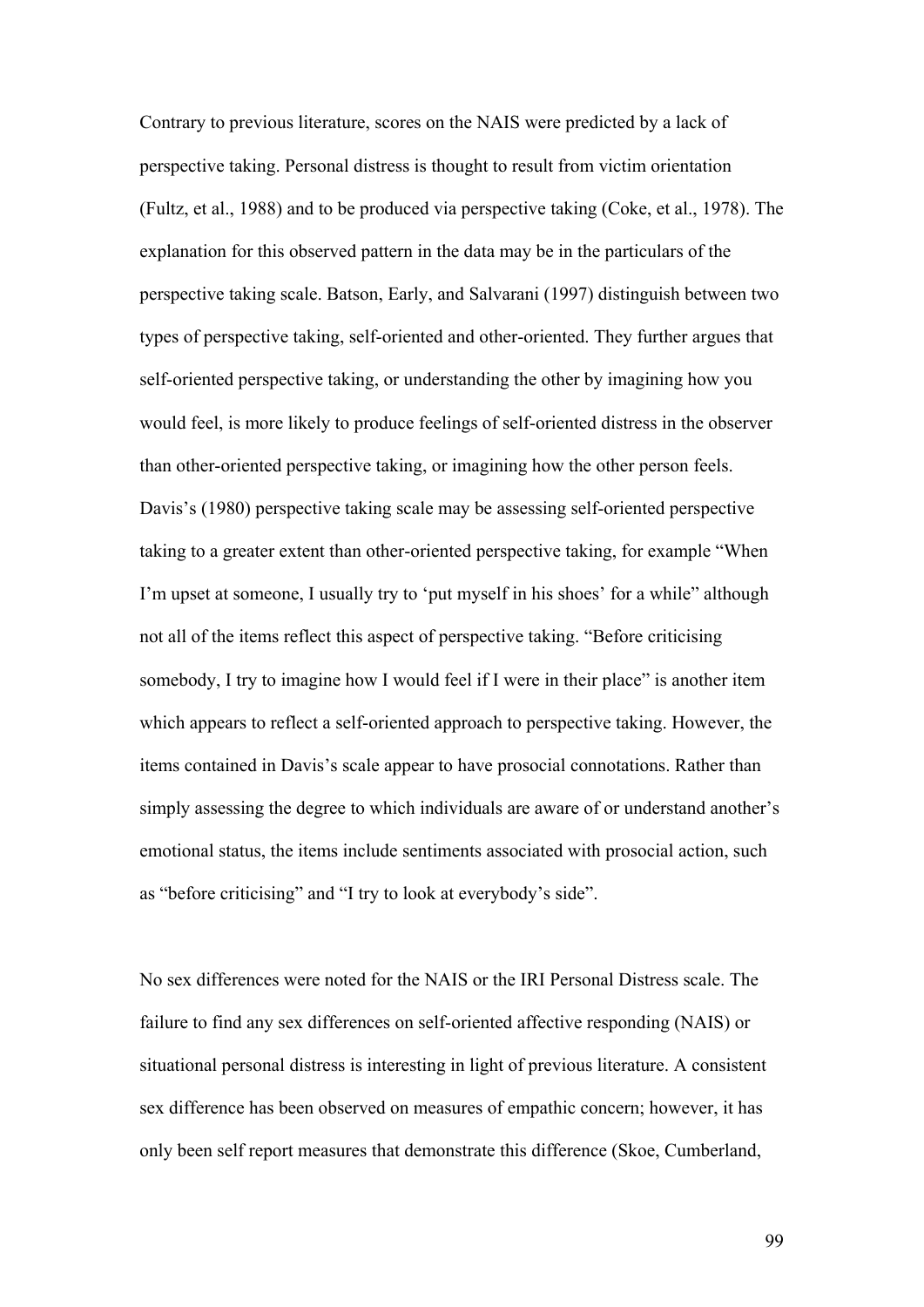Eisenberg, Hansen & Perry, 2002). Physiological measures have generally failed to produce consistent sex differences on empathic responding (Skoe et al.). Consistent with this area of research, we found that females report higher levels of concern than males. It was interesting to note that, although expressing greater levels of concern, females did not report lower levels of intolerance for a distressed other. Such a finding may be interpreted as indicating that the higher levels of self-reported concern by females reflect a subjective interpretation bias (perhaps due to cultural gender influences), but females are equally likely to find their emotional arousal aversive.

The Contrast Affect Scale appears to be tapping into an individual's propensity for cruelty and callousness. Males scored significantly higher on the Contrast Affect Scale than females. This result was consistent with findings of higher levels of aggression and violence in males than females (Blackburn, 1993), and appears congruent with arguments that the use of violence and aggression to dominate others is primarily a masculine trait (Moore & Stuart, 2005). Levels of contrast affect should be further examined in relation to all types of violence, but may prove particularly useful in the area of domestic violence where control issues have been of principal concern (Moore & Stuart).

Low levels of concern for others were associated with higher levels of contrast affect. This appears consistent with the argument that empathic concern and aggression are incompatible responses.

Contrast Affect was not related to Perspective Taking. Indeed, it has been argued that perspective taking may represent a possible criminogenic tool (see Chapter Five). It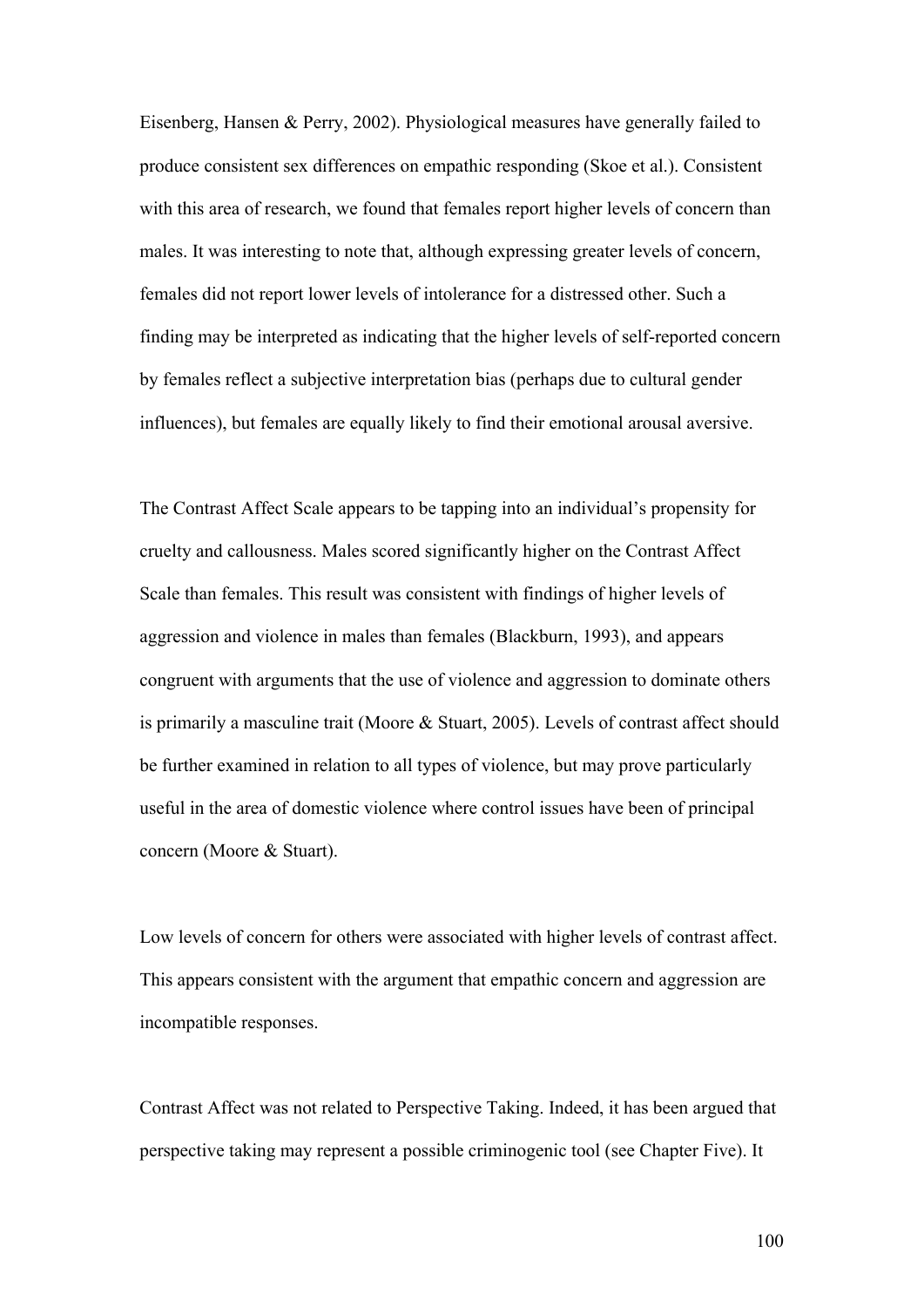appears that, although perspective taking has been positively associated with prosocial behaviour (Oswald, 1996), and is thought to precipitate empathic concern (Batson, 1991), antisocial behaviour is not necessarily negatively associated with perspective taking.

Contrast affect was found to decrease with increasing age. This finding is particularly interesting, given our continued inability to determine specific factors that contribute toward the desistence of antisocial behaviour (Blackburn, 1993). It seems, from this data at least, that a propensity toward callousness and cruelty decreases with age. This finding is also congruent with developmental models of empathy that predict increases in empathic concern during early adulthood (Chase-Lansdale, Wakschlag & Brooks-Gunn, 1995). It may be that for some individuals there is a delayed maturation of empathic responding; however, developmental models predict a reduction in selforiented distress as 'true' empathic concern develops (Davis, 1994) and we found no evidence of a decrease in self-oriented intolerance with age.

The overall amount of variance explained by the predictive models was moderate. Thus, adopting a multidimensional model of interpersonal affective reactions to another's emotional displays has been shown to be useful in increasing our understanding of this aspect of social behaviour. Further, including Stotland's (1969) construct of contrasting affective reactions has also been shown to be useful. However, the results also suggest that there are other intervening variables, which have yet to be identified, and which would account for the remaining variance.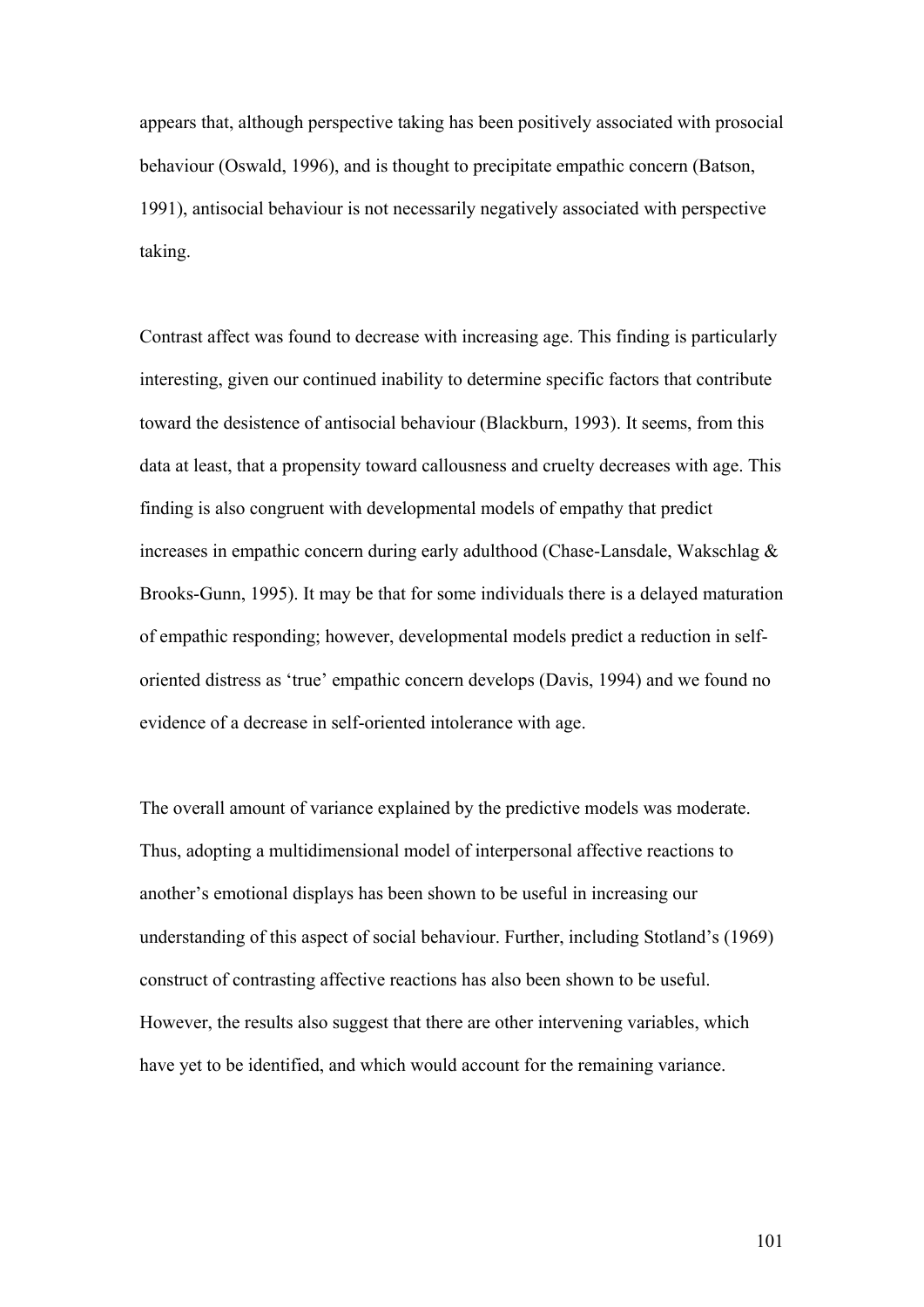The two newly constructed scales, NAIS and CAS, appear to be tapping into unique aspects of interpersonal affective responses. The reliability and validity of the newly created scales require further investigation, although preliminary findings support these assessment tools. Specifically, the ability of the scales to discriminate between known groups that are based on meaningful social behaviour such as violence. Therefore, the next chapter outlines two studies, which investigate the psychometric properties of the scales with offenders as well as investigating known group differences.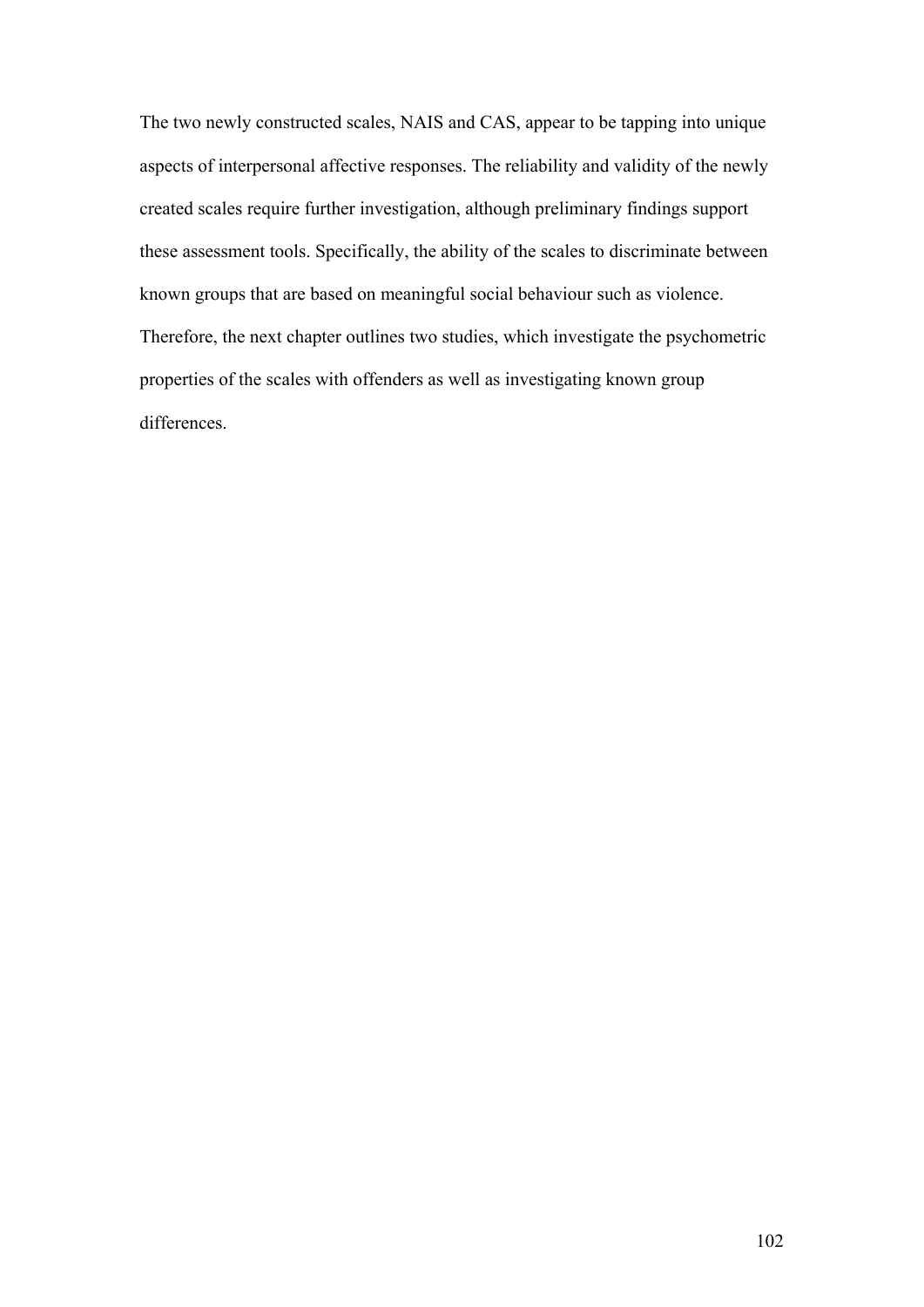# **Chapter Four**

Self-oriented Affective Responses in Violent Offenders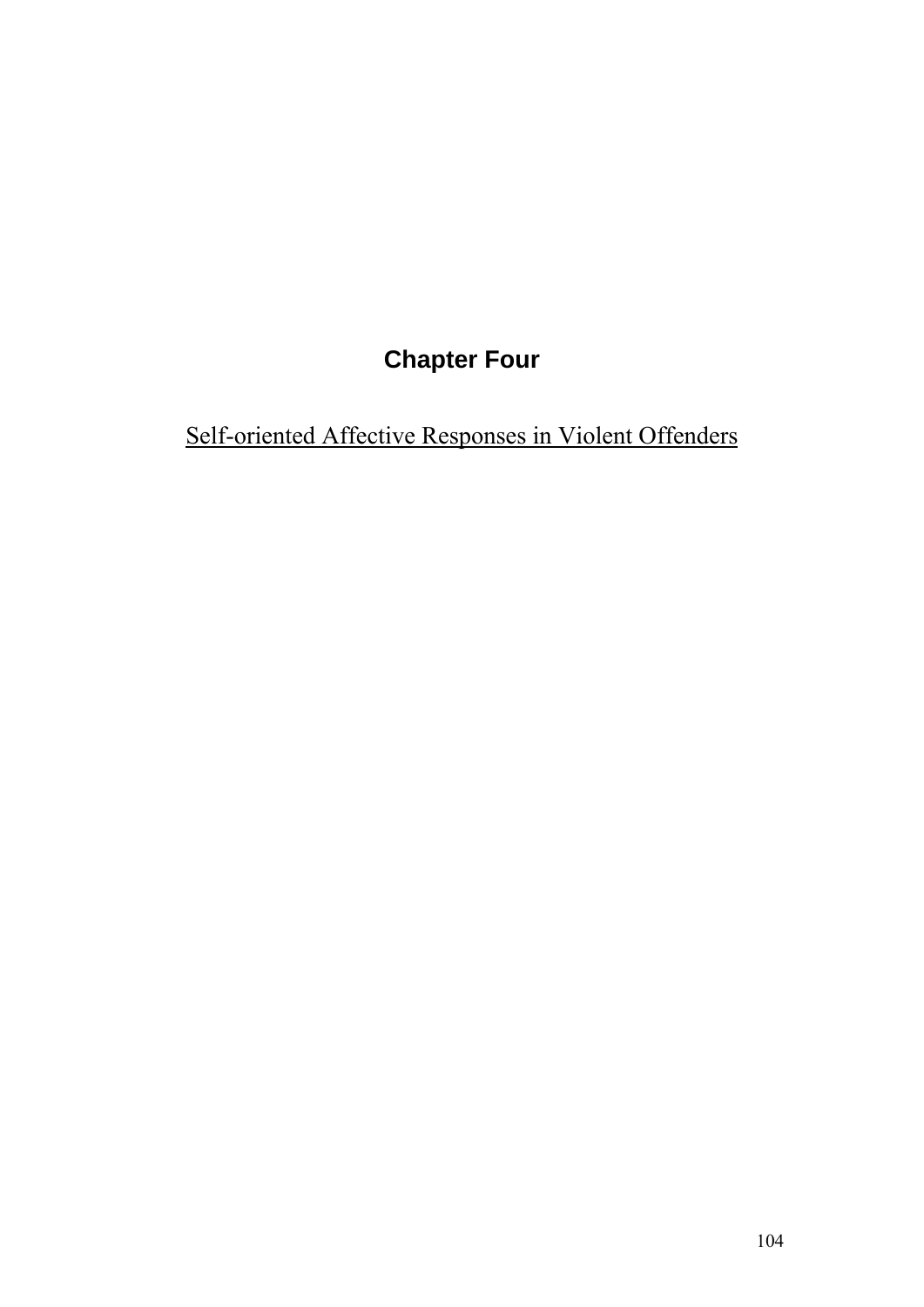# 4.1 Overview

Chapter four contains an outline of the results of two studies. The first study used the newly constructed scales from Chapter 3 to assess offenders who had been classified as either violent or non-violent by the Western Australian Department of Justice. The reliabilities of the scales were examined using this sample, along with the scales' ability to discriminate between the groups. The second study presented used a much larger sample of offenders with varied criminal histories. Once again, the suitability of the new scales for use with offender populations was examined. In addition, offender heterogeneity was investigated via cluster analysis. Given the arguments relating to the importance of remaining cognisant to offender heterogeneity (Howells, Watt, Hall and Baldwin, 1997), it was deemed appropriate to investigate the possibility of several unique empathic response profiles within the offender sample. Once identified, these offender subgroups were compared to a community sample in order to investigate the presence of divergent empathic response patterns (A copy of the scales used are presented in Appendices B and C).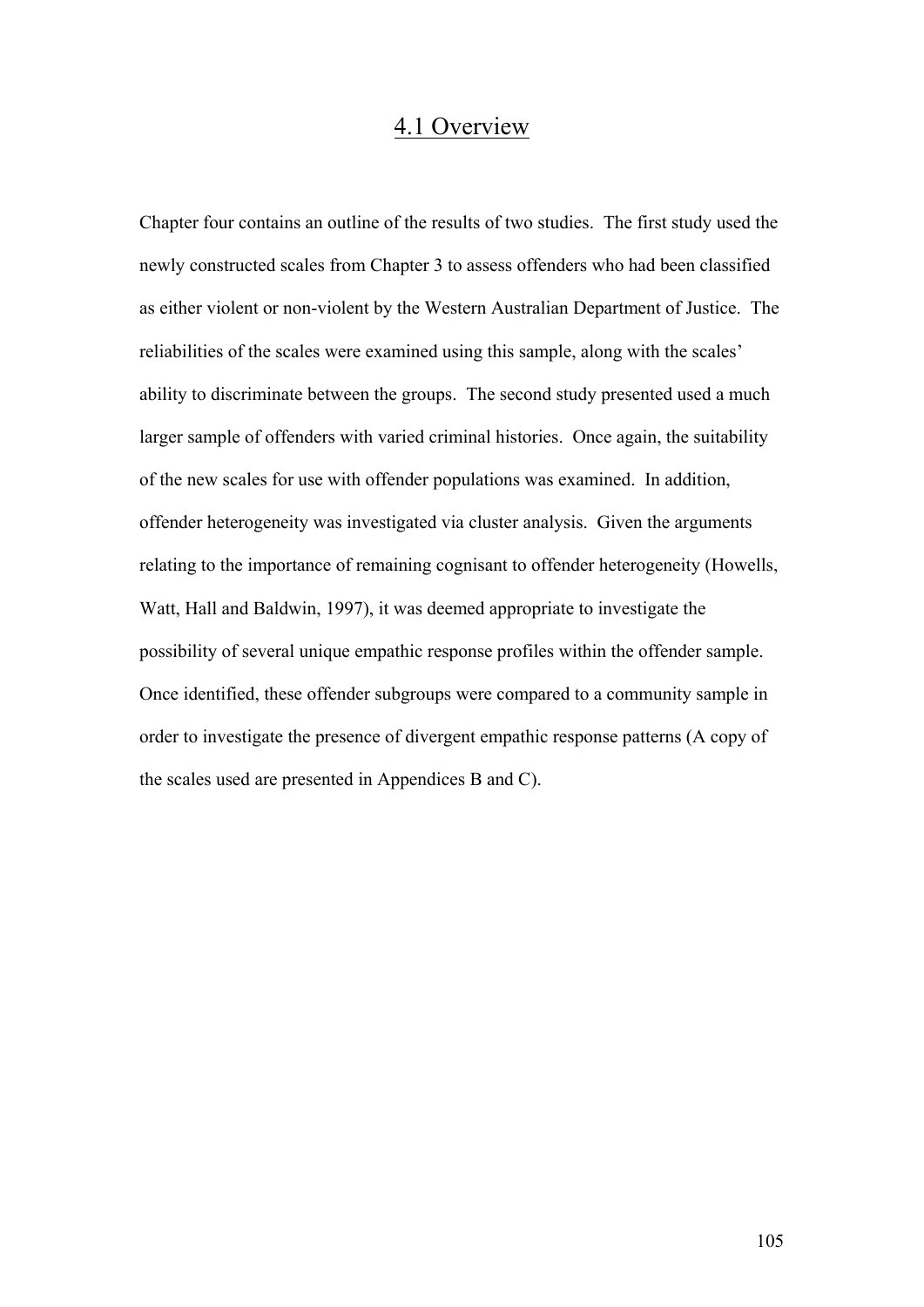# 4.2 Pilot Study

Study 1 was conducted to establish the reliability of the self-oriented affective response style questionnaires (Negative Affect Intolerance Scale and Offender Contrast Affect Scale) with offender samples. Two other scales were included, Impulsivity and Neuroticism. It has been argued that impulsivity is one of the most important variables when investigating offender characteristics (Farrington, 2002). Additionally, neuroticism has been described as a form of general negative affectivity (Yik & Russell, 2001), which may help to distinguish between an empathic response deficit and shallow negative affectivity. These additional scales play a larger role in the analysis of the main study (presented in section 4.6) but are included in the pilot study for the sake of consistency.

# 4.3 Method

#### 4.3.1 Participants

Forty nine incarcerated male offenders participated in the study. Participants ranged in age from 18 to 70 years ( $\overline{X}$  = 30.1). Offenders had been classified by the Western Australian Department of Justice as either violent ( $n = 17$ ) or non violent ( $n = 32$ ) based on their LOSNI scores (Ward & Dockerill, 1999). Two Western Australian metropolitan prisons were used for data collection, one maximum security ( $n = 18$ ) and one minimum security (n = 31). Violence category was independent of prison ( $\chi$ 2  $(1) = 0.22$ ;  $p = .64$ ).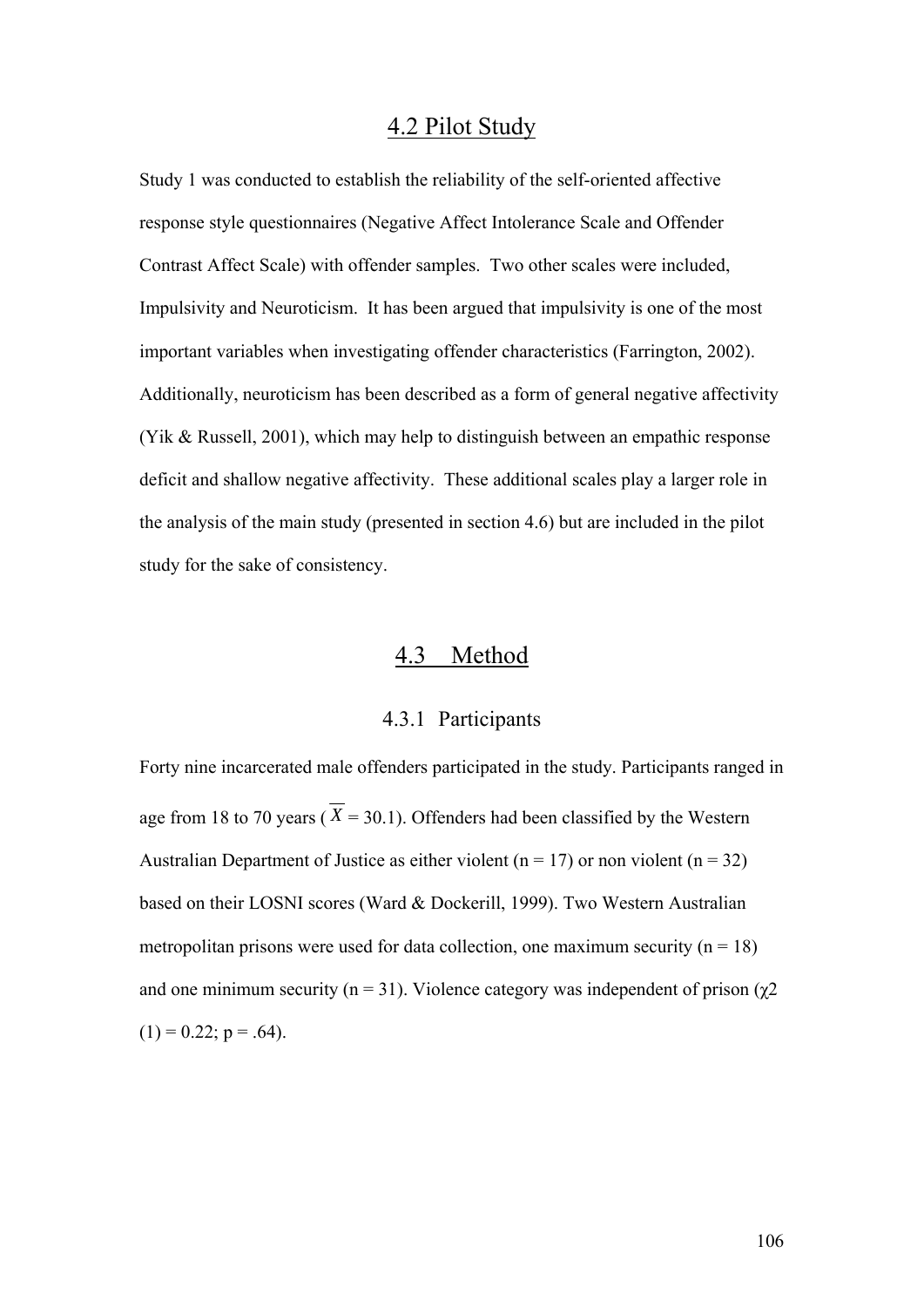### 4.3.2 Measures

**Impulsivity**: The Impulsivity subscale of the Karolinska (Schalling, Asberg, Edman & Oreland, 1987) was administered, with higher scores indicating a greater tendency to act impulsively. The scale consisted of 10 items rated on a 4 point Likert scale ranging from 'Not at all like me' to 'Very like me'.

**Negative Affectivity**: The Neuroticism subscale of the Eyesenck Personality Questionnaire (EPQ-N; Eysenck & Eysenck, 1964) was used as a measure of general negative affectivity (Tellegen, 1985). The scale consisted of 23 items with a simple yes/no response format.

**Contrast Affect:** The Offender Contrast Affect Scale (OCAS) was used to assess offenders' experience of enjoyment, arousal and dominance when inflicting harm on others [for example; Causing pain makes me important]. The internal consistency of the scale for non-offenders is  $\alpha$  = .85 (See Chapter 3). The scale consisted of 12 items and was rated on a six point Likert scale, ranging from 1 (never) to 6 (always), with the possible scores ranging from 12 to 72. Higher scores reflected a greater propensity to experience positive affect in the presence of another in distress.

**Negative Affect Intolerance:** The Negative Affect Intolerance Scale (NAIS) was used to assess the level of intolerance offenders experience in the presence of a distressed other [for example; I hate the sound of people who are upset]. The internal consistency of the scale for non-offenders is  $\alpha$  = .82 (See Chapter 3). The scale consisted of 12 items rated using a six point Likert scale, ranging from 1 (never) to 6 (always), with possible scores ranging from 12 to 72. Higher scores reflected a greater intolerance of the negative emotional displays of another.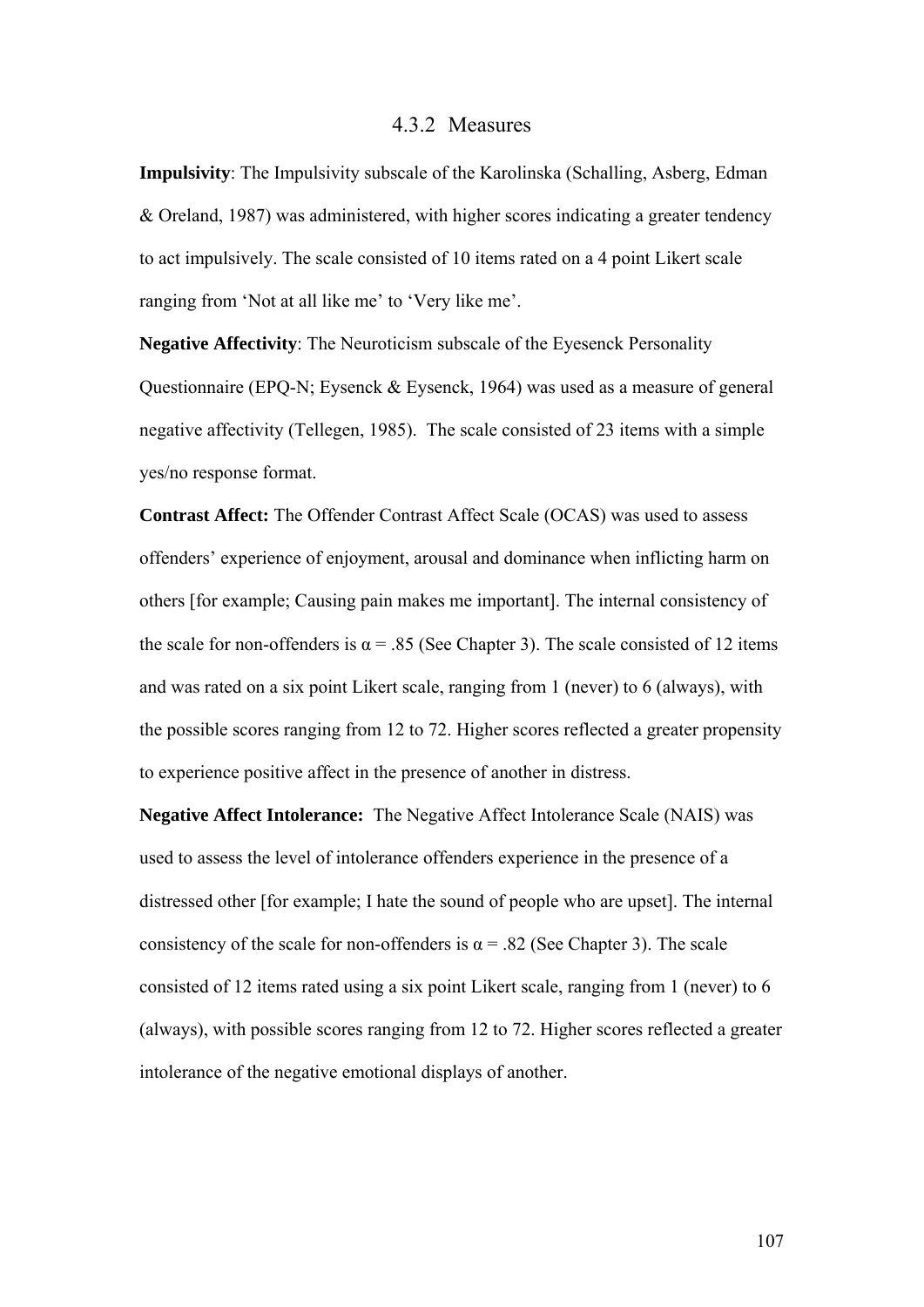## 4.3.3 Procedure

Prison superintendents were approached and asked for assistance in questionnaire distribution. Prison staff distributed the questionnaires to offenders who had been classified as either violent or non violent. Sex offenders were excluded from the study. In order to keep offence category private, as the only offenders who did not receive a questionnaire were sex offenders (specifically at the minimum security prison) offenders were told that they were selected on a random basis. Offenders completed the questionnaire in their own time, sealed the questionnaire in the envelope provided and placed it in a sealed box. The boxes were collected from the prison at a later date.

# 4.4 Results

## 4.4.1 Scale properties

All scales produced acceptable reliabilities. Impulsivity produced an internal consistency of .69, the Neuroticism internal consistency was .90, Offender Contrast Affect was .86, and the Negative Affect Intolerance Scale's internal consistency was .70.

## 4.4.2 Group differences

Differences between offenders who were classified as violent, and those who were classified as non violent were examined on all scales (see Table 1). No significant difference between violent and non violent offenders were found on any of the measures.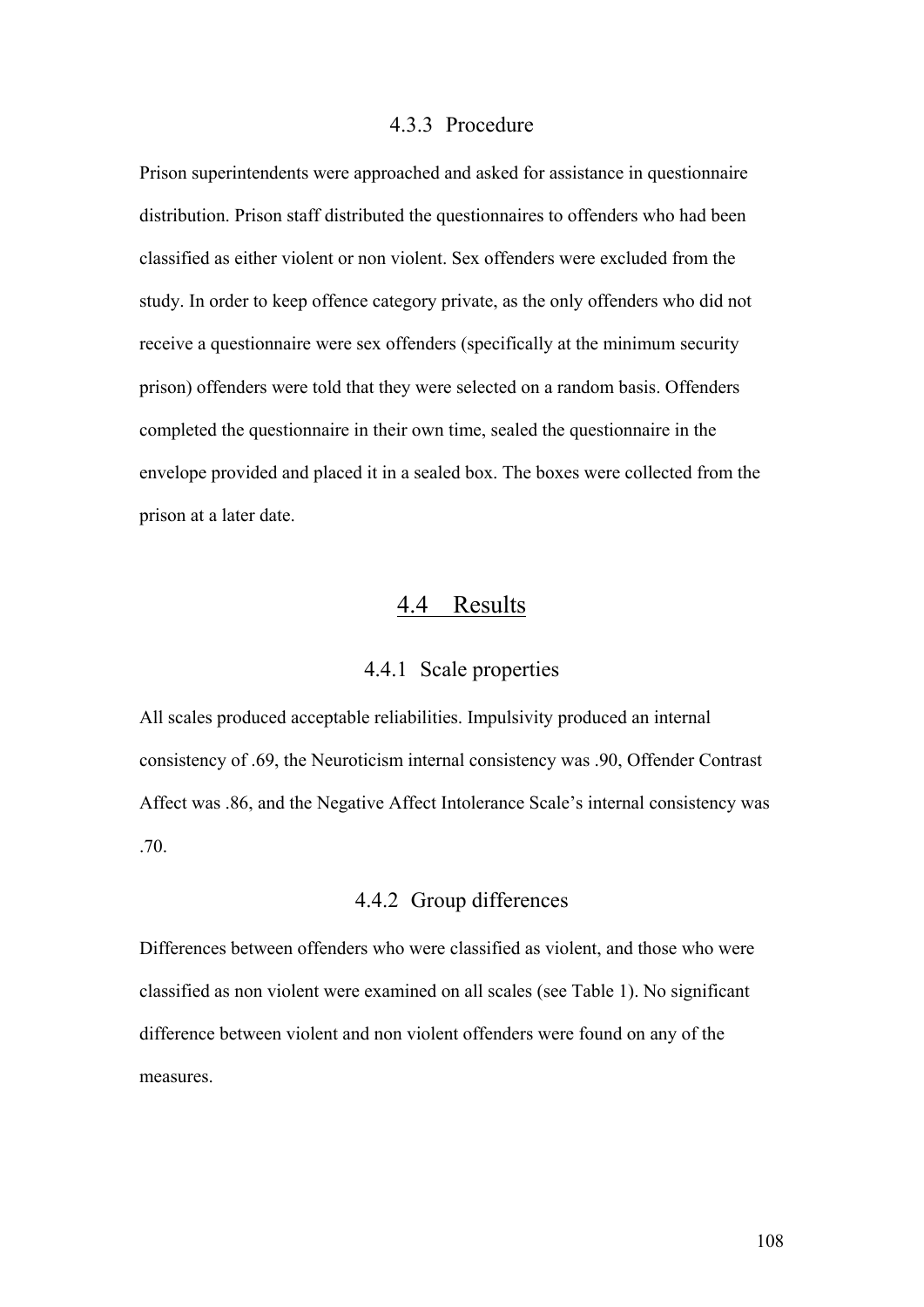|                                                                  | Impulsivity   | Neuroticism           | <b>Contrast Affect</b> | Negative Affect |
|------------------------------------------------------------------|---------------|-----------------------|------------------------|-----------------|
|                                                                  |               |                       |                        | Intolerance     |
| Violent                                                          | 28.38 (3.67)  | 9.50(5.53)            | 22.06 (7.64)           | 45.88 (10.87)   |
| Non Violent                                                      | 26.25(5.22)   | 7.52(6.30)            | 22.57(10.75)           | 48.86 (9.69)    |
| Univariate                                                       | $t(39)=1.31;$ | $t(45)=1.06;$         | $t(45)=0.17;$          | $t(43)=0.95;$   |
| Comparison                                                       | $p = 20$      | $p = 29$              | $p = 86$               | $p = 0.35$      |
| $\mathbf{M}$ $\mathbf{M}$ $\mathbf{M}$ $\mathbf{M}$ $\mathbf{M}$ |               | $\sim$ 1.5 $\sim$ 1.1 |                        |                 |

#### **Table 4.1 Scale means, standard deviations, and univariate comparisons of offenders classified as either violent or non violent.**

Note: Standard deviations are presented in parentheses.

# 4.5 Summary

Both of the new self-oriented affective response scales (OCAS and NAIS) produced acceptable reliabilities with the offender samples, as did the Neuroticism scale. No differences were found between offenders classified as violent and those classified as non violent on any of the measures employed. However, these results should be interpreted with two issues in mind.

Firstly, given the consistent argument that violent offenders are a heterogenous population (e.g., Howells, Watt, Hall & Baldwin, 1997) the lack of significant differences are unsurprising and may have resulted from the presence of subgroups within the violent sample. Therefore, the lack of significant differences should not be taken to indicate that empathy is not a variable of importance. Secondly, there is another issue relating to the whether empathy is a variable which is important in relation to violence and aggression, or whether it is related to criminality per se. The pilot study did not make use of a community comparison group, and so it was not possible to establish if both violent and non violent offenders differ from the community in their empathic responses. The following study, however, does introduce a community sample for this purpose. Additionally, rather than relying on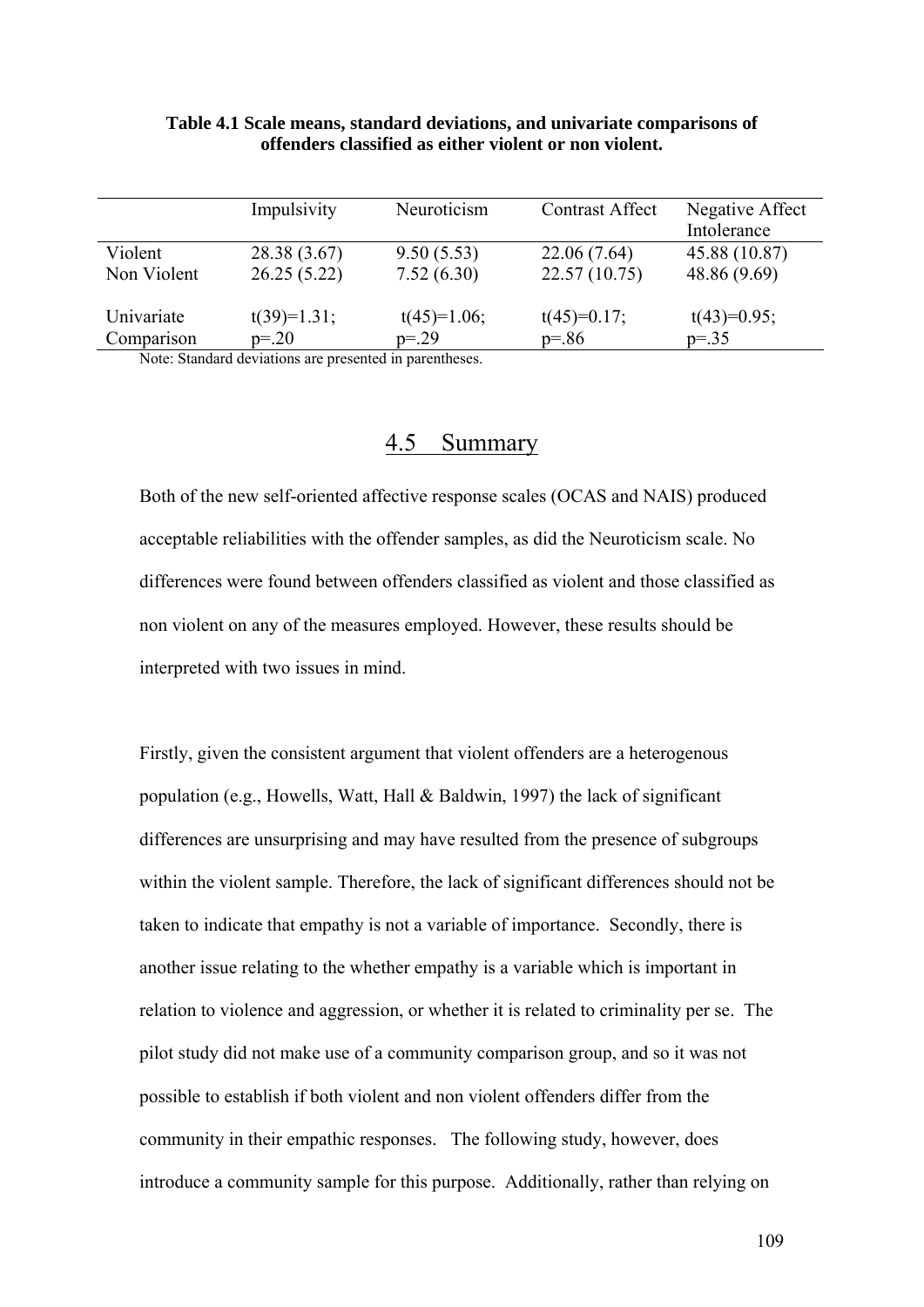the Department of Justice classification of violent and non violent offenders, which may or may not be accurate, the following study uses measures of criminal versatility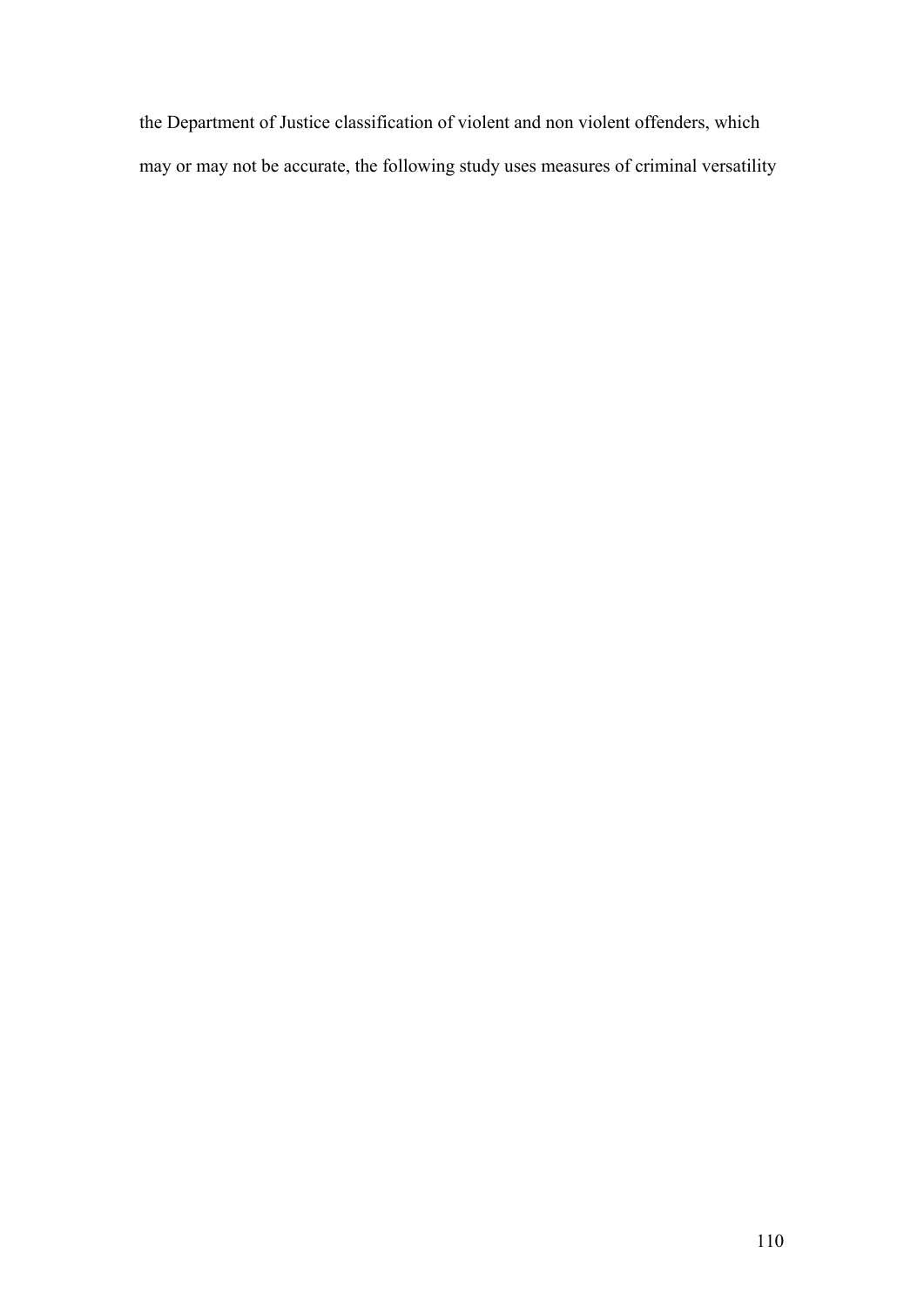# 4.6 Interpersonal affective responses and violence: Refining lack

of empathy descriptions.<sup>3</sup>

Jaimie P. Beven<sup>1</sup>, Guy Hall<sup>1</sup>, and Angela O'Brien-Malone<sup>2</sup>

<sup>1</sup>School of Law, <sup>2</sup> School of Psychology

Murdoch University

Running Head: Interpersonal Affective Responses and Violence

Keywords: Empathy, Violence, Offenders

 $\frac{1}{3}$  $3$  Beven, J.P., Hall, G., & O'Brien-Malone, A. (In Submission). Interpersonal affective responses and violence: Refining lack of empathy descriptions. *International Journal of Offender Therapy and Comparative Criminology*.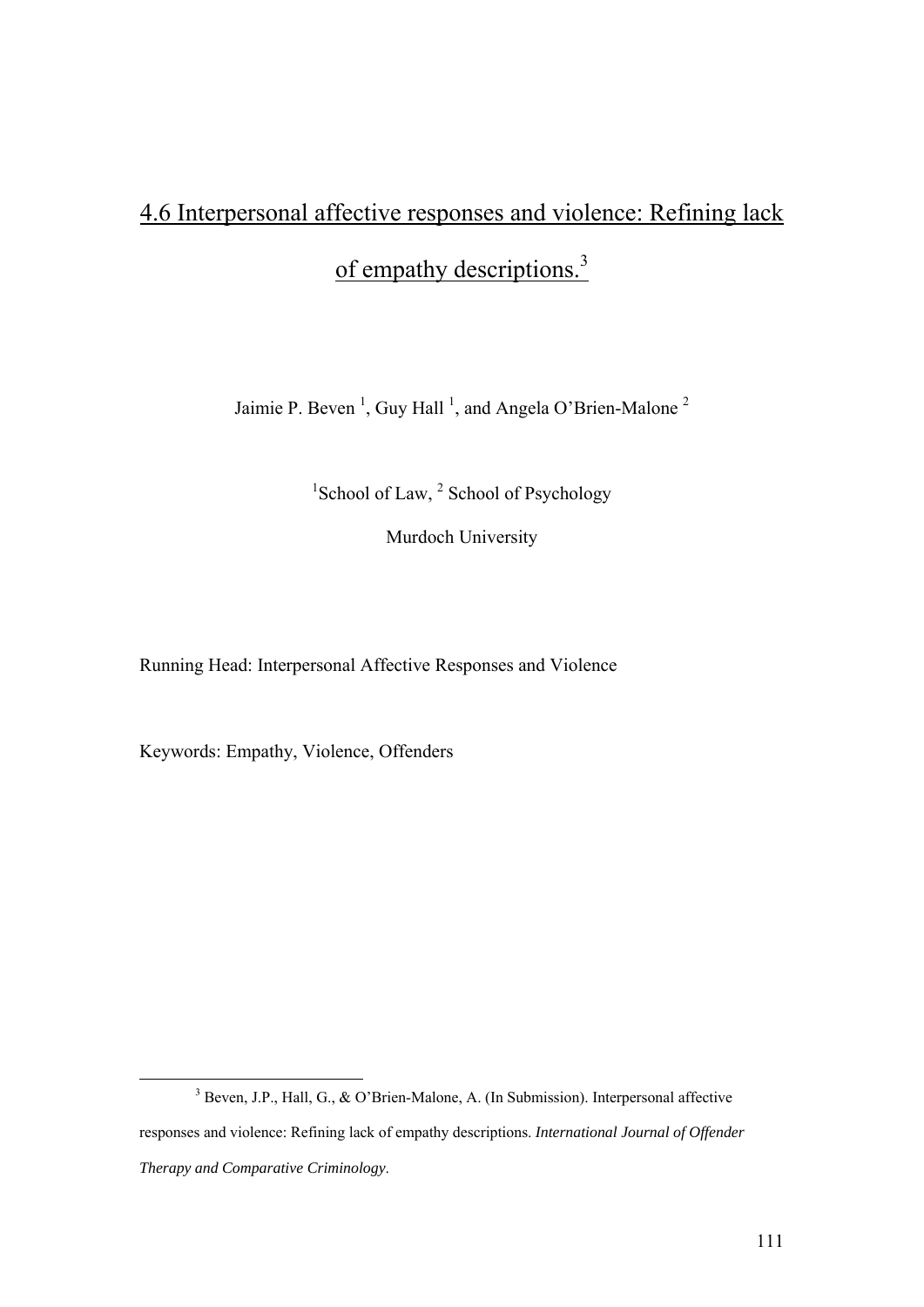#### Abstract

Violent offenders have often been described as lacking empathy. A lack of empathy is thought to indicate a lack of emotional arousal in response to distress cues from victims. This, in turn, is posited to result in a failure to inhibit violent behaviour. However, the alternative hypotheses appear to have been overlooked. The current research investigated patterns of affective responses in offenders. The findings support both lack of affective responding as well as self-oriented emotional responding explanations. Patterns of affective responding also showed an unexpected similarity to category descriptions of psychopathy indicating the need for future research. Treatment implications of the findings are discussed for each of the identified affective response patterns.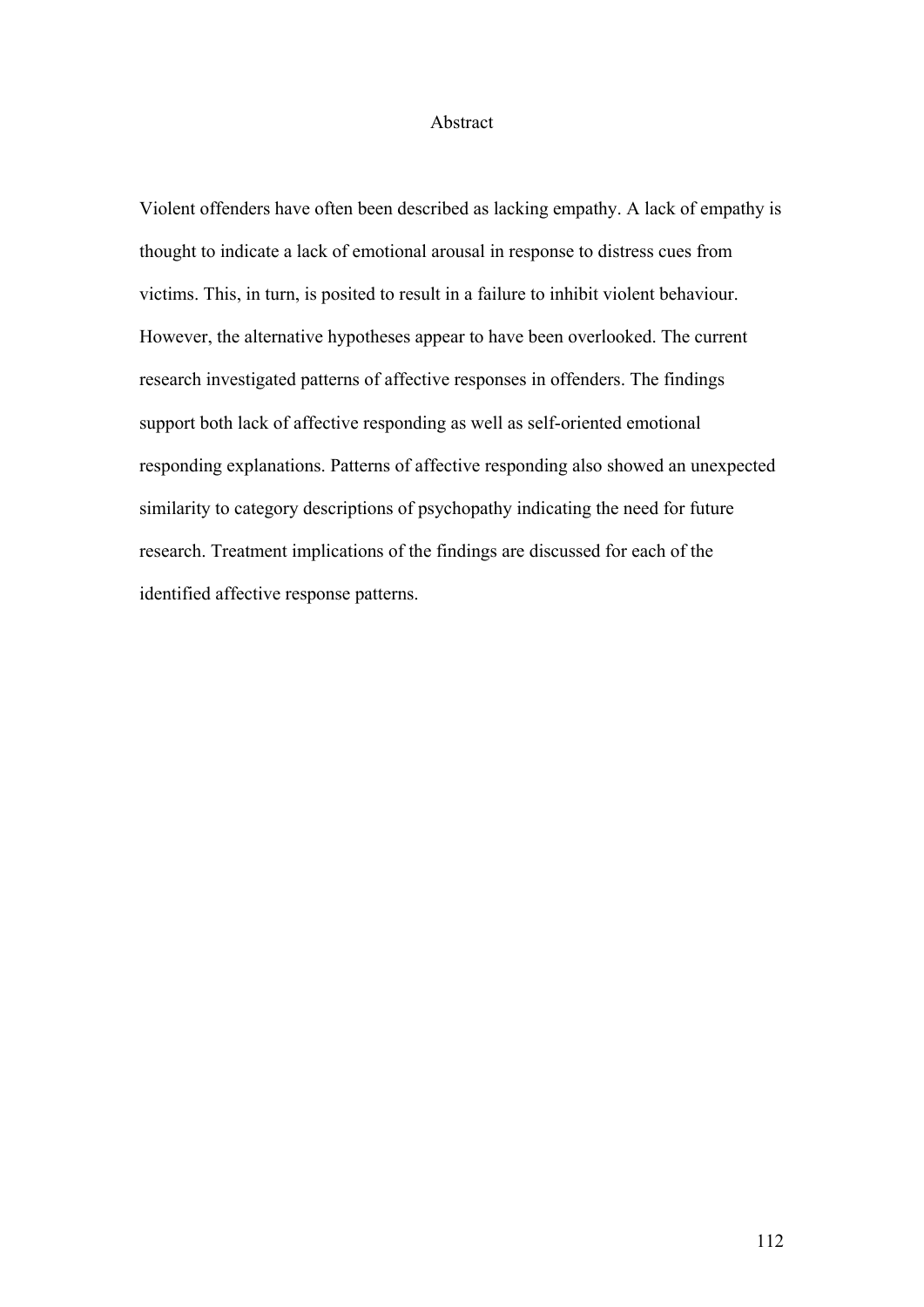Violent offenders are frequently described as lacking empathy, with this apparent lack thought to be a vital link in understanding the aetiology of violent behaviour. Yet, empirical research has failed to establish a consistent association between violent behaviour and empathic reactions. Additionally, texts that address violence often dedicate little more than a paragraph to the topic of empathy. This apparent oversight, however, is most likely due to the confusion that surrounds the topic rather than neglect on the part of authors.

"If I seem confused here in that I only ask questions, it is because I am confused here." (Andrews, 1995; p51)

Mainstream psychology has attempted to develop definitions and measures of empathy, but most of this research has focused on the theoretical link between empathic responding and prosocial behaviour. Empathy has traditionally been investigated within the boundaries of helping behaviours (e.g., Davis, Mitchell, Hall, Lothert, Snapp, & Meyer, 1999) and altruism (e.g., Batson, O'Quin, Fultz, Vanderplas, & Isen, 1983). The majority of the research regarding the theoretical link between empathy and violence has focused on the aggressive behaviours of children or artificially induced laboratory aggression (Miller & Eisenberg, 1988). There has been little consistent empirical evidence to link a lack of empathy with adult offending.

Despite these difficulties, empathy continues to be a theoretically important construct in relation to violence. For example, Baumeister (1997) proposed that empathy was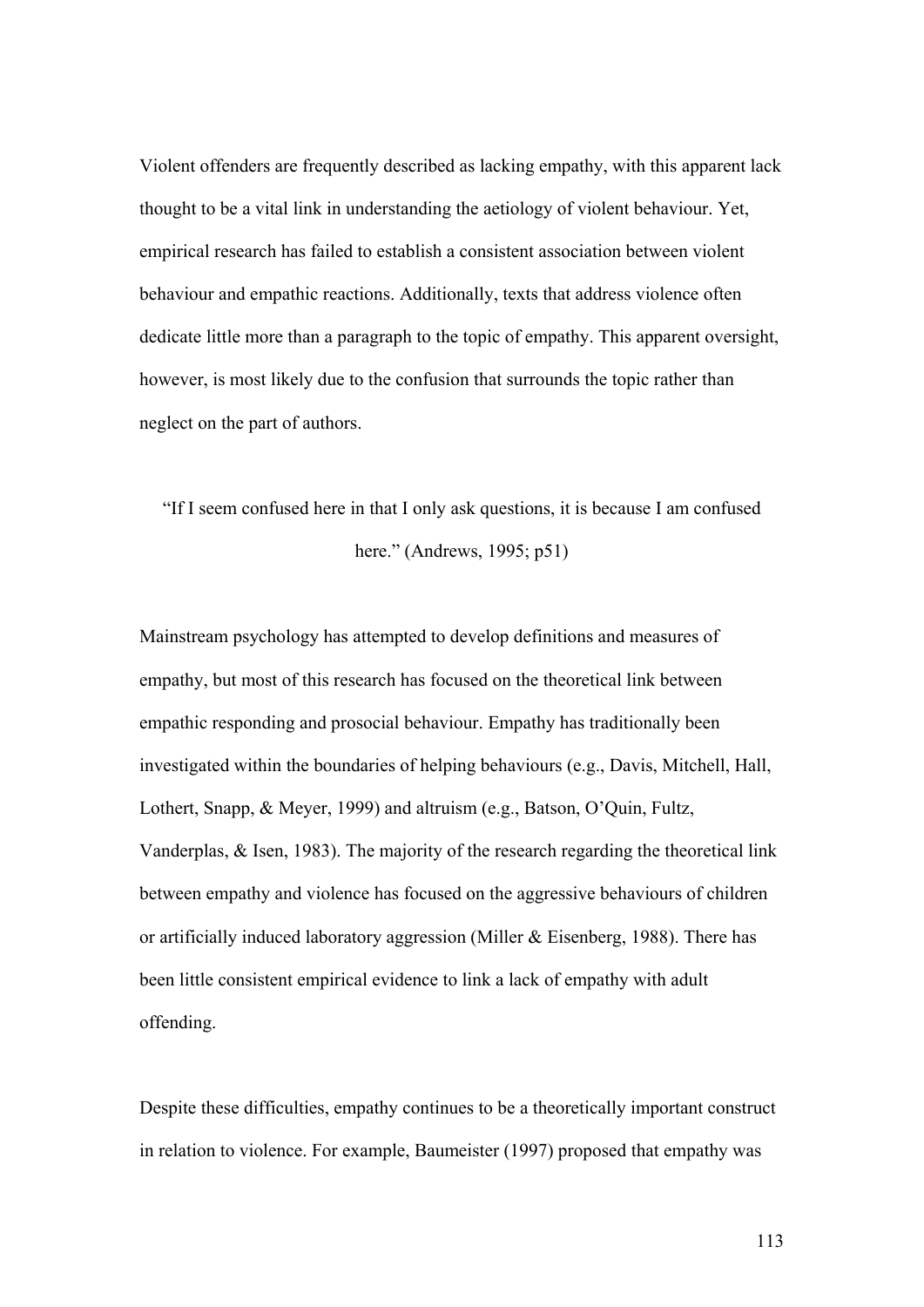the forerunner to guilt. By facilitating feelings of guilt and remorse, Baumeister argued, empathy acts to indirectly inhibit those actions. Most theories accounting for the link between empathy and violence, however, attribute a more direct inhibitory function to empathy (e.g., Feshbach, 1964). In these theories, a callous unemotional response to others in distress has been equated with a lack of empathic arousal. The underlying assumption of this position appears to be that violent offenders do not seem to respond emotionally to the distress cues of another. A lack of empathic concern, however, does not preclude other, distress cue driven, emotional responses. A theoretical structure which includes alternative emotional responses to distress cues, may enable a clearer understanding of the role that affective responses to distress cues play in violent offending.

Howells, Watt, Hall and Baldwin (1997) recommend that interventions for violent and high risk offenders be "grounded in an established and developing theoretical framework" (p. 120). In addition, to be effective, such interventions must address the diverse characteristics and needs of offenders who are a heterogenous population. Current work in relation to empathy and violent offending does not meet either of these requirements. The theoretical framework for establishing links between empathy and violence are unclear, and therefore impedes needs analysis. A useful model of empathic responding and its relation to violent behaviour would facilitate analysis of individual need, and thus effective treatment programs.

#### Empathic Responding.

Historically, empathy has been viewed as either an affective or a cognitive construct, while more recent work has seen most researchers agree that both affective and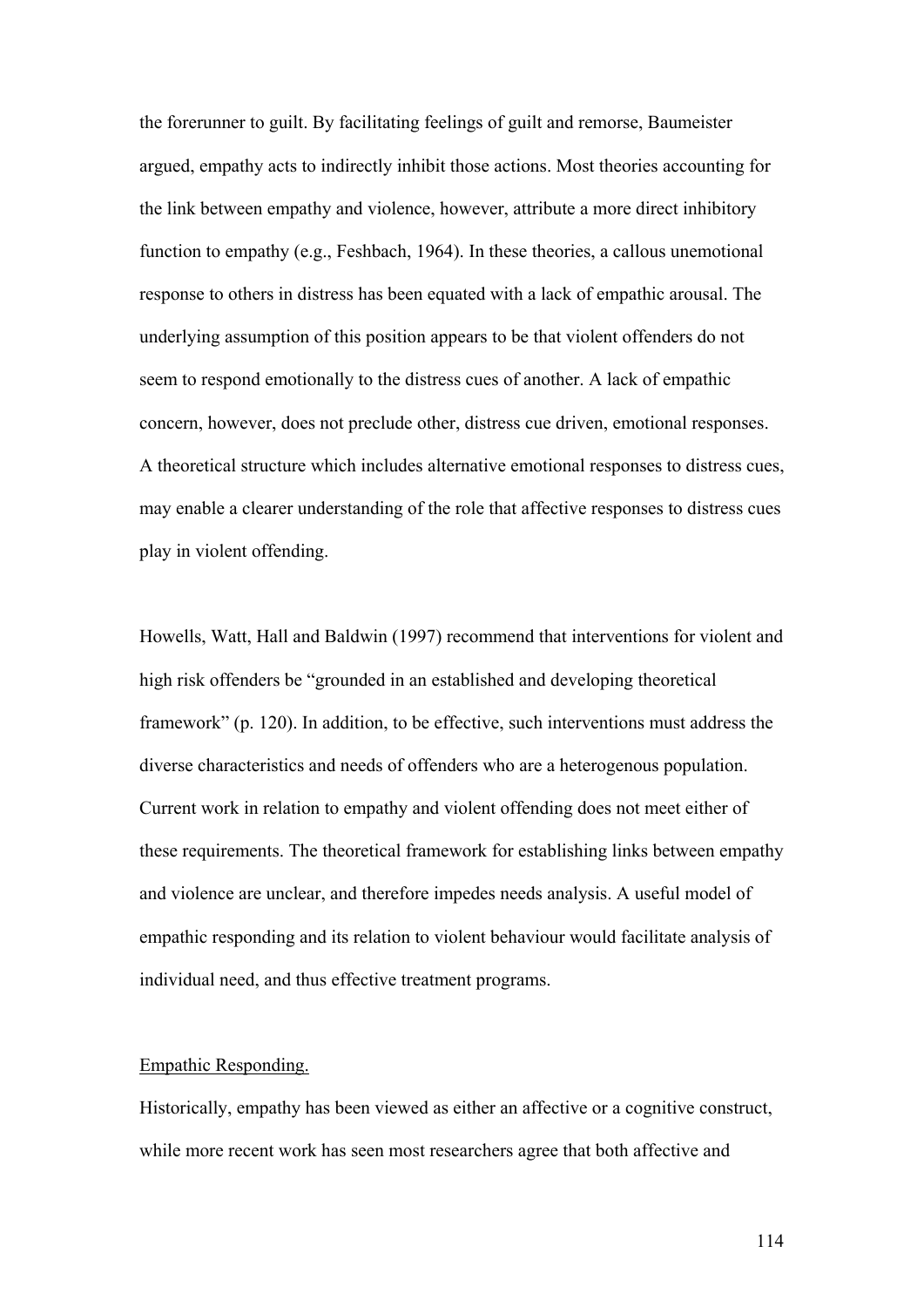cognitive processes underlie a display of empathic responding (for a review see Davis, 1994). This paper, however, presents a relatively restricted focus on the construct of empathy in order to clarify inconsistencies in the literature relating empathy to aggression. The focus of this paper, therefore, is affective empathic responding and its theoretical link to violent behaviour (for a discussion of the cognitive aspect of empathy in relation to violence see Beven, O'Brien-Malone & Hall, In Press). While Brownell, Zerwas and Balaram (2002) argue that "Empathy with other's distress is but one aspect of this complex socioemotional landscape" (p. 28), it is suggested here that theories relating empathy with violence require a narrow focus on distress cue stimuli only.

Affective empathy is an emotional reaction that results from the emotional displays of another (Stotland, 1969). There has been much debate about whether the emotional reaction must be congruent with the target's emotional display in order for it to be correctly labelled as empathy (Miller & Eisenberg, 1988). For the purposes of the current research, empathic responses are defined as affective reactions to the distress cues of another, which may include the following responses: empathic concern – the feelings of concern and sympathy felt by an observer in response to the distress cues of another (Davis, 1994), personal distress – an instrumentally self-focused emotional response to the distress of another (Batson, 1990), and contrast affect – affective arousal which is incongruent with the emotional experience of the observed other (Stotland, 1969).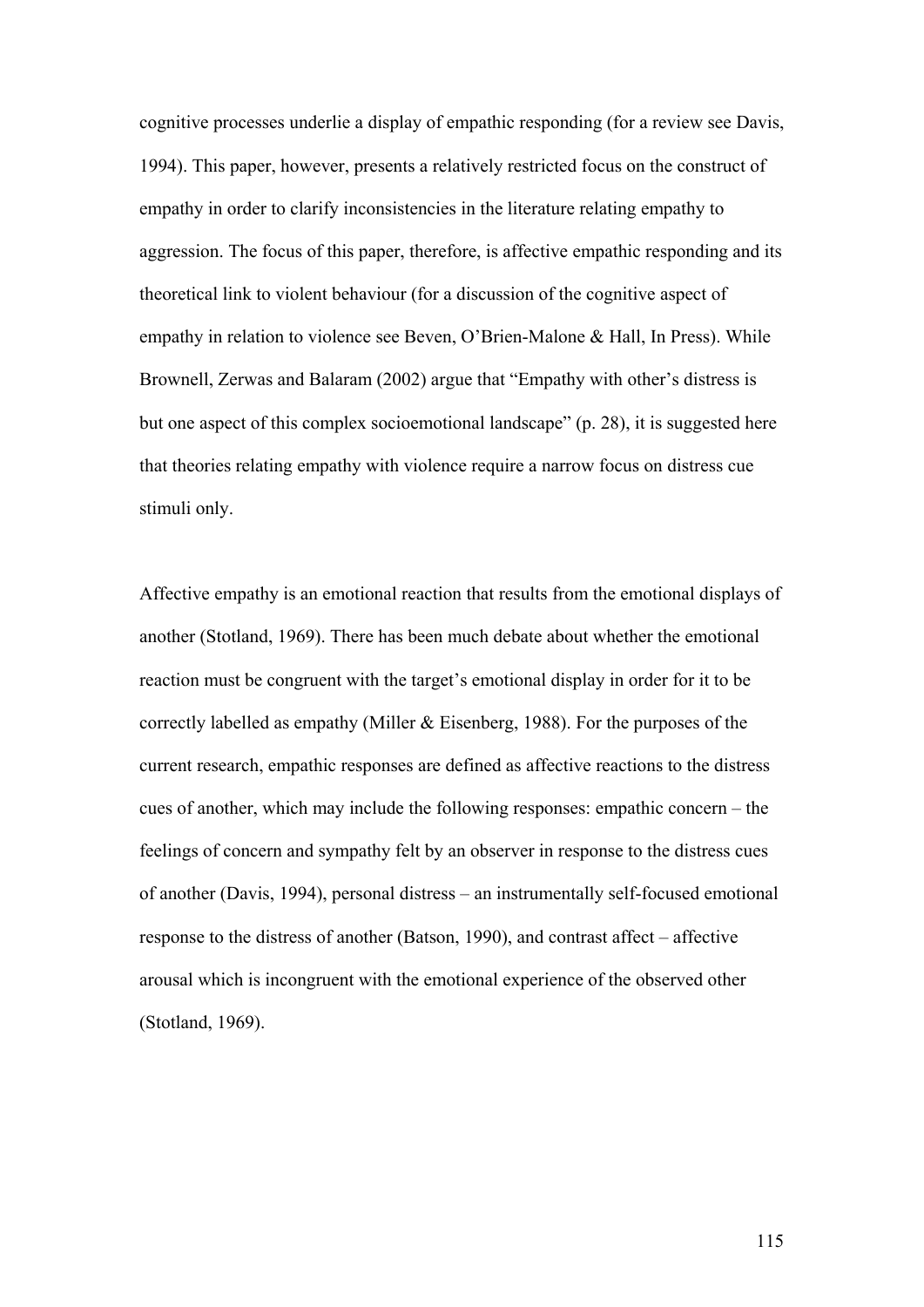#### Theories Relating Empathy and Violence

The empathy literature acknowledges more than concern as a possible response to the distress cues of another, therefore, theories which relate a lack of empathic responding to violence assume more than a lack of empathic concern. A lack of empathic responding is an absence of any affective response to the distress cues of another, not just a lack of empathic concern. Several theories have been proposed that view empathic responding as an inhibitor of interpersonal violence and assume a lack of empathic response in individuals who engage in violence.

For example, Blair's (1995) Violence Inhibition Mechanism model proposes that distress cues activate a basic emotional system that leads to an automatic arousal in the individual and results in the inhibition of violent behaviour. The model predicts that those who engage in violent behaviour will demonstrate either a reduced or absent arousal response to distress cues. Blair (1999) argued that a reduced physiological activation to distress cues was suggestive of a fundamental deficit in the emotion system mediating empathy. Blair, therefore, suggests that a 'lack of empathy' in violent offenders equates to a lack of emotional response, not just a lack of empathic concern.

#### Empathic Dysfunction and Psychopathy

There is evidence to suggest that a lack of affective arousal in response to distress cues is found in both children and adults who have been classified as psychopathic (Blair, 1999). However, Factor I of the PCL-R (Hare, 1996) assesses a lack of empathy, along with callousness and shallow affect. It may be that individuals with high scores on the PCL-R exhibit reduced negative affect rather than an empathic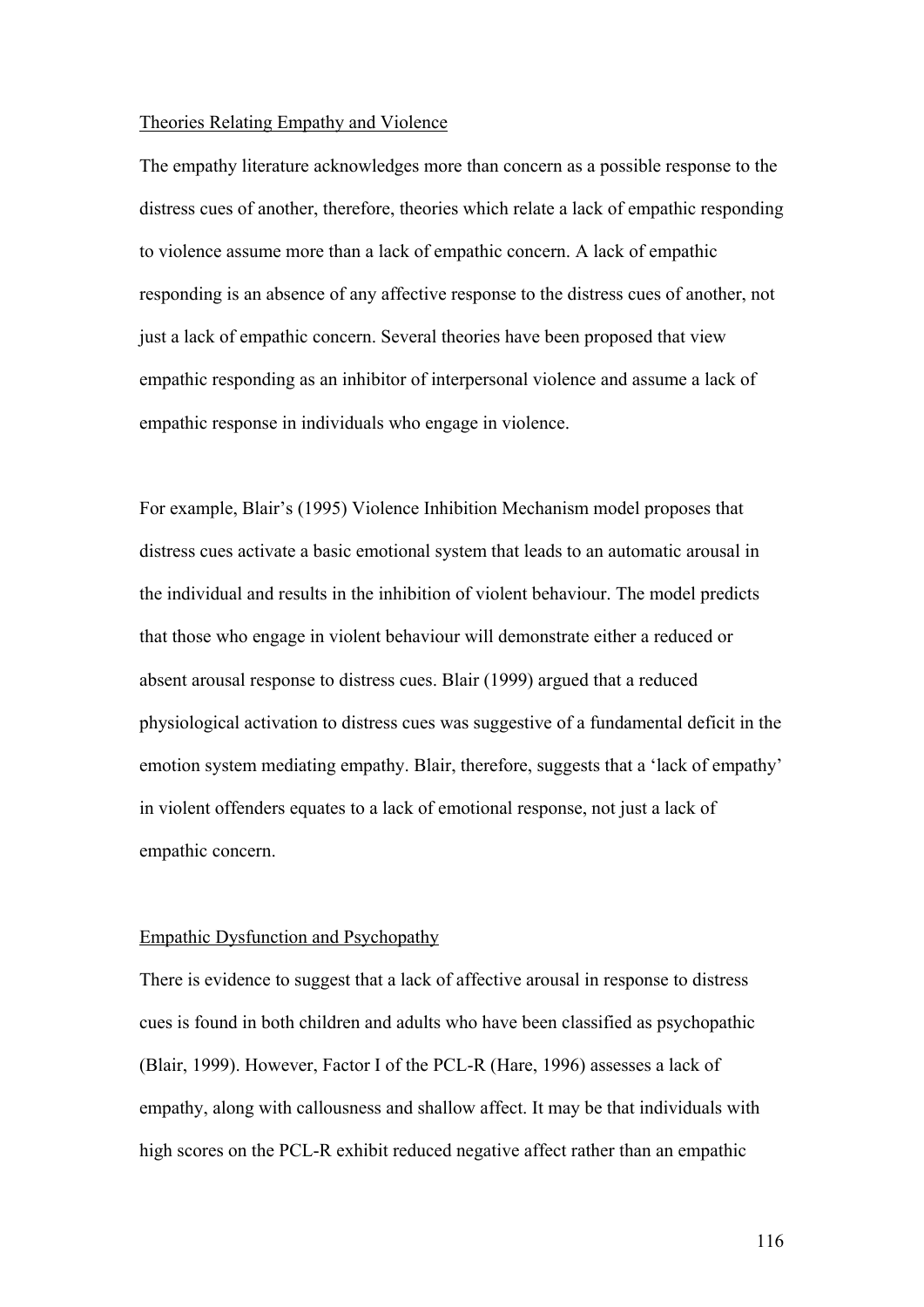dysfunction per se. Hale, Goldstein, Abromowitz, Calamari and Kosson (2004) provide support for a lower level of general negative emotionality, which they proposed was indicative of the PCL-R factor I. Therefore, shallow affect, as measured by the PCL-R would be better described as a reduced negative emotionality in light of Hale et al's results. A reduced capacity for experiencing negative emotions would have implications for empathic responses to distress cues. Offenders who demonstrate constricted negative affectivity may be less likely to experience negative affect in the presence of distress cues, perhaps supporting the Violence Inhibition Mechanism model (Blair, 1995). If this is the case, and descriptions of a lack of empathy in those identified as psychopathic are a manifestation of a more general affective disorder, then it would be expected that low scores of negative affectivity would coincide with low scores on empathic response scales. If however, negative affectivity and empathic dysfunction – whether a lack of response or non-standard levels of distress / contrast empathy – appear independent, then this would indicate a specific role of empathic responding in violent offending.

In terms of measurement, it appears that reduced negative emotionality or restricted negative affect may be inferred by low levels of neuroticism. Yik and Russell (2001) found that those who scored highly on neuroticism were more likely to experience negative affect than those who reported low levels of neuroticism. This finding is consistent with Tellegen (1985) depiction of neuroticism as an indicator of negative emotionality. This affective lability, as indicated by neuroticism, relates to negative affective experiences and appears congruent with Hale et al's (2004) description of lower general negative affectivity.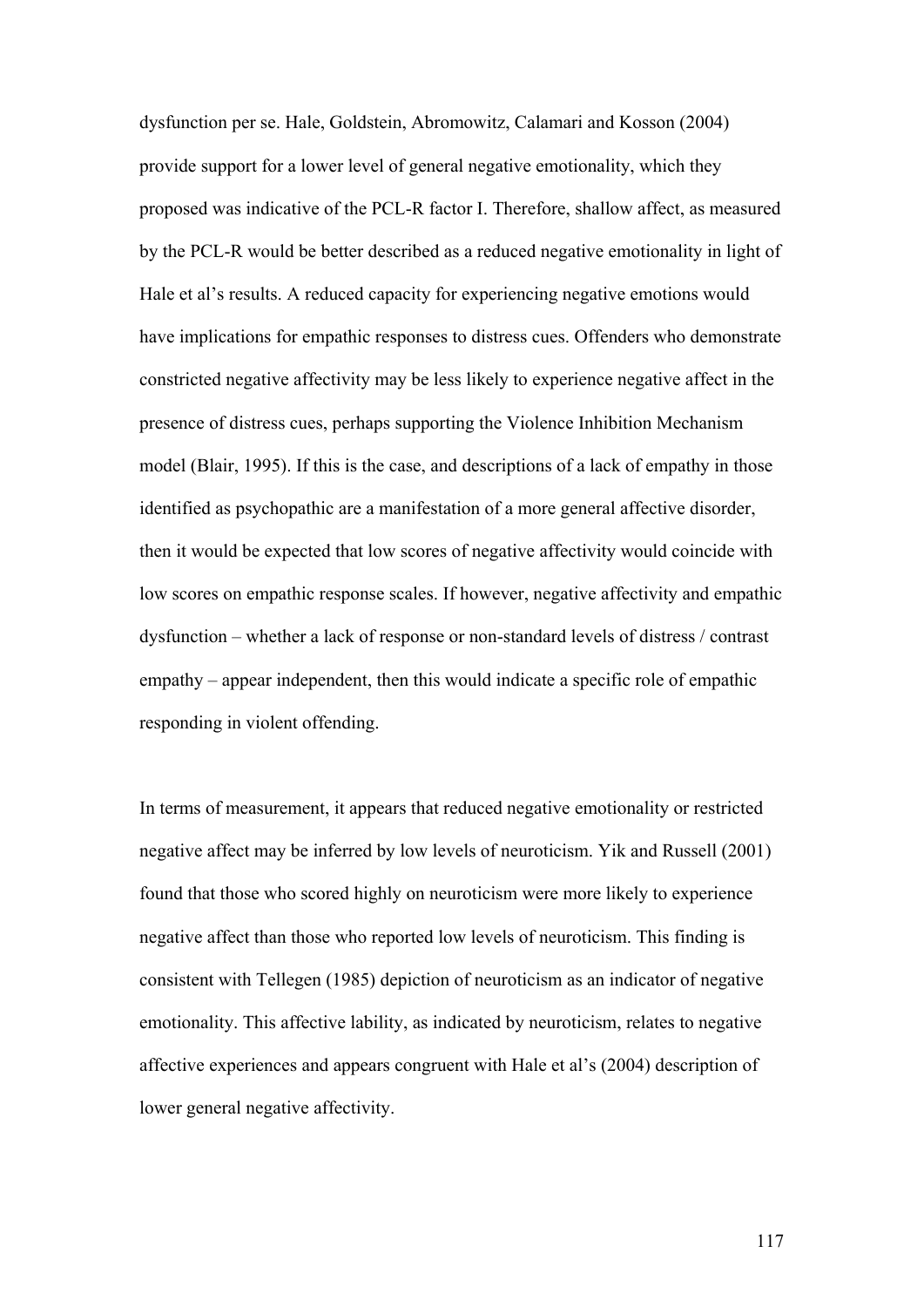It should be highlighted, however, that a lack of empathy has been a descriptor used in relation to both offenders classified as psychopathic and violent offenders in general. Furthermore, theories that specifically attempt to describe the function of empathy in inhibiting violence, have done so in the context of general theories of violence rather than theories of psychopathy (i.e., Feshbach & Feshbach, 1969). Additionally, the item that assesses a lack of empathy in the PCL-R is likely to be confounded with clinical perceptions of the construct of empathy. The item requires clinicians to report based on clinical observation, and because the term empathy is generally though to mean concern for a distressed other, it is possible that clinicians equate a lack of empathic responding with a failure to display empathic concern. This observation, however, does not equate to a lack of empathic responding when that response is expressed in terms of distress or positive arousal.

#### Personal Distress

Personal distress is an affective reaction to the distress cues of another. Unlike empathic concern this affective reaction is not focused on the welfare of the other (Batson, 1990). Instead, the individual focuses on the emotional arousal that they themselves are experiencing. This emotional arousal is experienced as personal distress and is aversive in nature. Like empathic concern, personal distress is theorised to have the capacity to initiate helping behaviours (Hoffman, 1981). However, unlike empathic concern, personal distress is thought to produce a drive to reduce one's own distress through several possible mechanisms (Batson, 1990). One of these hypothesised mechanisms appears to be relevant to the study of violence and aggression. The aversive-reduction hypothesis posits that empathic distress is unpleasant and that the best way to reduce this unpleasantness is to help the one in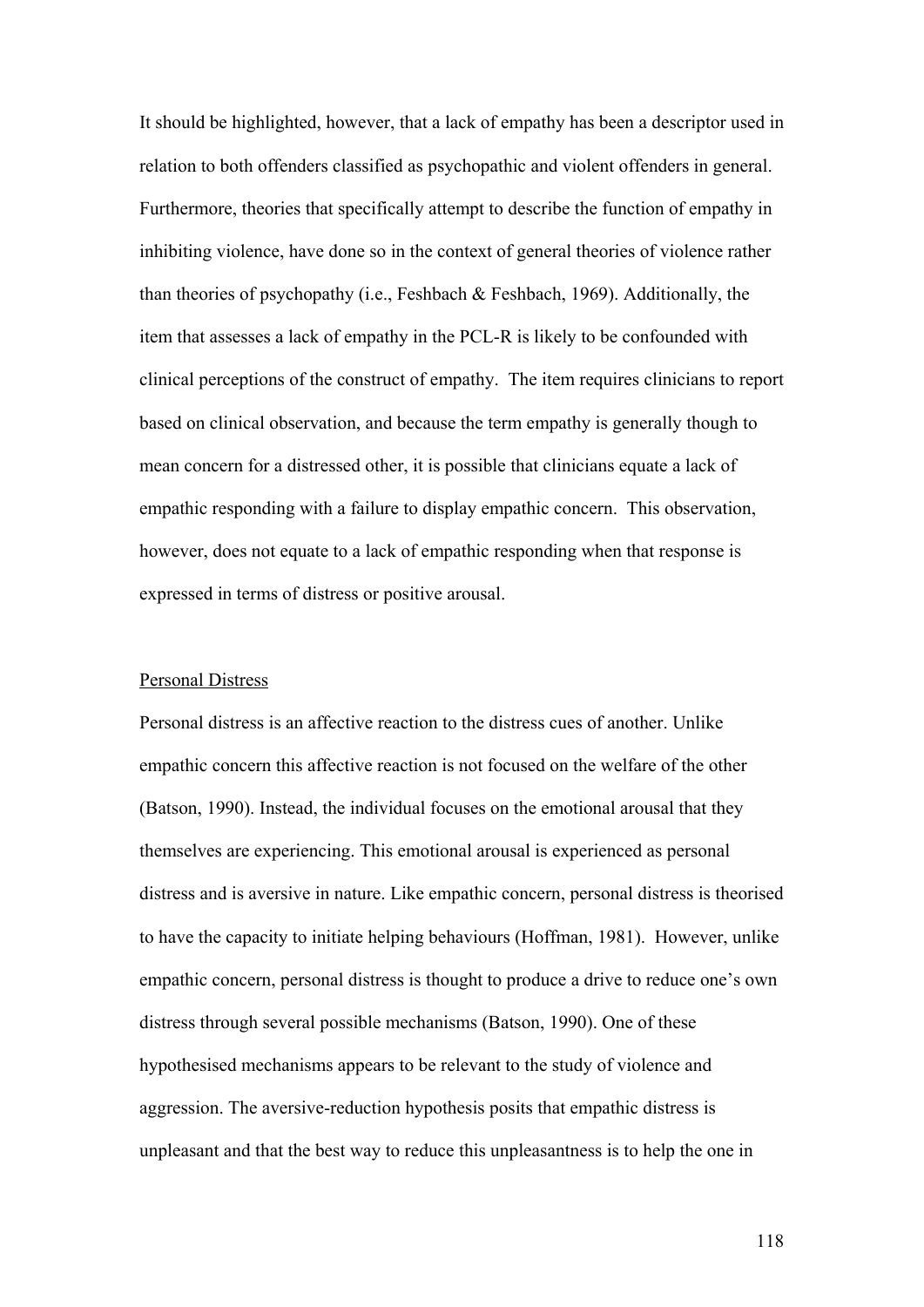need (Hoffman, 1981). Batson claims that little support for this model has been found in investigations of empathy and altruistic behaviours in general, but does suggest that the model appears valid for individuals whose dominant affective response is personal distress.

When confronted with distress cues, which initiate personal distress in the observer, that observer will be driven to reduce their own aversive affective state. This reduction may be achieved via helping the other, which would eliminate the distress cues and thereby eliminate the experience of personal distress. Alternatively, it has been suggested that, when escape is easily achieved, an individual experiencing personal distress will simply remove themselves from the distress cues (Batson, 1990). When escape is not possible, and helping behaviours are not effective at eliminating distress cues, the individual may experience intolerance for the other's emotional displays. Alternative reactions may occur in an attempt to alleviate personal distress. One of these reactions may be violence, particularly in individuals who view violence as an acceptable response mechanism.

Partial support for this hypothesis may be found in child abuse literature. Mothers who were at high risk of physically abusing their children reported higher levels of personal distress than mothers who were at low risk (Milner, Halsey & Fultz, 1994). These authors also found that high risk mothers experienced greater distress when viewing a crying infant along with greater increases in hostility than low risk mothers. It may be that an inability to reduce personal distress leads to a general feeling of intolerance of the distress cues of another.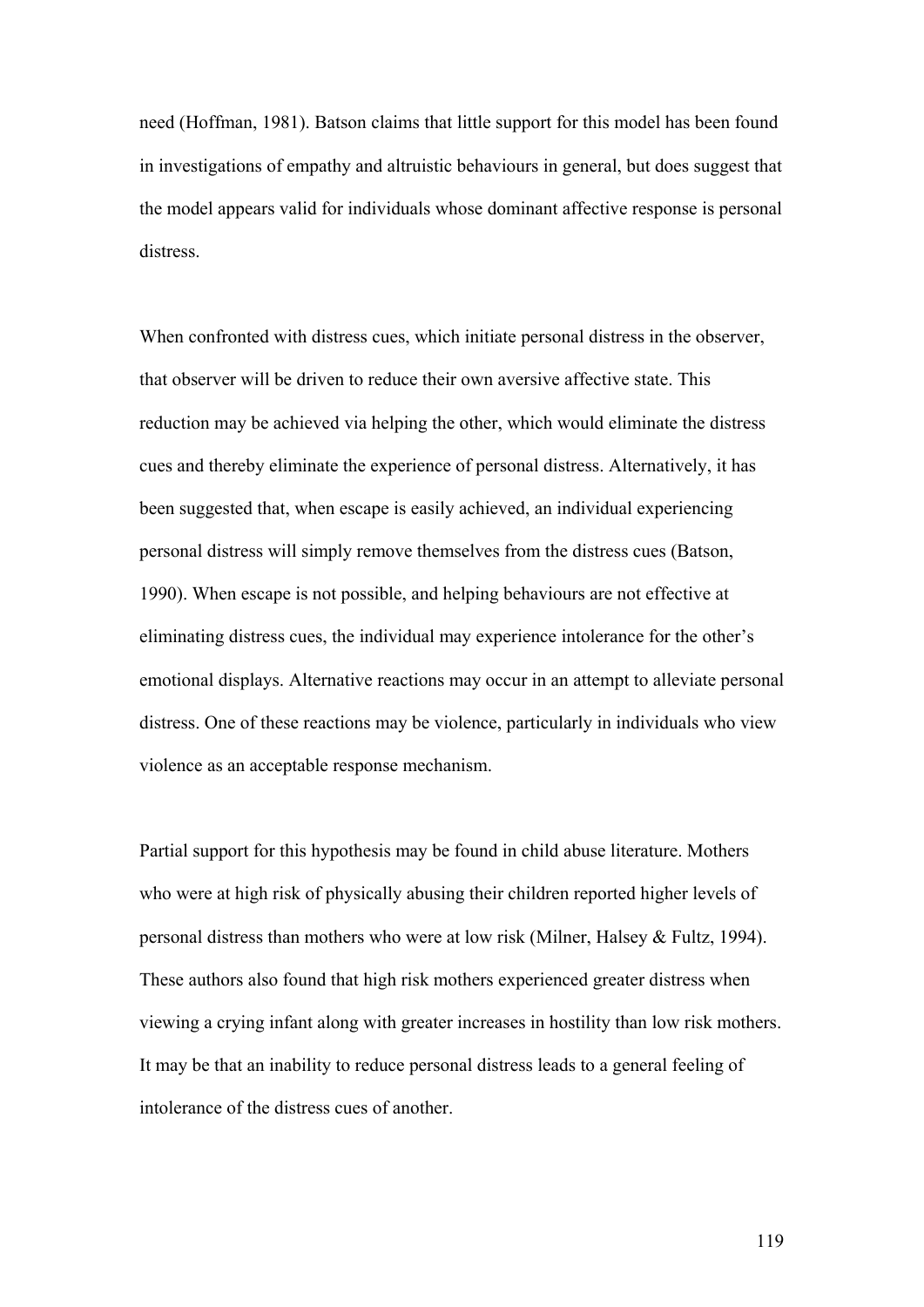The construct of personal distress is interesting as it has the potential to explain the contribution of negative affective reactions to distress cues to violent behaviours. For example personal distress, as measured by the Interpersonal Reactivity Index, demonstrates a positive relationship with anti-social behaviour and aggression (Davis, 1994). Personal distress is an affective reaction to distress cues, which presents an alternative hypothesis to the 'lack of empathy' explanation currently in the literature.

#### Contrast Affect

An alternative affective response which may result from exposure to distress cues is contrast affect. Early definitions of empathy tended to focus upon an affective matching between observer and target, such as concern when the target is distressed or joy when someone displays joyful emotions. However, Stotland (1969) also put forward another negative aspect of interpersonal reactions, which she termed contrast empathy. Contrast empathy was described by Stotland as an empathic reaction that resulted when the observer experienced an affective reaction that was contrary to that being experienced by the target. For example, feeling positive affect when another is distressed. Slapstick comedy is essentially based on this premise. A more extreme case of contrast affect is sadism, or the experience of positive arousal due to inflicting pain or humiliation on another (Berner, Berger & Hill, 2003). Experts in the field of sadism have failed to agree on the exact nature of the construct. It appears, however, that sadism is distinguishable from the often associated construct of masochism, and that sadism is not wholly confined to sexual gratification. Berner and his colleagues (2003) present evidence suggesting that individuals may display sadistic tendencies that do not involve a sexual component. They further suggest that there may be different forms of sadism with different forms of pleasure derived. More specifically,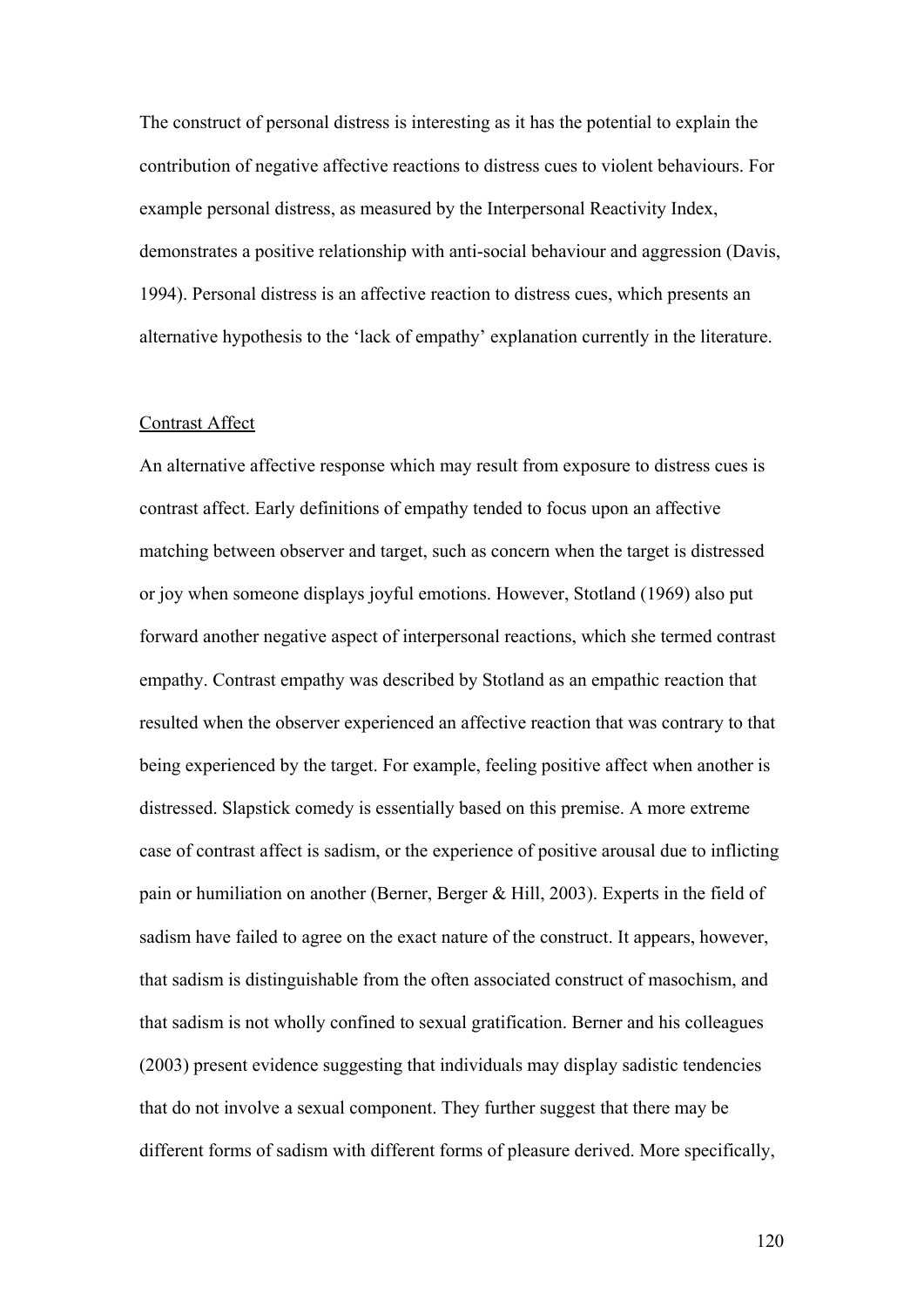Berner et al propose that physiological arousal may represent a form of gratification other than the traditionally recognised sexual arousal. Hassine's (2003) observed behaviour among predatory inmates appears to support Berner et al's proposed gratification from physiological arousal. Hassine concluded that some individuals were in effect addicted to the physiological fight or flight response mechanisms.

Contrasting affective interpersonal reactions have received little attention, although they represent a construct that may contribute greatly towards our understanding of interpersonal aggression and violence. Contrast affect is another affective reaction to distress cues, which presents an alternative hypothesis to the 'lack of empathy' explanation.

#### Refining lack of empathy descriptions.

A lack of empathic concern in response to another's distress cues should not be taken to indicate that the observer is not experiencing an affective arousal. Psychological instruments that measure empathic concern are only assessing a subset of the range of emotional responses that an individual may experience in the presence of distress cues, and should not be taken to indicate that the individual does not experience a lack of emotional response in general.

Clinical observations of a lack of empathy may be representative of a variety of aetiologies. Failing to demonstrate concern for another may be the result of a failure to respond to the distress cues of another and may represent a restricted negative affectivity. On the other hand, failure to demonstrate concern is not necessarily indicative of a failure to respond emotionally. It is possible that emotional responses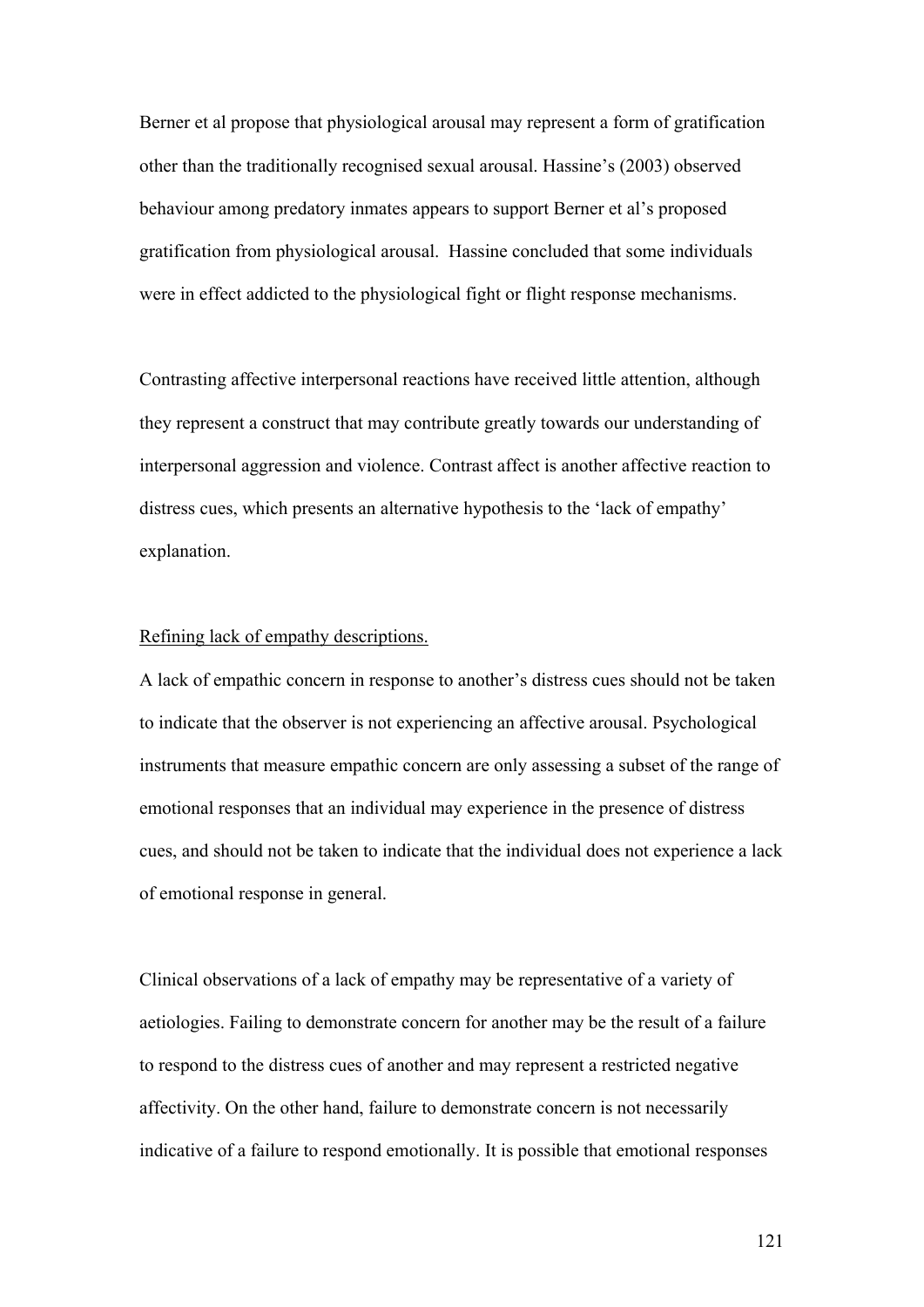to distress cues may be interpreted as personal distress by violent offenders. Alternatively, the affective arousal experienced during violent offences may be interpreted as pleasurable and result in contrast affect. Refining descriptions of a lack of empathy requires an examination of both self-oriented affective response styles and negative affectivity in offenders. Three possible hypotheses emerge from such a position:

- Empathic concern inhibits violence: Violent offenders have restricted negative affectivity and fail to experience an emotional arousal to the distress cues of their victims.
- Personal distress facilitates violence: Violent offenders respond to the distress cues of their victims, experience this arousal as an aversive and seek to reduce their own discomfort.
- Contrast affect facilitates violence: Violent offenders respond to the distress cues of their victims, experience this arousal as pleasurable and seek to increase their own gratifying experience.

Three possible affective response styles have been presented and hypothesised to relate to violence and aggression in unique ways. However, given arguments relating to the heterogenous nature of violent offenders as a population (Howells, et al, 1997), rather than favouring any one explanation, it is expected that distinct groups will be identified, which confirm one or more of the above hypotheses.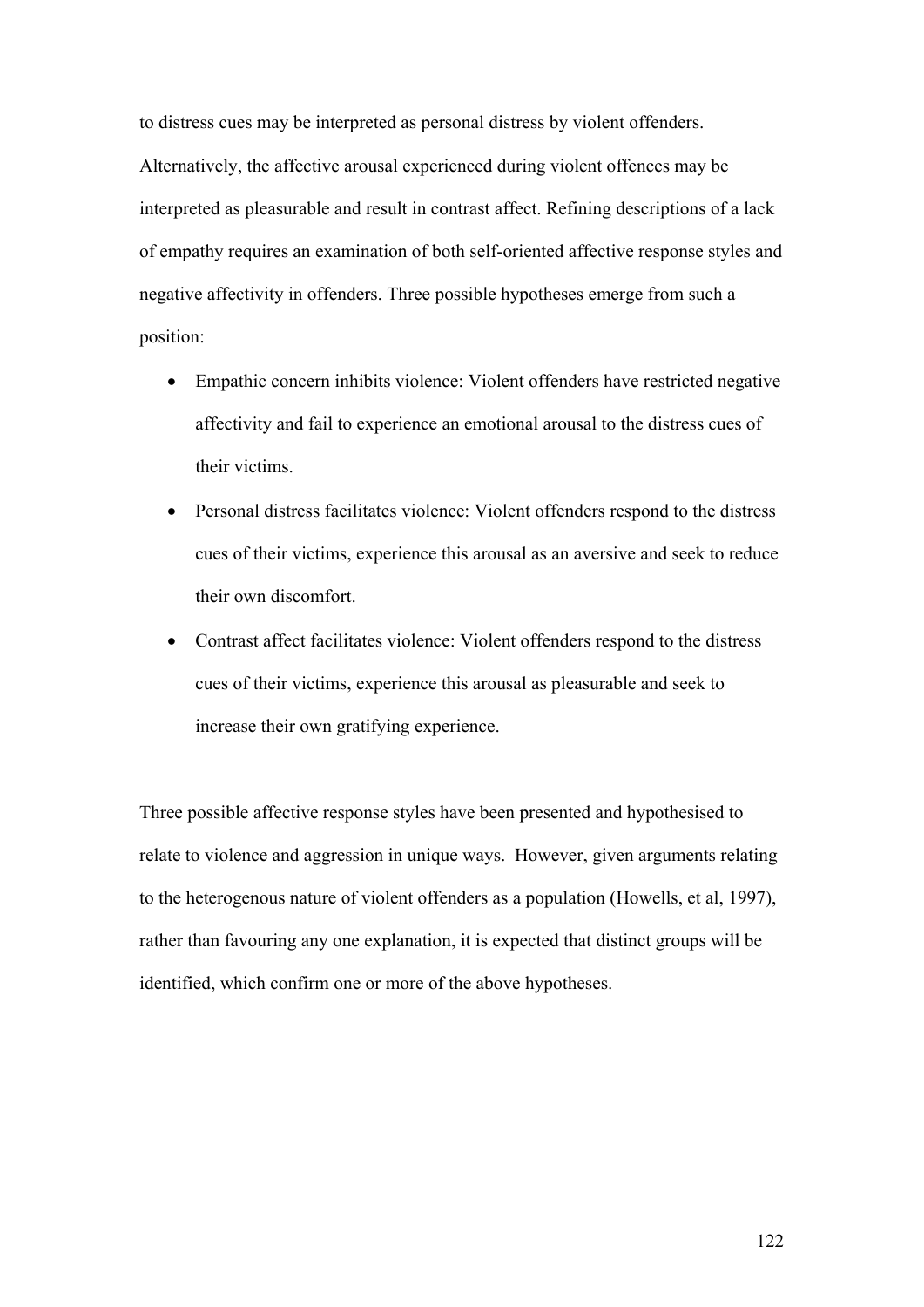#### Method

#### **Participants**

One hundred and six, non remand sentenced offenders rated as maximum security, ranging in age from 18 to 53 years ( $\overline{X}$  = 29.75), participated in the study. The combined 106 participants had a total of 268 offence categories varying in severity. The total number of offence categories for individual participants ranged from 1 to 8, with a mean of 3.17 offences. Of the 106 offenders, 85 produced complete datasets suitable for analysis.

Four hundred and fifty questionnaires were hand delivered to a randomly selected sample of low socio-economic suburbs (based on the 1996 ABS data on SES) within the metropolitan area of Perth, Western Australian, followed up two weeks later by a reminder letter. The covering letter explicitly stated that individuals who had been to prison, or were sentenced to community work orders should not participate. Sixty seven (14.9%) of the questionnaires were completed and returned. However, although it was requested that a male complete the questionnaire, 24 returned questionnaires had been completed by females and were therefore unsuitable for the present study. This resulted in a total of 43 male, low socio-economic status community participants, with a mean age of 41.49 years  $(SD = 16.33)$ .

#### Measures

Impulsivity: The Impulsivity subscale of the Karolinska (Schalling, Asberg, Edman & Oreland, 1987) was administered, with higher scores indicating a greater tendency to act impulsively. The scale consisted of 10 items rated on a 4 point Likert scale ranging from 'Not at all like me' to 'Very like me'.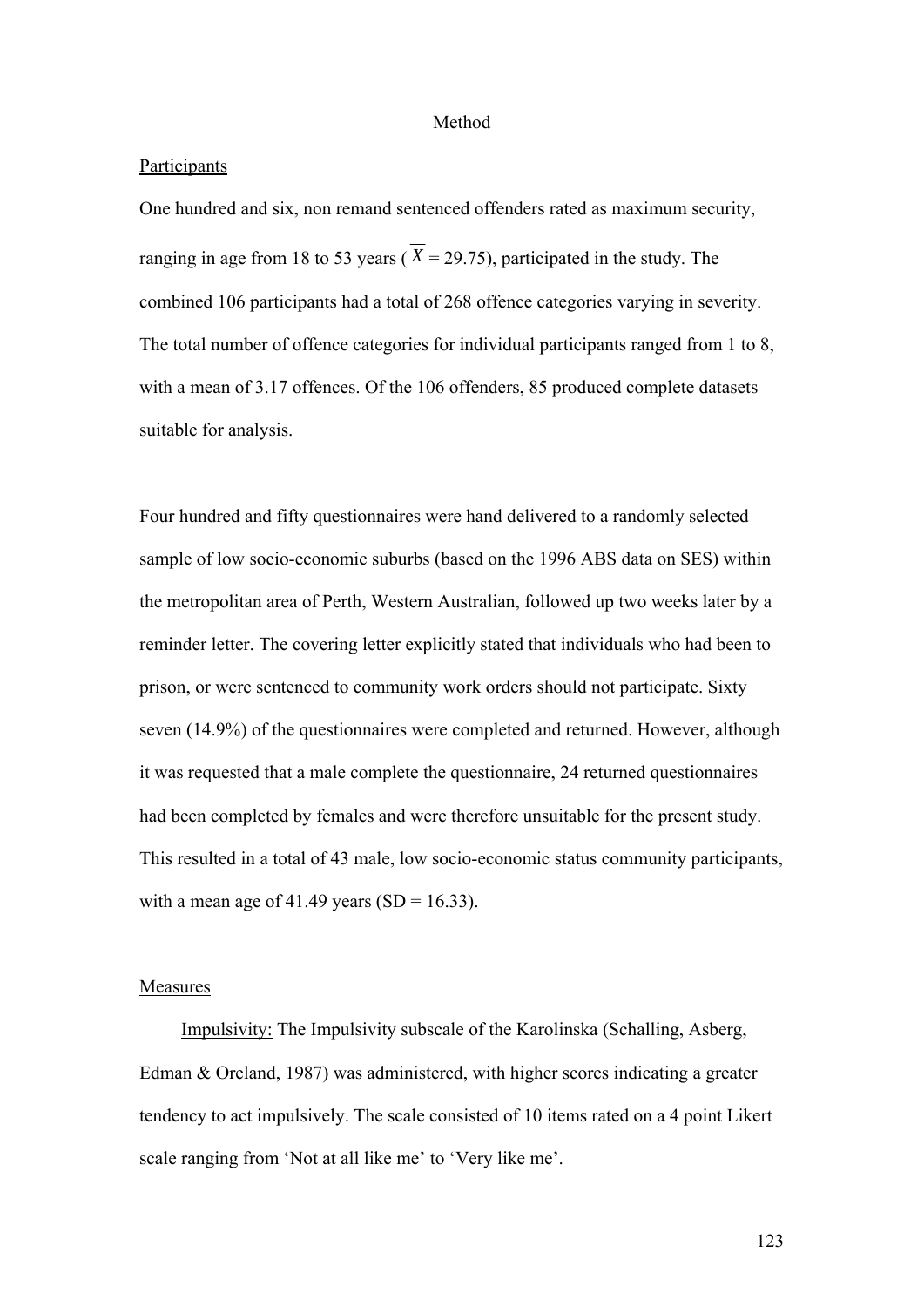Negative Affectivity: The Neuroticism subscale of the Eyesenck Personality Questionnaire (EPQ-N; Eysenck & Eysenck, 1964) was used as a measure of general negative affectivity (Tellegen, 1985). The scale consisted of 23 items with a simple yes/no response format.

Contrast Affect: The Offender Contrast Affect Scale (OCAS) was used to assess offenders' experience of enjoyment, arousal and dominance when inflicting harm on others [for example; Causing pain makes me important]. The internal consistency of the scale for offenders is  $\alpha$  = .86 (Beven, O'Brien-Malone & Hall, 2003). The scale consisted of 12 items and was rated on a six point Likert scale, ranging from 1 (never) to 6 (always), with the possible scores ranging from 12 to 72. Higher scores reflected a greater propensity to experience positive affect in the presence of another in distress.

Negative Affect Intolerance: The Negative Affect Intolerance Scale (NAIS) was used to assess the level of intolerance offenders experience in the presence of a distressed other [for example; I hate the sound of people who are upset]. The internal consistency of the scale for offenders is  $\alpha$  = .70 (Beven, O'Brien-Malone & Hall, 2003). The scale consisted of 12 items rated using a six point Likert scale, ranging from 1 (never) to 6 (always), with possible scores ranging from 12 to 72. Higher scores reflected a greater intolerance of the negative emotional displays of another.

#### Procedure

The complete list of sentenced offenders within a maximum security Western Australian prison was obtained and used to randomly select offenders to be called to the interview area. Offenders were called down in groups of three to eight. This process was continued until 100 participants were obtained (in fact data from, 106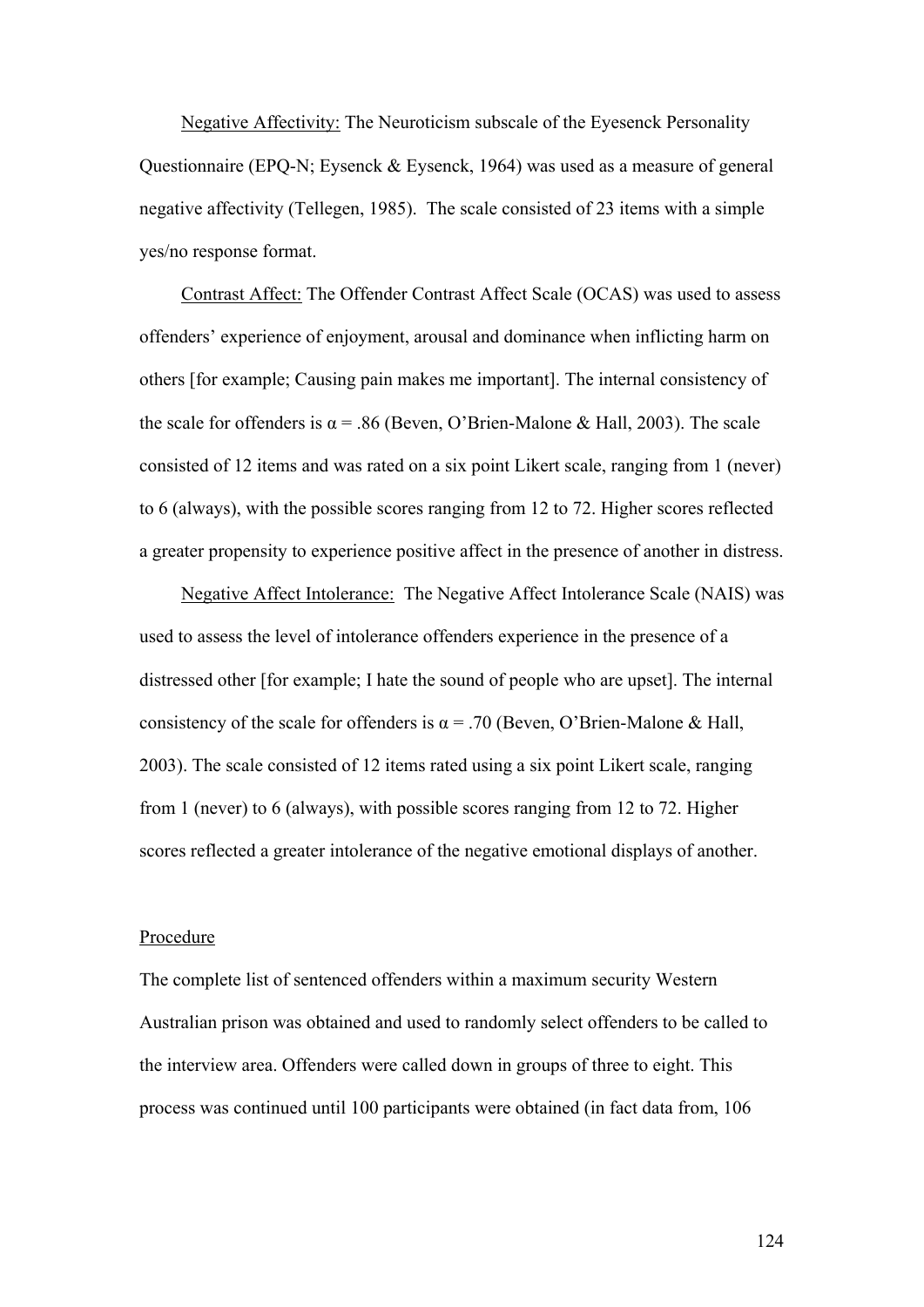participants was collected due to group sizing). A participation rate of 86% was achieved.

Offenders entered the main interview room in groups and were told that the researcher did not work for the Department of Justice or the Police. Offenders were informed that the purpose of the study was to examine the suitability of the scales for use in prisons and that no identifying information would be collected. After agreeing to participate, offenders were separated into individual interview rooms and completed the questionnaires on their own. Individual offence histories were collected via prison records, coded and recorded on the completed questionnaires. In order to protect the participants' anonymity, consent forms were kept separately from the questionnaires.

#### Results

#### Scale reliabilities and descriptives

The Karolinska Impulsivity subscale produced a less than desirable internal consistency of  $\alpha$  = .62, and, the corrected item total correlations indicated several items that were problematic. Once these items had been removed from the scale the internal consistency of the remaining items was  $\alpha$  = .72. The EPQ neuroticism subscale demonstrated excellent internal consistency ( $\alpha$  = .88). The OCAS internal consistency was  $\alpha$  = .83 and the NAIS produced an internal consistency of  $\alpha$  = .72. The mean and standard deviation for each scale, for all offenders and non offenders, are presented in Table 1.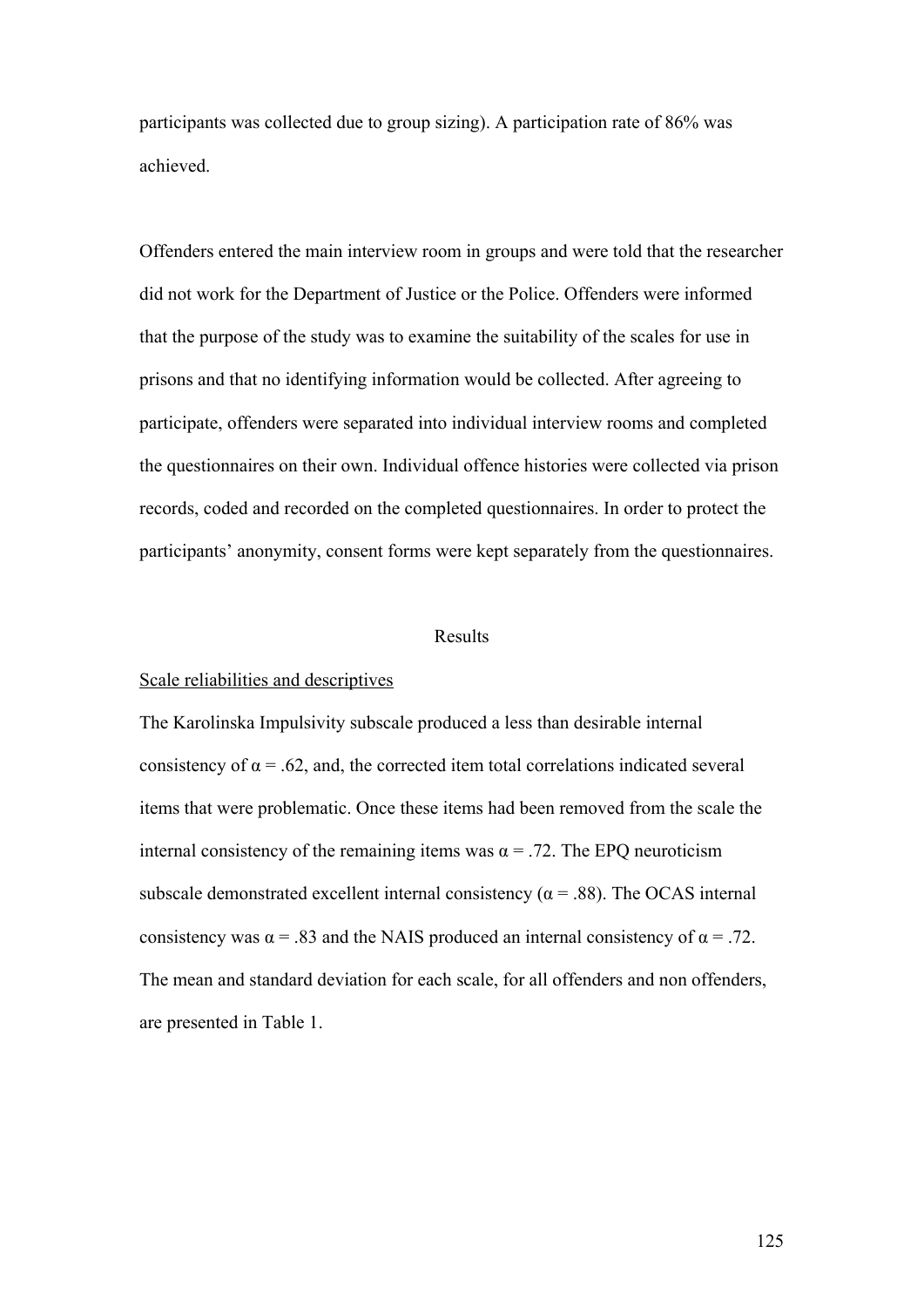|                  | Impulsivity | Neuroticism | <b>OCAS</b>  | <b>NAIS</b>  |
|------------------|-------------|-------------|--------------|--------------|
| <b>Offenders</b> | 19.61(4.53) | 10.11(5.79) | 25.03(9.96)  | 38.27 (9.69) |
| Community        | 17.12(4.21) | 9.33(6.09)  | 21.47 (8.51) | 34.02 (7.89) |

**Table 4.2: Scale means and standard deviations for offenders (n = 106) and for community participants.2**

Note: Standard deviations are presented in parentheses.

The community means were compared to those of the offender participants via single sample t-tests (an adjusted alpha level of .0125, using a Bonferoni correction, was used for multiple comparisons). This procedure eliminated problems associated with unequal cell sizes between the two populations. Offenders did not differ significantly from non offenders on Neuroticism (t(100) = 1.35; p = .179). However, the offender sample was significantly higher in Impulsivity (t(100) = 5.53;  $p = < .001$ ) and Contrast Affect (t(93) = 3.47;  $p = .001$ ) than the non offenders. The offenders also scored significantly higher on Negative Affect Intolerance than the non offenders  $(t(97) = 4.34; p < .001)$ .

#### Identifying offender subgroups

Ward's cluster analysis method was used to determine if subgroups existed within the offender sample. Using the four scales, a five cluster solution was indicated by the denogram and was subsequently further explored. Discriminant function analysis was employed to test the reliability of the cluster solution, with the cluster solution correctly classifying 94.3% of offenders. The discriminant function analysis was used to allocate offenders with incomplete data sets to clusters, thereby bringing the cluster

 $\overline{\phantom{a}}$ <sup>2</sup> Factor analysis was used to remove any items from the NAIS or OCAS which were problematic.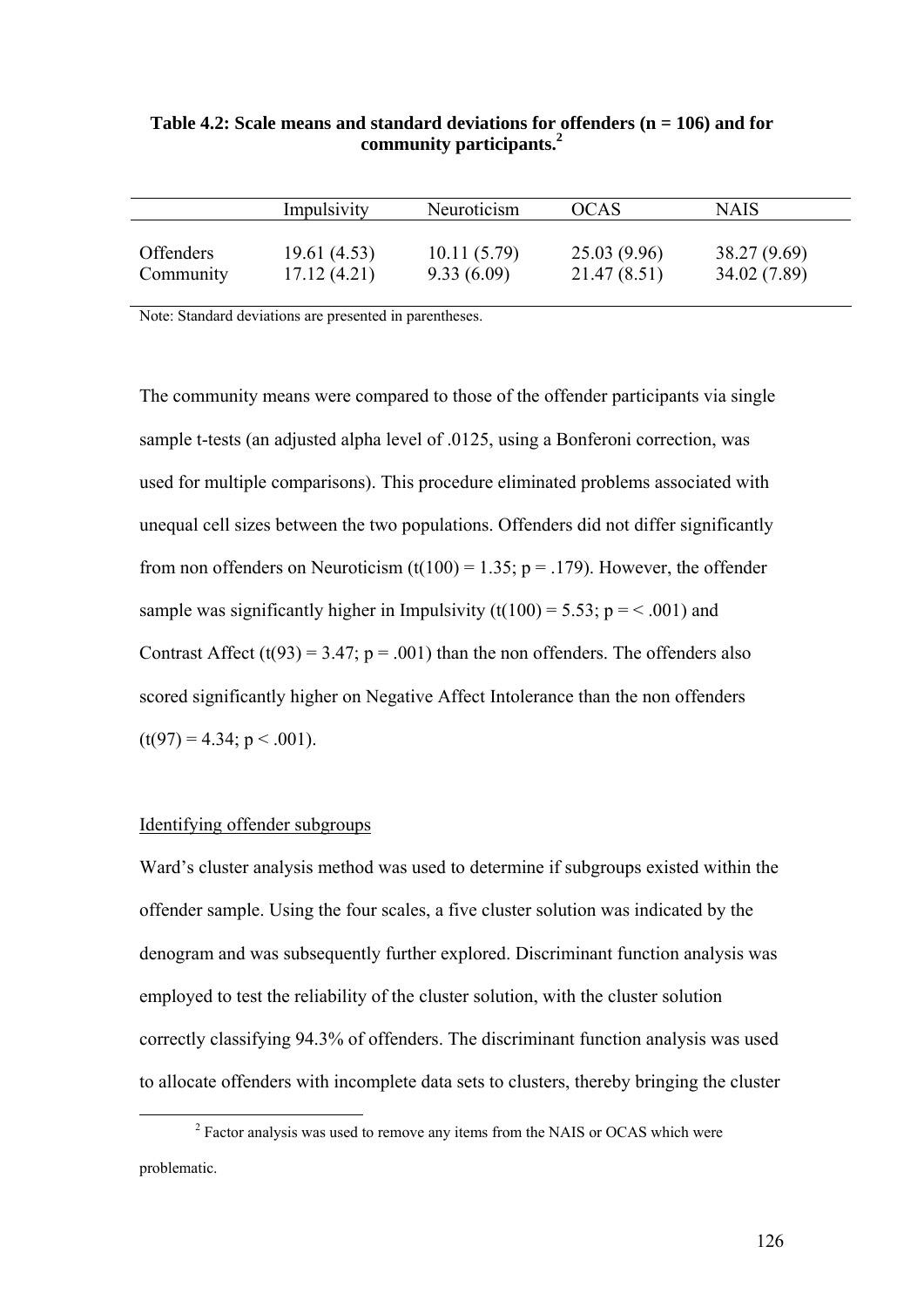analysis sample back to the original 106 offenders. Cluster means on Impulsivity, Neuroticism, Contrast Affect and Negative Affect Intolerance were compared to the community means using single sample t-tests as reported above. The Bonferoni



adjusted alpha level for these multiple comparisons was .003.

### **Figure 4.1: Bar graph showing the five categories of offenders based on Impulsivity, Neuroticism, Negative Affect Intolerance, and Offender Contrast Affect. Bars represent mean z scores compared to a zero point representing the community mean responses. An asterisk indicates a significant difference compared to community mean.**

Cluster 1 offenders were significantly higher on impulsivity than the community sample (t(19) = 9.61;  $p < .001$ ) and demonstrated significantly lower levels of neuroticism (t(19) = 3.81;  $p = .001$ ). They did not differ from the community in their experience of intolerance for another's negative affect  $(t(19) = 0.81; p = .43)$  nor did they demonstrate a higher level of contrast affect  $(t(19) = 0.20; p = .84)$ . These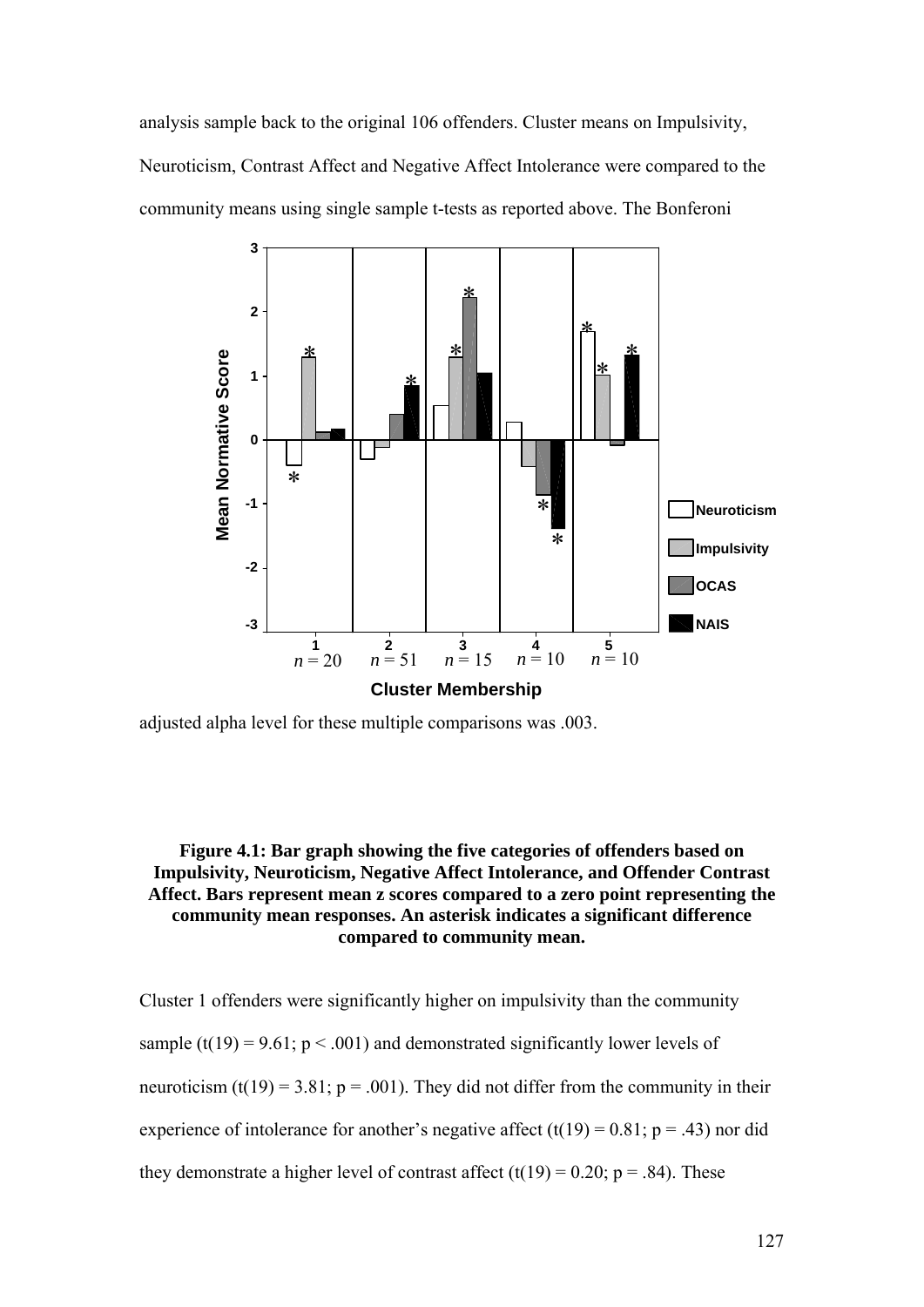offenders, therefore, could be described as impulsive with a restricted negative affectivity.

Cluster 2 offenders were significantly different from the community on only one of the four variables. This group of offenders demonstrated significantly higher levels of intolerance to another's negative emotional displays ( $t(42) = 5.53$ ;  $p < .001$ ). Apart from higher levels of NAIS, there were no other distinguishing features of this cluster. Therefore, Cluster 2 offenders showed little difference from the community apart from being more intolerant of the negative emotional displays of others.

Cluster 3 offenders were significantly younger ( $\overline{X}$  = 23.36) than the other four clusters  $(F(4,83) = 3.71; p = .005)$ . Tukey's post-hoc analysis confirmed that the significant difference was between Cluster 3 and the other four clusters. No other clusters differed on age.

This group of offenders were significantly more impulsive than the community sample (t(14) = 7.45;  $p < .001$ ) and demonstrated significantly higher levels of contrast affect (t(14) = 16.71;  $p < .001$ ). They did not differ from the community on NAIS or Neuroticism. These offenders can best be described as being young, impulsive and enjoying the control that violence affords them.

Cluster 4 offenders were significantly lower on contrast affect than the community sample (t(9) = 10.48;  $p < .001$ ) as well as being significantly lower on intolerance for other's negative emotional displays (t(9) = 4.94; p = .001). These offenders did not differ from the community on levels of impulsivity or negative affectivity. This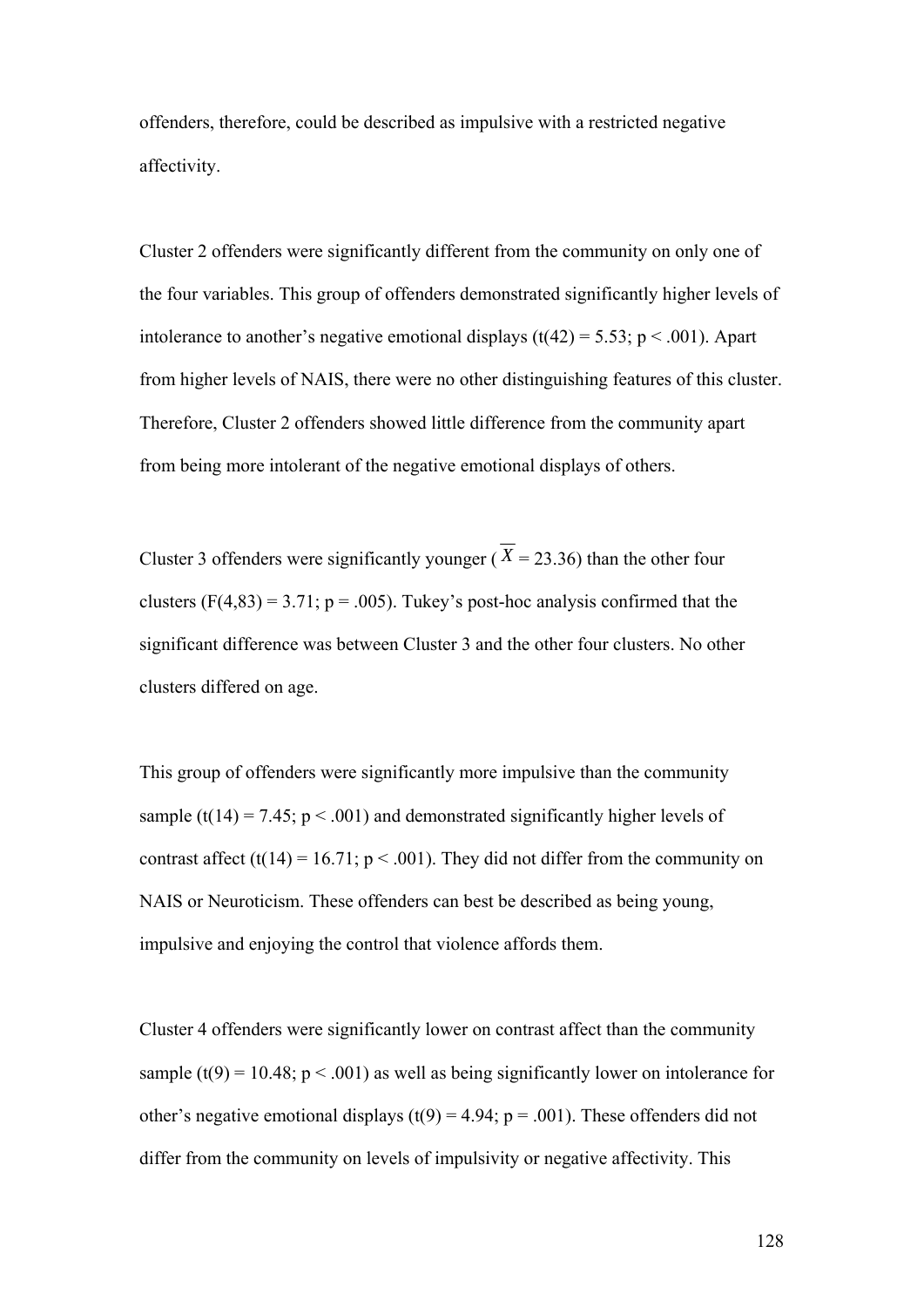pattern of results indicated that Cluster 4 offenders responded with very little emotion to the distress cues of others, although they did not report a restricted negative affectivity.

Cluster 5 offenders were significantly higher in negative affectivity than the community sample (t(9) = 7.59;  $p < .001$ ), and were significantly more impulsive (t(9)  $= 4.96$ ;  $p = .001$ ) than the community. They also experienced significantly higher levels of intolerance to the negative emotional displays of others  $(t(9) = 4.81)$ ;  $p = .001$ ) than the community. There was no difference between this cluster of offenders and the community on contrast affect. Cluster 5 offenders, therefore, may best be described as experiencing a lot of negative affectivity, while being impulsive and intolerant of the negative affectivity of others.

Criminal versatility data was obtained by recording whether or not an offender had been convicted of a particular type of crime during the course of their offending career. A score of 1 was allocated if the offender had committed that particular crime type, and a score of 0 was allocated if they had not. Violent offence categories were summed to derive a violent versatility score, while non violent offence categories were summed to attain a non violent versatility score. These scores were then subtracted and the resulting difference score (non-violent minus violent) were used to investigate differences between the clusters on propensity to engage in violent offences and non violent offences. A Kruskal-Wallis test was then conducted to determine if the offending patterns of the clusters were in fact different. The nonparametric option was prudent given the problems associated with unequal and small cell sizes. The results indicated that there was a significant difference in the offending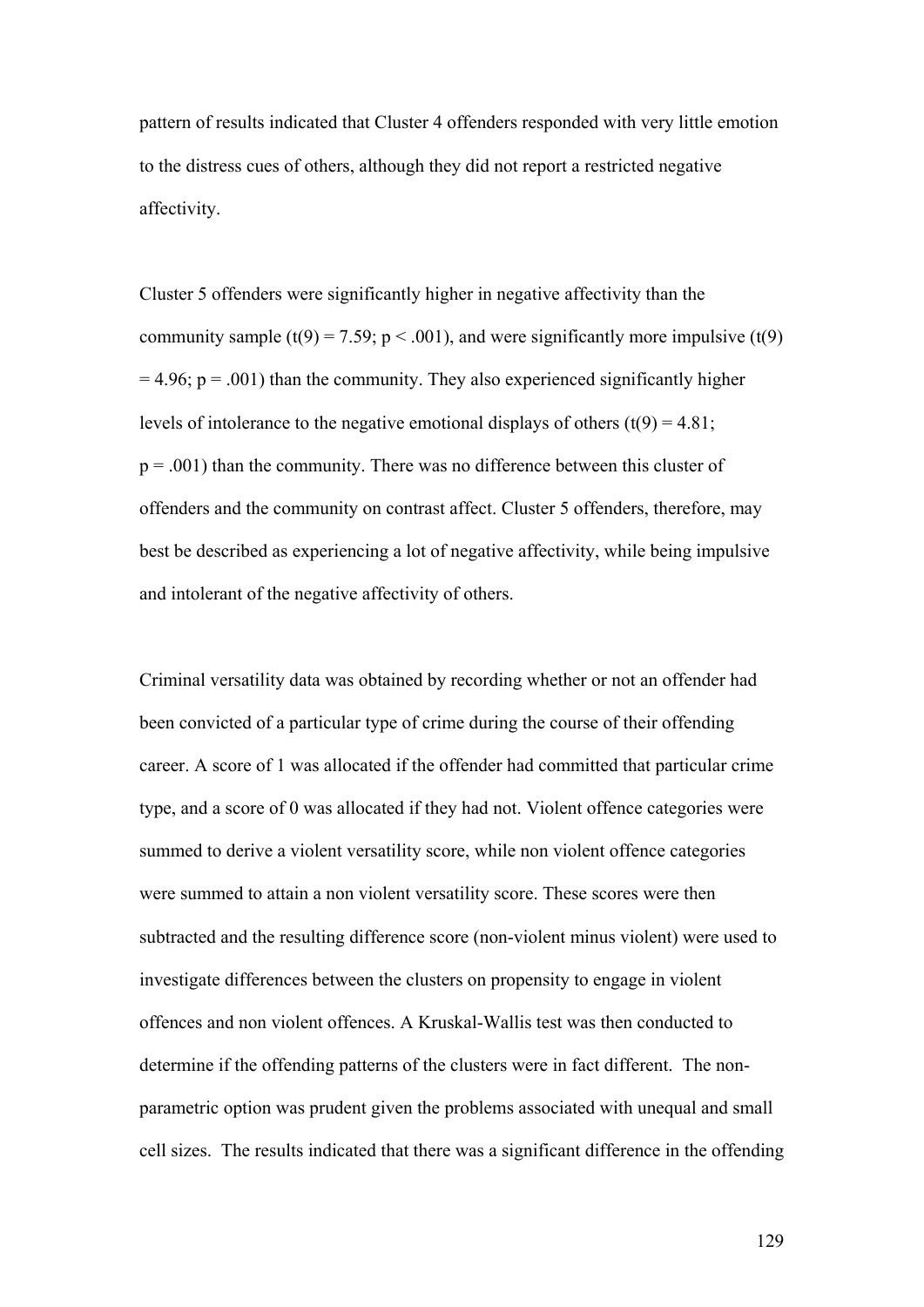patterns of the clusters (H  $(4)$  = 10.11; p = .039), with the greatest difference score being obtained by cluster 4. Differences in offence type by cluster are presented in Figure 2.



**Figure 4.2: Bar graph showing the mean number of violent and non violent offences types committed by offenders in each cluster.** 

#### Discussion

The current investigation sought to clarify descriptions of a lack of empathy among offenders by investigating levels of self oriented affective responses as well as a general lack of negative affectivity. It was proposed that different mechanisms might underlie clinical observations of a 'lack of empathy' in violent offenders. Specifically, it was argued that failing to display empathic concern in response to distress cues did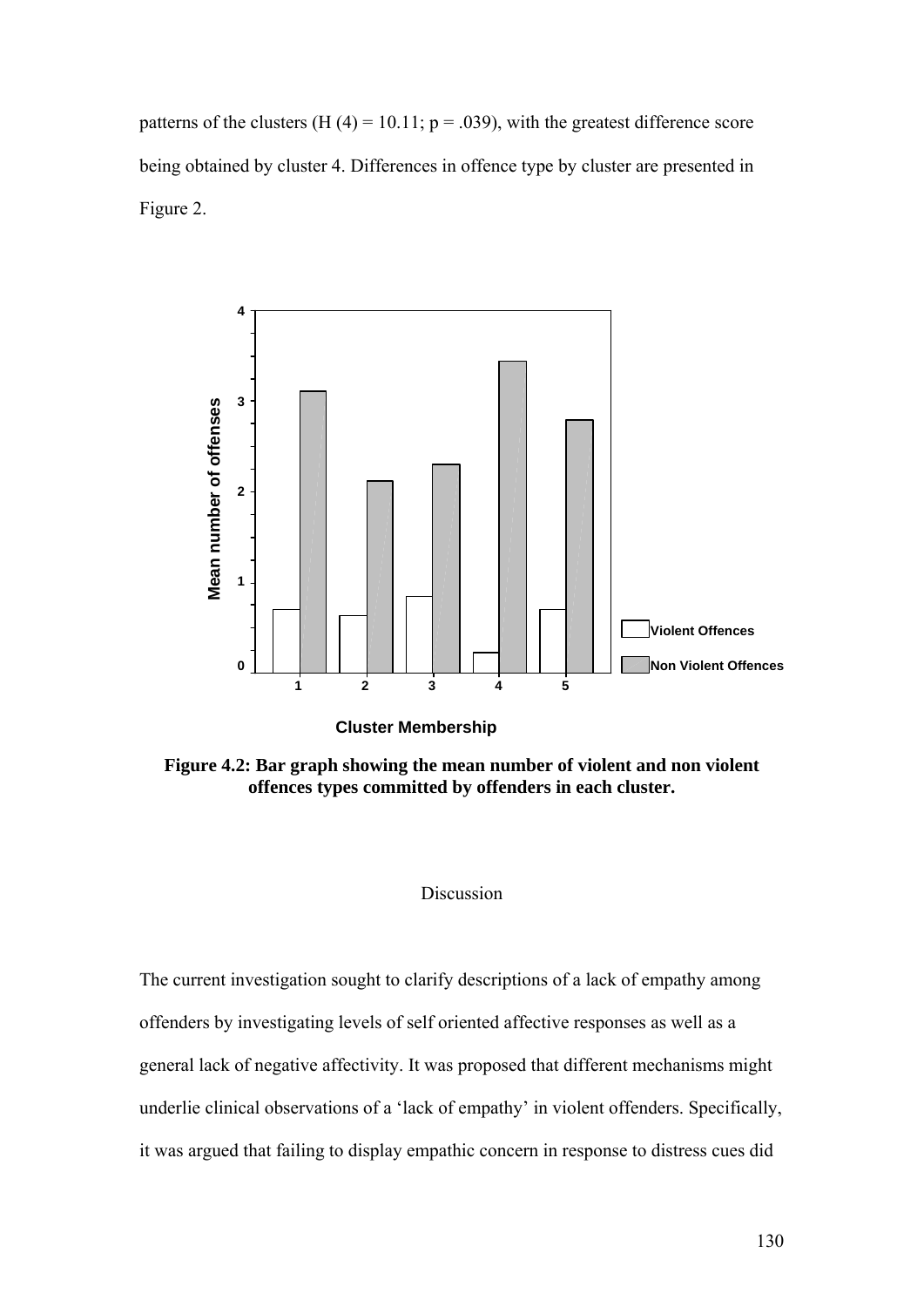not necessarily preclude other forms of empathic responses. Three possible explanations were offered to account for a relationship between a clinical observation of a 'lack of empathy' and violence.

Firstly, it was acknowledged that such an observation could in fact indicate that the offender was not responding emotionally to the distress cues of another. In this case, empathic concern is seen as an inhibitor of violence. Secondly, it was argued that offenders may respond emotionally to the distress cues of another, but that emotion was being experienced as an intolerance to the distress cues as a result of personal distress. In this case a self oriented empathic response to distress cues results in a drive to reduce one's own aversive state, possibly using violence. Therefore, personal distress has the capacity to facilitate violence. Finally, it was suggested that some offenders may find the arousal they experience in response to distress cues as pleasurable, and that this may relate to the enjoyment of control obtained through violence. As with personal distress, contrast affect is likely to facilitate violence when offenders experience a drive to increase their own enjoyment. No one hypothesis was given preference over the others, rather, an acknowledgement of the heterogeneity of offender populations was used to suggest that all three hypotheses would be confirmed in different subgroups of offenders.

Cluster analysis did confirm the presence of subgroups of offenders and these subgroups displayed unique interpersonal response. Cluster 1 offenders demonstrated a reduced or restricted negative affectivity and were impulsive, but did not demonstrate abnormal levels of self-oriented affective responding. This group of offenders displayed a pattern of responding, which appeared congruent with a reduced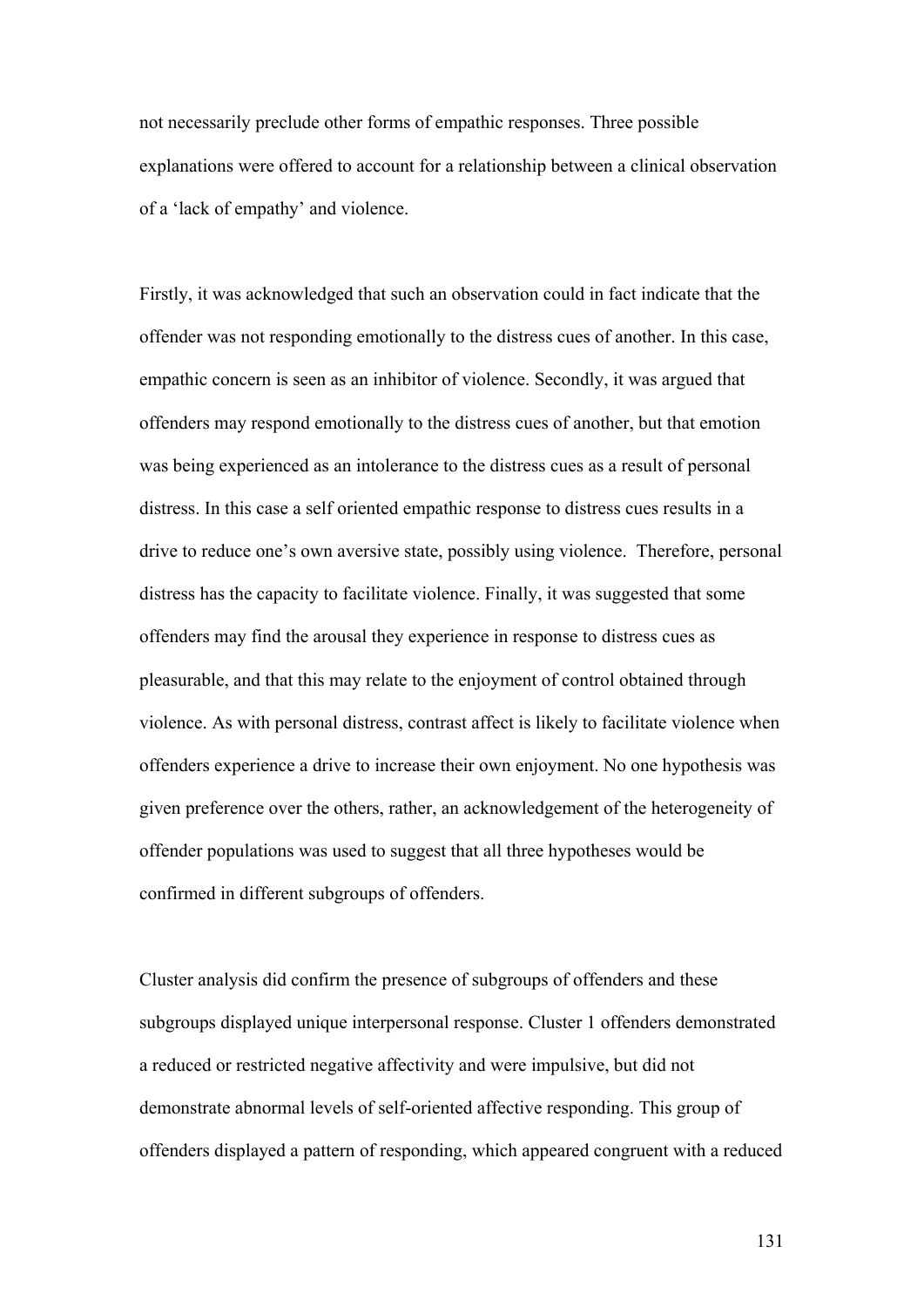negative affectivity but not the reduced response to distress cue hypothesis. Their levels of personal distress and contrast affect were comparable to the community sample, indicating that they do respond to distress cues. Furthermore, their responses to distress cues were not markedly self-oriented. Hare (1970) suggested three categories of psychopaths. Primary psychopaths were described as impulsive and having flat emotional responses. Much of the research conducted in an attempt to establish a reduced negative affectivity in offenders has focused upon offender categories based upon the PCL-R (e.g., Lilienfeld  $& Hess, 2001$ ), and appear to relate well to Cluster 1. Cluster 1 displayed high impulsivity (relating to PCL-R Factor II) and low negative emotionality (relating to PCL-R Factor I), which appears consistent with descriptions of primary psychopathy. However, Cluster 1 did not report reactions to distress cues that could be described as callous, nor as a 'lack of empathy'. Indeed, although they displayed a generally restricted negative affectivity, this restriction was on the basis of their personal responses to life in general rather than in response to another's distress cues. This finding is consistent with Blackburn's (1986) Group 1 descriptions of primary psychopathy, characterised by high levels of impulsivity and low levels of negative affective experience.

Cluster 4, on the other hand, could also be identified as supporting the notion of reduced responding to distress cues. Although they did not demonstrate a reduced general negative affectivity, they did demonstrate significantly lower levels of selforiented emotional responding than the community. This may indicate a reduced susceptibility to negative emotional contagion, although prosocial empathic concern was not assessed. Clearly, they experience less personal distress in the presence of distress cues than the community does. This group of offenders also reported lower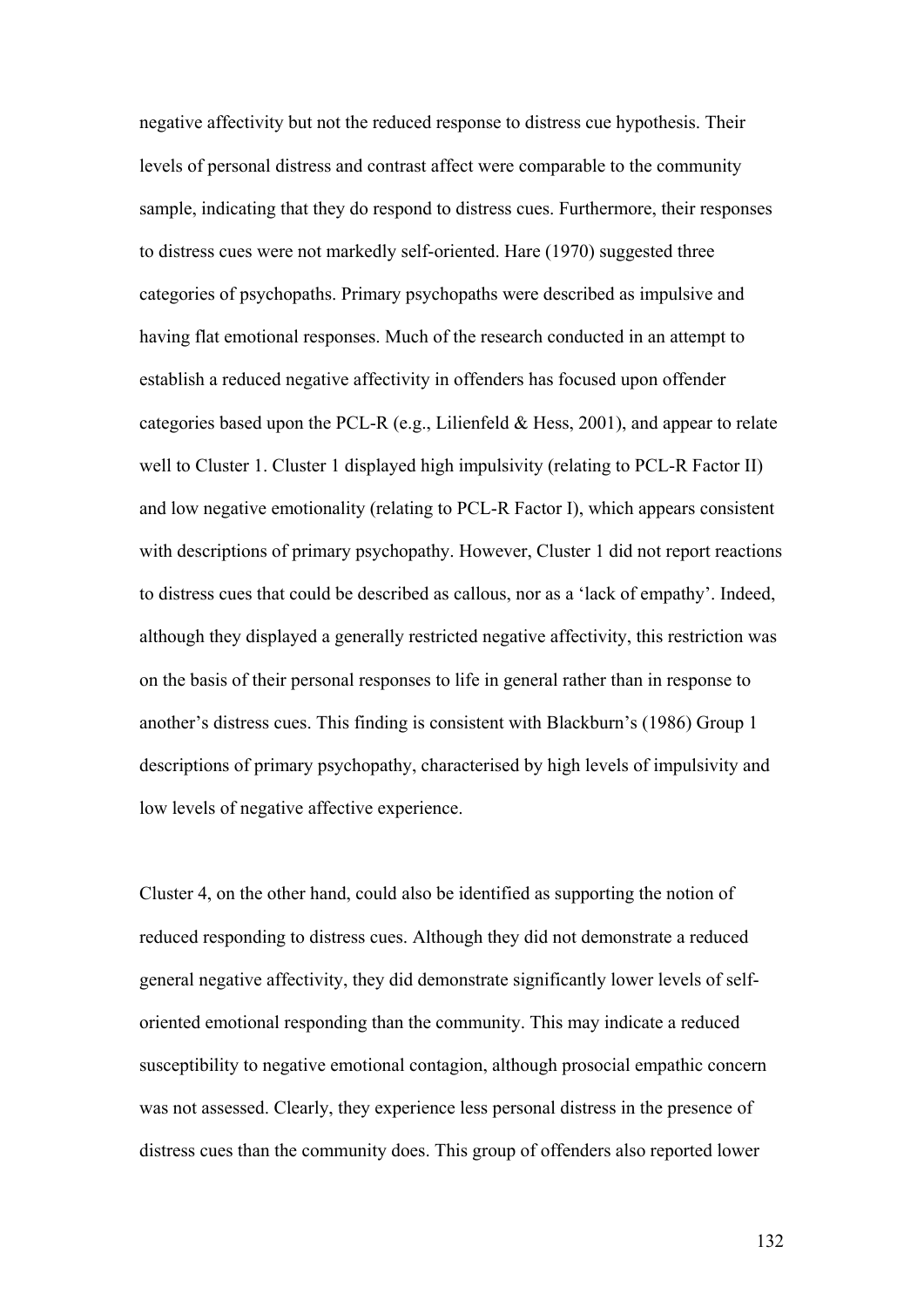levels of positive emotion in relation to the use of violence than the community. In terms of psychopathy, these offenders reported a response style that appears congruent with the PCL-R's Factor I, but did not report the high levels of impulsivity that would be consistent with Factor II.

Cluster 4 offenders were convicted of fewer violent offence categories than the other four clusters, along with more non-violent categories. The results of this analysis indicated that there was no presence of a drive for hostile violence in the form of personal distress reduction, nor was there a drive for pleasure. Interestingly, the interpersonal empathic responses for this cluster were the most congruent with the hypothesis of a lack of empathic responses, and yet they clearly committed the least number of violent offence categories. Additionally, upon further examination, none of the violent offences committed by offenders in cluster 4 could be described as major violent offences (i.e., murder, assault occasioning grievous bodily harm) rather they tended to be simple assaults.

Clusters 3 and 5 demonstrated self-oriented affective response patterns in response to distress cues, which suggested that they do respond emotionally to the distress cues of others. It would be possible for offenders in both of these clusters to be described as lacking empathy, in that they display either enjoyment of, or intolerance to, distress cues from others. However, it would be incorrect to suggest that they fail to respond emotionally.

Cluster 3 demonstrated high levels of contrast affect, becoming aroused by the control and dominance aspects of the use of violence. Cluster 3 was significantly younger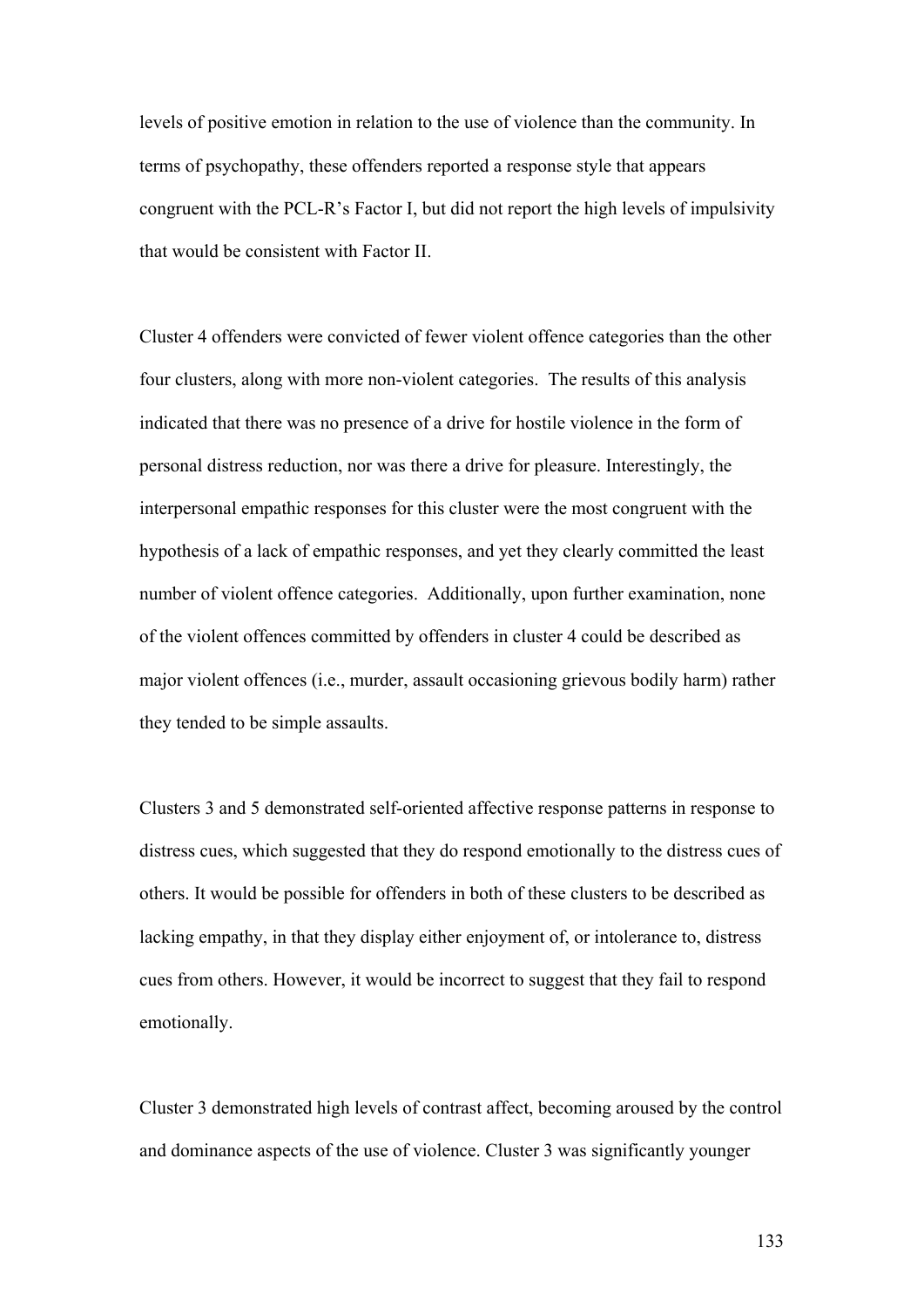than the other clusters, and was the only cluster to display significantly higher levels of contrast affect. These offenders may represent a group of offenders that are similar in description to dissocial psychopaths (Hare, 1970). That is, young offenders who engage in antisocial/aggressive behaviour in the context of subcultures such as gangs.

Cluster 5, on the other hand, would be likely to respond to distress cues with agitation, intolerance and hostility. Descriptions of secondary psychopaths (Hare, 1970) tend to focus on personality attributes of high negative affectivity, as measured by neuroticism. Cluster 5 displayed extremely high levels of neuroticism as well as being impulsive and responding to distress cues with self-oriented affect. Given the similarity between these two descriptions, Cluster 5 may be described in terms similar to those used to describe secondary psychopathy. Cluster 5 is also consistent with Blackburn's (1986) description of secondary psychopathy, characterised by high levels of impulsivity along with high levels of negative affectivity. Blackburn also identified this group as being socially anxious, which may go some way to explaining the high levels of intolerance found in this study.

Although Cluster 2 differed from the community in their level of intolerance for another's distress, this was their only distinguishing feature. It should be recognized that affective response styles are likely to be of significance for some but not all offenders. The failure of Cluster 2 to display any apparent similarity to descriptions of psychopathy or personality disordered offenders may confirm the argument that these offenders may best be understood in terms of antisocial attitudes and criminal sentiments rather than in terms of abnormal affective responses. Future research should investigate affective response pattern in relation to other constructs, which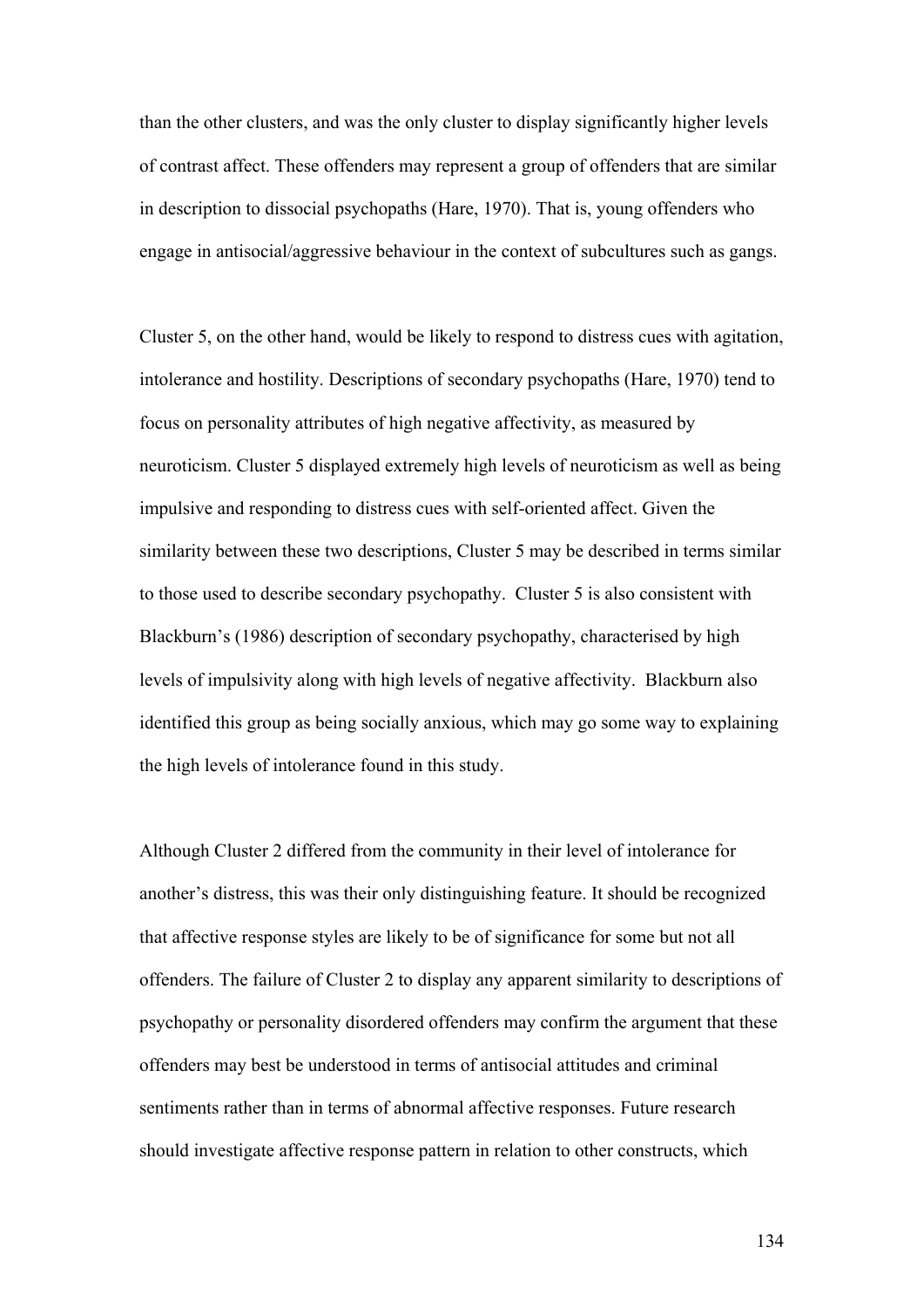have demonstrated usefulness in distinguishing offenders from non offenders, such as criminal sentiments. It may be that this group of offenders would benefit more from treatment programs that concentrate on criminal sentiments and antisocial attitudes than from programs aimed at affective response patterns.

#### Some thoughts on psychopathy descriptions and affective response styles.

The similarity between many of the above cluster descriptions and descriptions relating to categories of psychopathy cannot be ignored. Although far from being an aim of the current research, particularly given the moral connotations often associated with the construct's description and measurement (Gunn, 1998), an investigation of these similarities appeared appropriate. In retrospect, it is hardly surprising that this is the case given the persistence of 'lack of empathy' descriptions in relation to psychopathy. Cleckley (1976) argued that traits associated with a callous unemotional response to others were the foundation of psychopathy.

Brinkely, Newman and Widiger (2004) have argued that the construct of psychopathy represents an aetiologically heterogenous category of offenders and requires clarification of the underlying mechanisms in order to enhance clinical descriptions and develop more effective treatment strategies. These authors argue that subcategories of psychopathy may be clarified through investigations which include both physiological and personality variables. The current investigation has contributed toward arguments of varied aetiological mechanisms underlying psychopathy. Principally, the presence of two clusters (Cluster 1 and Cluster 4) which appear to represent different aspects of the PCL-R Factor I is an intriguing finding. Future research would do well to expand the current investigation to include PCL-R, along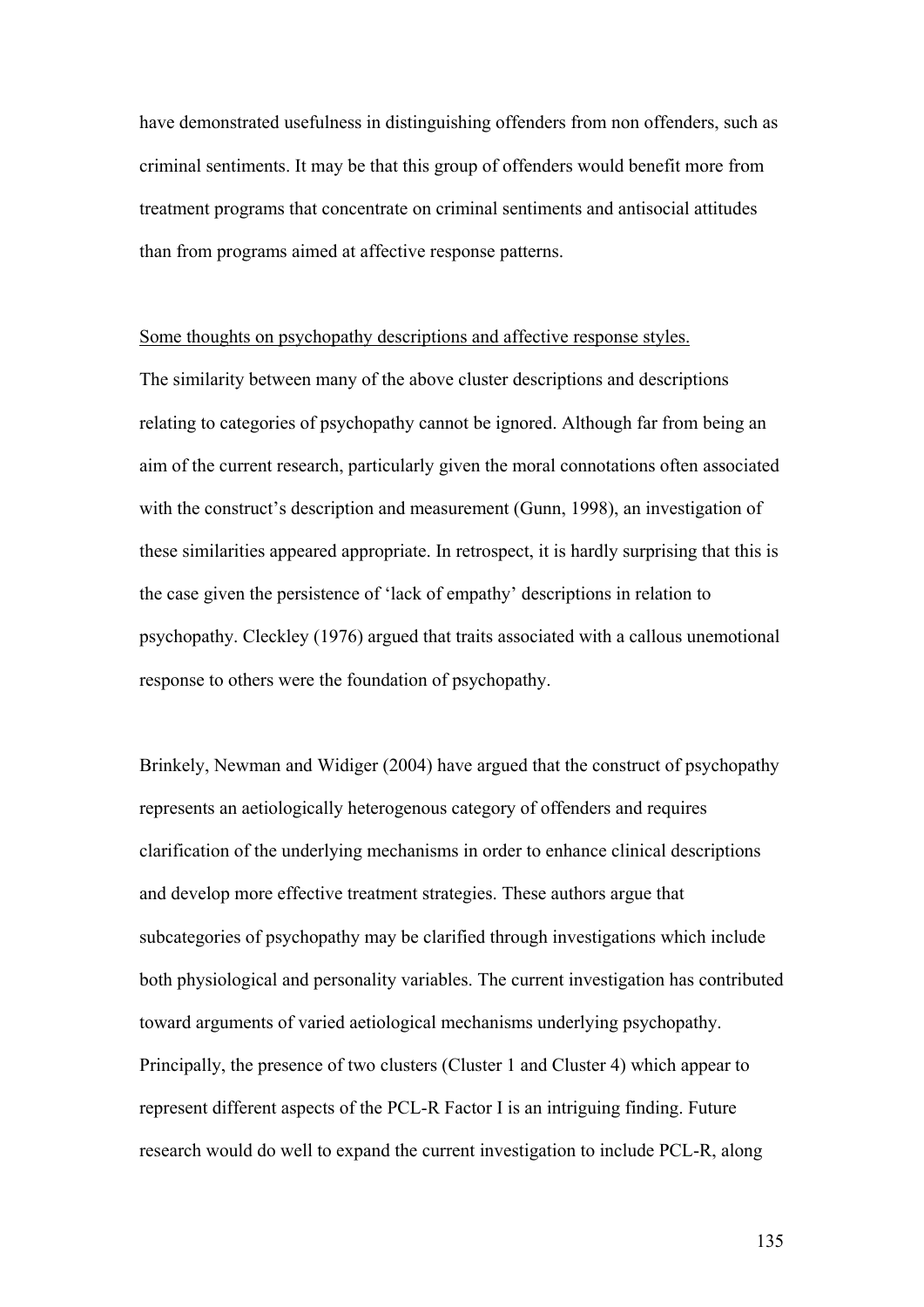with specific criminality measures such as age of first offence, which have demonstrated a consistent ability to discriminate psychopaths from non psychopaths (as defined by PCL-R assessment).

#### Reflecting on inconsistent research findings.

Investigations into the theoretical link between a lack of empathy and violent behaviour have produced inconsistent and often confusing results. For example, Book and Quinsey (2003) found no difference between psychopaths and non psychopaths on empathy or altruism, confirming findings from a meta-analysis that indicated that there was no relationship between altruism and antisocial behaviour (Krueger, Hicks, & McGue, 2001). Despite these types of findings, Kandel and Freed (1989) argue that there is enough evidence to suggest that such a relationship does exist and should be pursued. It has been argued elsewhere (Beven et al, 2004) that at least some of this inconstancy is a result of methodological concerns associated with measurement issues, in addition to the use of heterogenous samples. The use of offender samples compared to non offender samples tests the hypothesis that a lack of empathy and criminality are associated, whereas a comparison of violent, non violent and non offenders more accurately addresses whether a lack of empathy is related to violence. However, in study 1 of the current investigation, violent and non violent offenders did not differ on any of the measures employed. A lack of empathy may well be associated with general criminality rather than a propensity for violence; however, it may well be an artefact of the heterogeneity inherent in offender populations. The current investigation indicates that sample heterogeneity may play a substantial role in investigations of affective interpersonal traits and violence, particularly given the varied mechanisms which explain clinical observations of a lack of empathy.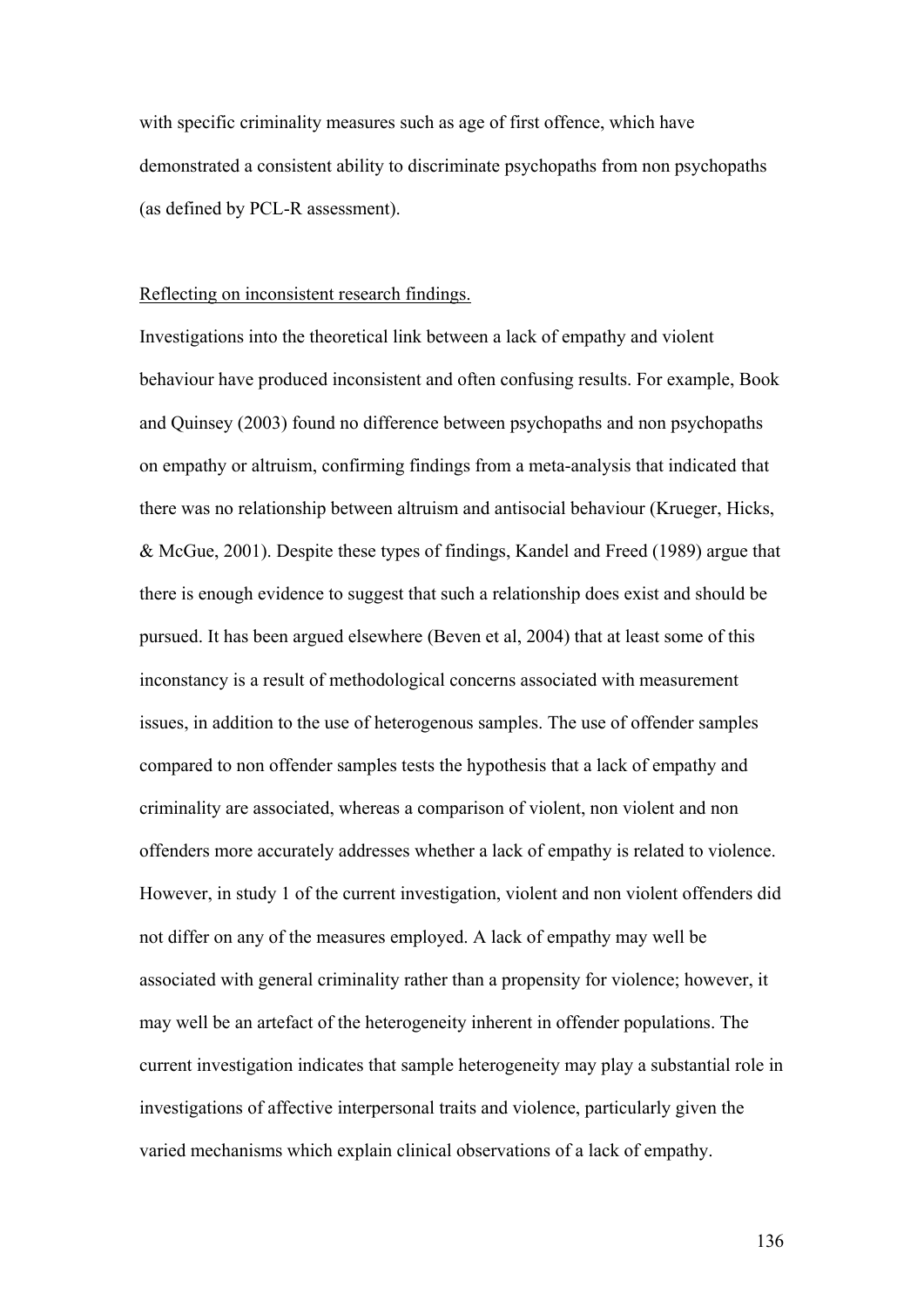#### Implications for the treatment of offenders.

Cluster 2 indicates that not all offenders who engage in violent behaviour are likely to benefit from treatment programs that include empathy training. For these offenders, other factors are likely to be of greater concern (e.g., criminal sentiments). Cluster 1's demonstration of shallow affect was partially congruent with current theories of the relationship between a lack of empathy and violence. However, the results from this cluster did not provide an indication for traditional empathy training programs. Both these groups of offenders demonstrated affective responses to distress cues that were consistent with those obtained from the community, calling into question the usefulness of empathy training. The results obtained from the other three clusters, however, present a more troubling picture in relation to empathy training.

Self-oriented affective responses pose a different dilemma for treatment providers. For offenders in clusters 3, 4, and 5, empathy training programs, which seek to increase responses of offenders to distress cues, are likely to be counterproductive, if not risky. Cohen and Strayer (1996) hypothesised that personal distress could become so great that it results in a completely egocentric response to another's distress. This egocentric response would result in personal needs (to reduce an aversive affective state) that outweigh the other's needs. Violent responses to distress cues would represent one egocentric response, and may be used as a means of eliminating distress cues. Furthermore, Newhill and Mulvey (2002) suggest that violence may also serve to regulate intense emotions. Offenders who display excessive levels of self-oriented responding (Cluster 5), in the form of intolerance to distress cues, may benefit from treatment options that focus on emotion regulation and serve to undermine the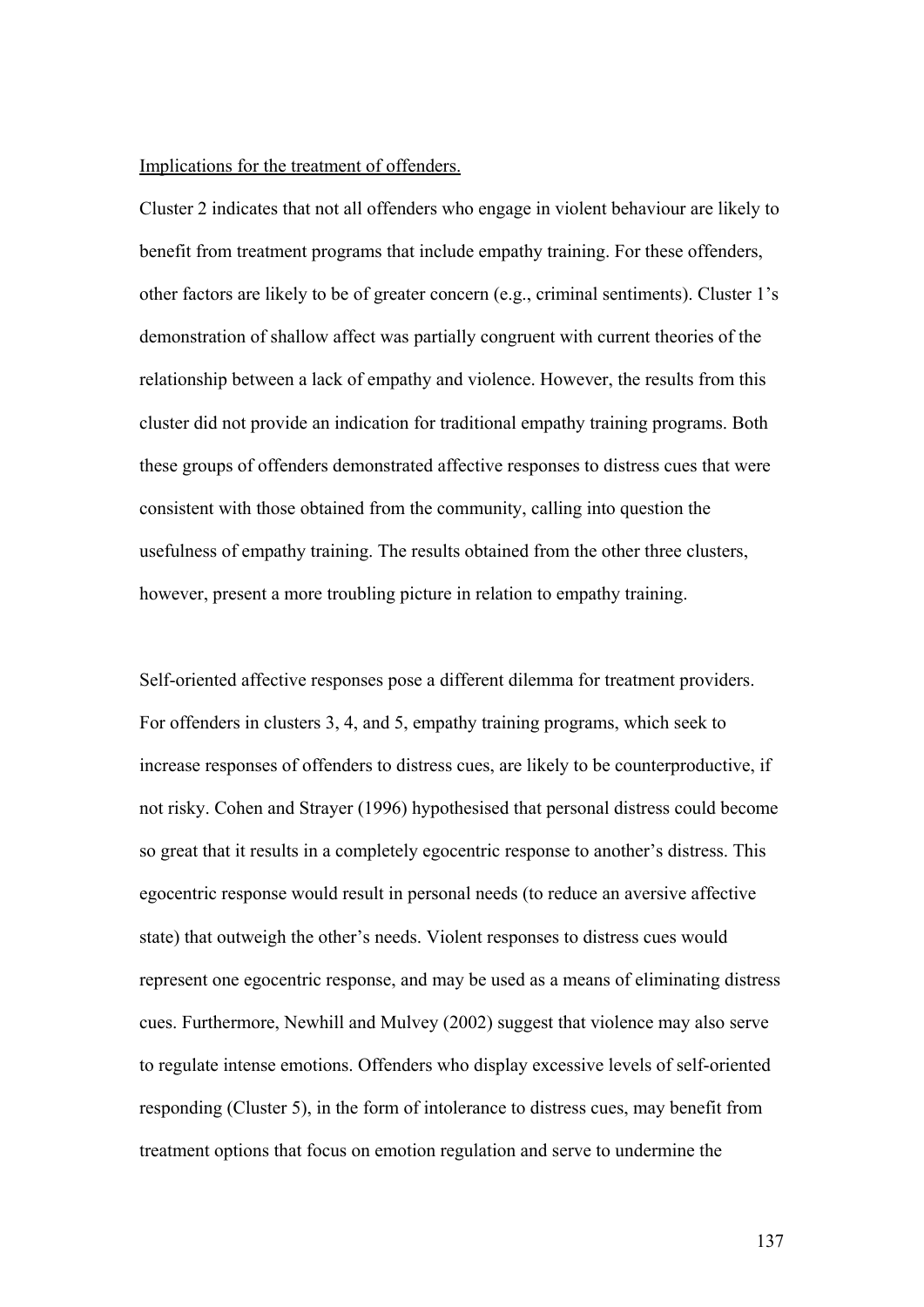reinforcement of violence by reducing negative affect. In some ways, the production of uncontrolled personal distress may be similar to uncontrolled anger. Future research should be conducted to establish if violent offenders who display high levels of intolerance to distress cues benefit from treatment programs similar to those currently in use for anger control.

Affective arousal in response to distress cues, particularly in relation to perceived control and dominance, may prove difficult to treat. However, previous research into contrast affect indicates that this variable decreases with age (Beven et al, 2004), perhaps explaining why Cluster 3 offenders, who had elevated OCAS scores relative to the community, were significantly younger. It may also indicate that offenders in Cluster 3 may be more likely to be desisters than offenders in the other four clusters. On the other hand, it may also be that this group of offenders maintain their high levels of impulsivity and over time move into one of the other clusters.

#### Concluding comments.

Inciardi (1990) comments on offender treatment programs by stating that, "Everything is working and everything is failing" (p. 613). That is, while there are effective treatment programs available, we seem to have difficulty in establishing which offenders to assign to which programs. In relation to empathy, this difficulty in assigning offenders to appropriate programs may be associated with a lack of theoretical clarity on the role that empathic responding plays in the production and inhibition of violence. Three distinct patterns of affective responses were proposed in the current research, each with a unique aetiological process in relation to violence. Traditionally, empathic responding has been associated with concern for another in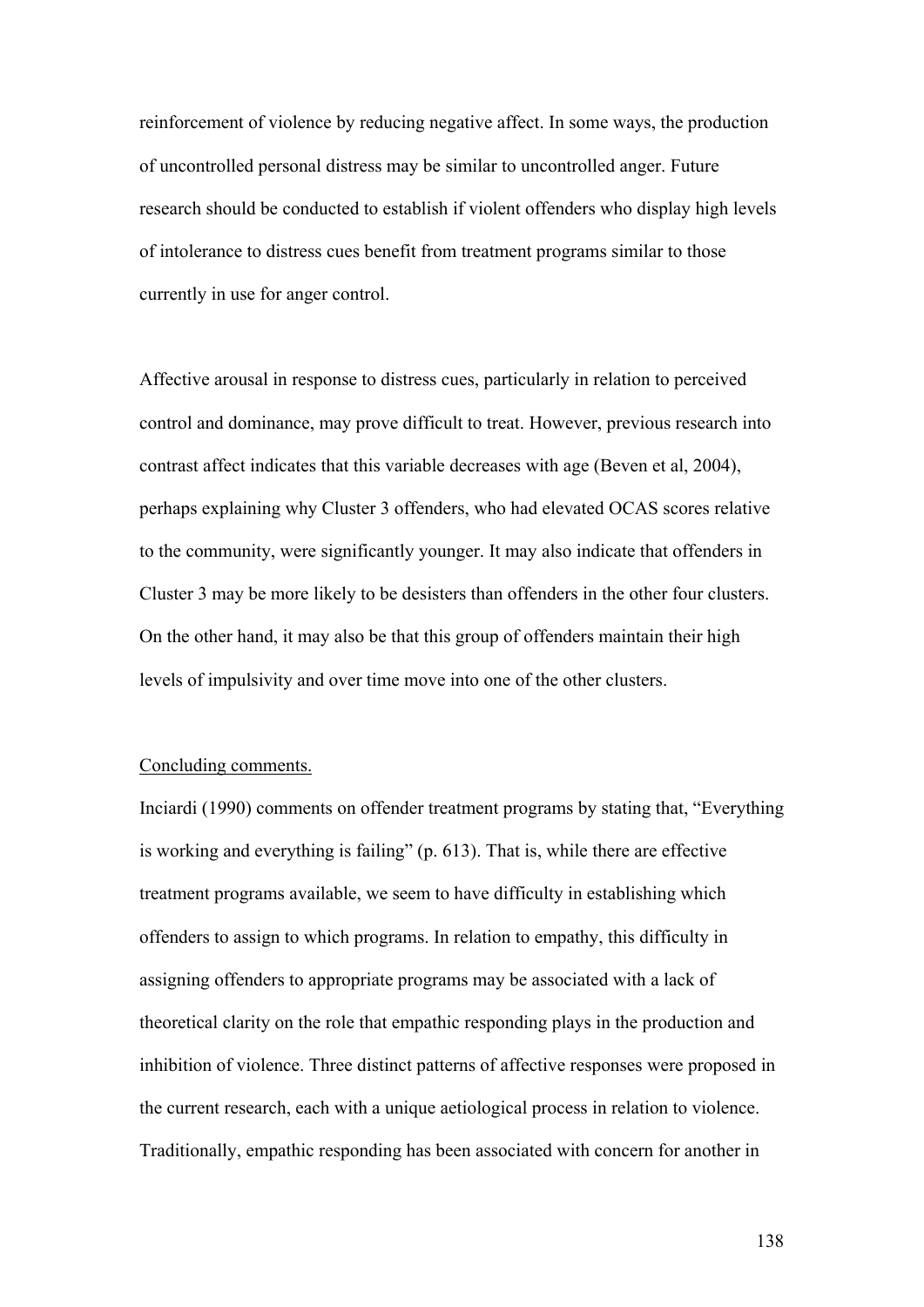distress and believed to inhibit violence. Personal distress on the other hand, is a self oriented affective response to distress cues that is aversive and leads to a drive to reduce one's own aversive state. Therefore, it was proposed that personal distress facilitates the use of violence. Contrast affect is also a self oriented affective response to distress cues, however, the individual experiences the arousal as pleasurable. Contrast affect, therefore, facilitates the use of violence.

The presence of subgroups within the offender population, who exhibit unique patterns of interpersonal affective responses, makes treatment program allocation even more complex. The consequences of incorrect treatment program allocation, however, cannot be understated. For offenders who experience high levels of personal distress, or intolerance of distress cues, empathy training programs that attempt to increase the offender's susceptibility to distress cues will only increase their aversive affective reactions. If violence is used as a mechanism for eliminating distress cues, and hence personal distress, then empathy training programs may simply increase violent responses to distress cues. On the other hand, if offenders find distress cues in others pleasurable, either in terms of physiological arousal or via control/dominance, then programs which heighten their awareness of those cues, may simply increase their ability to gain pleasure through violence. The major limitation of the present study was the failure to collect data pertaining to both the category of offence as well as the frequency of offences within those categories. Serious investigation of the impact different empathic response patterns have on both the inhibition and facilitation of violence should be conducted to determine which response patterns are likely to benefit from traditional empathy training programs and which patterns of responding require alternative programs.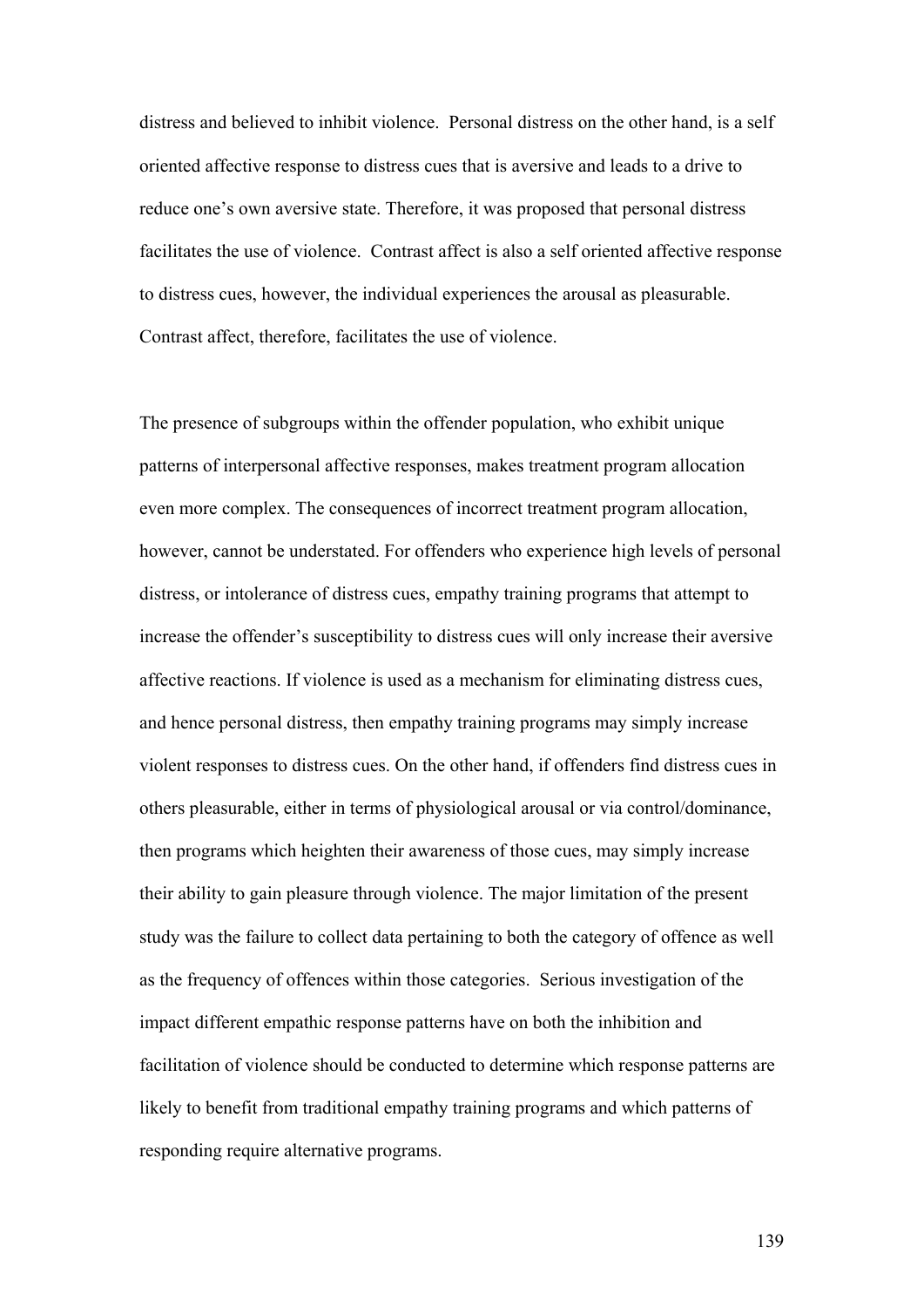Finally, while making some progress toward understanding subgroups within an offender population, the current results need to be taken with caution as a result of the low response rate from the community.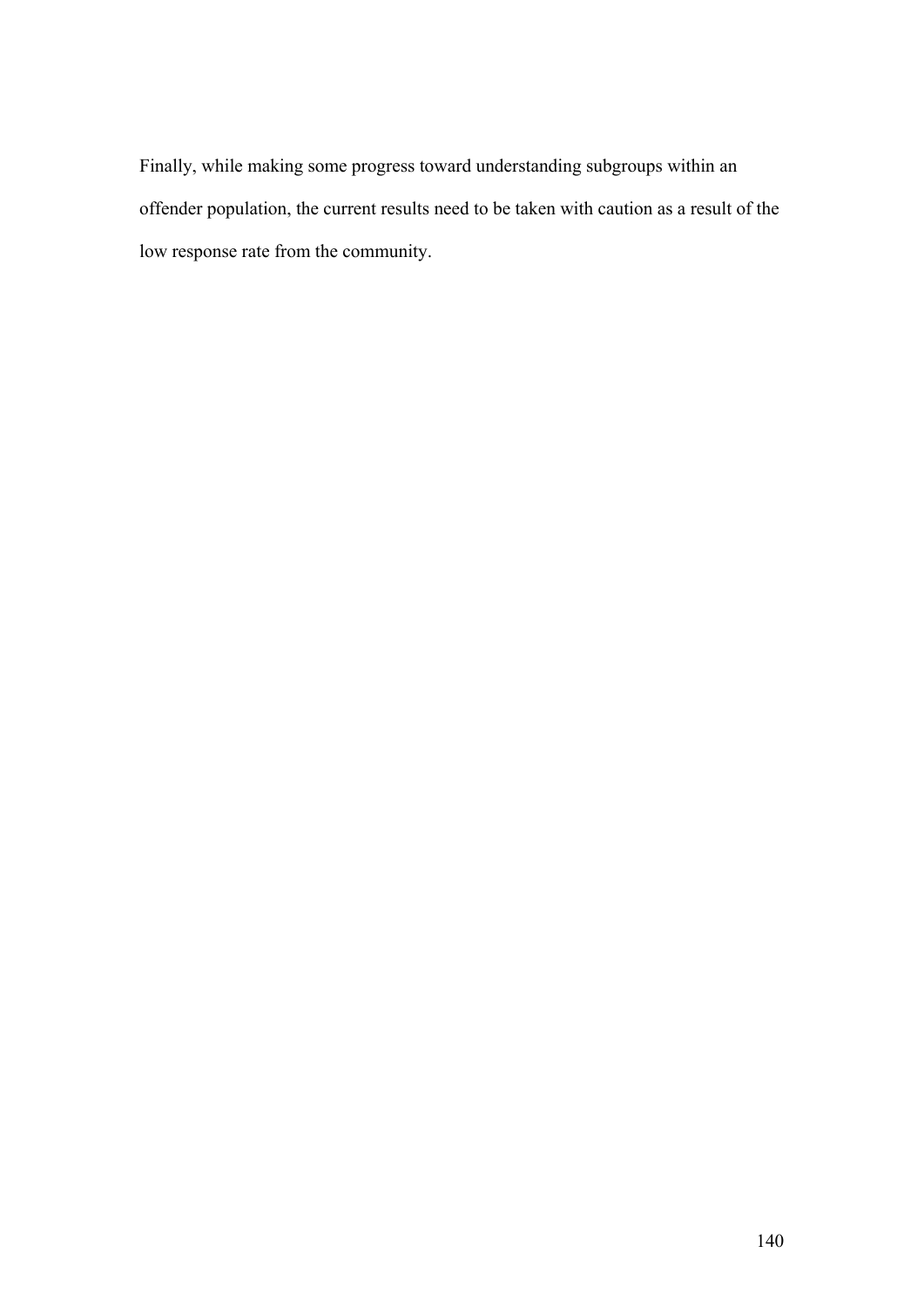## **Chapter Five**

Theoretical importance and measurement of perspective taking

in violent offenders.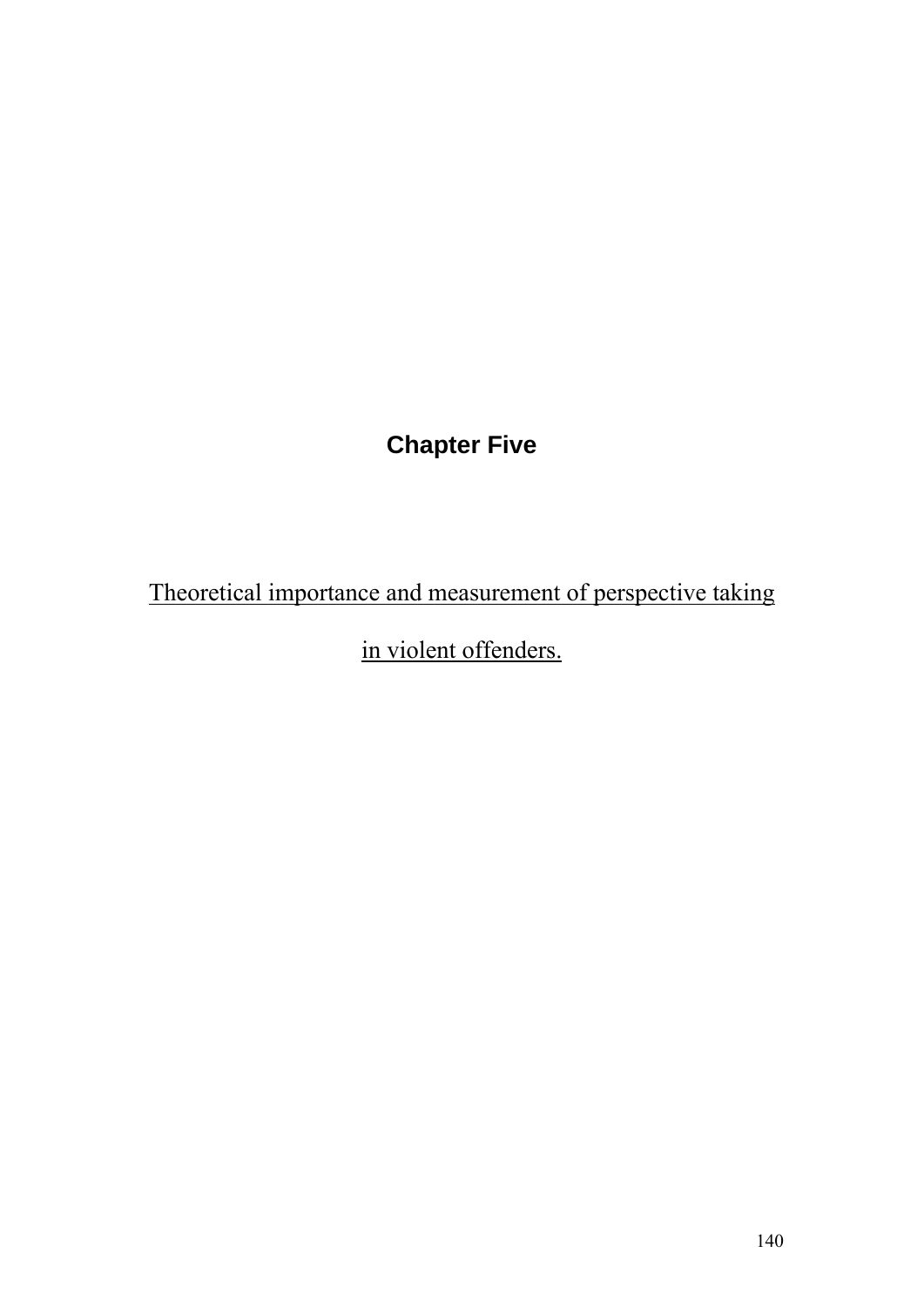## 5.1 Overview

The focus of this thesis has been on the affective component of empathy and it's relationship to violent behaviour. An investigation into egoistic affective responses in Chapter 4 indicated that the quality of perspective taking might contribute toward egoistic distress. Perspective taking appears to have been generally dealt with as a fairly simplistic unidimensional construct, even though previous literature (see Batson, Early & Salvarani, 1997) indicates that this is not the case. This chapter, therefore, attempts to expand our understanding of perspective taking, and it's relationship with aggression. A two dimensional model of perspective taking is presented and its implications for offender treatment explored.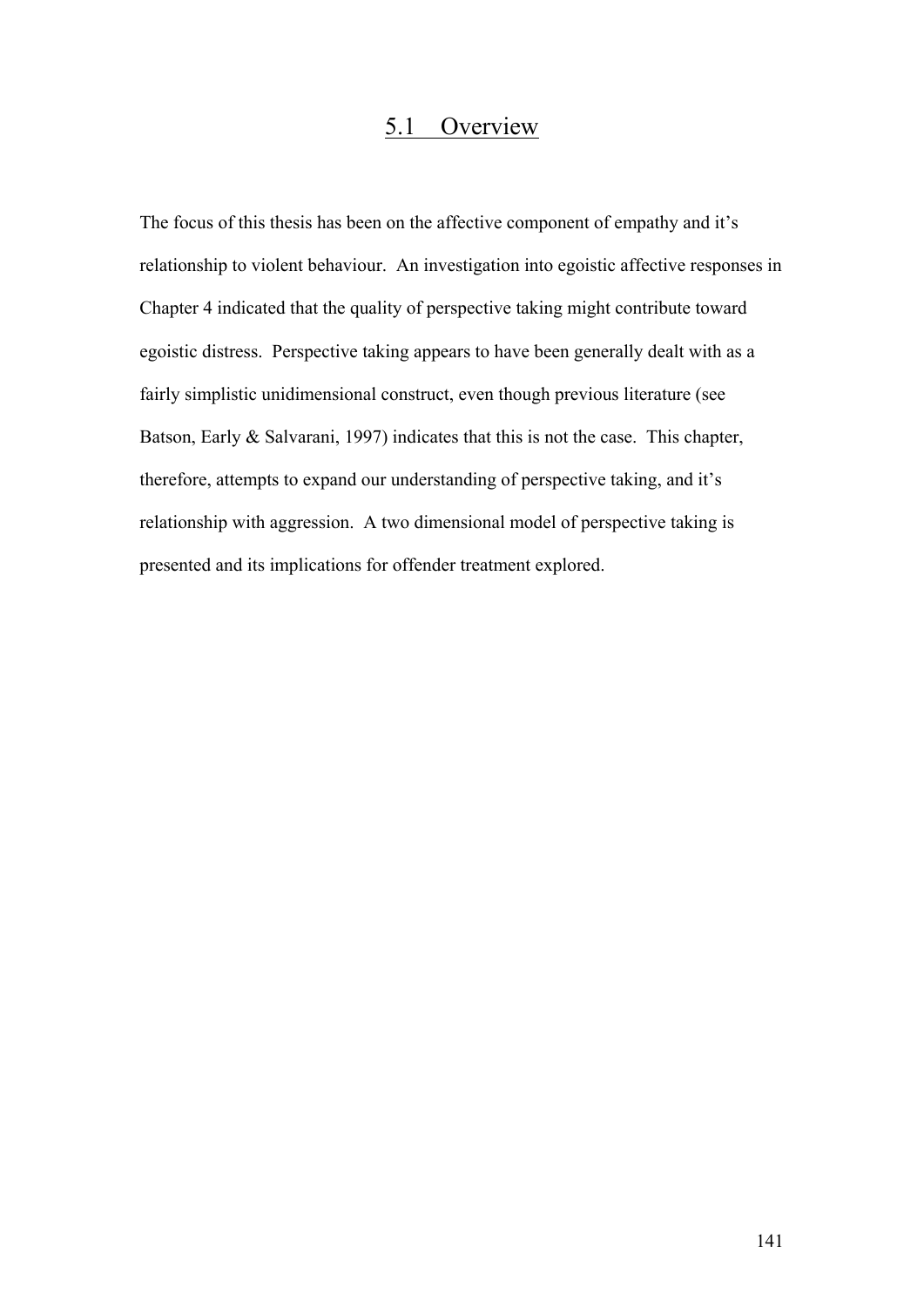# 5.2 The frequency and accuracy of offenders' perspective taking: Are we measuring the right thing?<sup>4</sup>

Jaimie P. Beven<sup>1</sup>, Angela O'Brien-Malone<sup>2</sup>, Guy Hall<sup>1</sup>

School of Law<sup>1</sup>, School of Psychology<sup>2</sup>

Murdoch University

Running Head: Offender Perspective Taking

Keywords: Offenders, Perspective Taking, Frequency, Accuracy

 $\frac{1}{4}$  Beven, J.P., O'Brien-Malone, A., & Hall, G. (In Press). The frequency and accuracy of offenders' perspective taking: Are we measuring the right thing? *International Journal of Forensic Psychology*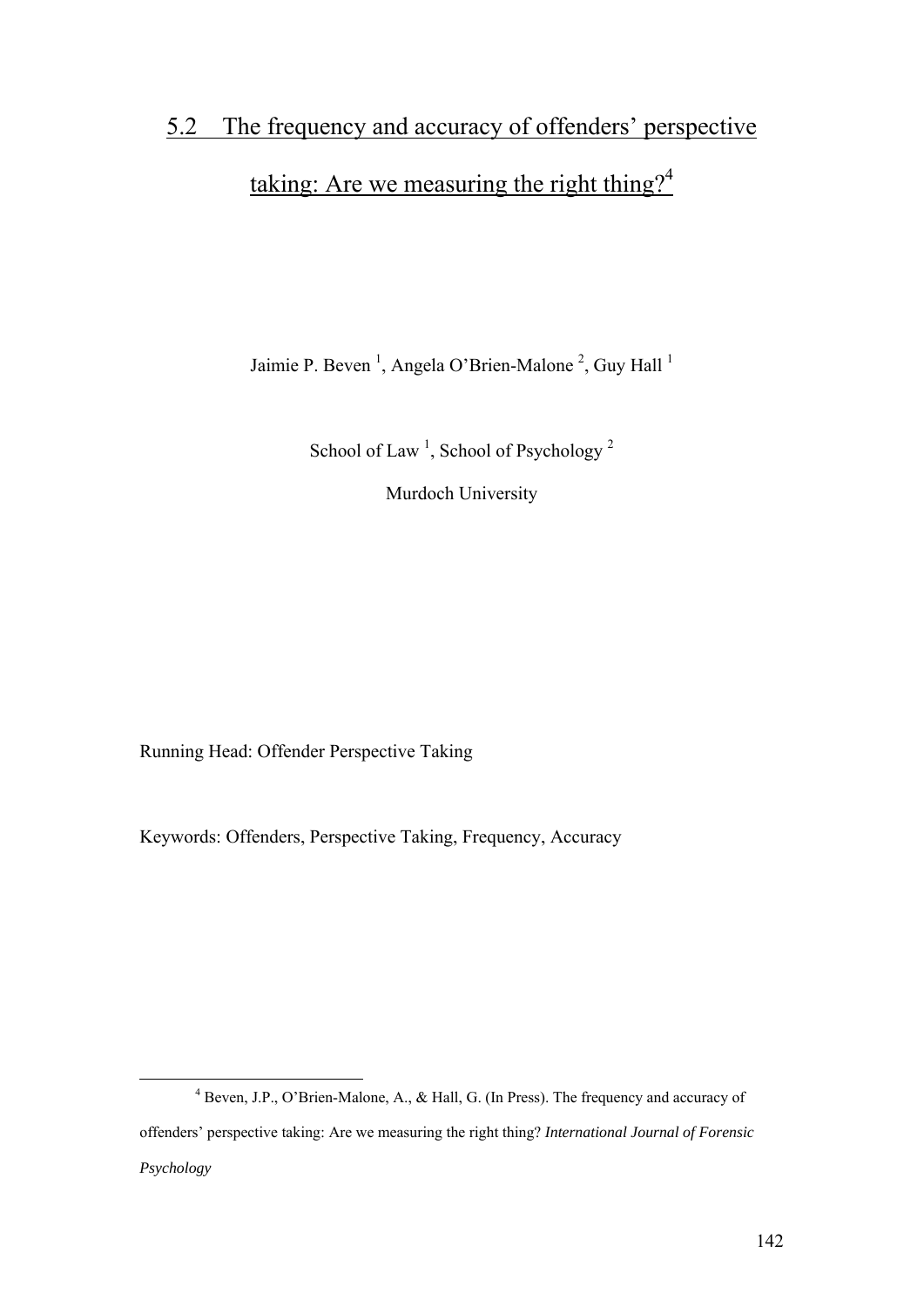#### Abstract

The link between violent behaviour and empathy has traditionally centred on affective constructs. More recently, however, researchers have begun to address deficits in cognitive aspects of empathy, specifically perspective taking. Current studies tend to focus upon the frequency of perspective taking behaviour, giving little or no attention to issues of accuracy, even though the literature regarding offender attributional biases indicates that accuracy is of equal, if not greater, importance than frequency. This paper presents a brief review of the perspective taking literature as it relates to violent offenders and proposes the adoption of a two dimensional model of perspective taking that accommodates both frequency and accuracy.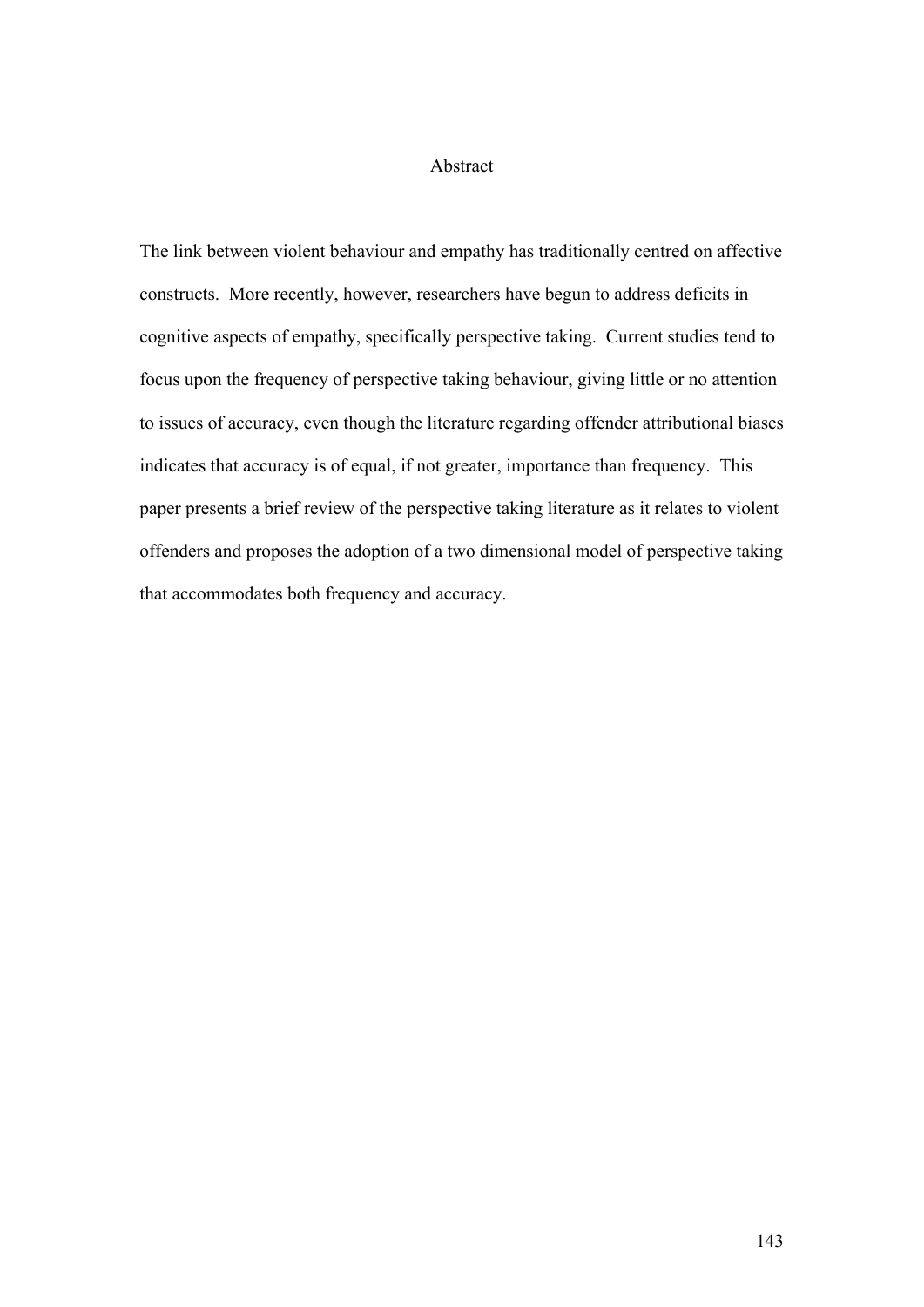Empathy and aggression have traditionally been viewed as incompatible (Baron, 1983), with empathy often being investigated as a possible inhibitor of aggressive behaviour. This theoretical inverse relationship between empathy and aggression is, however, more complicated than may be obvious from the above statement. A recap of the original theory, as proposed by Feshbach (1964), may help to clarify the situation.

Feshbach (1964) theorised that empathy represented one possible inhibitor of aggressive behaviour, and that the relationship would be dependent upon the type of empathic deficit and the type of aggression being displayed. In a series of studies, Feshbach and colleagues investigated the impact that empathy and fantasy training had on children's aggressive behaviour (e.g., Feshbach, 1964; Feshbach & Feshbach, 1982). Feshbach and Feshbach proposed that empathy was a shared affective experience between two individuals and that it was dependent upon three components. Firstly, the observer needed to be able to identify that the other person was experiencing an emotion and the observer also needed to identify the type of emotion being experienced by the other. Additionally, the observer needed to perceive the situation from the perspective of the other, and finally this perspective taking needed to lead to affective arousal in the observer. This model attempted to explain, not so much the resulting empathic experience, but how empathic experiences arose. By focusing upon the factors necessary for the production of empathy, Feshbach's team provided a means of designing and implementing treatment programs. Furthermore, Feshbach and Feshbach provided an analysis of three types of aggression and theorised what effects this three component system of empathy would have upon each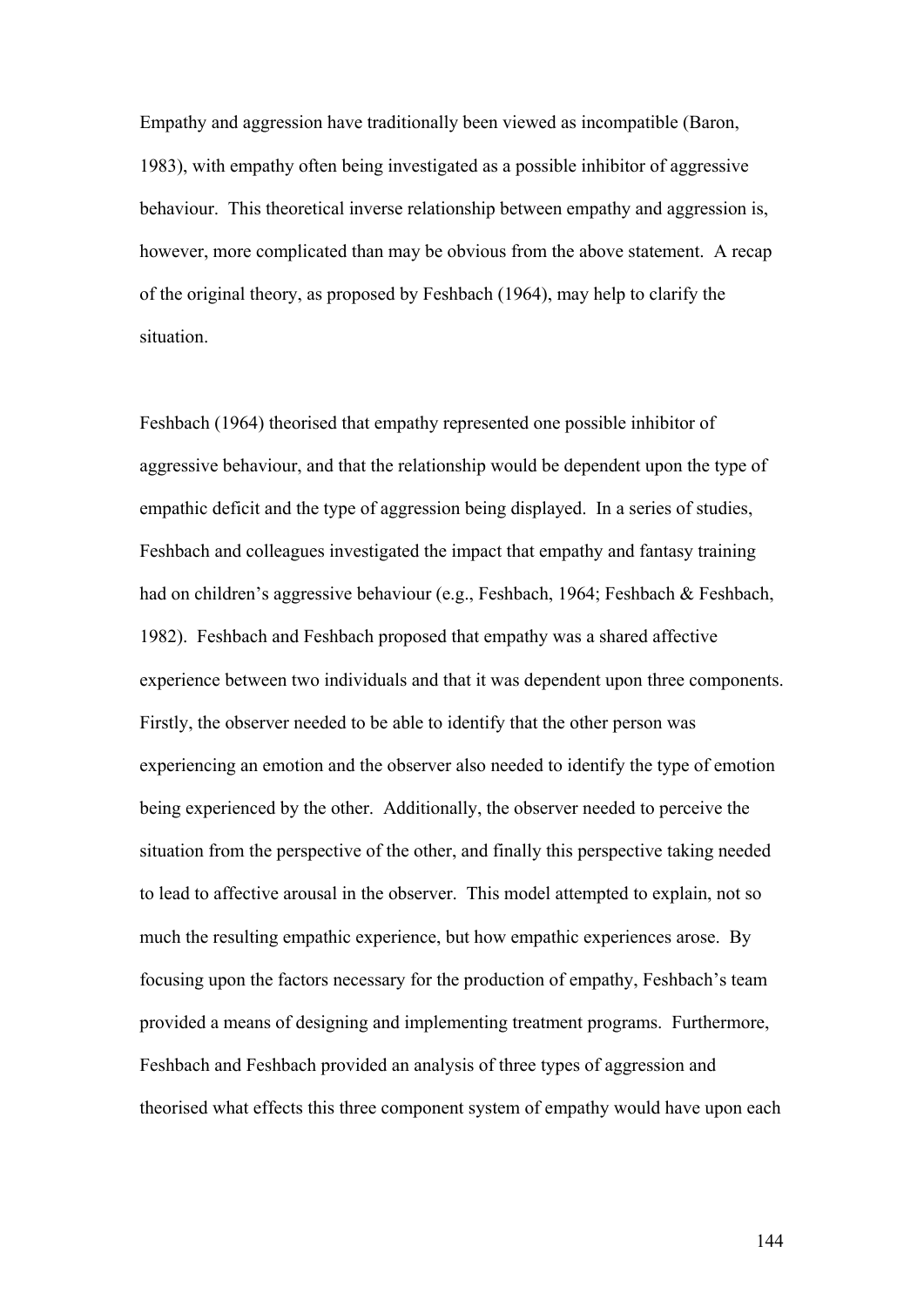type. The three types of aggression posited by Feshbach and Feshbach were: emotional aggression, instrumental aggression, and hostile aggression.

Emotional aggression, according to Feshbach and Feshbach (1982), is associated with feelings such as frustration and anger. They argued that, although anger can occur without physical attack, it frequently leads to aggressive behaviour. Empathy should impact upon displays of emotional aggression, not by impacting on the aggressive behaviour itself, but by influencing the antecedents of anger. Individuals who are able to accurately take the perspective of the other would be less likely to misinterpret, and more likely to understand, the actions of others. Therefore, perspective taking (the cognitive component of empathy) would facilitate more effective communication and result in less frequent manifestations of anger.

When aggression is instrumental, Feshbach and Feshbach (1982) argued, the aggression is directed toward the attainment of goals such as money or power. In instrumental aggression, empathy would lead the aggressor to experience negative affective responses in reaction to observing their victim in distress and pain. This would lead to the aggressor desisting due to the unpleasant experience associated with the affective component of empathy.

The mechanism that underlies the relationship between empathy and hostile aggression, where the goal is to inflict pain on another, was thought to be the similar to that for instrumental aggression (Feshbach  $\&$  Feshbach, 1982), although the authors warned that hostile aggression is complicated to treat and must involve more than just alternatives to aggression. They further suggested that hostile aggression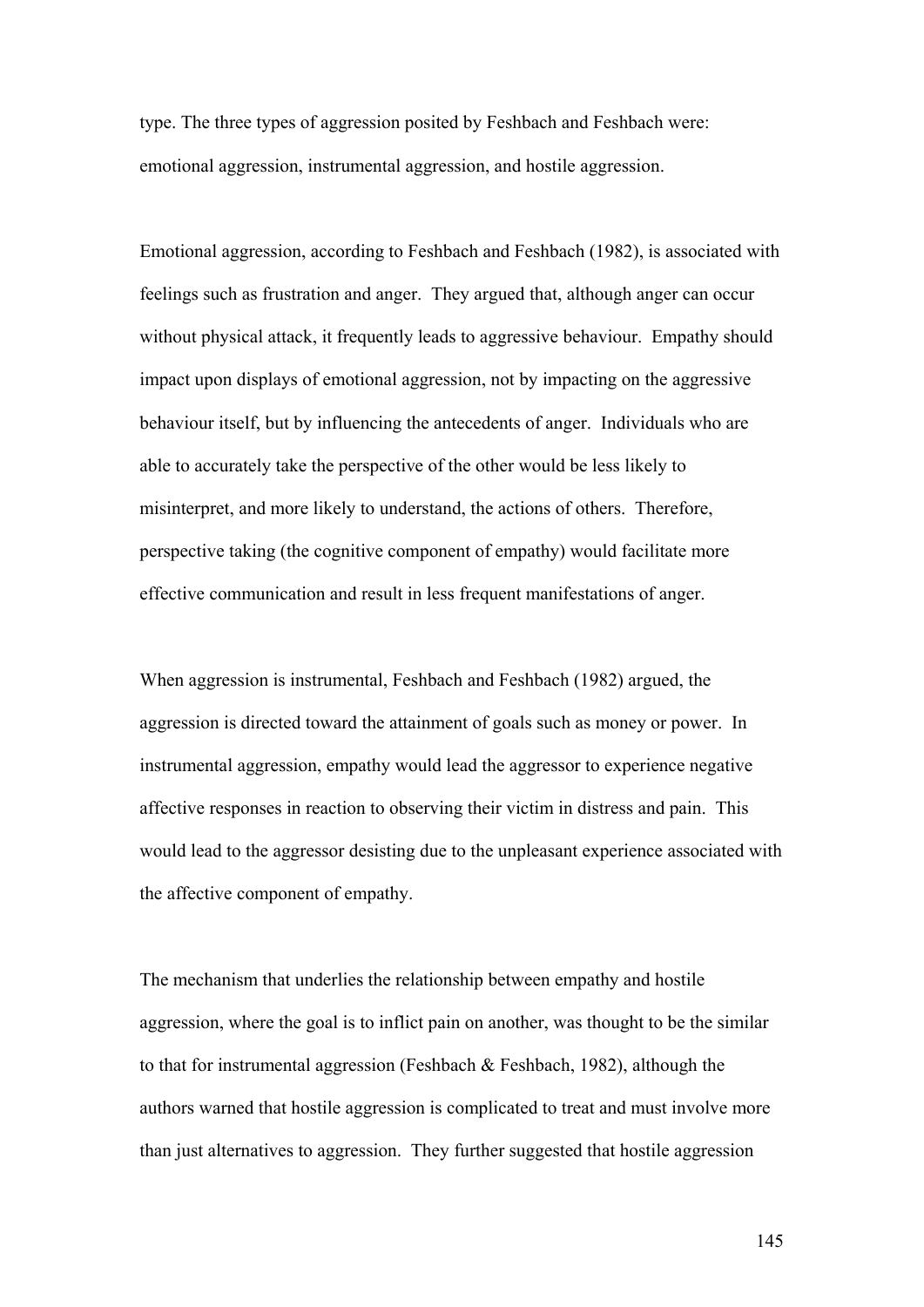can be sadistic in nature and may be due to perspective taking occurring in the absence of an appropriate affective response.

More recently, however, Leith and Baumeister (1998) have argued that a review of the literature indicates that affective and cognitive components of empathy are not equally beneficial in terms of inhibiting aggression. Leith and Baumeister argued that perspective taking appeared to be the more influential in promoting prosocial interpersonal interactions. Indeed, there is some evidence that perspective taking has a major role to play in enhancing interpersonal interaction, increasing prosocial behaviour, and decreasing aggression (Batson, 1991). For example, Oswald (1996) found that individuals who engaged in perspective taking produced significantly more helping behaviours. Additionally, a greater tendency to engage in perspective taking has been found to be consistently associated with higher levels of social functioning (Davis, 1983).

Unfortunately though, much of the research seems to have simplified the relationship between aggression and empathy. Feshbach and Feshbach's (1982) analysis of the impact of empathy on aggressive behaviour was dependent upon the type of aggression being displayed. The argument that empathy produces behaviours that are incompatible with aggression and that it is difficult to inflict harm on someone while experiencing feelings of concern for their welfare at the same time appears to be primarily relevant to instrumental aggression.

Inconsistencies within the area have already begun to emerge, as is apparent with much of the research investigating individual empathic differences. To some extent,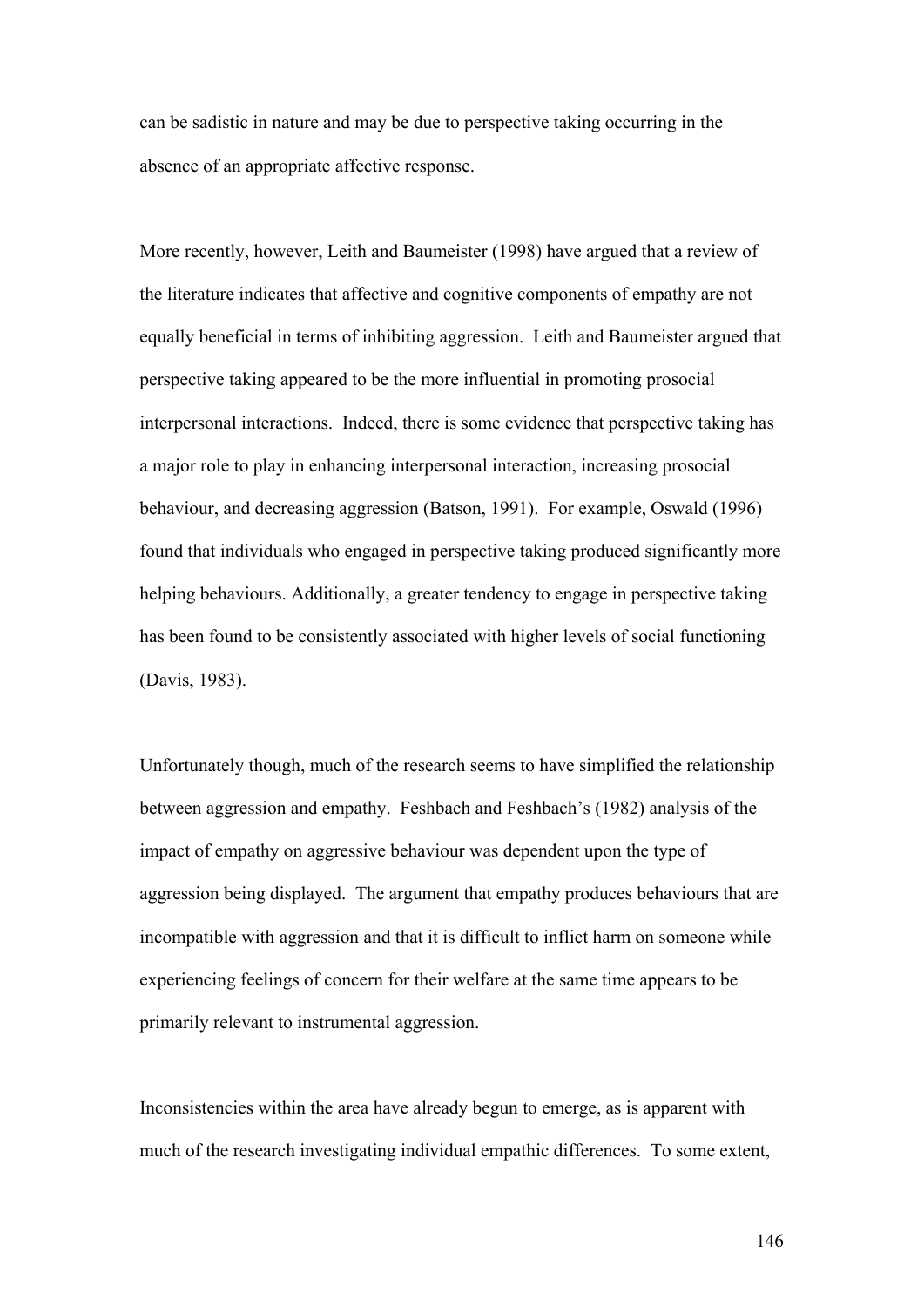these inconsistencies may be attributed to the complexity of empathy constructs, the use of a variety of measures, and researchers' misunderstandings of what those instruments actually assess. A discussion regarding the operationalisation of perspective taking may help to clarify some of these issues.

#### Defining and measuring perspective taking

Davis (1994) asserts, in his review of empathy assessment methods, that the measurement of perspective taking has been developed and refined to a greater level in children's assessment than has been achieved in the assessment of adults. The assessment of cognitive empathy in adults has developed quite differently from the way it is assessed in children. Davis argues that this has occurred primarily due to the greater verbal skill and insight of adults which have made self-report questionnaires a suitable measurement option for them, even though they are not suitable for children.

Perspective taking in the literature relating to children has been conceptualised as perceptual, cognitive or affective perspective taking (Krebs & Russell, 1981). Davis (1994) asserts that the three domains are differentiated by the content of the perspective taking, with perceptual perspective taking being concerned with the child's ability to understand how objects appear from another's physical viewpoint, affective perspective taking being concerned with the acknowledgment of another's emotional experience, and cognitive perspective taking being concerned with the understanding of another's thoughts and intentions. This distinction has not been addressed in the assessment of perspective taking in adults; rather, Davis points out that affective and cognitive perspective taking have been combined into one construct often referred to as social perspective taking. Perceptual perspective taking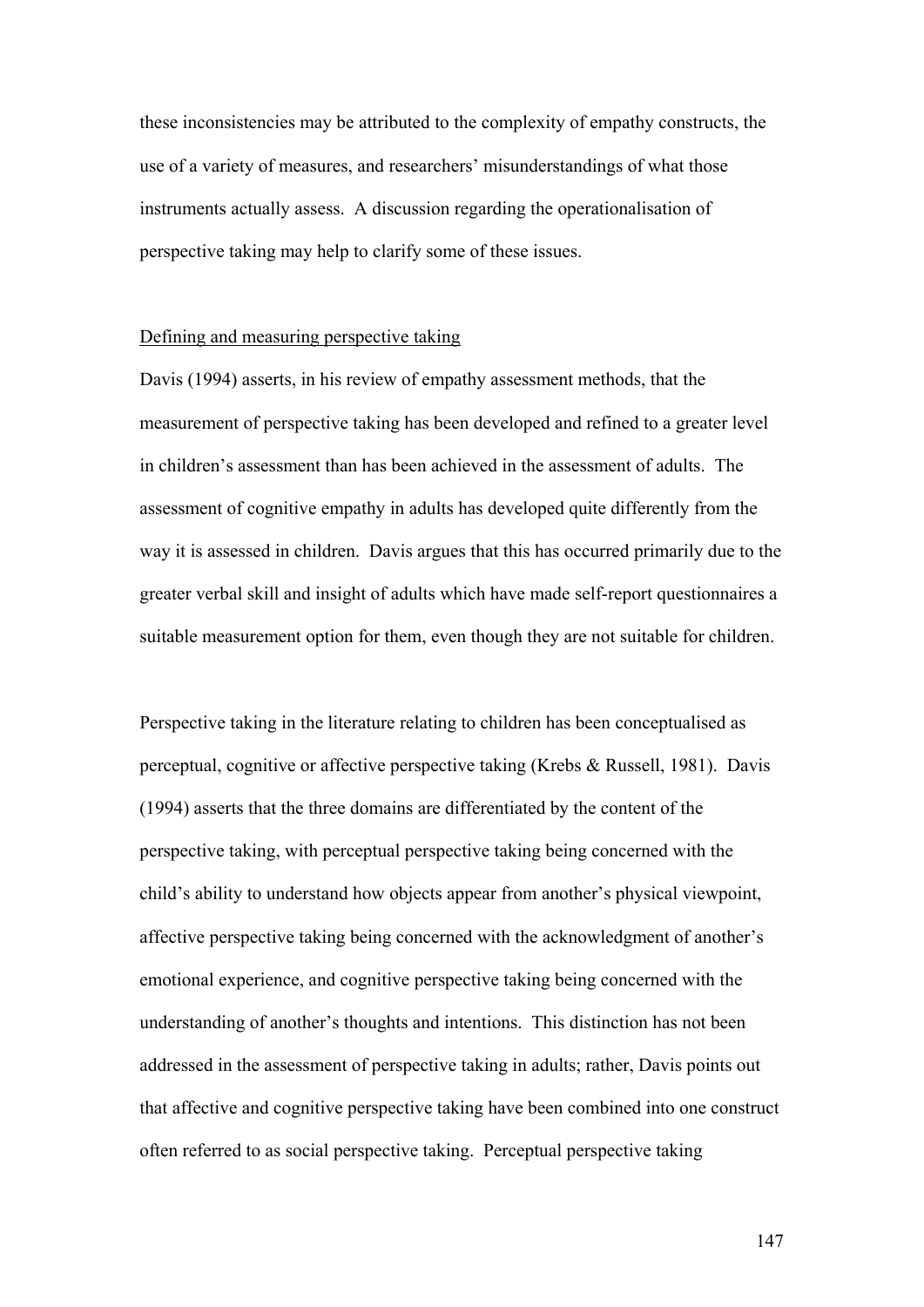demonstrates little variation in adults (Oswald, 1996), presumably because perceptual egocentrism is extinguished through natural cognitive development, and therefore tends not to be assessed in adult populations.

Although it would be desirable to distinguish between cognitive and affective perspective taking in adults, there does not appear to be any available test. The following comments, therefore, are directed toward social perspective taking.

Apart from the failure of adult measures of perspective taking to differentiate between cognitive and affective aspects, Davis (1994) also warned that the measures in use do not differentiate between the process of perspective taking and the non-affective outcomes of that perspective taking activity. That is, perspective taking instruments have tended to confound the frequency of perspective taking by an individual with whether that perspective taking is accurate. This was of primary importance to Davis (1980) when he constructed his own scale for assessing empathic constructs, including perspective taking.

The Interpersonal Reactivity Index (IRI; Davis, 1994) is the most frequently used test for the assessment of empathy in offenders, and has been recommended as an assessment tool for offenders by Polaschek and Reynolds (2001). Many researchers appear to be interpreting the scores derived from this instrument as an indication of the offender's ability to perspective take, however, as Davis points out, the instrument is an indication of an individual's tendency to engage in perspective taking. The Perspective Taking subscale of the IRI provides a measure of an individual's frequency of perspective taking, but it does not provide an indication of an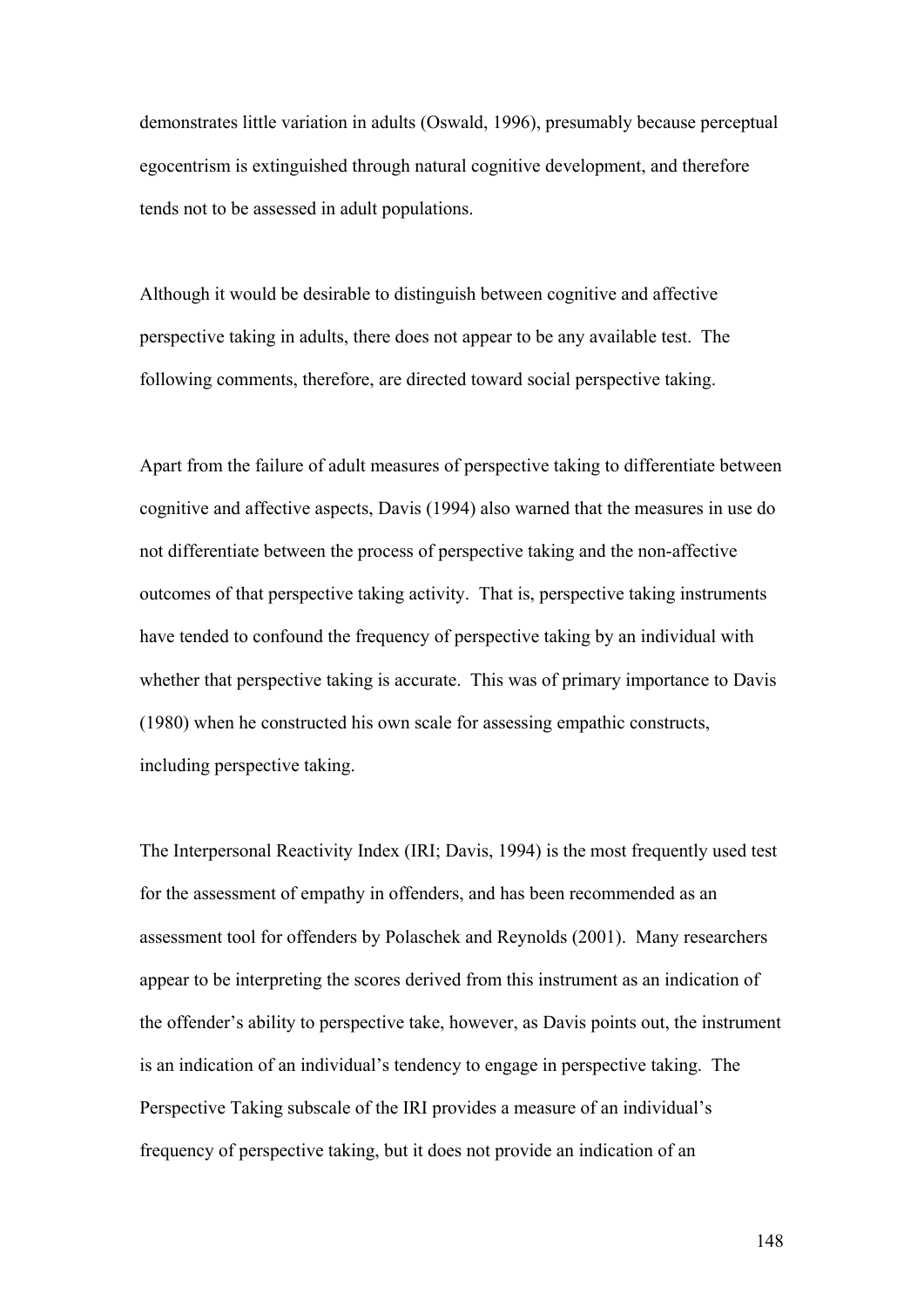individual's accuracy in perspective taking. The interpretation of the IRI perspective taking scores is sometimes erroneous. For example, Corcoran and Mallinckrodt (2000) investigated the mediating influence of perspective taking (as measured by the IRI) on the relationship between an individual's attachment style and their conflict resolution style. Perspective taking did have a mediating effect, particularly between the belief that relationships are secondary and engaging in a dominating conflict style. The authors interpreted this to indicate that it was the perspective taking ability of the participant that held the key, however, the scale measures the frequency of perspective taking not accuracy (although both are likely to be aspects of general perspective taking ability). Therefore, when an individual views relationships as secondary they may simply be less likely to make any attempt to understand the perspective of the other but that does not necessarily indicate that they are unable to accurately perspective take, they may simply choose not to. Consequently, there appear to be two issues relating to perspective taking that need to be addressed in efforts to understand the relationship between empathy and aggression, and to utilise that understanding to inhibit aggressive behaviour. Firstly, do individuals who are prone to violence engage in perspective taking less frequently than individuals who do not engage in violence? And secondly, are individuals who are prone to violence as equally capable of accurate perspective taking as individuals who do not engage in violence?

#### Perspective taking frequency and aggression

There is evidence that supports the notion of a relationship between perspective taking frequency and aggression. Richardson, Green and Largo (1998) demonstrated a clear relationship between the frequency of perspective taking and aggressiveness in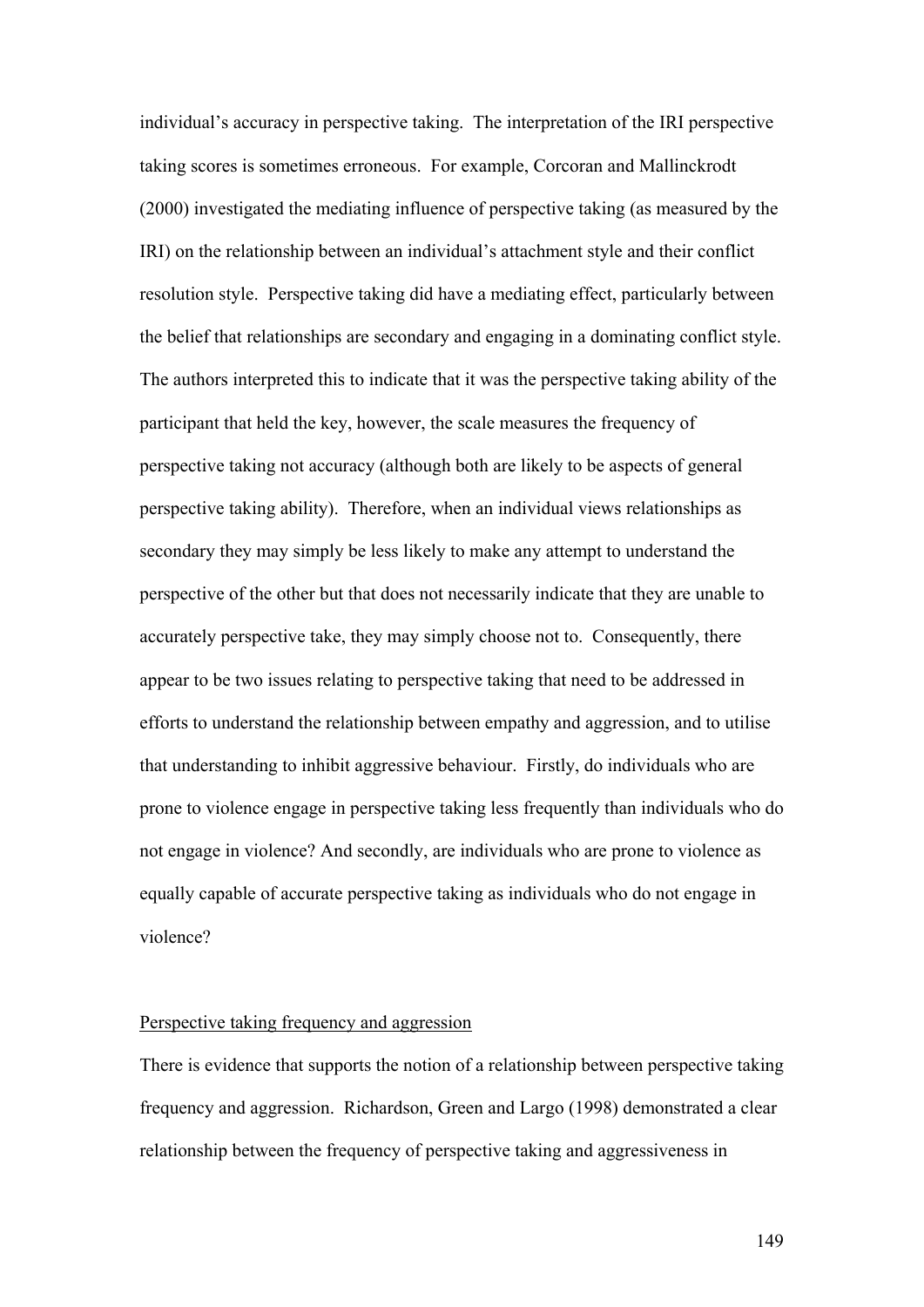response to provocation, although this relationship was moderated by gender and interpersonal context. Engaging in perspective taking appeared to have a greater inhibitory effect on aggressiveness for females. Additionally, high frequency perspective taking participants responded less aggressively when the offensiveness of the provocation was increasing rather than when the offensiveness was decreasing. In another study, higher levels of perspective taking frequency were associated with lower levels of indirect aggression, verbal aggression, irritability and assault (Richardson, Hammock, Smith, Gardner & Signo, 1994). Both these studies, however, used undergraduate student samples rather than offender groups.

Unfortunately, establishing a relationship between aggression and perspective taking frequency within the general adult population does not necessarily imply that violent offenders engage in perspective taking less frequently than non-violent offenders, or even non-offenders. In order to establish if there is a deficit in perspective taking frequency associated with aggressive behaviour in criminal, relative to general populations, it is necessary to assess both general and offender populations. Furthermore, in order to differentiate between violent and non-violent offenders and establish if perspective taking is associated with aggression specifically, or whether it is endemic to criminal populations in general, violent and non-violent criminal populations must be investigated.

Studies in which offenders have been assessed using the IRI Perspective Taking subscale have yielded mixed results, possibly due to the use of heterogenous offender groups. For example, Bush, Mullis and Mullis (2000) found that offender youths failed to show a significant difference from non-offender youths (aged  $12 - 18$ ) on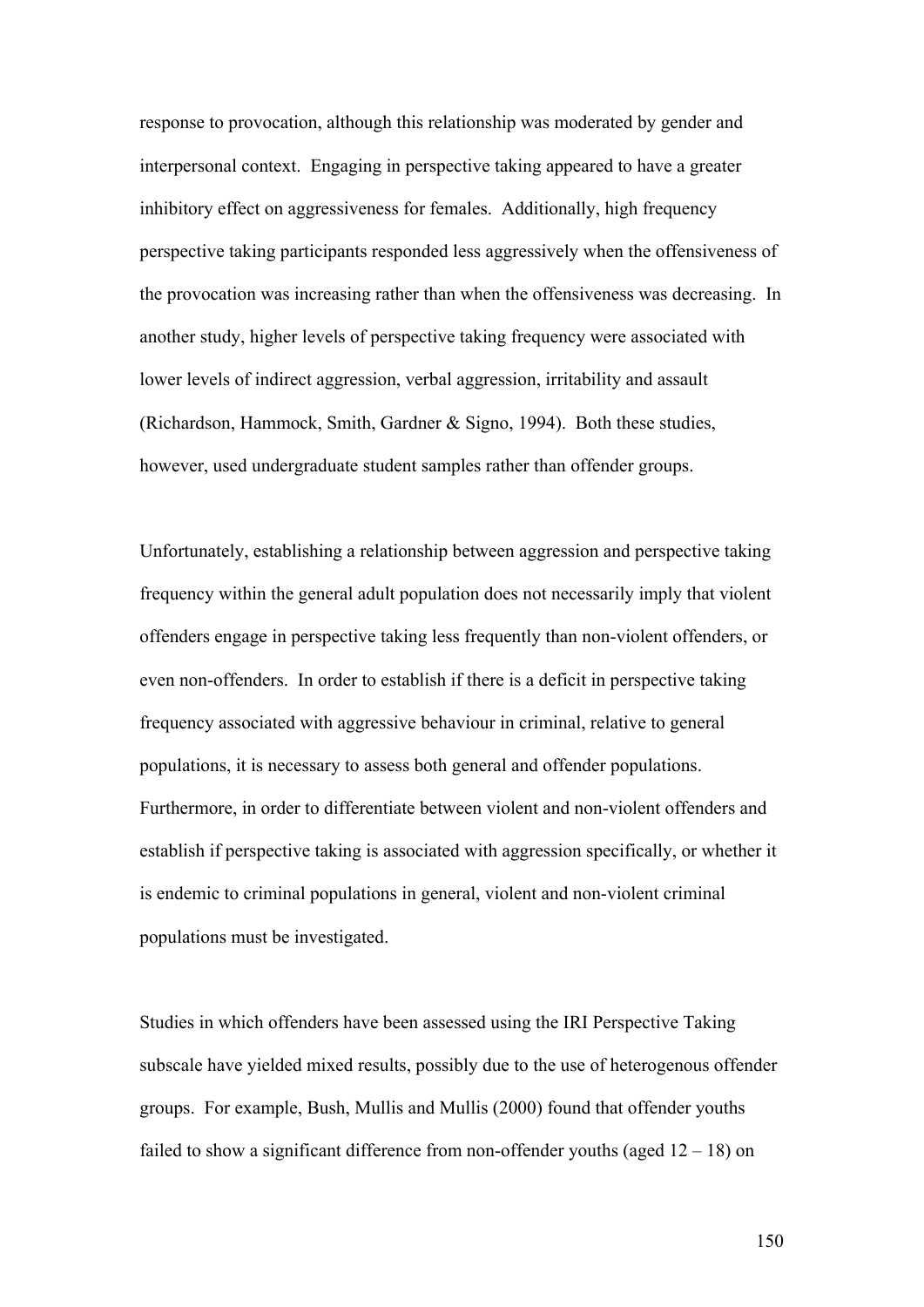perspective taking frequency, however, these researchers do not report the offence types of the offender group. It should be reiterated that a failure to find an effect in some studies where specific offence type has not been reported, and presumably not considered as a variable, is likely to be a result of mixed subject characteristics. To illustrate the point, offenders who have been identified as bullying other inmates, and therefore demonstrate aggressiveness within the prison system, demonstrate significantly lower levels of perspective taking frequency than inmates who are victims of bullying (Ireland, 1999). All participants in this study were incarcerated offenders, but by comparing those who were engaging in aggressive behaviour with those who were not, it demonstrated a relationship between perspective taking frequency and aggression in offender samples. Unfortunately though, no use was made of a non-offender group. A finding of no significant difference between non aggressive offenders and non offenders would have excluded the possibility of a relationship between perspective taking frequency and criminality per se. This distinction is essential if perspective taking is to be used in violent offender treatment programs as an effective means of reducing violent recidivism.

Levels of perspective taking frequency have most commonly been evaluated in offenders who have committed sexual offences. These studies have yielded conflicting and sometimes surprising results. Smallbone, Wheaton and Hourigan (2003) found no difference between rapists, and intrafamilial and extrafamilial paedophiles in their levels of perspective taking frequency as measured by the IRI. However, in other studies perspective taking frequency (IRI) did significantly discriminate between paedophiles and rapists, with paedophiles demonstrating higher perspective taking frequency than rapists (Pithers, 1994; Pithers, 1999).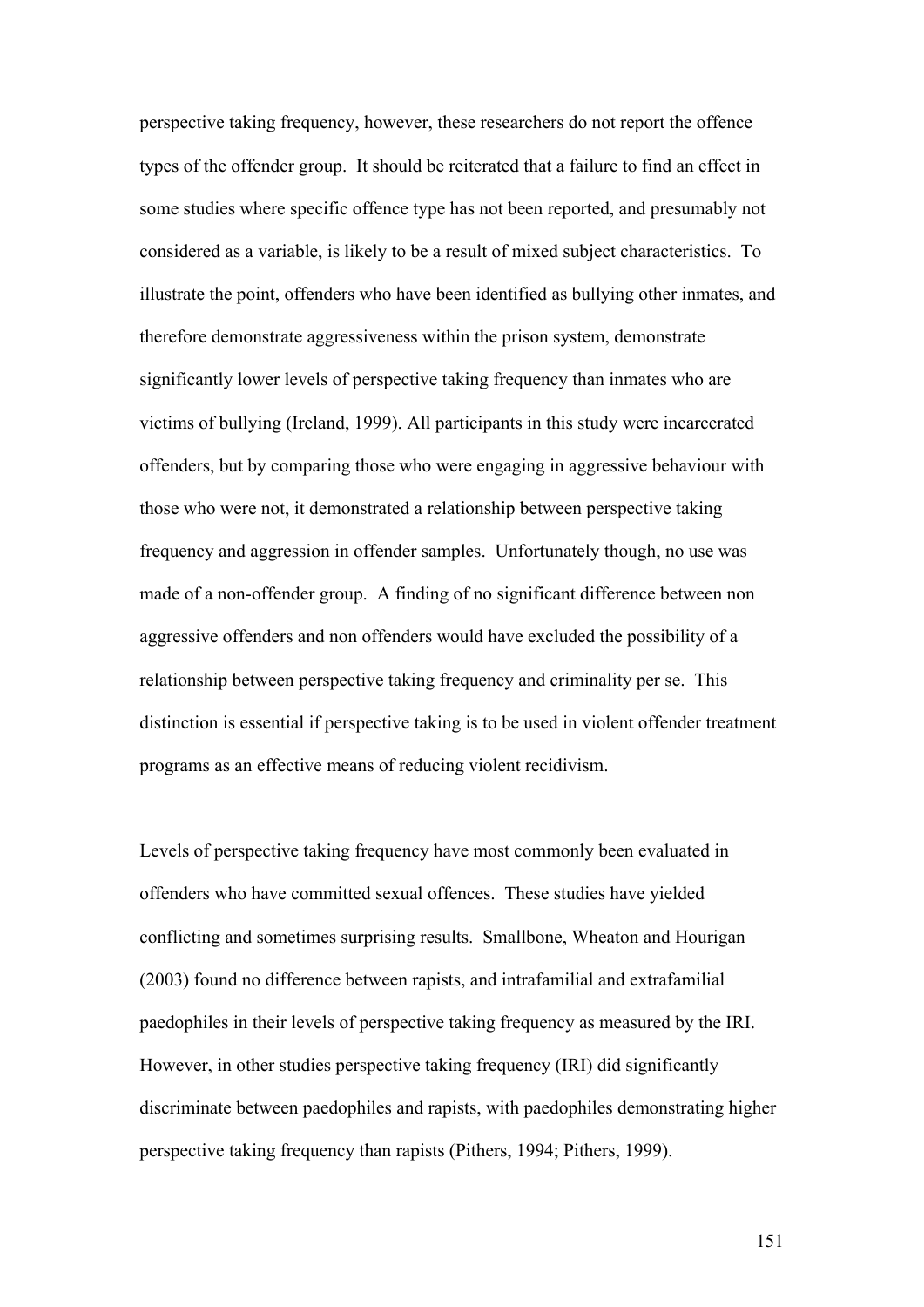Unfortunately, none of these studies used non offender samples for comparison. When a non offender comparison group was used, paedophiles did not demonstrate any significant difference on the IRI Perspective Taking subscale from the nonoffenders (Fisher, Beech & Browne, 1999). At first glance, it seems counterintuitive that paedophiles demonstrate the same frequency of perspective taking as non offenders, however, there may be differences in the accuracy of that perspective taking activity.

#### Perspective taking accuracy and aggression

The accuracy of offender perspective taking has been largely ignored in the literature, which has tended to focus upon offenders' levels of perspective taking frequency. Unlike the general adult population, however, offenders appear to have a reduced capacity to accurately perceive a situation from another's point of view (Short & Simeonsson, 1986). Furthermore, offender perspective taking may be particularly vulnerable to cognitive distortions and biases, adding support to the assertion that it is possible for an individual's cognitions about an event to evoke anger and aggression, even though the event itself may be quite innocuous (Feshbach, 1997). These deficits in perspective taking accuracy may be unsystematic or alternatively there may be a systematic bias, such as attribution of hostile intent.

Dill, Anderson, Anderson and Deuser (1997) tested the assumption that aggressive individuals expect and perceive greater levels of hostility in ambiguous social events. The results from their study indicated that higher levels of aggression were associated with an increasingly hostile attribution bias, and that this bias was present even when individuals were not personally involved in the social exchanges. These authors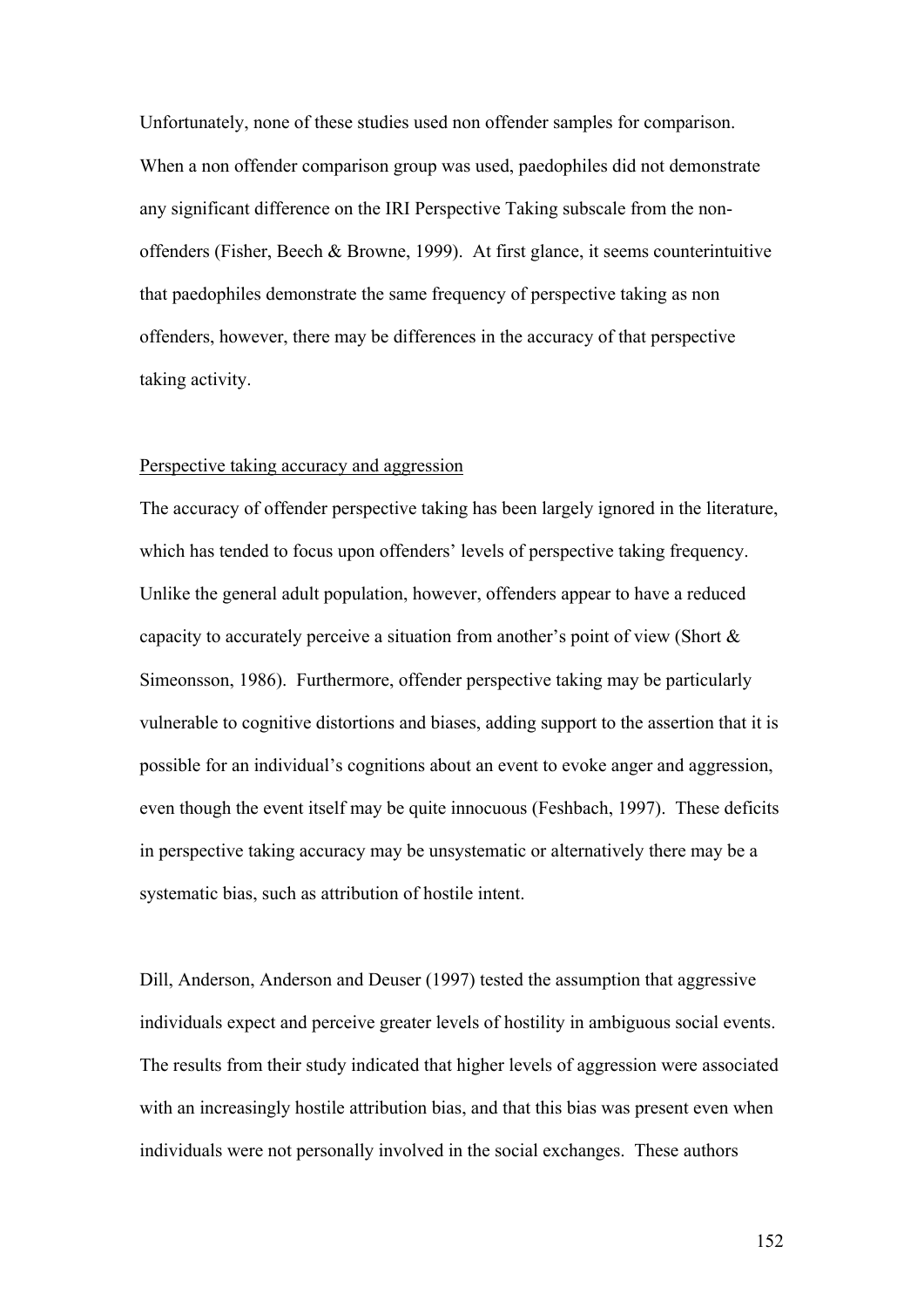argued that a hostile perceptual bias was a general schema used by aggressive individuals to understand social interchanges. Once again, though, the sample comprised non-offenders. Copllo and Tata (1990) used offenders and identified a tendency for violent offenders to interpret ambiguous information as threatening.

It may be possible, therefore, for offenders to engage in frequent perspective taking, but for that perspective taking activity to be inaccurate, and in fact to contribute to an aggressive reaction by the offender due to a hostile perceptual bias. Furthermore, Novaco and Welsh (1989) argue that the more an individual is exposed to violence the more likely they are to perceive violence, suggesting that offenders who have had substantial exposure to violence will display more attributional biases than offenders with a limited history with aggression and violence.

In offender populations, therefore, it appears inadequate to merely assess the frequency of perspective taking when deficits in the accuracy of that perspective taking activity may contribute toward violence.

Polaschek and Reynolds (2001) warn that several information-processing biases are related to aggression and recommend that violent offenders be assessed for these. However, they also highlight that there are few measures available. Primarily the assessment has been dependent upon the use of vignettes.

Prior to the development of the IRI the Hogan Empathy Scale (Hogan, 1969) was the most commonly used measure of cognitive empathy. Davis (1994) has suggested that rather than being a measure of the frequency of perspective taking, the Hogan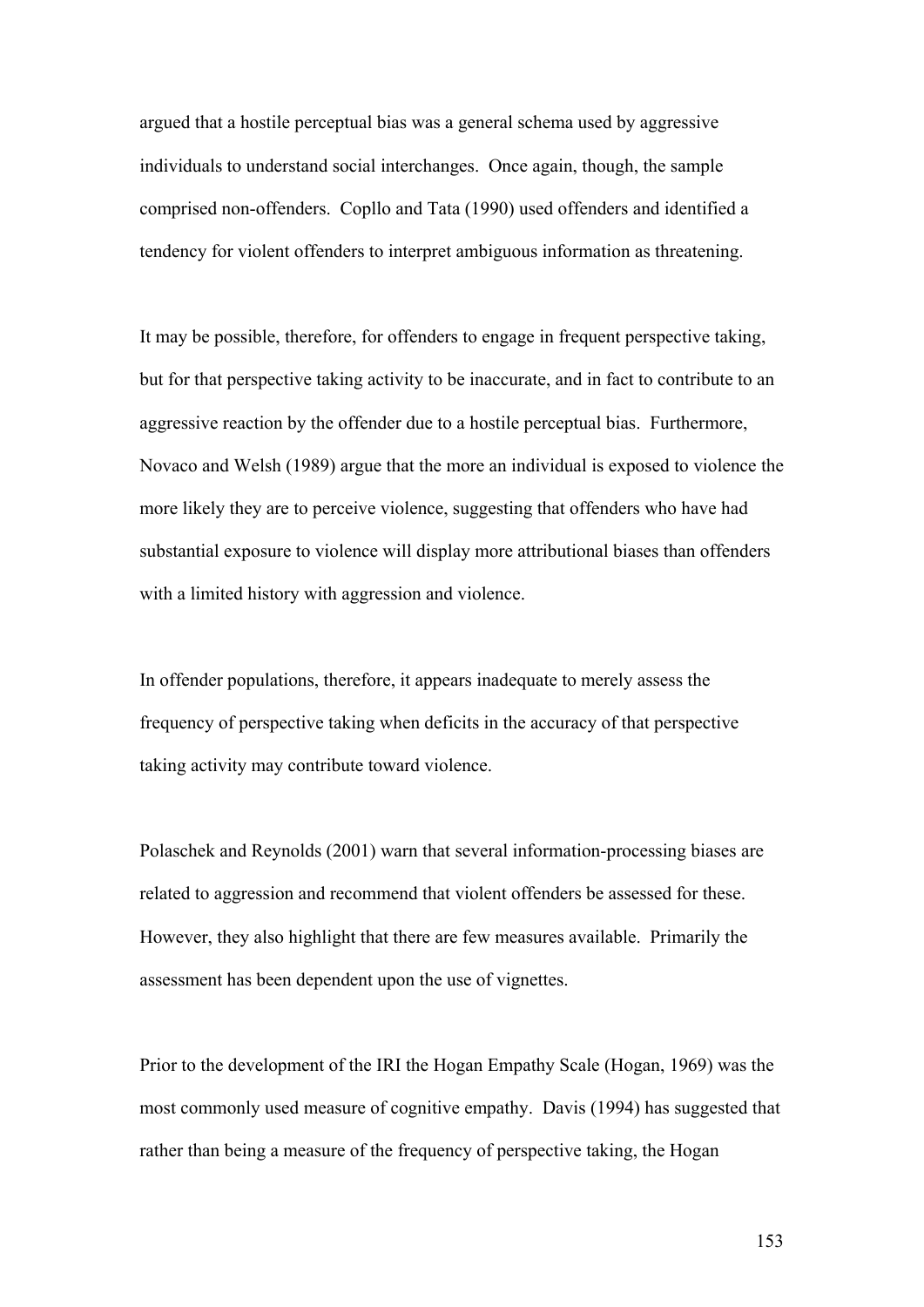empathy scale provides an indication of the outcome of perspective taking, and may therefore indicate the level of accuracy. Rice, Chaplin, Harris and Coutts (1994) used the Hogan Empathy Scale to assess differences between rapists and non-rapists and found that rapists produced significantly lower scores than the non-offender group, suggesting lower levels of perspective taking accuracy. Although taken as a measure of empathy by the authors, the findings may actually indicate reduced accuracy in the rapist sample and would leave open the possibility that they may engage in perspective taking as often.

Lisak and Ivan (1995) investigated perspective taking accuracy using the Affect Facial Recognition task. Their findings indicated that men who were sexually aggressive were less accurate in identifying facial expressions than were non aggressive men. Although this was expected to occur in relation to female faces the results demonstrated that the deficit was specific to male faces only. It is perplexing that the deficit was not present when identifying the facial expressions of females given the nature of the offenders' aggression, but it does provide tentative support for the notion of perspective taking deficits in aggressive individuals. It may be that female facial expressions are more animated and less ambiguous than male expressions. Whatever the explanation, their results certainly indicate the complexity of interpersonal emotion recognition.

Critically, the assessment of violent offenders' perspective taking needs to include both frequency and accuracy. This would provide a precise picture of the deficits present in violent offenders in general, as well as allowing for the examination of specific patterns of perspective taking deficits in particular violent offender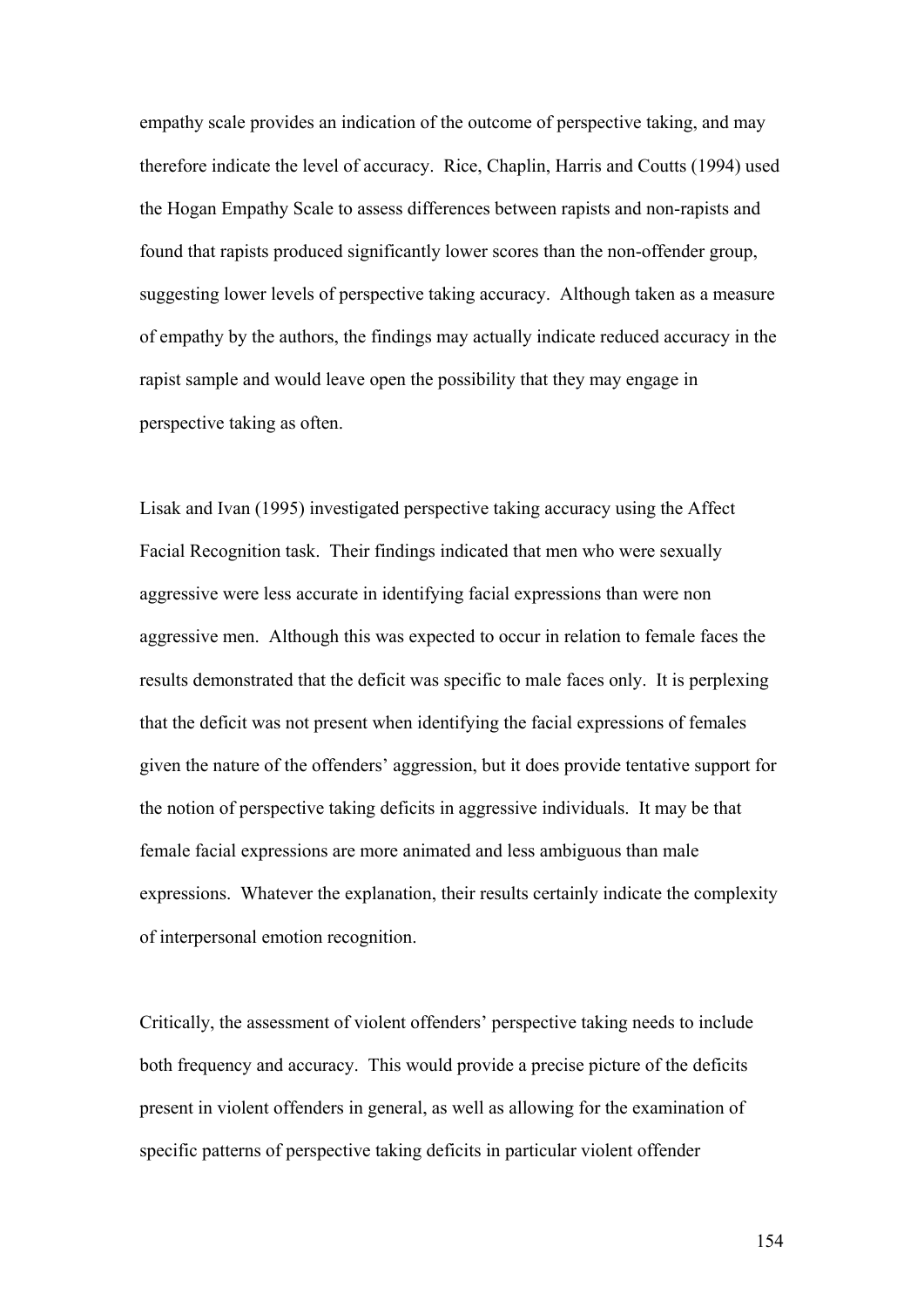subgroups. Such patterns of perspective taking deficits would have relevance for clinical interventions targeting offenders.

#### A two dimensional approach to perspective taking

It appears that research that assesses the frequency of offenders' perspective taking and fails to assess accuracy is incapable of discerning specific perspective taking deficiencies and so providing a comprehensive assessment of treatment needs and effects. Figure 1 presents the proposed model of perspective taking, which takes into account both accuracy and frequency.



**Figure 1: Model of perspective taking incorporating frequency and accuracy dimensions** 

Offenders who are positioned in bottom left quadrant will demonstrate low levels of perspective taking frequency as well as low levels of accuracy in perspective taking. Treatment providers who only assess perspective taking frequency (regardless of whether they address accuracy in their program) will be unable to establish if, post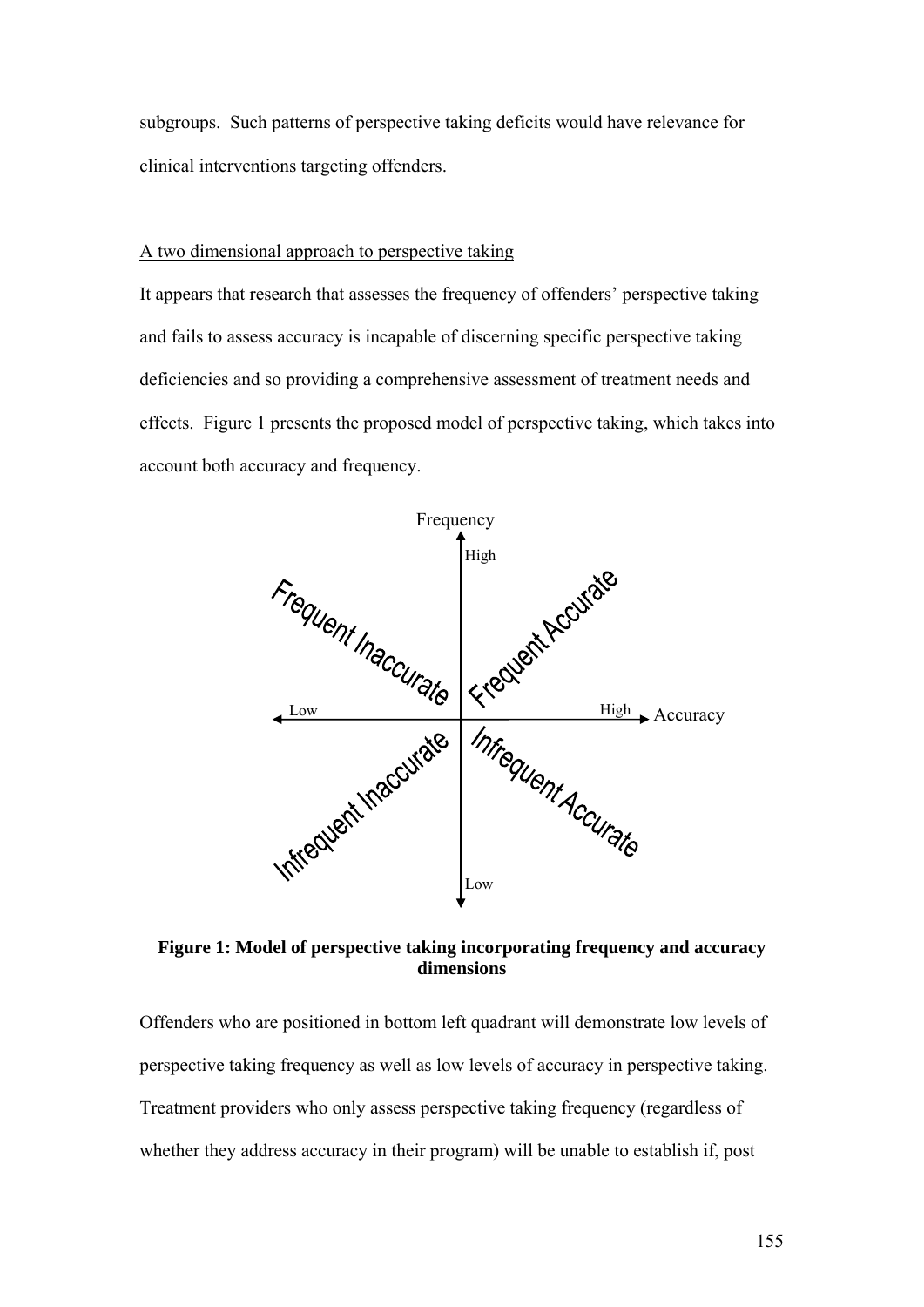treatment, the offender has moved to high frequency, high accuracy; or whether they are now positioned in the quadrant described as high frequency, low accuracy. Offenders who have high perspective taking frequency but low levels of accuracy may be at higher risk of violence due to an increased occurrence of perceptual biases.

Treatment providers who assess offenders' accuracy, without consideration of frequency, will be unable to establish if, post treatment, the same offender has moved to high frequency, high accuracy; or whether they display high levels of perspective taking accuracy but engage in perspective taking activity infrequently. Infrequent use of perspective taking will essentially render treatment ineffective. For example, Sessa (1996) attempted to utilise perspective taking as a mediating variable in the conflict experienced by nursing teams. Teams were trained in perspective taking but the perspective taking training did not produce a decrease in conflict. However, the teams' perspective taking scores on the IRI did demonstrate a significant relationship, with higher perspective taking being related to lower levels of person-oriented conflict. The author concluded that perspective taking was an important variable in mediating conflict, but suggested that the teams' inability to implement the perspective taking training may have been responsible for the lack of effect found. It may be that the training was effective, but only those who had a tendency to engage in perspective taking in the first place were likely to utilise their new found perspective taking accuracy gained through training. The only way to establish if offender treatment programs result in accurate and frequent perspective taking is to assess both these aspects pre and post treatment.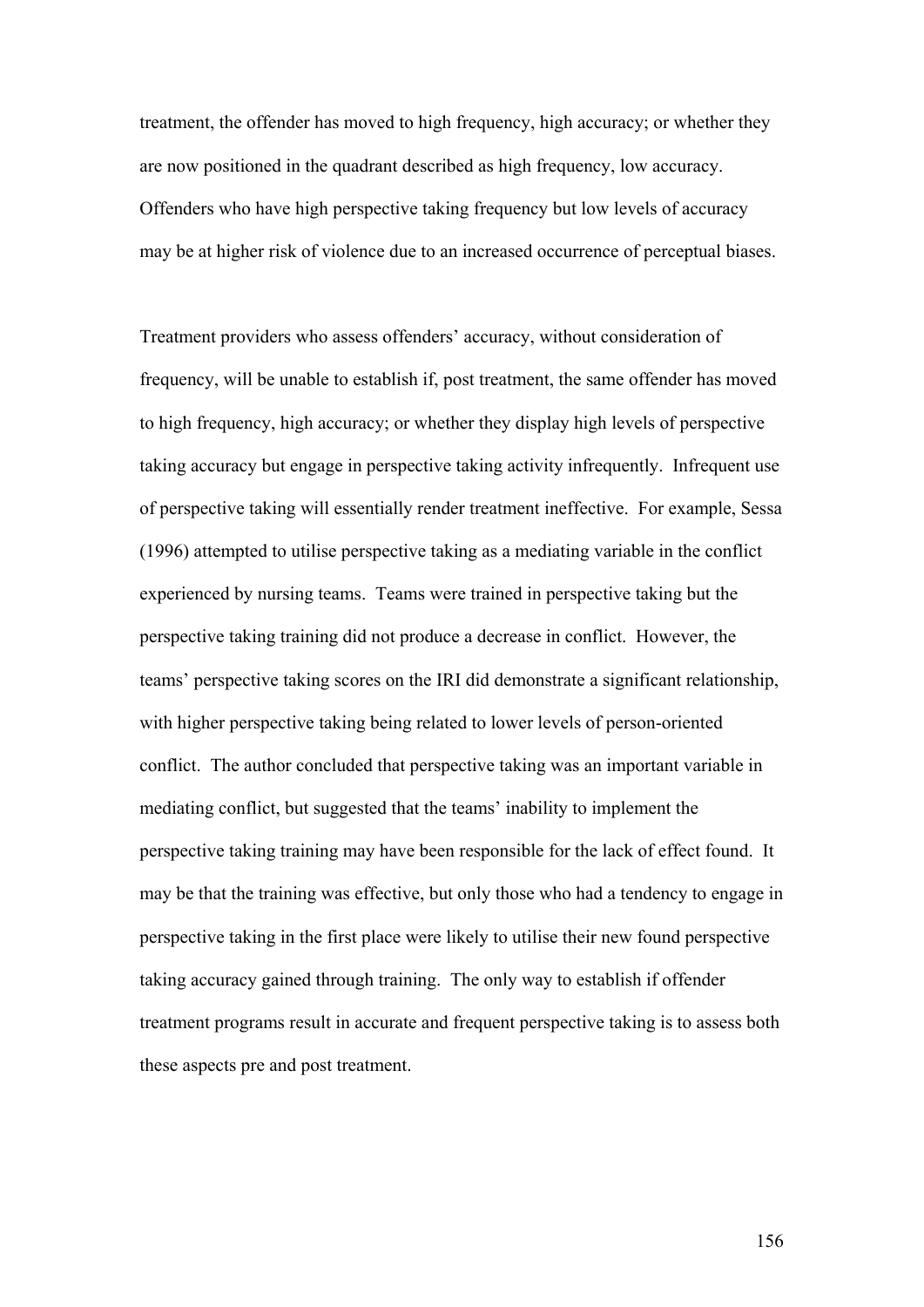The top right quadrant represents individuals who both frequently engage in perspective taking and show a high level of accuracy in perspective taking. It appears intuitively reasonable that this represents a pattern of perspective taking that is most conducive to prosocial interpersonal interactions; however, it should be noted that even this pattern of perspective taking might contribute to aggressive and violent behaviour in certain circumstances. Feshbach and Feshbach (1982) warn that perspective taking without an appropriate affective component may underlie sadistic or hostile aggression. Thus, accurate, frequent perspective taking may represent a criminogenic tool when the object of aggression is another's harm. Offenders who have a tendency to engage in hostile aggression, where the sole intent is to inflict harm on another, may in fact 'benefit' from perspective taking training when it enables them to more accurately perceive that their aggression is producing the desired effects. This is consistent with Feshbach and Feshbach's assertion that the influence of empathy on aggression depends to some extent upon the type and purpose of that aggression. Thus, the selection of the appropriate intervention must take into account the specific patterns of perspective taking deficits and their relationship with the offender's history of violence.

#### Concluding thoughts

Consistent results demonstrating a deficit in perspective taking in violent offenders and those prone to aggression have proved elusive; however, this may be due in part to difficulties regarding the exact nature of perspective taking and the nature of perspective taking measures. Additionally, the use of heterogeneous samples, such as those which consist of offenders with mixed offence histories, further cloud research in this field. This is because the relationship between aspects of empathy (such as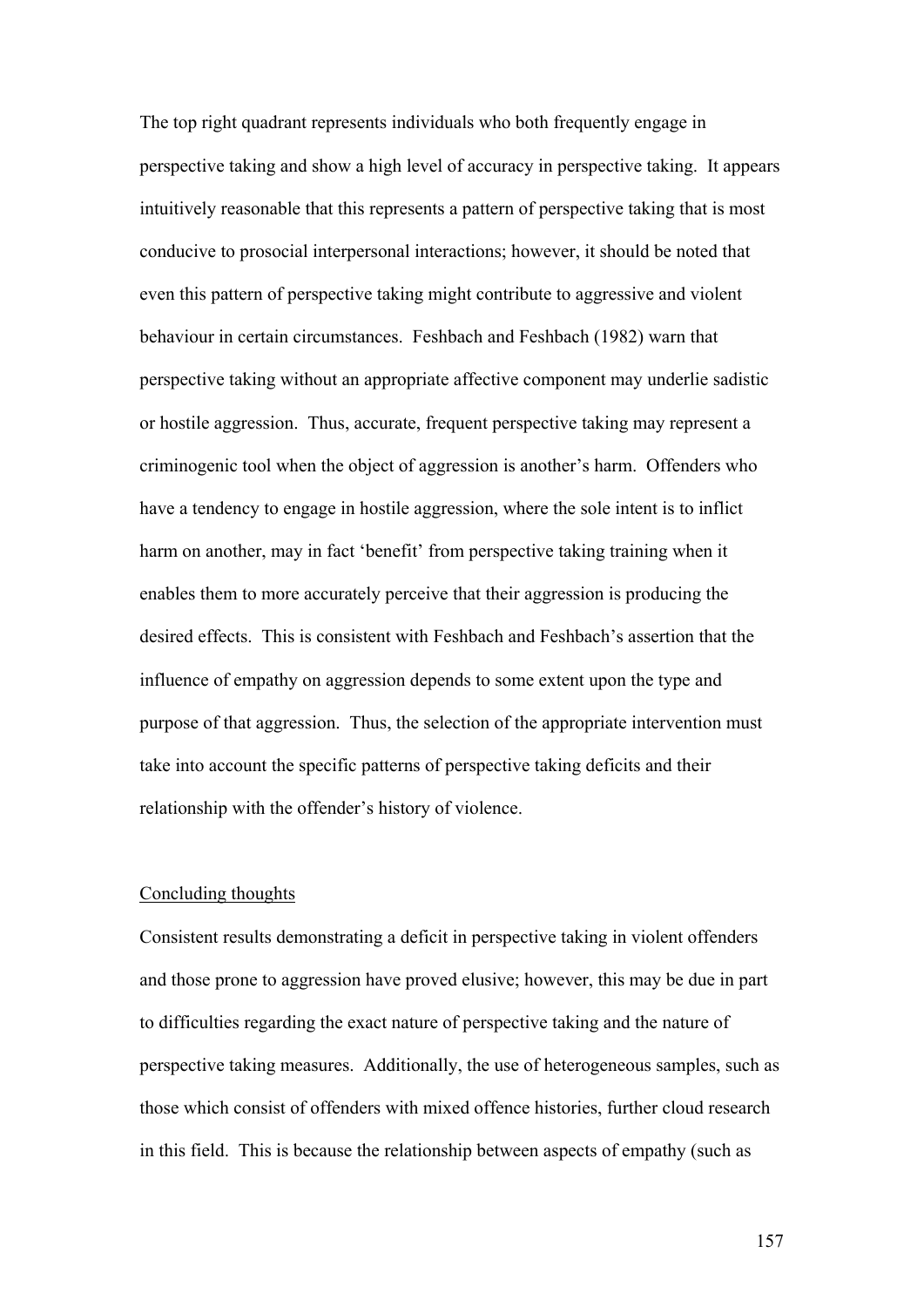perspective taking) and violence may be being diluted by the presence of non-violent offender participants.

Understanding the relationship between perspective taking and aggression would be better pursued if research differentiated between perspective taking frequency and the accuracy of that perspective taking. Specific patterns of perspective taking deficits could then be identified, allowing researchers to investigate their contribution toward, or interaction with, perceptual biases such as an attribution of hostile intent.

Identifying specific patterns of perspective taking may also go some way toward understanding the inconsistencies apparent in the literature. Future research should use a combined approach (frequency and accuracy) to establish if specific subgroups of offenders have particular perspective taking deficits. A failure to find a deficit in perspective taking frequency in some offender groups does not rule out the possibility of a deficit in perspective taking accuracy, and visa versa. For example, accuracy may be an area of need for certain subgroups of sex offenders who fail to show frequency deficits.

An approach that assesses both perspective taking accuracy and frequency may also help to explain why increases in perspective taking frequency do not necessarily lead to an inhibition of aggressive tendencies. As Blackburn (1993) highlights, "while failure to develop role-taking skills may impede socialisation, their acquisition does not guarantee socialised behaviour" (p. 204). This line of reasoning is also supported by Davis' (1994) review on the relationship between perspective taking and aggression, in which he concludes that "the association between dispositional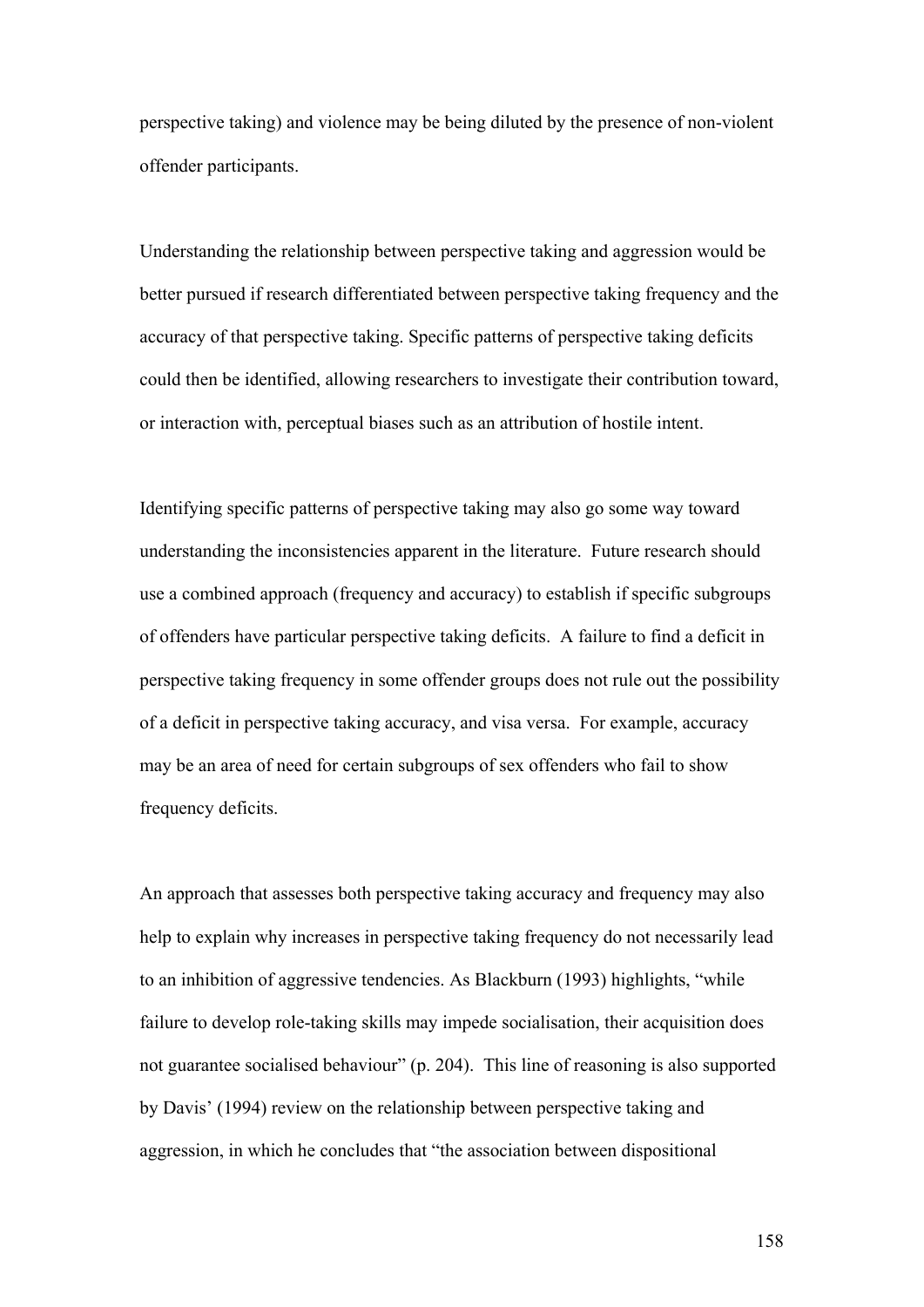perspective taking and aggressive responding is a complex one, subject to the influence of other factors" (p. 167). Those factors may include the presence of attributional biases and the accuracy of perspective taking. Additionally, perspective taking should be assessed in conjunction with measures of affective components of empathy (such as empathic concern), as these may be essential for a complete picture of the criminogenic needs of a particular offender. It would appear that the inhibition of aggression would best be facilitated through the adoption of a model of empathic responding that encompasses frequent and accurate perception of others, and results in an appropriate affective response in the observer. Deficits in any of these areas may be associated with increased risk of aggression in at least some individuals and the most beneficial treatment options are likely to be those that assess and specifically address all three.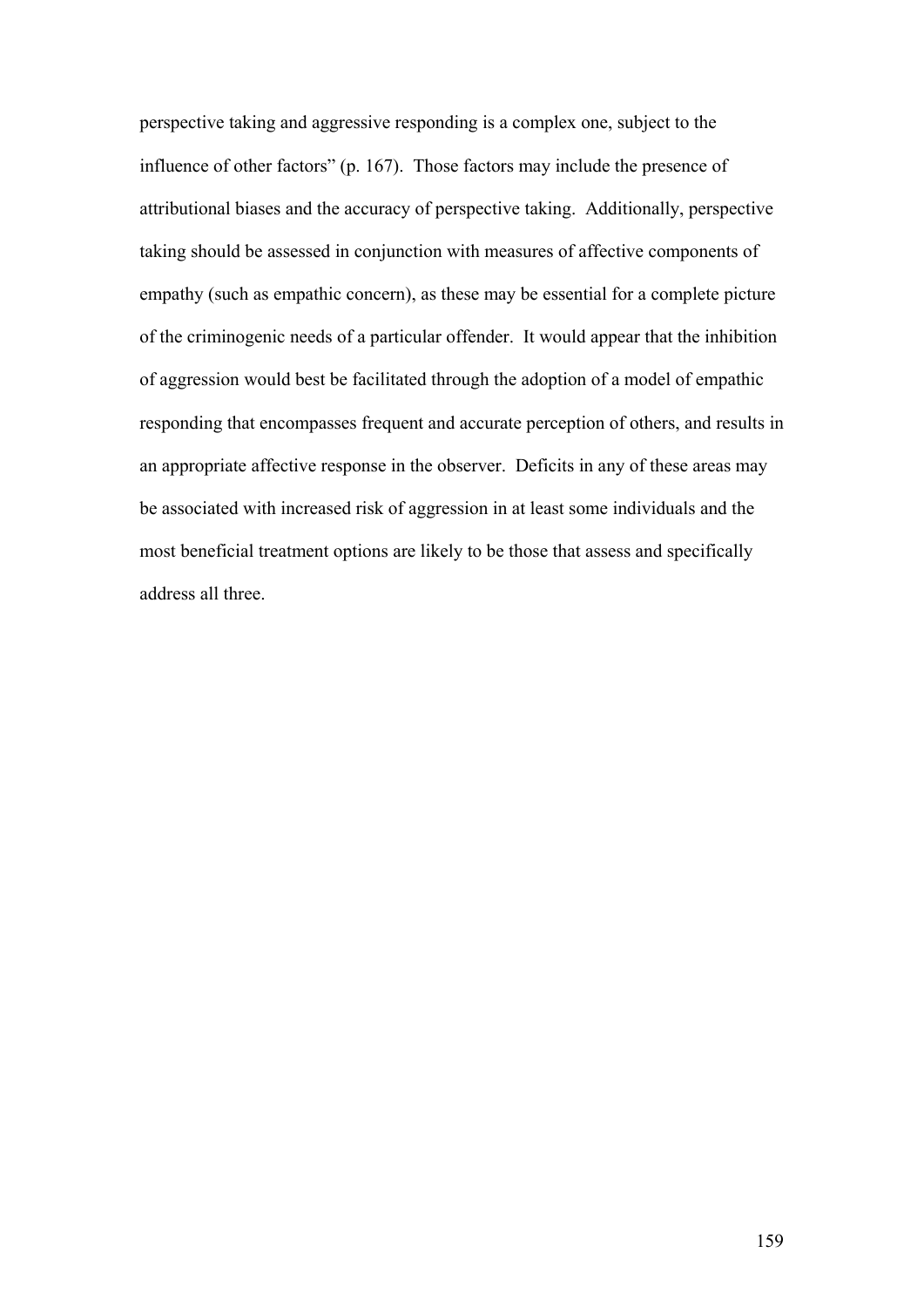**Chapter Six** 

Empathy and Aggression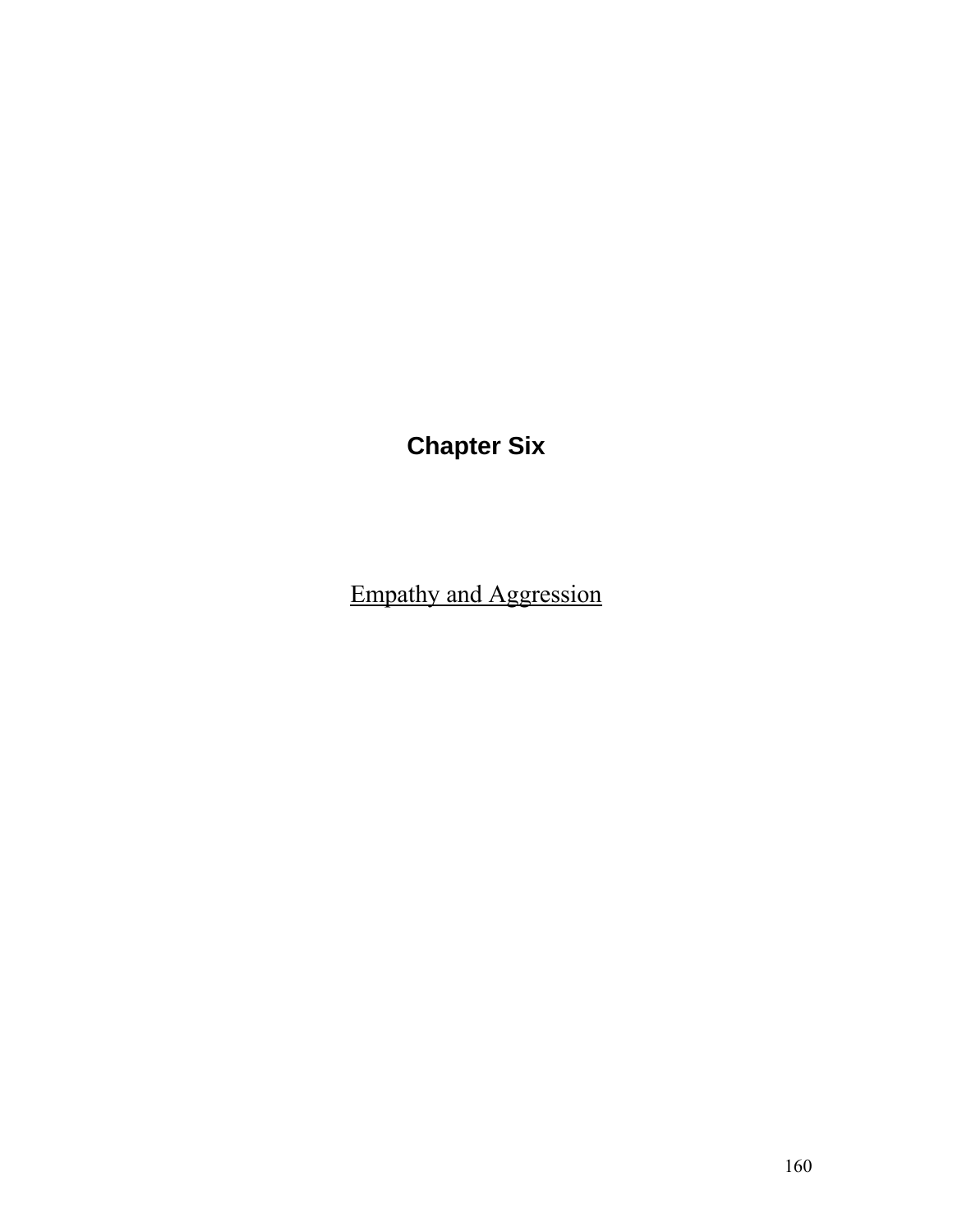## 6.1 Overview

The purpose of this thesis was to re-evaluate and extend both the research and the theory regarding the relationship between empathy and human aggression and violence. This reevaluation was conducted on several levels. Firstly, definitional concerns in the area were addressed and a broad definition of empathy was adopted. Secondly, current psychometric instruments for the assessment of empathy were evaluated for use with offender populations. The result of this analysis, along with a broadening of the definition of empathy, was the development of a set of new measurement instruments specifically designed for use with offenders. These instruments were analysed using a convenience sample to establish item homogeneity and scale validity, before conducting a pilot study to evaluate the scales' reliabilities with an offender sample. The concluding empirical study investigated different empathic response profiles. Finally, a theoretical discussion was presented which probed the issues related to perspective taking. This chapter will provide a brief summary of the major findings of this thesis, along with an integrated discussion and suggestions for future research and treatment options.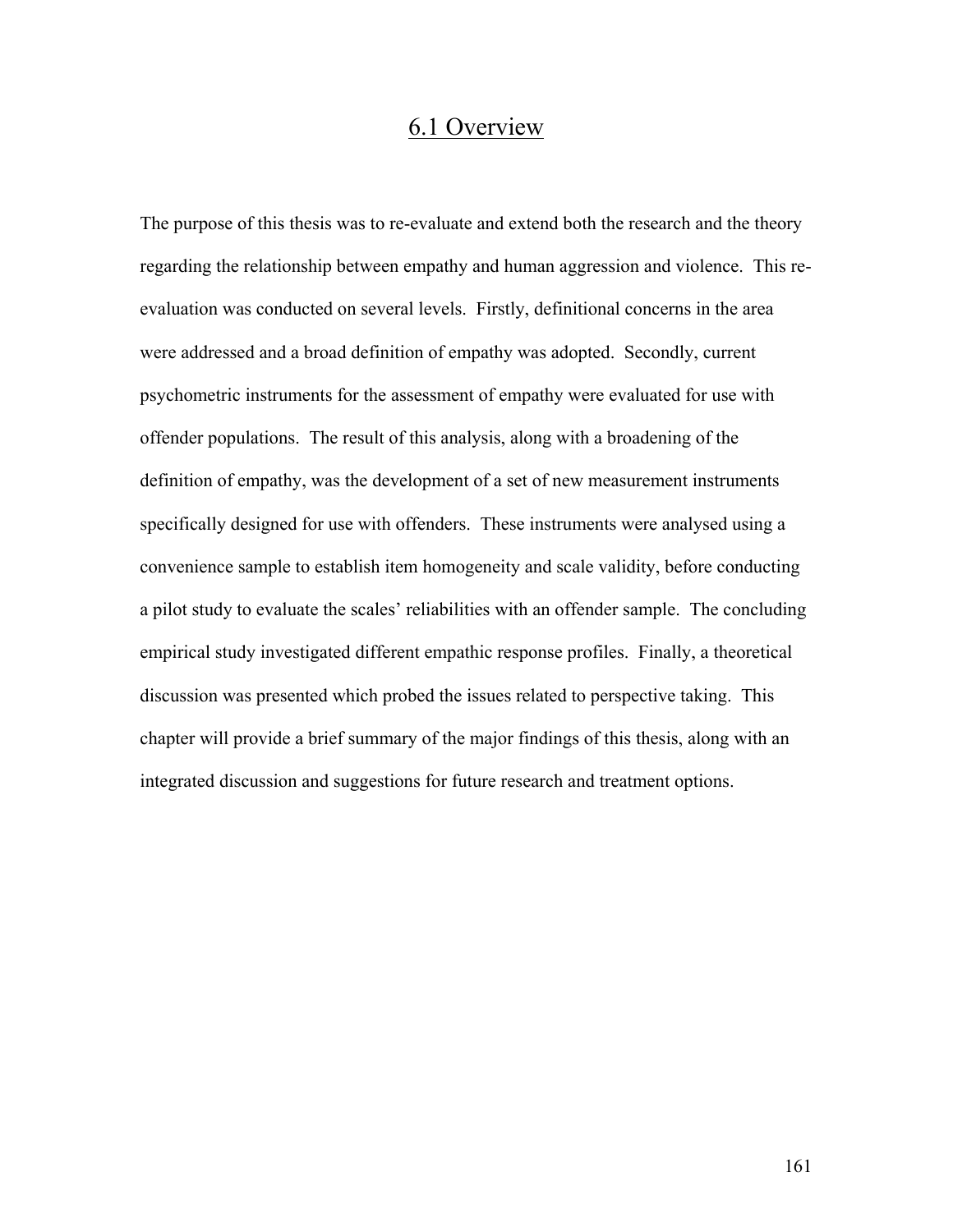## 6.2 Empathy and Aggression – A Really Brief Recap

Throughout this thesis it has been argued that the relationship between empathy and aggression is a complex one, which depends upon three issues, which are central to understanding the inconsistencies found in the literature;

- Multiple definitions of empathy exist within the literature, along with a restrictive view of the affective component of empathy,
- The original theory proposed by Feshbach (1964) focused upon the goal or form of aggression, while subsequent investigation have failed to account for this aspect, and
- Violent offenders have been treated as a homogenous group despite arguments relating to their heterogeneity (Howells, Watt, Hall, & Baldwin, 1997).

Each of these issues, therefore, will be briefly explored as they relate to the current work before a more in-depth examination of the implications of this thesis.

6.2.1 Empathy: What it is and what it is not!

There is little doubt that definitional concerns regarding empathy have occupied researchers and theorists alike for decades. It is also likely that this debate will continue, and that there will be a proportion of the scientific community who will disagree with the definition adopted in the current work. However, what is important is that research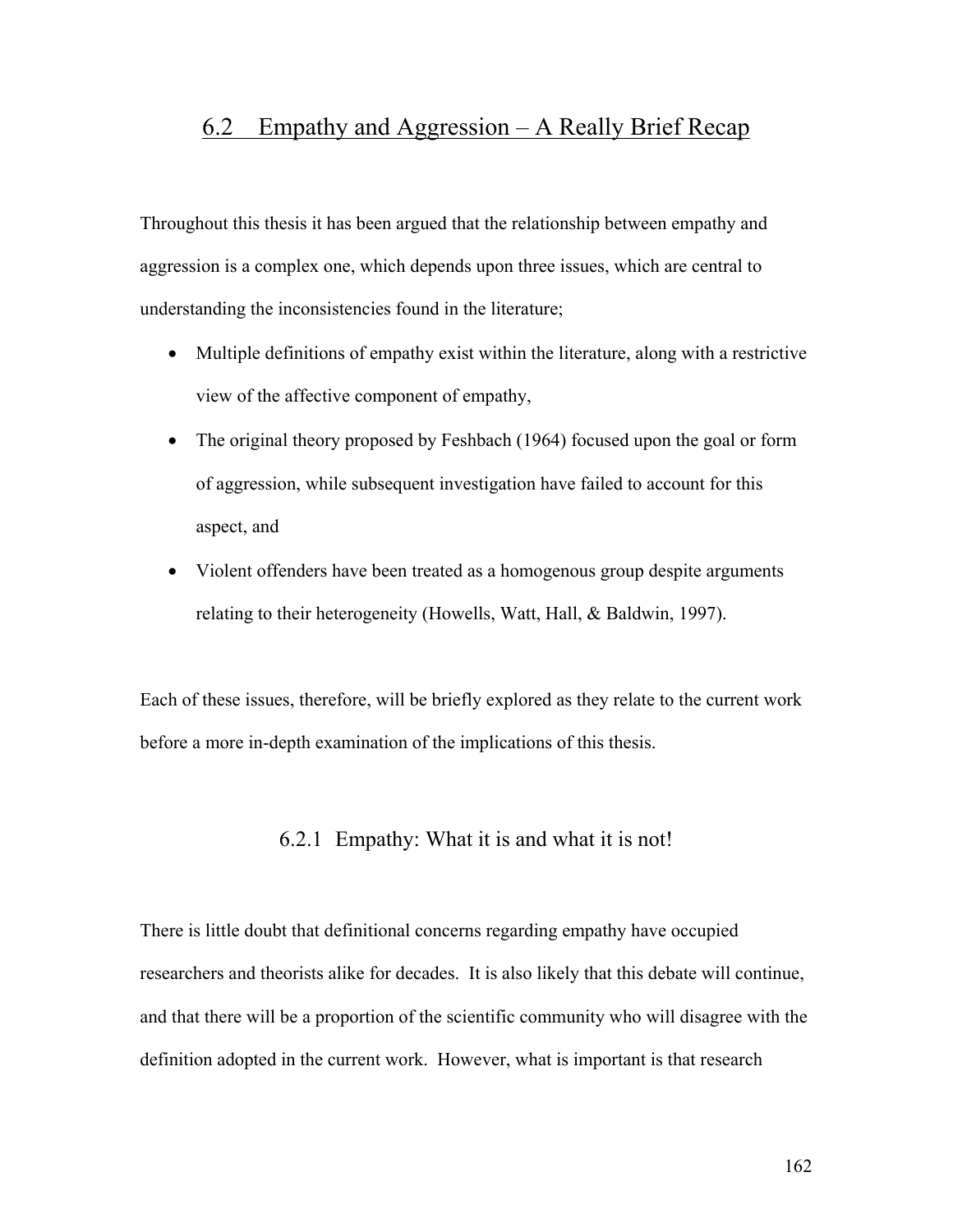clearly and accurately state the definition of empathy which has been adopted to allow literature to be adequately compared and contrasted.

Throughout the current work, empathy has been defined as "an observer's reacting emotionally because he perceives that another is experiencing or is about to experience an emotion" (Stotland, 1969; p. 272). This definition acknowledges both the affective (reacting emotionally) and the cognitive (perceives) aspects of empathy. Furthermore, there was no caveat that the observer's emotional reaction had to be congruent with the targets, and there was no caveat that the observer had to interpret their own emotional state as concern for the target. As a result, this definition of empathy included:

- Empathic Concern where the observer experiences feelings of concern and sympathy in response to another's distress cues,
- Personal Distress where the observer experiences self oriented feelings of distress, intolerance, and/or hostility in response to another's distress cues, and
- Contrast Affect where the observer experiences self oriented feelings of positive arousal in response to another's distress cues.

Therefore, while some researchers have argued what empathy is not (i.e., Eisenberg 2002) the current work adopts an inclusive definition of empathy, outlining instead what empathy includes.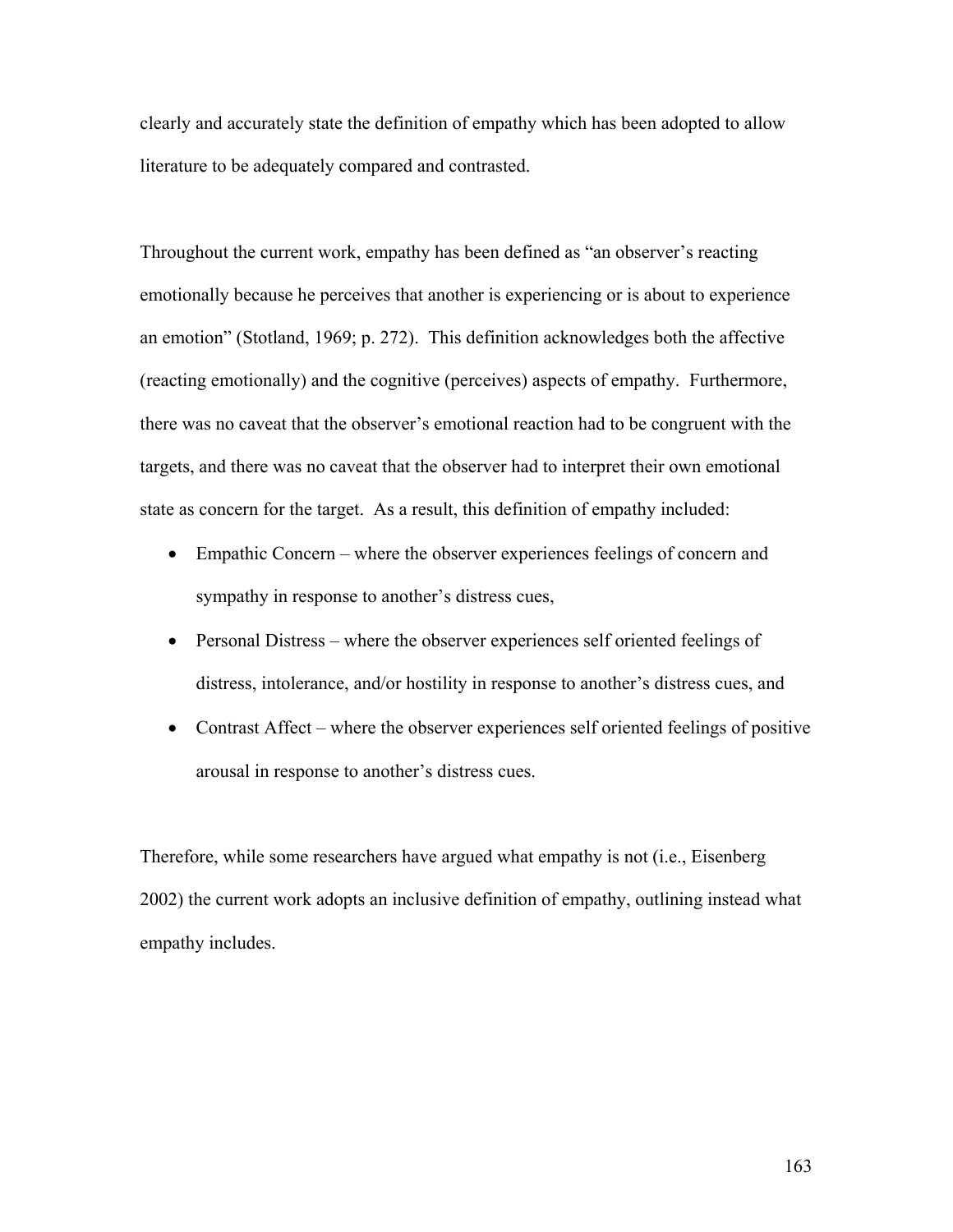### 6.2.2 Empathy and Aggression? Well, it depends …

The original premise that empathy would play a role in understanding aggression can be attributed to Feshbach (1964) who theorised that an empathic response was one possible inhibitor of aggressive behaviour. Although this aspect of Feshbach's theory has been widely investigated in a variety of populations (i.e., children – Feshbach & Feshbach, 1969; toddlers – Gill & Calkins, 2003; juveniles – Kaukianinen, et al, 1999; juvenile offenders – Bush, et al, 2000; adults – Ohbuchi, et al, 1992; and adult offenders – Ireland, 1999), much of the research has failed to take into account the subtleties of Feshbach's theory.

Feshbach (1964) stated quite clearly that the role of empathy in human aggression would depend upon the type of empathic deficit as well as the type of aggression. In terms of empathic deficits, Feshbach argued that empathic responses required accurate perspective taking, along with an appropriate affective response. In relation to aggression, Feshbach & Feshbach (1982) argued that different forms of aggression had different goals and that these goals would dictate whether empathy would function as an effective inhibitor. That is, for emotional or reactive aggression, perspective taking inhibits the precursor the anger by facilitating more effective communication and understanding of the actions of others. In terms of instrumental aggression, empathy would lead to the experience of negative affective arousal associated with the aggression and would lead to the aggressor desisting to avoid the aversive affective experience. Finally, hostile aggression represents one form of aggression that may not be inhibited by empathic responses.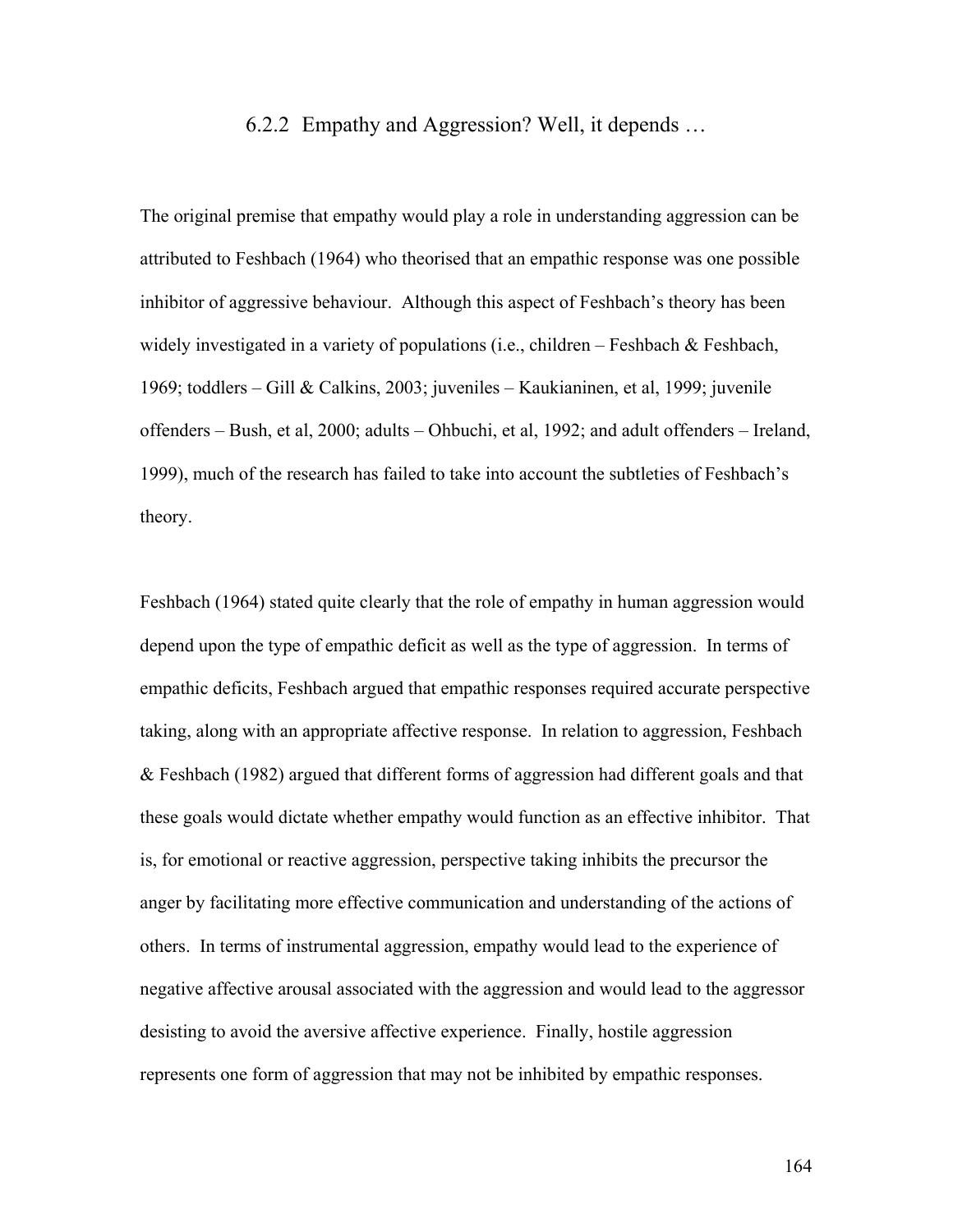Since the object of hostile aggression is to inflict harm and empathic responses may serve to inform the aggressor of the success of their actions.

The current work sought to clarify the first premise of Feshbach's (1964) theory. That is the type of empathic deficit or dysfunction. Specifically, Feshbach argued that there had to be an appropriate empathic response to inhibit aggression. This work attempted to identify responses that would be inappropriate and in addition further work investigating a lack of empathic response. The second premise of Feshbach's theory would require a re-evaluation of the forms of aggression, particularly in light of the difficulty in identifying aggression, which is uniquely instrumental or hostile (Bushman & Anderson, 2001). The theoretical relationship between empathy and aggression may be further advanced by work that investigates alternative forms of aggression, however, this was beyond the scope of the current thesis.

#### 6.2.3 Clear as Mud: The impact of offender heterogeneity.

An additional issue that appears to have impacted upon the clarity of research findings is that of offender heterogeneity. There is evidence that offender populations are inherently heterogenous rather than homogenous, and that this presents difficulties in applying treatment programs (Howells, et al, 1997). It has been further argued in this work that the heterogenous nature of offender populations, even those based on offence category, present substantial difficulties for researchers. Therefore, while literature relating to a specific hypothesised relationship (such as that between empathy and aggression) may be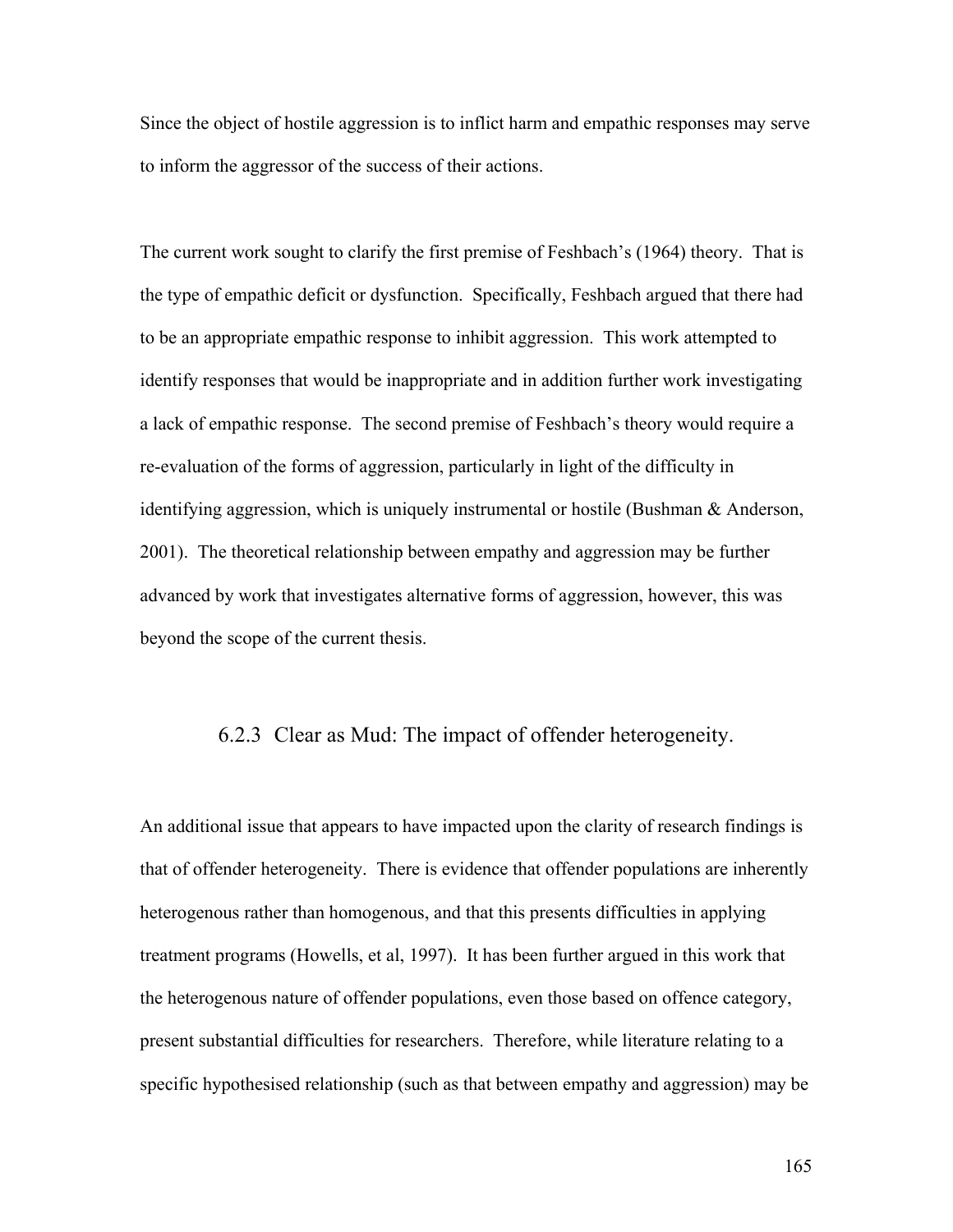inconsistent, that inconsistency may be due to sampling issues rather than evidence that the hypothesised relationship does not exist. That is, the relationship between variables may exist in one or more subgroups within a heterogenous sample but is inconsistently identified over the whole of the sample.

# 6.2.4 Section Summary.

These then are the three bases upon which the current work was built. That is, in order to examine the relationship between empathy and aggression, one must clarify definitional issues, consider a multidimensional relationship between the constructs and consider the possibility that different dimensions of that relationship exists within different subgroups of the target population.

The results of the current work support this position. Specifically, a broad definition of empathy was adopted that incorporated more than one response style (concern, distress  $\&$ enjoyment) to the distress cues of another. Cluster analysis was performed to evaluate the presence of one or more of these response styles in a sample of violent offenders, which indicated that all three response styles were present. The remainder of this chapter, therefore, recaps those response styles and explores both the theoretical and applied implications.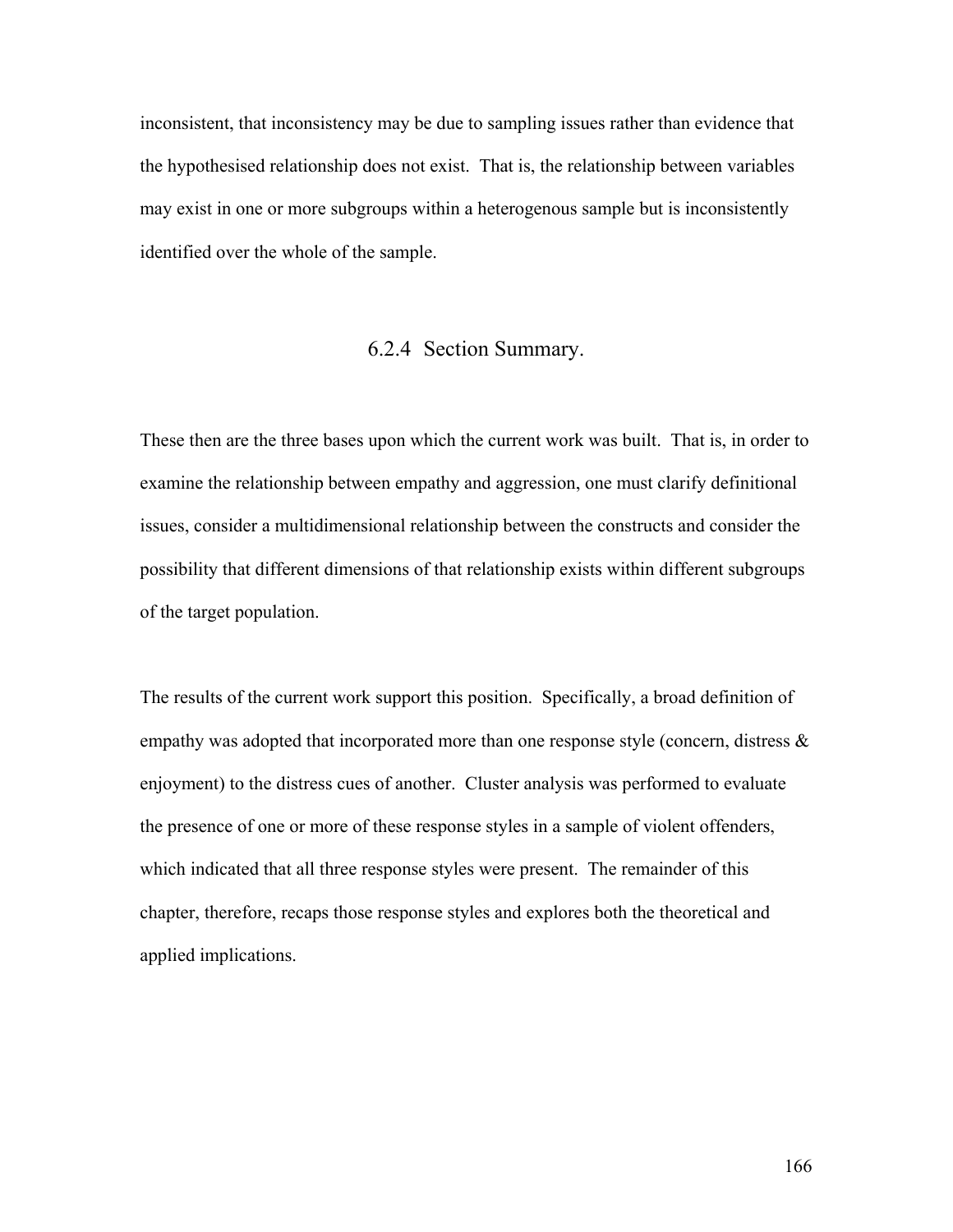# 6.3 A Multidimensional Perspective on the Relationship between Empathy and Aggression.

## 6.3.1 Empathy as an Inhibitor

Meta-analytic analysis has provided only modest support for the view that empathic responses act as an inhibitor of aggressive behaviour (Miller & Eisenberg, 1988), which is hardly surprising given the inconsistencies in the literature. These inconsistencies, however, appear to be less likely to indicate a lack of evidence for the theory than they are a result of sampling issues. This proposition is supported by the finding of the present work. That is, for a subgroup of violent offenders, there was evidence to suggest that they do lack interpersonal affective responses. They appeared to be unmoved by the distress cues of others, and reported affective responses which were lower than those of the community. What remains unresolved is why these offenders do not experience an affective response to another's distress cues. Several possibilities exist, each of which will be explored in the following subsections.

# *6.3.1.1 Failure to Perceive Emotional Cues*

One possible explanation for a lack of empathic responses is that this subgroup of individuals fails to perceive distress cues altogether. This proposition would certainly be consistent with Feshbach and Feshbach's (1982) first step in the process of empathic responding. According to Feshbach and Feshbach, the first step in empathic responding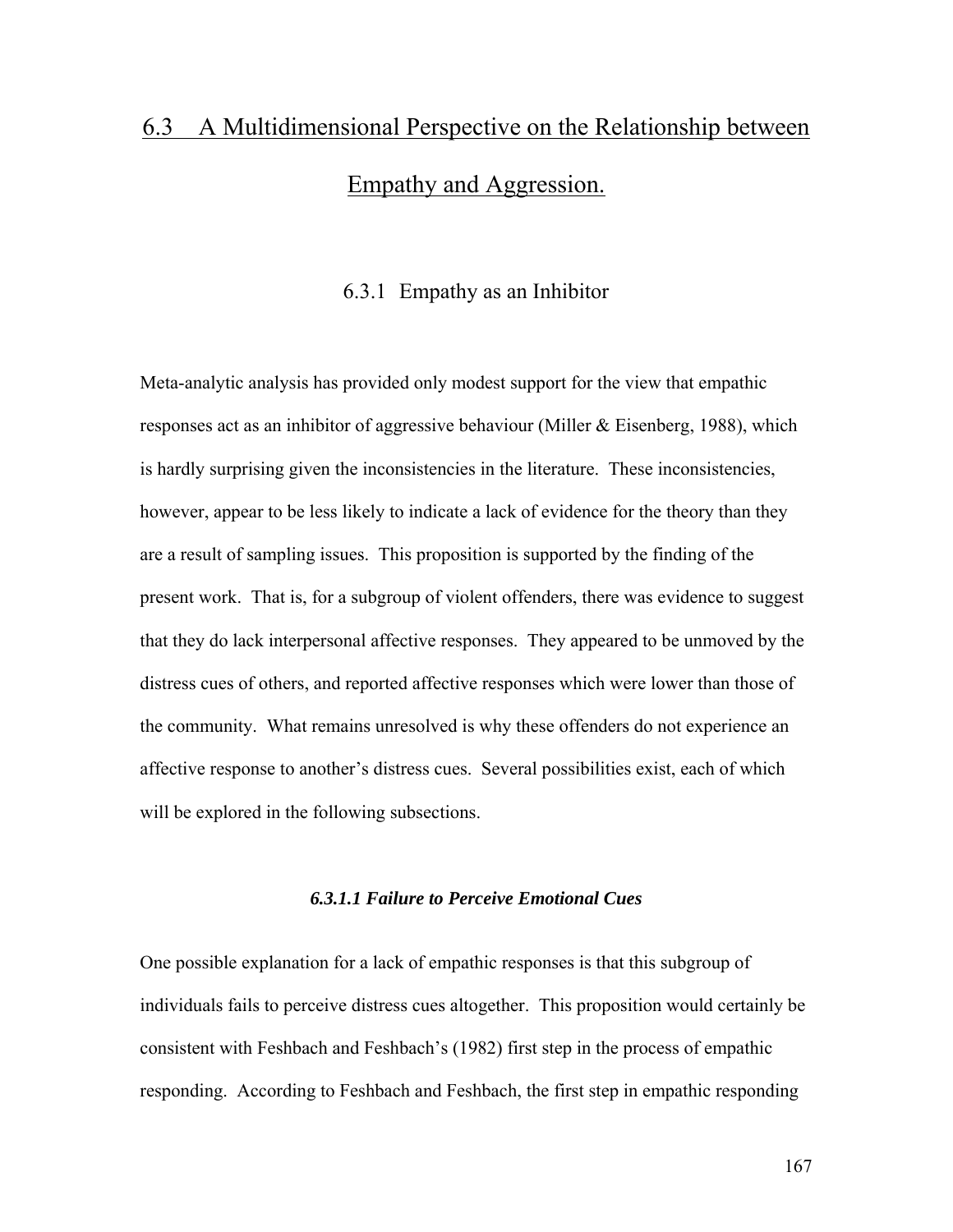is a cognitive task, to identify and discriminate the feelings being experienced by the other person. Therefore, in order to produce an empathic response to the distress cues of other, individuals need to first of all realise that the other person is in fact distressed.

There is evidence that some offenders lack the capacity to distinguish facial expressions (Lisak & Ivan, 1995), suggesting that it is the identification of distress cues which may be deficit. However, a failure to discriminate between emotional states on facial expressions does not necessarily mean that offenders are unaware that the target is experiencing an emotion, rather it is the nature of the emotion which poses the problem. Even evidence which suggests that offenders fail to produce normal physiological arousal to distress cues (Blair, 1999) does not provide evidence that they are unaware that the target is experiencing an emotion.

Alternatively, rather than being unable to determine that the other person is experiencing an emotional state, it may be that violent offenders actively engage in perspective taking less frequently. Therefore, it may not be a deficit in their ability to perceive an emotional state; it may be that they do not choose to perceive that emotional state. As Bandura (2002) states, "Otherwise considerate people selectively disengage empathic constraints…" (p. 25).

#### *6.3.1.2 Cognitive Distortions in Perceiving Emotional Cues.*

Findings which show a deficit in discriminating emotional states from facial cues (Lisak & Ivan, 1995) do, however, indicate that there may be a problem in the accuracy of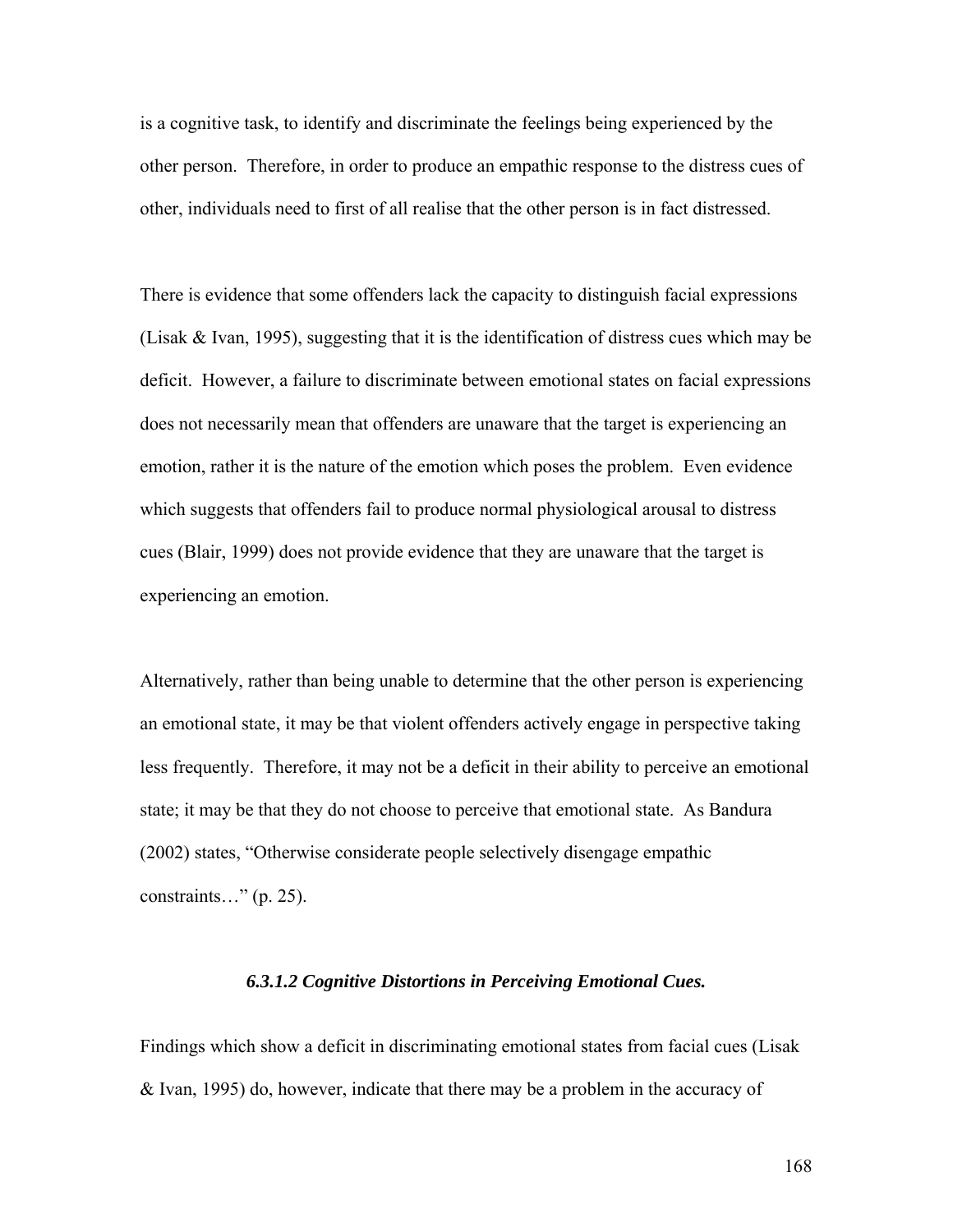offenders' perspective taking. That is, these offenders do not report an emotional response to distress cues because they do not perceive the other as experiencing distress. There is sufficient evidence to suggest a cognitive-processing bias in violent and/or aggressive individuals (i.e., Novaco & Welsh, 1989), however, it appears unlikely that this would entirely explain the current findings.

If offenders were to inaccurately perceive another's emotional state, it does not necessarily imply that they will not respond with some form of affect. Only a limited range of affective responses were assessed in the current work, so it may be possible that a cognitive distortion in the perceptions of emotional states leads to some other affective response. Depending upon the level of distortion, the ensuing affective response may be quite unexpected or counter-intuitive. Therefore, rather than concluding that these offenders do not experience an affective response to distress cues, it may be more accurate to say they don't experience the affective responses assessed here.

One of the strengths of the current work was the inclusion of a broader range of affective responses than in previous research. For example, euphoric responses were included to distress cues. It remains, therefore, entirely possible that this subgroup of offenders actually do not experience an affective response. It is also possible that this lack of response is not due to either a failure to perceive another's emotional state, or a distortion in that perception.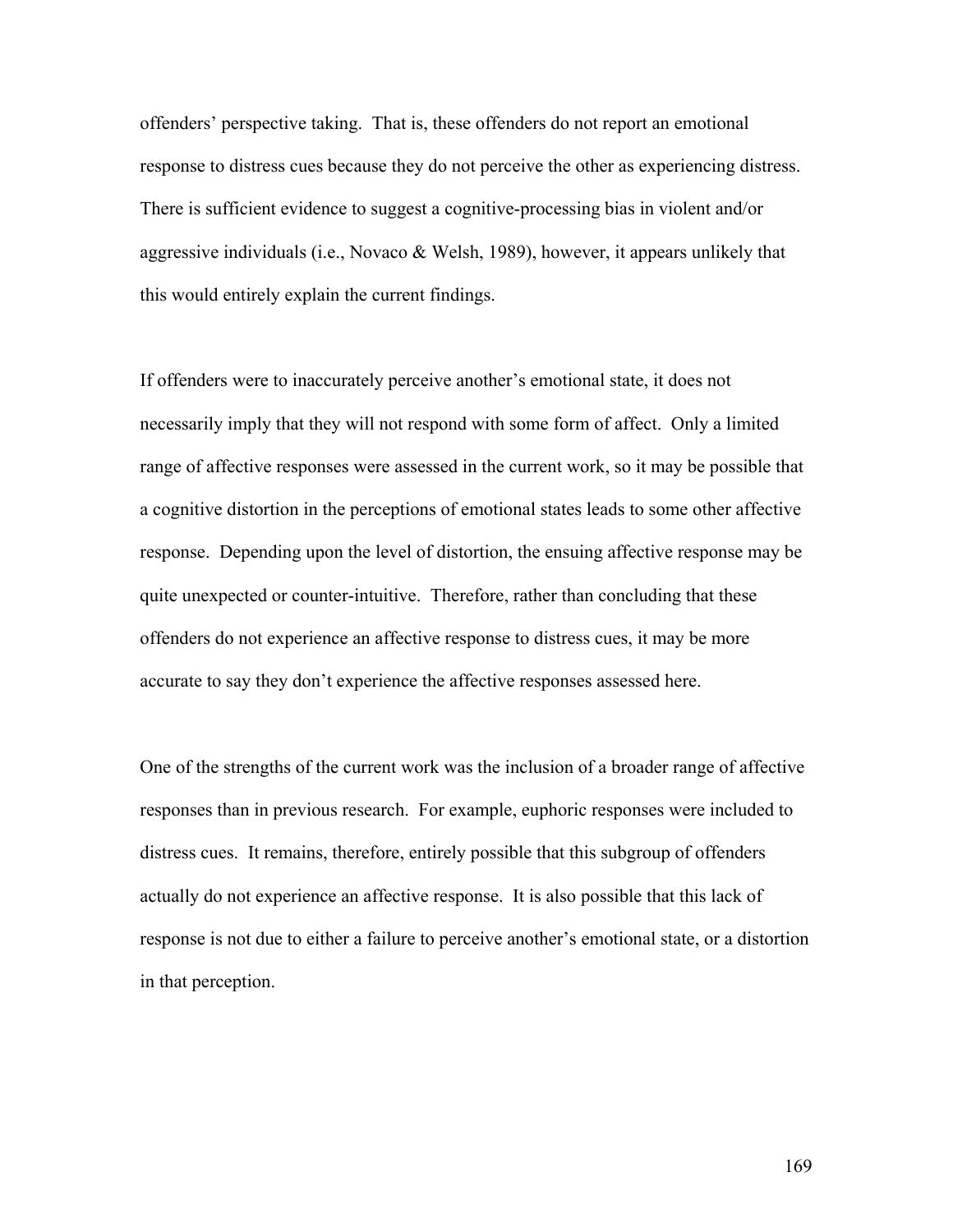#### *6.3.1.3 Failure to Experience an Affective Response.*

It may be that the cognitive aspects of empathy function correctly in these violent offenders, and that, although they perceive another's emotional state accurately they simply do not experience an affective response.

Blairy, Herrera and Hess (1999) argue that an important basis of affective responses to other emotional states is non-verbal mimicry. That is, it is not sufficient to simply perceive the emotional state of another in order to experience affective arousal. The observer needs to engage in non-verbal mimicry of the other's emotional cues such as facial expressions. This mimicry then produced a corresponding affective state in the observer. It is possible, therefore, that these offenders engage in accurate perspective taking but fail to engage in non-verbal mimicry. It would be beneficial to explore this possibility in future research as a means of determining the aetiology of a lack of affective response. Determining the specific cause of an empathic deficit would greatly benefit the design and implementation of treatment programs.

## *6.3.1.4 Treatment Issues.*

Treatment of violent offenders in regards to non attitudinal factors has proven difficult. As Quinsey, Harris, Rice and Cormier (1998; p. 220) note, "…it is unclear at present how to make some of the nonattitudinal ones change. For example, how is it possible to increase an offender's empathy or decrease an offender's superficiality?" Interestingly, it may be that factors such as empathy have an underlying attitudinal structure and that this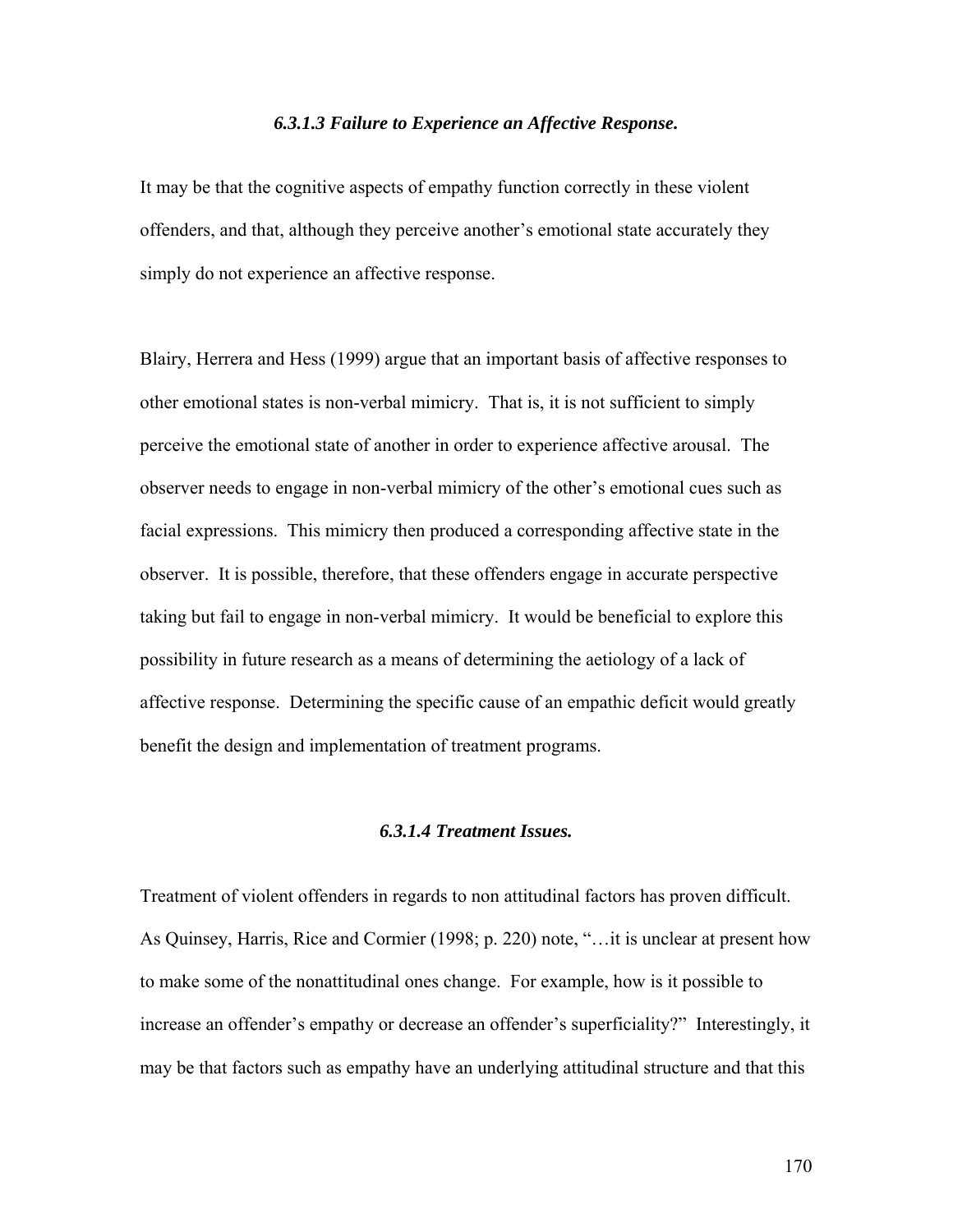should be the focus of treatment. In relation to the current discussion, a lack of empathic responding could be attributed to attitudes related to the value of others. It may be that violent offenders engage in perspective taking only when they perceive the other as being of value to themselves. This would be consistent with Batson et al's (1995) assertion that empathy not only plays an information function (people learn they value the other as a result of the empathic response), but is also governed by an individual's belief that they value the other. This then would be one mechanism which may prove fruitful for intervention, specifically if the empathic deficit is due to a failure to perceive emotional cues as a result of a failure to engage in perspective taking.

On the other hand, if a lack of empathic response is due to a cognitive distortion in that perception, then treatment should focus on the accuracy of perspective taking. Programs such as the Social Perspective Taking program (Chalmers, & Townsend, 1990) show post-test gains in both perspective taking accuracy and ensuing empathic responding. However, it should be remembered that one of the problems with treating perspective taking accuracy, without due consideration to perspective taking frequency, is that individuals may not use the skills they have gained (Sessa, 1996).

A failure to experience an affective empathic response, despite actively engaging in accurate perspective taking poses a very different treatment dilemma. The focus of treatment here should be on the transition from cognitive aspects of empathy to appropriate affective arousal. For example, if Blairy et al (1999) are correct regarding the importance of non-verbal mimicry in producing appropriate affective arousal, and it is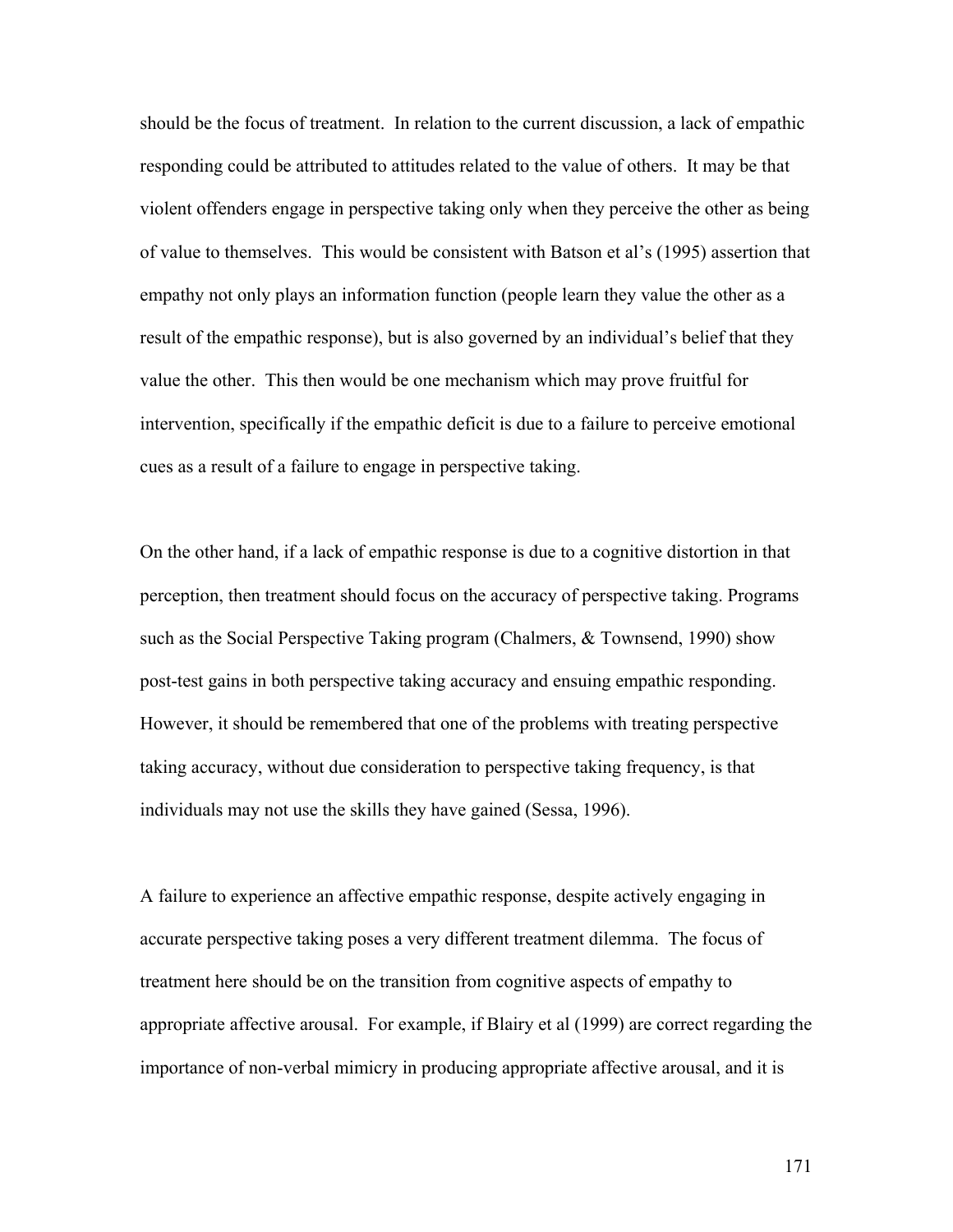demonstrated that violent offenders fail to engage in non-verbal mimicry to distress cues, then this would provide for a clear intervention goal. Future research needs to assess this possibility, but should also investigate whether non-verbal mimicry can be effectively taught. This area of research should proceed with caution, and should pay careful attention to offenders' ability to regulate that affective arousal. A failure to do this may mean that, rather than exhibiting optimal empathic arousal, offenders move from this subgroup into the subgroup which displayed high levels of personal distress. It should also be remembered that this group of offenders were more likely to engage in nonviolent offences than violent offences. Therefore, the empathic response pattern of this group of offenders does not appear to be the most problematic in regards to aggressive and violent behaviour.

# 6.3.2 Empathy as a Facilitator: Distress Reactions.

Some offenders demonstrated an emotional response to distress cues which was consistent with the literature describing personal distress. That is, they found the distress of others distressing to themselves and responded with hostility and intolerance. Therefore, rather than being an inhibitor of aggression, empathic arousal may function as a facilitator of aggression in these individuals. The arousal they experience in response to distress cues is aversive and produces a drive to reduce that arousal. If they are unable to reduce empathic arousal via self-regulation then it is possible that they may respond with violence. This would be more likely in individuals who have a propensity to use violence and/or see violence as an acceptable strategy. This argument is consistent with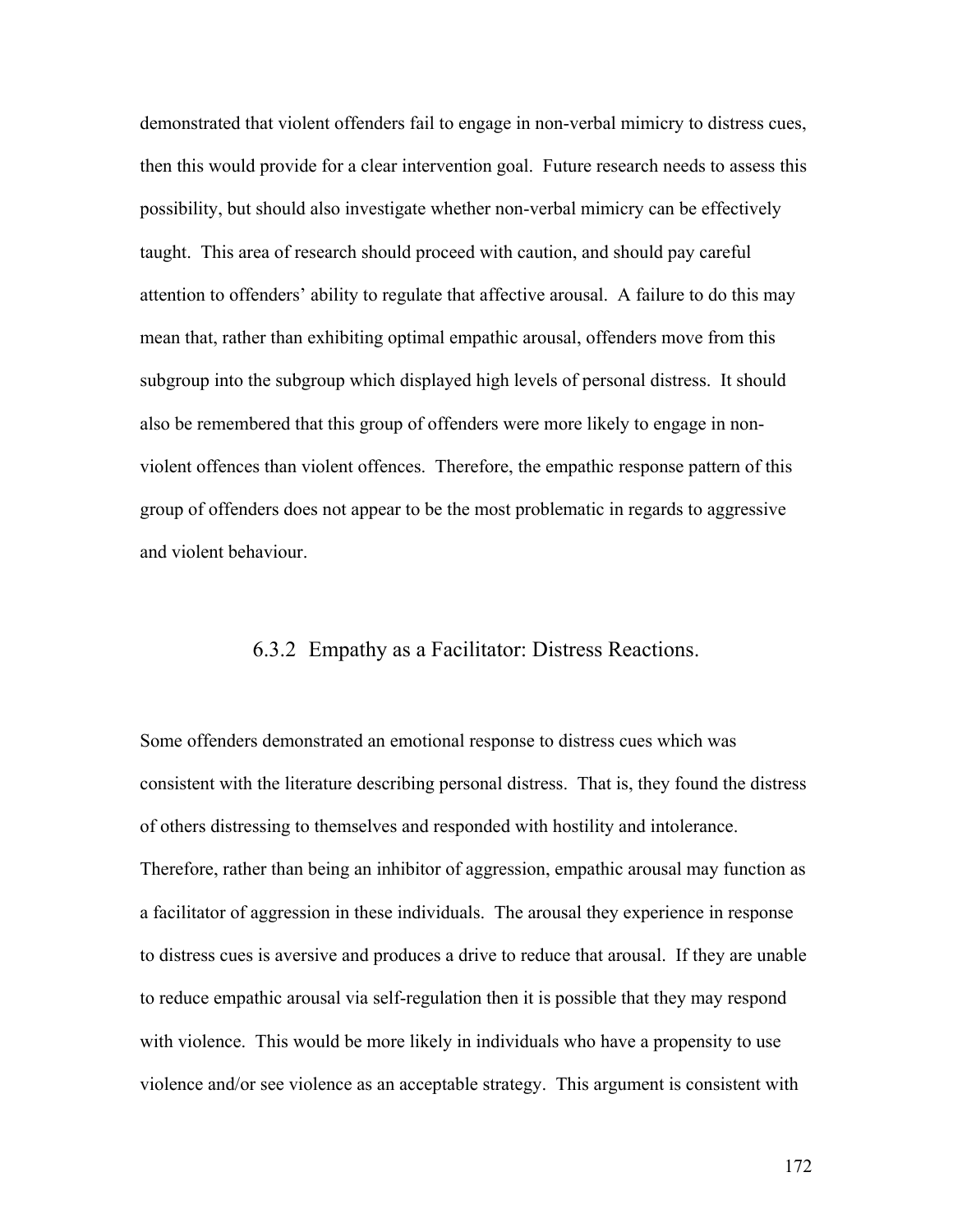findings which indicate offenders experience emotion during the course of an offence which "may be more strongly bi-polar than the usual range of emotions" (Canter,  $\&$ Ioannou, 2004; p. 80). Canter and Ioannou's results indicate that the most common emotional experience during a violent offence is distress.

#### *6.3.2.1 Failure to Regulate Affective Responses.*

For this subgroup of offenders, a lack of empathic responding is not the issue. Rather it appears to be an inability to regulate their empathic responses. Cohen and Stayer (1996) have argued that empathic arousal can reach an intensity level that leads to the individual refocusing their attention on their own welfare rather than the distress other. In addition preliminary investigation into distress reactions produced results indicating that the dispositional tendency to experience higher levels of affect intensity added significantly to the prediction of intolerance to another's distress (see Chapter 3). The contention that high levels of personal distress in offenders is due to a failure to regulate affect is also consistent with Bandura's (2002) assertion of the importance of emotion regulation to empathic arousal. Bandura states that those who fail to regulate their empathic arousal "fall victim to emotional burnout" (p. 25).

There is considerable evidence to attest to the functionality of affect regulation. For example, susceptibility to emotional contagion accounted for a large proportion of variance in the prediction of emotional exhaustion in nursing staff (Omdahl  $\&$ O'Donnell, 1999). Linehan (1993) identified three vulnerability factors in individuals who experienced emotional dysregulation; high sensitivity to emotional stimuli, high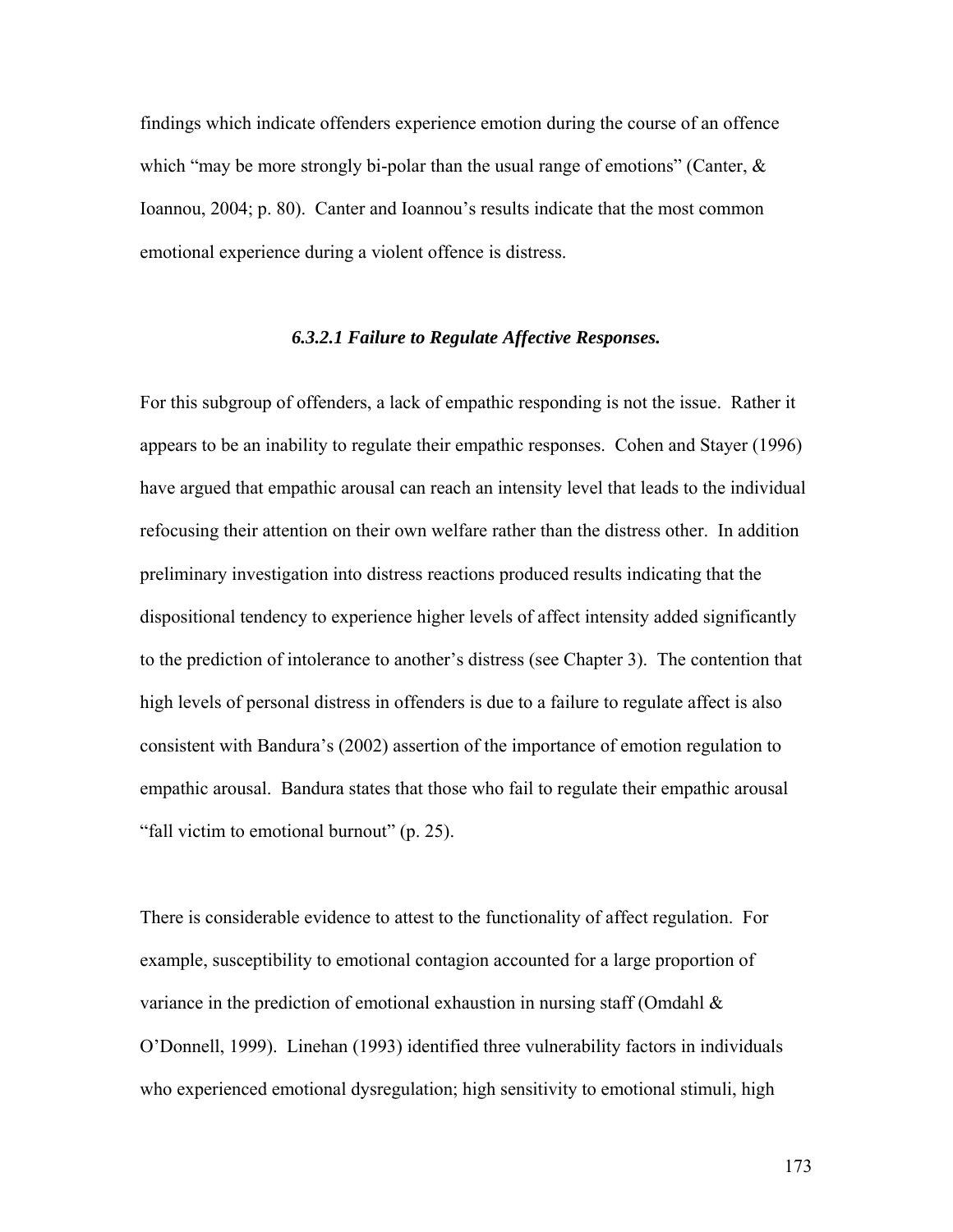reactivity to emotional stimuli, and a difficulty in returning to an emotional baseline state. Furthermore, Linehan identified environmental factors associated with the development of emotional dysregulation which bare a striking similarity to the variables associated with the development of criminality, such as inappropriate punishment techniques, a lack of attention and unresponsive parenting.

#### *6.3.2.2 Treatment Issues.*

For individuals who experience high levels of personal distress, and their arousal has the capacity to facilitate aggression, empathy training programs pose a serious risk. Empathy training programs which seek to enhance an individual's sensitivity to distress cues will simply increase aversive affective responses in susceptible individuals. As Hanson (1997) points out, there is a common assumption that intense levels of distress will inhibit reoffending. The results of the current work clearly undermine that assumption. Additionally, there is evidence illustrating a link between the intensity of the distress reactions and victim blaming (Thornton, 1984), as well as levels of hostility (Milner et al, 1994).

Therefore, empathy training programs should be provided to violent offenders with caution and only after ascertaining the exact nature of their dispositional empathic responses. Rather than engaging in treatment programs which seek to increase the individuals' sensitivity to distress cues and facilitate sympathetic responses, offenders with high levels of personal distress would benefit from emotion regulation training. Hanson (1997) argued that sympathetic responses were likely to occur only when the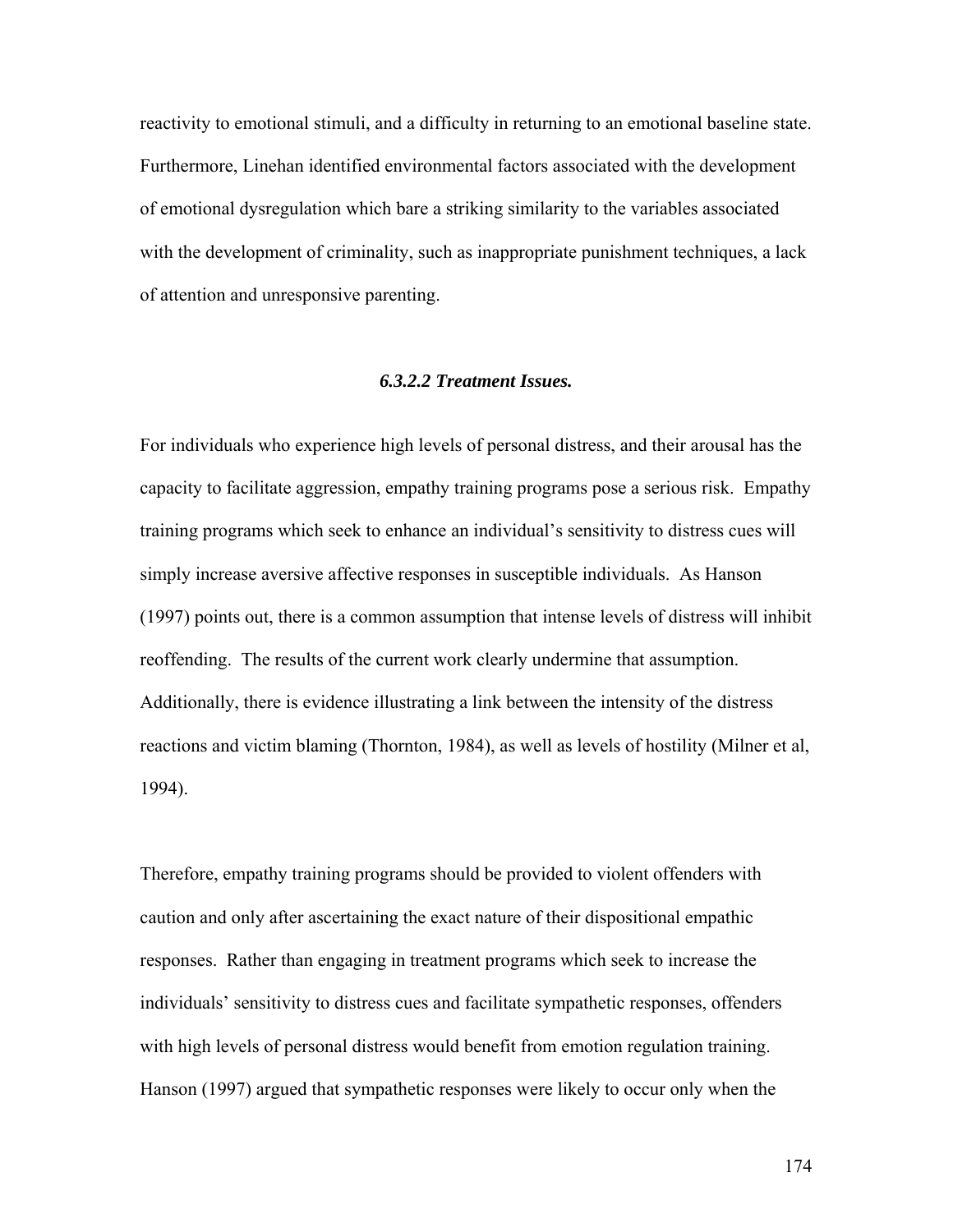individual was aware of the other's distress cues and was able to cope with their own affective response.

Fruzzetti, Shenk, Mosco, & Lowry (2003) claim that the Dialectical Behavior Therapy (DBT) designed by Linehan (1993) is the most direct and comprehensive program available. Additionally, they supply empirical evidence to illustrate its effectiveness with a variety of clinical populations, including those with aggressive and violent behaviours. Programs such as DBT should prove useful for offenders with excessive levels of empathic arousal, while such programs may already be part of current offender treatment strategies, the program should be specifically adapted to include interpersonal affective responses. Maintaining current empathy training programs for these individuals may simply increase their vulnerability to use violence in distressing situations.

# 6.3.3 Empathy as a Facilitator: Euphoric Reactions.

A third subgroup of offenders produced a pattern of empathic responding which was significantly different from the general community. Specifically, these individuals reported feeling in control and enjoying the dominance which resulted from the use of violence. The distress cues from the victim appear to provide positive feedback to the offenders in this regard. Alternatively, it may be that Hassine (2003) is correct and it is the biochemical reactions associated with violence that produces a euphoric state. In that case, the distress cues of the victim serve to produce an affective arousal and presumably contribute toward biochemical production. This group of offenders would then come to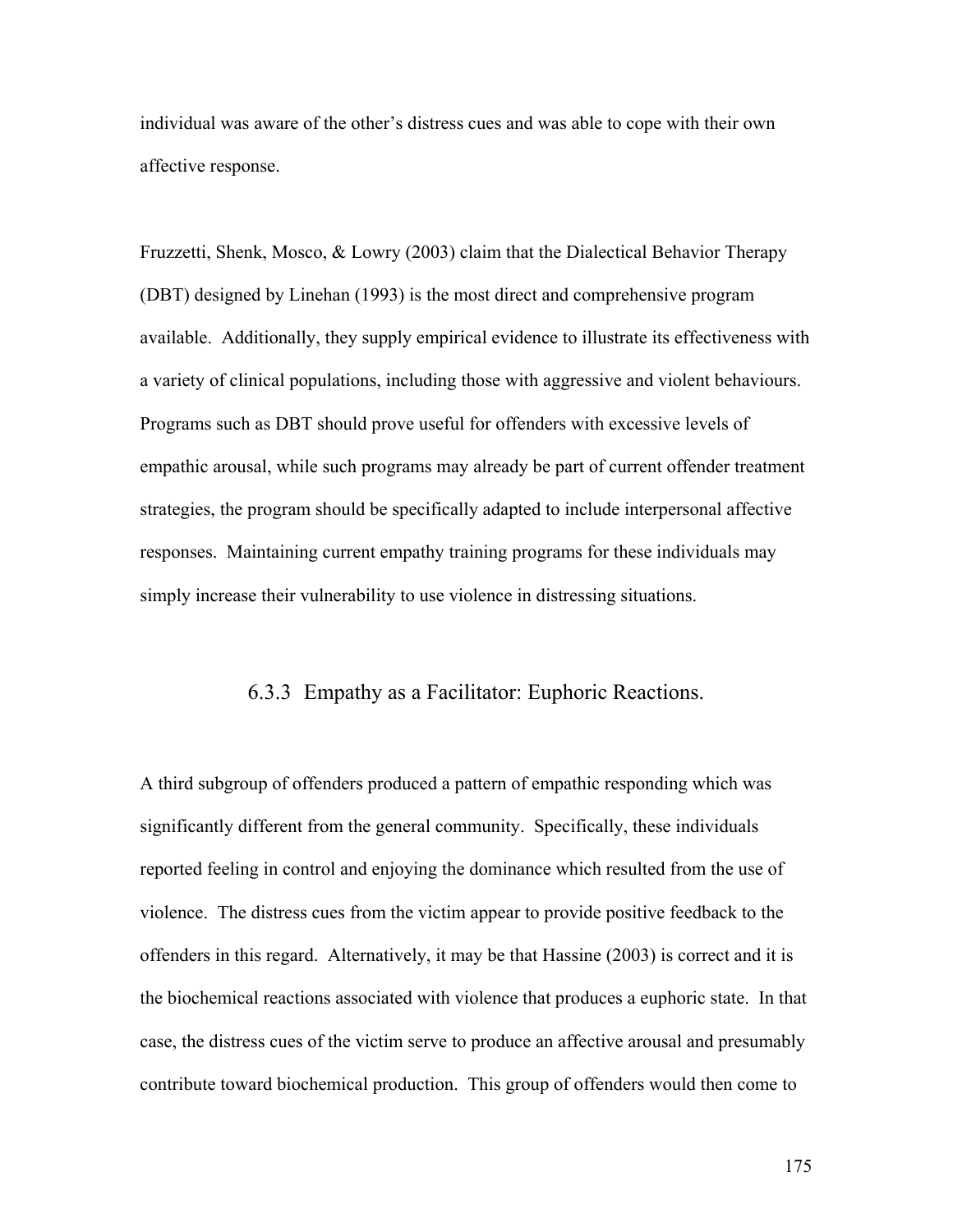associate the use of violence with a euphoric state and this would produce a drive to engage in violence. The question, of course, is how distress cues could produce a positive affective state when intuitively it should produce an aversive one.

#### *6.3.3.1 Cognitive Distortions*

Cognition plays an important role in affective responses, since it is the cognitive appraisal of cues which provide for the elicitation of specific emotions (Lazarus, 1991). Alternatively, cognition is also thought to be essential in providing a label for arousal, both of which are needed in order for an emotion to occur (Schachter & Singer, 1962). Either theory of the involvement of cognition in emotion provides for an explanation of contrasting affective responses to distress cues.

Lazarus's (1991) model relies upon the motivations and expectations that an individual brings to any given situation to determine the emotional experience. The offenders in the current work who exhibited contrasting affect were younger than the other offenders in addition to being impulsive. As mentioned in Chapter 4, this group of offenders bare a striking resemblance to descriptions of dissocial psychopaths. Hare, (1970) describes these individuals as young offenders engaging in antisocial and aggressive behaviours with their peers. Gang behaviour is likely to bring with it a set of motivations and expectations in relation to the use of violence, which are substantially different from the norm. These differing motivations and expectations may account for the production of substantially different emotional responses to the distress cues of others.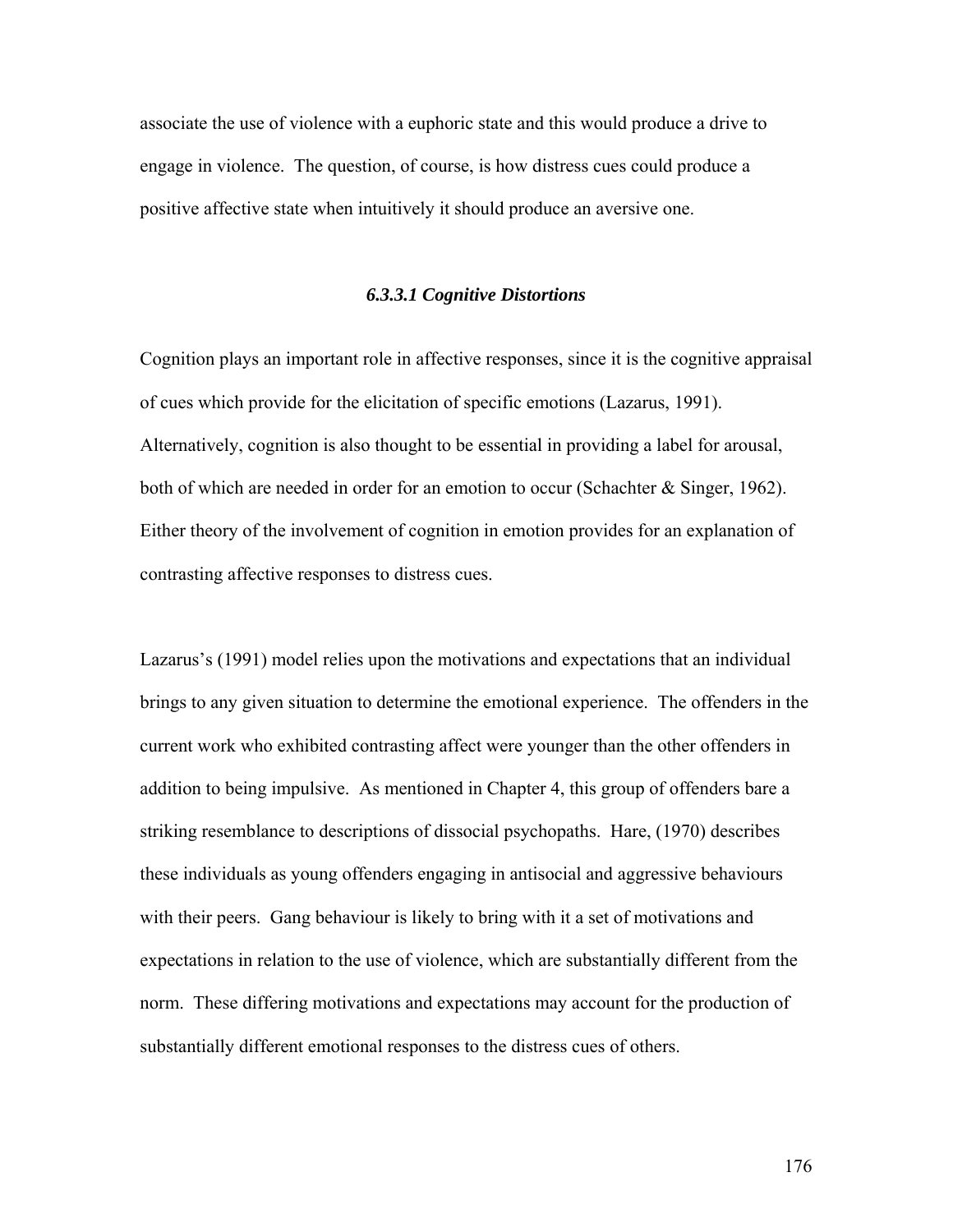Alternatively, if cognition is playing a role in labelling the affective arousal produced by distress cues (Schachter  $&$  Singer, 1962), then the label being attached to that arousal may be the issue. Cornelius (1996) describes a classic case of misattribution, where high arousal levels are attributed to passion during intense situations. Rather than attributing high arousal levels to passion, it may be that these offenders are attributing their empathic arousal to excitement or a similarly euphoric emotional state.

Either way, the evidence does not suggest a lack of affective arousal in response to the distress cues of others. Rather, it suggests that these offenders do response emotionally to distress cues, but that response is counterintuitive and would be observable as a lack of concern or callousness.

#### *6.3.3.2 Desistance and Callousness*

Farrall and Bowling (1999; p. 254) describe the development of a theory of desistance as "not a criminological luxury" and clearly outline such a theory's role in the reduction of recidivism. Despite the importance of developing an understanding of the factors that influence desistance, that understanding remains tentative. However, as Farrall and Bowling point out, research has implicated several variables such as the formation of significant relationships. These authors also suggest that the relationship between life event variables and desistance is unlikely to be due to simple cause and effect. The result of West's (1982, cited in Farrall & Bowling) analysis of marriage indicates that it is the quality of relationships formed which is important for desistance.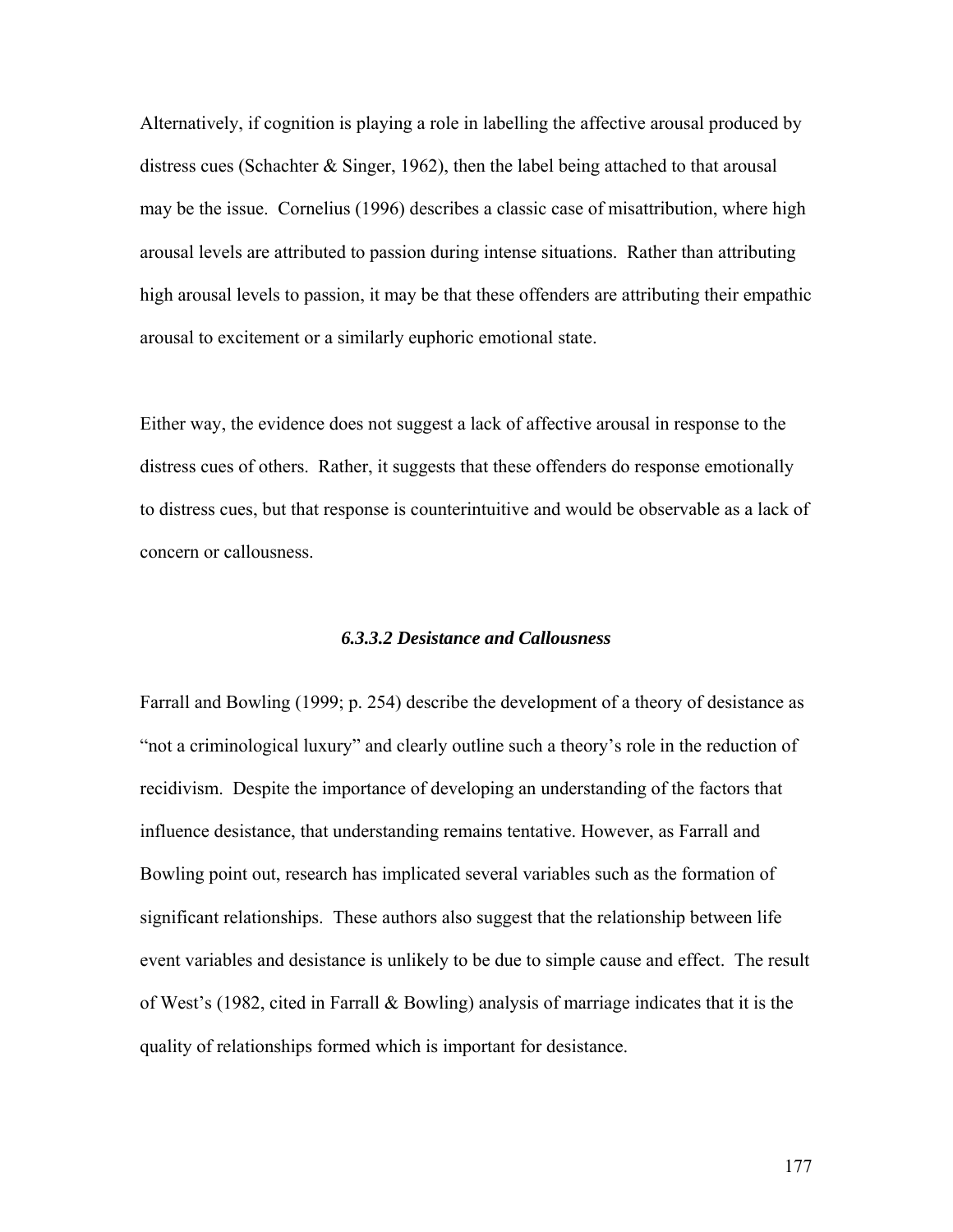This discussion may help shed some light on the current work's finding of a decrease in contrast affect with age. It is possible that the formation of good quality significant relationships influences a decline in egocentric empathic responses. This may explain why the particular subgroup of offenders, who exhibited contrasting affect, were significantly younger than the other subgroups of offenders. Alternatively, it may simply be that these offenders are delayed in their empathic development and that over time they develop a less callous empathic response style. This would seem to be inconsistent with Hare's (1996) assertion that the callous/unemotional response style associated with psychopathy remains stable over the lifespan. It should be remembered, however, that the offenders in the current work were more indicative of dyssocial psychopathy rather than Hare's description of primary psychopathy.

Given the importance of peer associations with dyssocial psychopathy, it is also possible that these offenders experience a change in peer associations over time. Although new peer associations may remain criminogenic, it may be that the initial support for the use of violence declines and thereby no longer maintain the euphoric state associated with victim distress cues.

## *6.3.3.3 Treatment Issues*

The most pressing concern in regards to treatment is the possible impact of current empathy training programs, and specifically the use of perspective taking training for these young offenders. Feshbach and Feshbach (1982) explicitly warn that individuals who engage in hostile aggression would be complicated to treat. These authors express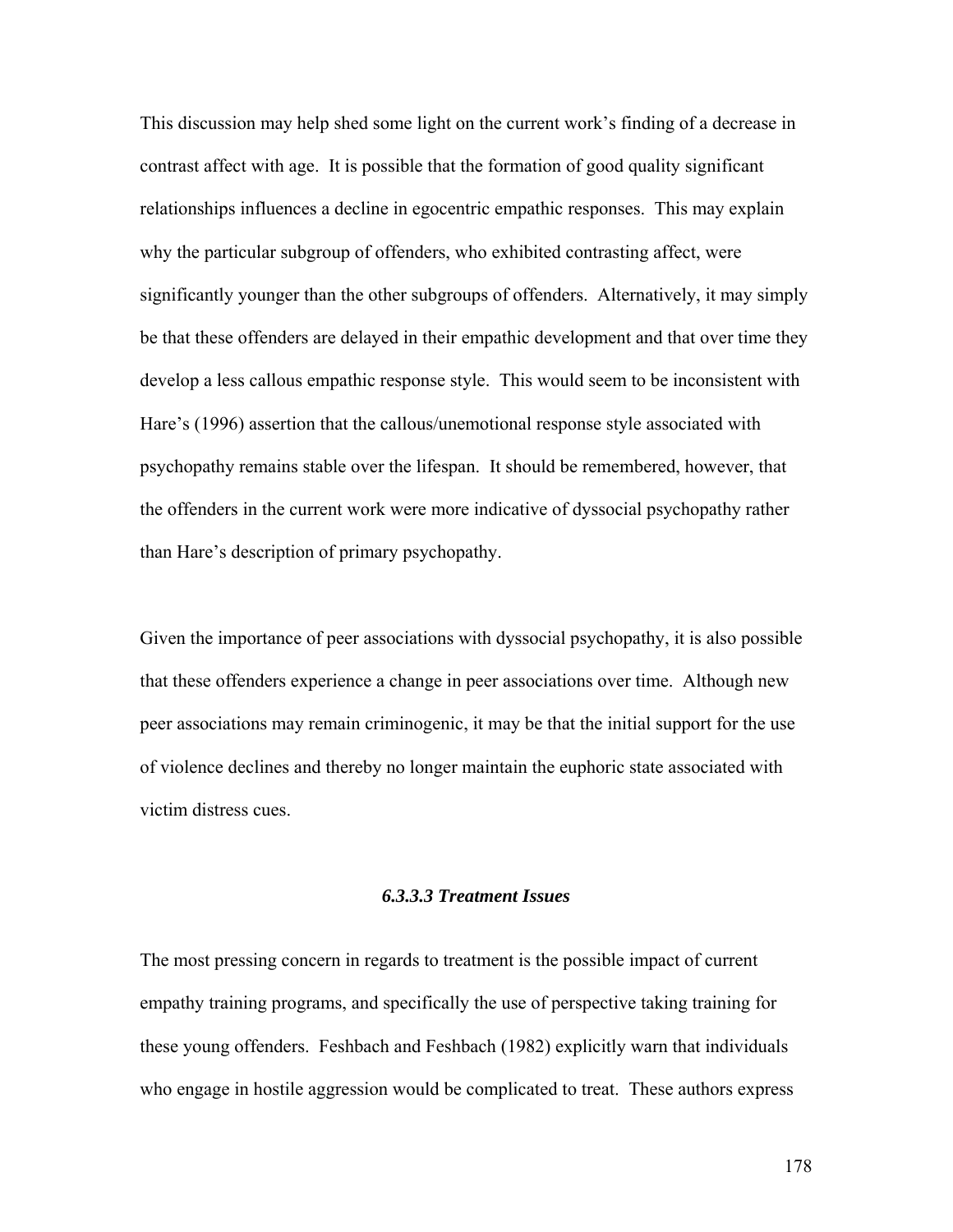concerns over violent individuals who engage in perspective taking in the absence of an appropriate affective response which results in aggression of a sadistic nature. Treatment programs which seek to increase the perspective taking frequency and/or accuracy of violent offenders may, under these circumstances, be increasing the positive feedback the offender obtains from the victims distress cues and therefore increasing their euphoric state. A failure to take account of the nature of affective responses violent offenders experience in response to distress cues, in light of the current work, appears to be a counterproductive and dangerous practice.

While the discussion of what not to do with this group of offenders is fairly straightforward, determining what to do with them is not. Much more work needs to be done to determine an appropriate treatment option for these offenders. One avenue may be to explore the role of motivation and expectation in relation to their affective responses. Another avenue may be to determine the causes of decline of contrast affect with age and manipulate those causes to accelerate that decline. The issue remains, however, as to what empathic response pattern these offenders have once there is a decline in contrast affect. Do they continue to experience self-focused empathic responses to distress cues, and therefore become similar to those offenders who experience high levels of personal distress? This seems reasonable given that they also reported a slightly higher level of intolerance. As their enjoyment decreases they may become more likely to feel irritated and hostile in response to distress cues. Therefore, emotion regulation may prove to be a benefit to these offenders.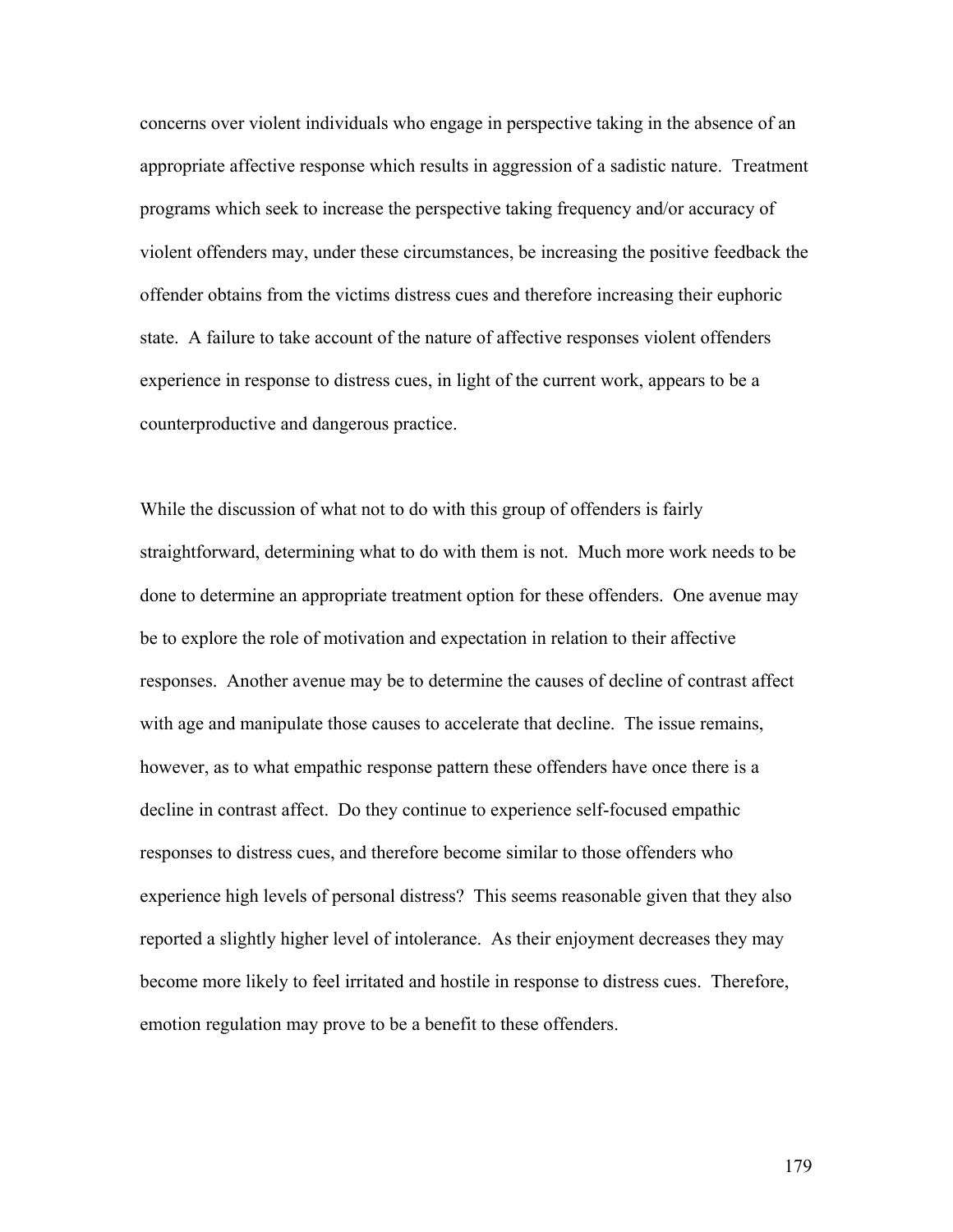## 6.3.4 Empathy: It's Not Always Relevant!

The above discussion deals with the empathic response patterns of 33% of the offenders included in the current work. That leaves 67% of offender, for who empathic response is unlikely to be a factor in their violent behaviour. It is clear, from the current work, that empathy is not a factor in all cases of violence. Therefore, empathy cannot be said to play a role in general theories of aggression and violence, rather it appears to be a factor in specific subgroups of offenders. The major weakness of the current study was the lack of data pertaining to the specific circumstances of the violent offences. This data would have permitted an investigation of Feshbach and Feshbach's (1982) claim that empathy would display a different relationship with violence depending on the category of that violence. This was not the specific aim of the current work, rather it was aimed at investigating Feshbach and Feshbach's descriptions of the appropriateness of the affective arousal. It remains to be determined if the different empathic response patterns exhibited in the current work are related to different categories of offences. On the surface, this appears plausible but will require further investigation.

What can be concluded from the current work is that empathy is not always relevant. It is a variable that should not be a standard inclusion in violent offender treatment programs – it is a variable that should be included only after specific needs analysis. Other criminogenic predictors which have demonstrated a consistent ability to predict recidivism, such as criminal sentiments (Andrews, & Wormith, 1984), are more likely to be of benefit for the remaining offenders.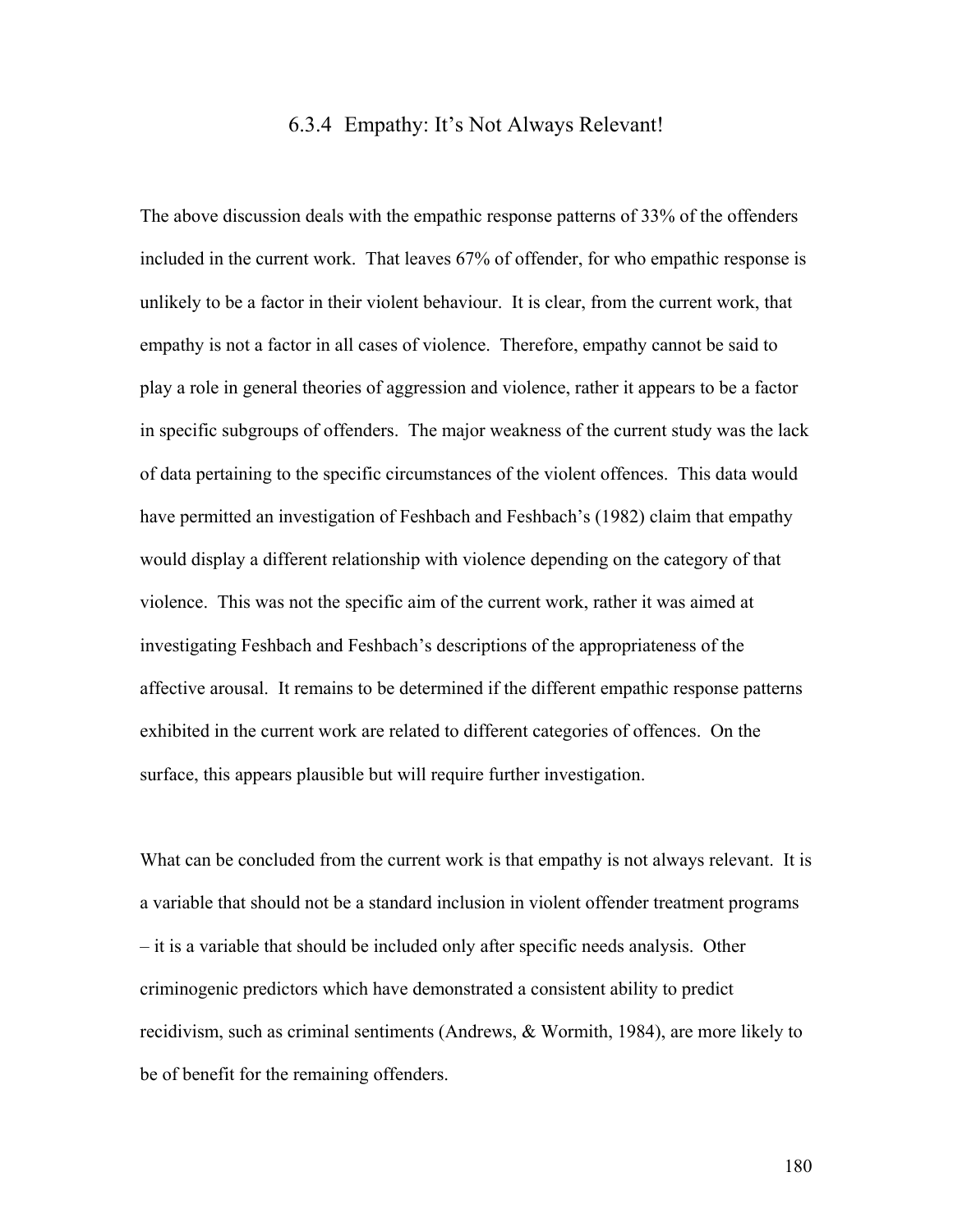# 6.4 Future Directions

# 6.4.1 Theory and Research in Empathy and Violence.

Several questions have been raised as a result of the current body of work, and rather than resolving the issues surrounding a theoretical link between empathy and aggression it points to the need for more research to be conducted. Past research, however, has been focused upon finding a general lack of empathic response in individuals who engage in aggressive and/or violent behaviour. Future research needs to be cognisant of the multidimensional nature of this relationship and investigate specific patterns of empathic responses which were present in offender subgroups in the current work. Therefore, like the current work, future research needs to maintain a broad definition of empathy, needs to be open to the possibility of both intuitive and counterintuitive theoretical links between empathy and aggression, as well as including analysis designed to deal with offender heterogeneity.

In addition to research which would further our understanding of the relationship between empathic response patterns and empathy, research programs designed to identify the aetiology of these patterns is also required. Several possible explanations for the observed empathic responses of offenders have been posed through the course of this discussion. Future research should investigate;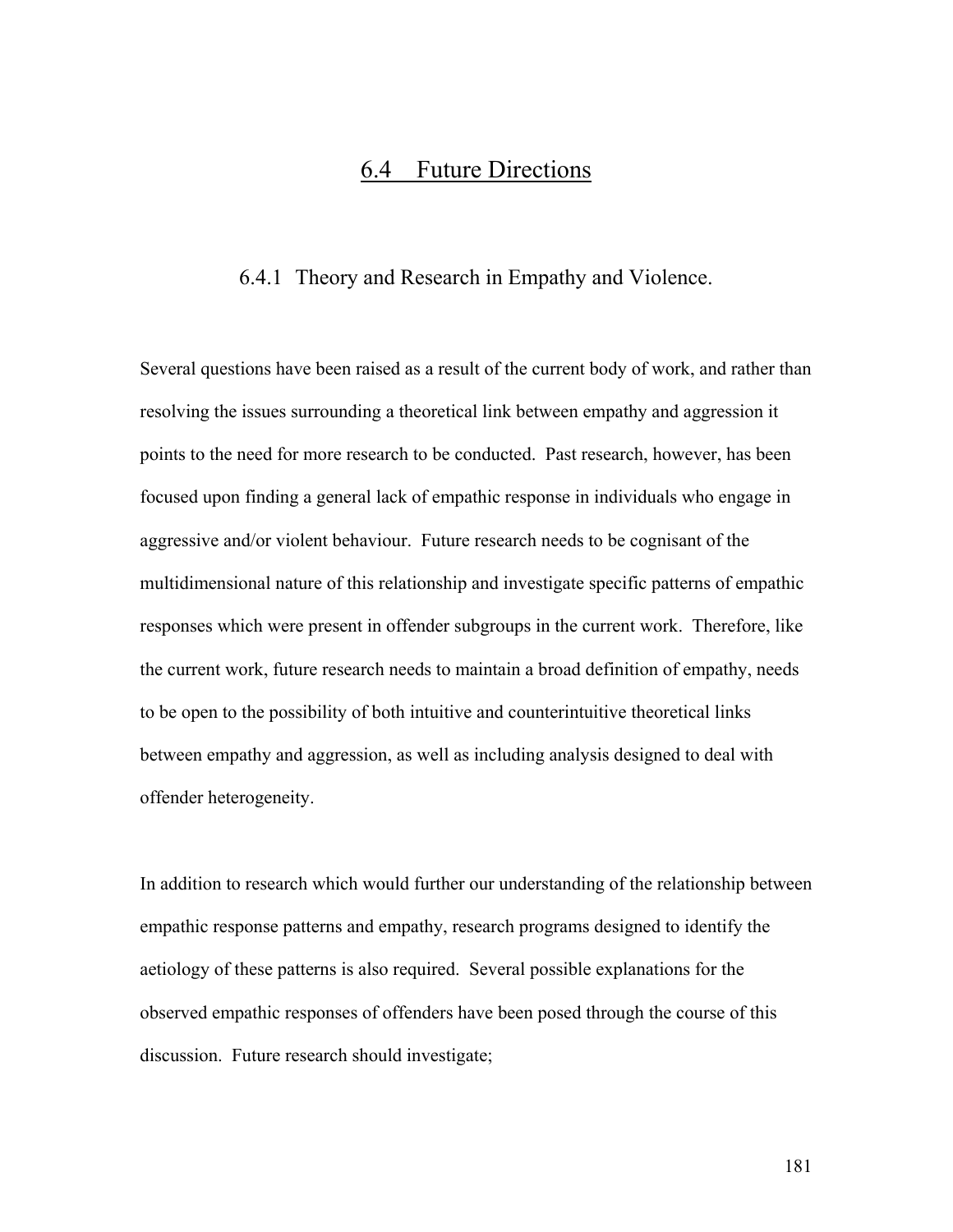- The perspective taking frequency and accuracy of offenders who fail to exhibit an empathic response.
- Whether a lack of empathic response is a result of a lack of non-verbal mimicry rather than a lack of perspective taking, and if absent, whether non-verbal mimicry can be effectively trained.
- The form and direction of the relationship between empathy and values.
- Whether emotion regulation training effectively decreases offenders' levels of personal distress, and whether this leads to an increase in other oriented concern.
- The motivation and expectation differences between different empathic response patterns to the use of violence, and specifically in relation to contrast affect.
- The underlying causes of a decline in contrast affect with age, and whether this provides a suitable treatment option for these offenders.

This level of refined analysis will not only enhance our understanding of this area from a theoretical perspective, but will also provide for the design of effective, needs focused intervention programs. It should also be highlighted that the current work is in relation to the dispositional empathic response patterns of offenders in general. It has not included a discussion of victim specific empathy. Victim specific empathy may well pose entirely different treatment dilemmas; therefore, the nature of the difference between dispositional empathy and victim specific empathy would be well worth investigating.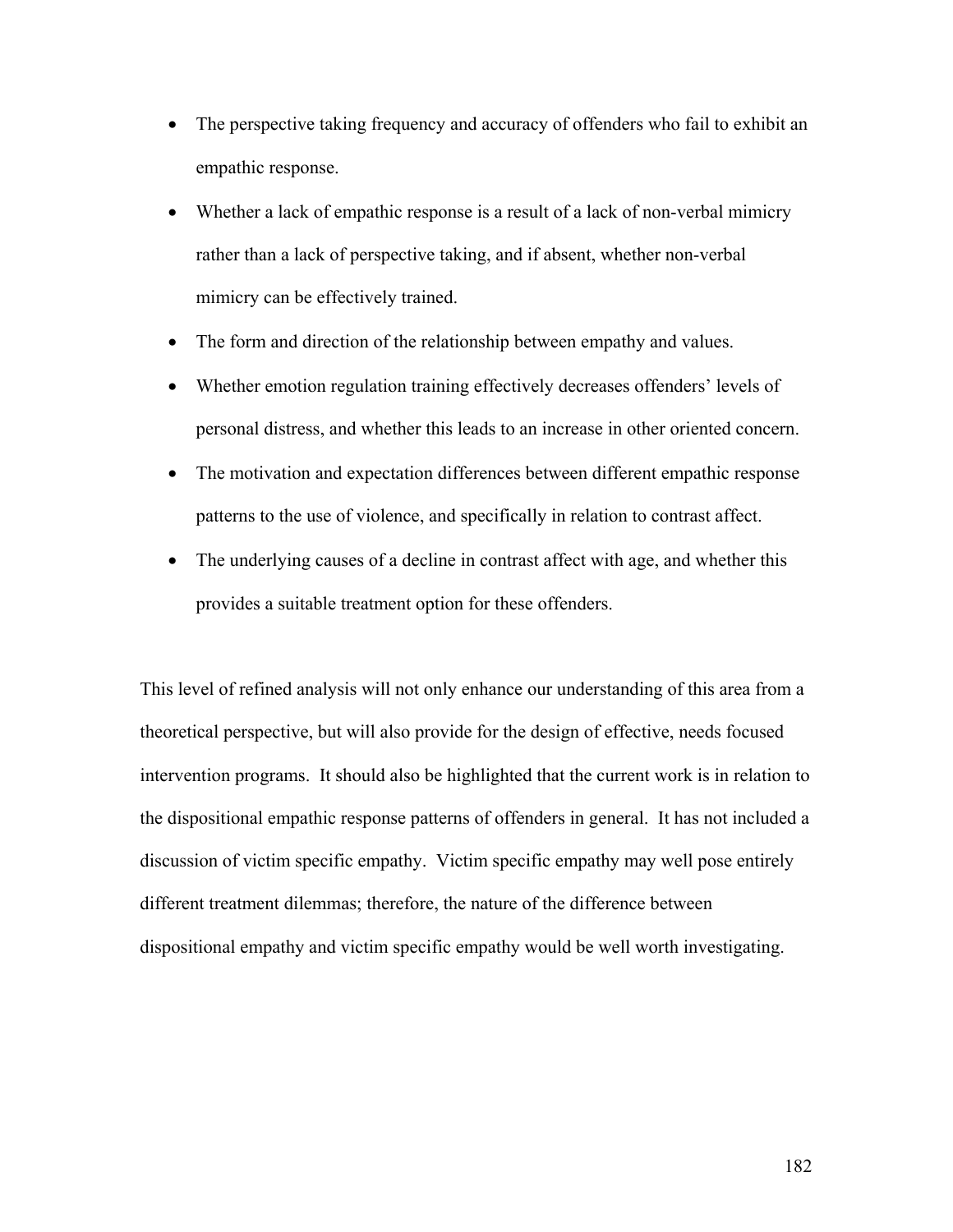#### 6.4.2 Empathy Training and Offender Treatment Programs.

It has been stated previously, but will be reiterated again here. Standard offender treatment programs which include empathy training should not be employed without adequate needs analysis. The findings of the current body of work illustrates quite clearly that this practice may be counterproductive for some offenders. In cases where there is evidence to suggest that empathy plays a role in facilitating aggressive and violent behaviour, empathy training may simply serve to increase the likelihood of violent recidivism. Furthermore, it appears that for the majority of offenders, empathy is unlikely to be associated with their criminality.

Traditional empathy training techniques may be adequate for those offenders who fail to experience an affective response to distress cues. The purpose of these training programs is to increase the likelihood that an empathic response will be experienced (i.e., Hanson, 1997), but should also include affect regulation training to enable offenders to deal effectively with empathic responses. Otherwise, empathy training may simply move offenders from the no response category to the personal distress and intolerance category of empathic responding.

Unregulated empathic arousal is experienced by individuals as aversive, and individuals seek to reduce this aversive arousal. In individuals who are not likely to resort to the use of violence this aversive arousal may lead to helping behaviour or an attempt to remove themselves from the distressed other (Batson, 1990). Individuals who normalise the use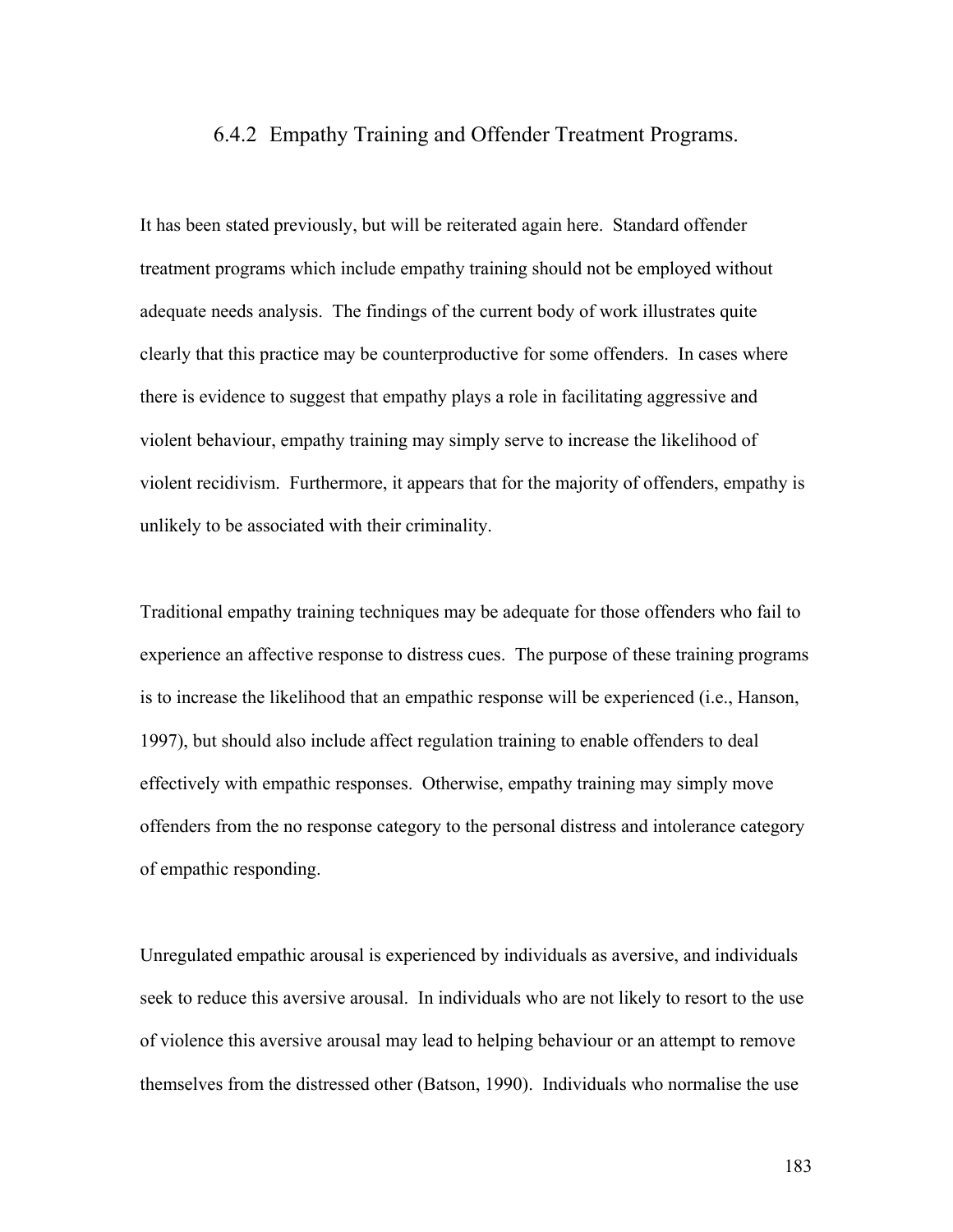of violence, and who find themselves in a position which is not conducive to escape are more likely to resort to the use of violence to alleviate their own distress. Traditional empathy training programs should not be implemented with these individuals; rather affect regulation training should be used instead.

Offenders who experience contrast affect in response to distress cues may prove difficult for treatment providers to adequately deal with. They should not, however, be subjected to empathy training programs which may increase their arousal levels or provide them with additional tools to better perceive the effects of their aggression and violence.

# 6.4.3 What about Psychopathy?

It was certainly not the aim of the current work to pursue an investigation of psychopathy; rather it was an investigation of the relationship between empathy and aggression in general. Although it was acknowledged that the current work may be relevant to psychopathy, it was only in relation to the callous/unemotional trait. A trait which had not consistently been shown to be related to violent recidivism (Walters, 2003), nor did it impact upon the effectiveness of treatment outcomes (Skeem, Monahan, & Mulvey, 2002). It was therefore decided to pursue the more general theory posed by Feshbach (1962), while remaining mindful of the possible implication that this work may have for psychopathy.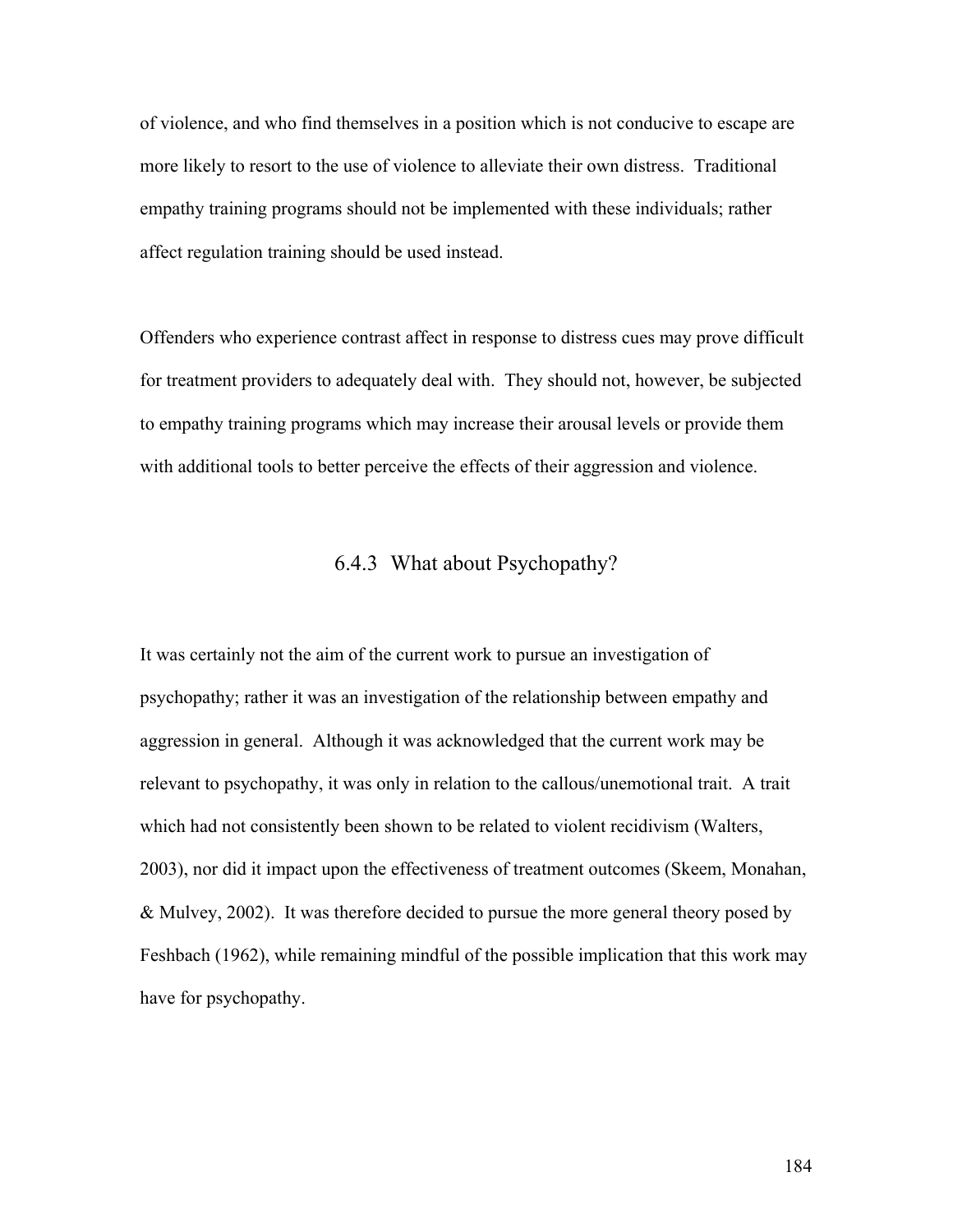An unexpected outcome of the current work was a set of empathic response profiles which bore several similarities to descriptions of psychopathy. Specifically, one subgroup of offenders were younger than the other subgroups and demonstrated a response profile which suggested that they were similar to descriptions of dyssocial psychopaths (Hare, 1970). In addition, another subgroup of offenders appeared to match several descriptions of secondary psychopaths (i.e., Blackburn, 1986). Although finding subgroups of offenders who are similar in description to these categories of psychopathy was interesting, the more interesting finding related to what Hare calls primary psychopaths.

One subgroup of offenders displayed high levels of impulsivity (consistent with the PCL-R Factor II) and low levels of negative affectivity (consistent with the PCL-R Factor I), but did not demonstrate a lack of empathic responding to distress cues. Therefore, they appeared to display characteristics described as primary psychopathy on one level but refute the description on another. Alternatively, another subgroup demonstrated the low levels of empathic responding associated with primary psychopathy but did not show high levels of impulsivity or low levels of negative affectivity. This indicated that general negative affectivity was independent of interpersonal affective responses. That is, negative affectivity describes a dispositional tendency to experience negative affect in one's life but this was unrelated to experiencing negative affect in relation to interpersonal exchanges. It may simply be that Brinkely et al (2004) are correct, and the arguments relating to the heterogeneity of violent offenders are equally relevant to discussions of psychopathy.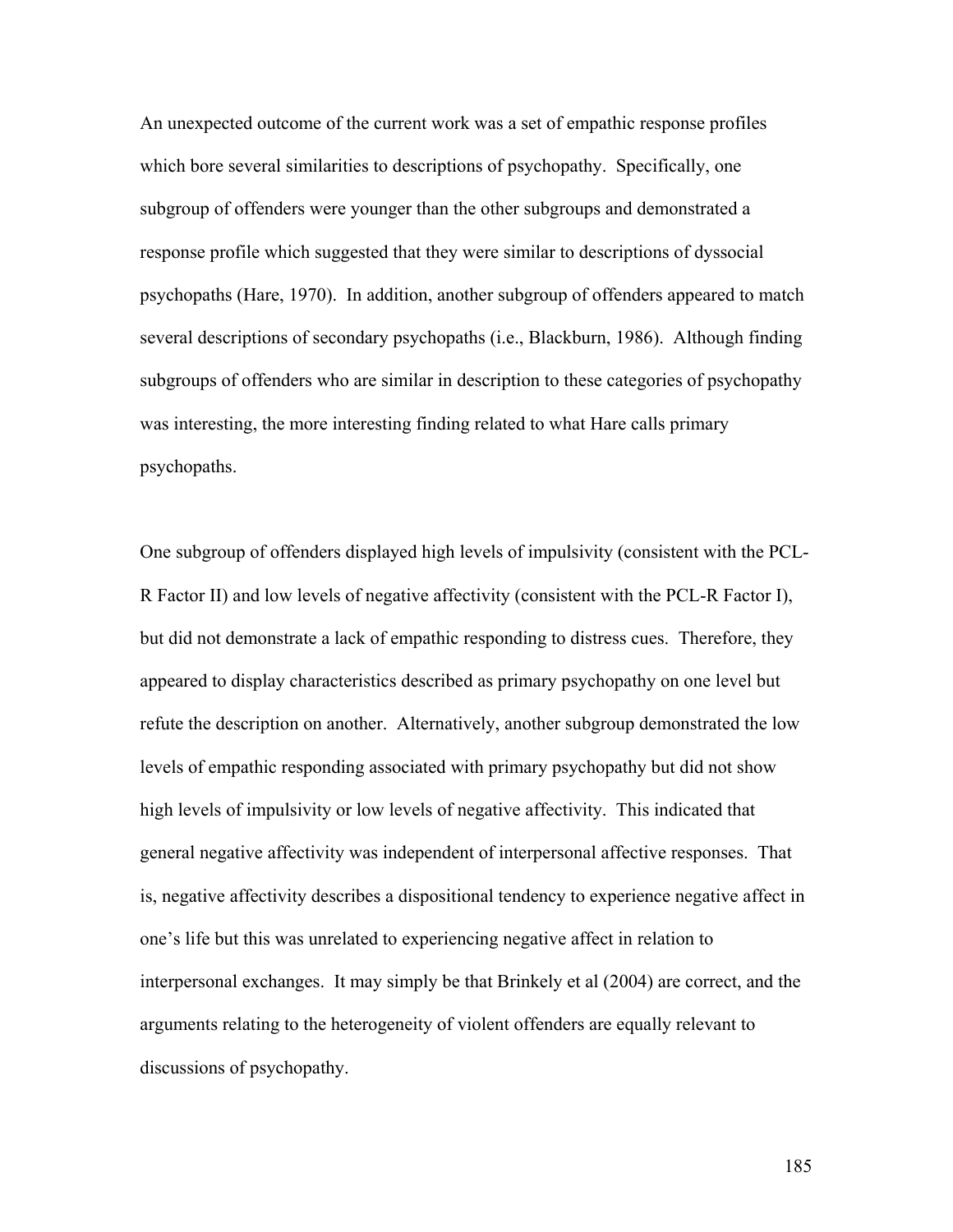In the very least, the presence of different empathic response patterns in violent offenders should encourage those working within the field of psychopathy to rethink the exact meaning of "a lack of empathy". All three patterns of empathic responses found in the current work could be interpreted as being a lack of empathy, when empathy is narrowly defined in terms of concern. Only one of which actually indicated a failure to respond affectively. This finding supports Kroner, Forth, and Mills's (2004) argument that psychopathy is not associated with a lack of negative affect, "it is how negative affect is processed"  $(p. 421)$ .

# 6.5 Conclusions

The current body of work sought to identify different empathic response patterns in offenders, which were significantly different from those expressed by the general community, and which may contribute toward their violent behaviour. Three response patterns were proposed to represent possibly important empathic responses in elation to the production of aggression and violence. These response patterns were identified in subgroups of offenders, and their theoretical and practical importance was explored.

No direct test of aggression or violence facilitation as a result of these empathic response patterns was tested, and therefore, future research should be conducted to advance this new perspective on the importance of empathy. The findings did, however, go some way to explain the apparent inconsistencies in the body of literature relating to this issue.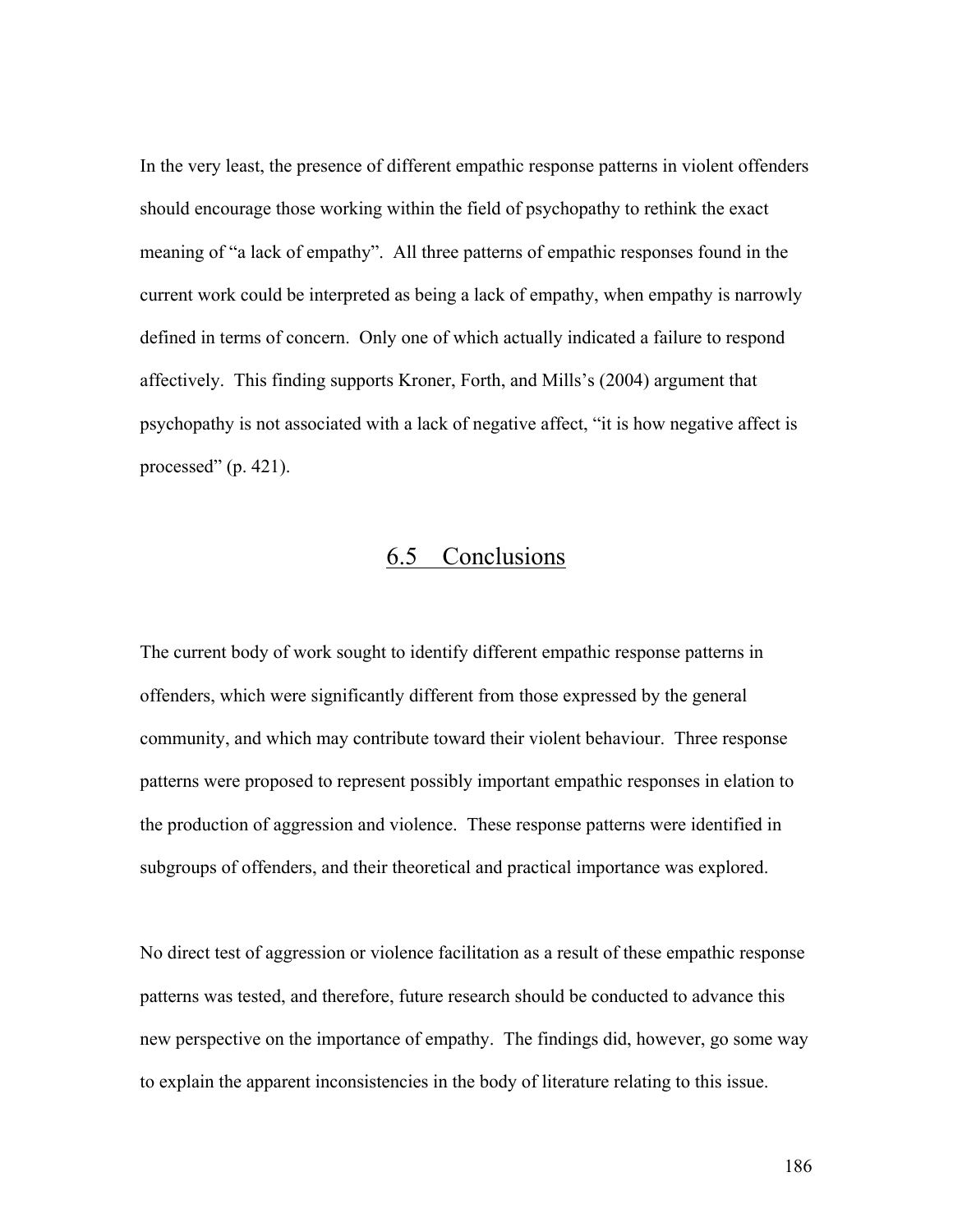Should future research be conducted it must focus on adult offender populations, as there appears to be a substantial lack of research using these populations. Furthermore, it is suggested that research using offender populations take into account their heterogeneity and the impact that this has upon results.

Finally, it appears dubious to continue to administer treatment programs to offenders on the basis of research that is conducted on non-offenders, primarily children and university students and which may act to increase violence in some offenders.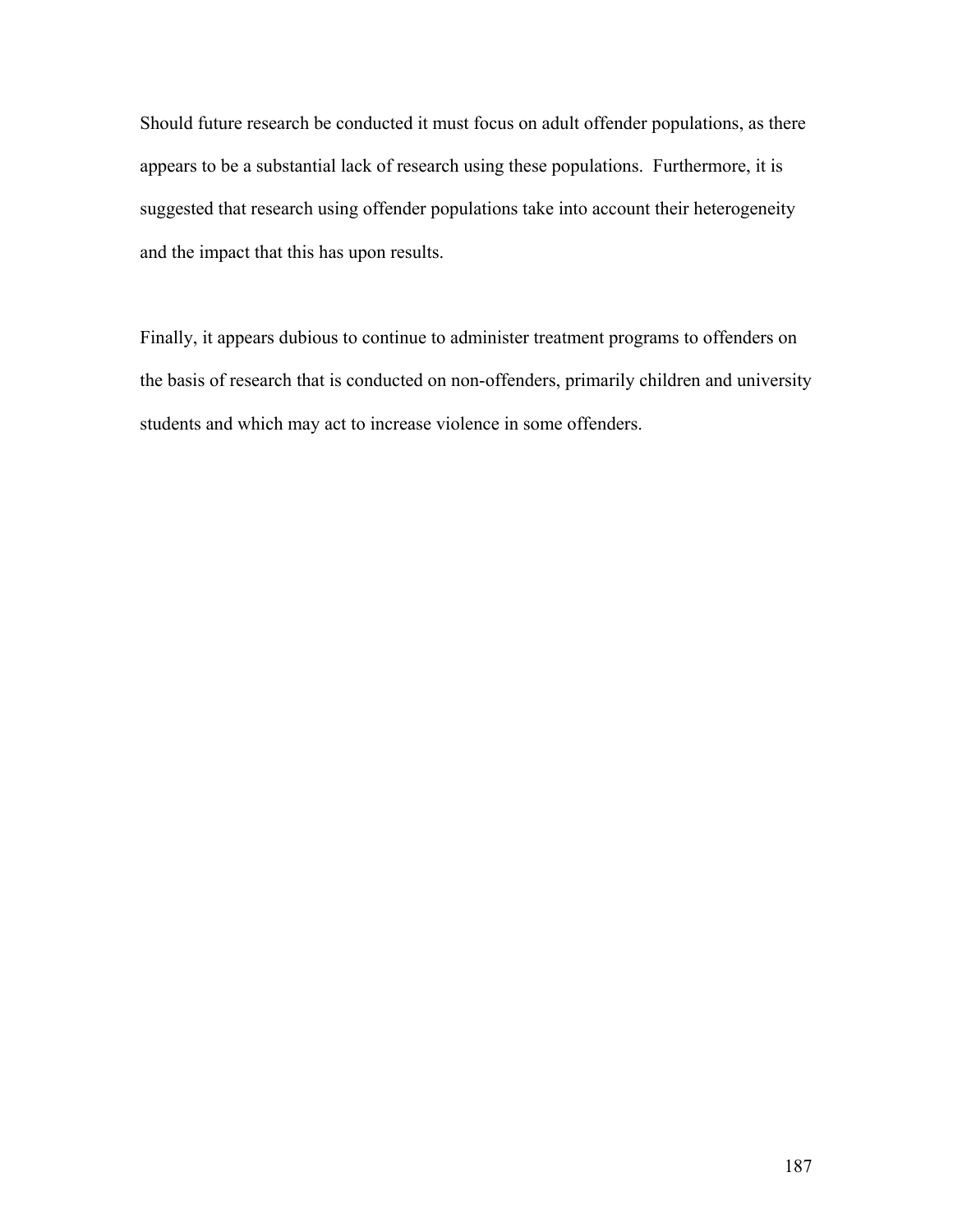# **References**

- Andrews, D. (1995). The psychology of criminal conduct and effective treatment. In Maguire, J. (Ed.), *What Works? Reducing Reoffending – Guidelines for Research and Practice*. Chichester:Wiley & Sons.
- Andrews, D.A., & Wormith, J.S. (1984). *The Criminal Sentiments Scale*. Ottawa, Canada: Ministry of Correctional Services of Canada.
- Arrigo, B. A., & Shipley, S. (2001). The confusion over psychopathy (I): Historical considerations. *International Journal of Offender Therapy and Comparative Criminology*, *45*(3), 325 - 344.
- Augstein, H.F. (1996). J C Prichard's concept of moral insanity a medical theory of the corruption of human nature. *Medical History*, *40*, 311 – 343.
- Aureli, F., & Schaffner, C. M. (2002). Empathy as a special case of emotional mediation of social behavior. *Behavioral and Brain Sciences*, *25*, 23 - 24.
- Australian Bureau of Statistics, Australia, (2003). *Census of Population and Housing: Selected Social and Housing Characteristics* (2015.0). Retrieved November 2 2003 from http://www.abs.gov.au
- Averill, J. (1982). *Anger and Aggression: An Essay on Emotion*. Springer-Verlag: New York.
- Bandura, A. (1973). *Aggression: A Social learning Analysis*. Prentice Hall: New Jersey.
- Bandura, A. (2002). Reflexive empathy: On predicting more than has ever been observed. *Behavioral and Brain Sciences*, *25,* 24 - 25.
- Baron, R. A. (1983). The control of human aggression: An optimistic perspective. *Journal of Social And Clinical Psychology*, *1*, 97 - 119.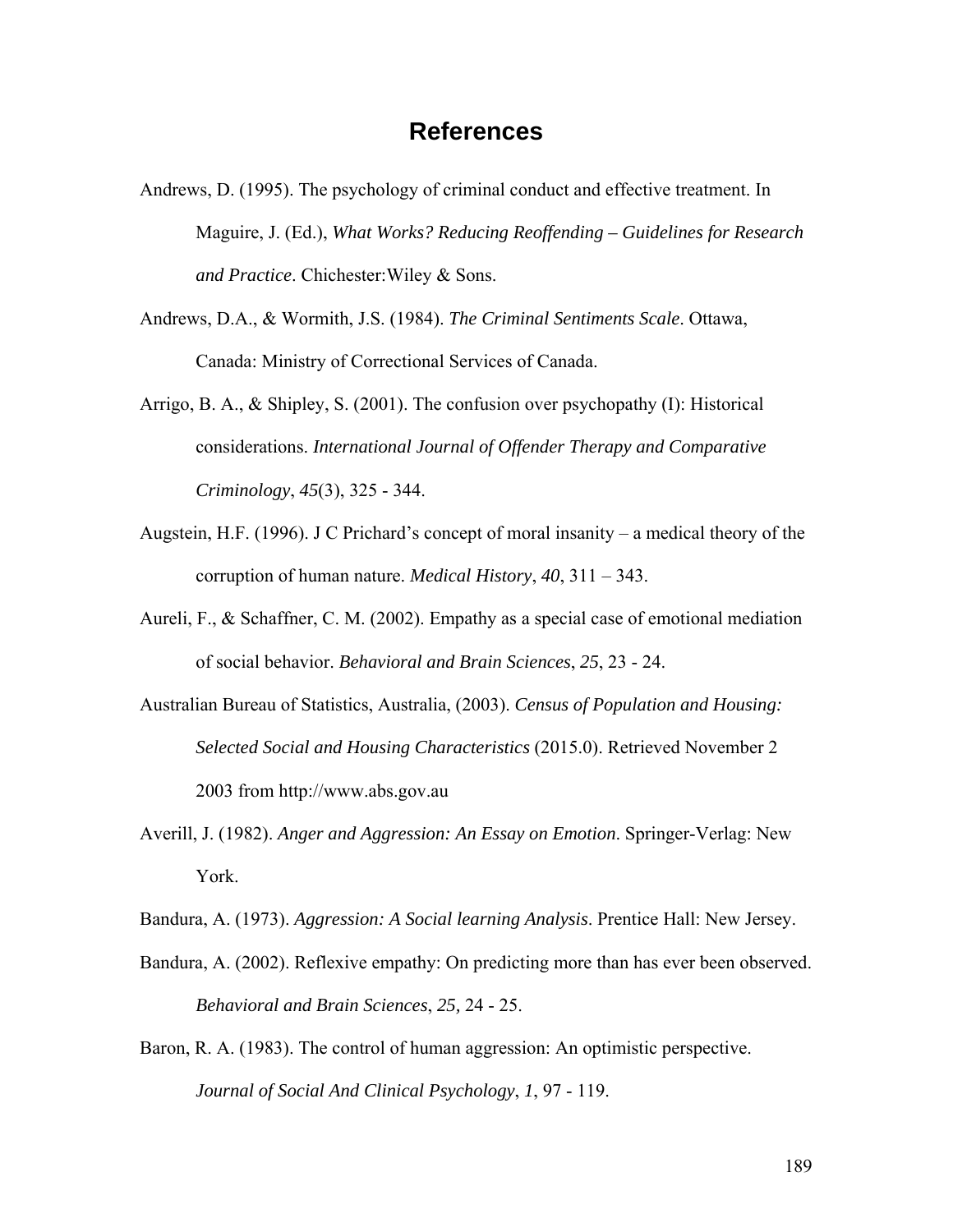- Bartol, C.R. (1995). *Criminal Behaviour: A Psychosocial Approach*. Prentice Hall: New Jersey.
- Batson, C.D. (1990). How social an animal? The human capacity for caring. *American Psychologist, 45*(3), 336 - 346.
- Batson, C.D. (1991). *The altruism question: toward a social-psychological answer*. Hillsdale: Lawrence Erlbaum
- Batson, D.D., & Coke, J.S. (1981) Empathy: A source of altruistic motivation for helping. In Rushton, J.P. & Sorrentino, R.M. (Eds). *Altruism and Helping Behavior*. Erlbaum: Hillsdale.
- Batson, C.D., Duncan, B. D., Ackerman, P., Buckley, T., & Birch, K. (1981). Empathic emotion as a source of altruistic motivation? *Journal of Personality and Social Psychology, 40*(2), 290 - 302.
- Batson, C.D., Dyck, J.L., Brandt, J.R., Batson, J.G., Powell, A.L., McMaster, M.R., & Griffitt, C. (1988). Five studies testing the new egoistic alternatives to empathyaltruism hypothesis. *Journal of Personality and Social Psychology, 55*, 52 – 77.
- Batson, C.D., Early, S., & Salvarani, G. (1997). Perspective taking: imagining how another feels versus imagining how you would feel. *Personality and Social Psychology Bulletin, 23*(7), 751 - 758.
- Batson, C.D., O'Quin, K., Fultz, J., Vanderplas, M., & Isen, A. M. (1983). Influence of self-reported distress and empathy on egoistic versus altruistic motivation to help. *Journal of Personality and Social Psychology, 45*(3), 706 - 718.
- Batson, C.D., Turk, C. L., Shaw, L. L., & Klein, T. R. (1995). Information function of empathic emotion: Learning that we value the other's welfare. *Journal of Personality and Social Psychology, 68*(2), 300 - 313.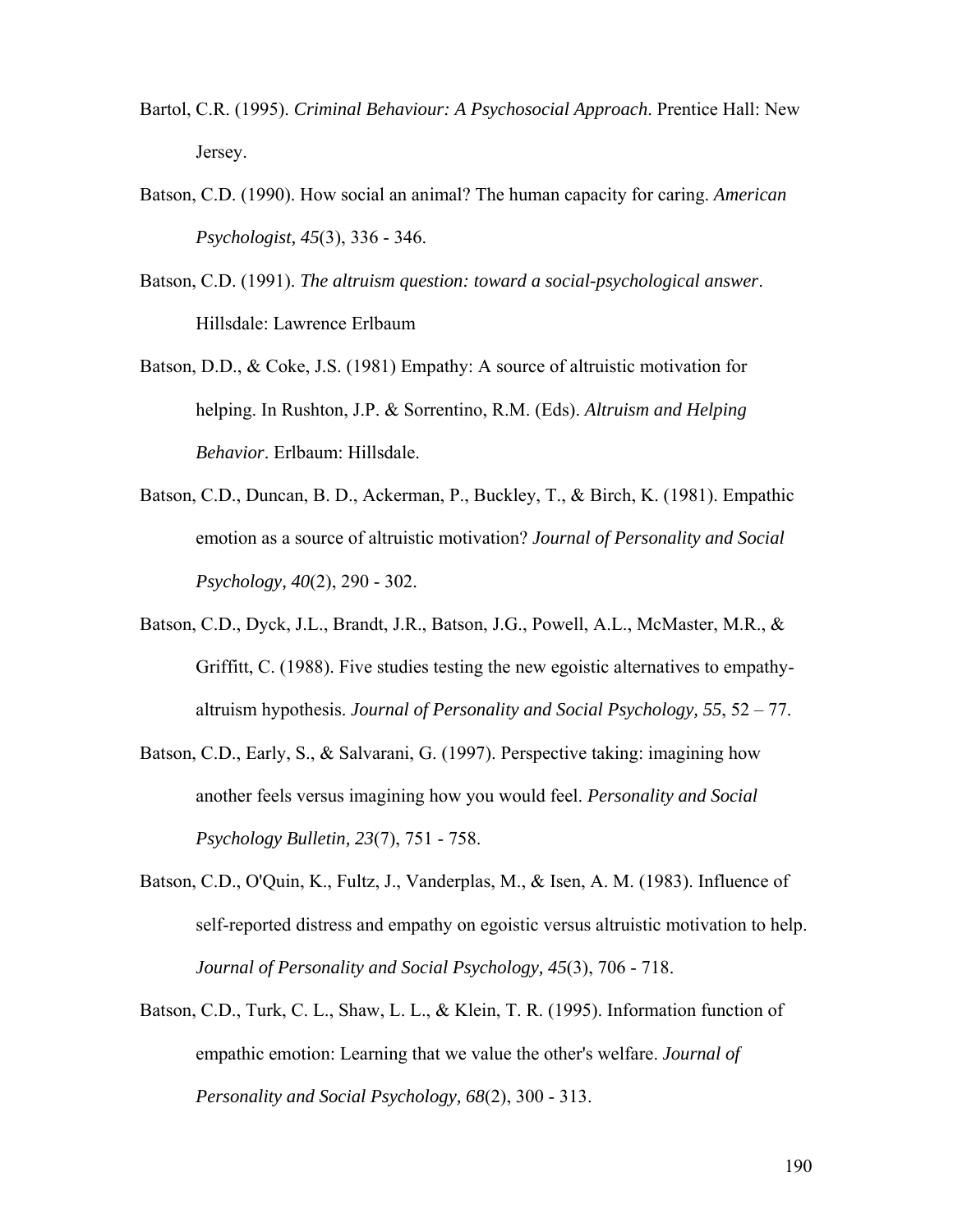- Baumeister, R. F. (1997). *Evil: Inside human violence and cruelty*. New York: W.H. Freeman & Co.
- Berger, S.M. (1962). Conditioning through vicarious instigation. *Psychological Review, 29*, 450 – 466.
- Berkowitz, L. (1974). Some determinants of impulsive aggression: Role of mediating associations with reinforcements for aggression. *Psychological Review, 81*(2), 165 - 176.
- Berner, W., Berger, P., & Hill, A. (2003). Sexual Sadism. *International Journal of Offender Therapy and Comparative Criminology, 47*(4), 383 – 395.
- Beven, J.P., Hall, G., & O'Brien-Malone, A., (In Press). The frequency and accuracy of offenders' perspective taking: Are we measuring the right thing? *International Journal of Forensic Psychology*.
- Beven, J.P., O'Brien-Malone, A., & Hall, G. (2003). [Pilot study of Interpersonal Affective Responses in Violent and Non-Violent offenders]. Unpublished raw data.
- Beven, J.P., O'Brien-Malone, A., & Hall, G., (2004). Using the Interpersonal Reactivity Index to assess empathy in violent offenders. *International Journal of Forensic Psychology, 1*(2), 33 – 41.
- Birbaumer, N., & Ohman, A. (1993). *The Structure of emotion: psychophysiological, cognitive, and clinical aspects*. Hogrefe & Huber: Seattle
- Blackburn, R. (1986). Patterns of personality deviation among violent offenders: Replication and extension of an empirical taxonomy. *British Journal of Criminology, 26*(3), 254 – 269.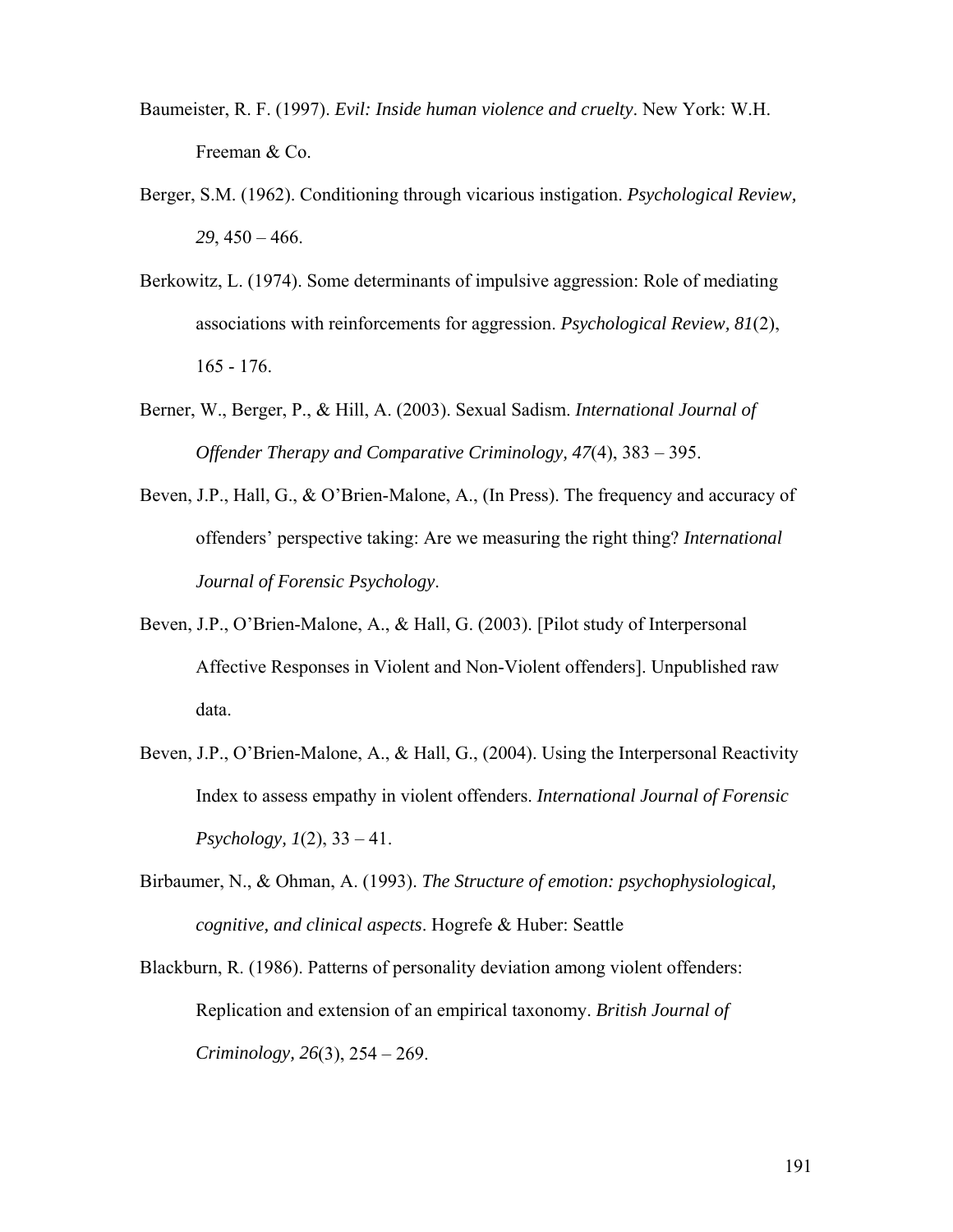- Blackburn, R. (1993). *The Psychology of Criminal Conduct: Theory, Research and Practice*. Chichester: John Wiley & Sons.
- Blackburn, R. (1998). Psychopathy and the contribution of personality to violence. In Millon, T., Simonsen, E., Birket-Smith, M., & Davis, R.D. (Eds) *Psychopathy: Antisocial, criminal, and violent behavior* (pp. 32-39). New York, NY, US: Guilford Press.
- Blair, R. J. (1999). Responsiveness to distress cues in the child with psychopathic tendencies. *Personality and Individual Differences, 27*, 135 - 145.
- Blair, R.J. (1995). A cognitive developmental approach to morality: investigating the psychopath. *Cognition, 57*, 1 – 29.
- Blairy, S., Herrera, P., & Hess, U. (1999). Mimicry and the judgment of emotional facial expressions. *Journal of Nonverbal Behavior, 23*(1), 5 - 41.
- Book, A. S., & Quinsey, V. L. (2004). Psychopaths: Cheaters or warrior-hawks? *Personality and Individual Differences, 36,* 33 - 45.
- Brain, P.F. (1997). Alcohol's effects on physiology and "aggression": What is the nature of the link? In Feshbach, S., & Zagrodzka, J. (Eds). *Aggression: Biological, Developmental, and Social Perspectives*. Plenum Press: New York.
- Brannon, R. (1981). Current methodological issues in paper-and-pencil measuring instruments. *Psychology of Women Quarterly, 5*(4), 618 - 627.
- Brewster, M. P. (2003). Power and control dynamics in prestalking and stalking situations. *Journal of Family Violence, 18*(4), 207 - 217.
- Brinkley, C. A., Newman, J. P., Widiger, T. A., & Lynam, D. R. (2004). Two approaches to parsing the heterogeneity of psychopathy. *Clinical Psychology: Science and Practice, 11*(1), 69 - 94.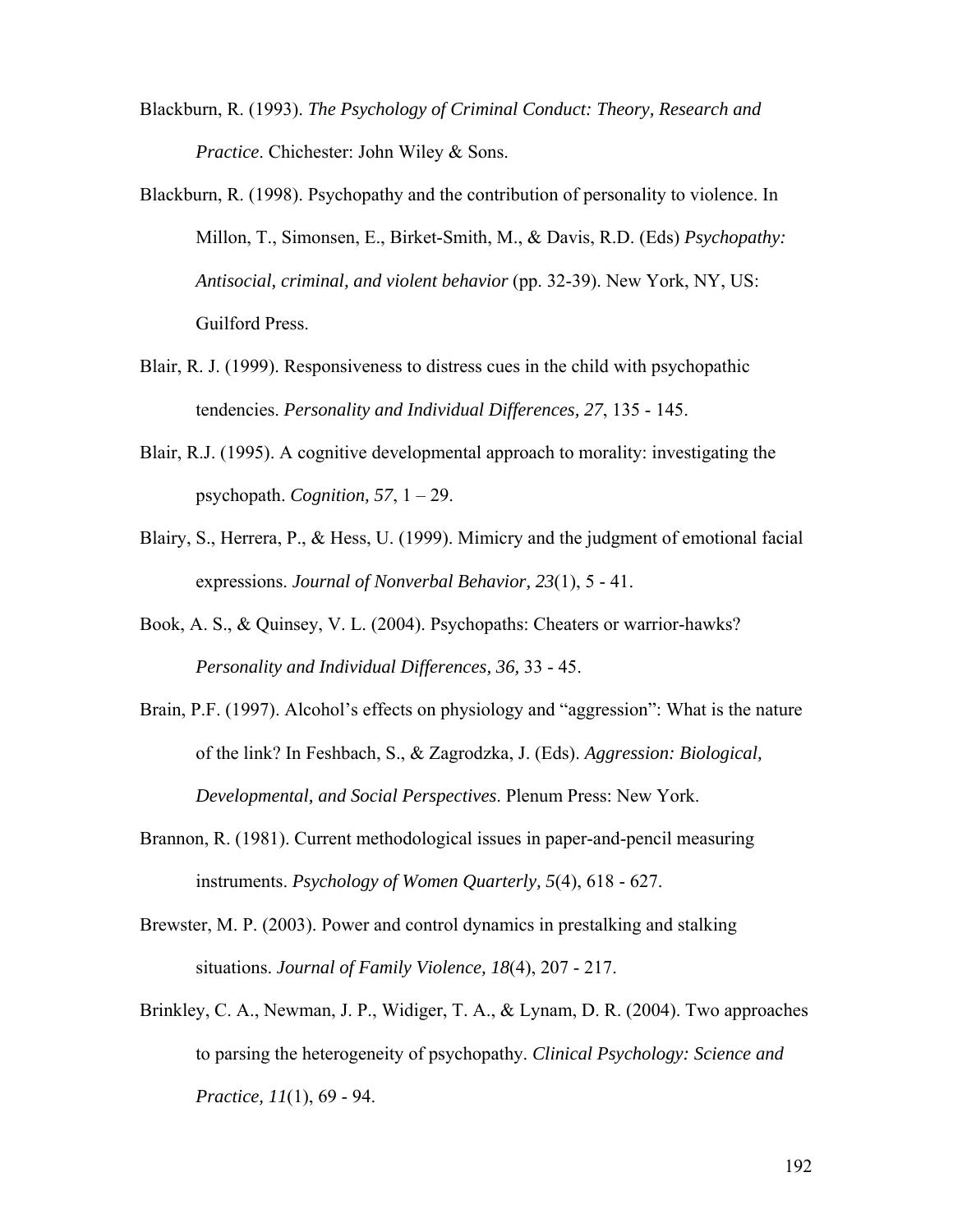- Brownell, C. A., Zerwas, S., & Balaram, G. (2002). Peers, cooperative play, and the development of empathy in children. *Behavioral and Brain Sciences, 25*, 28 - 29.
- Bryant, B. K. (1982). An index of empathy for children and adolescents. *Child Development, 53*, 413 - 425.
- Bryant, R. B., Yarnold, P. R., & Grimm, L. G. (1996). Toward a measurement model of the Affect Intensity Measure: A three-factor structure. *Journal of Research in Personality, 30*, 223 - 247.
- Bush, C. A., Mullis, R. L., & Mullis, A. K. (2000). Differences in empathy between offender and nonoffender youth. *Journal of Youth and Adolescence, 29*(4), 467 - 478.
- Bushman, B.J., & Anderson, C.A. (2001). Is it time to pull the plug on the hostile versus instrumental aggression dichotomy? *Psychological Review, 108*(1), 273 – 279.
- Caddick, B., & Webster, A. (1998). Offender literacy and the probation service. *The Howard Journal, 37*(2), 137 - 147.
- Canter, D.V., & Ioannou, M. (2004). Criminals' emotional experiences during crimes. *International Journal of Forensic Psychology, 1*(2), 71 – 81.
- Caprara, G. V. (1982). A comparison of the frustration-aggression and emotional susceptibility hypotheses. *Aggressive Behavior, 8*, 234 - 236.
- Chalmers, J.B., & Townsend, M.A.R. (1990). The effects of training in social perspective taking on socially maladjusted girls. *Child Development, 61*, 178 – 190.
- Chapin, F.S. (1942). Preliminary standardization of a social insight scale. *American Sociological Review, 7*, 214 – 225.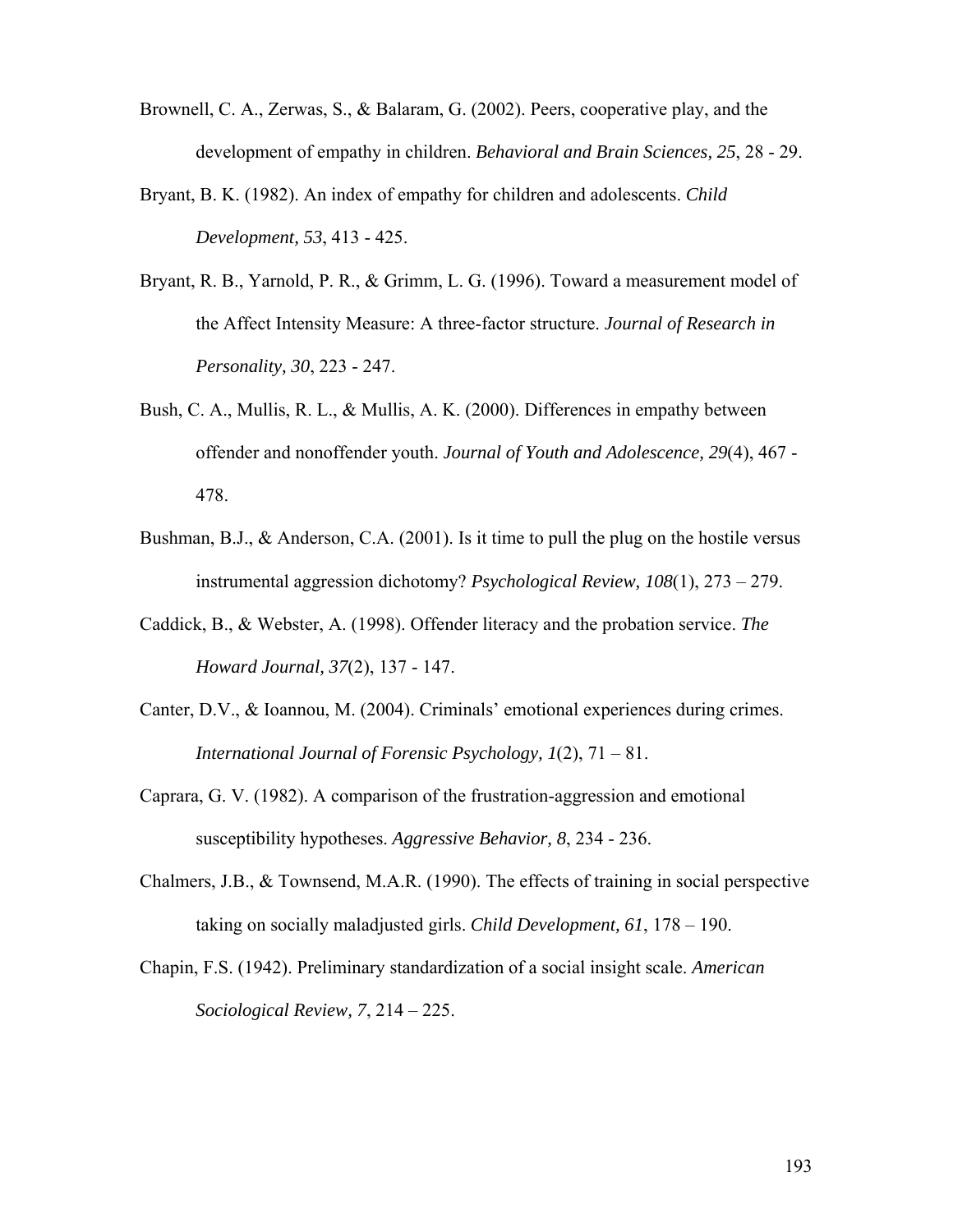- Charter, R. A., & Feldt, L. S. (2002). The importance of reliability as it relates to true score confidence intervals. *Measurement and Evaluation in Counseling and Development, 35*, 104 - 112.
- Chase-Lansdale, P. L., Wakschlag, L. S., & Brooks-Gunn, J. (1995). A psychological perspective on the development of caring in children and youth: The role of the family. *Journal of Adolescence, 18*, 515 - 556.
- Christopher, F. S., Owens, L. A., & Stecker, H. L. (1993). Exploring the darkside of courtship: A test of a model of male premarital sexual aggressiveness. *Journal of Marriage and the Family, 55*, 469 - 479.
- Cialdini, R. B., Brown, C. L., Lewis, B. P., Luce, C., & Neuberg, S. L. (1997). Reinterpreting the empathy-altruism relationship: When one into one equals oneness. *Journal of Personality and Social Psychology, 73*(3), 481 - 494.
- Clark, H.H., & Chase, W.G. (1972). On the process of comparing sentences against pictures. *Cognitive Psychology, 3*, 472 – 517.
- Cleckley, H. (1976). *The Mask of Sanity*. St. Louis: Mosby.
- Cohen, D. & Strayer, J. (1996). Empathy in conduct-disordered and comparison youth. *Developmental Psychology. 32*(6), 988 – 998.
- Coke, J., Batson, C.D., & McDavis, K. (1978). Empathic mediation of helping: A twostage model. *Journal of Personality and Social Psychology, 36*, 752 – 766.
- Copllo, A.G., & Tata, P.R. (1990). Violent behaviour and interpretative bias: An experimental study of the resolution of ambiguity in violent offenders. *British Journal of Clinical Psychology, 29*, 417 - 428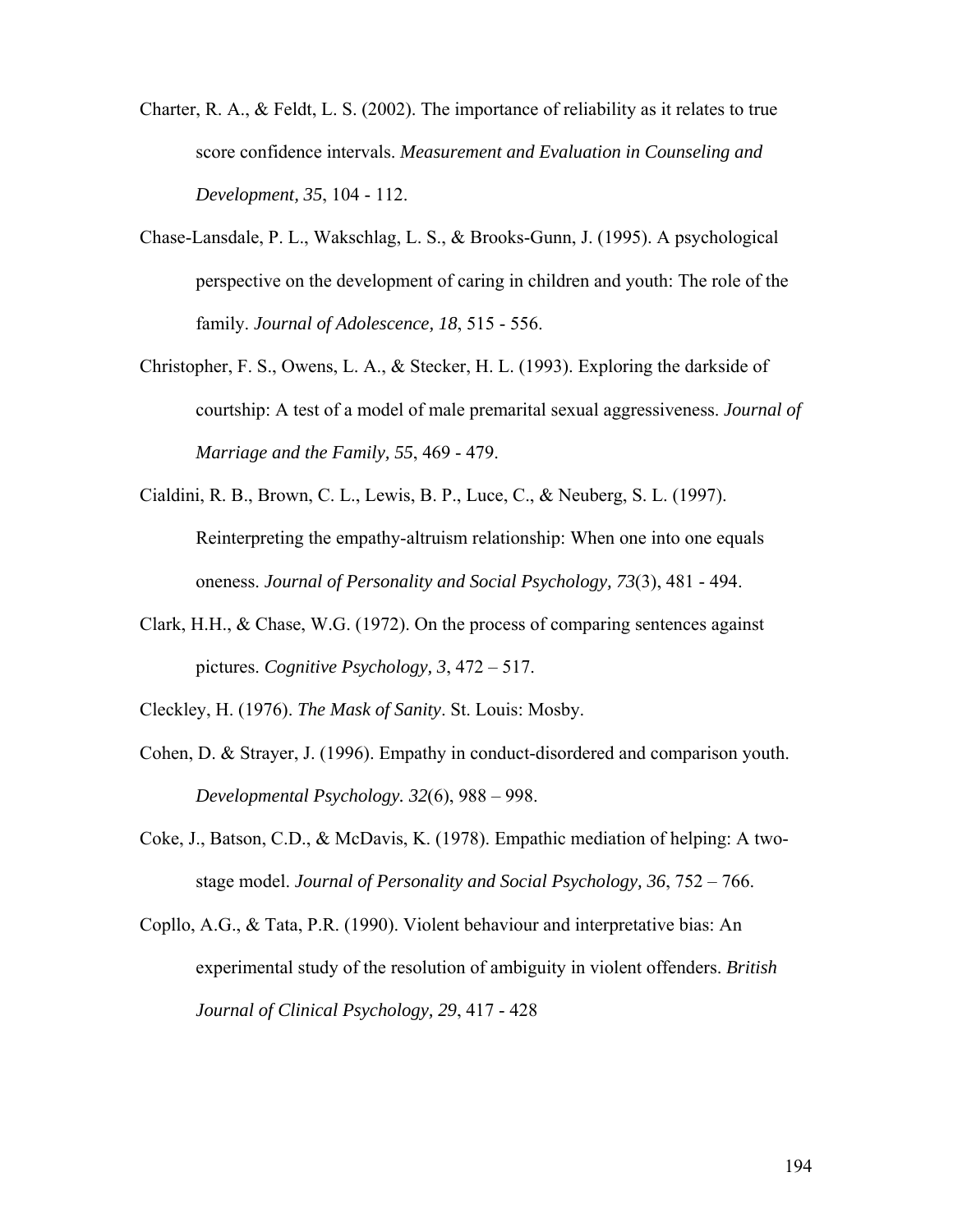- Corcoran, K. O., & Mallinckrodt, B. (2000). Adult attachment, self-efficacy, perspective taking, and conflict resolution. *Journal of Counselling and Development, 78*(4), 473 - 483.
- Cornelius, R.R. (1996). *The Science of Emotion: Research and Tradition in the Psychology of Emotion*. Prentice Hall: New Jersey.
- Davis, M. H. (1980). A multidimensional approach to individual differences in empathy. *JSAS Catalogue of Selected Documents in Psychology, 10*, No. 85.
- Davis, M. H. (1983). The effects of dispositional empathy on emotional reactions and helping: A multidimensional approach. *Journal of Personality, 51*(2), 165 - 184.
- Davis, M. H. (1994). *Empathy: A social Psychological Approach*. Wisconsin: Brown & Benchmark.
- Davis, M. H., Hull, J. G., Young, R. D., & Warren, G. G. (1987). Emotional reactions to dramatic film stimuli: The influence of cognitive and emotional empathy. *Journal of Personality and Social Psychology, 52*(1), 126 - 133.
- Davis, M. H., Mitchell, K. V., Hall, J. A., Lothert, J., Snapp, T., & Meyer, M. (1999). Empathy, expectations, and social preferences: Personality influences on the decision to participate in volunteer helping behaviors. *Journal of Personality, 67*(3), 469 - 503.

DeVellis, R. (1991). *Scale Development: Theory and Applications*. London: Sage.

Dill, K. E., Anderson, C. A., Anderson, K. B., & Deuser, W. E. (1997). Effects of aggressive personality on social expectations and social perceptions. *Journal of Research in Personality, 31*, 272 - 292.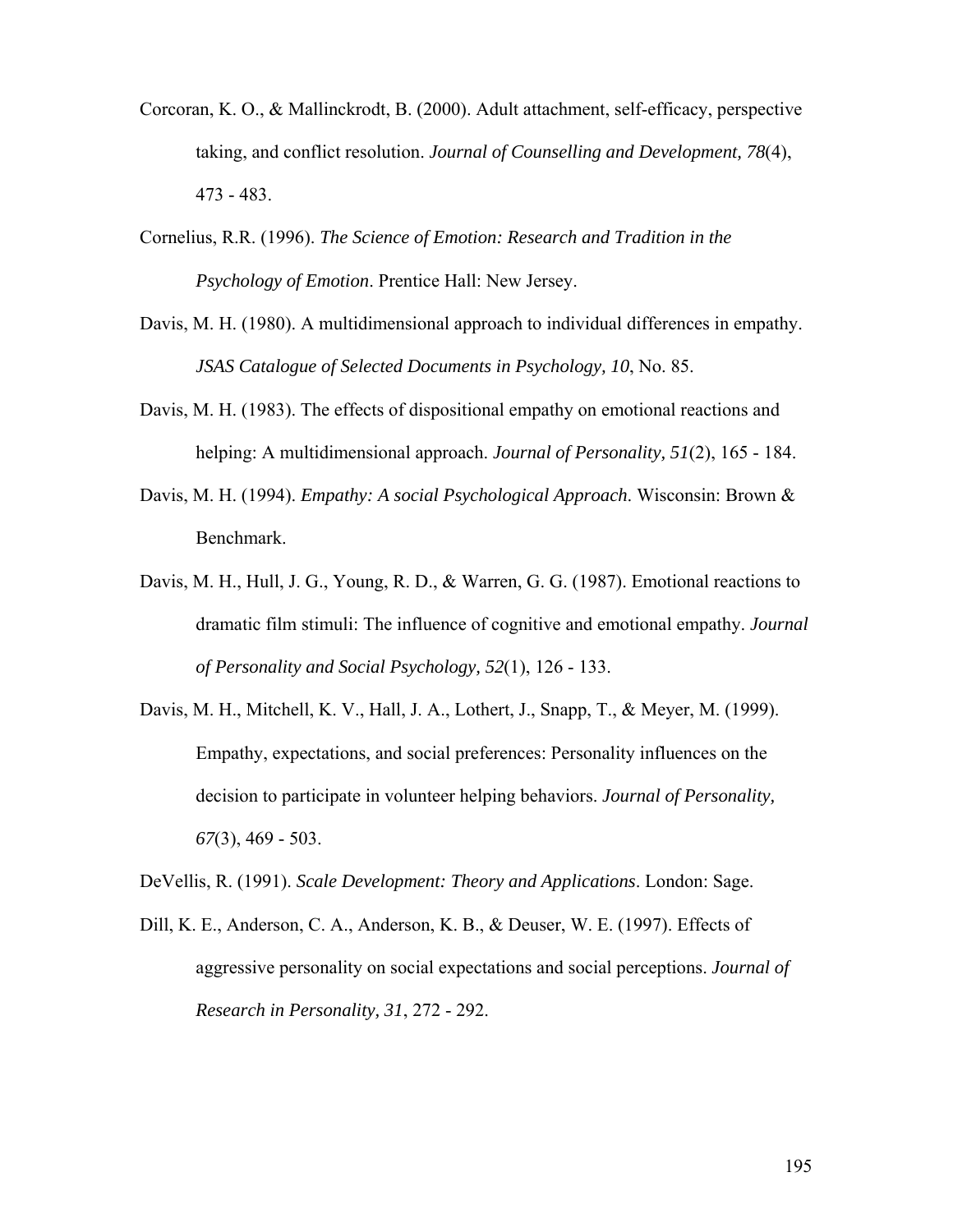- Dunbar, M., Ford, G., Hunt, K., & Der, G. (2000). Question wording effects in the assessment of global self-esteem. *European Journal of Psychological Assessment, 16*(1), 13 - 19.
- Duncan, O. D., & Stenbeck, M. (1998). No opinion or not sure? *Public Opinion Quarterly, 52*, 513 - 525.
- Dymond, R.E. (1949). A scale for the measurement of empathic ability. *Journal of Consulting and Clinical Psychology, 13*, 127 – 133.
- Eisenberg, N. (2002). Distinctions among various modes of empathy-related reactions: A matter of importance in humans. *Behavioral and Brain Sciences, 25*, 33 - 34.
- Eisenberg, N., & Lennon, R. (1981). Sex differences in empathy and related capacities. *Psychological Bulletin, 94*(1), 100 - 131.
- Eisenberg, N., & Miller, P. A. (1987). The relation of empathy to prosocial and related behaviors. *Psychological Bulletin, 101*(1), 91 - 119.
- Ekman, P. (2003). *Emotions Revealed: Understanding faces and Feelings*. Weidenfeld & Nicolson: London.
- Eysenck, H.J. & Eysenck, S.B.G. (1964). *Manual of the Eysenck Personality Inventory*. Educational and Industrial Testing Service: San Diego.
- Farrington, D.P. (2002) Human development and criminal careers. In Maguire, M., Morgan, R., & Reiner, R. (Eds). *The Oxford Handbook of Criminology* (3rd Edition). Clarendon Press: Oxford.
- Farrall, S., & Bowling, B. (1999). Structuration, human development and desistance from crime. *British Journal of Criminology, 39*(2), 253 – 268.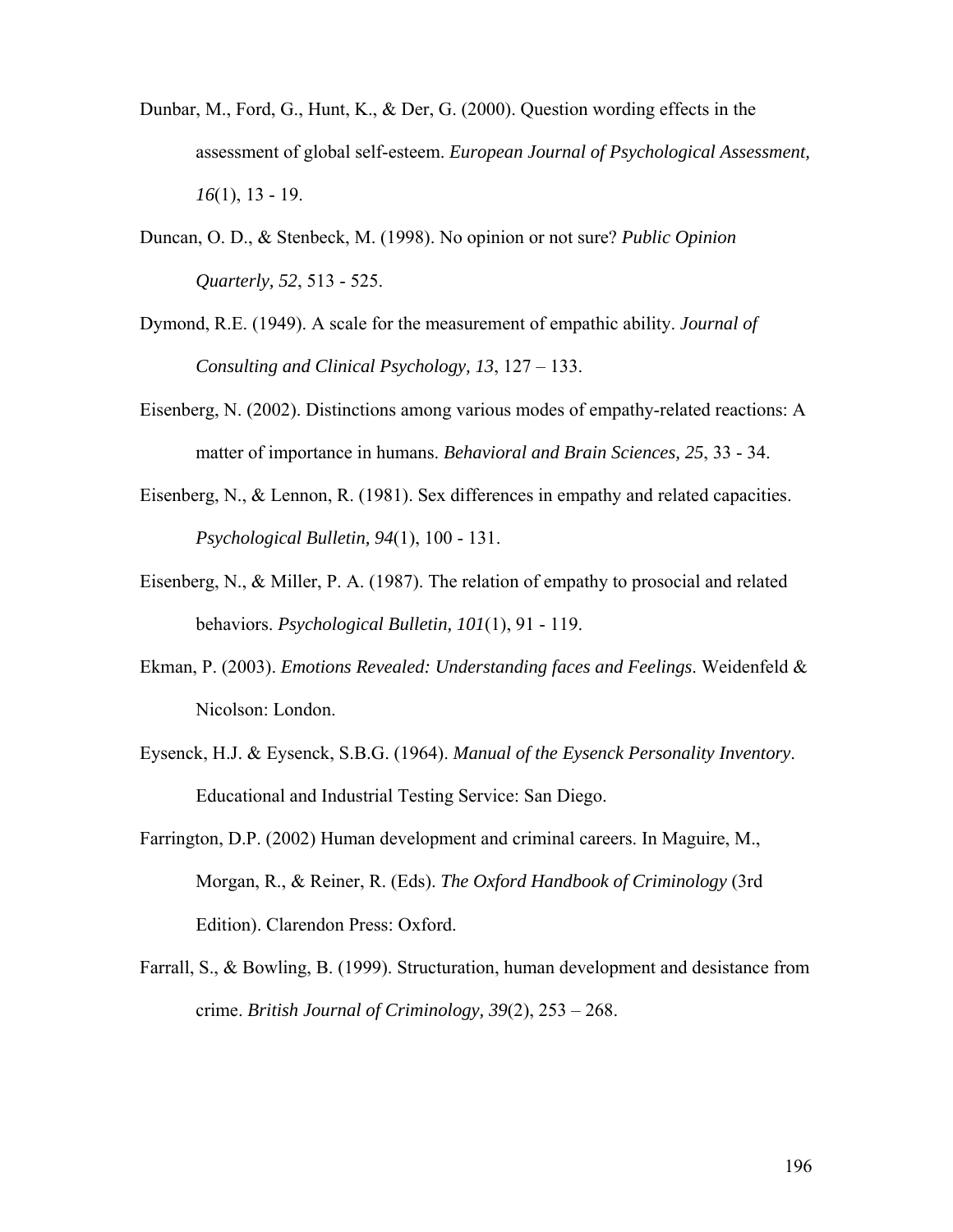- Fava, J. L., & Velicer, W. F. (1996). The effects of underextraction in factor and component analyses. *Educational and Psychological Measurement, 56*(6), 907 - 929.
- Felson, R.B. (1996). Big people hit little people: Sex differences in physical power and interpersonal violence. *Criminology, 34*(3), 433 – 453.
- Feshbach, N. D., & Feshbach, S. (1969). The relationship between empathy and aggression in two age groups. *Developmental Psychology, 1*(2), 102 - 107.
- Feshbach, N. D., & Feshbach, S. (1982). Empathy training and the regulation of aggression: Potentialities and limitations. *Academic Psychology Bulletin, 4*, 399 - 413.
- Feshbach, S. (1962). The stimulating versus cathartic effects of a vicarious aggressive activity. *Journal of Abnormal and Social Psychology, 63*(2), 381 - 385.
- Feshbach, S. (1971). Dynamics and morality of violence and aggression: Some psychological considerations. *American Psychologist, 26*, 281 - 292.
- Feshbach, S., (1964). The function of aggression and the regulation of aggressive drive. *Psychological Review, 71*, 257 – 272
- Feshbach, S., (1997). The psychology of aggression: Insights and issues. In S. Feshbach & J. Zagrodzka (Eds), *Aggression: Biological, Developmental and Social Perspectives* (pp. 213 – 234). New York: Plenum Press
- Fisher, D., Beech, A., & Browne, K. (1999). Comparison of sex offenders to nonoffenders on selected psychological measures. *International Journal of Offender Therapy and Comparative Criminology, 43*(4), 473 - 491.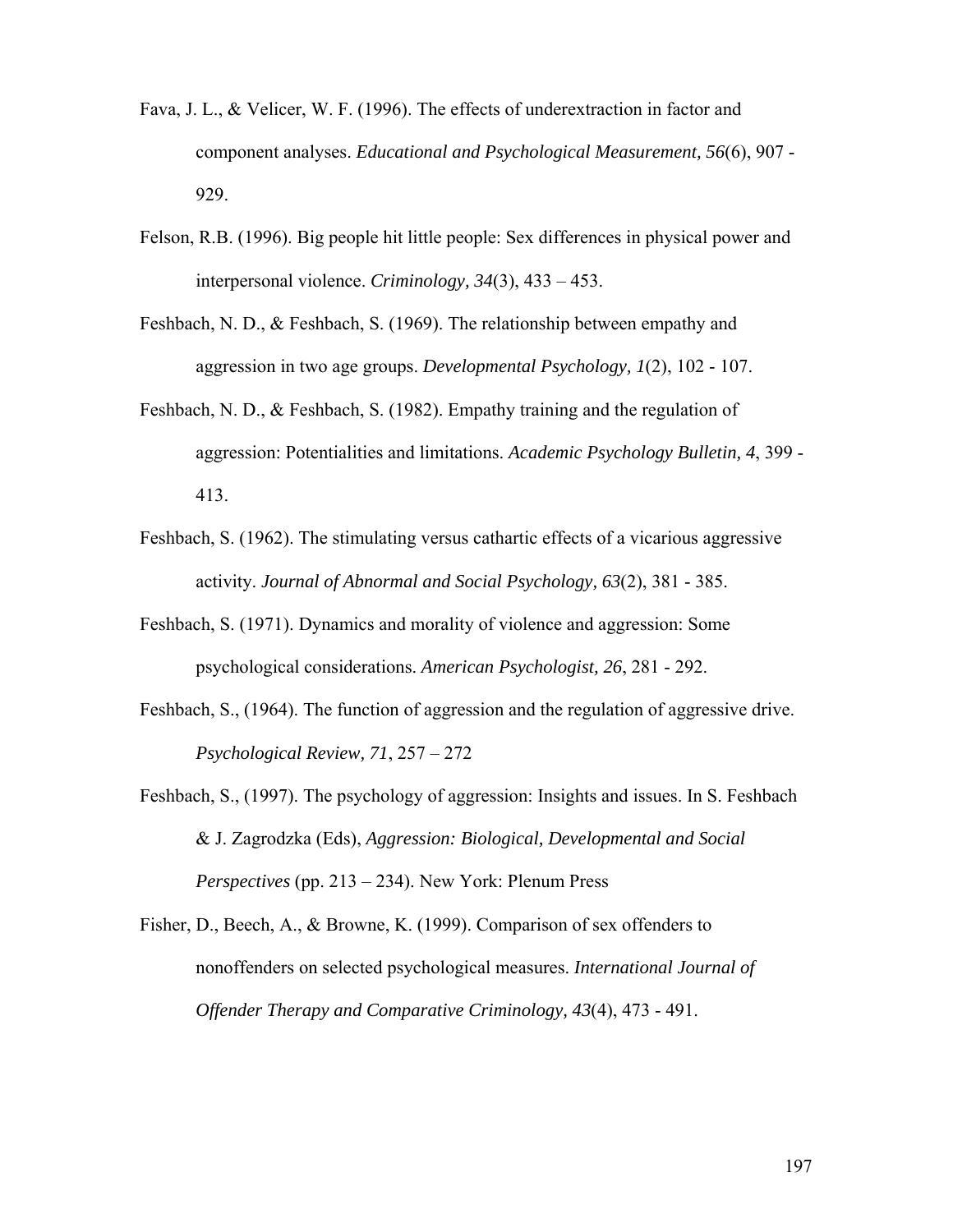Fruzzetti, A.E., Shenk, C., Mosco, E., & Lowry, K. (2003). Emotion Regulation. In O'Donohue, W., Fisher, J.E., & Hayes, S.C. (Eds) *Cognitive Behavior Therapy: Applying empirically Supported Techniques in Your Practice*. John Wiley & Sons: New Jersey.

- Fultz, J., Schaller, M., & Cialdini, R. B. (1988). Empathy, sadness, and distress: Three related but distinct vicarious affective responses to another's suffering. *Personality and Social Psychology Bulletin, 14*(2), 312 - 325.
- Gill, K. L., & Calkins, S. D. (2003). Do aggressive/destructive toddlers lack concern for others? Behavioral and physiological indicators of empathic responding in 2-yearold children. *Development and Psychopathology, 15,* 55 - 71.
- Gregory, R. (1996). *Psychological Testing: History, Principles and Applications*. Boston: Allyn & Bacon.
- Grichting, W. (1994). The meaning of "I don't know" in opinion surveys: Indifference versus ignorance. *Australian Psychologist, 29*(1), 71 - 75.
- Gudjonsson, G.H. (2001). Psychometric assessment. In R. Hollin (Ed.), *Handbook of offender assessment and treatment* (pp. 415 – 431). Chichester: Wiley & Sons
- Gudjonsson, G.H., & Haward, L.R.C. (1998). *Forensic Psychology: A Practitioner's Guide*. Routledge: Londond.

Gunn, J. (1998). Psychopathy: An elusive concept with moral overtones. In Millon, T., Simonsen, E., Birket-Smith, M., & Davis, R.D. (Eds) *Psychopathy: Antisocial, criminal, and violent behavior* (pp. 32-39). New York, NY, US: Guilford Press.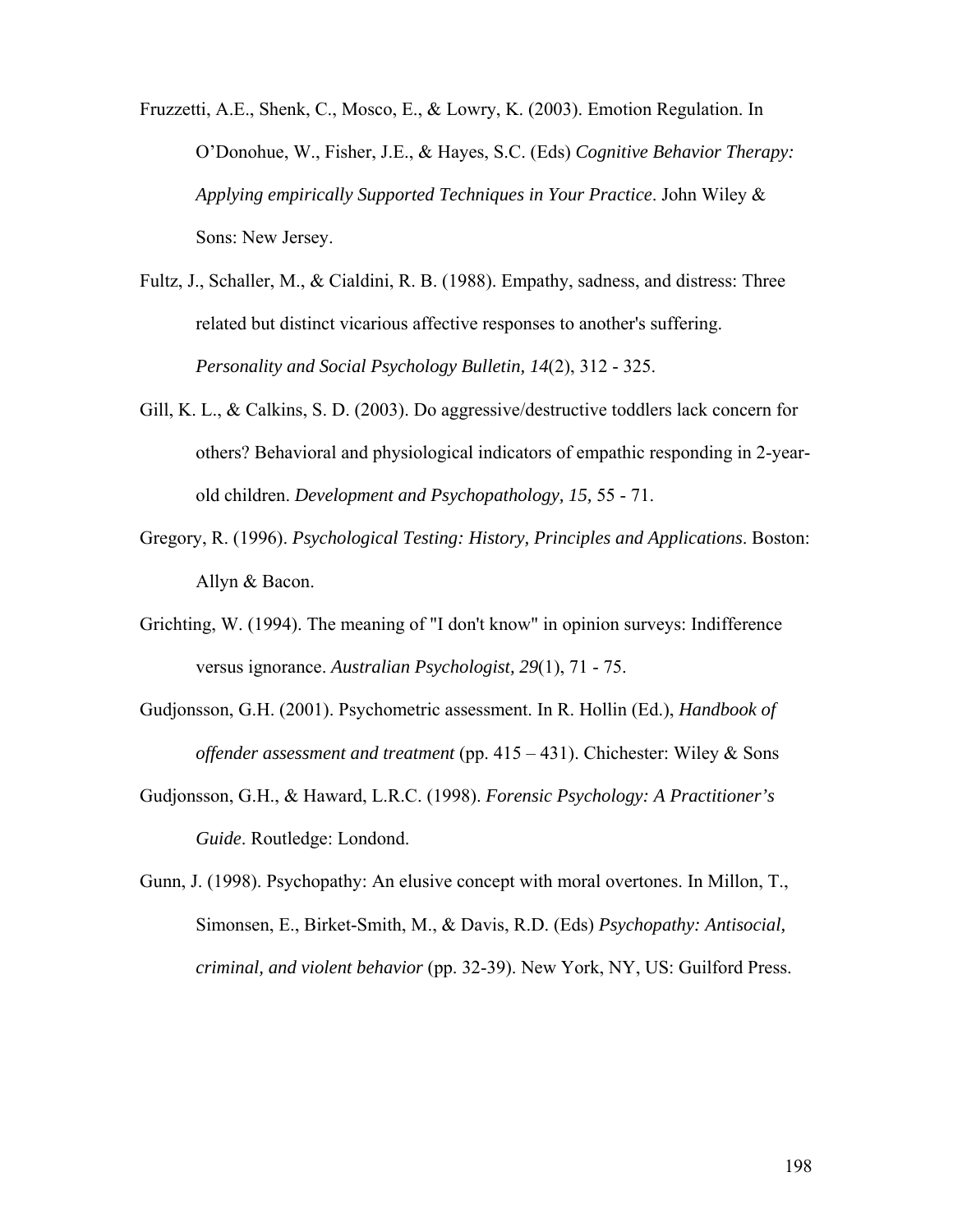- Haji, I. (2003). The emotional depravity of psychopaths and culpability. *Legal Theory, 9*,  $63 - 82$ .
- Hale, L. R., Goldstein, D. S., Abramowitz, C. S., Calamari, J. E., & Kosson, D. S. (2004). Psychopathy is related to negative affectivity but not to anxiety sensitivity. *Behaviour Research and Therapy, 42*, 697 - 710.
- Hanson, R.K. (1997). Invoking sympathy Assessment and treatment of empathy deficits among sexual offenders. In Schwartz, B.K. & Cellni, H.R. (Eds). *The sex Offender: New Insights, Treatment Innovations and Legal Developments (Vol II).* Civic Research Institute: New Jersey.

Hare, R. (1970). *Psychopathy: Theory and Research*. New York: Wiley.

- Hare, R. (1996). Psychopathy: A clinical construct whose time has come. *Criminal Justice and Behaviour, 23*(1), 25 - 54.
- Hassine, V. (2003). How do I treat my hungry lion: A model for violence management in prison. *Journal of Applied Psychoanalytic Studies, 5*(1), 65 - 80.
- Haynes, J. P., & Bensch, M. (1981). The  $P > V$  sign on the WISC-R and recidivism in delinquents. *Journal of Consulting and Clinical Psychology, 49*(3), 480 - 481.
- Hezewijk, R. (2000). The century of theoretical psychology? *Theory & Psychology*. *10*(1), 99-106.
- Hoffman, M.L. (1981). Is altruism part of human nature? *Journal of Personality and Social Psychology. 40*(1), 121-137
- Hogan, R, (1969). Development of an empathy scale. *Journal of Consulting and Clinical Psychology, 33*(3), 307 - 316
- Howells, K., Watt, B., Hall, G., & Baldwin, S. (1997). Developing programmes for violent offenders. *Legal and Criminological Psychology, 2*, 117 - 128.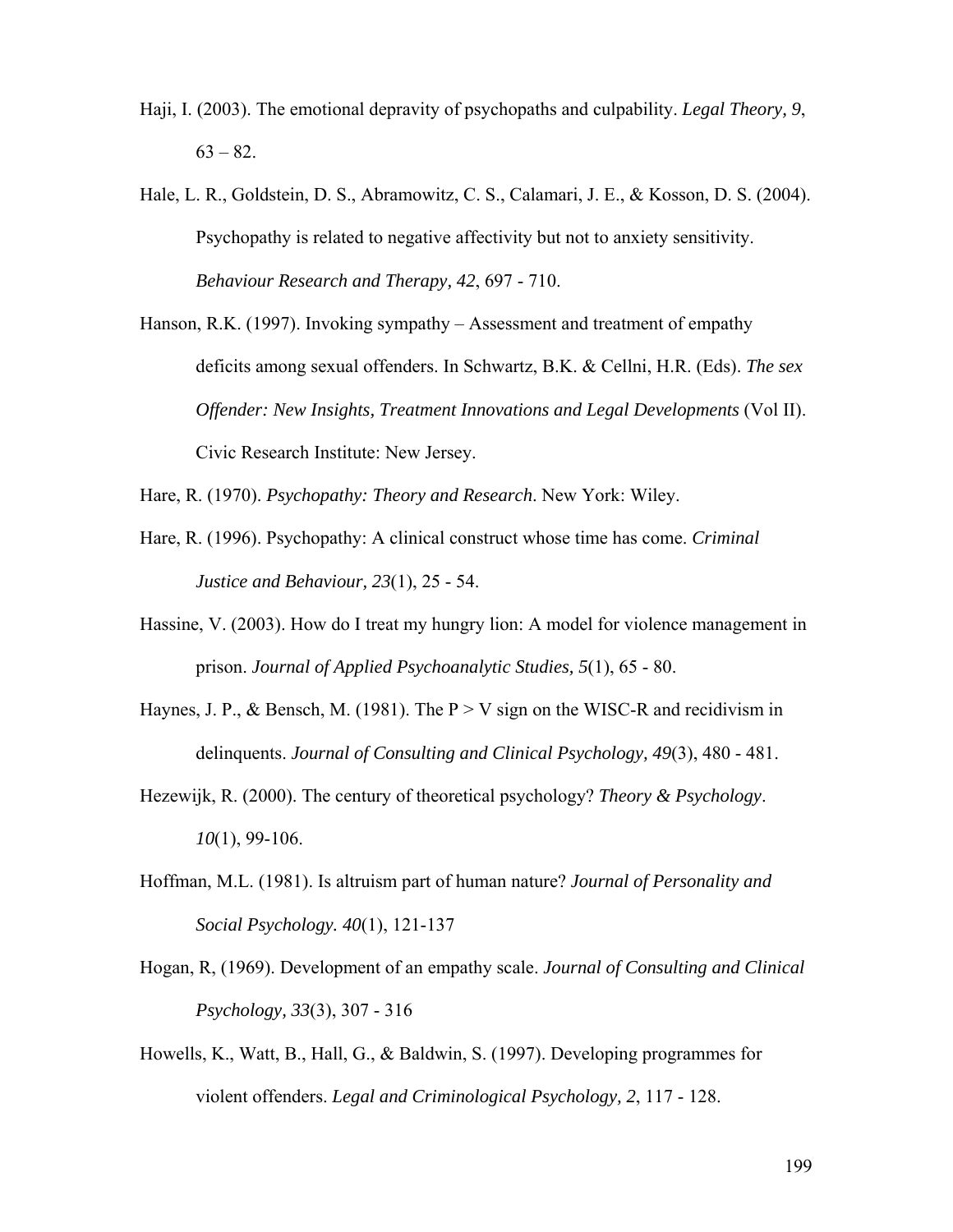- Hudson, S. M., & Ward, T. (1997). Future directions. In D. R. Laws & W. O'Donohue (Eds*.), Sexual deviance: Theory, assessment, and treatment* (pp. 481-500). New York:Guilford.
- Hume, D. (1739). *A Treatise of Human Nature: An Attempt to Introduce the Experimental Method of Reasoning into Moral Subjects*. Retrieved March 18, 2000, from http://socserv2.sosci.mcmaster.ca/~econ/ugcm/3ll3/hume/treat.html.

Inciardi, J.A. (1990). *Criminal Justice* (3rd Edition). Orlando: Harcourt Brace.

Indermaur, D. (1995). *Violent Property Crime*. Federation Press: Sydney.

- Ireland, J. L. (1999). Provictim attitudes and empathy in relation to bullying behaviour among prisoners. *Legal and Criminological Psychology, 4*, 51 - 66.
- Ireland, J. L. (2001). The relationship between social problem-solving and bullying behaviour among male and female adult prisoners. *Aggressive Behavior, 27*, 297 - 312.
- Kandel, E., & Freed, D. (1989). Frontal-lobe dysfunction and antisocial behavior: A review. *Journal of Clinical Psychology, 45*(3), 404 - 413.
- Kaukiainen, A., Björkqvist, K., Lagerspetz, K., Ősterman, K., Salmivalli, C., Rothberg, S., & Ahlbom, A. (1999). The relationships between social intelligence, empathy, and three types of aggression. *Aggressive Behavior, 25*, 81 - 89.
- Kimonis, E.R., Frick, P.J., & Barry, C.T. (2004). Callous-unemotional traits and delinquent peer affiliation, *Journal of Consulting and Clinical Psychology, 72*(6), 956-966
- Knight, R.G., Chisholm, B.J., Marsh, N.V., & Godfrey, H.P. (1988). Some normative reliability and factor analytic data for the revised UCLA Loneliness Scale. *Journal of Clinical Psychology, 44*, 203 – 206.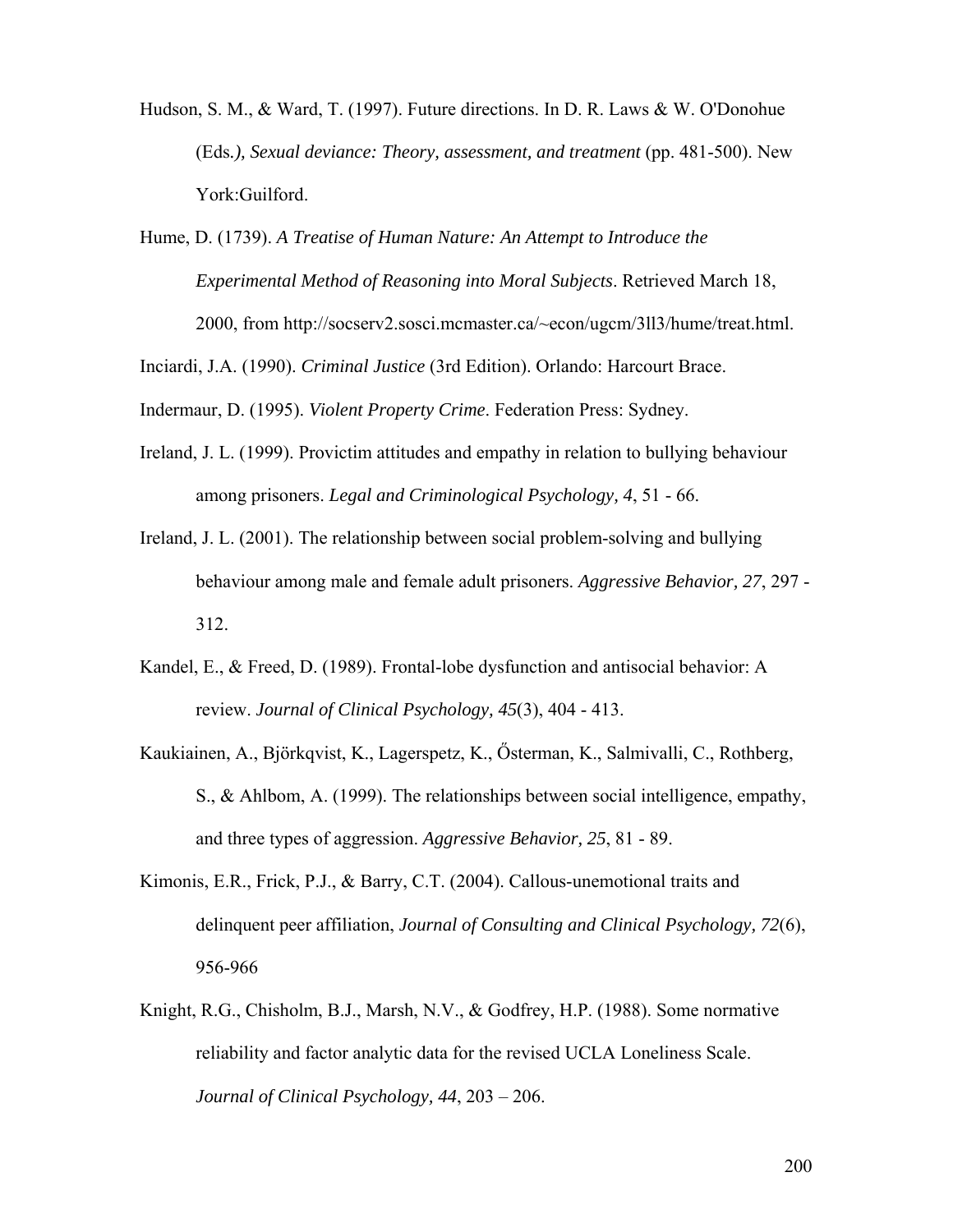- Komorita, S. S., & Graham, W. K. (1965). Number of scale points and the reliability of scales. *Educational and Psychological Measurement, 25*(4), 987 - 995.
- Krebs, D. (1975). Empathy and altruism. *Journal of Personality and Social Psychology, 32*(6), 1134 - 1146.
- Kromrey, J. D., & Dickinson, W. B. (1995). The use of an overall F test to control type I error rates in factorial analyses of variance: Limitations and better strategies. *Journal of Applied Behavioral Science, 31*(1), 51 - 64.
- Kroner, D.G., Forth, A.E., & Mills, J.F. (2004). Endorsement and processing of negative affect among violent psychopathic offenders. *Personality and Individual Differences, 38,* 413 – 423.
- Krueger,R.F., Hicks, B.M. & McGue, M. (2001). Altruism and antisocial behavior: Independent tendencies, unique personality correlates, distinct etiologies. *Psychological Science, 12*, 323 – 333.
- Larsen, R.J., & Diener, E. (1987). Affect intensity as an individual difference characteristic: A review. *Journal of Research in Personality, 21*, 1 – 39.

Lazarus, R.S. (1991). *Emotion and Adaptation*. Oxford University Press: New York.

- Leith, K. P., & Baumeister, R. F. (1998). Empathy, shame, guilt, and narratives of interpersonal conflicts: Guilt-prone people are better at perspective taking. *Journal of Personality, 66*(1), 1 - 37.
- LeSure-Lester, G. E. (2000). Relation between empathy and aggression and behavior compliance among abused group home youth. *Child Psychiatry and Human Development, 31*(2), 153 - 161.
- Levenson, R. W., & Ruef, A. M. (1992). Empathy: A physiological substrate. *Journal of Personality and Social Psychology, 63*(2), 234 - 246.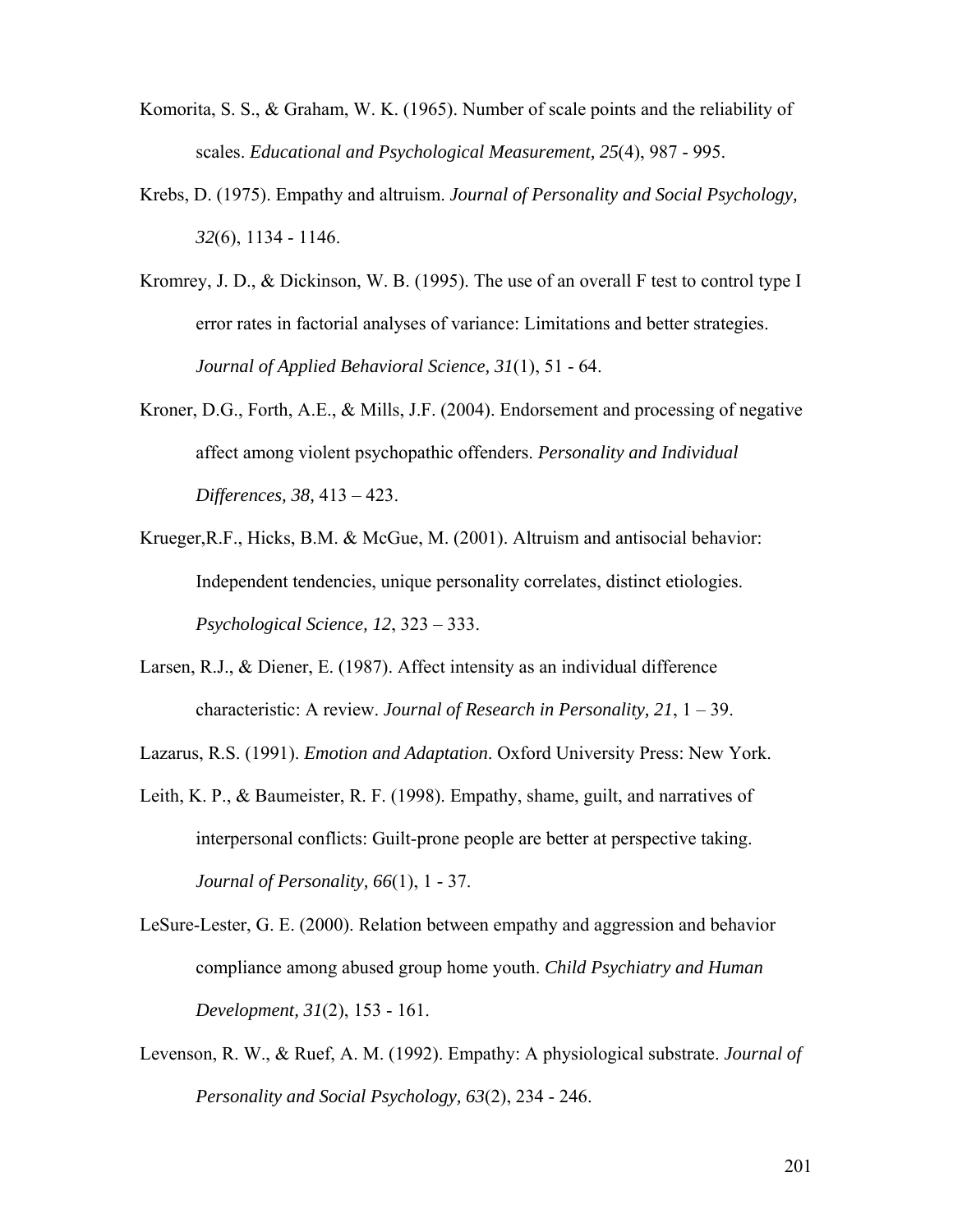- Linehan, M.M. (1993). *Cognitive behavioural treatment of borderline personality disorder*. Guilford Press: New York.
- Lipps, T. (1903), "Einfühlung, innere Nachahmung und Organempfindung," *Archiv für die gesamte Psychologie, 1,* 465-519.
- Lisak, D., & Ivan, C. (1995). Deficits in intimacy and empathy in sexually aggressive men. *Journal of Interpersonal Violence, 10*(3), 296 - 308.

Lorenz, K. (1967). *On Aggression*. Methuen & Co: London.

Mallinckrodt, B. (2000). Attachment, social competencies, social support, and interpersonal process in psychotherapy. *Psychotherapy Research. 10*(3), 239-266.

Mandler, G. (1975). *Mind and Emotion*. Krieger Publishing Company: Malabar

- Mehrabian, A., & Epstein, N. (1972). A measure of emotional empathy. *Journal of Personality, 40*(4), 525 - 543.
- Miller, P. A., & Eisenberg, N. (1988). The relation of empathy to aggressive and externalizing/antisocial behavior. *Psychological Bulletin, 103*(3), 324 - 344.
- Milner, J. S., Halsey, L. B., & Fultz, J. (1995). Empathic responsiveness and affective reactivity to infant stimuli in high- and low-risk for physical child abuse mothers. *Child Abuse and Neglect, 19*(6), 767 - 780.
- Moore, T.M., & Stuart, G.L. (2005). A Review of the Literature on Masculinity and Partner Violence. *Psychology of Men and Masculinity, 6*(1), 46 – 61.
- Murphy, C., & Vess, J. (2003). Subtypes of psychopathy: Proposed differences between narcissistic, borderline, sadistic, and antisocial psychopaths. *Psychiatric Quarterly, 74*(1), 11 - 29.
- Naumann, K. (2001). *SVRC: Briefing paper Bullying. School Violence Resource Centre*. Retrieved June 20, 2002, from http://www.svrc.net.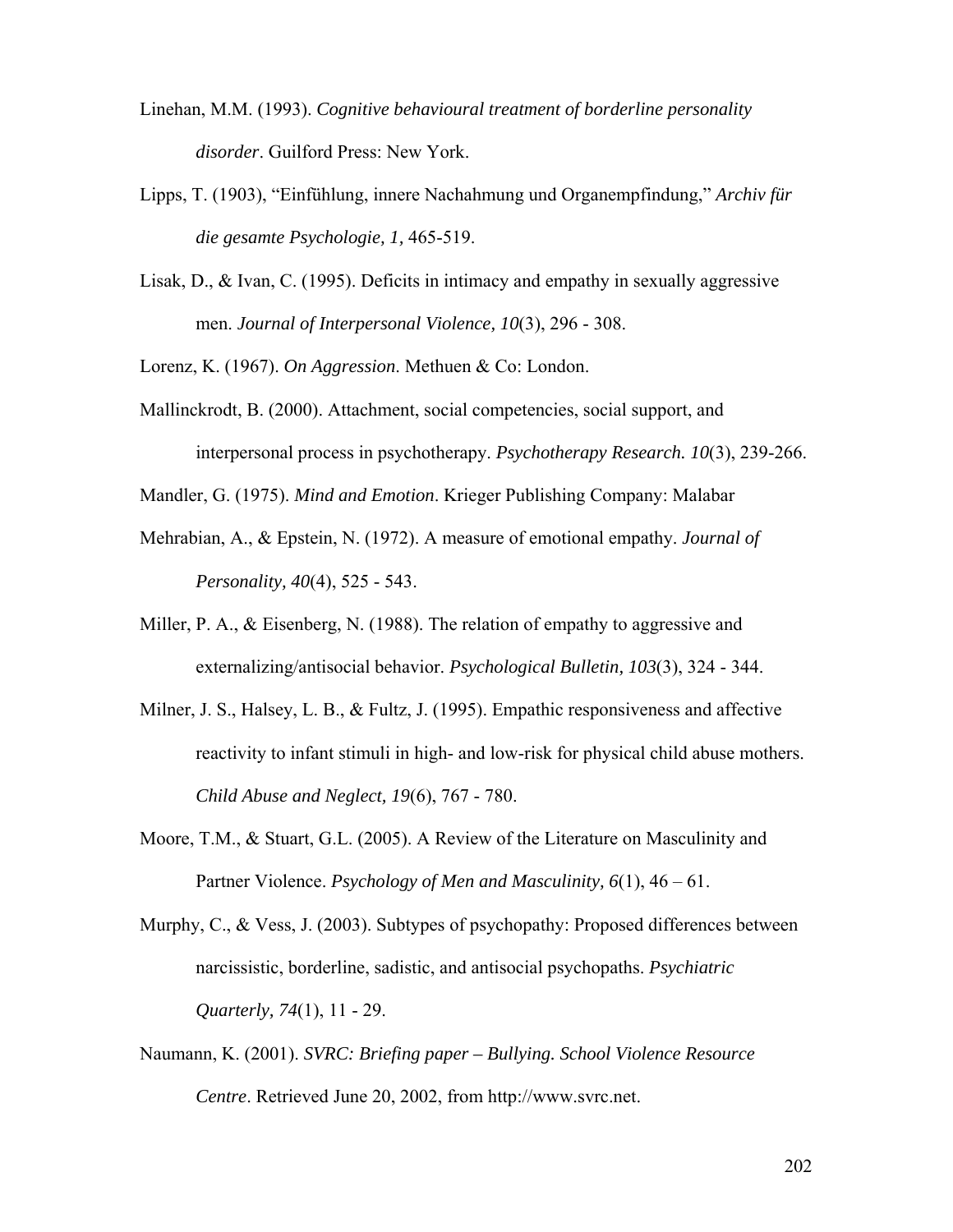- Newhill, C. E., & Mulvey, E. P. (2002). Emotional dysregulation: The key to a treatment approach for violent mentally ill individuals. *Clinical Social Work Journal, 30*(2), 157 - 171.
- Novaco, R. W., & Welsh, W. N. (1989). Anger disturbances: Cognitive mediation and clinical prescriptions. In K. Howells & C. R. Hollin (Eds.), *Clinical Approaches to Violence* (pp. 39 - 60). Chichester: Wiley & Sons.
- Nunnally, J.C., & Bernstein, T.H. (1994). *Psychometric Theory* (3rd Ed). McGraw-Hill: New York.
- Ohbuchi, K., Ohno, T., & Mukai, H. (1993). Empathy and aggression: Effects of selfdisclosure and fearful appeal. *The Journal of Social Psychology, 133*(2), 243 - 253.
- Olinick, S. (1984). A critique of empathy and sympathy. In Lichtenberg, J., Bornstein, M., & Silver, D. (Eds). *Empathy* (pp 137 – 166). Erlbaum: Hillsdale.
- Omdahl, B. L., & O'Donnell, C. (1999). Emotional contagion, empathic concern and communicative responsiveness as variables affecting nurses' stress and occupational commitment. *Journal of Advanced Nursing, 29*(6), 1351 - 1359.
- Oswald, P. A. (1996). The effects of cognitive and affective perspective taking on empathic concern and altruistic helping. *The Journal of Social Psychology, 136*(5), 613 - 623.
- Oswald, P. A. (2002). The interactive effects of affective demeanor, cognitive processes, and perspective-taking focus on helping behavior. *The Journal of Social Psychology, 142*(1), 120 - 132.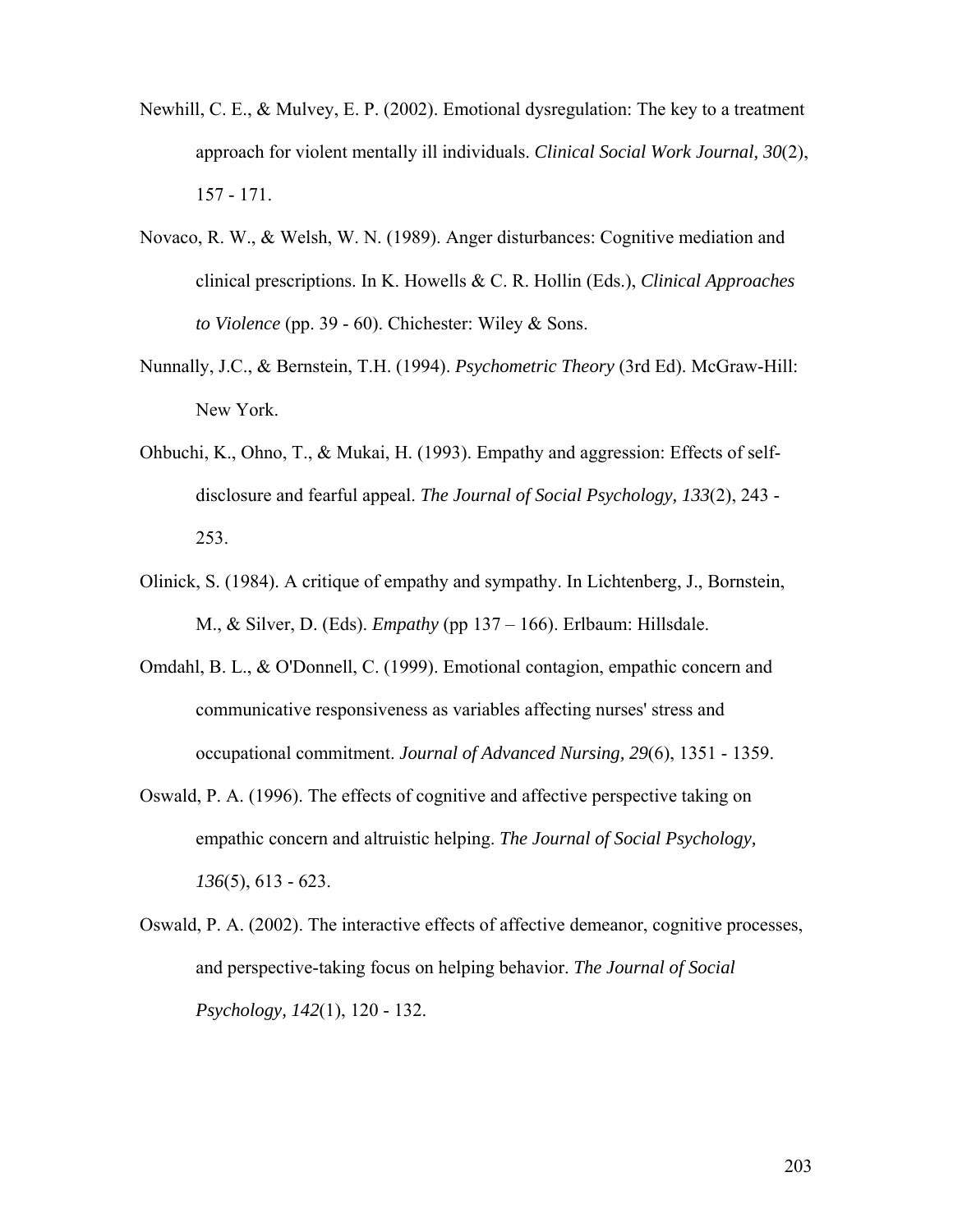- Pithers, W. D. (1994). Process evaluation of a group therapy component designed to enhance sex offenders' empathy for sexual abuse survivors. *Behaviour Research and Therapy, 32*(5), 565 - 570.
- Pithers, W. D. (1999). Empathy: Definition, enhancement and relevance to the treatment of sexual abusers. *Journal of Interpersonal Violence, 14*(3), 257.
- Polaschek, D.L., & Reynolds, N., (2001). Assessment and treatment: Violent offenders. In R. Hollin (Ed.), *Handbook of offender assessment and treatment* (pp. 415 – 431). Chichester: Wiley & Sons
- Poresky, R. (1990). The young children's empathy measure: Reliability, validity and effects of companion animal bonding. *Psychological Reports, 66*, 535 – 544.
- Prelli, L.J. (1989). *A rhetoric of science: inventing scientific discourse*. University of South Carolina Press: Columbia
- Preston, S. D., & de Waal, F. B. (2002). Empathy: Its ultimate and proximate bases. *Behavioral and Brain Sciences, 25*, 1 - 20.
- Quinsey, V.L., Harris, G.T., Rice, M.E. & Cormier, C.A. (1998). *Violent Offenders: Appraising and Managing Risk*. American Psychological Association: Washington.
- Rafter, N. (2004). The unrepentant horse-slasher: Moral insanity and the origins of criminological thought. *Criminology, 42*(4), 979 – 1008.
- Rapkin, B. D., & Luke, D. A. (1993). Cluster analysis in community research: Epistemology and practice. *American Journal of Community Psychology, 21*(2), 247 - 277.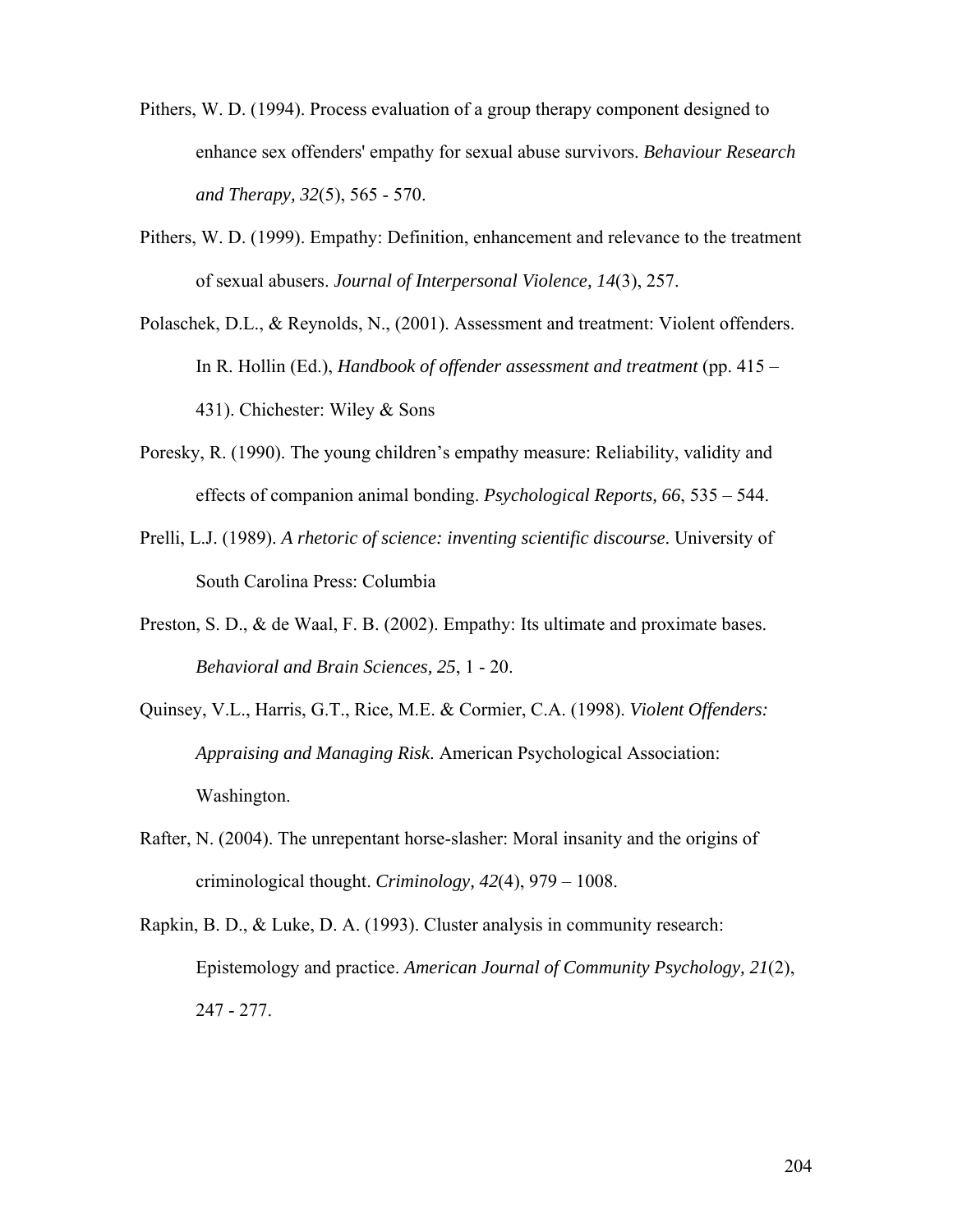- Rice, M. E., Chaplin, T. C., Harris, G. T., & Coutts, J. (1994). Empathy for the victim and sexual arousal among rapists and nonrapists. *Journal of Interpersonal Violence, 9*(4), 435 - 449.
- Richardson, D. R., Green, L. R., & Lago, T. (1998). The relationship between perspective-taking and nonaggressive responding in the face of an attack. *Journal of Personality, 66*(2), 235 - 256.
- Richardson, D. R., Hammock, G. S., Smith, S. M., Gardner, W., & Signo, M. (1994). Empathy as a cognitive inhibitor of interpersonal aggression. *Aggressive Behavior, 20*, 275 - 289.
- Roberts, W., & Strayer, J. (1996). Empathy, emotional expressiveness, and prosocial behavior. *Child Development, 67*, 449 - 470.
- Sams, D. P., & Truscott, S. D. (2004). Empathy, exposure to community violence, and use of violence among urban, at-risk adolescents. *Child and Youth Care Forum, 33*(1), 33 - 50.
- Sawicki, M. (1997). Empathy before and after Husserl. *Philosophy Today, Spring,* 123 127.
- Schachter, S., & Singer, J.E. (1962). Cognitive, social and physiological determinants of emotional state. *Psychological Review, 69*, 379 – 399.
- Schalling D, Asberg M, Edman G, Oreland L. (1987). Markers for vulnerability to psychopathology: temperament traits associated with platelet MAO activity. *Acta Psychiatr Scand, 76*, 172-182
- Sessa, V.I., (1996). Using perspective taking to manage conflict and affect in teams. *The Journal of Applied Behavioral Science, 32*(1), 101 - 115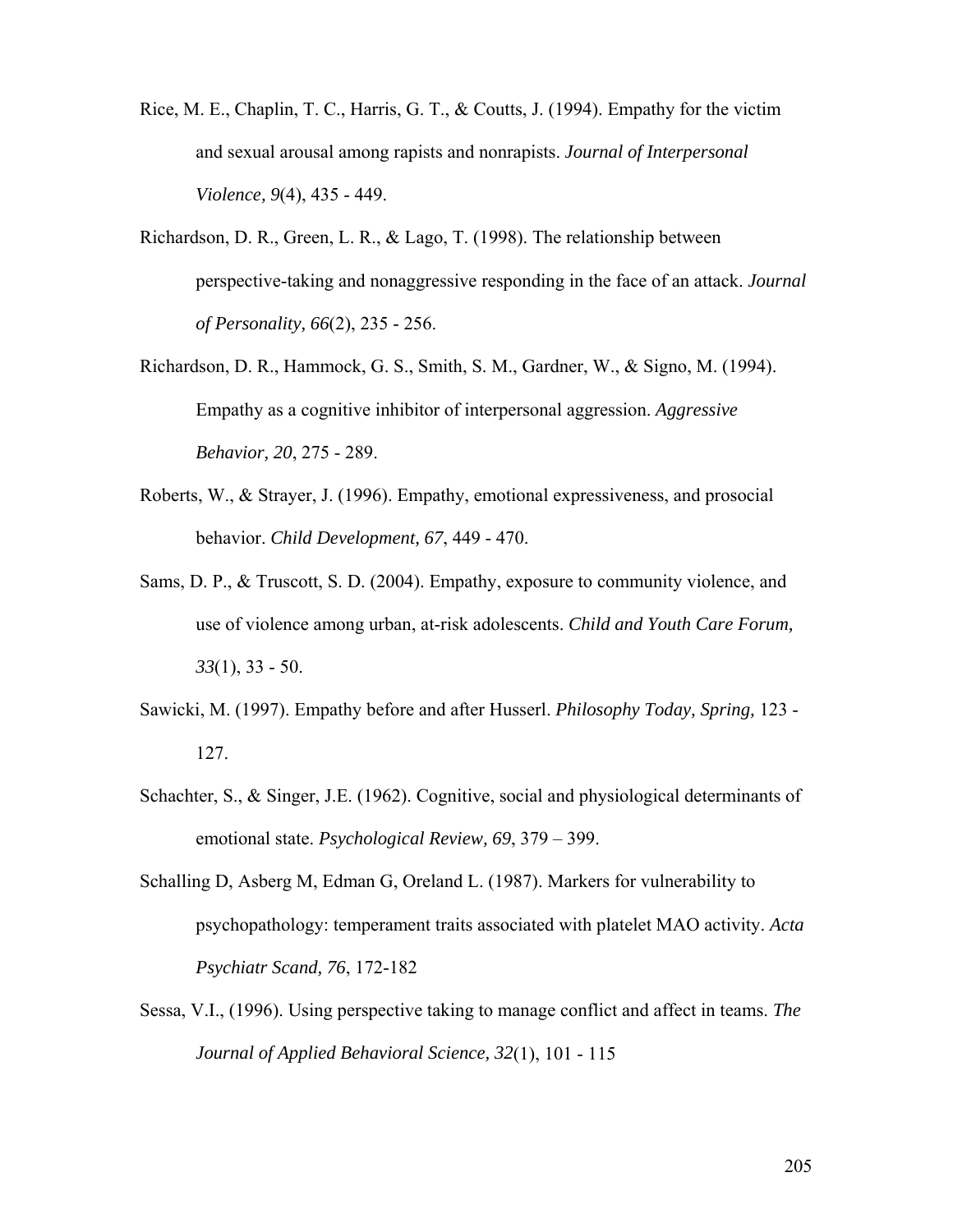- Short, R.J., & Simeonsson, R.J., (1986). Social cognition and aggression in delinquent adolescent males. *Adolescence, 21*(81), 159 - 176
- Simon, H. (1982) Affect and cognition: Comments. In Clark, M., & Fiske, S. (Eds). *Affect and Cognition* (pp. 333 – 342). Erlbaum: Hillsdale.
- Skeem, J.L., Monahan, J., & Mulvey, E.P. (2002). Psychopathy, treatment involvement, and subsequent violence among civil psychiatric patients. *Law and Human Behaviour, 26*(6), 577 – 603.
- Skoe, E. E., Cumberland, A., Eisenberg, N., Hansen, K., & Perry, J. (2002). The influences of sex and gender-role identity on moral cognition and prosocial personality traits. *Sex Roles, 46*(9/10), 295 - 309.
- Smallbone, S.W., Wheaton, J., & Hourigan, D., (2003). Trait empathy and criminal versatility in sexual offenders. *Sexual Abuse: A Journal of Research and Treatment, 15*(1), 49 – 60
- Smith, A. (1790). *The Theory of Moral Sentiments*. Retrieved March 23, 2000, from http://socserv2.socsci.mcmaster.ca/~econ/ugcm/3ll3/smith/moral.html.

Stotland, E. (1969). Exploratory investigations of empathy. In L. Berkowitz (Ed.), *Advances in experimental social psychology* (Vol. 3). New York: Academic Press.

Switankowsky, I. (2000). Sympathy and empathy. *Philosophy Today, Spring*, 86 - 92.

Tellegen, A. (1985). Structure of mood and personality and their relevance to assessing anxiety, with an emphasis on self-report. In A. H. Tuma & J.D. Maser (Eds.), *Anxiety and anxiety disorders* (pp. 681 – 706). Hillsdale: Erlbaum.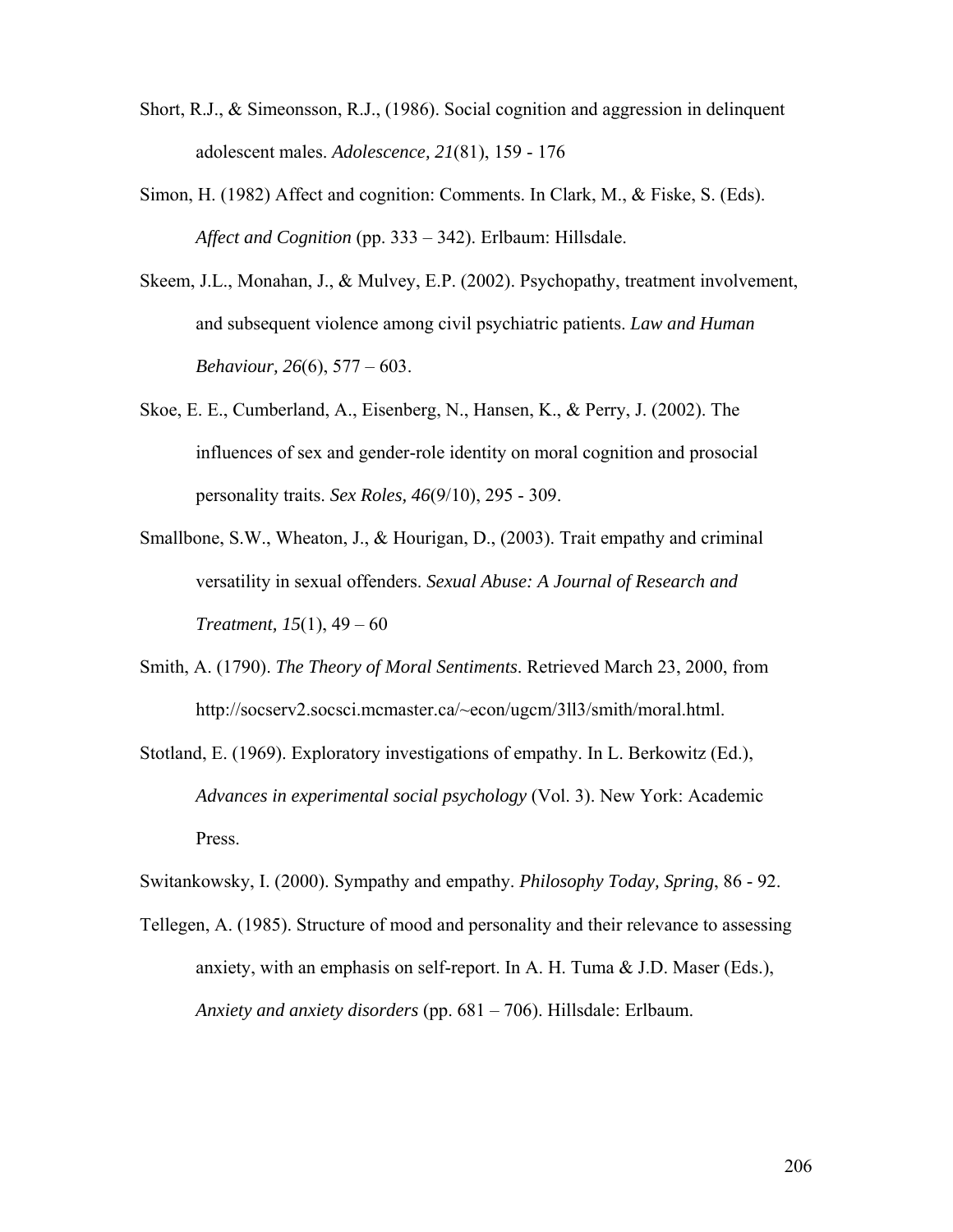- Thornton, B. (1984). Defensive attribution of responsibility: Evidence for an arousalbased motivational bias. *Journal of Personality and Social Psychology, 46*, 721 – 734.
- Titchener, E.B. (1909). *Elementary psychology of the thought processes*. Macmillan: New York.
- Tzeng, O. C. (1992). On reliability and number of principle components: Joinder with Cliff and Kaiser. *Perceptual and Motor Skills, 75*, 929 - 930.
- Vacha-Haase, T. (1998). Reliability generalization: Exploring variance in measurement error affecting score reliability across studies. *Educational and Psychological Measurement, 58*(1), 6 – 20.
- Walters, G.D. (2003). Predicting institutional adjustment and recidivism with the Psychopathy Checklist factor scores: A meta-analysis. *Law and Human Behaviour, 27*(5), 541 – 558.
- Ward, A., & Dockerill, J. (1999). The predictive accuracy of the Violent Offender Treatment Program Risk Assessment Scale. *Criminal Jusstice and Behavior, 26*(1), 125 – 140.
- Watson, P. J., Biderman, M. D., & Sawrie, S. M. (1994). Empathy, sex role orientation, and narcissism. *Sex Roles, 30*(9/10), 701 - 723.
- Wispé, L. (1986). The distinction between sympathy and empathy: To call forth a concept, a word is needed. *Journal of Personality and Social Psychology, 50*(2), 314 - 321.
- Wispé, L. (1991). *The Psychology of Sympathy*. New York: Plenum Press.
- Wright, B., & Stone, M. (1979). *Best Test Design*. Chicago: Mesa Press.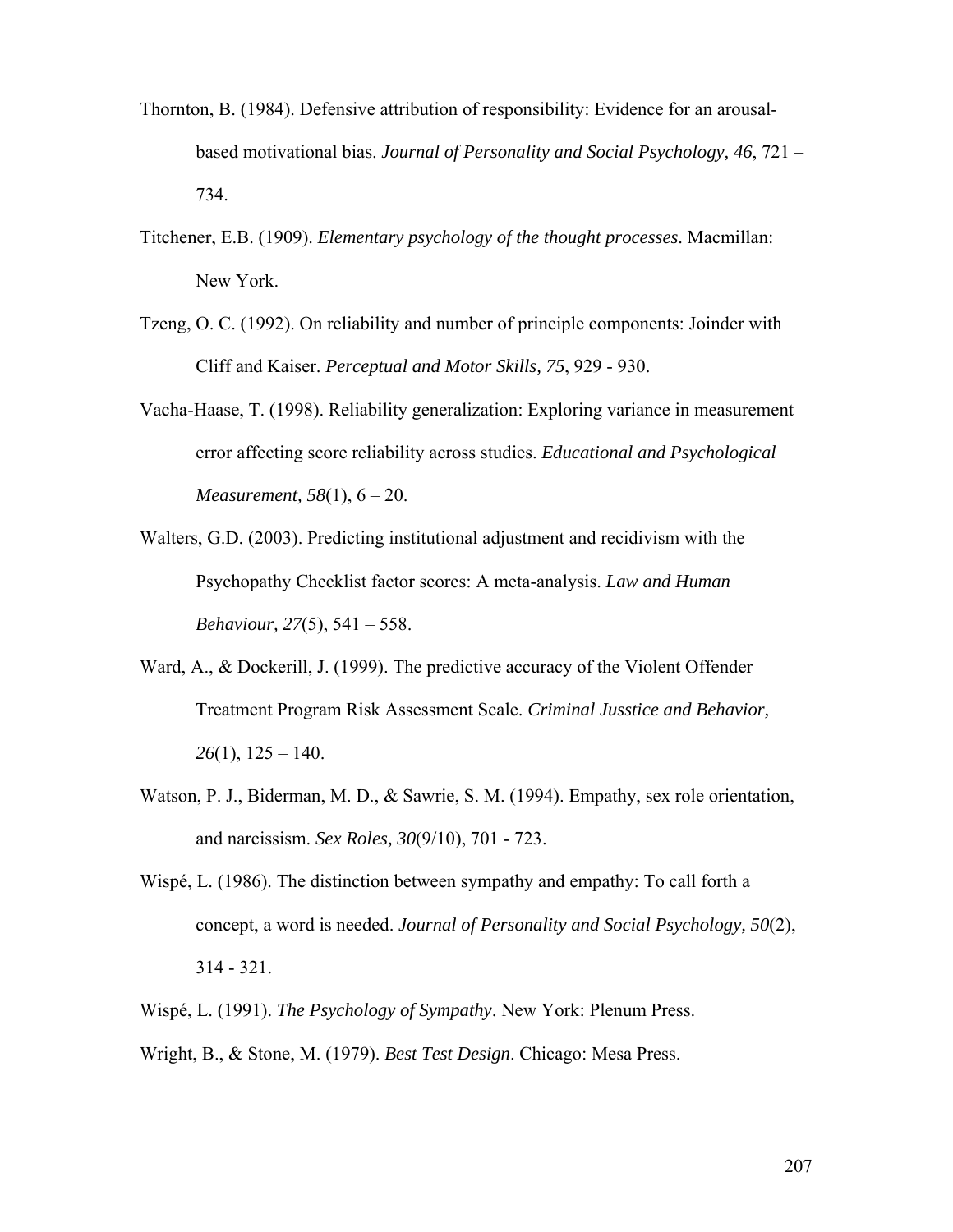- Yarnold, P. R., Bryant, F. B., Nightingale, S. D., & Martin, G. J. (1996). Assessing physician empathy using the Interpersonal Reactivity Index: A measurement model and cross-sectional analysis. *Psychology, Health & Medicine, 1*(2), 207 - 221.
- Yik, M. S., & Russell, J. (2001). Predicting the big two of affect from the big five of personality. *Journal of Research in Personality, 35*, 247 - 277.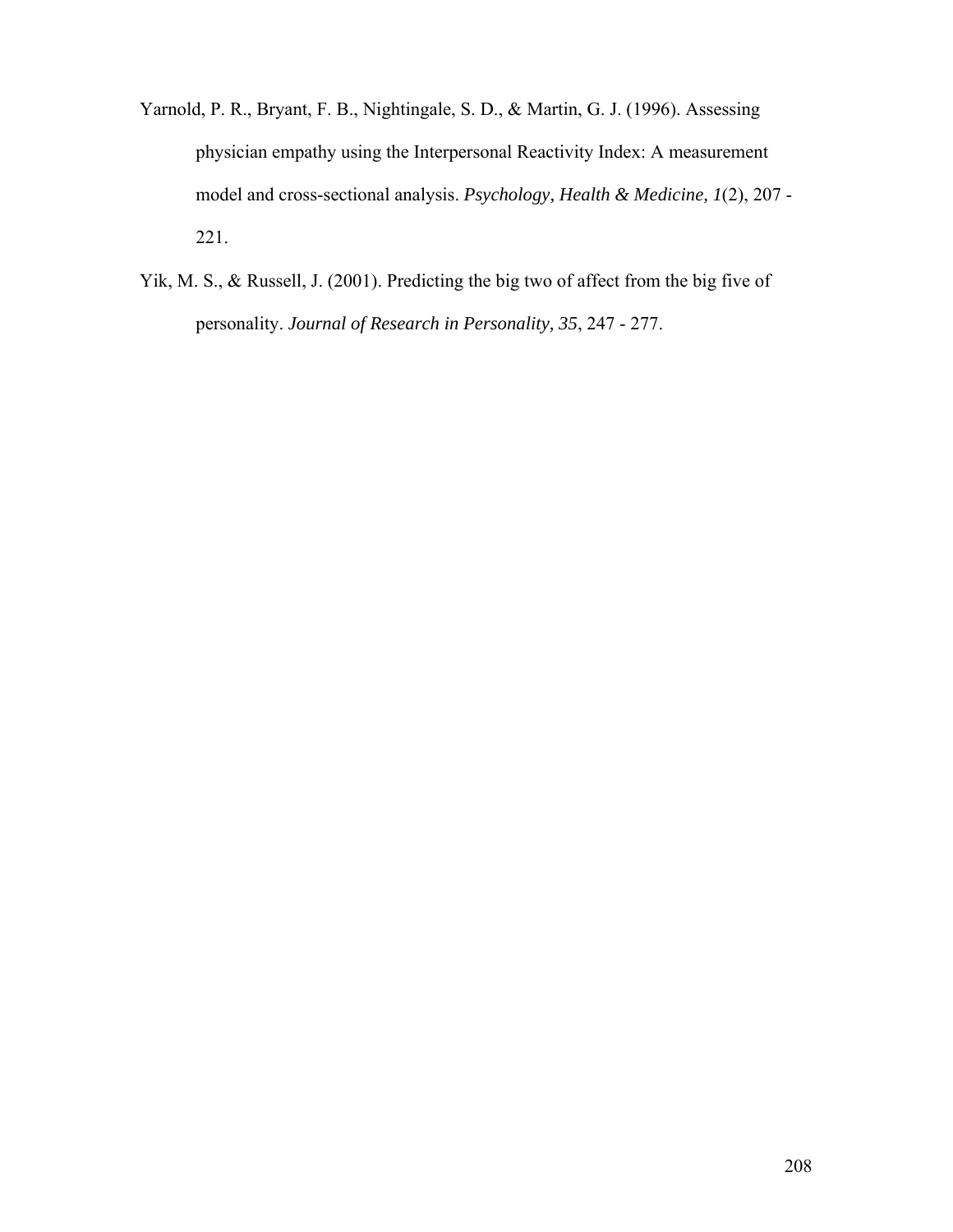# Appendix A **Emotional Response Inventory**

(Containing OCAS and NAIS items).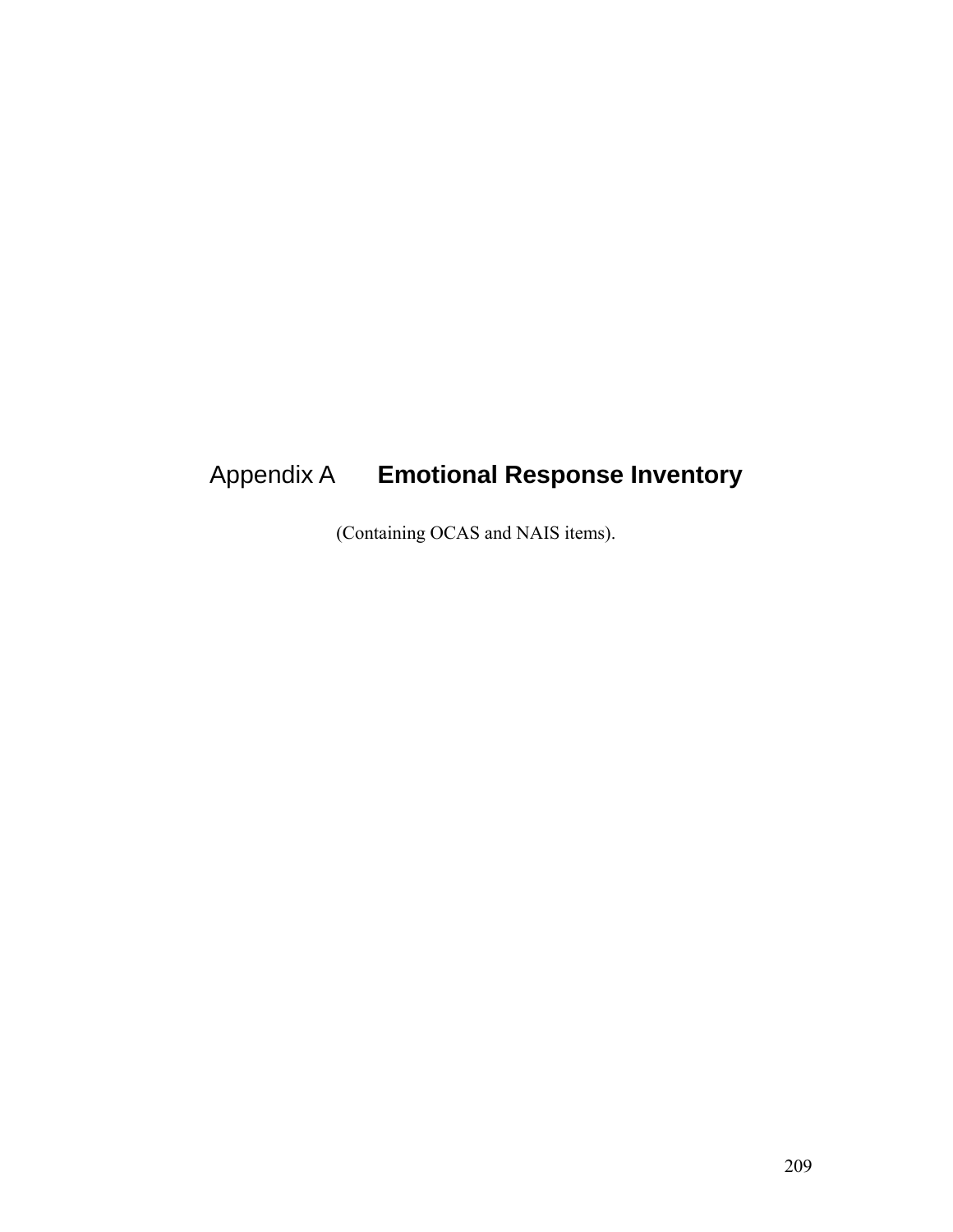Instructions: Below are some statements. Please indicate on the scale how much like YOU these statements are. There are no right or wrong answers; it's about how YOU feel. Record your answer by circling the appropriate number.

|                |                                                           | Never        |                |                         |                |            | Always |
|----------------|-----------------------------------------------------------|--------------|----------------|-------------------------|----------------|------------|--------|
| $\mathbf{1}$   | I enjoy making people upset.                              | 1            | $\overline{2}$ | $\mathfrak{Z}$          | 4              | 5          | 6      |
| $\overline{2}$ | When people whinge I feel like telling them to shut up.   | 1            | $\overline{2}$ | $\overline{3}$          | $\overline{4}$ | 5          | 6      |
| 3              | I feel upset if I hurt someone.                           | 1            | $\overline{2}$ | $\overline{3}$          | $\overline{4}$ | 5          | 6      |
| 4              | I feel on edge when I hear someone crying.                | $\mathbf{1}$ | $\overline{2}$ | $\overline{3}$          | $\overline{4}$ | 5          | 6      |
| 5              | I feel in control when I'm hurting someone.               | 1            | $\overline{2}$ | $\overline{3}$          | $\overline{4}$ | 5          | 6      |
| 6              | I am patient with people when they are emotional.         | 1            | $\overline{2}$ | $\overline{3}$          | $\overline{4}$ | 5          | 6      |
| 7              | I feel good when I cause pain.                            | 1            | $\overline{2}$ | $\overline{3}$          | $\overline{4}$ | 5          | 6      |
| 8              | I get angry when other people are angry.                  | 1            | $\overline{2}$ | $\overline{3}$          | $\overline{4}$ | 5          | 6      |
| 9              | I enjoy causing pain.                                     | $\mathbf{1}$ | $\overline{2}$ | $\overline{\mathbf{3}}$ | $\overline{4}$ | 5          | 6      |
| 10             | I feel irritated when someone if frightened.              | 1            | $\overline{2}$ | $\overline{3}$          | $\overline{4}$ | 5          | 6      |
| 11             | I feel upset when I cause someone pain.                   | 1            | $\overline{2}$ | $\overline{3}$          | $\overline{4}$ | 5          | 6      |
| 12             | Listening to someone moan and carry on makes me angry.    | 1            | $\overline{2}$ | $\overline{3}$          | $\overline{4}$ | 5          | 6      |
| 13             | I feel bad when I hurt someone.                           | $\mathbf{1}$ | $\overline{2}$ | $\overline{3}$          | $\overline{4}$ | 5          | 6      |
| 14             | I feel calm around people who are frightened.             | $\mathbf{1}$ | $\overline{2}$ | $\overline{\mathbf{3}}$ | $\overline{4}$ | 5          | 6      |
| 15             | The only time I feel good is when I am cruel.             | $\mathbf{1}$ | $\overline{2}$ | $\overline{3}$          | $\overline{4}$ | 5          | 6      |
| 16             | I try to avoid people who are really upset.               | 1            | $\overline{2}$ | $\overline{3}$          | $\overline{4}$ | 5          | 6      |
| 17             | Causing pain makes me important.                          | 1            | $\overline{2}$ | $\overline{3}$          | $\overline{4}$ | 5          | 6      |
| 18             | Gutless people make me sick.                              | $\mathbf{1}$ | $\overline{2}$ | $\overline{3}$          | $\overline{4}$ | $\sqrt{5}$ | 6      |
| 19             | I feel really low when I upset someone.                   | $\mathbf{1}$ | $\overline{2}$ | $\frac{3}{3}$           | $\overline{4}$ | 5          | 6      |
| 20             | I want to get away when people are upset.                 | $\mathbf{1}$ | $\overline{2}$ |                         | $\overline{4}$ | 5          | 6      |
| 21             | I enjoy seeing someone else in pain.                      | 1            | $\overline{2}$ | $\overline{3}$          | $\overline{4}$ | 5          | 6      |
| 22             | I hate the sound of people who are upset.                 | $\mathbf{1}$ | $\overline{2}$ | $\overline{3}$          | $\overline{4}$ | 5          | 6      |
| 23             | Hurting someone makes me feel uncomfortable.              | $\mathbf{1}$ | $\overline{2}$ | $\overline{3}$          | $\overline{4}$ | 5          | 6      |
| 24             | I feel comfortable spending time with people who are sad. | $\mathbf{1}$ | $\frac{2}{2}$  | $\frac{3}{3}$           | $\overline{4}$ | 5          | 6      |
| 25             | Frightened people make me angry.                          | $\mathbf{1}$ |                |                         | $\overline{4}$ | 5          | 6      |
| 26             | I tend to stay calm when people are upset.                | 1            | $\overline{2}$ | $\overline{3}$          | $\overline{4}$ | 5          | 6      |
| 27             | I get really tense when someone around me is frightened.  | $\mathbf{1}$ | $\overline{2}$ | $\overline{3}$          | $\overline{4}$ | 5          | 6      |
| 28             | Sad people make me angry.                                 | $\mathbf{1}$ | $\overline{2}$ | $\overline{3}$          | $\overline{4}$ | 5          | 6      |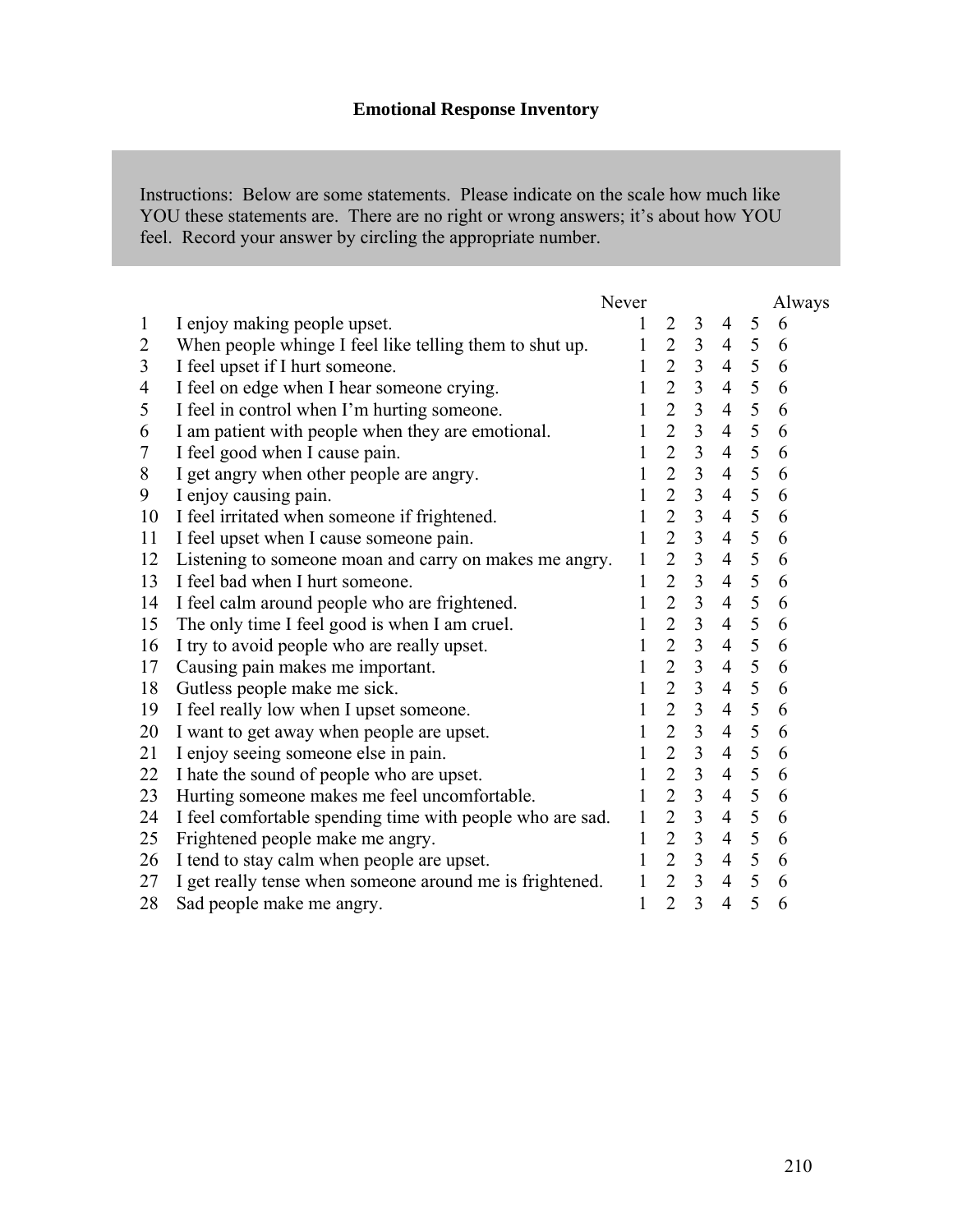**Appendix B Negative Affect Intolerance Scale**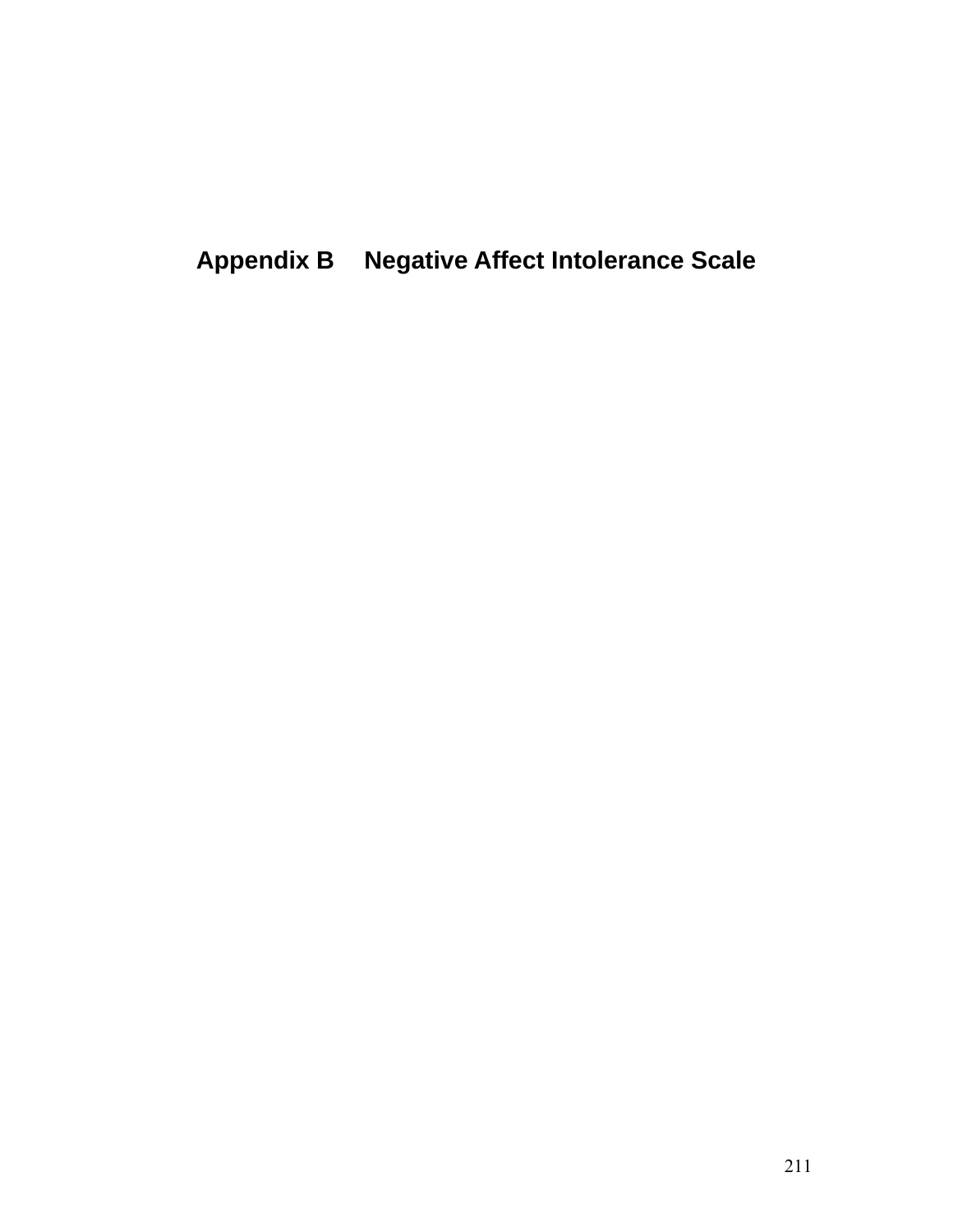#### **Negative Affect Intolerance Scale**

When people whinge I feel like telling them to shut up I am patient with people when they are emotional (R) I get angry when other people are angry I feel irritated when someone is frightened Listening to someone moan and carry on makes me angry I try to avoid people who are really upset Gutless people make me sick I want to get away when people are upset I hate the sound of people who are upset I feel comfortable spending time with people who are sad (R) Frightened people make me angry I get really tense when someone around me is frightened Sad people make me angry

Note: (R) denotes reversed items.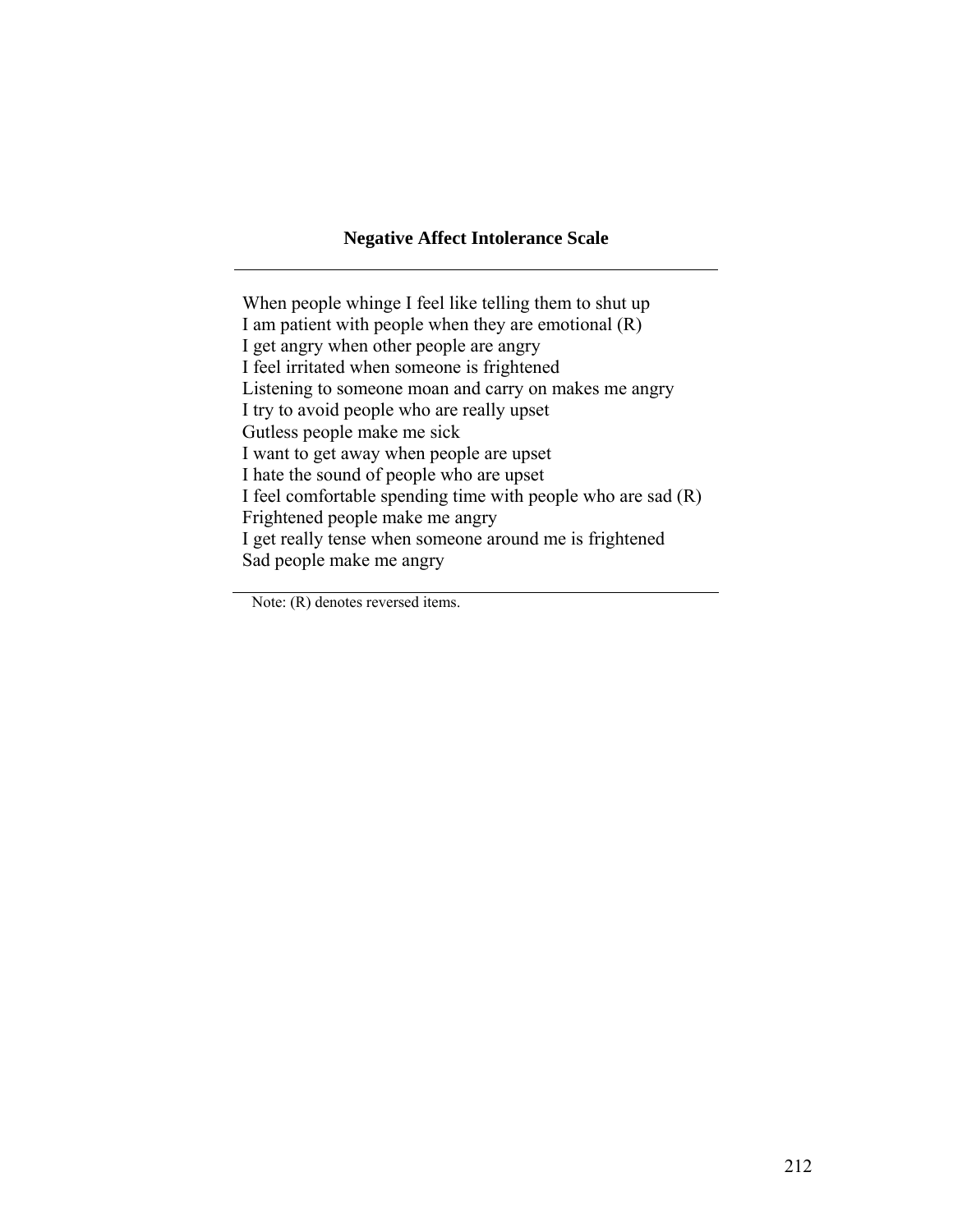**Appendix C Offender Contrast Affect Scale**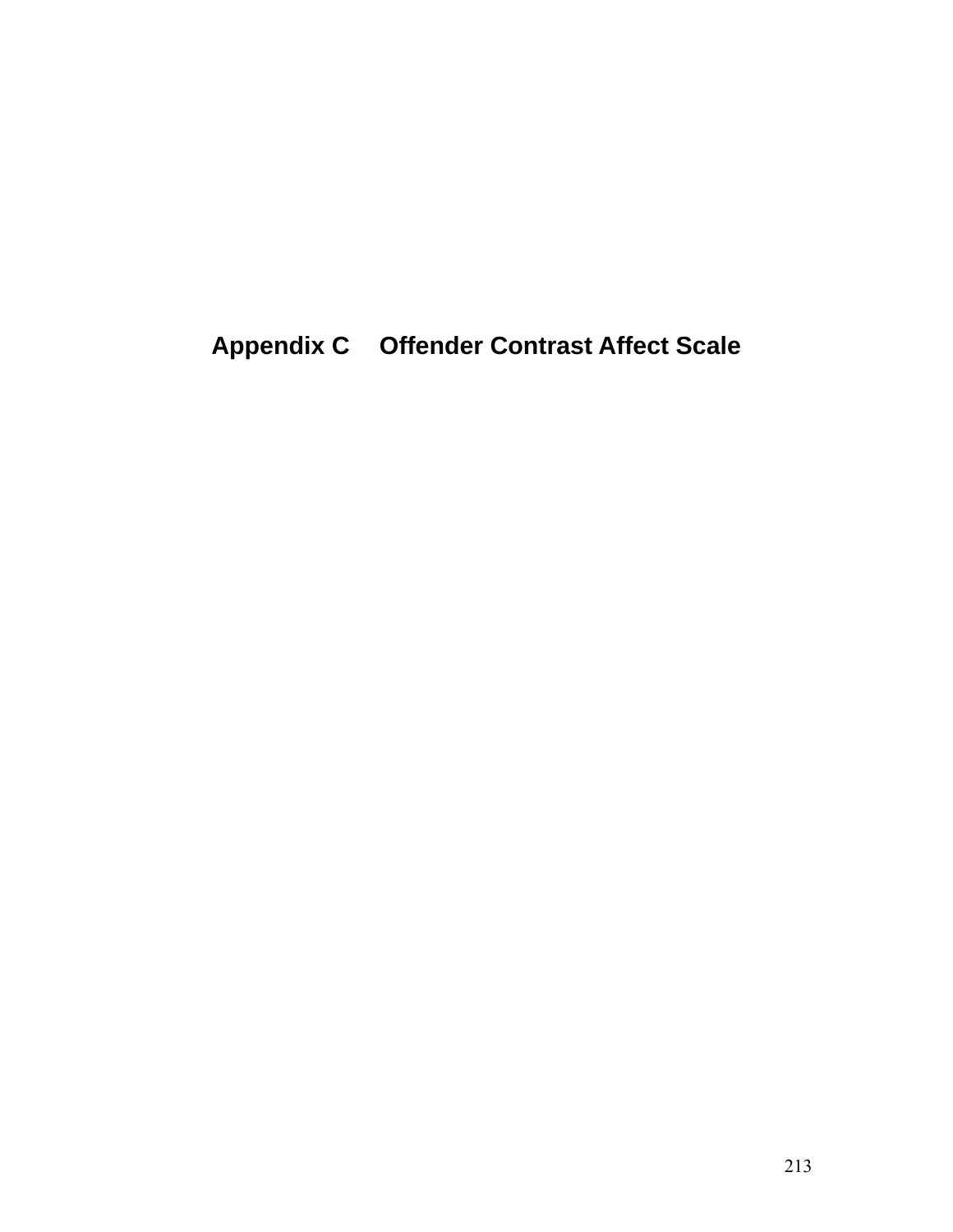### **Offender Contrast Affect Scale**

I enjoy making someone upset I feel in control when I'm hurting someone I feel good when I cause pain I enjoy causing pain The only time I feel good is when I'm cruel Causing pain makes me important I enjoy seeing someone else in pain I feel upset if I hurt someone (R) I feel upset when I cause someone pain (R) I feel bad when I hurt someone (R) I feel really low when I upset someone (R) Hurting someone makes me feel uncomfortable (R)

Note: (R) denotes reversed items.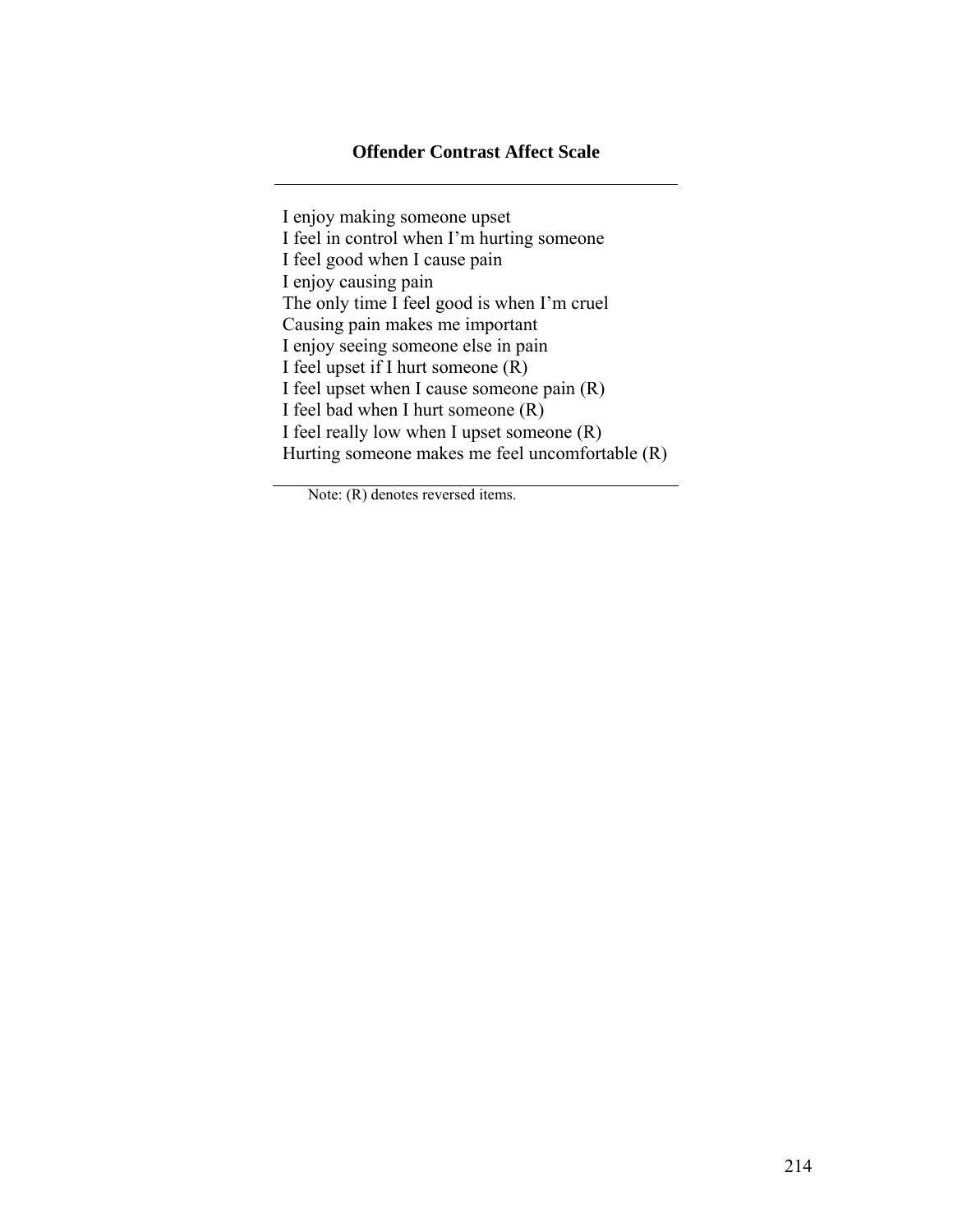**Appendix D Demographic Questionnaire**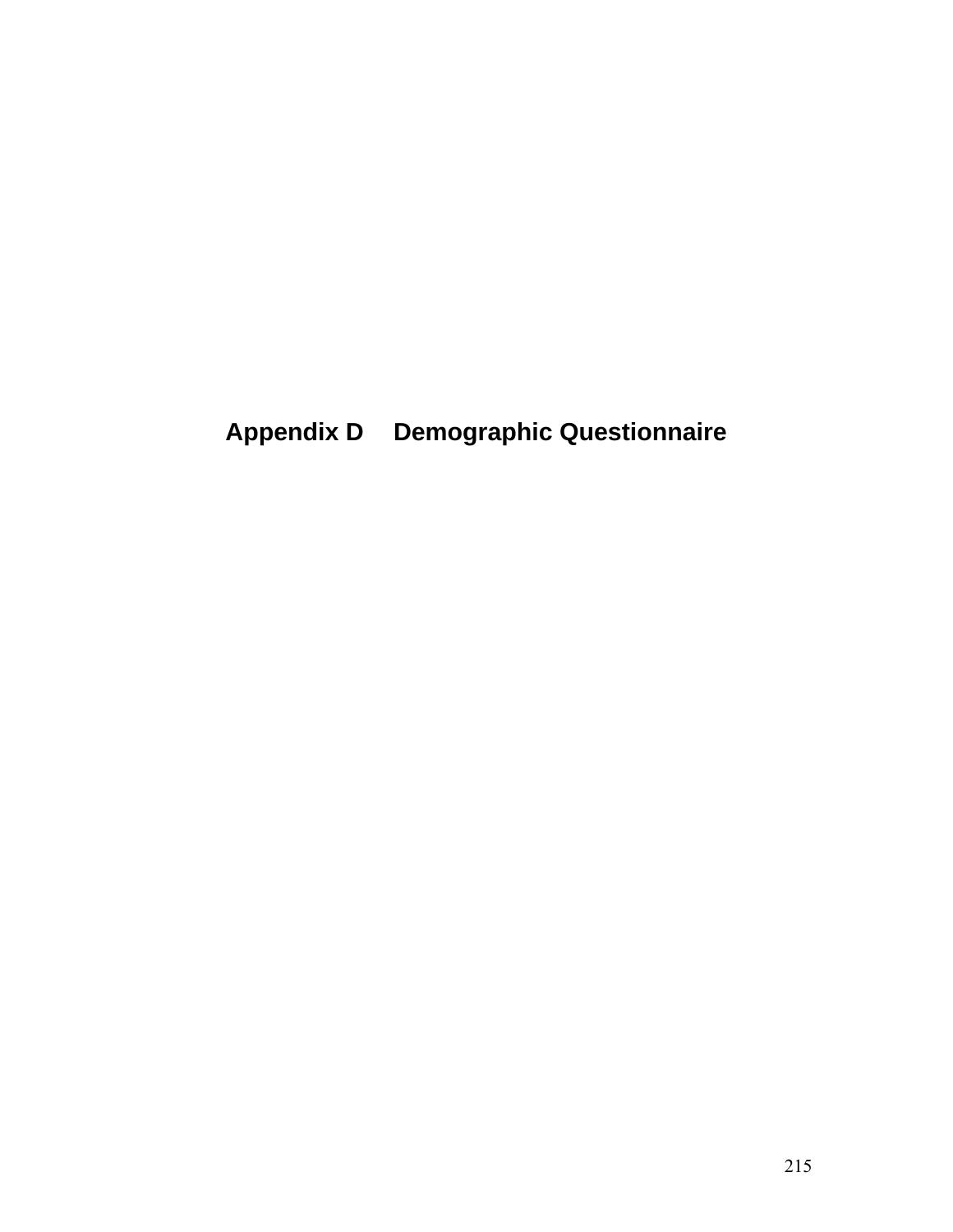## **Demographic Questionnaire**

Could you please indicate;

| Your Age: |  |
|-----------|--|
|-----------|--|

Are you male?  $Yes \Box \qquad No \Box$ 

| Are you Aboriginal or Torres Strait Islander? |  |  | $Yes \Box \qquad No \Box$ |  |
|-----------------------------------------------|--|--|---------------------------|--|
|-----------------------------------------------|--|--|---------------------------|--|

What is the highest level of education you have completed?

| Primary School |  |
|----------------|--|
| Year 8         |  |
| Year 9         |  |
| Year 10        |  |
| Year 11        |  |
| Year 12        |  |
| <b>TAFE</b>    |  |
| University     |  |
|                |  |

What is your postcode? \_\_\_\_\_\_\_\_\_\_\_\_\_\_\_\_\_\_\_\_\_\_\_\_\_\_\_\_\_\_\_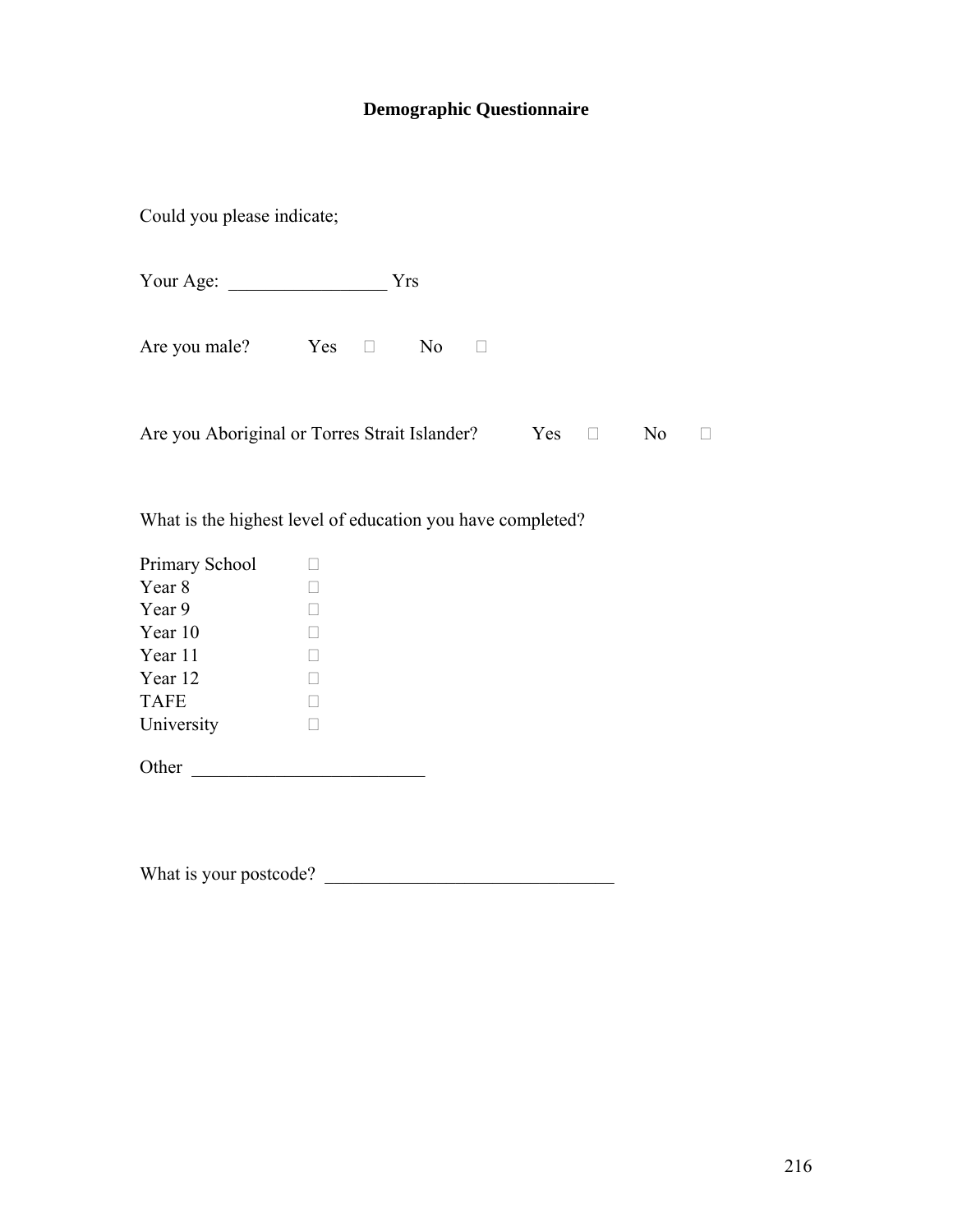**Appendix E Community Questionnaire Cover Pages**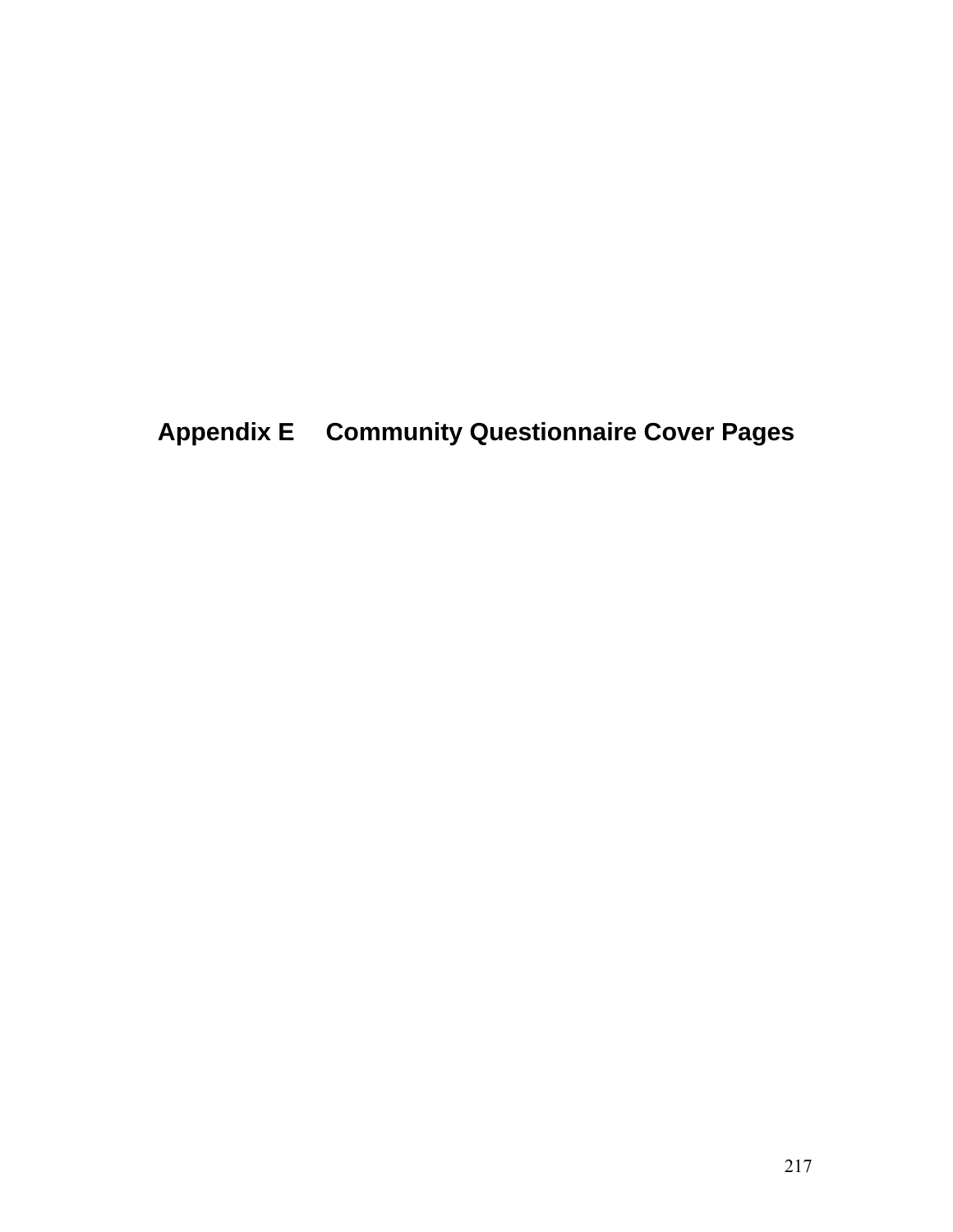Individual Differences in Emotional Responses

# **Confidential Research Survey**

This research project looks at the types of emotional responses that different groups of people have. Many of the questions that appear in this questionnaire are used overseas, but we don't know how West Australians respond to them.

This survey will contribute to our understanding of human emotions.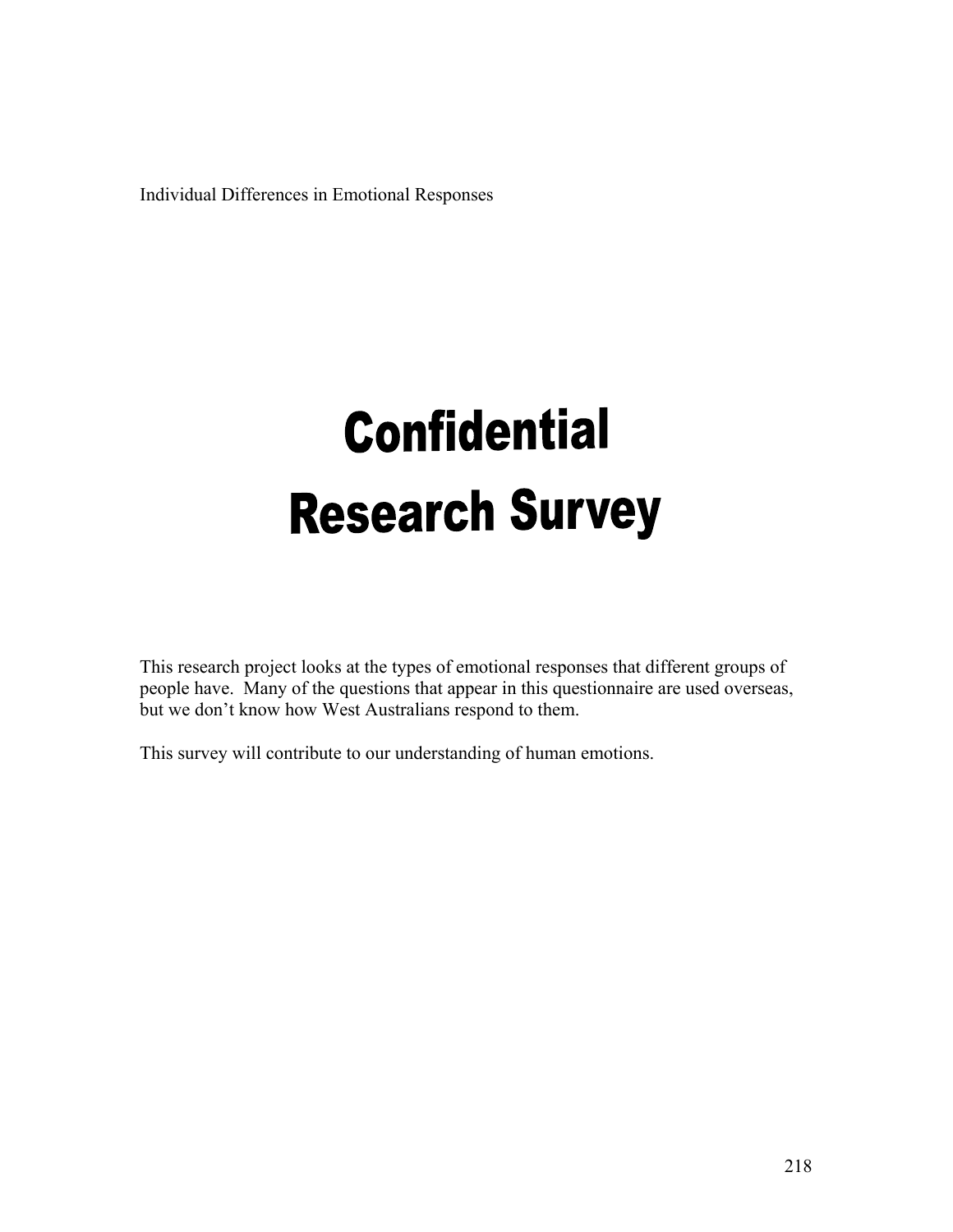My name is Jaimie Beven and I am doing a Ph.D. at Murdoch University. The purpose of the study is to investigate the ways in which different people respond to the emotions of other people.

You can help in this study by consenting to complete this questionnaire. It would be greatly appreciated if a male, over 18 years old, could complete the questionnaire. The time this will take can vary; however, it should not take more than around 15 to 20 minutes. Your participation is voluntary. You have not been asked to sign a consent form. This is to ensure that your responses remain anonymous. By completing and returning this questionnaire, you have indicated your consent to participate.

Several different groups of people will be completing this questionnaire. One of those groups is offenders who are currently in prison. It is very important that the groups of respondents are different from each other, so

Please do not participate in this study if you have been in prison or have been/are sentenced to a community order (e.g. ISO, CSO, suspended).

If you are willing to participate in this study, could you please answer all the questions and return this questionnaire in the pre-paid envelope. If you have any concerns or questions regarding this study, please feel free to contact me on 9360 6734, or my supervisors; Angela O'Brien-Malone (9360 2290) and Guy Hall (9360 6033). Or you may wish to contact the Murdoch University Research Ethics Office on 9360 6677.

Thankyou for your time

 $\overline{\phantom{a}}$  , where  $\overline{\phantom{a}}$  , where  $\overline{\phantom{a}}$  , where  $\overline{\phantom{a}}$ 

Jaimie Beven

Please note: This questionnaire uses both sides of the page.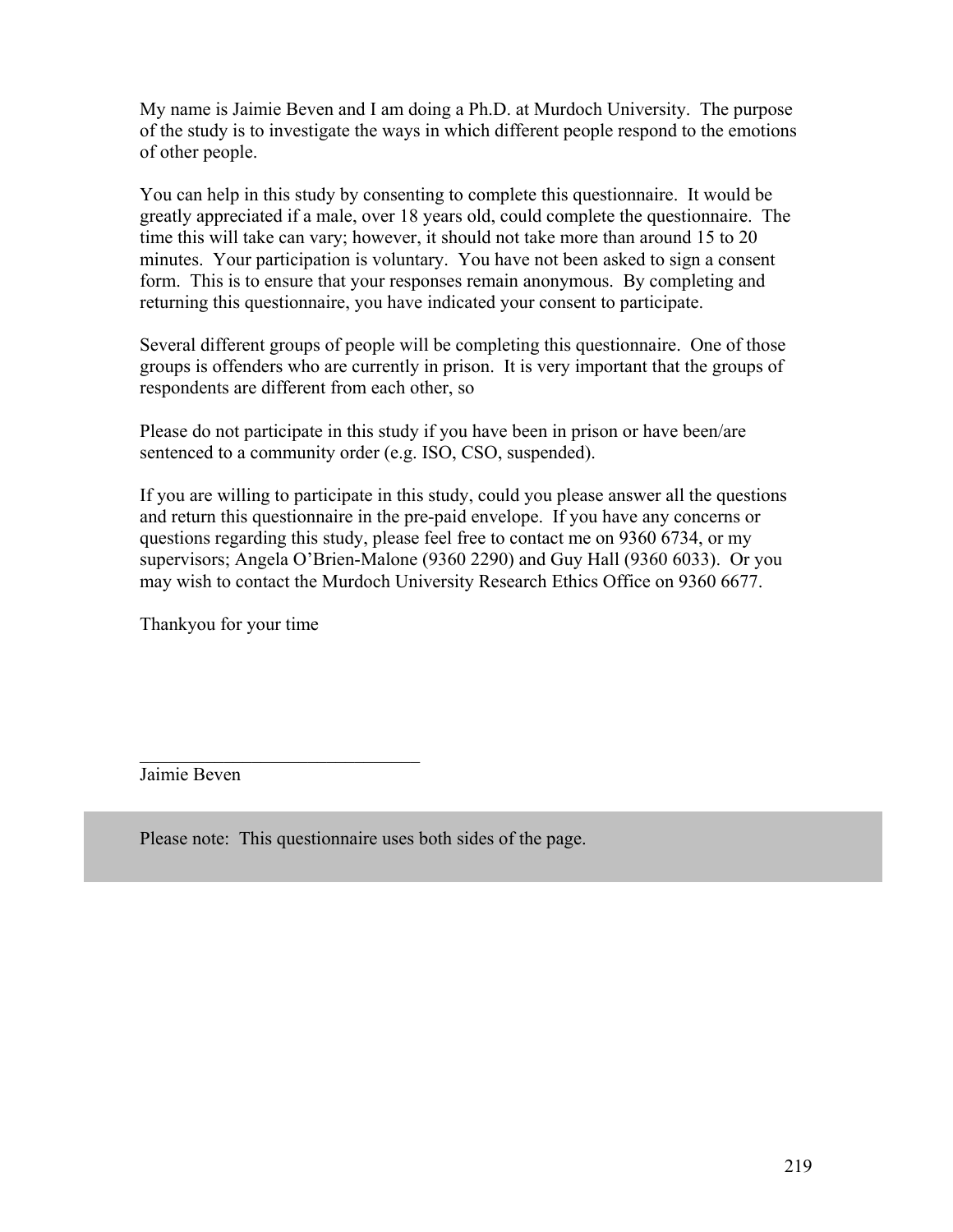## **Appendix F Chapter Four Participant's Offence**

**Characteristic**